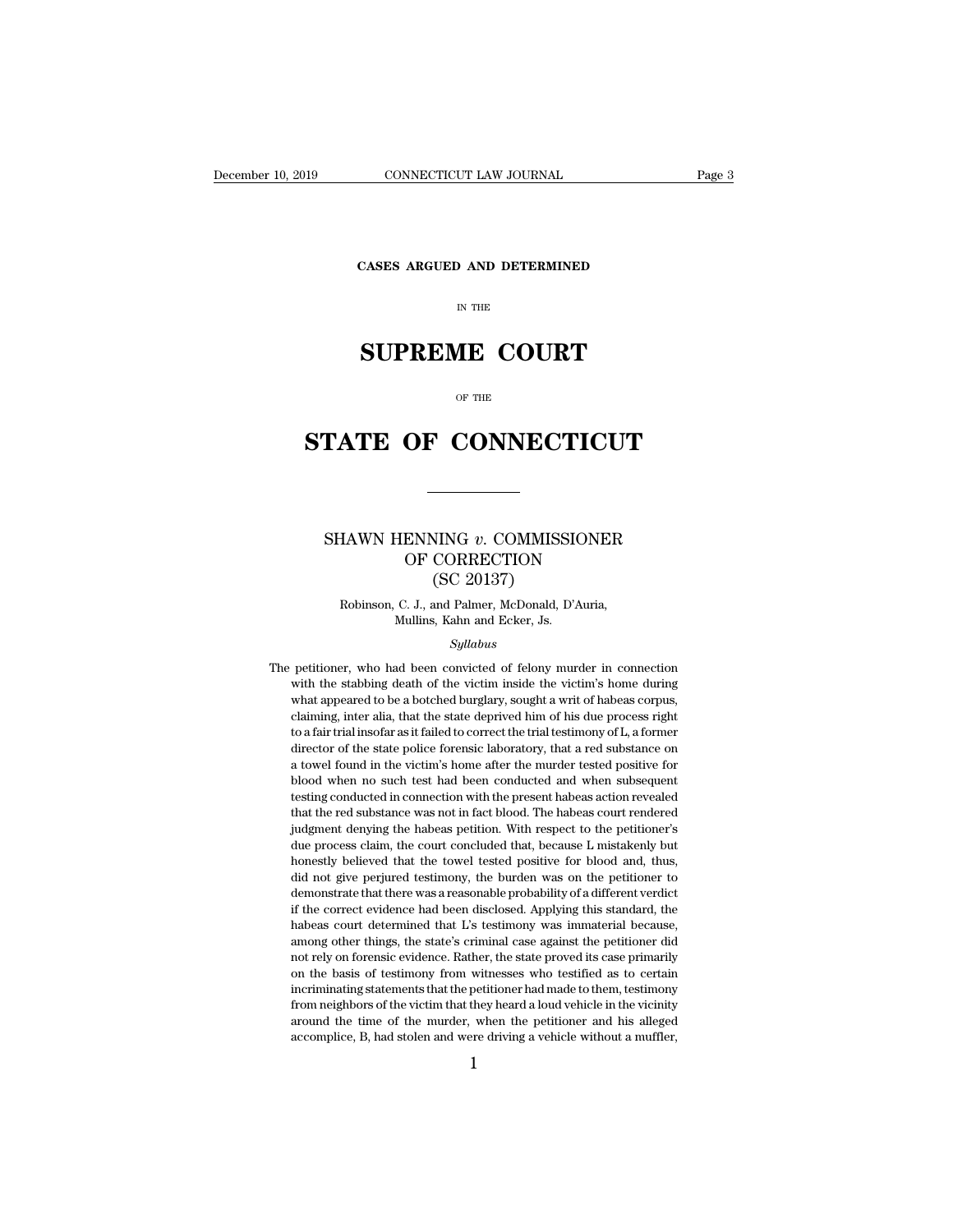## CONNECTICUT LAW JOURNAL December 10, 2019<br>2 DECEMBER, 2019 334 Conn. 1<br>Henning v. Commissioner of Correction

CONNECTICUT LAW JOURNAL Defined the Default of Correction Henning *v*. Commissioner of Correction mony of the petitioner's girlfriend, who contradicted DECEMBER, 2019 334 Conn. 1<br>Henning v. Commissioner of Correction<br>and the testimony of the petitioner's girlfriend, who contradicted the<br>petitioner's statements to the police regarding his whereabouts on the DECEMBER, 2019 334 Conn. 1<br>
Henning v. Commissioner of Correction<br>
and the testimony of the petitioner's girlfriend, who contradicted the<br>
petitioner's statements to the police regarding his whereabouts on the<br>
night of th DECEMBER, 2019 334 Conn. 1<br>
Henning v. Commissioner of Correction<br>
and the testimony of the petitioner's girlfriend, who contradicted the<br>
petitioner's statements to the police regarding his whereabouts on the<br>
night of th Henning v. Commissioner of Correction<br>and the testimony of the petitioner's girlfriend, who contradicted the<br>petitioner's statements to the police regarding his whereabouts on the<br>night of the murder. On the granting of ce Henning  $v$ . Commissioner of Correction<br>and the testimony of the petitioner's girlfriend, who contradicted the<br>petitioner's statements to the police regarding his whereabouts on the<br>night of the murder. On the granting of and the testimony of the petitioner's girlfriend, who contradicted the petitioner's statements to the police regarding his whereabouts on the night of the murder. On the granting of certification, the petitioner appealed, petitioner's statements to the police regarding his whereabouts on the night of the murder. On the granting of certification, the petitioner appealed, claiming that the habeas court applied the incorrect standard for deter night of the murder. On the granting of certification, the petitioner appealed, claiming that the habeas court applied the incorrect standard for determining whether the petitioner was entitled to a new trial and that, up appealed, claiming that the habeas court applied the incorrect standard<br>for determining whether the petitioner was entitled to a new trial and<br>that, upon application of the correct standard, which required the respon-<br>dent for determining whether the petitioner was entitled to a new trial and that, upon application of the correct standard, which required the respondent, the Commissioner of Correction, to establish beyond a reasonable doubt t that, upon application of the correct standard, which required the respondent, the Commissioner of Correction, to establish beyond a reasonable doubt that L's incorrect testimony was immaterial, he was entitled to a new tr dent, the Commissioner of Correction, to establish beyond a reasonable doubt that L's incorrect testimony was immaterial, he was entitled to a new trial. *Held* that the state's failure to correct L's incorrect testimony t doubt that L's incorrect testimony was immaterial, he was entitled to a new trial. *Held* that the state's failure to correct L's incorrect testimony that there was blood on the bathroom towel deprived the petitioner of a a new trial. *Held* that the state's failure to correct L's incorrect testimony that there was blood on the bathroom towel deprived the petitioner of a fair trial, and the habeas court's judgment was reversed, as it was pr that there was blood on the bathroom towel deprived the petitioner of<br>a fair trial, and the habeas court's judgment was reversed, as it was<br>predicated on a determination that the petitioner was not entitled to a<br>new trial a fair trial, and the habeas court's judgment was reversed, as it was predicated on a determination that the petitioner was not entitled to a new trial because L's incorrect testimony was immaterial: the habeas court incor predicated on a determination that the petitioner was not entitled to a new trial because L's incorrect testimony was immaterial: the habeas court incorrectly concluded that the respondent was not required to establish bey new trial because L's incorrect testimony was immaterial: the habeas court incorrectly concluded that the respondent was not required to establish beyond a reasonable doubt that the state's failure to correct L's incorrect court incorrectly concluded that the respondent was not required to establish beyond a reasonable doubt that the state's failure to correct L's incorrect testimony was immaterial, as controlling case law made it clear that establish beyond a reasonable doubt that the state's failure to correct L's incorrect testimony was immaterial, as controlling case law made it clear that such a standard applies whenever the state fails to correct testimo L's incorrect testimony was immaterial, as controlling case law made it clear that such a standard applies whenever the state fails to correct testimony that it knew or, as in the present case, should have known to be fals it clear that such a standard applies whenever the state fails to correct testimony that it knew or, as in the present case, should have known to be false; moreover, L, as the representative of the state police forensic la testimony that it knew or, as in the present case, should have known to be false; moreover, L, as the representative of the state police forensic laboratory, should have known that the towel had not been tested for blood, to be false; moreover, L, as the representative of the state police forensic laboratory, should have known that the towel had not been tested for blood, as he had an affirmative obligation to review any relevant test repor laboratory, should have known that the towel had not been tested for blood, as he had an affirmative obligation to review any relevant test reports before testifying so as to reasonably ensure that his testimony would accu blood, as he had an affirmative obligation to review any relevant test reports before testifying so as to reasonably ensure that his testimony would accurately reflect the findings of those tests, and L's incorrect testimo reports before testifying so as to reasonably ensure that his testimony would accurately reflect the findings of those tests, and L's incorrect testimony must be imputed to the prosecutor who, irrespective of whether he el would accurately reflect the findings of those tests, and L's incorrect testimony must be imputed to the prosecutor who, irrespective of whether he elicited that testimony in good faith, is deemed to be aware of any and al testimony must be imputed to the prosecutor who, irrespective of whether he elicited that testimony in good faith, is deemed to be aware of any and all material evidence in the possession of any investigating agency, inclu whether he elicited that testimony in good faith, is deemed to be aware<br>of any and all material evidence in the possession of any investigating<br>agency, including the state police forensic laboratory; furthermore, the<br>respo of any and all material evidence in the possession of any investigating<br>agency, including the state police forensic laboratory; furthermore, the<br>respondent did not meet his burden of establishing beyond a reasonable<br>doubt agency, including the state police forensic laboratory; furthermore, the respondent did not meet his burden of establishing beyond a reasonable doubt that L's incorrect testimony was immaterial, as L's testimony concerning respondent did not meet his burden of establishing beyond a reasonable<br>doubt that L's incorrect testimony was immaterial, as L's testimony<br>concerning the towel was elicited for the purpose of explaining why no<br>evidence of doubt that L's incorrect testimony was immaterial, as L's testimony concerning the towel was elicited for the purpose of explaining why no evidence of blood connecting the petitioner to the murder was found, the state's ca concerning the towel was elicited for the purpose of explaining why no evidence of blood connecting the petitioner to the murder was found, the state's case against the petitioner was not so strong as to take it out of the evidence of blood connecting the petitioner to the murder was found, the state's case against the petitioner was not so strong as to take it out of the purview of cases in which, as a result of the state's use of testimony the state's case against the petitioner was not so strong as to take it<br>out of the purview of cases in which, as a result of the state's use of<br>testimony that it knew or should have known was false, reversal is<br>virtually a out of the purview of cases in which, as a result of the state's use of testimony that it knew or should have known was false, reversal is virtually automatic, and the state's failure to correct L's testimony was material testimony that it knew or should have known was false, reversal is<br>virtually automatic, and the state's failure to correct L's testimony was<br>material because it deprived the petitioner of the opportunity to impeach<br>certain virtually automatic, and the state's failure to correct L's testimony was material because it deprived the petitioner of the opportunity to impeach certain other testimony by L regarding how it was possible that the petiti material because it deprived the petitioner of the opportunity to impeach<br>certain other testimony by L regarding how it was possible that the<br>petitioner and B stabbed the victim twenty-seven times in a narrow space<br>and tra material because it deprived the petitioner of the opportunity to impeach certain other testimony by  $L$  regarding how it was possible that the petitioner and B stabbed the victim twenty-seven times in a narrow space and % and tracked blood all over the victim's home but somehow managed<br>not to leave any trace of blood in their getaway vehicle, which showed<br>no signs of having been cleaned when the police recovered it a few<br>days after the m % not to leave any trace of blood in their getaway vehicle, which showed<br>no signs of having been cleaned when the police recovered it a few<br>days after the murder.<br> $\triangle$  Argued October 11, 2018—officially released June 14,

Argued October 11, 2018—officially released June 14, 2019\*<br>
\*June 14, 2019, the date that this decision was released as a slip c<br>
is the operative date for all substantive and procedural purposes.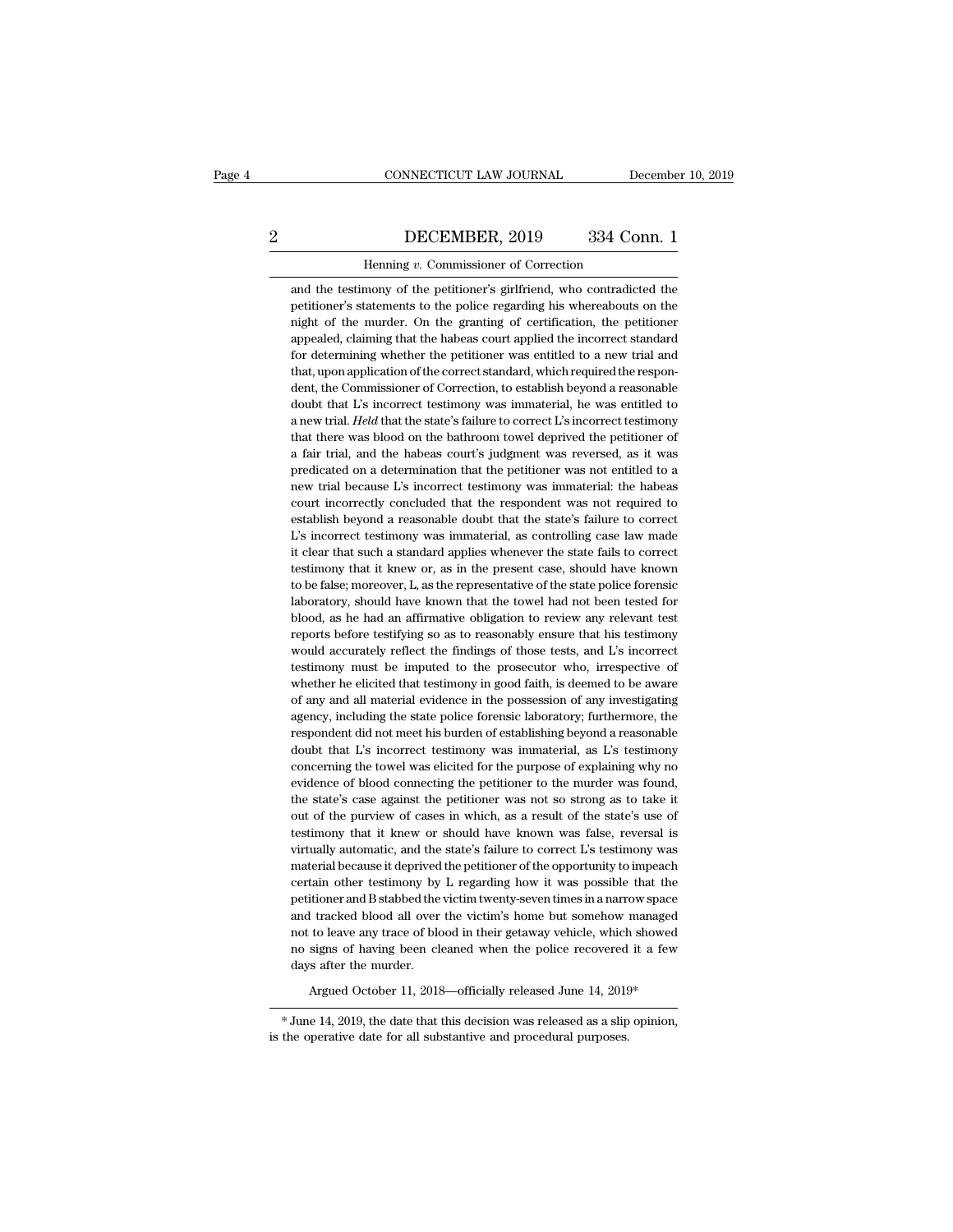| r 10, 2019  | CONNECTICUT LAW JOURNAL                  |   | Page 5 |
|-------------|------------------------------------------|---|--------|
| 334 Conn. 1 | DECEMBER, 2019                           | З |        |
|             | Henning $v$ . Commissioner of Correction |   |        |
|             | Procedural History                       |   |        |

*Procedural History*<br>*Procedural History*<br>Petition for a writ of habeas corpus, brought to the 4 Conn. 1 DECEMBER, 2019 3<br>
Henning v. Commissioner of Correction<br>
Procedural History<br>
Petition for a writ of habeas corpus, brought to the<br>
perior Court in the judicial district of Tolland and<br>
ed to the court *Sterrazza*  $\begin{array}{r} \text{334 Conn.} \text{1} \quad \text{DECEMBER, 2019} \quad \text{3} \ \text{Henning } v. \text{ Commissioner of Correction} \ \text{*Proceedural History} \ \text{Petition for a writ of habeas corpus, brought to the Superior Court in the judicial district of Tolland and tried to the court, Sferrazza, J.; judgment denying the notation from which the notification can the starting of a specific dataset.} \end{array}*$ 334 Conn. 1 DECEMBER, 2019<br>
Henning v. Commissioner of Correction<br> *Procedural History*<br>
Petition for a writ of habeas corpus, brought to the<br>
Superior Court in the judicial district of Tolland and<br>
tried to the court, *Sf* From Benning v. Commissioner of Correction<br>
Procedural History<br>
Petition for a writ of habeas corpus, brought to the<br>
Superior Court in the judicial district of Tolland and<br>
tried to the court, *Sferrazza*, J.; judgment de *Procedural History*<br>*Procedural History*<br>Superior Court in the judicial district of Tolland and<br>tried to the court, *Sferrazza*, *J*.; judgment denying the<br>petition, from which the petitioner, on the granting of<br>certifica *Michael J. Proto, assistant state's attorney and on the principal propenditors and on the state's attorney and on the heating of the appellant (petitioner).<br>
<i>Michael J. Proto, assistant state's attorney, with nom were Jo* 

petition, from which the petitioner, on the granting of<br>certification, appealed. *Reversed*; *judgment directed.*<br>W. James Cousins, with whom was Craig A. Raabe,<br>for the appellant (petitioner).<br>Michael J. Proto, assistant Function, appealed. *Reversed*; *judgment directed.*<br>W. James Cousins, with whom was Craig A. Raabe,<br>for the appellant (petitioner).<br>Michael J. Proto, assistant state's attorney, with<br>whom were Jo Ann Sulik, supervisory a *W. James Cousins, with whom was Craig.*<br>for the appellant (petitioner).<br>*Michael J. Proto, assistant state's attorney whom were Jo Ann Sulik, supervisory assistattorney, and, on the brief, David S. Shepattorney, for the* Michael J. Proto, assistant state's attorney, with<br>nom were Jo Ann Sulik, supervisory assistant state's<br>torney, and, on the brief, David S. Shepack, state's<br>torney, for the appellee (respondent).<br> $opinion$ <br>PALMER, J. The petiti

### *Opinion*

whom were *Jo Ann Sulik*, supervisory assistant state's<br>attorney, and, on the brief, *David S. Shepack*, state's<br>attorney, for the appellee (respondent).<br> $o$ <sub>*opinion*<br>PALMER, J. The petitioner, Shawn Henning, and<br>Ralph B</sub> attorney, and, on the brief, *David S. Shepack*, state's<br>attorney, for the appellee (respondent).<br>*Opinion*<br>PALMER, J. The petitioner, Shawn Henning, and<br>Ralph Birch were convicted of felony murder in connec-<br>tion with the attorney, for the appellee (respondent).<br>  $\frac{Opinion}{opinion}$ <br>
PALMER, J. The petitioner, Shawn Henning, and<br>
Ralph Birch were convicted of felony murder in connec-<br>
tion with the vicious 1985 slaying of sixty-five year old<br>
Eve  $opinion$ <br>  $opinion$ <br>  $PathER$ , J. The petitioner, Shawn Henning, and<br>
Ralph Birch were convicted of felony murder in connec-<br>
tion with the vicious 1985 slaying of sixty-five year old<br>
Everett Carr in Carr's New Milford residence duri *Opinion*<br>
PALMER, J. The petitioner, Shawn Henning, and<br>
Ralph Birch were convicted of felony murder in connec-<br>
tion with the vicious 1985 slaying of sixty-five year old<br>
Everett Carr in Carr's New Milford residence dur PALMER, J. The petitioner, Shawn Henning, and<br>
Ralph Birch were convicted of felony murder in connec-<br>
tion with the vicious 1985 slaying of sixty-five year old<br>
Everett Carr in Carr's New Milford residence during<br>
what th Ralph Birch were convicted of felony murder in connection with the vicious 1985 slaying of sixty-five year old Everett Carr in Carr's New Milford residence during what the police believed at the time to be a burglary gone tion with the vicious 1985 slaying of sixty-five year old Everett Carr in Carr's New Milford residence during<br>what the police believed at the time to be a burglary<br>gone wrong.<sup>1</sup> After this court upheld his conviction; se Everett Carr in Carr's New Milford residence during<br>what the police believed at the time to be a burglary<br>gone wrong.<sup>1</sup> After this court upheld his conviction; see<br>State v. *Henning*, 220 Conn. 417, 431, 599 A.2d 1065<br>(19 what the police believed at the time to be a burglary<br>gone wrong.<sup>1</sup> After this court upheld his conviction; see<br>*State v. Henning*, 220 Conn. 417, 431, 599 A.2d 1065<br>(1991); the petitioner filed two habeas petitions, the gone wrong.<sup>1</sup> After this court upheld his conviction; see<br>State v. Henning, 220 Conn. 417, 431, 599 A.2d 1065<br>(1991); the petitioner filed two habeas petitions, the<br>first of which was dismissed with prejudice by the<br>habea State v. Henning, 220 Conn. 417, 431, 599 A.2d 1065 (1991); the petitioner filed two habeas petitions, the first of which was dismissed with prejudice by the habeas court, *White*, *J*., on the basis of the petitioner's p (1991); the petitioner filed two habeas petitions, the first of which was dismissed with prejudice by the habeas court, *White*, *J*., on the basis of the petitioner's purported refusal to appear at his habeas trial. The first of which was dismissed with prejudice by the<br>habeas court, *White*, *J*., on the basis of the petitioner's<br>purported refusal to appear at his habeas trial. The<br>second habeas petition, which is the subject of this<br>app habeas court, *White*, *J.*, on the basis of the petitioner's purported refusal to appear at his habeas trial. The second habeas petition, which is the subject of this appeal, alleges, among other things, that the state de purported refusal to appear at his habeas trial. The<br>second habeas petition, which is the subject of this<br>appeal, alleges, among other things, that the state<br>deprived the petitioner of his due process right to a fair<br>trial second habeas petition, which is the subject of this<br>appeal, alleges, among other things, that the state<br>deprived the petitioner of his due process right to a fair<br>trial in violation of *Brady* v. *Maryland*, 373 U.S. 83, appeal, alleges, among other things, that the state<br>deprived the petitioner of his due process right to a fair<br>trial in violation of *Brady* v. *Maryland*, 373 U.S. 83, 87,<br>83 S. Ct. 1194, 10 L. Ed. 2d 215 (1963), and its deprived the petitioner of his due process right to a fair<br>trial in violation of *Brady* v. *Maryland*, 373 U.S. 83, 87,<br>83 S. Ct. 1194, 10 L. Ed. 2d 215 (1963), and its progeny,<br>which require the state to correct any test trial in violation of *Brady* v. *Maryland*, 373 U.S. 83, 87, 83 S. Ct. 1194, 10 L. Ed. 2d 215 (1963), and its progeny, which require the state to correct any testimony by a state's witness when the state knew or should ha 83 S. Ct. 1194, 10 L. Ed. 2d 215 (1963), and its progeny, which require the state to correct any testimony by a state's witness when the state knew or should have known that that testimony was materially false or misleadi known that that testimony was materially false or misleading. More specifically, the petitioner claims that his right to due process was violated by virtue of the state's failure to correct the trial testimony of the then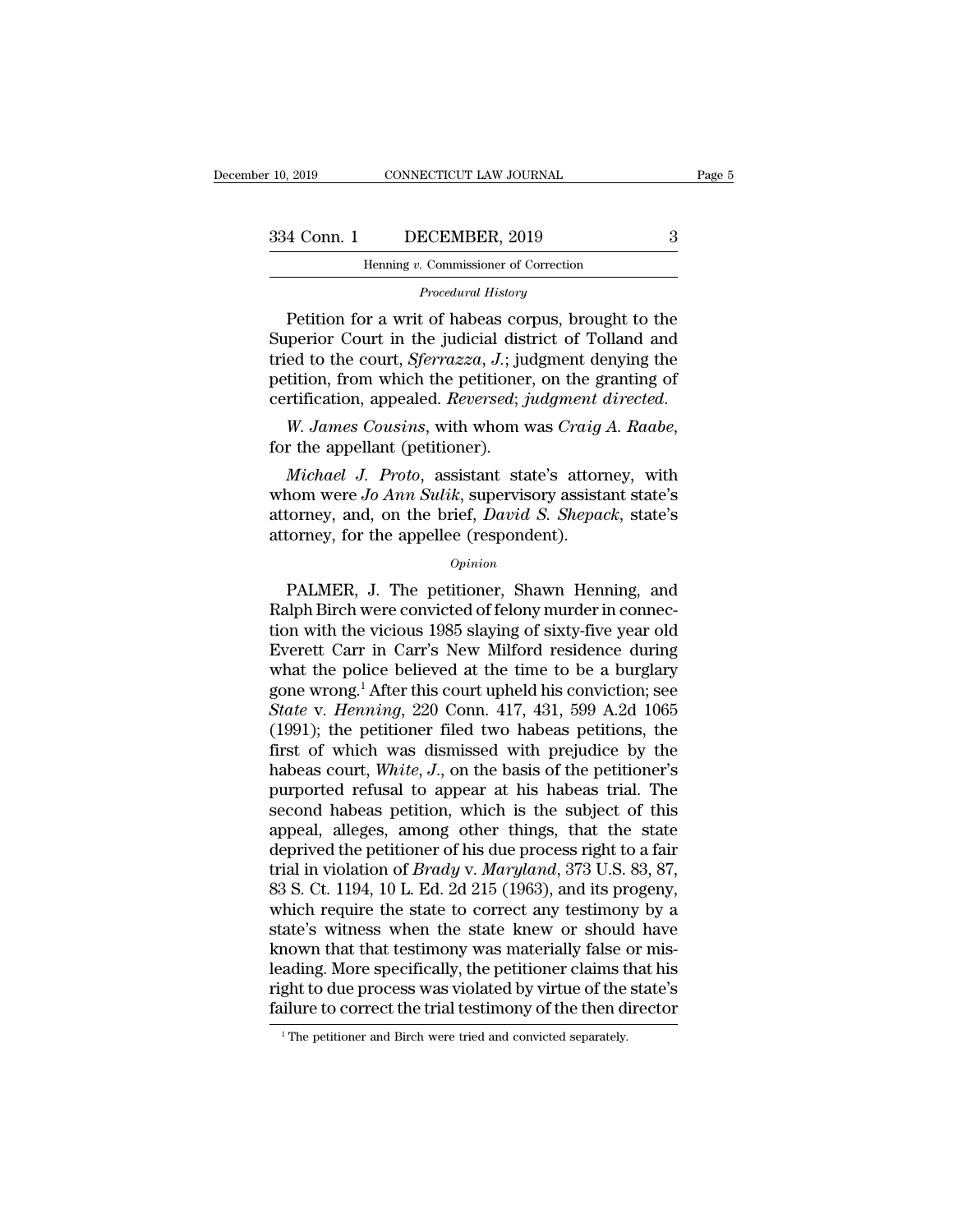### CONNECTICUT LAW JOURNAL December 10, 2019<br>
4 DECEMBER, 2019 334 Conn. 1<br>
Henning v. Commissioner of Correction EXECTICUT LAW JOURNAL Deferences the Deference of Correction<br>Henning *v.* Commissioner of Correction<br>Produce forentic laboratory Henry C

CONNECTICUT LAW JOURNAL December 10, 2<br>
4<br>
DECEMBER, 2019 334 Conn. 1<br>
Henning v. Commissioner of Correction<br>
of the state police forensic laboratory, Henry C. Lee,<br>
that a red substance on a towel found in the victim's<br>
h The Substance on a towel further a test of<br>the state police forensic laboratory, Henry C. Lee,<br>that a red substance on a towel found in the victim's<br>home had tested positive for blood when, in fact, no<br>such test had been c Henning v. Commissioner of Correction<br>
of the state police forensic laboratory, Henry C. Lee,<br>
that a red substance on a towel found in the victim's<br>
home had tested positive for blood when, in fact, no<br>
such test had bee **SUPER 4** DECEMBER, 2019 334 Conn. 1<br>
Henning *v*. Commissioner of Correction<br>
of the state police forensic laboratory, Henry C. Lee,<br>
that a red substance on a towel found in the victim's<br>
home had tested positive for bl Henning v. Commissioner of Correction<br>
of the state police forensic laboratory, Henry C. Lee,<br>
that a red substance on a towel found in the victim's<br>
home had tested positive for blood when, in fact, no<br>
such test had bee Henning *v*. Commissioner of Correction<br>
of the state police forensic laboratory, Henry C. Lee,<br>
that a red substance on a towel found in the victim's<br>
home had tested positive for blood when, in fact, no<br>
such test had be of the state police forensic laboratory, Henry C. Lee, that a red substance on a towel found in the victim's home had tested positive for blood when, in fact, no such test had been conducted, and, further, a test of the su that a red substance on a towel found in the victim's<br>home had tested positive for blood when, in fact, no<br>such test had been conducted, and, further, a test of<br>the substance conducted in connection with the present<br>case home had tested positive for blood when, in fact, no<br>such test had been conducted, and, further, a test of<br>the substance conducted in connection with the present<br>case proved negative for blood. The habeas court, *Sfer-<br>ra* such test had been conducted, and, further, a test of<br>the substance conducted in connection with the present<br>case proved negative for blood. The habeas court, *Sfer-<br>razza*,  $J$ ,<sup>2</sup> rejected all of the petitioner's claims the substance conducted in connection with the present<br>case proved negative for blood. The habeas court, *Sfer-<br>razza*,  $J$ ,<sup>2</sup> rejected all of the petitioner's claims, includ-<br>ing his claim concerning Lee's testimony abo case proved negative for blood. The habeas court, *Sfer-*<br>*razza*, *J*.,<sup>2</sup> rejected all of the petitioner's claims, includ-<br>ing his claim concerning Lee's testimony about the<br>towel, and this certified appeal followed. We *razza*,  $J_{\cdot,\cdot}^{2}$  rejected all of the petitioner's claims, including his claim concerning Lee's testimony about the towel, and this certified appeal followed. We agree with the petitioner that, contrary to the determi ing his claim concerning Lee's testimony about<br>towel, and this certified appeal followed. We agree<br>the petitioner that, contrary to the determination of<br>habeas court, he is entitled to a new trial due t<br>state's failure to abeas court, he is entitled to a new trial due to the ate's failure to alert the trial court and the petitioner at Lee's testimony was incorrect,<sup>3</sup> and, therefore, we everse the judgment of the habeas court.<sup>4</sup><br><sup>2</sup> Unles state's failure to alert the trial court and the petitioner<br>that Lee's testimony was incorrect,<sup>3</sup> and, therefore, we<br>reverse the judgment of the habeas court.<sup>4</sup><br><sup>2</sup> Unless otherwise noted, all references hereinafter to

mcorrect rather than false or misleading because the latter terms might be understood as connoting a dishonest or untruthful intent, an implication that would be incompatible with the habeas court's determination.<br>
<sup>4</sup> Th understood as connoting a dishonest or untruthful intent, an implication that would be incompatible with the habeas court's determination.<br>
<sup>4</sup> The petitioner also filed a petition for a new trial; see General Statutes  $\S$ that would be incompatible with the habeas court's determination.<br>
<sup>4</sup> The petitioner also filed a petition for a new trial; see General Statutes  $\S$  52-270 (a); on the basis of newly discovered evidence. Prior to trial,

that Lee's testimony was incorrect,<sup>3</sup> and, therefore, we reverse the judgment of the habeas court.<sup>4</sup><br><sup>2</sup> Unless otherwise noted, all references hereinafter to the habeas court are to *Sferrazza*, *J*., and all reference

The Correction, concedes that the testimony of Lee at issue in this case.<br>
The testimon in the present case.<br>
The testimon in the present case.<br>
The testimony of Lee at issue in this case was<br>
The commissioner of Correcti <sup>2</sup> Unless otherwise noted, all references hereinafter to the habeas court are to *Sferrazza*, *J.*, and all references to the habeas petition are to the petition in the present case.<br><sup>3</sup> As we discuss more fully hereinaf are to *Sferrazza*, *J.*, and all references to the habeas petition are to the petition in the present case.<br><sup>3</sup> As we discuss more fully hereinafter, the respondent, the Commissioner of Correction, concedes that the test petition in the present case.<br>
<sup>3</sup> As we discuss more fully hereinafter, the respondent, the Commissioner of Correction, concedes that the testimony of Lee at issue in this case was false or misleading—terms commonly used <sup>3</sup> As we discuss more fully hereinafter, the respondent, the Commissioner<br><sup>3</sup> As we discuss more fully hereinafter, the respondent, the Commissioner<br>false or misleading—terms commonly used in cases, like the present one, of Correction, concedes that the testimony of Lee at issue in this case was false or misleading—terms commonly used in cases, like the present one, involving due process claims stemming from the state's improper use of tes alse or misleading—terms commonly used in cases, like the present one, fractually due process claims stemming from the state's improper use of testimony in a criminal trial—in the sense that it was factually wrong or incor involving due process claims stemming from the state's improper use of testimony in a criminal trial—in the sense that it was factually wrong or incorrect. In its memorandum of decision, however, the habeas court found tha testimony in a criminal trial—in the sense that it was factually wrong or incorrect. In its memorandum of decision, however, the habeas court found that Lee's testimony was mistaken rather than intentionally false or untru incorrect. In its memorandum of decision, however, the habeas court found<br>that Lee's testimony was mistaken rather than intentionally false or<br>untruthful—a conclusion that the petitioner has not challenged—and we<br>have no r that Lee's testimony was mistaken rather than intentionally false or untruthful—a conclusion that the petitioner has not challenged—and we have no reason to question that determination. Nevertheless, for the reasons set f untruthful—a conclusion that the petitioner has not challenged—and we have no reason to question that determination. Nevertheless, for the reasons set forth hereinafter, we conclude that, in the circumstances presented, t have no reason to question that determination. Nevertheless, for the reasons set forth hereinafter, we conclude that, in the circumstances presented, the petitioner is entitled to a new trial because, under *Brady* and its the set forth hereinafter, we conclude that, in the circumstances presented, the petitioner is entitled to a new trial because, under *Brady* and its progeny, it makes no difference whether Lee's testimony was intentional petitioner is entitled to a new trial because, under *Brady* and its progeny, it makes no difference whether Lee's testimony was intentionally false or merely mistaken. In either situation, if, as we conclude, the state k process in makes no difference whether Lee's testimony was intentionally false or merely mistaken. In either situation, if, as we conclude, the state knew or should have known that the testimony was incorrect, the petition it makes no difference whether Lee's testimony was intentionally false or merely mistaken. In either situation, if, as we conclude, the state knew or should have known that the testimony was incorrect, the petitioner is e ishould have known that the testimony was incorrect, the petitioner is entitled to a new trial unless the respondent can demonstrate that the incorrect testimony was harmless beyond a reasonable doubt, a burden the respond to a new trial unless the respondent can demonstrate that the incorrect testimony was harmless beyond a reasonable doubt, a burden the respondent cannot meet. Finally, although Lee's testimony was false or misleading insof testimony was harmless beyond a reasonable doubt, a burden the respondent cannot meet. Finally, although Lee's testimony was false or misleading insofar as it was contrary to the facts, we characterize his testimony as inc exists and the facts, we characterize his testimony as incorrect rather than false or misleading because the latter terms might be understood as connoting a dishonest or untruthful intent, an implication that would be inc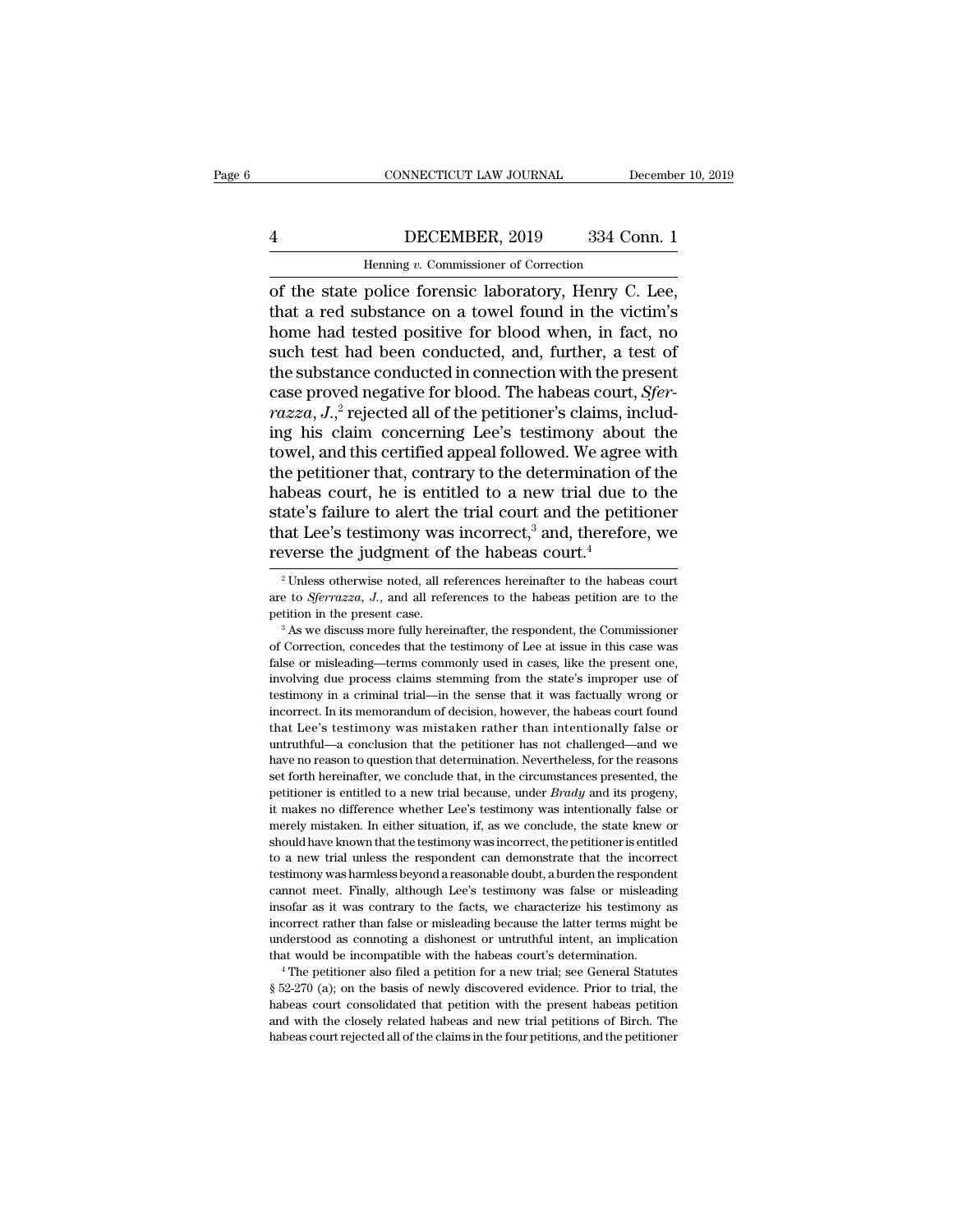EXECTICUT LAW JOURNAL<br>DECEMBER, 2019<br>Henning *v.* Commissioner of Correction<br>dreveals the following relevant facts The record reveals the following relevant facts and<br>
The record reveals the following relevant facts and<br>
condural history. On November 29, 1985, the then<br>
transformation record reveals the following relevant facts and<br>
th 334 Conn. 1 DECEMBER, 2019 5<br>
Henning v. Commissioner of Correction<br>
The record reveals the following relevant facts and<br>
procedural history. On November 29, 1985, the then<br>
seventeen year old petitioner, together with his 334 Conn. 1 DECEMBER, 2019 5<br>
Henning v. Commissioner of Correction<br>
The record reveals the following relevant facts and<br>
procedural history. On November 29, 1985, the then<br>
seventeen year old petitioner, together with hi 334 Conn. 1 DECEMBER, 2019 5<br>
Henning v. Commissioner of Correction<br>
The record reveals the following relevant facts and<br>
procedural history. On November 29, 1985, the then<br>
seventeen year old petitioner, together with hi Henning v. Commissioner of Correction<br>
The record reveals the following relevant facts and<br>
procedural history. On November 29, 1985, the then<br>
seventeen year old petitioner, together with his eighteen<br>
year old friend, B The record reveals the following relevant facts and<br>procedural history. On November 29, 1985, the then<br>seventeen year old petitioner, together with his eighteen<br>year old friend, Birch, and eighteen year old girlfriend,<br>Tin The record reveals the following relevant facts and<br>procedural history. On November 29, 1985, the then<br>seventeen year old petitioner, together with his eighteen<br>year old friend, Birch, and eighteen year old girlfriend,<br>Tin procedural history. On November 29, 1985, the then<br>seventeen year old petitioner, together with his eighteen<br>year old friend, Birch, and eighteen year old girlfriend,<br>Tina Yablonski, stole a 1973 brown Buick Regal from<br>an seventeen year old petitioner, together with his eighteen<br>year old friend, Birch, and eighteen year old girlfriend,<br>Tina Yablonski, stole a 1973 brown Buick Regal from<br>an automobile repair shop in the town of Brookfield.<br>L year old friend, Birch, and eighteen year old girlfriend,<br>Tina Yablonski, stole a 1973 brown Buick Regal from<br>an automobile repair shop in the town of Brookfield.<br>Later that evening, the three teenagers drove the vehicle<br>t Tina Yablonski, stole a 1973 brown Buick Regal from<br>an automobile repair shop in the town of Brookfield.<br>Later that evening, the three teenagers drove the vehicle<br>to New Hampshire to visit Birch's mother. While there,<br>the an automobile repair shop in the town of Brookfield.<br>Later that evening, the three teenagers drove the vehicle<br>to New Hampshire to visit Birch's mother. While there,<br>the vehicle's muffler was damaged and subsequently<br>remov Later that evening, the three teenagers drove the vehicle<br>to New Hampshire to visit Birch's mother. While there,<br>the vehicle's muffler was damaged and subsequently<br>removed, causing the vehicle to make a loud noise when<br>it to New Hampshire to visit Birch's mother. While there,<br>the vehicle's muffler was damaged and subsequently<br>removed, causing the vehicle to make a loud noise when<br>it was operated. When the trio returned to Connecticut<br>on Dec the vehicle's muttler was damaged and subsequently<br>removed, causing the vehicle to make a loud noise when<br>it was operated. When the trio returned to Connecticut<br>on December 1, 1985, they went directly to the Danbury<br>reside removed, causing the vehicle to make a loud noise when<br>it was operated. When the trio returned to Connecticut<br>on December 1, 1985, they went directly to the Danbury<br>residence of Douglas Stanley, a local drug dealer, where<br> it was operated. When the trio returned to Connecticut<br>on December 1, 1985, they went directly to the Danbury<br>residence of Douglas Stanley, a local drug dealer, where<br>they freebased cocaine. In addition to selling the teen on December 1, 1985, they went directly to the Danbury<br>residence of Douglas Stanley, a local drug dealer, where<br>they freebased cocaine. In addition to selling the teenag-<br>ers drugs, Stanley also acted as a "fence"<sup>5</sup> for p ers drugs, Stanley also acted as a "fence"<sup>5</sup> for property they periodically stole from local businesses and homes. After leaving the Stanley residence, the petitioner and Birch dropped Yablonski off at her parents' and B erty they periodically stole from local businesses and<br>homes. After leaving the Stanley residence, the peti-<br>tioner and Birch dropped Yablonski off at her parents'<br>and Birch separately appealed to the Appellate Court from

A.3d (2019) (dismissing as moot Birch's appeal from denial of petition<br>for new trial); a decision that, like our decision in the present case, is<br>predicated on the state's use of Lee's incorrect testimony.<br>We note, finally From the trial); a decision that, like our decision in the present case, is predicated on the state's use of Lee's incorrect testimony.<br>We note, finally, that, at various points throughout this opinion, we briefly discuss predicated on the state's use of Lee's incorrect testimony.<br>We note, finally, that, at various points throughout this opinion, we briefly<br>discuss a number of the other claims raised by the petitioner in his habeas<br>petition We note, finally, that, at various points throughout this opinion, we briefly discuss a number of the other claims raised by the petitioner in his habeas petition and in his petition for a new trial. We do not decide the m discuss a number of the other claims raised by the petitioner in his habeas<br>discuss a number of the other claims raised by the petitioner in his habeas<br>petition and in his petition for a new trial. We do not decide the mer ration and in his petition for a new trial. We do not decide to any of those claims, however, in light of our conclusion that the is entitled to a new trial as a result of Lee's incorrect testim extent that we discuss them

homes. After leaving the Stanley residence, the petitioner and Birch dropped Yablonski off at her parents'<br>and Birch separately appealed to the Appellate Court from the judgments<br>denying their habeas and new trial petition tioner and Birch dropped Yablonski off at her parents'<br>and Birch separately appealed to the Appellate Court from the judgments<br>denying their habeas and new trial petitions. We thereafter transferred all<br>four appeals to thi and Birch separately appealed to the Appellate Court from the judgments<br>and Birch separately appealed to the Appellate Court from the judgments<br>denying their habeas and new trial petitions. We thereafter transferred all<br>fo and Birch separately appealed to the Appellate Court from the judgments denying their habeas and new trial petitions. We thereafter transferred all four appeals to this court pursuant to General Statutes  $\S 51-199$  (c) an denying their habeas and new trial petitions. We thereafter transferred all four appeals to this court pursuant to General Statutes  $\S 51-199$  (c) and Practice Book  $\S 65-2$ . In a separate opinion also issued today, we ha four appeals to this court pursuant to General Statutes § 51-199 (c) and Practice Book § 65-2. In a separate opinion also issued today, we have dismissed as moot the petitioner's appeal from the habeas court's denial of hi Practice Book § 65-2. In a separate opinion also issued today, we have dismissed as moot the petitioner's appeal from the habeas court's denial of his petition for a new trial because of our determination that the petitio Interact Book 3 oo L. In a separate option also issued caus), we have<br>dismissed as moot the petitioner's appeal from the habeas court's denial of<br>his petition for a new trial because of our determination that the petitione dismissed as moot the petitioner's appeal from the habeas court's denial of<br>his petition for a new trial because of our determination that the petitioner<br>must be afforded a new trial due to the state's failure to correct L must be afforded a new trial due to the state's failure to correct Lee's<br>incorrect testimony. See *Henning* v. *State*, 334 Conn. 33, 36, A.3d<br>(2019). We also have reversed the judgment of the habeas court denying<br>Birch's incorrect testimony. See *Henning* v. *State*, 334 Conn. 33, 36, A.3d (2019). We also have reversed the judgment of the habeas court denying Birch's habeas petition; see *Birch* v. *Commissioner of Correction*, 334 Conn. 3 for new trial); a decision that, like our decision in the present case, is predicated on the state's use of Lee's incorrect testimony.<br>We note, finally, that, at various points throughout this opinion, we briefly Freh's habeas petition; see *Birch* v. Commissioner of Correction, 334 Conn.<br>
69, A.3d (2019); see also *Birch* v. *State*, 334 Conn. 69, 72, 3d (2019) (dismissing as moot Birch's appeal from denial of petition r new tria 37, 69, A.3d (2019); see also *Birch* v. *State*, 334 Conn. 69, 72, A.3d (2019) (dismissing as moot Birch's appeal from denial of petition for new trial); a decision that, like our decision in the present case, is predica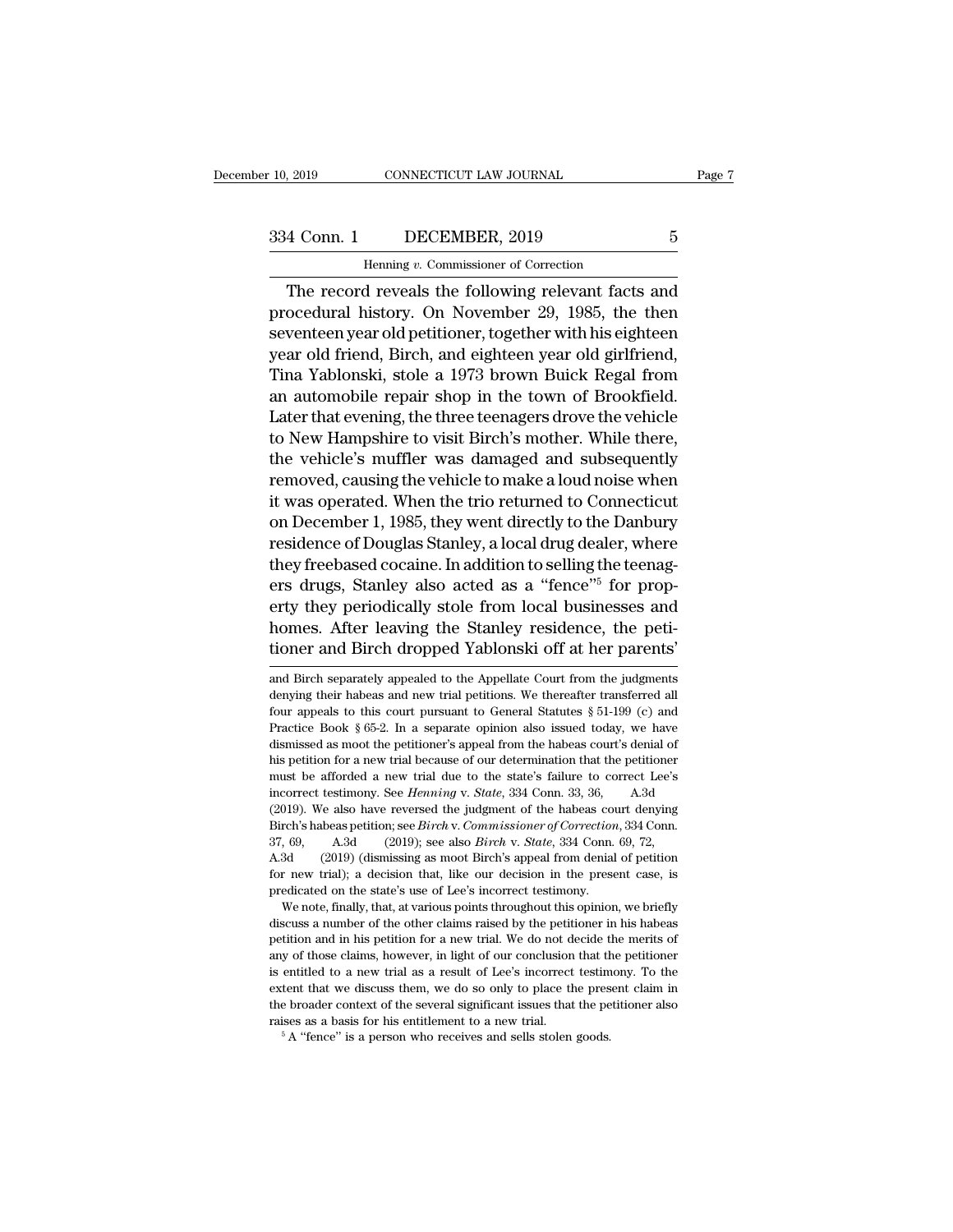### CONNECTICUT LAW JOURNAL December 10, 2019<br>6 DECEMBER, 2019 334 Conn. 1<br>Henning v. Commissioner of Correction CONNECTICUT LAW JOURNAL Defined the Default of Correction Henning *v.* Commissioner of Correction<br>Henning *v.* Commissioner of Correction

CONNECTICUT LAW JOURNAL December 10, 2019<br> **6** DECEMBER, 2019 334 Conn. 1<br>
Henning v. Commissioner of Correction<br>
home in the town of New Milford, arriving there at<br>
approximately 11:55 p.m. EXEMBER<br>
Henning v. Commissione<br>
home in the town of New M<br>
approximately 11:55 p.m.<br>
At that time, the victim wa

DECEMBER, 2019 334 Conn. 1<br>
Henning v. Commissioner of Correction<br>
The victim was living there at<br>
proximately 11:55 p.m.<br>
At that time, the victim was living at the home of<br>
s daughter, Diana Columbo, in New Milford, appr  $\frac{6}{\text{Henning } v. \text{ Commissioner of Correction}}$ <br>
Henning v. Commissioner of Correction<br>
home in the town of New Milford, arriving there at<br>
approximately 11:55 p.m.<br>
At that time, the victim was living at the home of<br>
his daughter, Diana Columb Henning v. Commissioner of Correction<br>home in the town of New Milford, arriving there at<br>approximately 11:55 p.m.<br>At that time, the victim was living at the home of<br>his daughter, Diana Columbo, in New Milford, approxi-<br>mat home in the town of New Milford, arriving there at<br>approximately 11:55 p.m.<br>At that time, the victim was living at the home of<br>his daughter, Diana Columbo, in New Milford, approxi-<br>mately two miles from the Yablonski resid nome in the town of New Milliord, arriving there at<br>approximately 11:55 p.m.<br>At that time, the victim was living at the home of<br>his daughter, Diana Columbo, in New Milford, approxi-<br>mately two miles from the Yablonski res approximately 11:55 p.m.<br>
At that time, the victim was living at the home of<br>
his daughter, Diana Columbo, in New Milford, approxi-<br>
mately two miles from the Yablonski residence. Some-<br>
time between 9 and 9:30 p.m. on Dec At that time, the victim was living at the home of<br>his daughter, Diana Columbo, in New Milford, approxi-<br>mately two miles from the Yablonski residence. Some-<br>time between 9 and 9:30 p.m. on December 1, 1985,<br>Columbo left t his daughter, Diana Columbo, in New Milford, approximately two miles from the Yablonski residence. Some-<br>time between 9 and 9:30 p.m. on December 1, 1985,<br>Columbo left the house to visit a friend. When she<br>returned home th mately two miles from the Yablonski residence. Some-<br>time between 9 and 9:30 p.m. on December 1, 1985,<br>Columbo left the house to visit a friend. When she<br>returned home the next morning, reportedly between<br>4 and 4:30 a.m., time between 9 and 9:30 p.m. on December 1, 1985,<br>Columbo left the house to visit a friend. When she<br>returned home the next morning, reportedly between<br>4 and 4:30 a.m., she found the victim's lifeless body in<br>a narrow hall Columbo left the house to visit a friend. When she<br>returned home the next morning, reportedly between<br>4 and 4:30 a.m., she found the victim's lifeless body in<br>a narrow hallway adjacent to the kitchen, which led<br>to the vict returned home the next morning, reportedly between<br>4 and 4:30 a.m., she found the victim's lifeless body in<br>a narrow hallway adjacent to the kitchen, which led<br>to the victim's first floor bedroom. The victim, clad only<br>in 4 and 4:30 a.m., she found the victim's lifeless body in<br>a narrow hallway adjacent to the kitchen, which led<br>to the victim's first floor bedroom. The victim, clad only<br>in an undershirt and underwear, was lying in a pool<br>of a narrow hallway adjacent to the kitchen, which led<br>to the victim's first floor bedroom. The victim, clad only<br>in an undershirt and underwear, was lying in a pool<br>of blood. Blood spatter and smears covered the walls<br>around to the victim's first floor bedroom. The victim, clad only<br>in an undershirt and underwear, was lying in a pool<br>of blood. Blood spatter and smears covered the walls<br>around him, almost to the ceiling. An autopsy later<br>reveal in an undershirt and underwear, was lying in a pool<br>of blood. Blood spatter and smears covered the walls<br>around him, almost to the ceiling. An autopsy later<br>revealed that the victim had sustained approximately<br>twenty-seven of blood. Blood spatter and smears covered the walls<br>around him, almost to the ceiling. An autopsy later<br>revealed that the victim had sustained approximately<br>twenty-seven stab wounds, a severed jugular vein, and<br>blunt forc around him, almost to the ceiling. An autopsy later<br>revealed that the victim had sustained approximately<br>twenty-seven stab wounds, a severed jugular vein, and<br>blunt force trauma to the head. Investigators theorized<br>that th revealed that the victim had sustained approximately<br>twenty-seven stab wounds, a severed jugular vein, and<br>blunt force trauma to the head. Investigators theorized<br>that the victim had confronted his assailants in the<br>hallwa twenty-seven stab wounds, a severed jugular vein, and<br>blunt force trauma to the head. Investigators theorized<br>that the victim had confronted his assailants in the<br>hallway and fought for his life. The associate medical<br>exam blunt force trauma to the head. Investigators theorized<br>that the victim had confronted his assailants in the<br>hallway and fought for his life. The associate medical<br>examiner could not determine the exact time of death,<br>only at the victim nad confronted his assailants in the<br>Illway and fought for his life. The associate medical<br>aminer could not determine the exact time of death,<br>ly that the victim died within twenty-four hours of<br>s body being nanway and rought for his life. The associate medical<br>examiner could not determine the exact time of death,<br>only that the victim died within twenty-four hours of<br>his body being examined by the medical examiner and<br>two and

examiner could not determine the exact time of death,<br>only that the victim died within twenty-four hours of<br>his body being examined by the medical examiner and<br>two and one-half to three hours of his last meal.<br>The assailan only that the victim died within twenty-four hours of<br>his body being examined by the medical examiner and<br>two and one-half to three hours of his last meal.<br>The assailants left two distinct sets of bloody foot-<br>prints near mus body being examined by the medical examiner and<br>two and one-half to three hours of his last meal.<br>The assailants left two distinct sets of bloody foot-<br>prints near the victim's body and in other locations<br>throughout th two and one-nair to three nours of his last meal.<br>The assailants left two distinct sets of bloody foot-<br>prints near the victim's body and in other locations<br>throughout the house. Beneath the victim's body, the<br>police found The assailants left two distinct sets of bloody foot-<br>prints near the victim's body and in other locations<br>throughout the house. Beneath the victim's body, the<br>police found what they believed to be a piece of the<br>murder we prints near the victim's body and in other locations<br>throughout the house. Beneath the victim's body, the<br>police found what they believed to be a piece of the<br>murder weapon—a small metal collar that separates a<br>knife blade throughout the house. Beneath the victim's body, the police found what they believed to be a piece of the murder weapon—a small metal collar that separates a knife blade from the handle. The police also discovered blood on police found what they believed to be a piece of the<br>murder weapon—a small metal collar that separates a<br>knife blade from the handle. The police also discovered<br>blood on a dresser drawer in the victim's bedroom.<br>Inside the murder weapon—a small metal collar that separates a<br>knife blade from the handle. The police also discovered<br>blood on a dresser drawer in the victim's bedroom.<br>Inside the drawer were a pair of bloody socks and a<br>blood stain knife blade from the handle. The police also discovere<br>blood on a dresser drawer in the victim's bedroor<br>Inside the drawer were a pair of bloody socks and<br>blood stained cigar box, indicating that the assailan<br>had rummaged bod on a dresser drawer in the victim's bedroom.<br>
side the drawer were a pair of bloody socks and a<br>
bod stained cigar box, indicating that the assailants<br>
d runmaged through the house after the murder. A<br>
deocassette reco mside the drawer were a pair of bloody socks and a<br>blood stained cigar box, indicating that the assailants<br>had rummaged through the house after the murder. A<br>videocassette recorder, jewelry, several rolls of quar-<br>ters, an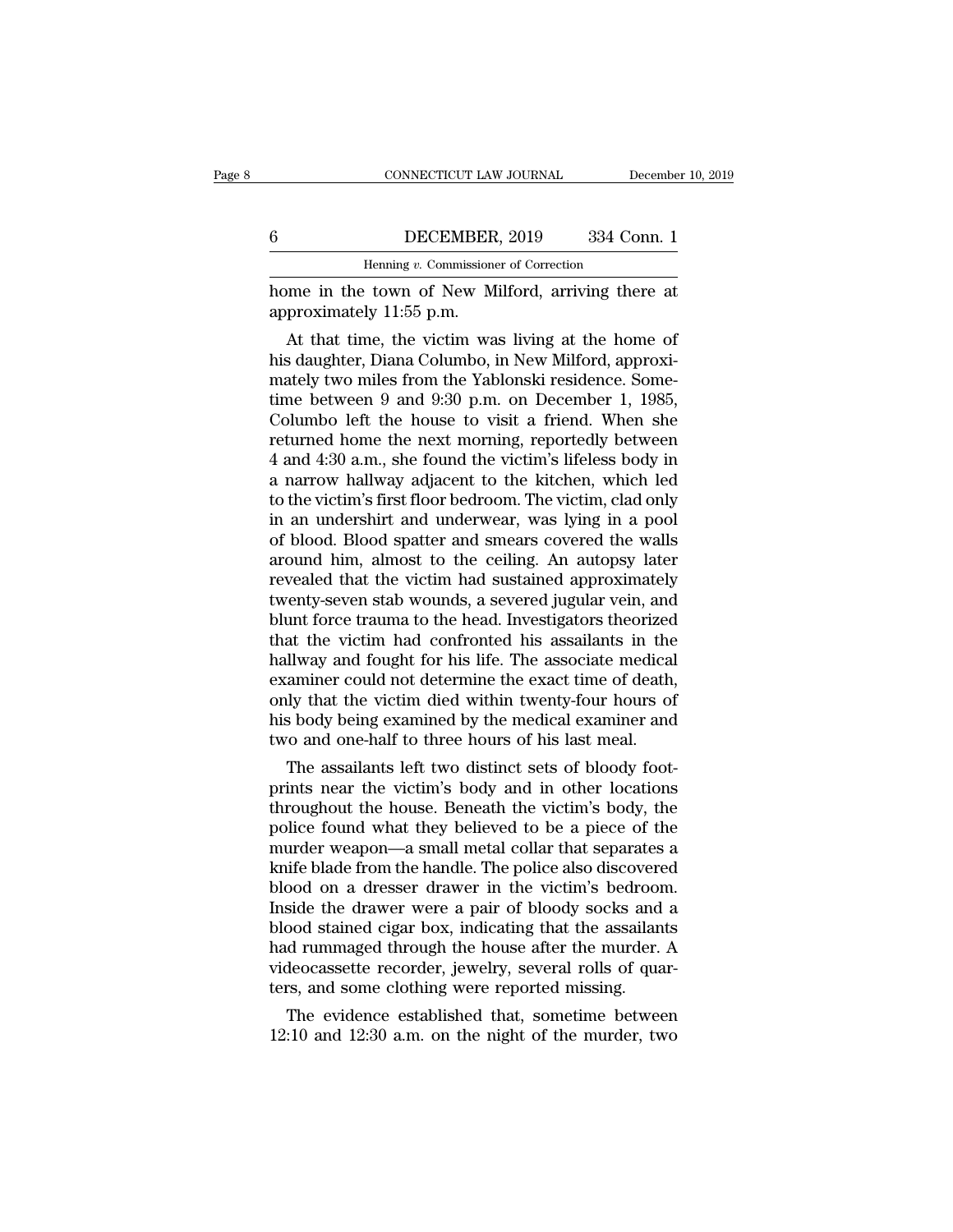## 10, 2019 CONNECTICUT LAW JOURNAL Page 9<br>334 Conn. 1 DECEMBER, 2019 7<br>Henning v. Commissioner of Correction

CONNECTICUT LAW JOURNAL<br>DECEMBER, 2019<br>Henning *v.* Commissioner of Correction<br>'s neighbors heard a loud vehicle b THE VALUATE TRANSITY OF THE VALUATE TRANSITY OF THE VALUATED ASSESSMENT OF THE VALUATED THEN THE VALUATED VALUATED VALUATED A local vehicle being<br>The victim's neighbors heard a loud vehicle being<br>operated near the victim's 334 Conn. 1 DECEMBER, 2019 7<br>
Henning v. Commissioner of Correction<br>
of the victim's neighbors heard a loud vehicle being<br>
operated near the victim's residence. One of the neigh-<br>
bors, Alice Kennel, heard the vehicle sto  $\begin{array}{c|c} \text{334 Conn.} & \text{DECEMBER, 2019} & \text{7} \\ \hline \text{Hening } v. \text{ Commissioner of Correction} \\ \hline \text{of the victim's neighbors heard a loud vehicle being} \\ \text{operated near the victim's residence. One of the neighbors, Alice Kenneth, heard the vehicle stop at the lot beside her house for approximately twenty minutes and then drive away. The other neighbor, Brian Church.} \end{array}$  $\frac{334 \text{ Conn. } 1}{1}$  DECEMBER, 2019 7<br>
Henning v. Commissioner of Correction<br>
of the victim's neighbors heard a loud vehicle being<br>
operated near the victim's residence. One of the neigh-<br>
bors, Alice Kennel, heard the veh Henning v. Commissioner of Correction<br>
of the victim's neighbors heard a loud vehicle being<br>
operated near the victim's residence. One of the neigh-<br>
bors, Alice Kennel, heard the vehicle stop at the lot<br>
beside her house renting *v*. Commissioner of Correction<br>
of the victim's neighbors heard a loud vehicle being<br>
operated near the victim's residence. One of the neigh-<br>
bors, Alice Kennel, heard the vehicle stop at the lot<br>
beside her hous of the victim's neighbors heard a loud vehicle being<br>operated near the victim's residence. One of the neigh-<br>bors, Alice Kennel, heard the vehicle stop at the lot<br>beside her house for approximately twenty minutes and<br>then operated near the victim's residence. One of the neigh-<br>bors, Alice Kennel, heard the vehicle stop at the lot<br>beside her house for approximately twenty minutes and<br>then drive away. The other neighbor, Brian Church,<br>reporte bors, Alice Kennel, heard the vehicle stop at the lot<br>beside her house for approximately twenty minutes and<br>then drive away. The other neighbor, Brian Church,<br>reported hearing a vehicle with "a very loud muffler<br>sound" at beside her house for approximately twenty minutes and<br>then drive away. The other neighbor, Brian Church,<br>reported hearing a vehicle with "a very loud muffler<br>sound" at around the same time. According to Church,<br>the vehicle then drive away. The other neighbor, Brian Church,<br>reported hearing a vehicle with "a very loud muffler<br>sound" at around the same time. According to Church,<br>the vehicle stopped for about thirty minutes and then<br>drove away. and" at around the same time. According to Church,<br>a vehicle stopped for about thirty minutes and then<br>ove away. Neither Kennel nor Church saw the vehicle<br>heard its doors open or shut. Nor could either witness<br>ace the vehi Interval a burglary, they began their windows of the vehicle stopped for about thirty minutes and then<br>drove away. Neither Kennel nor Church saw the vehicle<br>or heard its doors open or shut. Nor could either witness<br>place t

by compiling a list of known burglars in the vehicle<br>or heard its doors open or shut. Nor could either witness<br>place the vehicle or its occupants at the victim's house.<sup>6</sup><br>Because the police suspected that the victim had<br>i in the last of the solid either witness<br>or heard its doors open or shut. Nor could either witness<br>place the vehicle or its occupants at the victim's house.<sup>6</sup><br>Because the police suspected that the victim had<br>interrupted a place the vehicle or its occupants at the victim's house.<sup>6</sup><br>Because the police suspected that the victim had<br>interrupted a burglary, they began their investigation<br>by compiling a list of known burglars in the area. Almost Because the police suspected that the victim had<br>interrupted a burglary, they began their investigation<br>by compiling a list of known burglars in the area. Almost<br>immediately, they became aware of the names of the<br>petitione Because the police suspected that the victim had<br>interrupted a burglary, they began their investigation<br>by compiling a list of known burglars in the area. Almost<br>immediately, they became aware of the names of the<br>petitione interrupted a burglary, they began their investigation<br>by compiling a list of known burglars in the area. Almost<br>immediately, they became aware of the names of the<br>petitioner, Birch, and Yablonski, as well as Stanley,<br>whom by compiling a list of known burglars in the area. Almost<br>immediately, they became aware of the names of the<br>petitioner, Birch, and Yablonski, as well as Stanley,<br>whom they were told purchased stolen goods from the<br>teenage immediately, they became aware of the<br>petitioner, Birch, and Yablonski, as we<br>whom they were told purchased stolen g<br>teenagers. The police interviewed the<br>December 4, 1985. By then, he, Birch, and<br>heard about the victim's Finance, 2012, and Puchased stolen goods from the<br>headers. The police interviewed the petitioner on<br>ecember 4, 1985. By then, he, Birch, and Yablonski had<br>ard about the victim's murder from Stanley, whom<br>e police had alrea teenagers. The police interviewed the petitioner on<br>December 4, 1985. By then, he, Birch, and Yablonski had<br>heard about the victim's murder from Stanley, whom<br>the police had already interviewed.<br>According to Yablonski, who

December 4, 1985. By then, he, Birch, and Yablonski had<br>heard about the victim's murder from Stanley, whom<br>the police had already interviewed.<br>According to Yablonski, who testified for the state,<br>she, the petitioner, and B heard about the victim's murder from Stanley, whom<br>the police had already interviewed.<br>According to Yablonski, who testified for the state,<br>she, the petitioner, and Birch discussed the murder with<br>a group of people at Stan the police had already interviewed.<br>
According to Yablonski, who testified for the state,<br>
she, the petitioner, and Birch discussed the murder with<br>
a group of people at Stanley's residence on December<br>
2, 1985. From this she, the petitioner, and Birch discussed the murder with<br>a group of people at Stanley's residence on December<br>2, 1985. From this discussion, they learned that a man<br>had been killed after surprising a burglar and that the<br> a group of people at Stanley's residence on December 2, 1985. From this discussion, they learned that a man had been killed after surprising a burglar and that the  $\frac{6}{10}$  A third neighbor, Gary Smith, also reported he

<sup>2, 1985.</sup> From this discussion, they learned that a man had been killed after surprising a burglar and that the  $\frac{6}{4}$  A third neighbor, Gary Smith, also reported hearing a vehicle with a loud muffler on the night of th A third neighbor, Gary Smith, also reported hearing a vehicle with a  $\frac{1}{6}$  A third neighbor, Gary Smith, also reported hearing a vehicle with a loud muffler on the night of the murder. Unlike Kennel and Church, Smith Fract been Kineti after Surprising a burgiar and that the  $\overline{ }$ <sup>6</sup>A third neighbor, Gary Smith, also reported hearing a vehicle with a loud muffler on the night of the murder. Unlike Kennel and Church, Smith observed th  $\,^6$ A third neighbor, Gary Smith, also reported hearing a vehicle with a loud muffler on the night of the murder. Unlike Kennel and Church, Smith observed the vehicle as it drove past his house. Although Smith did not t I build muffler on the night of the murder. Unlike Kennel and Church, Smith observed the vehicle as it drove past his house. Although Smith did not testify at the petitioner's criminal trial, he did so at Birch's criminal observed the vehicle as it drove past his house. Although Smith did not testify at the petitioner's criminal trial, he did so at Birch's criminal trial, at which he described the vehicle's taillights as being "fairly wide testify at the petitioner's criminal trial, he did so at Birch's criminal trial, at which he described the vehicle's taillights as being "fairly wide set" and "round in appearance." When Smith was shown a photograph of the at which he described the vehicle's taillights as being "fairly wide set" and "round in appearance." When Smith was shown a photograph of the stolen Buick, he testified that its taillights were not those of the vehicle he " cound in appearance." When Smith was shown a photograph of the stolen Buick, he testified that its taillights were not those of the vehicle he had observed on the night of the murder. In his habeas petition, the petition Buick, he testified that its taillights were not those of the vehicle he had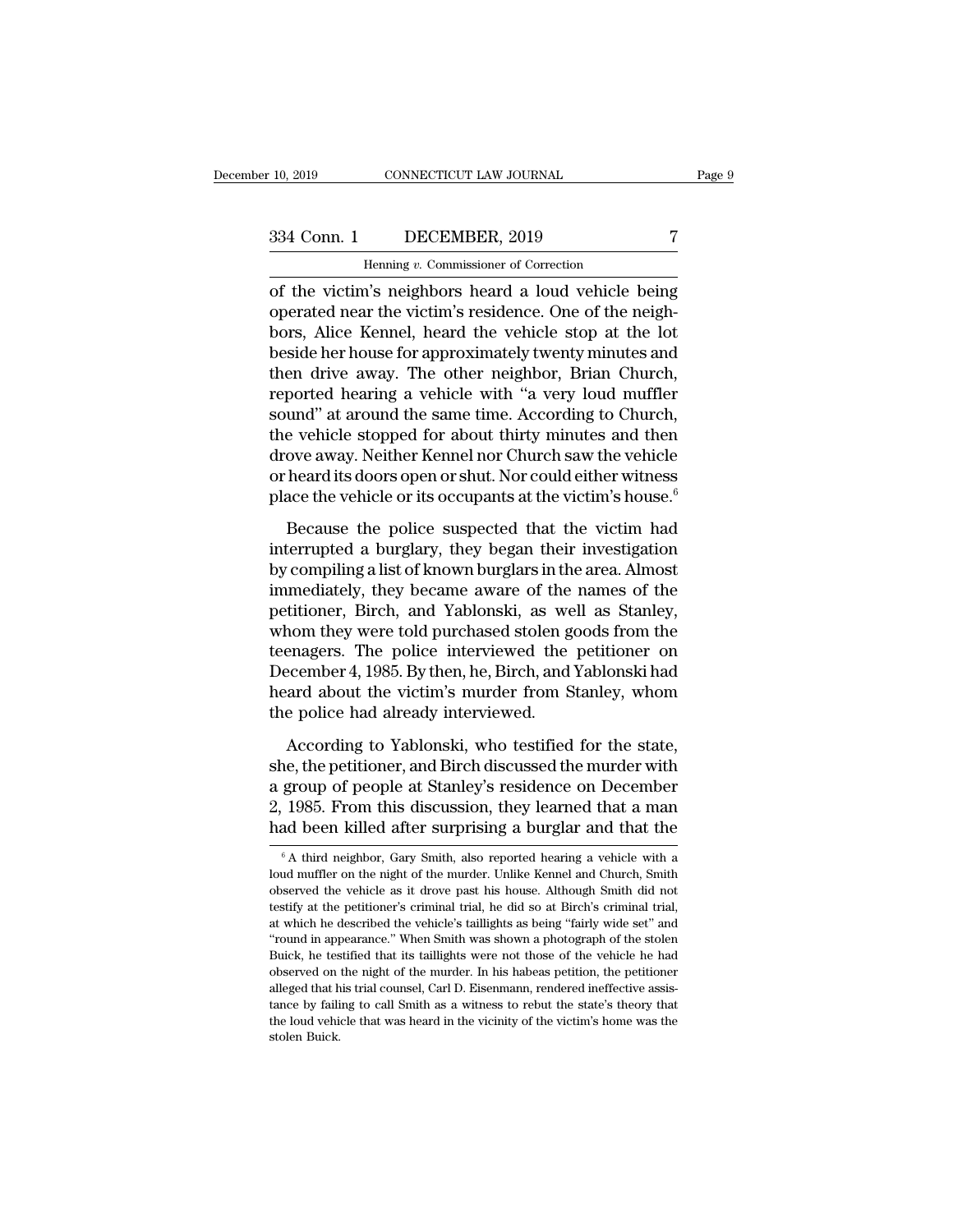### CONNECTICUT LAW JOURNAL December 10, 2019<br>
BECEMBER, 2019 334 Conn. 1<br>
Henning v. Commissioner of Correction EXECTICUT LAW JOURNAL Definition of Correction<br>DECEMBER, 2019 334 Correction<br>Henning *v.* Commissioner of Correction<br>So had been killed <sup>7</sup> Yablonski testified

CONNECTICUT LAW JOURNAL December 10, 2<br>
BECEMBER, 2019 334 Conn. 1<br>
Henning v. Commissioner of Correction<br>
man's dog also had been killed.<sup>7</sup> Yablonski testified that,<br>
prior to speaking to the police, she, the petitioner, BECEMBER, 2019 334 Conn. 1<br>
Henning v. Commissioner of Correction<br>
man's dog also had been killed.<sup>7</sup> Yablonski testified that,<br>
prior to speaking to the police, she, the petitioner, and<br>
Birch decided they should "get [th BECEMBER, 2019 334 Conn. 1<br>
Henning v. Commissioner of Correction<br>
man's dog also had been killed.<sup>7</sup> Yablonski testified that,<br>
prior to speaking to the police, she, the petitioner, and<br>
Birch decided they should "get [th BECEMBER, 2019 334 Conn. 1<br>
Henning v. Commissioner of Correction<br>
man's dog also had been killed.<sup>7</sup> Yablonski testified that,<br>
prior to speaking to the police, she, the petitioner, and<br>
Birch decided they should "get [t Building *v.* Commissioner of Correction<br>man's dog also had been killed.<sup>7</sup> Yablonski testified that,<br>prior to speaking to the police, she, the petitioner, and<br>Birch decided they should "get [their] stories straight"<br>to p Henning v. Commissioner of Correction<br>man's dog also had been killed.<sup>7</sup> Yablonski testified that,<br>prior to speaking to the police, she, the petitioner, and<br>Birch decided they should "get [their] stories straight"<br>to preve man's dog also had been killed.<sup>7</sup> Yablonski testified that,<br>prior to speaking to the police, she, the petitioner, and<br>Birch decided they should "get [their] stories straight"<br>to prevent the police from finding out about t prior to speaking to the police, she, the petitioner, and<br>Birch decided they should "get [their] stories straight"<br>to prevent the police from finding out about the stolen<br>Buick and the burglaries that the teens had committ Birch decided they should "get [their] stories straight"<br>to prevent the police from finding out about the stolen<br>Buick and the burglaries that the teens had committed<br>close in time to the murder. To that end, the trio agre to prevent the police from finding out about the stolen<br>Buick and the burglaries that the teens had committed<br>close in time to the murder. To that end, the trio agreed<br>to tell the police that they had hitchhiked to and fro Buick and the burglaries that the teens had committed<br>close in time to the murder. To that end, the trio agreed<br>to tell the police that they had hitchhiked to and from<br>New Hampshire, and then hitchhiked home from Stan-<br>ley close in time to the murder. To that end, the trio agreed<br>to tell the police that they had hitchhiked to and from<br>New Hampshire, and then hitchhiked home from Stan-<br>ley's residence on the night of the murder, leaving the<br>c to tell the police that they had hitchhiked to and from<br>New Hampshire, and then hitchhiked home from Stan-<br>ley's residence on the night of the murder, leaving the<br>city of Danbury at approximately 12:30 or 1 a.m. and<br>arrivi New Hampshire, and then hitchhiked home from Stan-<br>ley's residence on the night of the murder, leaving the<br>city of Danbury at approximately 12:30 or 1 a.m. and<br>arriving in New Milford several hours later. According<br>to Yab ley's residence on the night of the murder, leaving the<br>city of Danbury at approximately 12:30 or 1 a.m. and<br>arriving in New Milford several hours later. According<br>to Yablonski, however, they did not leave Danbury at<br>12:30 city of Danbury at approximately 12:30 or 1 a.m. and<br>arriving in New Milford several hours later. According<br>to Yablonski, however, they did not leave Danbury at<br>12:30 a.m. but, rather, at around 11:20 p.m. Yablonski<br>furthe arriving in New Milford several hours later. According<br>to Yablonski, however, they did not leave Danbury at<br>12:30 a.m. but, rather, at around 11:20 p.m. Yablonski<br>further testified that, while discussing the victim's mur-<br> to Yablonski, however, they did not leave I<br>12:30 a.m. but, rather, at around 11:20 p.m.<br>further testified that, while discussing the vider, the petitioner had said to her and Birc<br>if we get caught? What if they suspect us So a.n. but, rather, at around 11:20 p.m. rabionski<br>rther testified that, while discussing the victim's mur-<br>r, the petitioner had said to her and Birch, "[w]hat<br>we get caught? What if they suspect us?" At the time,<br>blonsk further testined that, while discussing the victility situation<br>der, the petitioner had said to her and Birch, "[w]hat<br>if we get caught? What if they suspect us?" At the time,<br>Yablonski had assumed that the petitioner was

der, the pethology had said to her and Birch, [w]nat<br>if we get caught? What if they suspect us?" At the time,<br>Yablonski had assumed that the petitioner was referring<br>to the burglaries and the stolen Buick.<br>When interviewed In we get caught? What II they suspect us? At the time,<br>Yablonski had assumed that the petitioner was referring<br>to the burglaries and the stolen Buick.<br>When interviewed by the police on December 4, 1985,<br>the petitioner inf Prabioliski had assumed that the petitioner was referring<br>to the burglaries and the stolen Buick.<br>When interviewed by the police on December 4, 1985,<br>the petitioner informed the officers that he was aware<br>that a man had be to the burgiaries and the stolen buck.<br>
When interviewed by the police on December 4, 1985,<br>
the petitioner informed the officers that he was aware<br>
that a man had been stabbed during a burglary. Accord-<br>
ing to the testim When interviewed by the police on December 4, 1985,<br>the petitioner informed the officers that he was aware<br>that a man had been stabbed during a burglary. Accord-<br>ing to the testimony of one of the officers, when the<br>petit the petitioner informed the officers that he was aware<br>that a man had been stabbed during a burglary. Accord-<br>ing to the testimony of one of the officers, when the<br>petitioner was shown a photograph of the victim, he<br>indica that a man had been stabbed during a burglary. According to the testimony of one of the officers, when the petitioner was shown a photograph of the victim, he indicated that he previously may have seen the man around town ing to the testimony of one of the officers, when the petitioner was shown a photograph of the victim, he indicated that he previously may have seen the man around town and asked whether he was the man with all the tattoos petitioner was shown a photograph of the victim, he<br>indicated that he previously may have seen the man<br>around town and asked whether he was the man with<br>all the tattoos, even though no tattoos were visible in<br>the photograp indicated that he previously may have seen the man<br>around town and asked whether he was the man with<br>all the tattoos, even though no tattoos were visible in<br>the photograph.<sup>8</sup> The following day, Birch confessed to<br>the thef around town and asked whether he was the man with<br>all the tattoos, even though no tattoos were visible in<br>the photograph.<sup>8</sup> The following day, Birch confessed to<br>the theft of the Buick, and the petitioner took the police<br> all the tattoos, even though no tattoos were visible in<br>the photograph.<sup>8</sup> The following day, Birch confessed to<br>the theft of the Buick, and the petitioner took the police<br>to where he had hidden it in a wooded area near<br>a the photograph.<sup>8</sup> The follo<br>the theft of the Buick, and<br>to where he had hidder<br>a reservoir in New Milfo<br>also confessed to using th<br>commission of several bu<br>placed under arrest. reservoir in New Milford. The petitioner and Birch<br>so confessed to using the car in connection with the<br>pommission of several burglaries, for which they were<br>laced under arrest.<br><sup>7</sup>It is undisputed that no dog was killed o commission of several burglaries, for which they were<br>placed under arrest.<br> $\frac{1}{1}$  The victimis murder.<br> $\frac{1}{1}$  The victimis murder.<br> $\frac{1}{1}$  The victim did have tattoos. At his criminal trial, however, the petitione

placed under arrest.<br>
<sup>7</sup>It is undisputed that no dog was killed or otherwise harmed in the<br>
commission of the victim's murder.<br>
<sup>8</sup>The victim did have tattoos. At his criminal trial, however, the petitioner<br>
denied indica placed under arrest.<br> $\frac{1}{1}$  is undisputed that no<br>commission of the victim's n<br> $\frac{1}{1}$  The victim did have tattoo<br>denied indicating to the poli<br>being shown his photograph.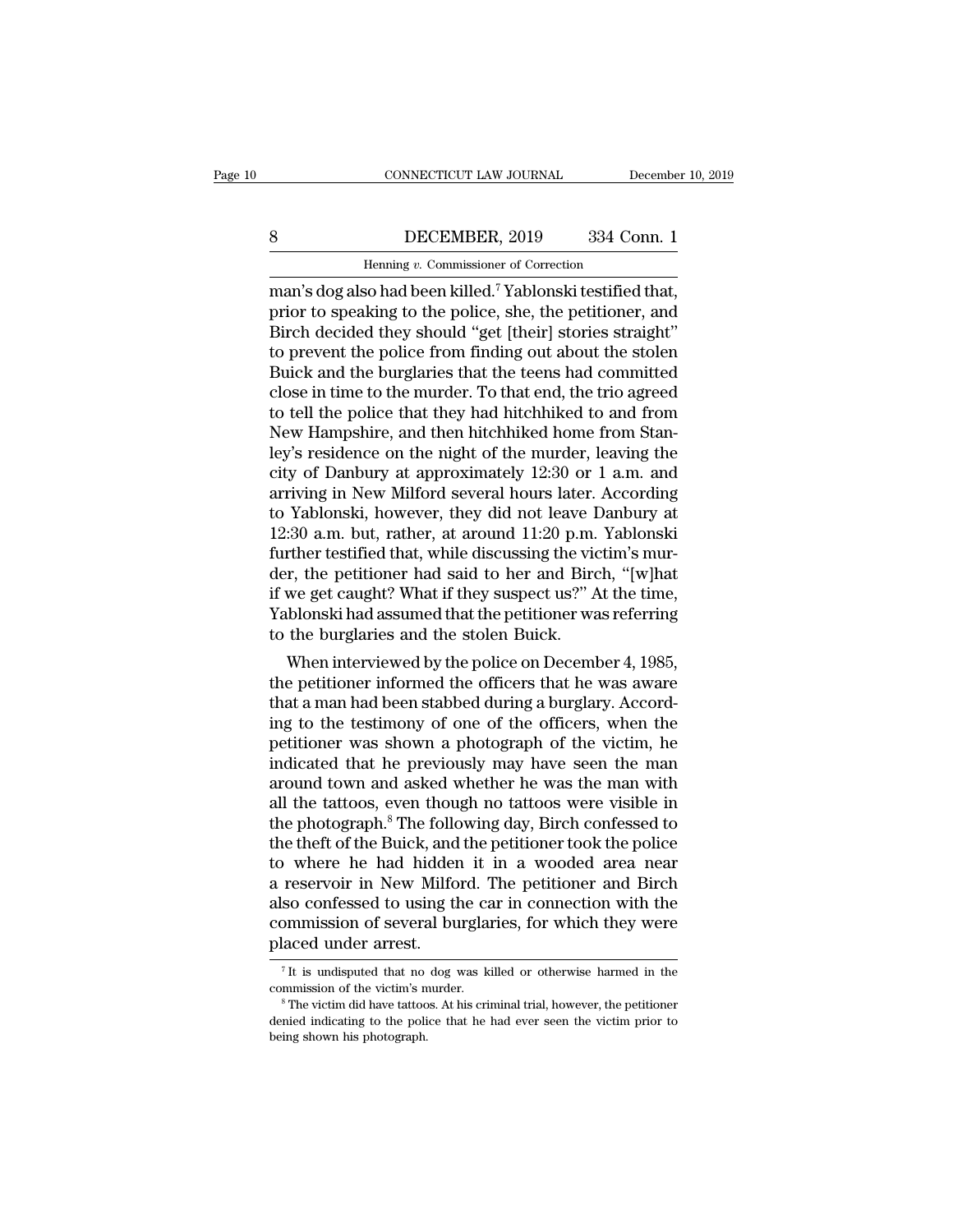EXECTICUT LAW JOURNAL<br>DECEMBER, 2019<br>Henning *v.* Commissioner of Correction<br>police recovered the Buick it was evi 9 (2019 CONNECTICUT LAW JOURNAL Page 1)<br>
4 Conn. 1 DECEMBER, 2019 9<br>
Henning v. Commissioner of Correction<br>
When the police recovered the Buick, it was evident<br>
at it had not been cleaned. According to several police<br>
nort 334 Conn. 1 DECEMBER, 2019 9<br>
Henning v. Commissioner of Correction<br>
When the police recovered the Buick, it was evident<br>
that it had not been cleaned. According to several police<br>
reports and photographic exhibits, the ve  $\frac{334 \text{ Conn. } 1}{\text{Hening } v. \text{ Commissioner of Correction}}$ <br>When the police recovered the Buick, it was evident<br>that it had not been cleaned. According to several police<br>reports and photographic exhibits, the vehicle was<br>covered in dirt and filled 334 Conn. 1 DECEMBER, 2019 9<br>
Henning v. Commissioner of Correction<br>
When the police recovered the Buick, it was evident<br>
that it had not been cleaned. According to several police<br>
reports and photographic exhibits, the v From the police recovered the Buick, it was evident<br>that it had not been cleaned. According to several police<br>reports and photographic exhibits, the vehicle was<br>covered in dirt and filled with sand, sneakers, toilet-<br>ries Henning v. Commissioner of Correction<br>
When the police recovered the Buick, it was evident<br>
that it had not been cleaned. According to several police<br>
reports and photographic exhibits, the vehicle was<br>
covered in dirt and When the police recovered the Buick, it was evident<br>that it had not been cleaned. According to several police<br>reports and photographic exhibits, the vehicle was<br>covered in dirt and filled with sand, sneakers, toilet-<br>ries, that it had not been cleaned. According to several police<br>reports and photographic exhibits, the vehicle was<br>covered in dirt and filled with sand, sneakers, toilet-<br>ries, food, blankets, pillows, various items of clothing, reports and photographic exhibits, the vehicle was<br>covered in dirt and filled with sand, sneakers, toilet-<br>ries, food, blankets, pillows, various items of clothing,<br>and what the police believed to be stolen electronics.<br>De covered in dirt and filled with sand, sneakers, toilet-<br>ries, food, blankets, pillows, various items of clothing,<br>and what the police believed to be stolen electronics.<br>Despite a thorough examination of the vehicle and the ries, food, blankets, pillows, various items of clothing, and what the police believed to be stolen electronics.<br>Despite a thorough examination of the vehicle and the surrounding area, which involved draining two reservoir and what the police believed to be stolen electronics.<br>Despite a thorough examination of the vehicle and the<br>surrounding area, which involved draining two reser-<br>voirs and the use of specially trained dogs, the police<br>foun Despite a thorough examination of the vehicle and the surrounding area, which involved draining two reservoirs and the use of specially trained dogs, the police found no evidence linking the petitioner or Birch to the murd dence. irs and the use of specially trained dogs, the police<br>und no evidence linking the petitioner or Birch to the<br>urder. A search of the victim's neighborhood, includ-<br>g the surrounding roadways and fields adjacent to<br>ose roadw round no evidence inking the petitioner or Birch to the<br>murder. A search of the victim's neighborhood, includ-<br>ing the surrounding roadways and fields adjacent to<br>those roadways, also produced no incriminating evi-<br>dence.<br>

muraer. A search of the victim's neighborhood, includ-<br>ing the surrounding roadways and fields adjacent to<br>those roadways, also produced no incriminating evi-<br>dence.<br>On December 6, 1985, the police conducted a second<br>inter ing the surrounding roadways and fields adjacent to<br>those roadways, also produced no incriminating evi-<br>dence.<br>On December 6, 1985, the police conducted a second<br>interview of the petitioner. During this interview, which<br>wa those roadways, also produced no incriminating evi-<br>dence.<br>On December 6, 1985, the police conducted a second<br>interview of the petitioner. During this interview, which<br>was recorded, the officers falsely claimed that Birch<br> dence.<br>
On December 6, 1985, the police conducted a second<br>
interview of the petitioner. During this interview, which<br>
was recorded, the officers falsely claimed that Birch<br>
had implicated the petitioner in the murder. Spe On December 6, 1985, the police conducted a second<br>interview of the petitioner. During this interview, which<br>was recorded, the officers falsely claimed that Birch<br>had implicated the petitioner in the murder. Specifi-<br>call interview of the petitioner. During this interview, which<br>was recorded, the officers falsely claimed that Birch<br>had implicated the petitioner in the murder. Specifi-<br>cally, they told the petitioner that Birch had placed<br>th was recorded, the officers falsely claimed that Birch<br>had implicated the petitioner in the murder. Specifi-<br>cally, they told the petitioner that Birch had placed<br>the entire blame for the murder on him and that Birch<br>would had implicated the petitioner in the murder. Specifically, they told the petitioner that Birch had placed<br>the entire blame for the murder on him and that Birch<br>would "walk out of this thing" a free man while the<br>petitione cally, they told the petitioner that Birch had placed<br>the entire blame for the murder on him and that Birch<br>would "walk out of this thing" a free man while the<br>petitioner would be "left  $\ldots$  holding the bag." They<br>advise the entire blame for the murder on him and that Birch<br>would "walk out of this thing" a free man while the<br>petitioner would be "left  $\ldots$  holding the bag." They<br>advised the petitioner that, if he would just "tell  $\ldots$ <br>th would "walk out of this thing" a free man while the<br>petitioner would be "left . . . holding the bag." They<br>advised the petitioner that, if he would just "tell . . .<br>the truth about what happened, the whole truth, like<br> $\ld$ petitioner would be "left . . . holding the bag." They<br>advised the petitioner that, if he would just "tell . . .<br>the truth about what happened, the whole truth, like<br>. . . Birch did, then it's gonna weigh heavily in [his]<br> advised the petitioner that, if he would just "tell  $\ldots$ .<br>the truth about what happened, the whole truth, like<br> $\ldots$  Birch did, then it's gonna weigh heavily in [his]<br>favor." The officers also informed the petitioner tha the truth about what happened, the whole truth, like<br>
. . . Birch did, then it's gonna weigh heavily in [his]<br>
favor." The officers also informed the petitioner that<br>
the police had recovered a wealth of forensic evidence<br> ... Birch did, then it's gonna weigh heavily in [his]<br>favor." The officers also informed the petitioner that<br>the police had recovered a wealth of forensic evidence<br>from the crime scene, that that evidence was being<br>tested, favor." The officers also informed the petitioner that<br>the police had recovered a wealth of forensic evidence<br>from the crime scene, that that evidence was being<br>tested, and that it was just a matter of time before it<br>would the police had recovered a wealth of forensic evidence<br>from the crime scene, that that evidence was being<br>tested, and that it was just a matter of time before it<br>would confirm his presence in the victim's home.<br>Finally, th from the crime scene, that that evidence was being<br>tested, and that it was just a matter of time before it<br>would confirm his presence in the victim's home.<br>Finally, the officers informed the petitioner that, on the<br>night o tested, and that it was just a matter of time before it<br>would confirm his presence in the victim's home.<br>Finally, the officers informed the petitioner that, on the<br>night of the murder, the victim's neighbors had heard<br>a lo would confirm his presence in the victim's home.<br>Finally, the officers informed the petitioner that, on the<br>night of the murder, the victim's neighbors had heard<br>a loud vehicle that sounded just like the vehicle the<br>petiti Finally, the officers informed the petitioner that, on the night of the murder, the victim's neighbors had heard a loud vehicle that sounded just like the vehicle the petitioner and Birch were driving that evening. The pet might of the murder, the victim's neighbors had heard<br>a loud vehicle that sounded just like the vehicle the<br>petitioner and Birch were driving that evening. The<br>petitioner vehemently denied any involvement in the<br>crime and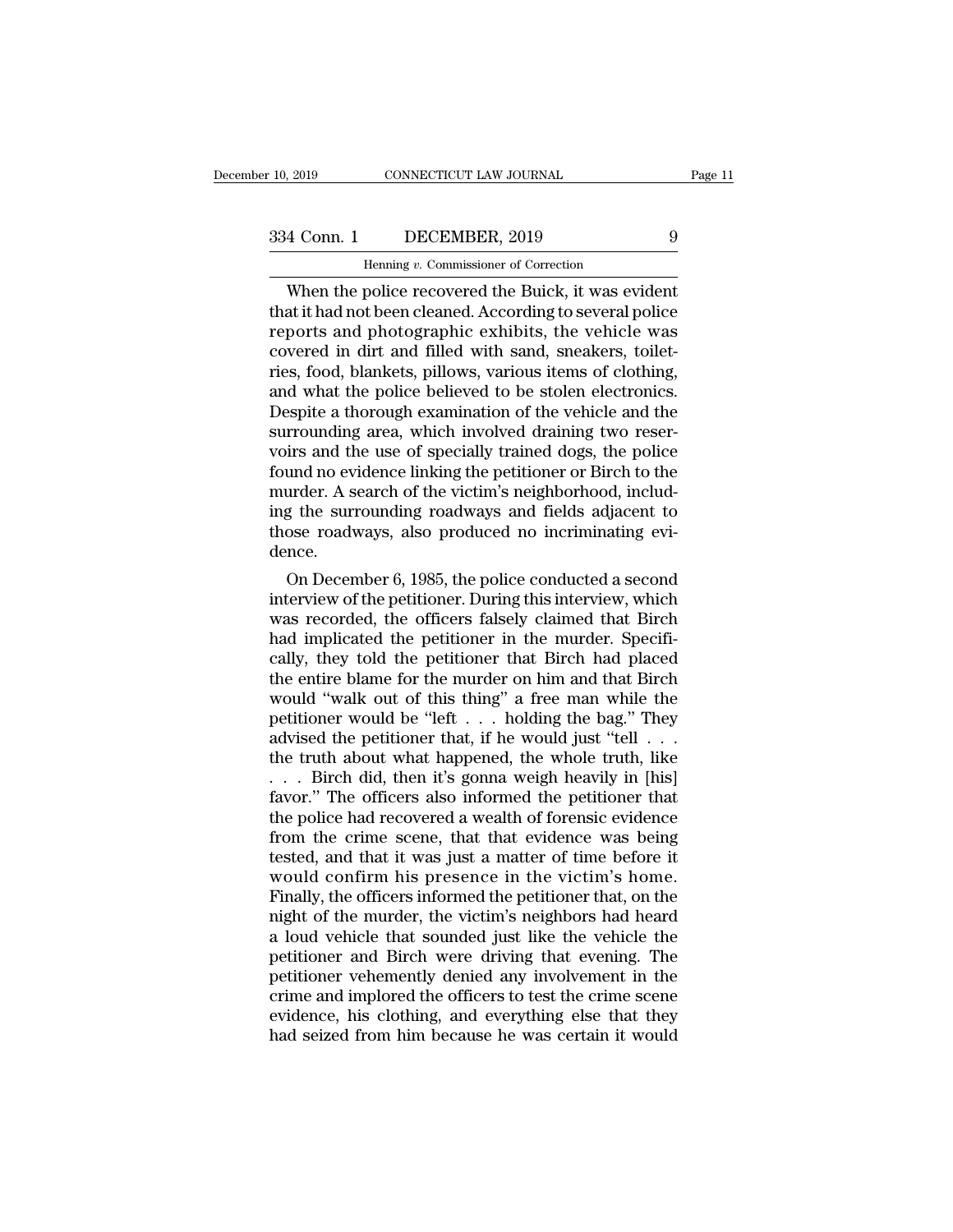### CONNECTICUT LAW JOURNAL December 10, 2019<br>10 DECEMBER, 2019 334 Conn. 1<br>Henning v. Commissioner of Correction CONNECTICUT LAW JOURNAL Deference DECEMBER, 2019 334 Correction<br>Henning *v.* Commissioner of Correction<br>DOCEDCE When the petitioner was

FREE CONNECTICUT LAW JOURNAL December 10, 2019<br>
10 DECEMBER, 2019 334 Conn. 1<br>
Henning v. Commissioner of Correction<br>
prove his innocence. When the petitioner was told<br>
that the tests would take two weeks, the petitioner<br> The tests would take two weeks, the petitioner of the tests would take two weeks, the petitioner expressed impatience that he would have to wait so  $\begin{tabular}{ll} 10 & DECEMBER, 2019 & 334 Conn. 1 \\ \hline \hline \end{tabular}$  Henning v. Commissioner of Correction<br>prove his innocence. When the petitioner was told<br>that the tests would take two weeks, the petitioner<br>expressed impatience that he would 10 DECEMBI<br>
Henning v. Commissi<br>
prove his innocence. When<br>
that the tests would take t<br>
expressed impatience that l<br>
long to clear his name.<br>
According to the transcrip Henning v. Commissioner of Correction<br>
ove his innocence. When the petitioner was told<br>
at the tests would take two weeks, the petitioner<br>
pressed impatience that he would have to wait so<br>
ng to clear his name.<br>
According prove his innocence. When the petitioner was told<br>that the tests would take two weeks, the petitioner<br>expressed impatience that he would have to wait so<br>long to clear his name.<br>According to the transcript of the December 6

that the tests would take two weeks, the petitioner<br>expressed impatience that he would have to wait so<br>long to clear his name.<br>According to the transcript of the December 6, 1985<br>interview, the officers asked the petitione expressed impatience that he would have to wait so<br>long to clear his name.<br>According to the transcript of the December 6, 1985<br>interview, the officers asked the petitioner what he<br>knew about the murder. The petitioner resp one to clear his name.<br>
According to the transcript of the December 6, 1985<br>
interview, the officers asked the petitioner what he<br>
knew about the murder. The petitioner responded that<br>
the knew only what people had told hi According to the transcript of the December 6, 1985<br>interview, the officers asked the petitioner what he<br>knew about the murder. The petitioner responded that<br>he knew only what people had told him and what every-<br>one else k According to the transcript of the December 6, 1985<br>interview, the officers asked the petitioner what he<br>knew about the murder. The petitioner responded that<br>he knew only what people had told him and what every-<br>one else k interview, the officers asked the petitioner what he<br>knew about the murder. The petitioner responded that<br>he knew only what people had told him and what every-<br>one else knew. Specifically, the petitioner stated that,<br>when knew about the murder. The petitioner responded that<br>he knew only what people had told him and what every-<br>one else knew. Specifically, the petitioner stated that,<br>when he first heard about the murder, he was told "that<br>s he knew only what people had told him and what every-<br>one else knew. Specifically, the petitioner stated that,<br>when he first heard about the murder, he was told "that<br>some old man from New Milford had gotten knocked<br>out in one else knew. Specifically, the petitioner stated that,<br>when he first heard about the murder, he was told "that<br>some old man from New Milford had gotten knocked<br>out in the middle of a burglary; then I heard from some-<br>on when he first heard about the murder, he was told "that<br>some old man from New Milford had gotten knocked<br>out in the middle of a burglary; then I heard from some-<br>one else right after that  $\dots$  [that the victim] came<br>in, s some old man from New Milford had gotten knocked<br>out in the middle of a burglary; then I heard from some-<br>one else right after that  $\ldots$  [that the victim] came<br>in, saw who it was, and that was the reason for the,<br>the kni out in the middle of a burglary; then I heard from some-<br>one else right after that . . . [that the victim] came<br>in, saw who it was, and that was the reason for the,<br>the knife or whatever they used on him. . . . [P]eople<br>[ one else right after that  $\dots$  [that the victim] came<br>in, saw who it was, and that was the reason for the,<br>the knife or whatever they used on him.  $\dots$  [P]eople<br>[told] me he got internal wounds in the gut, and then<br>the st in, saw who it was, and that was the reason for the,<br>the knife or whatever they used on him. . . . [P]eople<br>[told] me he got internal wounds in the gut, and then<br>the story switched around and someone said he got his<br>jugul the knife or whatever they used on him. . . . . [P]eople [told] me he got internal wounds in the gut, and then<br>the story switched around and someone said he got his<br>jugular vein ripped out of his neck or something . . . . [told] me he got internal wounds in the gut, and then<br>the story switched around and someone said he got his<br>jugular vein ripped out of his neck or something  $\ldots$ ."<br>When asked who he had gotten this information from,<br>the the story switched around and someone said he got his<br>jugular vein ripped out of his neck or something  $\ldots$ ."<br>When asked who he had gotten this information from,<br>the petitioner responded, "that's what the Danbury<br>police jugular vein ripped out of his neck or something  $\ldots$ ."<br>When asked who he had gotten this information from,<br>the petitioner responded, "that's what the Danbury<br>police told [Stanley] when they brought him down for<br>question When asked who he had gotten this information from,<br>the petitioner responded, "that's what the Danbury<br>police told [Stanley] when they brought him down for<br>questioning." When the petitioner finished speaking,<br>the officers the petitioner responded, "that's what the Danbury<br>police told [Stanley] when they brought him down for<br>questioning." When the petitioner finished speaking,<br>the officers tried unsuccessfully to elicit a confession<br>from him police told [Stanley] when they brought him down for<br>questioning." When the petitioner finished speaking,<br>the officers tried unsuccessfully to elicit a confession<br>from him by informing him that he had revealed details<br>abou questioning." When the petitioner finished speaking,<br>the officers tried unsuccessfully to elicit a confession<br>from him by informing him that he had revealed details<br>about the murder that only the killer would know. Spe-<br>ci the officers tried unsuccessfully to elicit a confession<br>from him by informing him that he had revealed details<br>about the murder that only the killer would know. Spe-<br>cifically, one of the officers stated, "you got this in from him by informing him that he had revealed details<br>about the murder that only the killer would know. Spe-<br>cifically, one of the officers stated, "you got this infor-<br>mation about the old guy being knocked out that tie about the murder that only the killer would know. Specifically, one of the officers stated, "you got this information about the old guy being knocked out that ties<br>into some evidence that we've got, that's never been in<br>th cifically, one of the officers stated, "you got this information about the old guy being knocked out that ties<br>into some evidence that we've got, that's never been in<br>the paper. . . . . [O]nly people who [know] something<br>a mation about the old guy being knocked out that ties<br>into some evidence that we've got, that's never been in<br>the paper. . . . . [O]nly people who [know] something<br>about [the murder would] say something like that." The<br>pet into some evidence that we've got, that's never been in<br>the paper. . . . [O]nly people who [know] something<br>about [the murder would] say something like that." The<br>petitioner was later asked, "how [do] you know all these<br>t the paper. . . . . [O]nly people who [know] something<br>about [the murder would] say something like that." The<br>petitioner was later asked, "how [do] you know all these<br>things that we don't know? . . . You do too; you know<br>m about [the murder would] say something like that." The<br>petitioner was later asked, "how [do] you know all these<br>things that we don't know? . . . You do too; you know<br>more about that crime scene than [we] know." The<br>petitio petitioner was later asked, "how [do] you know all these<br>things that we don't know? . . . You do too; you know<br>more about that crime scene than [we] know." The<br>petitioner explained, "[t]hat's just what . . . I heard,<br>man,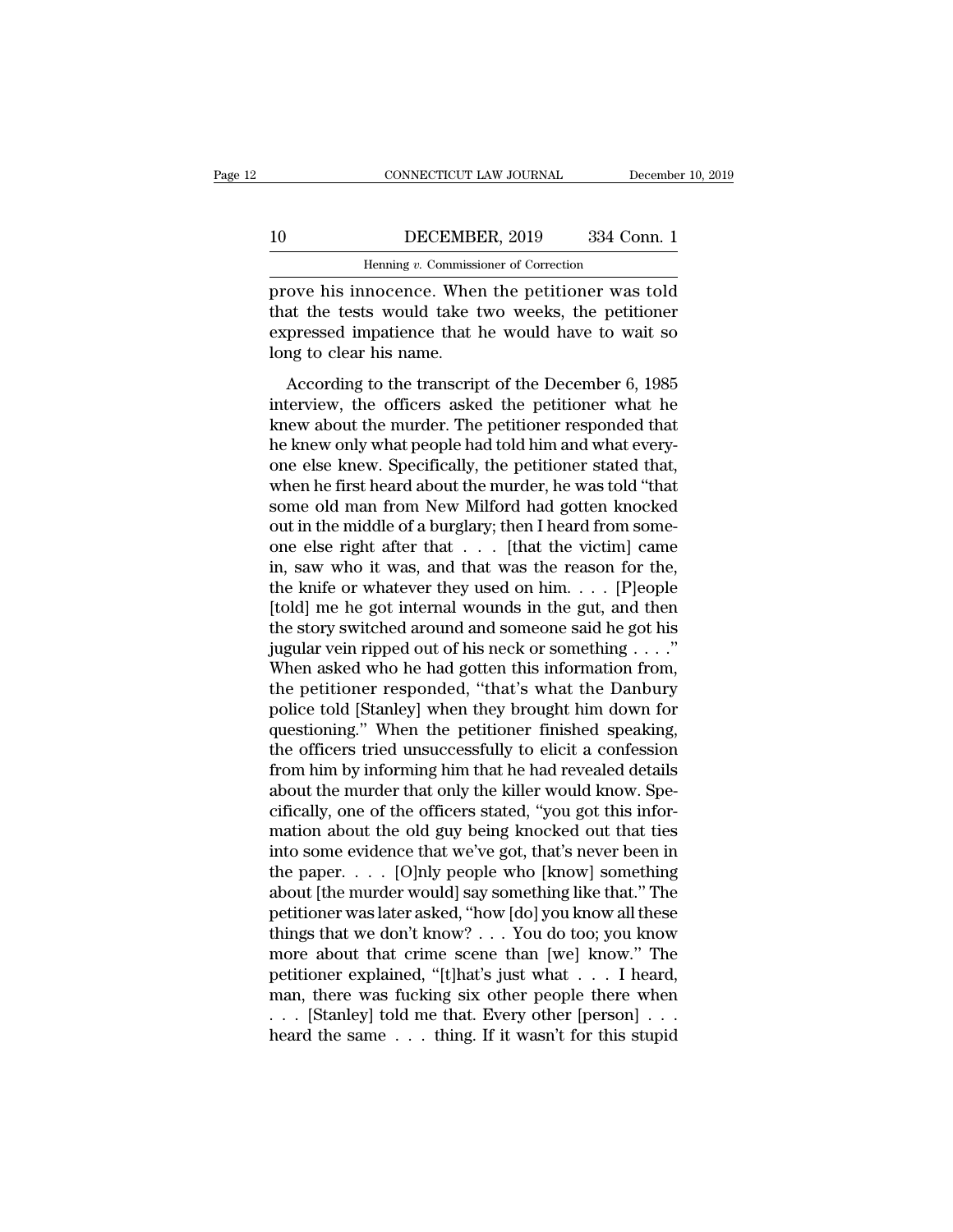pening.''

| 10, 2019    | CONNECTICUT LAW JOURNAL                  | Page 13 |
|-------------|------------------------------------------|---------|
| 334 Conn. 1 | DECEMBER, 2019                           | 11      |
|             | Henning $v$ . Commissioner of Correction |         |

Fig. 2019 CONNECTICUT LAW JOURNAL<br>
334 Conn. 1 DECEMBER, 2019 11<br>
Henning *v*. Commissioner of Correction<br>
fucking piece of junk [car] that we . . . [stole] to get Fage 1:<br>
10, 2019 CONNECTICUT LAW JOURNAL Page 1:<br>
334 Conn. 1 DECEMBER, 2019 11<br>
Henning v. Commissioner of Correction<br>
fucking piece of junk [car] that we . . . [stole] to get<br>
a ride home that night, none of this shit w 334 Conn. 1 DECEMBER, 2019 11<br>
Henning v. Commissioner of Correction<br>
fucking piece of junk [car] that we . . . [stole] to get<br>
a ride home that night, none of this shit would [be] hap-<br>
pening."

Henning v. Commissioner of Correction<br>
cking piece of junk [car] that we . . . [stole] to get<br>
ride home that night, none of this shit would [be] hap-<br>
ning."<br>
On December 9, 1985, the police conducted a third<br>
terview of Framing v. Commissioner of Correction<br>fucking piece of junk [car] that we . . . [stole] to get<br>a ride home that night, none of this shit would [be] hap-<br>pening."<br>On December 9, 1985, the police conducted a third<br>interview fucking piece of junk [car] that we . . . [stole] to get<br>a ride home that night, none of this shit would [be] hap-<br>pening."<br>On December 9, 1985, the police conducted a third<br>interview of the petitioner at the Litchfield Co a ride home that night, none of this shit would [be] happening."<br>
On December 9, 1985, the police conducted a third<br>
interview of the petitioner at the Litchfield Correctional<br>
Center. According to the testimony of one of pening."<br>
On December 9, 1985, the police conducted a third<br>
interview of the petitioner at the Litchfield Correctional<br>
Center. According to the testimony of one of the officers<br>
who was present there, when the petitioner On December 9, 1985, the police conducted a third<br>interview of the petitioner at the Litchfield Correctional<br>Center. According to the testimony of one of the officers<br>who was present there, when the petitioner was told<br>tha On December 9, 1985, the police conducted a third<br>interview of the petitioner at the Litchfield Correctional<br>Center. According to the testimony of one of the officers<br>who was present there, when the petitioner was told<br>tha interview of the petitioner at the Litchfield Correctional<br>Center. According to the testimony of one of the officers<br>who was present there, when the petitioner was told<br>that the police knew from the victim's neighbors wher Center. According to the testimony of one of the officers<br>who was present there, when the petitioner was told<br>that the police knew from the victim's neighbors where<br>the petitioner and Birch had parked on the night of the<br>m who was present there, when the petitioner was told<br>that the police knew from the victim's neighbors where<br>the petitioner and Birch had parked on the night of the<br>murder, and where they had turned their car around,<br>the pet that the police knew from the victim's neighbors where<br>the petitioner and Birch had parked on the night of the<br>murder, and where they had turned their car around,<br>the petitioner's "right leg began to shake violently," and<br> urder, and where they had turned their car around,<br>e petitioner's "right leg began to shake violently," and<br>estated that, although he, Birch, and Yablonski may<br>we turned around in the victim's driveway, he was<br>wer in the v the petitioner's "right leg began to shake violently," and<br>he stated that, although he, Birch, and Yablonski may<br>have turned around in the victim's driveway, he was<br>never in the victim's house and did not kill the victim.<br>

he stated that, although he, Birch, and Yablonski may<br>have turned around in the victim's driveway, he was<br>never in the victim's house and did not kill the victim.<br>During the course of the investigation, the police dis-<br>cov have turned around in the victim's driveway, he was<br>never in the victim's house and did not kill the victim.<br>During the course of the investigation, the police dis-<br>covered that the petitioner had called his grandmother,<br>M never in the victim's house and did not kill the victim.<br>
During the course of the investigation, the police dis-<br>
covered that the petitioner had called his grandmother,<br>
Mildred Henning (Mildred) and his close childhood<br> During the course of the investigation, the police dis-<br>covered that the petitioner had called his grandmother,<br>Mildred Henning (Mildred) and his close childhood<br>friend, Timothy Saathoff, from jail shortly after his<br>arrest During the course of the investigation, the police dis-<br>covered that the petitioner had called his grandmother,<br>Mildred Henning (Mildred) and his close childhood<br>friend, Timothy Saathoff, from jail shortly after his<br>arrest covered that the petitioner had called his grandmother,<br>Mildred Henning (Mildred) and his close childhood<br>friend, Timothy Saathoff, from jail shortly after his<br>arrest in 1985. In 1987 or 1988, Andrew Ocif, a detective<br>with Mildred Henning (Mildred) and his close childhood<br>friend, Timothy Saathoff, from jail shortly after his<br>arrest in 1985. In 1987 or 1988, Andrew Ocif, a detective<br>with the Connecticut state police, interviewed Mildred<br>and S friend, Timothy Saathoff, from jail shortly after his<br>arrest in 1985. In 1987 or 1988, Andrew Ocif, a detective<br>with the Connecticut state police, interviewed Mildred<br>and Saathoff about their recollection of those telephon arrest in 1985. In 1987 or 1988, Andrew Ocit, a detective<br>with the Connecticut state police, interviewed Mildred<br>and Saathoff about their recollection of those telephone<br>calls. After speaking with Ocif, both Mildred and Sa with the Connecticut state police, interviewed Mildred<br>and Saathoff about their recollection of those telephone<br>calls. After speaking with Ocif, both Mildred and Saa-<br>thoff agreed to provide statements indicating that the<br> and Saathoff about their recollection of those telephone<br>calls. After speaking with Ocif, both Mildred and Saa-<br>thoff agreed to provide statements indicating that the<br>petitioner had told them that he was involved in variou calls. After speaking with Ocit, both Mildred and Saathoff agreed to provide statements indicating that the petitioner had told them that he was involved in various burglaries, that there was a burglary during which a man thoff agreed to provide statements indicating that the<br>petitioner had told them that he was involved in various<br>burglaries, that there was a burglary during which a<br>man was killed, and that he did not kill him. Despite<br>Mil petitioner had told them that he was involved in various<br>burglaries, that there was a burglary during which a<br>man was killed, and that he did not kill him. Despite<br>Mildred's and Saathoff's statements, the petitioner and<br>Bi burglaries, that there was a burglary during which a<br>man was killed, and that he did not kill him. Despite<br>Mildred's and Saathoff's statements, the petitioner and<br>Birch were not charged with the victim's murder until<br>Novem man was killed, and that he did not kill him. Despite<br>Mildred's and Saathoff's statements, the petitioner and<br>Birch were not charged with the victim's murder until<br>November, 1988. At the petitioner's criminal trial, Mil-<br>d Mildred's and Saathoff's statements, the petitioner and<br>Birch were not charged with the victim's murder until<br>November, 1988. At the petitioner's criminal trial, Mil-<br>dred testified that the petitioner had told her shortly Birch were not charged with the victim's murder until<br>November, 1988. At the petitioner's criminal trial, Mil-<br>dred testified that the petitioner had told her shortly<br>after his arrest, during an emotional telephone call fr November, 1988. At the petitioner's criminal trial, Mil-<br>dred testified that the petitioner had told her shortly<br>after his arrest, during an emotional telephone call from<br>jail, that he had been involved in a burglary durin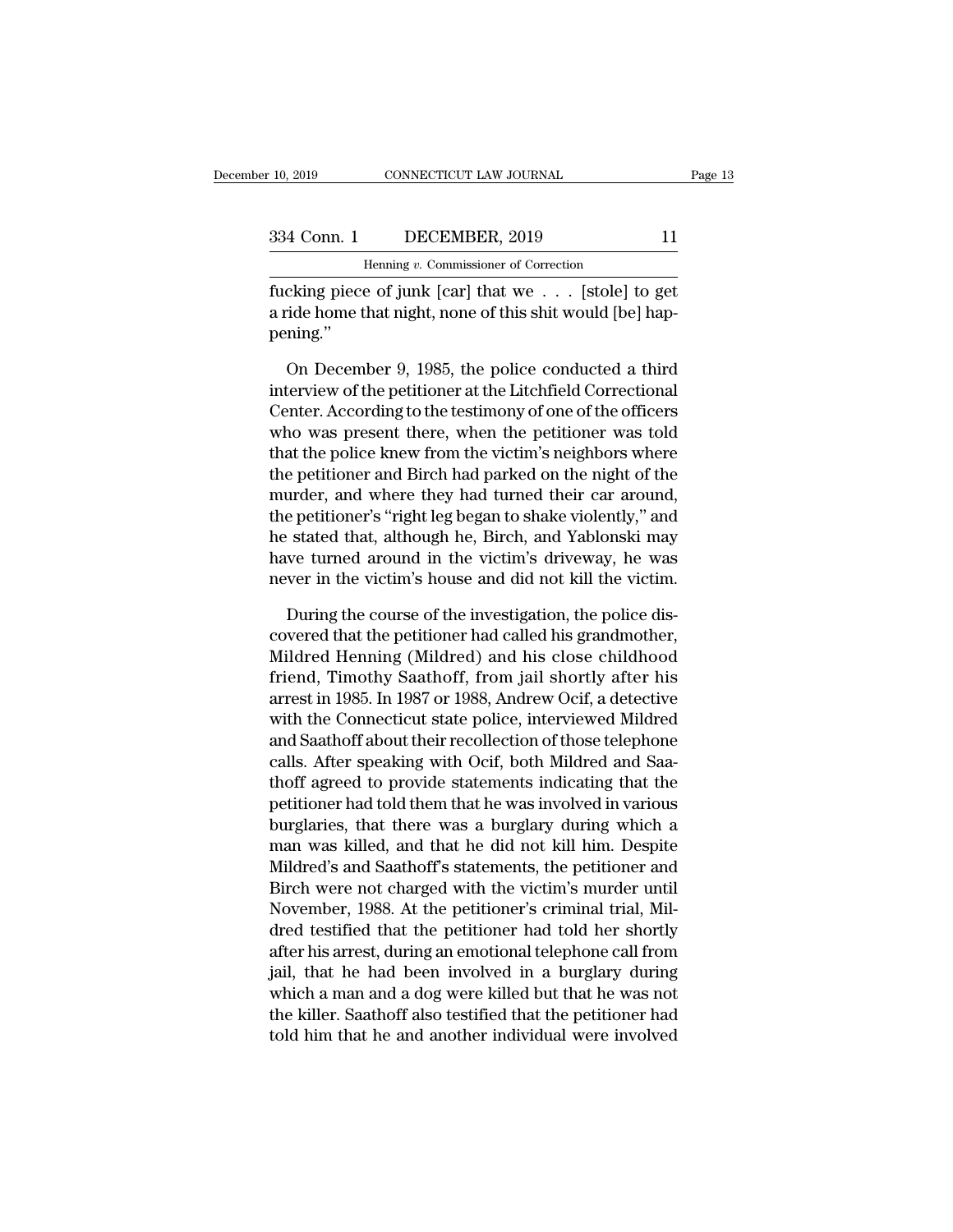|    | CONNECTICUT LAW JOURNAL                               | December 10, 2019 |
|----|-------------------------------------------------------|-------------------|
| 12 | DECEMBER, 2019                                        | 334 Conn. 1       |
|    | Henning v. Commissioner of Correction                 |                   |
|    | in a burglary and that a man had been killed but that |                   |

CONNECTICUT LAW JOURNAL December 10, 2019<br> **I2** DECEMBER, 2019 334 Conn. 1<br>
Henning v. Commissioner of Correction<br>
in a burglary and that a man had been killed but that<br>
the did not commit the murder.<sup>9</sup> Henning v. Commissioner of Corre<br>
in a burglary and that a man had bee<br>
the did not commit the murder.<sup>9</sup><br>
Because there was no forensic evid

DECEMBER, 2019 334 Conn. 1<br>
Henning v. Commissioner of Correction<br>
a burglary and that a man had been killed but that<br>
did not commit the murder.<sup>9</sup><br>
Because there was no forensic evidence connecting<br>
e petitioner to the c 12 DECEMBER, 2019 334 Conn. 1<br>
Henning v. Commissioner of Correction<br>
in a burglary and that a man had been killed but that<br>
he did not commit the murder.<sup>9</sup><br>
Because there was no forensic evidence connecting<br>
the petitio Henning  $v$ . Commissioner of Correction<br>in a burglary and that a man had been killed but that<br>he did not commit the murder.<sup>9</sup><br>Because there was no forensic evidence connecting<br>the petitioner to the crime, the state's cas in a burglary and that a man had been killed but that<br>he did not commit the murder.<sup>9</sup><br>Because there was no forensic evidence connecting<br>the petitioner to the crime, the state's case against him<br>relied primarily on the tes In a burglary and that a man had been killed but that<br>he did not commit the murder.<sup>9</sup><br>Because there was no forensic evidence connecting<br>the petitioner to the crime, the state's case against him<br>relied primarily on the tes factor and not commit the murder.<br>
Because there was no forensic evidence connecting<br>
the petitioner to the crime, the state's case against him<br>
relied primarily on the testimony of Mildred and Saa-<br>
thoff, the testimony o Because there was no forensic evidence connecting<br>the petitioner to the crime, the state's case against him<br>relied primarily on the testimony of Mildred and Saa-<br>thoff, the testimony of the victim's neighbors, who had<br>hear the petitioner to the crime, the state's case against him<br>relied primarily on the testimony of Mildred and Saa-<br>thoff, the testimony of the victim's neighbors, who had<br>heard a loud vehicle on the night of the murder, the<br>f relied primarily on the testimony of Mildred and Saathoff, the testimony of the victim's neighbors, who had heard a loud vehicle on the night of the murder, the fact that the petitioner was driving such a vehicle that even thoff, the testimony of the victim's neighbors, who had<br>heard a loud vehicle on the night of the murder, the<br>fact that the petitioner was driving such a vehicle that<br>evening, and the testimony of Yablonski, whom the<br>state heard a loud vehicle on the night of the murder, the<br>fact that the petitioner was driving such a vehicle that<br>evening, and the testimony of Yablonski, whom the<br>state relied on to establish consciousness of guilt predi-<br>cat fact that the petitioner was driving such a vehicle that<br>evening, and the testimony of Yablonski, whom the<br>state relied on to establish consciousness of guilt predi-<br>cated on the theory that the petitioner had lied to the<br> evening, and the testimony of Yablonski, whom the<br>state relied on to establish consciousness of guilt predi-<br>cated on the theory that the petitioner had lied to the<br>police about the time of his return to New Milford to<br>con state relied on to establish consciousness of guilt predicated on the theory that the petitioner had lied to the police about the time of his return to New Milford to conceal his involvement in the murder. The state also c cated on the theory that the petitioner had lied to the police about the time of his return to New Milford to conceal his involvement in the murder. The state also called Lee, the criminalist and forensic scientist, to exp police about the time of his return to New Milford to conceal his involvement in the murder. The state also called Lee, the criminalist and forensic scientist, to explain how it was possible for the petitioner and Birch to conceal his involvement in the murder. The state also<br>called Lee, the criminalist and forensic scientist, to<br>explain how it was possible for the petitioner and Birch<br>to have stabbed the victim so many times without get-<br>ti called Lee, the criminalist and forensic scientist, to<br>explain how it was possible for the petitioner and Birch<br>to have stabbed the victim so many times without get-<br>ting any blood on their clothing and without transferrin explain how it was possible for the petitioner and Birch<br>to have stabbed the victim so many times without get-<br>ting any blood on their clothing and without transferring<br>any blood to the Buick. Lee testified that, although to have stabbed the victim so many times without get-<br>ting any blood on their clothing and without transferring<br>any blood to the Buick. Lee testified that, although there<br>clearly had been a violent struggle between the vic ting any blood on their clothing and without transferring<br>any blood to the Buick. Lee testified that, although there<br>clearly had been a violent struggle between the victim<br>and his assailants, all of the blood spatter in th any blood to the Buick. Lee testified that, although there clearly had been a violent struggle between the victim and his assailants, all of the blood spatter in the hall-<br>way was "uninterrupted," meaning that no individua clearly had been a violent struggle between the victim<br>and his assailants, all of the blood spatter in the hall-<br>way was "uninterrupted," meaning that no individual<br>or object was between the victim and the walls or floor<br>t and his assailants, all of the blood spatter in the hall-<br>way was "uninterrupted," meaning that no individual<br>or object was between the victim and the walls or floor<br>to interrupt the blood spatter. According to Lee, this<br>w way was "uninterrupted," meaning that no individual<br>or object was between the victim and the walls or floor<br>to interrupt the blood spatter. According to Lee, this<br>would explain why the assailants might not have been<br>covere or object was between the victim and the walls or floor<br>to interrupt the blood spatter. According to Lee, this<br>would explain why the assailants might not have been<br>covered in the victim's blood. When asked, however,<br>whethe to interrupt the blood spatter. According to Lee, this would explain why the assailants might not have been covered in the victim's blood. When asked, however, whether, "based [on his] examination of the [crime] scene and would explain why the assailants might not have been<br>covered in the victim's blood. When asked, however,<br>whether, "based [on his] examination of the [crime]<br>scene and the spatter patterns that appear on the floor<br>and wall cene and the spatter patterns that appear on the floor individuals, [he] ha[d] an opinion as to whether  $\dots$  the erpetrators would have had blood on their persons," see answered, "[m]y opinion is maybe."<br><sup>9</sup> Saathoff reca and walls, [he] ha[d] an opinion as to whether  $\dots$  the perpetrators would have had blood on their persons,"<br>Lee answered, "[m]y opinion is maybe."<br> $^{\circ}$ Saathoff recanted his testimony several years later, stating that t

perpetrators would have had blood on their persons,"<br>Lee answered, "[m]y opinion is maybe."<br><sup>9</sup> Saathoff recanted his testimony several years later, stating that the petitioner had never confessed to any involvement in the Lee answered, "[m]y opinion is maybe."<br>
<sup>9</sup> Saathoff recanted his testimony several years later, stating that the petitioner had never confessed to any involvement in the burglary and the victim's murder. Saathoff stated t Lee answered, [III]y Opmion is maybe.<br>
<sup>9</sup> Saathoff recanted his testimony several years later, stating that the petitioner had never confessed to any involvement in the burglary and the victim's murder. Saathoff stated th  $^{\circ}$  Saathoff recanted his testimony several years later, stating that the petitioner had never confessed to any involvement in the burglary and the victim's murder. Saathoff stated that the only reason he testified tha tioner had never confessed to any involvement in the burglary and the victim's murder. Saathoff stated that the only reason he testified that the petitioner did so confess was because Ocif had told him that it would help t if victim's murder. Saathoff stated that the only reason he testified that the petitioner did so confess was because Ocif had told him that it would help the petitioner. At the petitioner's habeas trial, Ocif did not deny petitioner did so confess was because Ocif had told him that it would help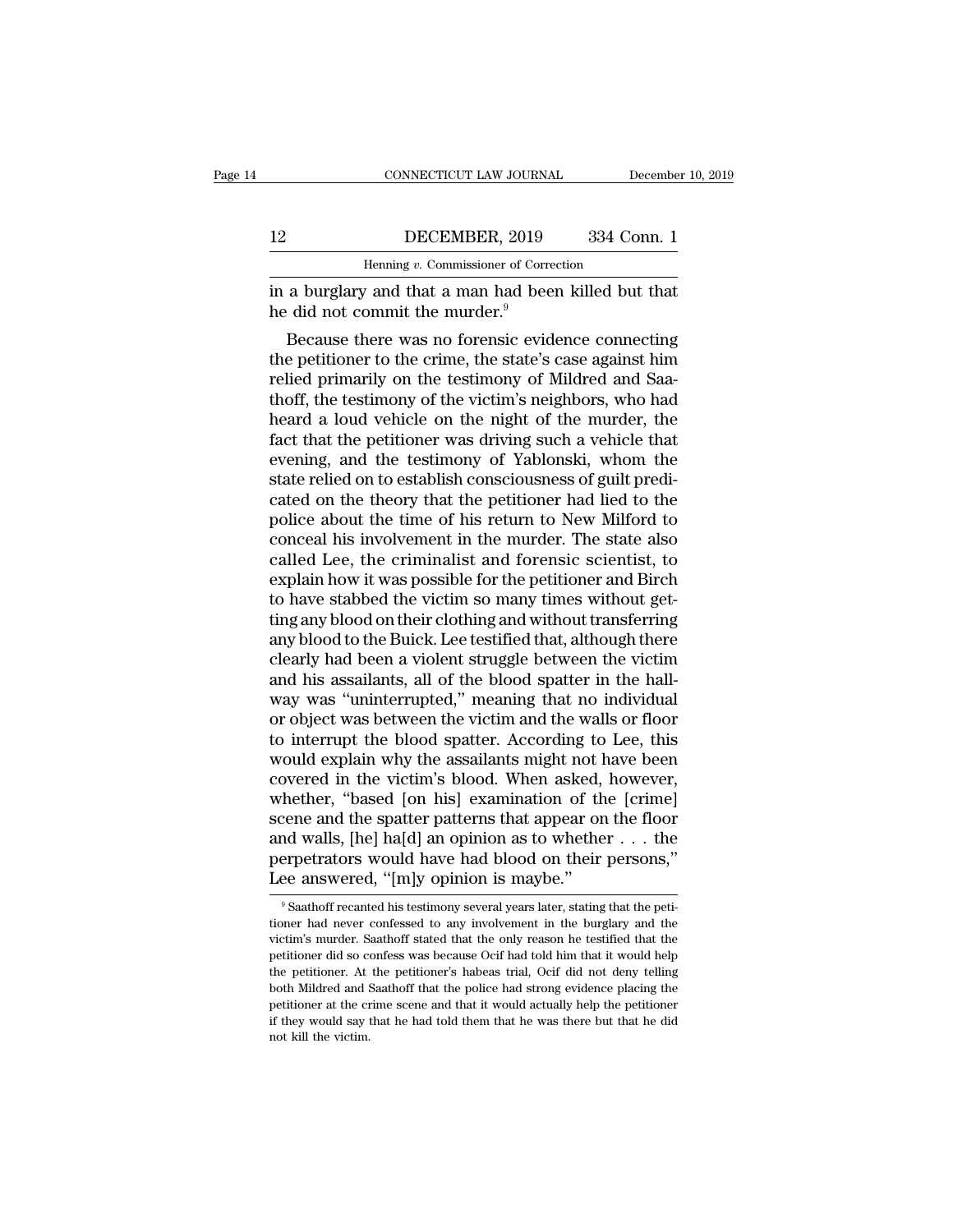Page 15<br>
4 Conn. 1 DECEMBER, 2019 13<br>
Henning v. Commissioner of Correction<br>
During his testimony, Lee relied on certain crime<br>
ene photographs. One of the photographs showed<br>
to towels banging boside a sink in the unstair 334 Conn. 1 DECEMBER, 2019 13<br>
Henning v. Commissioner of Correction<br>
During his testimony, Lee relied on certain crime<br>
scene photographs. One of the photographs showed<br>
two towels hanging beside a sink in the upstairs ba 334 Conn. 1 DECEMBER, 2019 13<br>
Henning v. Commissioner of Correction<br>
During his testimony, Lee relied on certain crime<br>
scene photographs. One of the photographs showed<br>
two towels hanging beside a sink in the upstairs b 334 Conn. 1 DECEMBER, 2019 13<br>
Henning  $v$ . Commissioner of Correction<br>
During his testimony, Lee relied on certain crime<br>
scene photographs. One of the photographs showed<br>
two towels hanging beside a sink in the upstairs Henning v. Commissioner of Correction<br>During his testimony, Lee relied on certain crime<br>scene photographs. One of the photographs showed<br>two towels hanging beside a sink in the upstairs bath-<br>room. Although the state now c Henning v. Commissioner of Correction<br>
During his testimony, Lee relied on certain crime<br>
scene photographs. One of the photographs showed<br>
two towels hanging beside a sink in the upstairs bath-<br>
room. Although the state n During his testimony, Lee relied on certain crime<br>scene photographs. One of the photographs showed<br>two towels hanging beside a sink in the upstairs bath-<br>room. Although the state now concedes that the towels<br>had not been t scene photographs. One of the photographs showed<br>two towels hanging beside a sink in the upstairs bath-<br>room. Although the state now concedes that the towels<br>had not been tested for the presence of blood, Lee<br>testified at two towels hanging beside a sink in the upstairs bath-<br>room. Although the state now concedes that the towels<br>had not been tested for the presence of blood, Lee<br>testified at trial that they had been so tested. Lee testi-<br>fi room. Although the state now concedes that the towels<br>had not been tested for the presence of blood, Lee<br>testified at trial that they had been so tested. Lee testi-<br>fied specifically that "there are some reddish color<br>stai had not been tested for the presence of blood, Lee<br>testified at trial that they had been so tested. Lee testi-<br>fied specifically that "there are some reddish color<br>stain[s] [on one of the towels]. Those stains tested [posi testified at trial that they had been so tested. Lee testified specifically that "there are some reddish color<br>stain[s] [on one of the towels]. Those stains tested [posi-<br>tive] for the presence of blood . . . ." Later, in fied specifically that "there are some reddish color stain[s] [on one of the towels]. Those stains tested [positive] for the presence of blood  $\ldots$ ." Later, in reference to the same photograph, Lee reiterated that one of stain[s] [on one of the towels]. Those stains tested [positive] for the presence of blood  $\ldots$ ." Later, in reference to the same photograph, Lee reiterated that one of the two towels had a "reddish color smear. That smea tive] for the presence of blood . . . ." Later, in reference to the same photograph, Lee reiterated that one<br>of the two towels had a "reddish color smear. That<br>smear, I did a few tests, [which] show that it [tested]<br>positi ence to the same photograph, Lee reiterated that one<br>of the two towels had a "reddish color smear. That<br>smear, I did a few tests, [which] show that it [tested]<br>positive consistent with blood." At no time did the assis-<br>tan of the two towels had a "reddish color smear. That<br>smear, I did a few tests, [which] show that it [tested]<br>positive consistent with blood." At no time did the assis-<br>tant state's attorney (prosecutor) correct Lee's incor-<br> smear, I did a few tests, [which] show that it [tested] positive consistent with blood." At no time did the assistant state's attorney (prosecutor) correct Lee's incorrect testimony, apparently because he was unaware that Sharve consistent while bood. The finite did the assistent state's attorney (prosecutor) correct Lee's incorder testimony, apparently because he was unaware at it was untrue. Nor did the petitioner's trial counsel, when D. faint state's attorney (prosection) correct Lee's incorrect testimony, apparently because he was unaware that it was untrue. Nor did the petitioner's trial counsel, Carl D. Eisenmann, attempt to correct it, presumably beca

Thereafter, the petitioner's trial counsel,<br>Carl D. Eisenmann, attempt to correct it, presumably<br>because he, too, did not know that it was incorrect.<br>At the close of the state's case, the petitioner moved<br>for a judgment of dua to was diffract. For did the perficiencer s trial counser,<br>Carl D. Eisenmann, attempt to correct it, presumably<br>because he, too, did not know that it was incorrect.<br>At the close of the state's case, the petitioner move vari *B*: Enseminant, attempt to correct it, presumally<br>because he, too, did not know that it was incorrect.<br>At the close of the state's case, the petitioner moved<br>for a judgment of acquittal, which the trial court denied. Exercise Inc., too, that not know that it was incorrect.<br>
At the close of the state's case, the petitioner moved<br>
for a judgment of acquittal, which the trial count denied.<br>
Thereafter, the petitioner's trial counsel prese At the close of the state's case, the petitioner moved<br>for a judgment of acquittal, which the trial court denied.<br>Thereafter, the petitioner's trial counsel presented a<br>defense comprised of just two witnesses, Columbo, the for a judgment of acquittal, which the trial court denied.<br>Thereafter, the petitioner's trial counsel presented a<br>defense comprised of just two witnesses, Columbo, the<br>victim's daughter, and the petitioner. In an effort to Thereafter, the petitioner's trial counsel presented a<br>defense comprised of just two witnesses, Columbo, the<br>victim's daughter, and the petitioner. In an effort to<br>establish time of death, the petitioner's counsel asked<br>Co defense comprised of just two witnesses, Columbo, the victim's daughter, and the petitioner. In an effort to establish time of death, the petitioner's counsel asked Columbo whether she knew when her father had last eaten p victim's daughter, and the petitioner. In an effort to<br>establish time of death, the petitioner's counsel asked<br>Columbo whether she knew when her father had last<br>eaten prior to being murdered. Columbo testified that<br>she did establish time of death, the petitioner's counsel asked<br>Columbo whether she knew when her father had last<br>eaten prior to being murdered. Columbo testified that<br>she did not know. He also asked her whether she had<br>ever told Columbo whether she knew<br>eaten prior to being murder<br>she did not know. He also a<br>ever told anyone that the vic<br>in his hand when she disco<br>denied having said any such<br>no further questions.<sup>10</sup> For total anyone that the victim was holding an object<br>
1 his hand when she discovered his body. Columbo<br>
enied having said any such thing, and counsel asked<br>
10 further questions.<sup>10</sup><br>
<sup>10</sup> As we explain more fully herei in his hand when she discovered his body. Columbo<br>denied having said any such thing, and counsel asked<br>no further questions.<sup>10</sup><br> $\frac{10}{10}$  As we explain more fully hereinafter; see footnote 11 of this opinion;<br>the petit

denied having said any such thing, and counsel asked<br>no further questions.<sup>10</sup><br> $^{10}$  As we explain more fully hereinafter; see footnote 11 of this opinion;<br>the petitioner alleged in his habeas petition that his trial cou The basis of numerous lies that she had told the police in the early hourse in the petitioner alleged in his habeas petition that his trial counsel was ineffective by failing to raise a third-party culpability defense aga The investigation, and in light of other suspicious behavior.<br>
The petitioner alleged in his habeas petition that his trial counsel was ineffective by failing to raise a third-party culpability defense against Columbo on <sup>10</sup> As we explain more fully hereinafter; see footnote 11 of this opinion; the petitioner alleged in his habeas petition that his trial counsel was ineffective by failing to raise a third-party culpability defense agains the petitioner alleged in his habeas petition that his trial counsel was ineffective by failing to raise a third-party culpability defense against Columbo on the basis of numerous lies that she had told the police in the e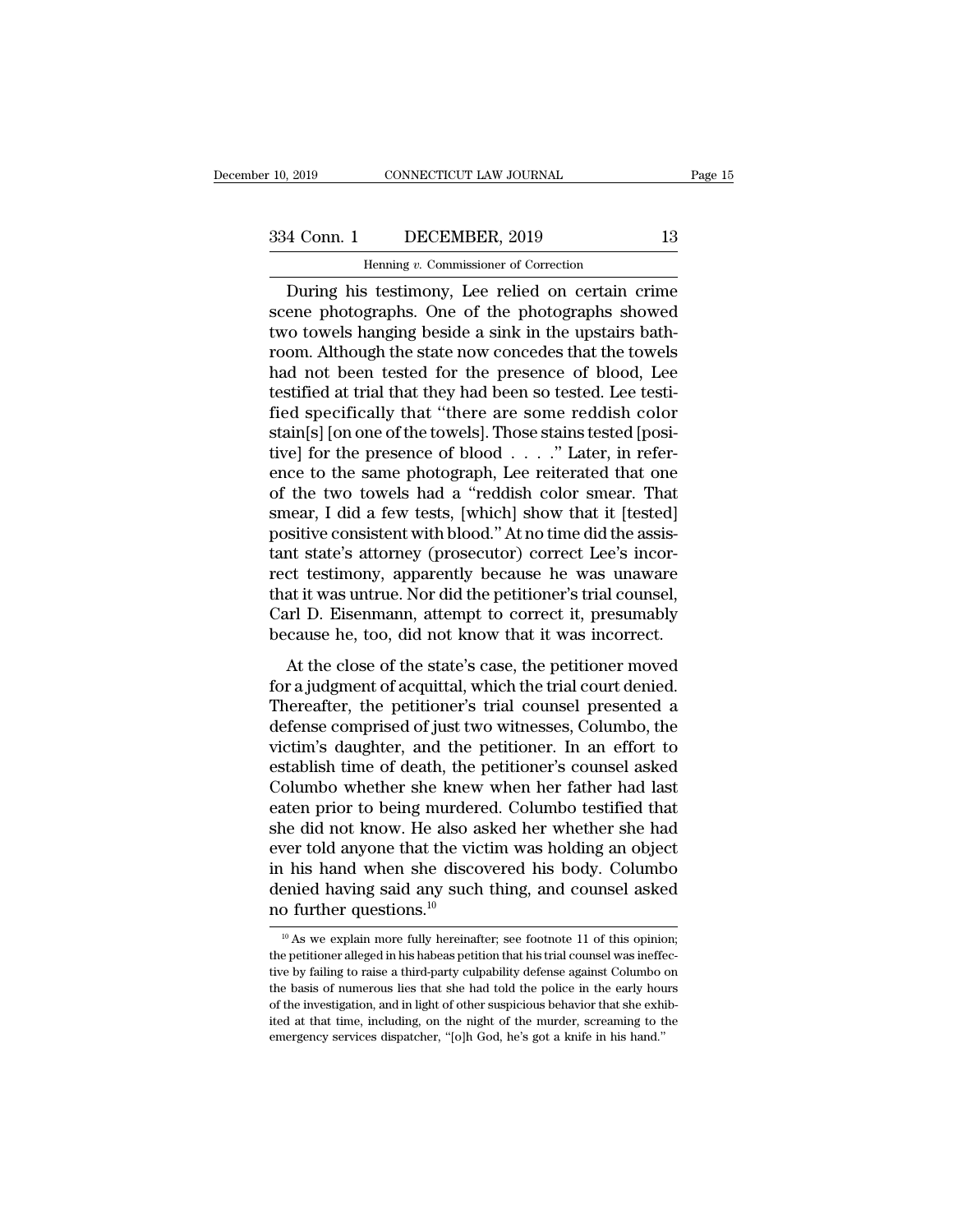### CONNECTICUT LAW JOURNAL December 10, 2019<br>14 DECEMBER, 2019 334 Conn. 1<br>Henning v. Commissioner of Correction CONNECTICUT LAW JOURNAL Deferences the DECEMBER, 2019 and 334 Correction of Correction and the Metal Determines of Correction and the Metal Determines of Correction and the Metal Determines of Correction and the Metal Dete

### CONNECTICUT LAW JOURNAL December 10, 2019<br>
DECEMBER, 2019 334 Conn. 1<br>
Henning v. Commissioner of Correction<br>
In his trial testimony, the petitioner denied killing<br>
e victim or ever being in the victim's home. The peti-14 DECEMBER, 2019 334 Conn. 1<br>
Henning v. Commissioner of Correction<br>
In his trial testimony, the petitioner denied killing<br>
the victim or ever being in the victim's home. The peti-<br>
tioner stated that, after he, Birch, an  $\begin{tabular}{ c c c c} \multicolumn{1}{c|}{\textbf{HEC}} & \multicolumn{1}{c}{\textbf{DEC}} & \multicolumn{1}{c}{\textbf{334 Conn. 1}}\\ \hline \multicolumn{1}{c}{\textbf{Henning }v. \textbf{ Commissioner of Correction}}\\ \hline \multicolumn{1}{c}{\textbf{In his trial testimony, the pertinent denied killing} }\\ \textbf{the victim or ever being in the victim's home. The peti-tioner stated that, after he, Birch, and Yablonski left the \\ \textbf{Stanley residence on December 1, 1985, they "smoked"}\\ \textbf{8000ine before dropping Voblonoli off et her nearest'}\\ \end{tab$ I4 DECEMBER, 2019 334 Conn. 1<br>
Henning v. Commissioner of Correction<br>
In his trial testimony, the petitioner denied killing<br>
the victim or ever being in the victim's home. The peti-<br>
tioner stated that, after he, Birch, an Henning  $v$ . Commissioner of Correction<br>
In his trial testimony, the petitioner denied killing<br>
the victim or ever being in the victim's home. The peti-<br>
tioner stated that, after he, Birch, and Yablonski left the<br>
Stanle In his trial testimony, the petitioner denied killing<br>the victim or ever being in the victim's home. The peti-<br>tioner stated that, after he, Birch, and Yablonski left the<br>Stanley residence on December 1, 1985, they "smoked In his trial testimony, the petitioner denied killing<br>the victim or ever being in the victim's home. The peti-<br>tioner stated that, after he, Birch, and Yablonski left the<br>Stanley residence on December 1, 1985, they "smoked the victim or ever being in the victim's home. The petitioner stated that, after he, Birch, and Yablonski left the Stanley residence on December 1, 1985, they "smoked" cocaine before dropping Yablonski off at her parents' tioner stated that, after he, Birch, and Yablonski left the<br>Stanley residence on December 1, 1985, they "smoked"<br>cocaine before dropping Yablonski off at her parents'<br>home in New Milford, and then he and Birch drove<br>around Stanley residence on December 1, 1985, they "smoked"<br>cocaine before dropping Yablonski off at her parents'<br>home in New Milford, and then he and Birch drove<br>around siphoning gas for the Buick, after which they<br>went to his f cocaine before dropping Yablonski off at her parents'<br>home in New Milford, and then he and Birch drove<br>around siphoning gas for the Buick, after which they<br>went to his father's house. According to the petitioner's<br>father, home in New Milford, and then he and Birch drove<br>around siphoning gas for the Buick, after which they<br>went to his father's house. According to the petitioner's<br>father, the petitioner and Birch arrived at his house<br>sometime around siphoning gas for the Buick, after which they<br>went to his father's house. According to the petitioner's<br>father, the petitioner and Birch arrived at his house<br>sometime between 2:15 and 4:20 a.m. The petitioner<br>furthe went to his father's house. According to the petitioner's<br>father, the petitioner and Birch arrived at his house<br>sometime between 2:15 and 4:20 a.m. The petitioner<br>further testified that, although he had called Mildred<br>and father, the petitioner and Birch arrived at his house<br>sometime between 2:15 and 4:20 a.m. The petitioner<br>further testified that, although he had called Mildred<br>and Saathoff after his arrest in 1985, at no time did he<br>tell sometime between 2:15 and 4:20 a.m. The petitioner<br>further testified that, although he had called Mildred<br>and Saathoff after his arrest in 1985, at no time did he<br>tell them that he was at the victim's home on the night<br>of further testified that, although he had called Mildred<br>and Saathoff after his arrest in 1985, at no time did he<br>tell them that he was at the victim's home on the night<br>of the murder; according to the petitioner, he told th and Saathoff after his arrest in 1985, at no time did he<br>tell them that he was at the victim's home on the night<br>of the murder; according to the petitioner, he told them<br>only that the police were accusing him of being ther tell them that he was at the victim's home on the night<br>of the murder; according to the petitioner, he told them<br>only that the police were accusing him of being there<br>and that he feared they were trying to frame him. The<br> of the murder; according to the petitioner, he told them<br>only that the police were accusing him of being there<br>and that he feared they were trying to frame him. The<br>petitioner testified that he told both Mildred and Saa-<br>t only that the police were accusing him of being there<br>and that he feared they were trying to frame him. The<br>petitioner testified that he told both Mildred and Saa-<br>thoff "that the police . . . believed . . . [that he had]<br> and that he feared they were trying to frame him. The<br>petitioner testified that he told both Mildred and Saa-<br>thoff "that the police . . . believed . . . [that he had]<br>been at the [victim's] residence because of things tha petitioner testified that he told both Mildred and Saathoff "that the police . . . believed . . . [that he had] been at the [victim's] residence because of things that [he] had said to the police when [he] was asked about thoff "that the police . . . believed . . . [that he had]<br>been at the [victim's] residence because of things that<br>[he] had said to the police when [he] was asked about<br>[the] case, about the murder. When I was asked about<br> been at the [victim's] residence because of things that [he] had said to the police when [he] was asked about [the] case, about the murder. When I was asked about the murder, I had known things that other people had not k [he] had said to the police when [he] was asked about<br>[the] case, about the murder. When I was asked about<br>the murder, I had known things that other people had<br>not known, that the newspapers had not known yet,<br>and . . . [ e murder, I had known things that other people had<br>t known, that the newspapers had not known yet,<br>d . . . [that is what] I . . . told [them], that [the]<br>an had been beaten to death, stabbed to death, and<br>s dog was killed.

not known, that the newspapers had not known yet,<br>and . . . [that is what]  $I \tcdot \tcdot$  told [them], that [the]<br>man had been beaten to death, stabbed to death, and<br>his dog was killed. . . . That's what I [had] heard."<br>In his and . . . [that is what] I . . . told [them], that [the]<br>man had been beaten to death, stabbed to death, and<br>his dog was killed. . . . That's what I [had] heard."<br>In his closing argument, the prosecutor, relying on<br>Lee's man had been beaten to death, stabbed to death, and<br>his dog was killed.... That's what I [had] heard."<br>In his closing argument, the prosecutor, relying on<br>Lee's reconstruction of the crime, argued "that the evi-<br>dence sho his dog was killed. . . . That's what I [had] heard."<br>In his closing argument, the prosecutor, relying on<br>Lee's reconstruction of the crime, argued "that the evi-<br>dence shows that . . . there may have been two indi-<br>vidua In his closing argument, the prosecutor, relying on<br>Lee's reconstruction of the crime, argued "that the evi-<br>dence shows that  $\dots$  there may have been two indi-<br>viduals involved in that fight, with [the victim] holding<br>on In his closing argument, the prosecutor, relying on<br>Lee's reconstruction of the crime, argued "that the evi-<br>dence shows that  $\dots$  there may have been two indi-<br>viduals involved in that fight, with [the victim] holding<br>on Lee's reconstruction of the crime, argued "that the evidence shows that . . . there may have been two individuals involved in that fight, with [the victim] holding one while the other stabbed him about the back and arms." dence shows that . . . there may have been two individuals involved in that fight, with [the victim] holding<br>one while the other stabbed him about the back and<br>arms." The prosecutor also argued to the jury that the<br>bloody viduals involved in that fight, with [the one while the other stabbed him about arms." The prosecutor also argued to the bloody footwear impressions, blood statowel, and "bloodied items . . . found . . . in the northwest b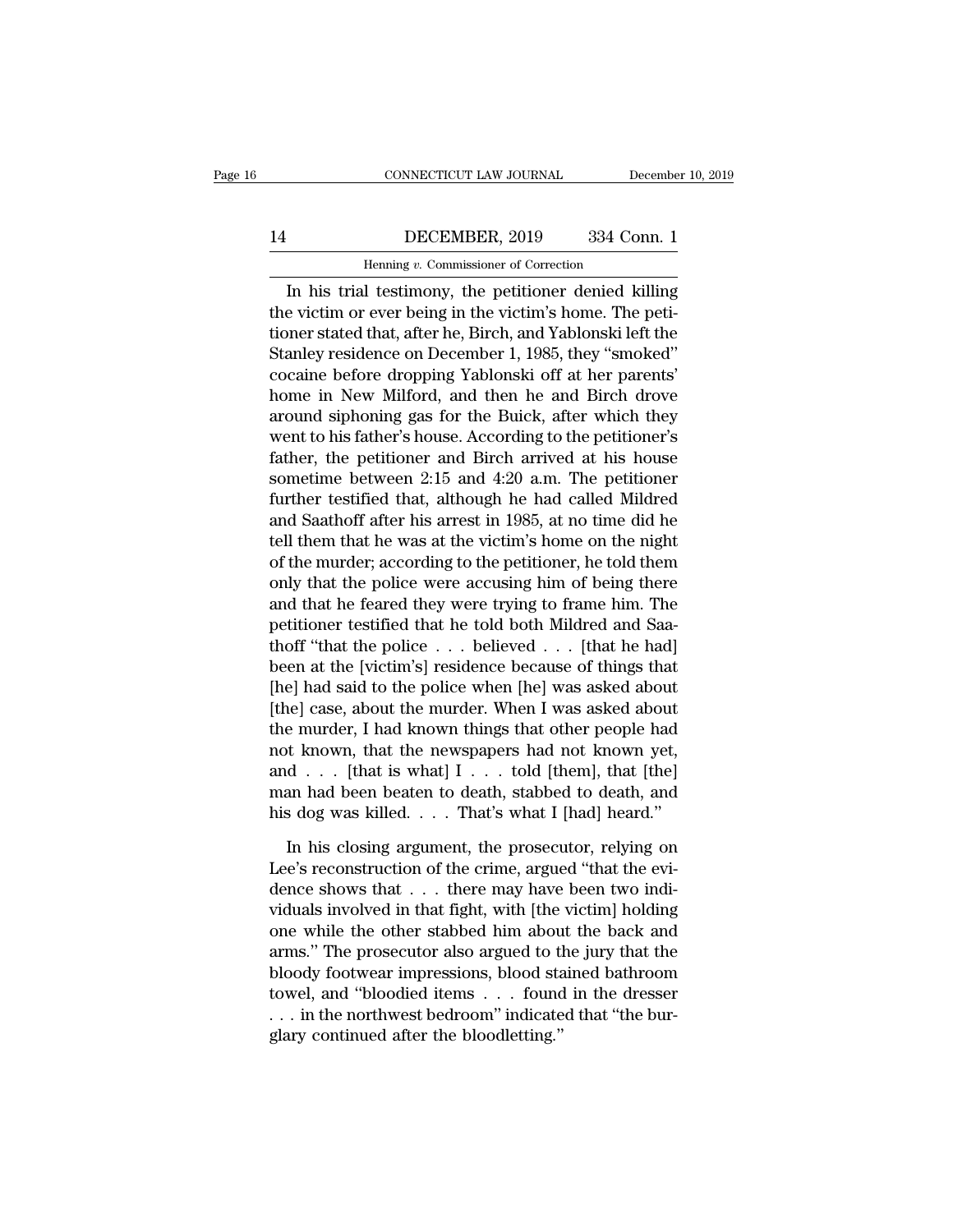CONNECTICUT LAW JOURNAL<br>DECEMBER, 2019<br>Henning *v.* Commissioner of Correction<br>PCULTOT also explained to the jury t Fage<br>
The prosecutor also explained to the jury that,<br>
The prosecutor also explained to the jury that,<br>
though there was no forensic evidence connecting<br>
a positioner and Birch to the grime, that was only 334 Conn. 1 DECEMBER, 2019 15<br>
Henning v. Commissioner of Correction<br>
The prosecutor also explained to the jury that,<br>
although there was no forensic evidence connecting<br>
the petitioner and Birch to the crime, that was onl 334 Conn. 1 DECEMBER, 2019 15<br>
Henning v. Commissioner of Correction<br>
The prosecutor also explained to the jury that,<br>
although there was no forensic evidence connecting<br>
the petitioner and Birch to the crime, that was on  $\begin{array}{ccc}\n 334 \text{ Conn.} & \text{DECEMBER, 2019} & \text{15} \\
 \hline\n \end{array}$ Henning v. Commissioner of Correction<br>
The prosecutor also explained to the jury that,<br>
although there was no forensic evidence connecting<br>
the petitioner and Birch to t Henning v. Commissioner of Correction<br>
The prosecutor also explained to the jury that,<br>
although there was no forensic evidence connecting<br>
the petitioner and Birch to the crime, that was only<br>
because, as Lee had explain Henning v. Commissioner of Correction<br>The prosecutor also explained to the jury that,<br>although there was no forensic evidence connecting<br>the petitioner and Birch to the crime, that was only<br>because, as Lee had explained, a The prosecutor also explained to the jury that,<br>although there was no forensic evidence connecting<br>the petitioner and Birch to the crime, that was only<br>because, as Lee had explained, all of the blood spatter<br>was uninterrup although there was no forensic evidence connecting<br>the petitioner and Birch to the crime, that was only<br>because, as Lee had explained, all of the blood spatter<br>was uninterrupted, meaning that the assailants would<br>not have the petitioner and Birch to the crime, that was only<br>because, as Lee had explained, all of the blood spatter<br>was uninterrupted, meaning that the assailants would<br>not have been covered in it. Another reason why there<br>was no because, as Lee had explained, all of the blood spatter<br>was uninterrupted, meaning that the assailants would<br>not have been covered in it. Another reason why there<br>was no forensic evidence, the prosecutor asserted, was<br>beca was uninterrupted, meaning that the assailants would<br>not have been covered in it. Another reason why there<br>was no forensic evidence, the prosecutor asserted, was<br>because the perpetrators had cleaned up before leav-<br>ing the not have been covered in it. Another reason why there was no forensic evidence, the prosecutor asserted, was because the perpetrators had cleaned up before leaving the scene. "Remember also the bloody towel in the upstairs was no forensic evidence, the prosecutor asserted, was<br>because the perpetrators had cleaned up before leav-<br>ing the scene. "Remember also the bloody towel in the<br>upstairs bathroom," the prosecutor stated. "It gave them<br>an because the perpetrators had cleaned up before leaving the scene. "Remember also the bloody towel in the upstairs bathroom," the prosecutor stated. "It gave them an opportunity to wash or have some access to that sink." Fi ing the scene. "Remember also the bloody towel in the upstairs bathroom," the prosecutor stated. "It gave them<br>an opportunity to wash or have some access to that<br>sink." Finally, the prosecutor reminded the jury about<br>the p upstairs bathroom," the prosecutor stated. "It gave them<br>an opportunity to wash or have some access to that<br>sink." Finally, the prosecutor reminded the jury about<br>the petitioner's admissions to his grandmother and<br>Saathoff an opportunity to wash or have some access to that<br>sink." Finally, the prosecutor reminded the jury about<br>the petitioner's admissions to his grandmother and<br>Saathoff, the noisy vehicle that was heard near the<br>victim's home sink." Finally, the prosecutor reminded the jury about<br>the petitioner's admissions to his grandmother and<br>Saathoff, the noisy vehicle that was heard near the<br>victim's home on the night of the murder, the fact that<br>the peti the petitioner's admissions to his grandmother and<br>Saathoff, the noisy vehicle that was heard near the<br>victim's home on the night of the murder, the fact that<br>the petitioner and Birch were driving a noisy vehicle<br>that even Saathoff, the noisy vehicle that was heard near the<br>victim's home on the night of the murder, the fact that<br>the petitioner and Birch were driving a noisy vehicle<br>that evening, and the petitioner's consciousness of guilt<br>as victim's home on the night of the murder, the fact that<br>the petitioner and Birch were driving a noisy vehicle<br>that evening, and the petitioner's consciousness of guilt<br>as evidenced by the fact that he lied to the police ab the petitioner and Birch were driving a noisy vehicle<br>that evening, and the petitioner's consciousness of guilt<br>as evidenced by the fact that he lied to the police about<br>the time he left Danbury on the night of the murder. that evening, and the petitioner's consciousness of guilt<br>as evidenced by the fact that he lied to the police about<br>the time he left Danbury on the night of the murder.<br>The prosecutor also reminded the jury that, according as evidenced by the fact that he lied to the police about<br>the time he left Danbury on the night of the murder.<br>The prosecutor also reminded the jury that, according<br>to the officers who first interviewed him, the petitioner the time he left Danbury on the night of the murder.<br>The prosecutor also reminded the jury that, according<br>to the officers who first interviewed him, the petitioner<br>had asked whether the victim was the man with many<br>tattoo The prosecutor also reminded the jury that, according<br>to the officers who first interviewed him, the petitioner<br>had asked whether the victim was the man with many<br>tattoos even though there were no tattoos visible in the<br>ph to the officers who first interviewed him, the petitioner<br>had asked whether the victim was the man with many<br>tattoos even though there were no tattoos visible in the<br>photograph. Finally, the prosecutor maintained that the<br> had asked whether the victim was the<br>tattoos even though there were no tat<br>photograph. Finally, the prosecutor no<br>explanation that the petitioner purpo<br>officers as to why he knew about the<br>because he previously had seen th Musical contributions of the procedure in the distribution that the planation that the petitioner purportedly gave to the ficers as to why he knew about the tattoos—namely, cause he previously had seen the victim around wn procegraph. That, the preseduct hamilantied and the explanation that the petitioner purportedly gave to the officers as to why he knew about the tattoos—namely, because he previously had seen the victim around town— should

officers as to why he knew about the tattoos—namely,<br>because he previously had seen the victim around<br>town—should not be believed.<br>During closing argument, the petitioner's trial coun-<br>sel emphasized the lack of forensic e because he previously had seen the victim around<br>town—should not be believed.<br>During closing argument, the petitioner's trial coun-<br>sel emphasized the lack of forensic evidence, arguing<br>that it simply made no sense that th croatise it providely had seen the vielin around<br>town—should not be believed.<br>During closing argument, the petitioner's trial coun-<br>sel emphasized the lack of forensic evidence, arguing<br>that it simply made no sense that th buring closing argument, the petitioner's trial counsel emphasized the lack of forensic evidence, arguing that it simply made no sense that the petitioner and Birch could have committed such a violent and bloody crime with During closing argument, the petitioner's trial counsel emphasized the lack of forensic evidence, arguing<br>that it simply made no sense that the petitioner and<br>Birch could have committed such a violent and bloody<br>crime with sel emphasized the lack of forensic evidence, arguing<br>that it simply made no sense that the petitioner and<br>Birch could have committed such a violent and bloody<br>crime without getting a drop of blood on their shoes<br>or clothi that it simply made no sense that the petitioner and<br>Birch could have committed such a violent and bloody<br>crime without getting a drop of blood on their shoes<br>or clothing, or without transferring any trace evidence<br>to the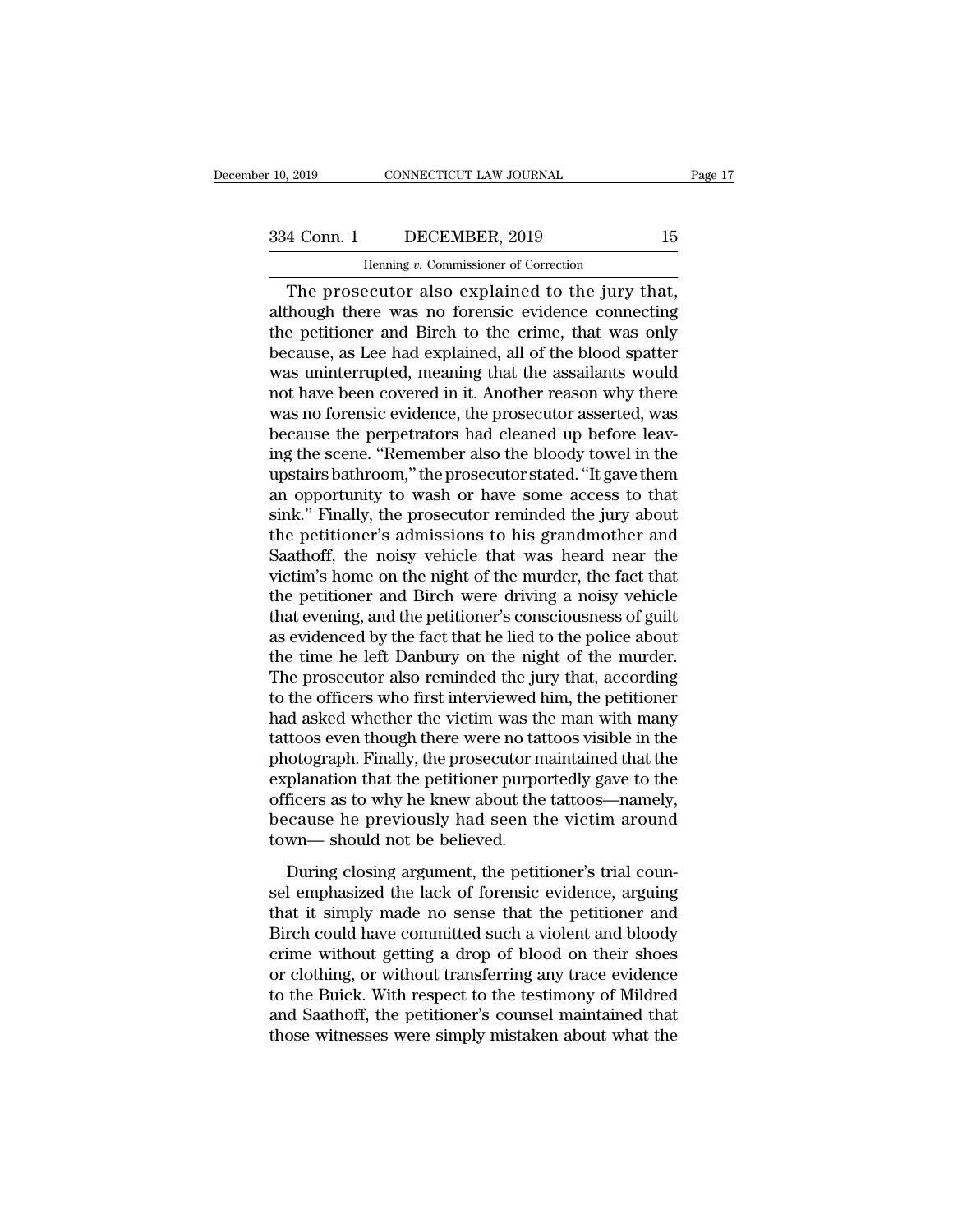### CONNECTICUT LAW JOURNAL December 10, 2019<br>16 DECEMBER, 2019 334 Conn. 1<br>Henning v. Commissioner of Correction CONNECTICUT LAW JOURNAL Deferences the DECEMBER, 2019 and Correction of Correction of the commissioner of Correction of the commissioner of Correction of the commissioner of Correction of the commissioner of Correction of

CONNECTICUT LAW JOURNAL December<br>16 DECEMBER, 2019 334 Conn. 1<br>Henning v. Commissioner of Correction<br>petitioner had told them so many years ago. The peti-<br>tioner's counsel argued that, if the petitioner actually<br>had been p The same of Correction<br>
Thenning v. Commissioner of Correction<br>
petitioner had told them so many years ago. The petitioner's counsel argued that, if the petitioner actually<br>
had been present when the victim was murdered, h  $\frac{\text{16}}{\text{Hening } v \cdot \text{Commissioner of Correction}}$ <br>
Henning v. Commissioner of Correction<br>
petitioner had told them so many years ago. The petitioner's counsel argued that, if the petitioner actually<br>
had been present when the victim was murde 16 DECEMBER, 2019 334 Conn. 1<br>
Henning  $v$ . Commissioner of Correction<br>
petitioner had told them so many years ago. The peti-<br>
tioner's counsel argued that, if the petitioner actually<br>
had been present when the victim was Henning v. Commissioner of Correction<br>
petitioner had told them so many years ago. The peti-<br>
tioner's counsel argued that, if the petitioner actually<br>
had been present when the victim was murdered, he<br>
would not have tol Henning v. Commissioner of Correction<br>petitioner had told them so many years ago. The peti-<br>tioner's counsel argued that, if the petitioner actually<br>had been present when the victim was murdered, he<br>would not have told his petitioner had told them so many years ago. The petitioner's counsel argued that, if the petitioner actually had been present when the victim was murdered, he would not have told his grandmother that a dog was killed durin tioner's counsel argued that, if the petitioner actually<br>had been present when the victim was murdered, he<br>would not have told his grandmother that a dog was<br>killed during the commission of the crime because he<br>would have had been present when the victim was murdered, he<br>would not have told his grandmother that a dog was<br>killed during the commission of the crime because he<br>would have known that no such thing had occurred.<br>The fact that he d would not have told his grandmother that a dog was<br>killed during the commission of the crime because he<br>would have known that no such thing had occurred.<br>The fact that he did, counsel stated, supported the peti-<br>tioner's c killed during the commission of the crime because he<br>would have known that no such thing had occurred.<br>The fact that he did, counsel stated, supported the peti-<br>tioner's contention that he had told his grandmother<br>and Saat would have known that no such thing had occurred.<br>The fact that he did, counsel stated, supported the petitioner's contention that he had told his grandmother<br>and Saathoff that he had been arrested on burglary<br>charges and The fact that he<br>tioner's content<br>and Saathoff th<br>charges and tha<br>of committing a<br>had been killed<br>that crime.<br>The jury there mer's contention that he had told his grandmother<br>d Saathoff that he had been arrested on burglary<br>arges and that, as a result, the police suspected him<br>committing another burglary during which a man<br>d been killed, but tha and Saathoff that he had been arrested on burglary<br>charges and that, as a result, the police suspected him<br>of committing another burglary during which a man<br>had been killed, but that he had nothing to do with<br>that crime.<br>T

charges and that, as a result, the police suspected him<br>of committing another burglary during which a man<br>had been killed, but that he had nothing to do with<br>that crime.<br>The jury thereafter found the petitioner guilty of of committing another burglary during which a man<br>had been killed, but that he had nothing to do with<br>that crime.<br>The jury thereafter found the petitioner guilty of fel-<br>ony murder, and the trial court rendered judgment se had been killed, but that he had nothing to do with<br>that crime.<br>The jury thereafter found the petitioner guilty of fel-<br>ony murder, and the trial court rendered judgment sen-<br>tencing the petitioner to a term of imprisonmen that crime.<br>
The jury thereafter found the petitioner guilty of fel-<br>
ony murder, and the trial court rendered judgment sen-<br>
tencing the petitioner to a term of imprisonment of<br>
fifty years. This court later affirmed the The jury thereafter found the petitioner guilty of fel-<br>ony murder, and the trial court rendered judgment sen-<br>tencing the petitioner to a term of imprisonment of<br>fifty years. This court later affirmed the trial court's<br>ju ony murder, and the trial court rendered judgment sentancing the petitioner to a term of imprisonment of fifty years. This court later affirmed the trial court's judgment in *State* v. *Henning*, supra, 220 Conn. 431. In 2 tencing the petitioner to a term of imprisonment of<br>fifty years. This court later affirmed the trial court's<br>judgment in *State* v. *Henning*, supra, 220 Conn. 431. In<br>2001, while serving his Connecticut sentence in a Virfifty years. This court later affirmed the trial court's<br>judgment in *State* v. *Henning*, supra, 220 Conn. 431. In<br>2001, while serving his Connecticut sentence in a Vir-<br>ginia prison, the petitioner filed a petition for judgment in *State* v. *Henning*, supra, 220 Conn. 431. In 2001, while serving his Connecticut sentence in a Virginia prison, the petitioner filed a petition for a writ of habeas corpus, alleging ineffective assistance of  $2001$ , while serving his Connecticut sentence in a Virginia prison, the petitioner filed a petition for a writ of habeas corpus, alleging ineffective assistance of trial counsel. As we previously indicated, the habeas co ginia prison, the petitioner filed a petition for a writ of<br>habeas corpus, alleging ineffective assistance of trial<br>counsel. As we previously indicated, the habeas court<br>dismissed that petition with prejudice on the basis habeas corpus, alleging ineffective assistance of trial<br>counsel. As we previously indicated, the habeas court<br>dismissed that petition with prejudice on the basis of<br>the petitioner's purported refusal to appear at the<br>habea counsel. As we previously indicated, the habeas court<br>dismissed that petition with prejudice on the basis of<br>the petitioner's purported refusal to appear at the<br>habeas trial. In 2012, the petitioner filed a second habeas<br>p dismissed that petition with prejudice on the basis of<br>the petitioner's purported refusal to appear at the<br>habeas trial. In 2012, the petitioner filed a second habeas<br>petition in which he alleged, inter alia, that his tria the petitioner's purported refusal to appear at the<br>habeas trial. In 2012, the petitioner filed a second habeas<br>petition in which he alleged, inter alia, that his trial<br>counsel had rendered ineffective assistance in myr-<br>i habeas trial. In 2012, the petitioner filed a second habeas<br>petition in which he alleged, inter alia, that his trial<br>counsel had rendered ineffective assistance in myr-<br>iad ways, including but not limited to his failure to petition in which he alleged, inter alia, that his trial<br>counsel had rendered ineffective assistance in myr-<br>iad ways, including but not limited to his failure to<br>consult and present the testimony of a forensic foot-<br>wear counsel had rendered ineffective assistance in myriad ways, including but not limited to his failure to consult and present the testimony of a forensic footwear impression expert, failure to consult and present the testim iad ways, including but not limited to his failure to consult and present the testimony of a forensic footwear impression expert, failure to consult and present the testimony of a crime scene reconstructionist, failure to consult and present the testimony of a forensic foot-<br>wear impression expert, failure to consult and present<br>the testimony of a crime scene reconstructionist, failure<br>to consult and present the testimony of a forensic<br>pat 11 More specifically, at the habeas trial, the petitioner sought to demon-<br>
11 More specifically, at the habeas trial, the petitioner sought to demon-<br>
11 More specifically, at the habeas trial, the petitioner sought to d pathologist, failure to investigate and present a third-<br>party culpability defense implicating the victim's daugh-<br>ter,<sup>11</sup> and failure to investigate, cross-examine, impeach,<br> $\frac{11}{10}$  More specifically, at the habeas

pathologist, randre to investigate and present a diffusery party culpability defense implicating the victim's daugh-<br>ter,<sup>11</sup> and failure to investigate, cross-examine, impeach,<br><sup>11</sup> More specifically, at the habeas trial, ter,<sup>11</sup> and failure to investigate, cross-examine, impeach,<br> $\frac{11}{10}$  More specifically, at the habeas trial, the petitioner sought to demonstrate that the crime scene had been staged to resemble a burglary and that<br>hi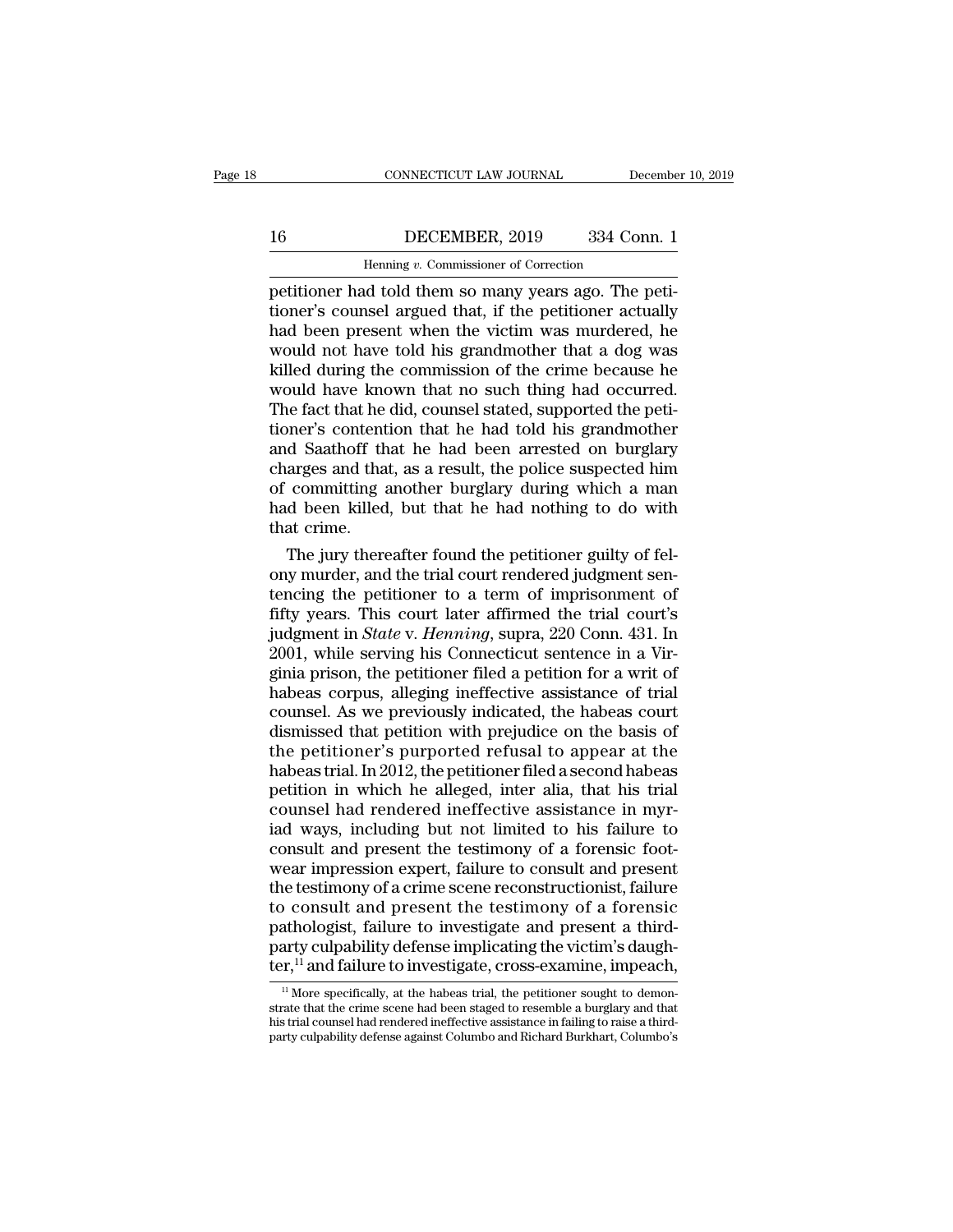### EXECTICUT LAW JOURNAL<br>DECEMBER, 2019<br>Henning *v.* Commissioner of Correction<br>Challenge the testimony of the state's 10, 2019 CONNECTICUT LAW JOURNAL<br>
334 Conn. 1 DECEMBER, 2019 17<br>
Henning v. Commissioner of Correction<br>
or otherwise challenge the testimony of the state's wit-<br>
nesses, including Mildred, Saathoff and Ocif.<sup>12</sup> The peti-<br> 334 Conn. 1 DECEMBER, 2019 17<br>
Henning v. Commissioner of Correction<br>
or otherwise challenge the testimony of the state's wit-<br>
nesses, including Mildred, Saathoff and Ocif.<sup>12</sup> The peti-<br>
tioner further claimed that his f 334 Conn. 1 DECEMBER, 2019 17<br>
Henning v. Commissioner of Correction<br>
or otherwise challenge the testimony of the state's wit-<br>
nesses, including Mildred, Saathoff and Ocif.<sup>12</sup> The peti-<br>
tioner further claimed that his IT THE COMMISSIONET OF CORECLED TO THE CONTROLLED TO THE CONTROLLED TO THE SERVERT PRESSES, including Mildred, Saathoff and Ocif.<sup>12</sup> The petitioner further claimed that his first habeas counsel, lover and employer at the or otherwise challenge the testimony of the state's wit-<br>nesses, including Mildred, Saathoff and Ocif.<sup>12</sup> The peti-<br>tioner further claimed that his first habeas counsel,<br>lover and employer at the time of the murder, and f

contention, the change are tests into y of the state is who messes, including Mildred, Saathoff and Ocif.<sup>12</sup> The petitioner further claimed that his first habeas counsel, lover and employer at the time of the murder, and tioner further claimed that his first habeas counsel,<br>lover and employer at the time of the murder, and for whom the victim also<br>had worked and who allegedly owed the victim money. In support of this<br>contention, the petiti tioner further claimed that his first habeas counsel,<br>
lover and employer at the time of the murder, and for whom the victim also<br>
had worked and who allegedly owed the victim money. In support of this<br>
contention, the pet she did not employer at the time of the murder, and for whom the victim also had worked and who allegedly owed the victim money. In support of this contention, the petitioner adduced evidence that, when Columbo was initial lover and employer at the time of the murder, and for whom the victim also<br>had worked and who allegedly owed the victim money. In support of this<br>contention, the petitioner adduced evidence that, when Columbo was ini-<br>tial had worked and who allegedly owed the victim money. In support of this contention, the petitioner adduced evidence that, when Columbo was initially interviewed by the police on the night of the murder, she claimed to have contention, the petitioner adduced evidence that, when Columbo was initially interviewed by the police on the night of the murder, she claimed to have been home all evening and to have heard the victim coughing, although tially interviewed by the police on the night of the murder, she claimed to have been home all evening and to have heard the victim coughing, although she did not check on him. She then told the police that she actually h have been home all evening and to have heard the victim coughing, although she did not check on him. She then told the police that she actually had gone out that evening and returned home between 2:30 and 3 a.m. Later, she she did not check on him. She then told the police that she actually had<br>gone out that evening and returned home between 2:30 and 3 a.m. Later,<br>she told the police that she had lied in her earlier statements to prevent<br>Bur gone out that evening and returned home between 2:30 and 3 a.m. Later, she told the police that she had lied in her earlier statements to prevent Burkhart from finding out that she had been with another man that evening. C she told the police that she had lied in her earlier statements to prevent<br>Burkhart from finding out that she had been with another man that evening.<br>Columbo also told the police that she had left the house at around 9:30 Burkhart from finding out that she had been with another man that evening.<br>Columbo also told the police that she had left the house at around 9:30 p.m.<br>and returned sometime between 4 and 4:30 a.m. Police records indicate, Columbo also told the police that she had left the house at around  $9:30$  p.m.<br>and returned sometime between 4 and  $4:30$  a.m. Police records indicate,<br>however, that Columbo did not call for help until  $4:50$  a.m. and tha and returned sometime between 4 and 4:30 a.m. Police records indicate, however, that Columbo did not call for help until 4:50 a.m. and that, when she did, according to the emergency dispatcher, she screamed, "[o]h God, he however, that Columbo did not call for help until 4:50 a.m. and that, when<br>she did, according to the emergency dispatcher, she screamed, "[o]h God,<br>he's got a knife in his hand." There was also evidence that Columbo exhib she did, according to the emergency dispatcher, she screamed, "[0]h God, he's got a knife in his hand." There was also evidence that Columbo exhibited highly unusual behavior immediately after the murder. For example, one he's got a knife in his hand." There was also evidence that Columbo exhibited<br>highly unusual behavior immediately after the murder. For example, one of<br>the first responders, Anita Bagot, testified that Columbo barricaded highly unusual behavior immediately after the murder. For example, one of<br>the first responders, Anita Bagot, testified that Columbo barricaded herself<br>in the dining room shortly after the police arrived and, later, asked the first responders, Anita Bagot, testified that Columbo barricaded herself<br>in the dining room shortly after the police arrived and, later, asked Bagot,<br>"[w]hy would he do it  $\ldots$  [w]hy would he do it," clearly suggesti in the dining room shortly after the police arrived and, later, asked Bagot, "[w]hy would he do it... [w]hy would he do it," clearly suggesting that she knew the identity of the assailant. The petitioner also presented ev "[w]hy would he do it . . . [w]hy would he do it," clearly suggesting that she knew the identity of the assailant. The petitioner also presented evidence at the habeas trial that there was animus between Burkhart and the she knew the identity of the assailant. The petitioner also presented evidence<br>at the habeas trial that there was animus between Burkhart and the victim,<br>despite Burkhart's statement to the police that he and the victim "h at the habeas trial that there was animus between Burkhart and the victim, despite Burkhart's statement to the police that he and the victim "had an excellent relationship" and that he "loved" the victim. One witness who h despite Burkhart's statement to the police that he and the victim "had an excellent relationship" and that he "loved" the victim. One witness who had worked for Burkhart, Cynthia M. Russo-Donaghy, testified that Burkhart h excellent relationship" and that he "loved worked for Burkhart, Cynthia M. Russe<br>had a scratch on his face on the morn<br>victim had told her that Burkhart was a "shim. The petitioner also established that<br>mous telephone call brked for Burkhart, Cynthia M. Russo-Donaghy, testified that Burkhart<br>d a scratch on his face on the morning after the murder and that the<br>tim had told her that Burkhart was a "son of a bitch" and that he "hate[d]"<br>m. The had a scratch on his face on the morning after the murder and that the victim had told her that Burkhart was a "son of a bitch" and that he "hate[d]" him. The petitioner also established that the state police received an

victim had told her that Burkhart was a "son of a bitch" and that he "hate[d]"<br>him. The petitioner also established that the state police received an anony-<br>mous telephone call on May 22, 1986, from an unknown male who sai him. The petitioner also established that the state police received an anony-<br>mous telephone call on May 22, 1986, from an unknown male who said that<br>Burkhart had murdered the victim.<br>We note, finally, that the petitioner, mous telephone call on May 22, 1986, from an unknown male who said that<br>Burkhart had murdered the victim.<br>We note, finally, that the petitioner, in support of his petition for a new<br>trial, presented the deposition testimon Burkhart had murdered the victim.<br>We note, finally, that the petitioner, in support of his petition for a new<br>trial, presented the deposition testimony of John Andrews, who stated that,<br>after the murder, he and Columbo bec We note, finally, that the petitioner, in support of his petition for a new<br>trial, presented the deposition testimony of John Andrews, who stated that,<br>after the murder, he and Columbo became romantically involved and, for trial, presented the deposition testimony of John Andrews, who stated that, after the murder, he and Columbo became romantically involved and, for a time, lived together. Andrews stated that, during an argument one night, after the murder, he and Columbo became romantically involved and, for<br>a time, lived together. Andrews stated that, during an argument one night,<br>Columbo charged at him with a knife and told him that "she would kill [him]<br> a time, lived together. Andrews stated that, during an argument one night,<br>Columbo charged at him with a knife and told him that "she would kill [him]<br>like she killed her father." According to Andrews, late at night someti Columbo charged at him with a knife and told him that "she would kill [him]<br>like she killed her father." According to Andrews, late at night sometime<br>thereafter, while he was in the kitchen and Columbo was upstairs, he was like she killed her father." According to Andrews, late at night sometime thereafter, while he was in the kitchen and Columbo was upstairs, he was attacked and severely injured by an unknown assailant who beat him over the thereafter, while he was in the kitchen and Columbo was upstairs, he was attacked and severely injured by an unknown assailant who beat him over the head and repeatedly stabbed him. Andrews further explained that, during t attacked and severely injured by an unknown assailant who beat him over<br>the head and repeatedly stabbed him. Andrews further explained that, during<br>the assault, he heard a male voice telling him to "leave and don't come<br>ba the head and repeatedly stabbed him. Andrews further explained that, during<br>the assault, he heard a male voice telling him to "leave and don't come<br>back." Following this incident, Andrews decided to move out and, while<br>pac the assault, he heard a male voice telling him to "leave and don't come back." Following this incident, Andrews decided to move out and, while packing his belongings, found a six to seven inch knife blade without a handle back." Following this incident, Andrews decided to move out and, while packing his belongings, found a six to seven inch knife blade without a handle protruding from a basement wall. Andrews never told anyone about Columb handle protruding from a basement wall. Andrews never told anyone about Columbo's threat or his discovery of the knife blade until years later, when he was contacted by the Connecticut Innocence Project. In its memorandum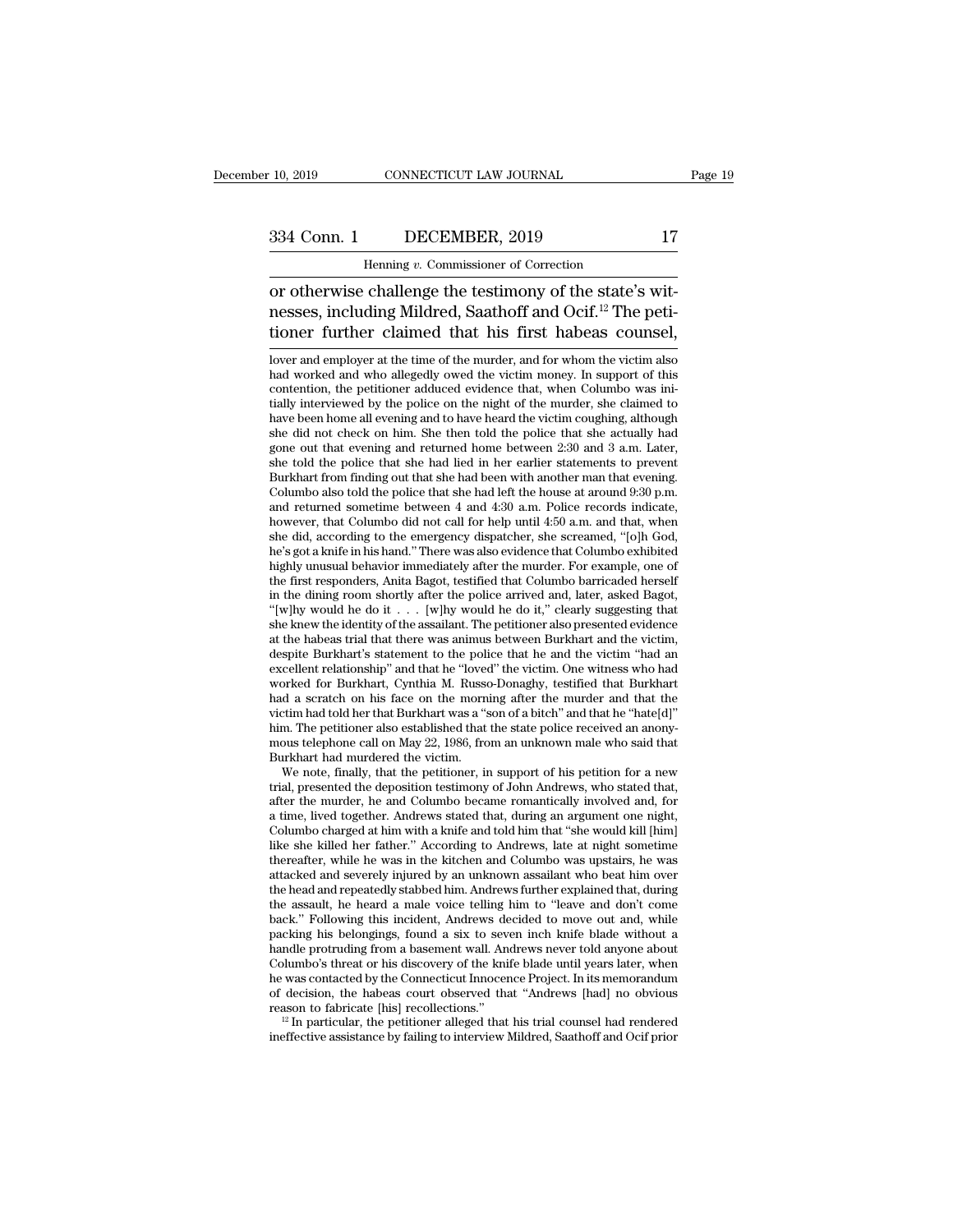## CONNECTICUT LAW JOURNAL December 10, 2019<br>18 DECEMBER, 2019 334 Conn. 1<br>Henning v. Commissioner of Correction

CONNECTICUT LAW JOURNAL December<br>
18 DECEMBER, 2019 334 Conn. 1<br>
Henning *v*. Commissioner of Correction<br>
Michael Merati, rendered ineffective assistance of coun-<br>
sel by failing to adequately investigate and present his<br> Sel by failing to adequately investigate and present his<br>single pair of the adequately investigate and present his<br>ineffective assistance of trial counsel claims and by<br>allowing the netitioner's first habes netition to be 18 DECEMBER, 2019 334 Conn. 1<br>
Henning v. Commissioner of Correction<br>
Michael Merati, rendered ineffective assistance of counsel by failing to adequately investigate and present his<br>
ineffective assistance of trial counse 18 DECEMBER, 2019 334 Conn. 1<br>
Henning v. Commissioner of Correction<br>
Michael Merati, rendered ineffective assistance of counsel<br>
by failing to adequately investigate and present his<br>
ineffective assistance of trial counse  $\frac{1}{2000}$  Henning v. Commissioner of Correction<br>Michael Merati, rendered ineffective assistance of counsel by failing to adequately investigate and present his<br>ineffective assistance of trial counsel claims and by<br>allo Henning v. Commissioner of Correction<br>Michael Merati, rendered ineffective assistance of counsel<br>by failing to adequately investigate and present his<br>ineffective assistance of trial counsel claims and by<br>allowing the petit Michael Merati, rendered ineffective assistance of counsel by failing to adequately investigate and present his<br>ineffective assistance of trial counsel claims and by<br>allowing the petitioner's first habeas petition to be di sel by failing to adequately investigate and present his<br>ineffective assistance of trial counsel claims and by<br>allowing the petitioner's first habeas petition to be dis-<br>missed with prejudice on the basis of his purported<br> ineffective assistance of trial counsel claims and by<br>allowing the petitioner's first habeas petition to be dis-<br>missed with prejudice on the basis of his purported<br>failure to appear at the first habeas trial. The petition allowing the petitioner's first habeas petition to be dis-<br>missed with prejudice on the basis of his purported<br>failure to appear at the first habeas trial. The petitioner<br>also claimed actual innocence on the basis of, amon missed with prejudice on the basis of his purported<br>failure to appear at the first habeas trial. The petitioner<br>also claimed actual innocence on the basis of, among<br>other things, numerous DNA tests conducted over the<br>last failure to appear at the first habeas trial. The petitioner<br>also claimed actual innocence on the basis of, among<br>other things, numerous DNA tests conducted over the<br>last decade by the Connecticut Forensic Science Labo-<br>rat also claimed actual innocence on the basis of, among<br>other things, numerous DNA tests conducted over the<br>last decade by the Connecticut Forensic Science Labo-<br>ratory, which had excluded the petitioner, Birch, and<br>Yablonski other things, numerous DNA tests conducted over the<br>last decade by the Connecticut Forensic Science Labo-<br>ratory, which had excluded the petitioner, Birch, and<br>Yablonski as the source of DNA recovered from the<br>crime scene, last decade by the Connecticut Forensic Science Laboratory, which had excluded the petitioner, Birch, and Yablonski as the source of DNA recovered from the crime scene, and had revealed the DNA of an unknown female on four ratory, which had excluded the petitioner, Birch, and Yablonski as the source of DNA recovered from the crime scene, and had revealed the DNA of an unknown female on four key pieces of evidence with which the assailants w female on four key pieces of evidence with which the assailants were known or thought to have come into contact.<sup>13</sup> Finally, the petitioner alleged that the state had violated his right to a fair trial by adducing Lee's assailants were known or thought to have come into contact.<sup>13</sup> Finally, the petitioner alleged that the state had violated his right to a fair trial by adducing Lee's to trial, and by failing to impeach their testimony a

assamants were known of thought to have come into<br>contact.<sup>13</sup> Finally, the petitioner alleged that the state<br>had violated his right to a fair trial by adducing Lee's<br>to trial, and by failing to impeach their testimony at contact.<sup>13</sup> Finally, the petitioner alleged that the state had violated his right to a fair trial by adducing Lee's to trial, and by failing to impeach their testimony at trial. The petitioner argued that, if trial counse had violated his right to a fair trial by adducing Lee's<br>to trial, and by failing to impeach their testimony at trial. The petitioner<br>argued that, if trial counsel had interviewed Mildred and Saathoff, he would<br>have learne discovered that of their testimony at trial. The petitioner argued that, if trial counsel had interviewed Mildred and Saathoff, he would have learned that Ocif had goaded them into providing false testimony in the misguide to trial, and by failing to impeach their testimony at trial. The petitioner argued that, if trial counsel had interviewed Mildred and Saathoff, he would have learned that Ocif had goaded them into providing false testimon argued that, if trial counsel had interviewed Mildred and Saathoff, he would<br>have learned that Ocif had goaded them into providing false testimony in<br>the misguided belief that they were helping the petitioner. The petition have learned that Ocif had goaded them into providing false testimony in<br>the misguided belief that they were helping the petitioner. The petitioner<br>further claimed that, if trial counsel had interviewed Ocif, he would have the misguided belief that they were helping the petitioner. The petitioner further claimed that, if trial counsel had interviewed Ocif, he would have discovered that Ocif had failed to adequately investigate any other susp further claimed that, if trial counsel had interviewed Ocif, he would have discovered that Ocif had failed to adequately investigate any other suspects or their possible motives for the crime or even to familiarize himself discovered that Ocif had failed to adequately investigate any other suspects<br>or their possible motives for the crime or even to familiarize himself with<br>the investigative file because Ocif was convinced of the petitioner's or their possible motives for the crime or even to familiarize himself with the investigative file because Ocif was convinced of the petitioner's guilt founded on the theory that the victim was killed during the course of the investigative file because Ocif was convinced of the petitioner's guilt founded on the theory that the victim was killed during the course of a burglary. In support of this contention, the petitioner elicited testimony founded on the theory that the victim was killed during the course of a burglary. In support of this contention, the petitioner elicited testimony from Ocif that he did not assist in the crime scene investigation and had s burglary. In support of this contention, the petitioner elicited testimony<br>from Ocif that he did not assist in the crime scene investigation and had<br>seen only a single photograph of the crime scene. Ocif also did not know<br> from Ocif that he did not assist in the crime scene investigation and had<br>seen only a single photograph of the crime scene. Ocif also did not know<br>at the time of his investigation that Columbo had lied to the police about<br> seen only a single photograph of the crime scene. Ocif also did not know<br>at the time of his investigation that Columbo had lied to the police about<br>her whereabouts on the night of the murder, that she had barricaded herse at the time of his investigation that Columbo had lied to the police about<br>her whereabouts on the night of the murder, that she had barricaded herself<br>in the dining room after the police arrived, and that, when she called in the dining room after the police arrived, and that, when she called for emergency assistance, indicated to the dispatcher that there was a man in her home holding a knife. Ocif also was unaware of the animus between th

emergency assistance, indicated to the dispatcher that there was a man in<br>her home holding a knife. Ocif also was unaware of the animus between<br>the victim and Burkhart, and the fact that the police had received an anony-<br>m her home holding a knife. Ocif also was unaware of the animus between<br>the victim and Burkhart, and the fact that the police had received an anony-<br>mous call identifying Burkhart as the killer.<br><sup>13</sup> In this regard, Christin the victim and Burkhart, and the fact that the police had received an anony-<br>mous call identifying Burkhart as the killer.<br><sup>13</sup> In this regard, Christine Mary Roy, a forensic science examiner with<br>the state's Division of S mous call identifying Burkhart as the killer.<br><sup>13</sup> In this regard, Christine Mary Roy, a forensic science examiner with<br>the state's Division of Scientific Services, testified at the petitioner's habeas<br>trial that, in addit  $^{13}$  In this regard, Christine Mary Roy, a forensic science examiner with the state's Division of Scientific Services, testified at the petitioner's habeas trial that, in addition to the victim's DNA, the DNA profile of the state's Division of Scientific Services, testified at the petitioner's habeas<br>trial that, in addition to the victim's DNA, the DNA profile of an unknown<br>female was found on the bloody cigar box, the inside of the front trial that, in addition to the victim's DNA, the DNA profile of an unknown<br>female was found on the bloody cigar box, the inside of the front waistband<br>of the victim's underwear, the metal ring that was found under the vict female was found on the bloody cigar box, the inside of the front waistband<br>of the victim's underwear, the metal ring that was found under the victim<br>that was thought to be part of the murder weapon, and a floor board that of the victim's underwear, the metal ring th<br>that was thought to be part of the murder v<br>the police had removed, which contained<br>Lucinda Lopes-Phelan, another forensic scie-<br>of Scientific Services, testified that she had<br>o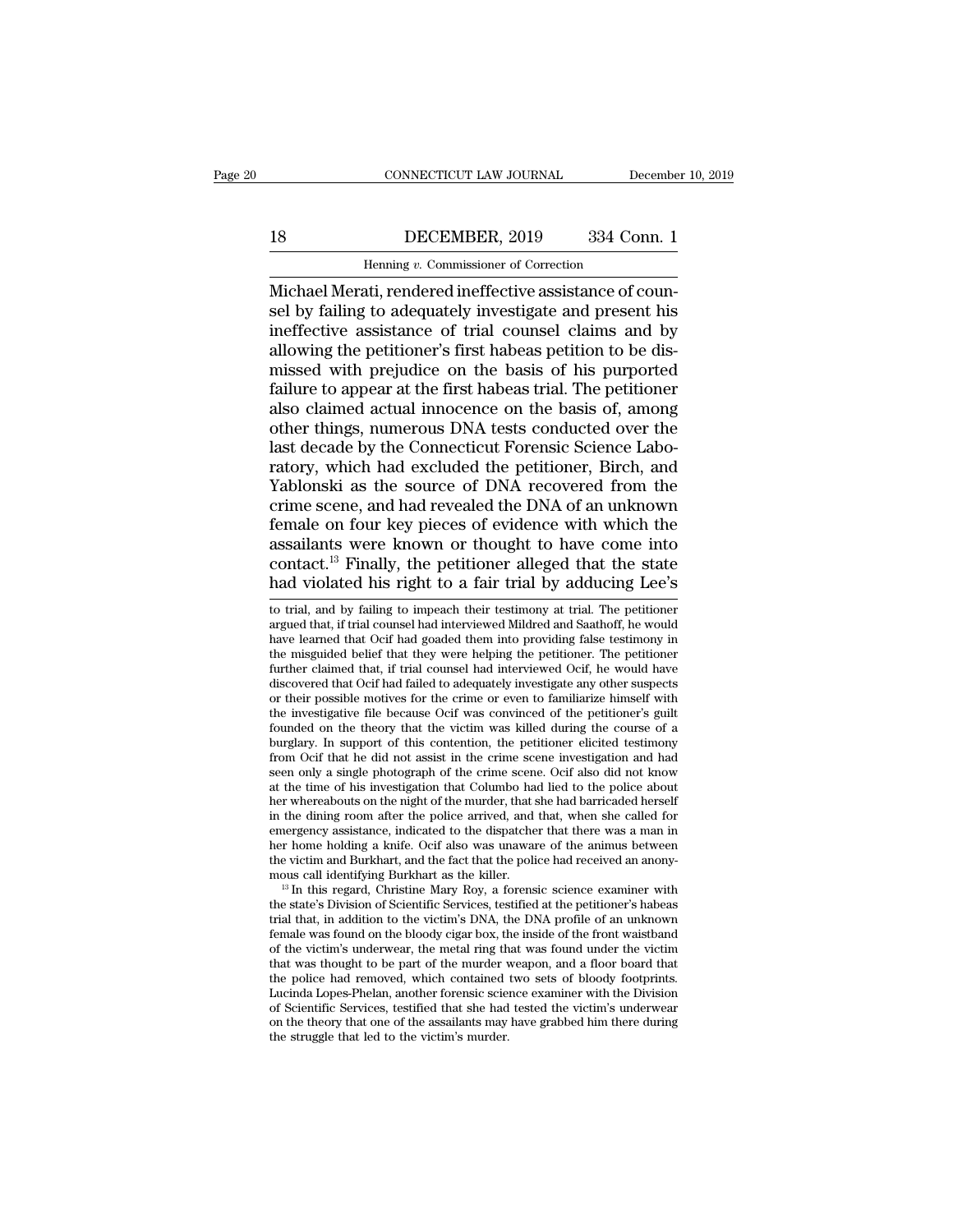10, 2019 CONNECTICUT LAW JOURNAL Page 21<br>334 Conn. 1 DECEMBER, 2019 19<br>Henning v. Commissioner of Correction

incorrect testimony that there was blood on the bath-<br>incorrect testimony that there was blood on the bath-<br>incorrect testimony that there was blood on the bath-<br>room towel, testimony that had permitted the prosecu-<br>tor to 334 Conn. 1 DECEMBER, 2019 19<br>
Henning v. Commissioner of Correction<br>
incorrect testimony that there was blood on the bath-<br>
room towel, testimony that had permitted the prosecu-<br>
tor to argue that the reason investigators 334 Conn. 1 DECEMBER, 2019 19<br>
Henning v. Commissioner of Correction<br>
incorrect testimony that there was blood on the bath-<br>
room towel, testimony that had permitted the prosecu-<br>
tor to argue that the reason investigator  $\frac{334 \text{ Conn. } 1}{\text{Hanning } v. \text{ Commissioner of Correction}}$ <br>
incorrect testimony that there was blood on the bath-<br>
room towel, testimony that had permitted the prosecu-<br>
tor to argue that the reason investigators failed to find<br>
forensic evidence Henning v. Commissioner of Correction<br>incorrect testimony that there was blood on the bath-<br>room towel, testimony that had permitted the prosecu-<br>tor to argue that the reason investigators failed to find<br>forensic evidence Henning v. Commissioner of Correction<br>incorrect testimony that there was blood<br>room towel, testimony that had permitted<br>tor to argue that the reason investigators is<br>forensic evidence on the petitioner's cloth<br>Buick was be correct testimony that there was blood on the bath-<br>om towel, testimony that had permitted the prosecu-<br>r to argue that the reason investigators failed to find<br>rensic evidence on the petitioner's clothing or in the<br>lick wa proof tower, testimony that had permitted the prosecutor to argue that the reason investigators failed to find<br>forensic evidence on the petitioner's clothing or in the<br>Buick was because the petitioner had cleaned himself<br>u

forensic evidence on the petitioner's clothing or in the<br>Buick was because the petitioner's clothing or in the<br>Buick was because the petitioner had cleaned himself<br>up before leaving the victim's home.<br>A consolidated trial norensic evidence on the petitioner s clothing or in the Buick was because the petitioner had cleaned himself<br>up before leaving the victim's home.<br>A consolidated trial on the petitioner's second habeas<br>petition, his petiti Buck was because the petitioner had cleaned himself<br>up before leaving the victim's home.<br>A consolidated trial on the petitioner's second habeas<br>petition, his petition for a new trial, and the closely<br>related habeas and new We before leaving the victim's nome.<br>
A consolidated trial on the petitioner's second habeas<br>
petition, his petition for a new trial, and the closely<br>
related habeas and new trial petitions of Birch; see foot-<br>
note 4 of A consolidated trial on the petitioner's second habeas<br>petition, his petition for a new trial, and the closely<br>related habeas and new trial petitions of Birch; see foot-<br>note 4 of this opinion; was conducted over a period petition, his petition for a new trial, and the closely<br>related habeas and new trial petitions of Birch; see foot-<br>note 4 of this opinion; was conducted over a period of<br>several weeks in November and December, 2015, during related habeas and new trial petitions of Birch; see foot-<br>note 4 of this opinion; was conducted over a period of<br>several weeks in November and December, 2015, during<br>which the petitioner and Birch called a number of<br>exper note 4 of this opinion; was conducted over a period of<br>several weeks in November and December, 2015, during<br>which the petitioner and Birch called a number of<br>expert and lay witnesses whose testimony cast serious<br>doubt on t several weeks in November and December, 2015, during<br>which the petitioner and Birch called a number of<br>expert and lay witnesses whose testimony cast serious<br>doubt on the state's theory of the case.<sup>14</sup> In support of<br>the p which the petitioner and Birch called a number of<br>expert and lay witnesses whose testimony cast serious<br>doubt on the state's theory of the case.<sup>14</sup> In support of<br>the petitioner's claim that the prosecutor's failure to<br>co expert and lay witnesses whose testimony cast serious<br>doubt on the state's theory of the case.<sup>14</sup> In support of<br>the petitioner's claim that the prosecutor's failure to<br>correct Lee's incorrect testimony entitled the petiti doubt on the state's theory of the case.<sup>14</sup> In support of<br>the petitioner's claim that the prosecutor's failure to<br>correct Lee's incorrect testimony entitled the petitioner<br>to a new trial, he argued that, under a line of c the petitioner's claim that the prosecutor's failure to<br>correct Lee's incorrect testimony entitled the petitioner<br>to a new trial, he argued that, under a line of cases<br>following the United States Supreme Court's seminal<br>op by induction in Brady v. Maryland, suppra, 373 U.S. 83,<br>cluding United States v. Bagley, 473 U.S. 667, 679 and<br>9, 105 S. Ct. 3375, 87 L. Ed. 2d 481 (1985) (opinion<br><sup>14</sup> For example, in support of his claim that trial coun opinion in *Brady* v. *Maryland*, supra, 373 U.S. 83,<br>including *United States* v. *Bagley*, 473 U.S. 667, 679 and<br>n.9, 105 S. Ct. 3375, 87 L. Ed. 2d 481 (1985) (opinion<br><sup>14</sup> For example, in support of his claim that tria

the petitioner presented the testimony of William Bodziak, a former agent with the Federal Burstle mass of Number of Number of William Bodziak, a former agent with the Federal Burstle mass of meetitioner presented the tes including United States v. Bagley, 473 U.S. 667, 679 and<br>n.9, 105 S. Ct. 3375, 87 L. Ed. 2d 481 (1985) (opinion<br> $^{14}$  For example, in support of his claim that trial counsel was ineffective<br>insofar as counsel failed to c n.9, 105 S. Ct. 3375, 87 L. Ed. 2d 481 (1985) (opinion  $\frac{14}{14}$  For example, in support of his claim that trial counsel was ineffective insofar as counsel failed to consult a forensic footwear impression expert, the pe  $^{14}$  For example, in support of his claim that trial counsel was ineffective insofar as counsel failed to consult a forensic footwear impression expert, the petitioner presented the testimony of William Bodziak, a forme <sup>14</sup> For example, in support of his claim that trial counsel was ineffective insofar as counsel failed to consult a forensic footwear impression expert, the petitioner presented the testimony of William Bodziak, a former insofar as counsel failed to consult a forensic footwear impression expert,<br>the petitioner presented the testimony of William Bodziak, a former agent<br>with the Federal Bureau of Investigation (FBI) and a prominent footwear the petitioner presented the testimony of William Bodziak, a former agent<br>with the Federal Bureau of Investigation (FBI) and a prominent footwear<br>impression expert. Bodziak testified that, using techniques available at th with the Federal Bureau of Investigation (FBI) and a prominent footwear<br>impression expert. Bodziak testified that, using techniques available at the<br>time of the petitioner's criminal trial, he was able to determine that on impression expert. Bodziak testified that, using techniques available at the time of the petitioner's criminal trial, he was able to determine that one of the two sets of bloody footprints from the crime scene could not p time of the petitioner's criminal trial, he was able to determine that one of<br>the two sets of bloody footprints from the crime scene could not possibly<br>have been left by either the petitioner or Birch because it was made the two sets of bloody footprints from the crime scene could not possibly<br>have been left by either the petitioner or Birch because it was made by a<br>size 9 or smaller shoe, perhaps even as small as a size 7 and 1/2, and th size 9 or smaller shoe, perhaps even as small as a size 7 and 1/2, and the petitioner and Birch wore shoes sized 11 and 1/2 and 10 and 1/2 to 11, respectively. According to Bodziak, the size difference between the bloody size 9 or smaller shoe, perhaps even as small as a size 7 and  $1/2$ , and the petitioner and Birch wore shoes sized 11 and  $1/2$  and  $10$  and  $1/2$  to 11, respectively. According to Bodziak, the size difference between the petitioner and Birch wore shoes sized 11 and 1/2 and 10 and 1/2 to 11, respectively. According to Bodziak, the size difference between the bloody footprints and the petitioner's and Birch's shoes at the time of the murder respectively. According to Bodziak, the size difference between the bloody footprints and the petitioner's and Birch's shoes at the time of the murder was "enormous . . . . " With respect to Bodziak's expertise, the habeas footprints and the petitioner's and Birch's shoes at the time of the murder was "enormous . . . . ." With respect to Bodziak's expertise, the habeas court made the following findings: "Obviously, expert footwear analysts w was "enormous  $\dots$ " With respect to Bodziak's expertise, the habeas court made the following findings: "Obviously, expert footwear analysts were available at the time of the petitioner's [criminal] trial in 1989. From 197 court made the following findings: "Obviously, expert footwear analysts<br>were available at the time of the petitioner's [criminal] trial in 1989. From<br>1973 to 1997 . . . Bodziak was a special agent for the FBI who specializ were available at the time of the petitioner's [criminal] trial in 1989. From 1973 to 1997 . . . Bodziak was a special agent for the FBI who specialized [in], among other [things] . . . footwear imprint analysis. He testif 1973 to 1997  $\dots$  Bomber (Ith summer (Ith the [petitioner's] had enced, and highly quantity every state at the trials of [Oren homa City bomber."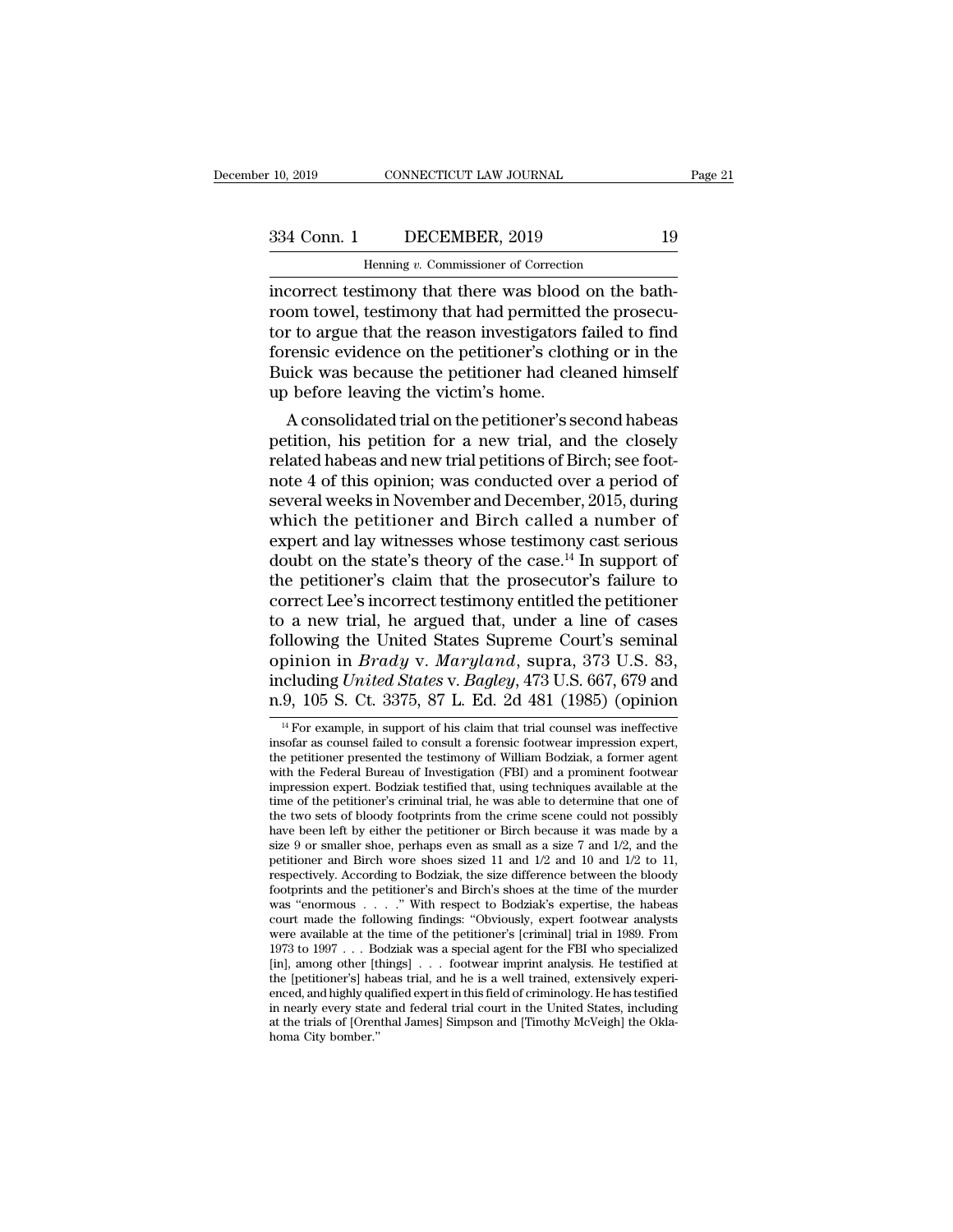### CONNECTICUT LAW JOURNAL December 10, 2019<br>20 DECEMBER, 2019 334 Conn. 1<br>Henning v. Commissioner of Correction EXECTICUT LAW JOURNAL Deferences the CONNECTICUT LAW JOURNAL Deferences the Correction of Correction and Connection of Correction and Connection of Correction and Connection of the State of Correction of the State of Corre

CONNECTICUT LAW JOURNAL December 10, 2019<br>
20 DECEMBER, 2019 334 Conn. 1<br>
Henning v. Commissioner of Correction<br>
20 DECEMBER, 2019 334 Conn. 1<br>
20 Henning v. Commissioner of Correction<br>
21 Announcing judgment) (conviction EDECEMBER, 2019 334 Conn. 1<br>
Henning v. Commissioner of Correction<br>
announcing judgment) (conviction obtained with state's<br>
knowing use of perjured testimony must be set aside<br>
unless state can establish testimony was harm DECEMBER, 2019 334 Conn. 1<br>
Henning v. Commissioner of Correction<br>
announcing judgment) (conviction obtained with state's<br>
knowing use of perjured testimony must be set aside<br>
unless state can establish testimony was harml <u>BeceMBER, 2019</u> 334 Conn. 1<br>
Henning *v*. Commissioner of Correction<br>
announcing judgment) (conviction obtained with state's<br>
knowing use of perjured testimony must be set aside<br>
unless state can establish testimony was h Henning v. Commissioner of Correction<br>
announcing judgment) (conviction obtained with state's<br>
knowing use of perjured testimony must be set aside<br>
unless state can establish testimony was harmless<br>
beyond reasonable doub Henning v. Commissioner of Correction<br>announcing judgment) (conviction obtained with state's<br>knowing use of perjured testimony must be set aside<br>unless state can establish testimony was harmless<br>beyond reasonable doubt), announcing judgment) (conviction obtained with state's<br>knowing use of perjured testimony must be set aside<br>unless state can establish testimony was harmless<br>beyond reasonable doubt), *State* v. *Ouellette*, 295 Conn.<br>173, knowing use of perjured testimony must be set aside<br>unless state can establish testimony was harmless<br>beyond reasonable doubt), *State* v. *Ouellette*, 295 Conn.<br>173, 186, 989 A.2d 1048 (2010) (prosecutor who knows<br>that te beyond reasonable doubt), *State* v. *Ouellette*, 295 Conn.<br>173, 186, 989 A.2d 1048 (2010) (prosecutor who knows<br>that testimony of witness is false or substantially mis-<br>leading must correct that testimony regardless of la 173, 186, 989 A.2d 1048 (2010) (prosecutor who knows<br>that testimony of witness is false or substantially mis-<br>leading must correct that testimony regardless of lack<br>of intent to lie on part of witness), and *State* v. *Co* that testimony of witness is false or substantially mis-<br>leading must correct that testimony regardless of lack<br>of intent to lie on part of witness), and *State* v. *Cohane*,<br>193 Conn. 474, 498, 479 A.2d 763 (prosecutor ha leading must correct that testimony regardless of lack<br>of intent to lie on part of witness), and *State* v. *Cohane*,<br>193 Conn. 474, 498, 479 A.2d 763 (prosecutor has respon-<br>sibility to correct false testimony when prosec of intent to lie on part of witness), and *State* v. *Cohane*,<br>193 Conn. 474, 498, 479 A.2d 763 (prosecutor has respon-<br>sibility to correct false testimony when prosecutor<br>knew or should have known that testimony was false 193 Conn. 474, 498, 479 A.2d 763 (prosecutor has responsibility to correct false testimony when prosecutor knew or should have known that testimony was false), cert. denied, 469 U.S. 990, 105 S. Ct. 397, 83 L. Ed. 2d 331 sibility to correct false testimony when prosecular<br>knew or should have known that testimony was fall<br>cert. denied, 469 U.S. 990, 105 S. Ct. 397, 83 L. Ed<br>331 (1984), the state was required to establish that L<br>concededly i iew or should have known that testimony was false),<br>rt. denied, 469 U.S. 990, 105 S. Ct. 397, 83 L. Ed. 2d<br>1 (1984), the state was required to establish that Lee's<br>ncededly incorrect testimony was immaterial beyond<br>reasona cert. denied, 469 U.S. 990, 105 S. Ct. 397, 83 L. Ed. 2d<br>331 (1984), the state was required to establish that Lee's<br>concededly incorrect testimony was immaterial beyond<br>a reasonable doubt, a standard that, the petitioner f 331 (1984), the state was required to establish that Lee's concededly incorrect testimony was immaterial beyond a reasonable doubt, a standard that, the petitioner further claimed, the respondent could not meet.<br>Following

Following the trial, the habeas court issued a memo-<br>
indum of decision in which it denied or dismissed all of<br>
ie petitioner's claims.<sup>15</sup> With respect to the petitioner's<br>
<sup>15</sup> We note that one of the claims that the ha Following the trial, the habeas court issued a memo-<br>randum of decision in which it denied or dismissed all of<br>the petitioner's claims.<sup>15</sup> With respect to the petitioner's<br><sup>15</sup> We note that one of the claims that the hab

randum of decision in which it denied or dismissed all of the petitioner's claims.<sup>15</sup> With respect to the petitioner's  $\frac{15 \text{ We}}{15 \text{ We}}$  note that one of the claims that the habeas court rejected was the claim that The petitioner's claims.<sup>15</sup> With respect to the petitioner's  $\frac{15}{15}$  We note that one of the claims that the habeas court rejected was the claim that the petitioner's first habeas coursel had rendered ineffective ass The petitioner's claims. With respect to the petitioner's<br>
<sup>15</sup> We note that one of the claims that the habeas court rejected was the<br>
claim that the petitioner's first habeas counsel had rendered ineffective<br>
assistance <sup>15</sup> We note that one of the claims that the habeas court rejected was the claim that the petitioner's first habeas counsel had rendered ineffective assistance by allowing the petitioner's first habeas petition to be dism claim that the petitioner's first habeas counsel had rendered ineffective assistance by allowing the petitioner's first habeas petition to be dismissed with prejudice. In light of that conclusion, the habeas court declined assistance by allowing the petitioner's first habeas petition to be dismissed with prejudice. In light of that conclusion, the habeas court declined to consider the merits of several of the petitioner's claims because they with prejudice. In light of that conclusion, the habeas court declined to consider the merits of several of the petitioner's claims because they had been raised in the first petition, and, by virtue of the dismissal of tha man per the merits of several of the petitioner's claims because they had been raised in the first petition, and, by virtue of the dismissal of that petition with prejudice, they could not be litigated in any subsequent ha been raised in the first petition, and, by virtue of the dismissal of that petition with prejudice, they could not be litigated in any subsequent habeas petition. In rejecting this claim of ineffective assistance by first with prejudice, they could not be litigated in any subsequent habeas petition.<br>In rejecting this claim of ineffective assistance by first habeas counsel, the habeas court discredited the petitioner's testimony that his fir marpeging this claim of ineffective assistance by first habeas counsel, the habeas court discredited the petitioner's testimony that his first habeas counsel had told him that he need not appear for the scheduled habeas tr In regional material the petitioner's testimony that his first habeas counsel had told him that he need not appear for the scheduled habeas trial because he was withdrawing the petition without prejudice, which would have that your client refused to come here, '' he replied, ''[y]es.'' The counsel had told him that he need not appear for the scheduled habeas trial because he was withdrawing the petition without prejudice, which would have a because he was withdrawing the petition without prejudice, which would have allowed the petitioner to refile it at a later date if and when additional evidence became available. In doing so, the habeas court observed that have allowed the petitioner to refile it at a later date if and when additional evidence became available. In doing so, the habeas court observed that when the first habeas court asked first habeas counsel whether "it is t evidence became available. In doing so, the habeas court observed that when the first habeas court asked first habeas counsel whether "it is true that your client refused to come here," he replied, "[y]es." The court then when the first habeas court asked first habeas counsel whether "it is true<br>that your client refused to come here," he replied, "[y]es." The court then<br>stated that it could discern "no possible motivation for [first habeas "The dismissal of the dismissal with prejudice for the eight years of the dismissal normal that your client refused to come here," he replied, "[y]es." The court then stated that it could discern "no possible motivation fo that your client refused to come here," he replied, "[y]es." The court then stated that it could discern "no possible motivation for [first habeas counsel] to mischaracterize the petitioner's position about refusing to ap to mischaracterize the petitioner's position about refusing to appear and participate in his own case with respect to [his] allegation of ineffective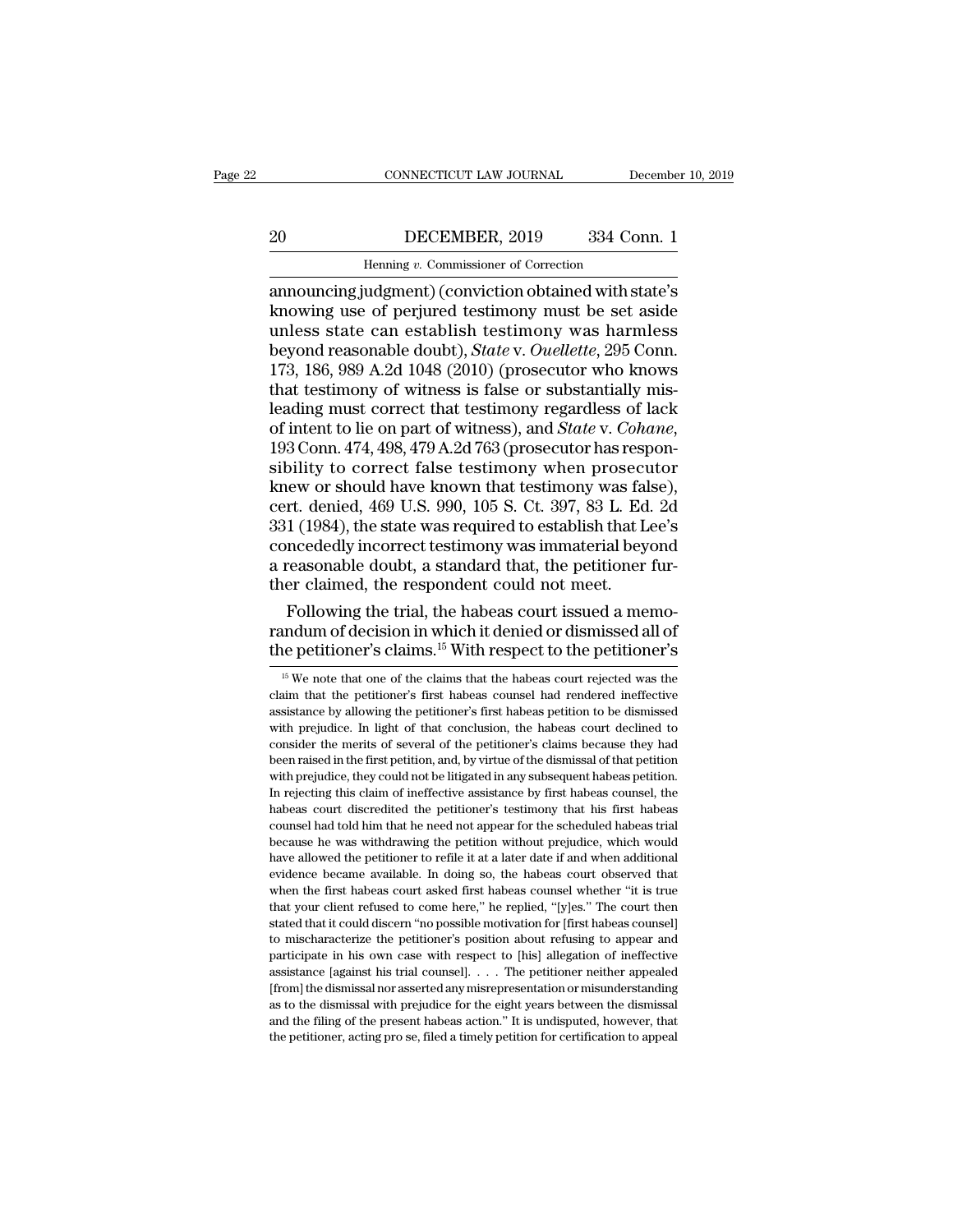CONNECTICUT LAW JOURNAL<br>DECEMBER, 2019<br>Henning *v.* Commissioner of Correction<br>he state had denrived him of a fair claim that the state had deprived him of a fair trial  $\begin{array}{ccc}\n 334 \text{ Conn.} & \text{DECEMBER, 2019} & \text{21} \\
 \hline\n \text{Henning } v. \text{ Commissioner of Correction} \\
 \text{claim that the state had deprived him of a fair trial by failing to correct Lee's concedely incorrect testi-  
\nmany,<sup>16</sup> the court concluded, contrary to the contention of the notificationer that the resonandent the Commissioner\n$ 334 Conn. 1 DECEMBER, 2019 21<br>
Henning v. Commissioner of Correction<br>
claim that the state had deprived him of a fair trial<br>
by failing to correct Lee's concededly incorrect testi-<br>
mony,<sup>16</sup> the court concluded, contrary 334 Conn. 1 DECEMBER, 2019 21<br>
Henning v. Commissioner of Correction<br>
claim that the state had deprived him of a fair trial<br>
by failing to correct Lee's concededly incorrect testi-<br>
mony,<sup>16</sup> the court concluded, contrary Framing v. Commissioner of Correction<br>
claim that the state had deprived him of a fair trial<br>
by failing to correct Lee's concededly incorrect testi-<br>
mony,<sup>16</sup> the court concluded, contrary to the contention<br>
of the peti Henning  $v$ . Commissioner of Correction<br>claim that the state had deprived him of a fair trial<br>by failing to correct Lee's concededly incorrect testi-<br>mony,<sup>16</sup> the court concluded, contrary to the contention<br>of the petiti claim that the state had deprived him of a fair trial<br>by failing to correct Lee's concededly incorrect testi-<br>mony,<sup>16</sup> the court concluded, contrary to the contention<br>of the petitioner, that the respondent, the Commission by failing to correct Lee's concededly incorrect testi-<br>mony,<sup>16</sup> the court concluded, contrary to the contention<br>of the petitioner, that the respondent, the Commissioner<br>of Correction, was not required to demonstrate the<br> mony,<sup>16</sup> the court concluded, contrary to the contention<br>of the petitioner, that the respondent, the Commissioner<br>of Correction, was not required to demonstrate the<br>immateriality, that is, the harmlessness, of that testiof the petitioner, that the respondent, the Commissioner<br>of Correction, was not required to demonstrate the<br>immateriality, that is, the harmlessness, of that testi-<br>mony beyond a reasonable doubt. The habeas court<br>conclude of Correction, was not required to demonstrate the<br>immateriality, that is, the harmlessness, of that testi-<br>mony beyond a reasonable doubt. The habeas court<br>concluded, rather, that that heavy burden applies only<br>when the s concluded, rather, that that heavy burden applies only<br>when the state fails to correct *perjured* testimony, and<br>it appeared clear to the habeas court that, in the absence<br>of any contrary evidence, "Lee mistakenly, but hon when the state fails to correct *perjured* testimony, and<br>it appeared clear to the habeas court that, in the absence<br>of any contrary evidence, "Lee mistakenly, but honestly,<br>from the judgment dismissing his first habeas pe

it appeared clear to the habeas court that, in the absence<br>of any contrary evidence, "Lee mistakenly, but honestly,<br>from the judgment dismissing his first habeas petition and a motion for the<br>appointment of new habeas coun of any contrary evidence, "Lee mistakenly, but honestly,<br>from the judgment dismissing his first habeas petition and a motion for the<br>appointment of new habeas counsel, which the first habeas count denied.<br>After the dismiss or any contrary evidence, Lee mistakenty, but nonestly,<br>from the judgment dismissing his first habeas petition and a motion for the<br>appointment of new habeas counsel, which the first habeas court denied.<br>After the dismissa from the judgment dismissing his first habeas petition and a motion for the appointment of new habeas counsel, which the first habeas court denied.<br>After the dismissal of his first habeas petition, the petitioner also sent render ineffective assistance by allowing the first habeas courderied.<br>After the dismissal of his first habeas petition, the petitioner also sent the court a letter he had received from first habeas counsel advising him th experience in dismissal of his first habeas petition, the petitioner also sent the court a letter he had received from first habeas counsel advising him that he need not appear. On appeal to this court, the petitioner cont From the court a letter he had received from first habeas counsel advising him that he need not appear. On appeal to this court, the petitioner contends that the habeas count incorrectly determined that first habeas counse be need not appear. On appeal to this court, the petitioner contends that the habeas court incorrectly determined that first habeas counsel did not render ineffective assistance by allowing his first habeas petition to be failure to correctly determined that first habeas counsel did not<br>the habeas court incorrectly determined that first habeas counsel did not<br>render ineffective assistance by allowing his first habeas petition to be<br>dismisse render ineffective assistance by allowing his first habeas petition to be dismissed with prejudice or by representing to the first habeas court that his claims against trial counsel lacked merit. As we explained, because w dismissed with prejudice or by representing to the first habeas court that his claims against trial counsel lacked merit. As we explained, because we conclude that the petitioner is entitled to a new trial due to the prose his claims against trial counsel lacked merit. As we explained, because we conclude that the petitioner is entitled to a new trial due to the prosecutor's failure to correct Lee's incorrect testimony that there was blood o conclude that the petitioner is entitled to a new trial due to the prosecutor's failure to correct Lee's incorrect testimony that there was blood on the bathroom towel, we do not reach the merits of this or any of the pet failure to correct Lee's incorrect testimony that there was blood on the bathroom towel, we do not reach the merits of this or any of the petitioner's other claims. We take this opportunity to reiterate, however, that a ha bathroom towel, we do not reach the merits of this or any of the petitioner's other claims. We take this opportunity to reiterate, however, that a habeas petition may not be dismissed with prejudice in the absence of a kno other claims. We take this opportunity to reiterate, however, that a habeas petition may not be dismissed with prejudice in the absence of a knowing, voluntary, and intelligent waiver by the petitioner of the claims contai petition may not be dismissed with prejudice in the absence of a knowing, voluntary, and intelligent waiver by the petitioner of the claims contained therein. See, e.g., *Nelson v. Commissioner of Correction*, 326 Conn. 7 intelligent''); *Fine* v. *Commissioner* of the claims contained therein. See, e.g., *Nelson* v. *Commissioner* of *Correction*, 326 Conn. 772, 785–86, 167 A.3d 952 (2017) ("a habeas court may accept the withdrawal of a ha therein. See, e.g., *Nelson* v. *Commissioner of Correction*, 326 Conn. 772, 185–86, 167 A.3d 952 (2017) ("a habeas court may accept the withdrawal of a habeas petition 'with prejudice,' allowing the petitioner to waive a 785–86, 167 A.3d 952 (2017) ("a habeas court may accept the withdrawal of a habeas petition 'with prejudice,' allowing the petitioner to waive any future habeas rights, as long as the withdrawal is knowing, voluntary, and of a habeas petition 'with prejudice,' allowing the petitioner to waive any future habeas rights, as long as the withdrawal is knowing, voluntary, and intelligent"); *Fine v. Commissioner of Correction*, 147 Conn. App. 13 Future habeas rights, as long as the withdrawal is knowing, voluntary, and intelligent"); *Fine v. Commissioner of Correction*, 147 Conn. App. 136, 145, 81 A.3d 1209 (2013) ("in light of the magnitude of the right at issu intelligent"); *Fine v. Commissioner of Correction*, 147 Conn. App. 136, 145, 81 A.3d 1209 (2013) ("in light of the magnitude of the right at issue . . . we will not merely presume a waiver of [the petitioner's habeas pet we will not merely presume a waiver of [the petitioner's habeas petition<br>with prejudice] on the basis of a silent record . . . but will give effect to<br>a waiver only after ensuring that it has been clearly expressed on the

with prejudice] on the basis of a silent record . . . but will give effect to a waiver only after ensuring that it has been clearly expressed on the record, and that it is knowing, intelligent, and voluntary").<br>
<sup>16</sup> In r a positive result for blood. That stain was never tested by . . . Lee or anyone at the crime laboratory before the performance of a positive result for blood. That stain was never tested by . . . Lee or anyone at the crim and that it is knowing, intelligent, and voluntary").<br>
<sup>16</sup> In regard to that testimony, the habeas court found in relevant part:<br>
"As to . . . Lee's testimony, he erroneously testified that he tested a reddish<br>
substance <sup>cond</sup> in regard to that testimony, the habeas court found in relevant part:<br>"<sup>16</sup> In regard to that testimony, he erroneously testified that he tested a reddish<br>substance on a towel seized from an upstairs bathroom, whic "As to  $\ldots$  Lee's testimony, he erroneously testified that he tested a reddish substance on a towel seized from an upstairs bathroom, which test indicated a positive result for blood. That stain was never tested by  $\ldots$ substance on a towel seized from an upstairs bathroom, which test indicated a positive result for blood. That stain was never tested by  $\ldots$  Lee or anyone at the crime laboratory before the petitioner's criminal trial. I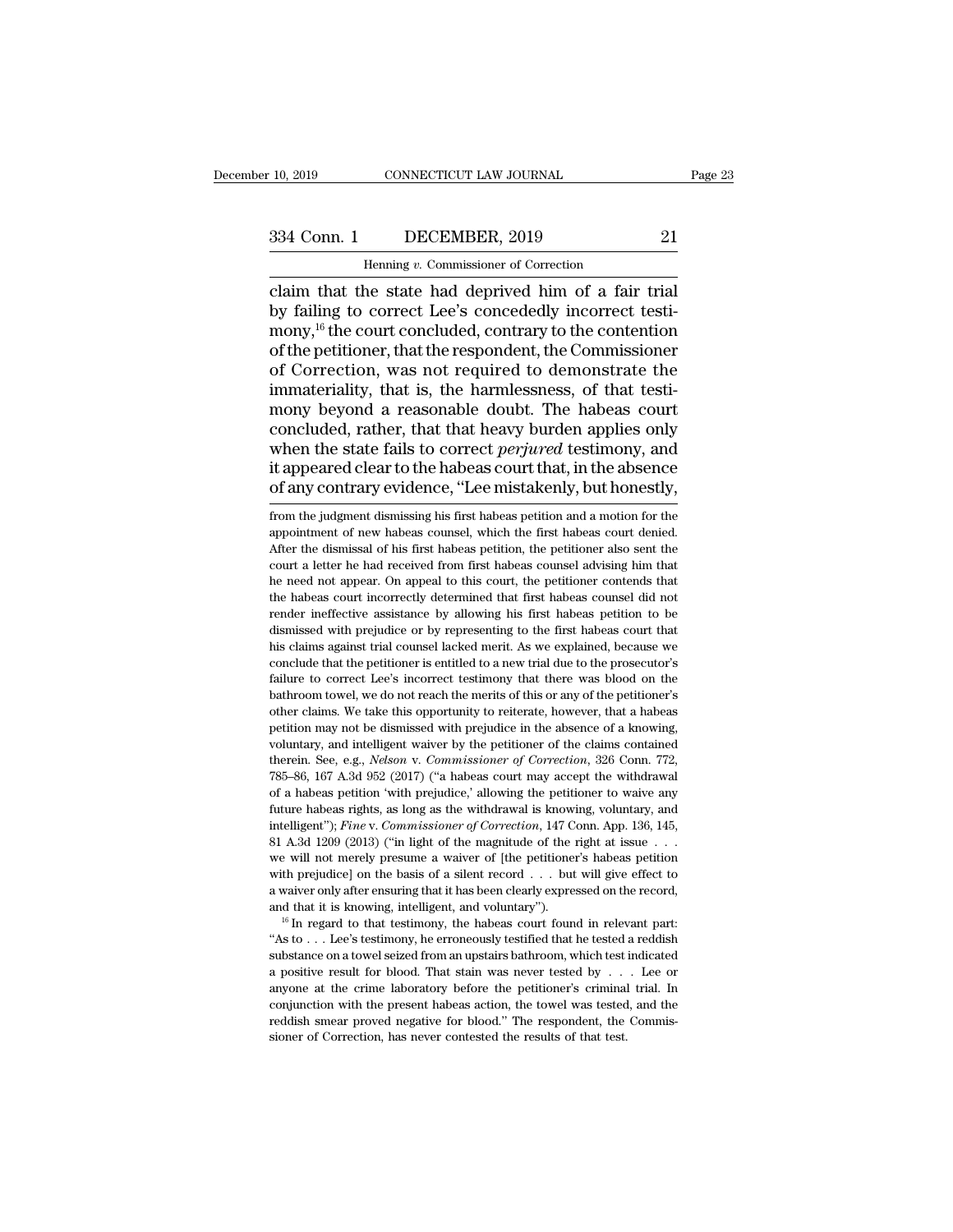### CONNECTICUT LAW JOURNAL December 10, 2019<br>22 DECEMBER, 2019 334 Conn. 1<br>Henning v. Commissioner of Correction CONNECTICUT LAW JOURNAL Deferences the DECEMBER, 2019 and 334 Correction<br>Henning *v.* Commissioner of Correction<br>tested [the bathroom towel] rather

CONNECTICUT LAW JOURNAL December 10, 2019<br>
22 DECEMBER, 2019 334 Conn. 1<br>
Henning v. Commissioner of Correction<br>
believed he tested [the bathroom towel] rather than<br>
contrived a false story about having done so." In other<br> DECEMBER, 2019 334 Conn. 1<br>
Henning v. Commissioner of Correction<br>
believed he tested [the bathroom towel] rather than<br>
contrived a false story about having done so.'' In other<br>
words, as the habeas court explained, althou DECEMBER, 2019 334 Conn. 1<br>
Henning v. Commissioner of Correction<br>
believed he tested [the bathroom towel] rather than<br>
contrived a false story about having done so." In other<br>
words, as the habeas court explained, althou  $\begin{tabular}{ c c c c} \multicolumn{1}{c}{{\bf DECEMBER, 2019}} & {\bf 334 Conn.1} \end{tabular} \vspace{5pt} \begin{tabular}{ c c c c} \multicolumn{1}{c}{{\bf Henning $v$. Commissioner of Correction} \end{tabular} \vspace{5pt} \begin{tabular}{c} \multicolumn{1}{c}{{\bf Heinning $v$. Commissioner of Correction} \end{tabular} \end{tabular} \vspace{5pt} \begin{tabular}{c} {\bf Let {\bf A} is the pathroom to well} \end{tabular} \vspace{5pt} \begin{tabular}{c} {\bf Let {\bf A} is the pathed from the image.} \end{tabular} \v$ Henning v. Commissioner of Correction<br>
believed he tested [the bathroom towel] rather than<br>
contrived a false story about having done so." In other<br>
words, as the habeas court explained, although Lee had<br>
testified incorre Henning *v*. Commissioner of Correction<br>believed he tested [the bathroom towel] rather than<br>contrived a false story about having done so." In other<br>words, as the habeas court explained, although Lee had<br>testified incorrect believed he tested [the bathroom towel] rather than contrived a false story about having done so." In other words, as the habeas court explained, although Lee had testified incorrectly, he was "not lying under oath." The h contrived a false story about having done so." In other words, as the habeas court explained, although Lee had testified incorrectly, he was "not lying under oath." The habeas court then concluded that the applicable stand words, as the habeas court explained, although Lee had<br>testified incorrectly, he was "not lying under oath."<br>The habeas court then concluded that the applicable<br>standard was "the classic test" for determining whether<br>the p testified incorrectly, he was "not lying under oath."<br>The habeas court then concluded that the applicable<br>standard was "the classic test" for determining whether<br>the petitioner was entitled to a new trial as a conse-<br>quen The habeas court then concluded that the applicable<br>standard was "the classic test" for determining whether<br>the petitioner was entitled to a new trial as a conse-<br>quence of the state's *Brady* violation, a standard that,<br> standard was "the classic test" for determining whether<br>the petitioner was entitled to a new trial as a conse<br>quence of the state's *Brady* violation, a standard that<br>as the habeas court further explained, is satisfied "o the petitioner was entitled to a new trial as a consequence of the state's *Brady* violation, a standard that, as the habeas court further explained, is satisfied "only if [the petitioner can demonstrate that] there would quence of the state's *Brady* violation, a standard that, as the habeas court further explained, is satisfied "only if [the petitioner can demonstrate that] there would be a reasonable probability of a different result if as the habeas court further explained, is satisfied "or<br>if [the petitioner can demonstrate that] there wou<br>be a reasonable probability of a different result if  $[correct]$  evidence had been disclosed.  $\ldots$  A re<br>sonable probabi Applying this standard, which is considerably less<br>variable probability of a different result if the<br>orrect] evidence had been disclosed.  $\ldots$  A rea-<br>nable probability  $\ldots$  is one [that] undermines con-<br>lence in the out for a reasonable probability of a different result if the fearborable probability . . . is one [that] undermines confidence in the outcome of the trial  $\ldots$ ." (Citations omitted; internal quotation marks omitted.)<br>Applyi

petitioner performation and seen disclosed.  $\ldots$  in Fig. sonable probability  $\ldots$  is one [that] undermines con-<br>fidence in the outcome of the trial  $\ldots$ ." (Citations<br>omitted; internal quotation marks omitted.)<br>Applying fidence in the outcome of the trial  $\ldots$ ." (Citations<br>omitted; internal quotation marks omitted.)<br>Applying this standard, which is considerably less<br>favorable to the petitioner than the standard that the<br>petitioner himse because the state of the state is considerably less<br>favorable to the petitioner than the standard that the<br>petitioner himself had advanced, the habeas court con-<br>cluded that Lee's incorrect testimony was immaterial<br>becaus Applying this standard, which is considerably less<br>favorable to the petitioner than the standard that the<br>petitioner himself had advanced, the habeas court con-<br>cluded that Lee's incorrect testimony was immaterial<br>because Applying this standard, which is considerably less<br>favorable to the petitioner than the standard that the<br>petitioner himself had advanced, the habeas court con-<br>cluded that Lee's incorrect testimony was immaterial<br>because favorable to the petitioner than the standard that the petitioner himself had advanced, the habeas court concluded that Lee's incorrect testimony was immaterial because the state's case against the petitioner did not in a petitioner himself had advanced, the habeas court concluded that Lee's incorrect testimony was immaterial<br>because the state's case against the petitioner did not<br>in any way rely on forensic evidence. Specifically, the<br>cour cluded that Lee's incorrect testimony was immaterial<br>because the state's case against the petitioner did not<br>in any way rely on forensic evidence. Specifically, the<br>court explained: "Because no forensic nexus was pro-<br>duce because the state's case against the petitioner did not<br>in any way rely on forensic evidence. Specifically, the<br>court explained: "Because no forensic nexus was pro-<br>duced, the state's case against [the petitioner] hinged<br> in any way rely on forensic evidence. Specifically, the<br>court explained: "Because no forensic nexus was pro-<br>duced, the state's case against [the petitioner] hinged<br>on the credibility of  $\ldots$  [numerous] lay witnesses<br>rat court explained: "Because no forensic nexus was produced, the state's case against [the petitioner] hinged<br>on the credibility of . . . [numerous] lay witnesses<br>rather than on . . . Lee's [testimony]. The impact of<br>the vic duced, the state's case against [the petitioner] hinged<br>on the credibility of . . . [numerous] lay witnesses<br>rather than on . . . Lee's [testimony]. The impact of<br>the victim's neighbors' testimony about being disturbed<br>by on the credibility of . . . [numerous] lay witnesses<br>rather than on . . . Lee's [testimony]. The impact of<br>the victim's neighbors' testimony about being disturbed<br>by a very loud vehicle and the false time line fabricated<br> rather than on  $\ldots$  Lee's [testimony]. The impact of<br>the victim's neighbors' testimony about being disturbed<br>by a very loud vehicle and the false time line fabricated<br>by Birch and [the petitioner] was far more incriminat the victim's neighbors' testimony about being disturbed<br>by a very loud vehicle and the false time line fabricated<br>by Birch and [the petitioner] was far more incriminating<br>and [was] in no way diminished by  $\dots$  Lee's error by a very loud vehicle and the false time line fabricated<br>by Birch and [the petitioner] was far more incriminating<br>and [was] in no way diminished by  $\ldots$  Lee's error as<br>to whether a reddish smear on a towel  $\ldots$  was or<br> by Birch and [the petitioner] was far more incriminating<br>and [was] in no way diminished by  $\ldots$  Lee's error as<br>to whether a reddish smear on a towel  $\ldots$  was or<br>was not tested for blood." The court further reasoned<br>that and [was] in no way diminished by . . . Lee's error as<br>to whether a reddish smear on a towel . . . was or<br>was not tested for blood." The court further reasoned<br>that Lee's incorrect testimony also was immaterial<br>because th to whether a reddish smear on a towel . . . was or<br>was not tested for blood." The court further reasoned<br>that Lee's incorrect testimony also was immaterial<br>because the prosecutor could have explained the<br>absence of any for was not tested for blood." The<br>that Lee's incorrect testimon<br>because the prosecutor coul<br>absence of any forensic evidenc<br>the petitioner and Birch had d<br>clothing and shoes sometime a<br>home and prior to their arrest.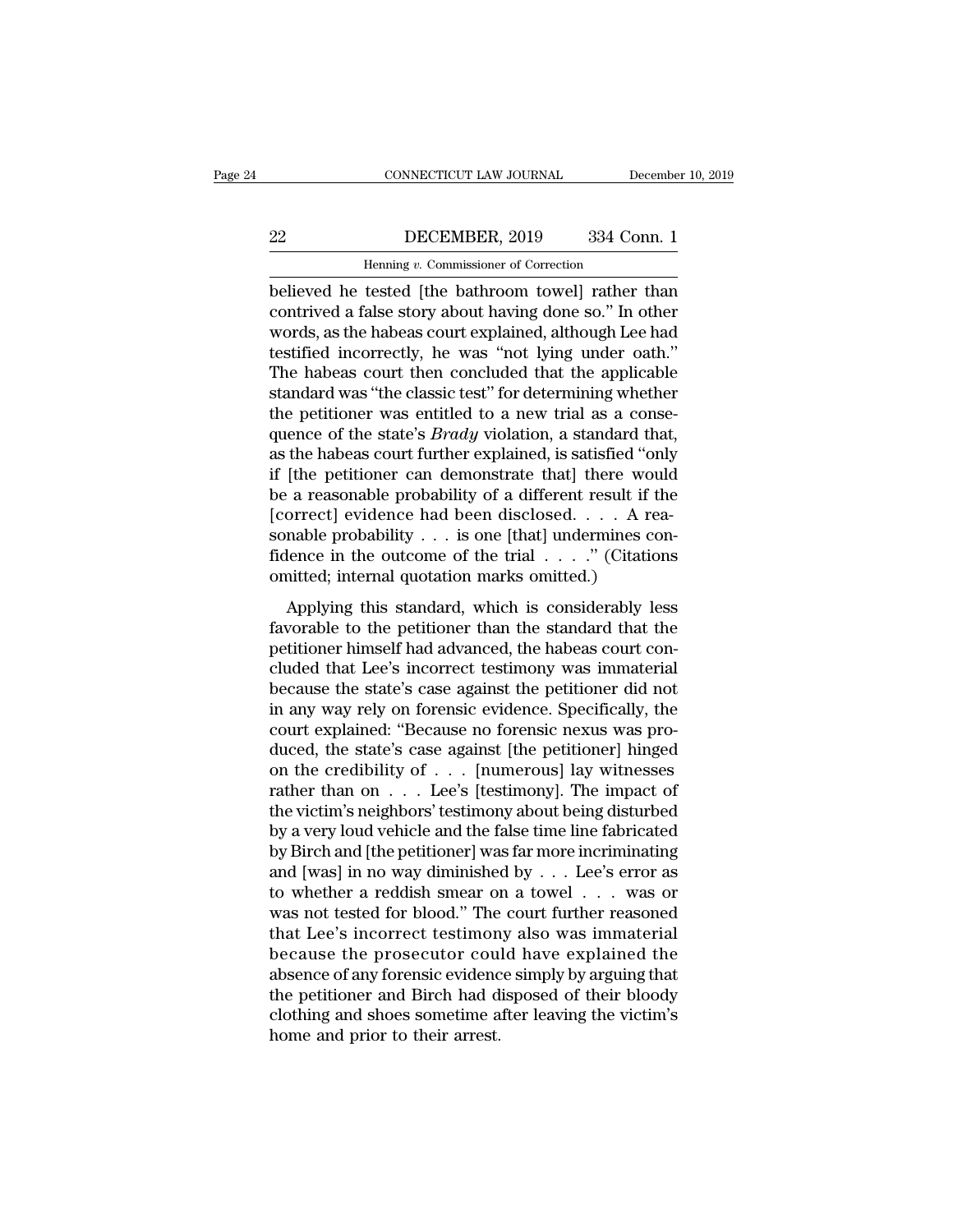CONNECTICUT LAW JOURNAL<br>DECEMBER, 2019<br>Henning *v.* Commissioner of Correction<br>the petitioner claims that the legal s ONNECTICUT LAW JOURNAL<br>
4 Conn. 1 DECEMBER, 2019 23<br>
Henning v. Commissioner of Correction<br>
On appeal, the petitioner claims that the legal stan-<br>
That for materiality that the habeas court applied, that<br>
that the position  $\begin{array}{r} \text{334 Conn.} \text{1} \quad \text{DECEMBER, 2019} \quad \text{23} \ \text{Henning } v. \text{ Commissioner of Correction} \ \hline \text{On appeal, the pertinent that the legal standard for materiality that the habeas court applied, that is, that the pertinent was required to demonstrate that the incorrect totimony at issue undermines confidence.} \end{array}$  $\frac{334 \text{ Conn. } 1}{\text{Hening } v. \text{ Commissioner of Correction}}$ <br>On appeal, the petitioner claims that the legal standard for materiality that the habeas court applied, that is, that the petitioner was required to demonstrate that the incorrect testimo 334 Conn. 1 DECEMBER, 2019 23<br>
Henning v. Commissioner of Correction<br>
On appeal, the petitioner claims that the legal stan-<br>
dard for materiality that the habeas court applied, that<br>
is, that the petitioner was required t Franch Commissioner of Correction<br>
On appeal, the petitioner claims that the legal stan-<br>
dard for materiality that the habeas court applied, that<br>
is, that the petitioner was required to demonstrate that<br>
the incorrect te Henning v. Commissioner of Correction<br>
On appeal, the petitioner claims that the legal stan-<br>
dard for materiality that the habeas court applied, that<br>
is, that the petitioner was required to demonstrate that<br>
the incorrec On appeal, the petitioner claims that the legal standard for materiality that the habeas court applied, that<br>is, that the petitioner was required to demonstrate that<br>the incorrect testimony at issue undermines confidence<br>i dard for materiality that the habeas court applied, that<br>is, that the petitioner was required to demonstrate that<br>the incorrect testimony at issue undermines confidence<br>in the verdict, was incorrect, and that the proper st is, that the petitioner was required to demonstrate that<br>the incorrect testimony at issue undermines confidence<br>in the verdict, was incorrect, and that the proper stan-<br>dard required the respondent to establish beyond a<br>re the incorrect testimony at issue undermines confidence<br>in the verdict, was incorrect, and that the proper stan-<br>dard required the respondent to establish beyond a<br>reasonable doubt that the testimony was immaterial.<br>The pet in the verdict, was incorrect, and that the proper standard required the respondent to establish beyond a reasonable doubt that the testimony was immaterial.<br>The petitioner further contends that, upon application of the pr dard required the respondent to establish beyond a<br>reasonable doubt that the testimony was immaterial.<br>The petitioner further contends that, upon application<br>of the proper standard, it is apparent that Lee's incorrect<br>test reasonable doubt that the testimony was immaterial.<br>The petitioner further contends that, upon application<br>of the proper standard, it is apparent that Lee's incorrect<br>testimony was material and, therefore, that the prosecu The petitioner further contends that, upon application<br>of the proper standard, it is apparent that Lee's incorrect<br>testimony was material and, therefore, that the prosecu-<br>tor's failure to correct that testimony dictated t of the proper standard, it is apparent that Lee's incorrect<br>testimony was material and, therefore, that the prosecu-<br>tor's failure to correct that testimony dictated that the<br>petitioner be awarded a new trial because the s testimony was material and, therefore, that the prosecutor's failure to correct that testimony dictated that the petitioner be awarded a new trial because the state's case was weak and Lee's testimony offered jurors an exp tor's failure to correct that testimony dictated that the<br>petitioner be awarded a new trial because the state's<br>case was weak and Lee's testimony offered jurors an<br>explanation as to why no incriminating blood evidence<br>was petitioner be awarded a new trial because the state's<br>case was weak and Lee's testimony offered jurors an<br>explanation as to why no incriminating blood evidence<br>was found despite the victim's massive blood loss and<br>the fact case was weak and Lee's testimony offered jurors an explanation as to why no incriminating blood evidence was found despite the victim's massive blood loss and the fact that the victim was killed at such close range. The r explanation as to why no incriminating blood evidence<br>was found despite the victim's massive blood loss and<br>the fact that the victim was killed at such close range.<br>The respondent, for his part, maintains that (1) the<br>habe was found despite the victim's massive blood loss and<br>the fact that the victim was killed at such close range.<br>The respondent, for his part, maintains that  $(1)$  the<br>habeas court properly applied the less stringent materi the fact that the victim was killed at such close range.<br>The respondent, for his part, maintains that (1) the<br>habeas court properly applied the less stringent materi-<br>ality standard of *Brady*, (2) Lee's incorrect testimon The respondent, for his part, maintains that  $(1)$  the<br>habeas court properly applied the less stringent materi-<br>ality standard of *Brady*,  $(2)$  Lee's incorrect testimony<br>was not adduced for the purpose of providing an ex habeas court properly applied the less stringent materiality standard of *Brady*, (2) Lee's incorrect testimony was not adduced for the purpose of providing an explanation for why no blood evidence was found linking the p ality standard of *Brady*,  $(2)$  Lee's incorrect testimony<br>was not adduced for the purpose of providing an expla-<br>nation for why no blood evidence was found linking<br>the petitioner to the victim's murder, and the prosecuto was not adduced for the purpose of providing an explanation for why no blood evidence was found linking<br>the petitioner to the victim's murder, and the prosecutor<br>did not rely on that testimony to that end, (3) the state's<br> nation for why no blood evidence was found linking<br>the petitioner to the victim's murder, and the prosecutor<br>did not rely on that testimony to that end, (3) the state's<br>case was so strong that there is no reasonable probab the petitioner to the victim's murder, and the prosecutor<br>did not rely on that testimony to that end, (3) the state's<br>case was so strong that there is no reasonable probabil-<br>ity that the jury verdict would have been any d did not rely on that testimony to that end, (3) the state's<br>case was so strong that there is no reasonable probabil-<br>ity that the jury verdict would have been any differ-<br>ent without it, and (4) even if we were to apply th case was so strong that there is no reasonable probabil-<br>ity that the jury verdict would have been any differ-<br>ent without it, and (4) even if we were to apply the<br>demanding materiality standard pursuant to which the<br>respo ity that the jury verdict would have been any different without it, and (4) even if we were to apply the demanding materiality standard pursuant to which the respondent must establish beyond a reasonable doubt that Lee's i ent without it, and (4) even if we were to<br>demanding materiality standard pursuant to<br>respondent must establish beyond a reasor<br>that Lee's incorrect testimony had no bea<br>verdict, the state's evidence was so stron<br>more exac maniang mascriancy standard pursuant to which the<br>spondent must establish beyond a reasonable doubt<br>at Lee's incorrect testimony had no bearing on the<br>rdict, the state's evidence was so strong that that<br>ore exacting standa claim must establish beyond a reasonable doubt<br>that Lee's incorrect testimony had no bearing on the<br>verdict, the state's evidence was so strong that that<br>more exacting standard has been met. We disagree with<br>each of the re

our and the state's evidence was so strong that that<br>werdict, the state's evidence was so strong that that<br>more exacting standard has been met. We disagree with<br>each of the respondent's contentions.<br>We commence our conside France, the states criticate was set states, and thus<br>more exacting standard has been met. We disagree with<br>each of the respondent's contentions.<br>We commence our consideration of the petitioner's<br>claim with a brief review the charactering standard a rate set from the datagree from each of the respondent's contentions.<br>We commence our consideration of the petitioner's<br>claim with a brief review of the principles that guide<br>our analysis. "The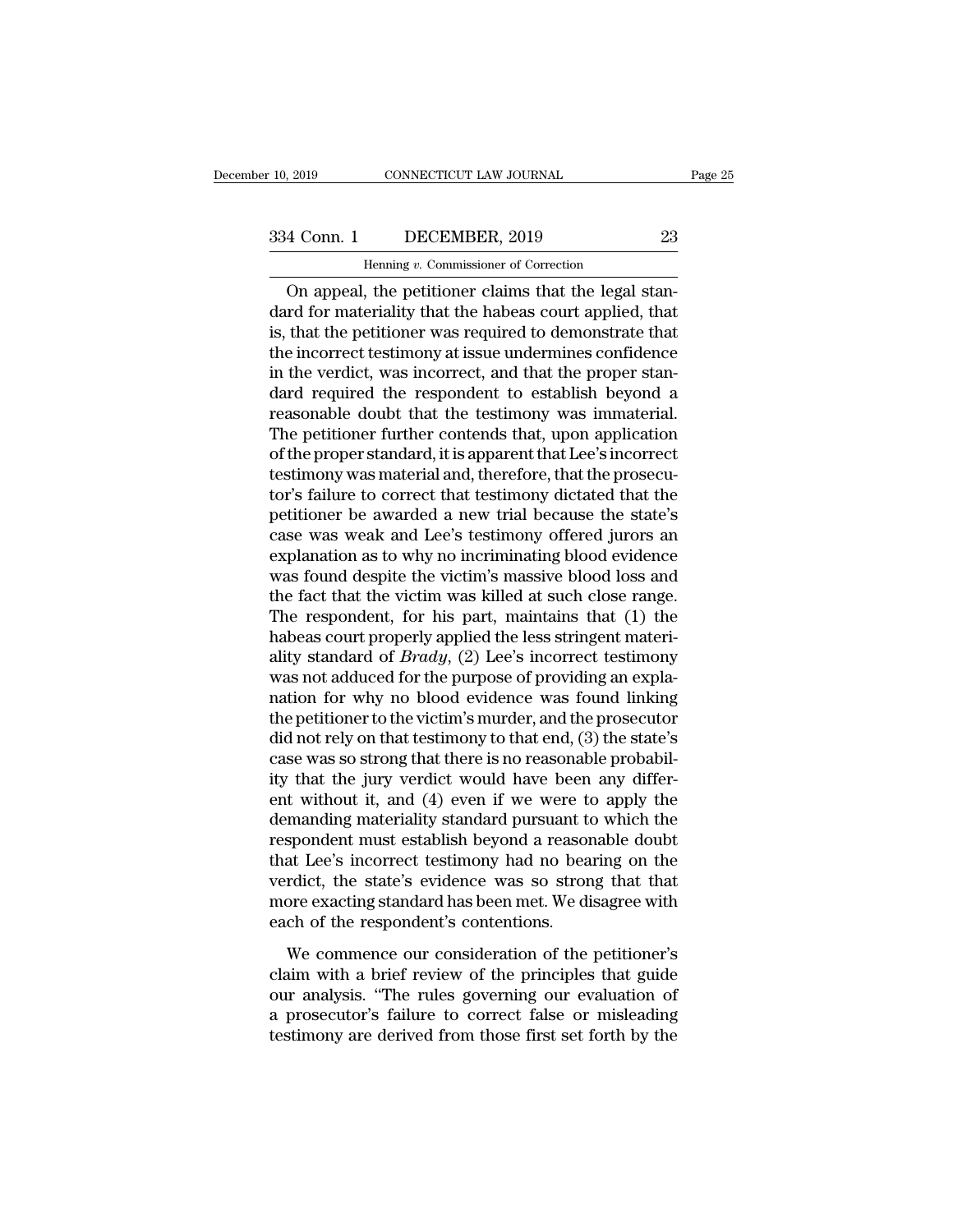### CONNECTICUT LAW JOURNAL December 10, 2019<br>24 DECEMBER, 2019 334 Conn. 1<br>Henning v. Commissioner of Correction EXECTICUT LAW JOURNAL Deferences the DECEMBER, 2019 and S34 Correction<br>Henning *v.* Commissioner of Correction<br>Sa Suppreme Court in *Bradav v. Marul*

UNITED CONNECTICUT LAW JOURNAL December 10, 2019<br>
24 DECEMBER, 2019 334 Conn. 1<br>
1 Henning v. Commissioner of Correction<br>
United States Supreme Court in *Brady* v. *Maryland*, [supra, 373 U.S. 86–87] . . . [in which] the c  $\begin{tabular}{ c c c c} \multicolumn{1}{c|}{\textbf{BECEMBER, 2019}} & \multicolumn{1}{c|}{334}\text{ Conn.} \end{tabular} \vspace{5pt} \begin{tabular}{ c c c} \multicolumn{1}{c|}{\textbf{Henning }v.\text{ Commissioner of Correction}} \\ \hline \multicolumn{1}{c}{\textbf{United States Supreme Court in } Brady~v.\text{ Maryland,} } \\ \textbf{[supra, 373 U.S. 86–87]} & . . . [in which] the court held that the suppression by the prosecution of evidence } \\ \textbf{favorable to an accused upon request violates due process [when] the evidence is material either to quit or.} \end{tabular} \$ 24 DECEMBER, 2019 334 Conn. 1<br>
Henning v. Commissioner of Correction<br>
United States Supreme Court in *Brady* v. *Maryland*,<br>
[supra, 373 U.S. 86–87] . . . [in which] the court held<br>
that the suppression by the prosecution Henning v. Commissioner of Correction<br>
United States Supreme Court in *Brady* v. *Maryland*,<br>
[supra, 373 U.S. 86–87] . . . [in which] the court held<br>
that the suppression by the prosecution of evidence<br>
favorable to an ac Henning v. Commissioner of Correction<br>
United States Supreme Court in *Brady* v. *Maryland*,<br>
[supra, 373 U.S. 86–87] . . . [in which] the court held<br>
that the suppression by the prosecution of evidence<br>
favorable to an a United States Supreme Court in *Brady* v. *Maryland*,<br>[supra, 373 U.S. 86–87] . . . [in which] the court held<br>that the suppression by the prosecution of evidence<br>favorable to an accused upon request violates due pro-<br>cess [supra, 373 U.S. 86–87] . . . [in which] the court held<br>that the suppression by the prosecution of evidence<br>favorable to an accused upon request violates due pro-<br>cess [when] the evidence is material either to guilt or<br>to that the suppression by the prosecution of evidence favorable to an accused upon request violates due process [when] the evidence is material either to guilt or to punishment, irrespective of the good faith or bad faith o favorable to an accused upon request violates due process [when] the evidence is material either to guilt or<br>to punishment, irrespective of the good faith or bad<br>faith of the [prosecutor]....The United States<br>Supreme Cour cess [when] the evidence is material either to guilt or<br>to punishment, irrespective of the good faith or bad<br>faith of the [prosecutor]....The United States<br>Supreme Court also has recognized that [t]he jury's<br>estimate of t to punishment, irrespective of the good faith or bad<br>faith of the [prosecutor].... The United States<br>Supreme Court also has recognized that [t]he jury's<br>estimate of the truthfulness and reliability of a...<br>witness may wel faith of the [prosecutor]. . . . . The United States<br>Supreme Court also has recognized that [t]he jury's<br>estimate of the truthfulness and reliability of a . . .<br>witness may well be determinative of guilt or innocence,<br>and Supreme Court also has recognized that [t]he jury's estimate of the truthfulness and reliability of a . . . witness may well be determinative of guilt or innocence, and it is upon such subtle factors as the possible inter estimate of the truthfulness and reliability of a . . . witness may well be determinative of guilt or innocence,<br>and it is upon such subtle factors as the possible interest<br>of the witness in testifying falsely that a defen witness may well be determinative of guilt or innocence,<br>and it is upon such subtle factors as the possible interest<br>of the witness in testifying falsely that a defendant's<br>life or liberty may depend. *Napue* v. *Illinois* and it is upon such subtle factors as the possible interest<br>of the witness in testifying falsely that a defendant's<br>life or liberty may depend. *Napue* v. *Illinois*, 360 U.S.<br>264, 269, 79 S. Ct. 1173, 3 L. Ed. 2d 1217 (1 of the witness in testifying falsely that a defendant's<br>life or liberty may depend. *Napue* v. *Illinois*, 360 U.S.<br>264, 269, 79 S. Ct. 1173, 3 L. Ed. 2d 1217 (1959). Accord-<br>ingly, the *Brady* rule applies not just to ex life or liberty may depend. *Napue* v. *Illinois*, 360 U.S.<br>264, 269, 79 S. Ct. 1173, 3 L. Ed. 2d 1217 (1959). Accordingly, the *Brady* rule applies not just to exculpatory<br>evidence, but also to impeachment evidence . . .<br> 264, 269, 79 S. Ct. 1173, 3 L. Ed. 2d 1217 (1959). Acc<br>ingly, the *Brady* rule applies not just to exculpa<br>evidence, but also to impeachment evidence.<br>which, broadly defined, is evidence having the pote<br>to alter the jury's gry, the *Bruay* Tule applies not just to excupatory<br>
idence, but also to impeachment evidence ...<br>
inch, broadly defined, is evidence having the potential<br>
alter the jury's assessment of the credibility of a<br>
gnificant p evidence, but also to impeachment evidence . . .<br>which, broadly defined, is evidence having the potential<br>to alter the jury's assessment of the credibility of a<br>significant prosecution witness. . . . *United States* v.<br>*Ri* 

which, broadly defined, is evidence having the potential<br>to alter the jury's assessment of the credibility of a<br>significant prosecution witness. . . . United States v.<br>Rivas, 377 F.3d 195, 199 (2d Cir. 2004). . . .<br>"Not e where the jury's assessment of the credibility of a<br>significant prosecution witness.... United States v.<br>Rivas, 377 F.3d 195, 199 (2d Cir. 2004)....<br>"Not every failure by the state to disclose favorable<br>evidence rises to t significant prosecution whitess. . . . . *Ontied States v.*<br>*Rivas,* 377 F.3d 195, 199 (2d Cir. 2004). . . .<br>"Not every failure by the state to disclose favorable<br>evidence rises to the level of a *Brady* violation. Indeed firms, 377 F.5d 155, 155 (2d Cff. 2004). . . .<br>
"Not every failure by the state to disclose favorable<br>
evidence rises to the level of a *Brady* violation. Indeed,<br>
a prosecutor's failure to disclose favorable evidence<br>
wi "Not every failure by the state to disclose favorable<br>evidence rises to the level of a *Brady* violation. Indeed,<br>a prosecutor's failure to disclose favorable evidence<br>will constitute a violation of *Brady* only if the ev evidence rises to the level of a *Brady* violation. Indeed,<br>a prosecutor's failure to disclose favorable evidence<br>will constitute a violation of *Brady* only if the evidence<br>is found to be material.... In a classic *Brady* a prosecutor's failure to disclose favorable evidence<br>will constitute a violation of *Brady* only if the evidence<br>is found to be material.... In a classic *Brady* case,<br>involving the state's inadvertent failure to disclos will constitute a violation of *Brady* only if the evidence<br>is found to be material. . . . In a classic *Brady* case,<br>involving the state's inadvertent failure to disclose<br>favorable evidence, the evidence will be deemed m is found to be material. . . . In a classic *Brady* case,<br>involving the state's inadvertent failure to disclose<br>favorable evidence, the evidence will be deemed mate-<br>rial only if there would be a reasonable probability of involving the state's inadvertent failure to disclose<br>favorable evidence, the evidence will be deemed mate-<br>rial only if there would be a reasonable probability of<br>a different result if the evidence had been disclosed.<br> $\$ favorable evidence, the evidence will be deemed mate-<br>rial only if there would be a reasonable probability of<br>a different result if the evidence had been disclosed.<br> $\ldots$  A reasonable probability of a different result is<br> rial only if there would be a r<br>a different result if the evider<br> $\ldots$  A reasonable probability<br> $\ldots$  shown when the govern<br>pression undermines confiden<br>trial. *Kyles* v. *Whitley*, 514 U.S.<br>131 L. Ed. 2d 490 (1995).<br>"Whe The evolution of a different result is<br>  $\therefore$  A reasonable probability of a different result is<br>  $\therefore$  shown when the government's evidentiary sup-<br>
ession undermines confidence in the outcome of the<br>
al. *Kyles* v. *Whit* with a Franchiel probability of a unified fiesure is<br>  $\ldots$  shown when the government's evidentiary sup-<br>
pression undermines confidence in the outcome of the<br>
trial. Kyles v. Whitley, 514 U.S. 419, 434, 115 S. Ct. 1555,<br>  $\therefore$  Shown when the government s evidentiary suppression undermines confidence in the outcome of the trial. *Kyles v. Whitley*, 514 U.S. 419, 434, 115 S. Ct. 1555, 131 L. Ed. 2d 490 (1995).<br>
"When, however, a prosecutor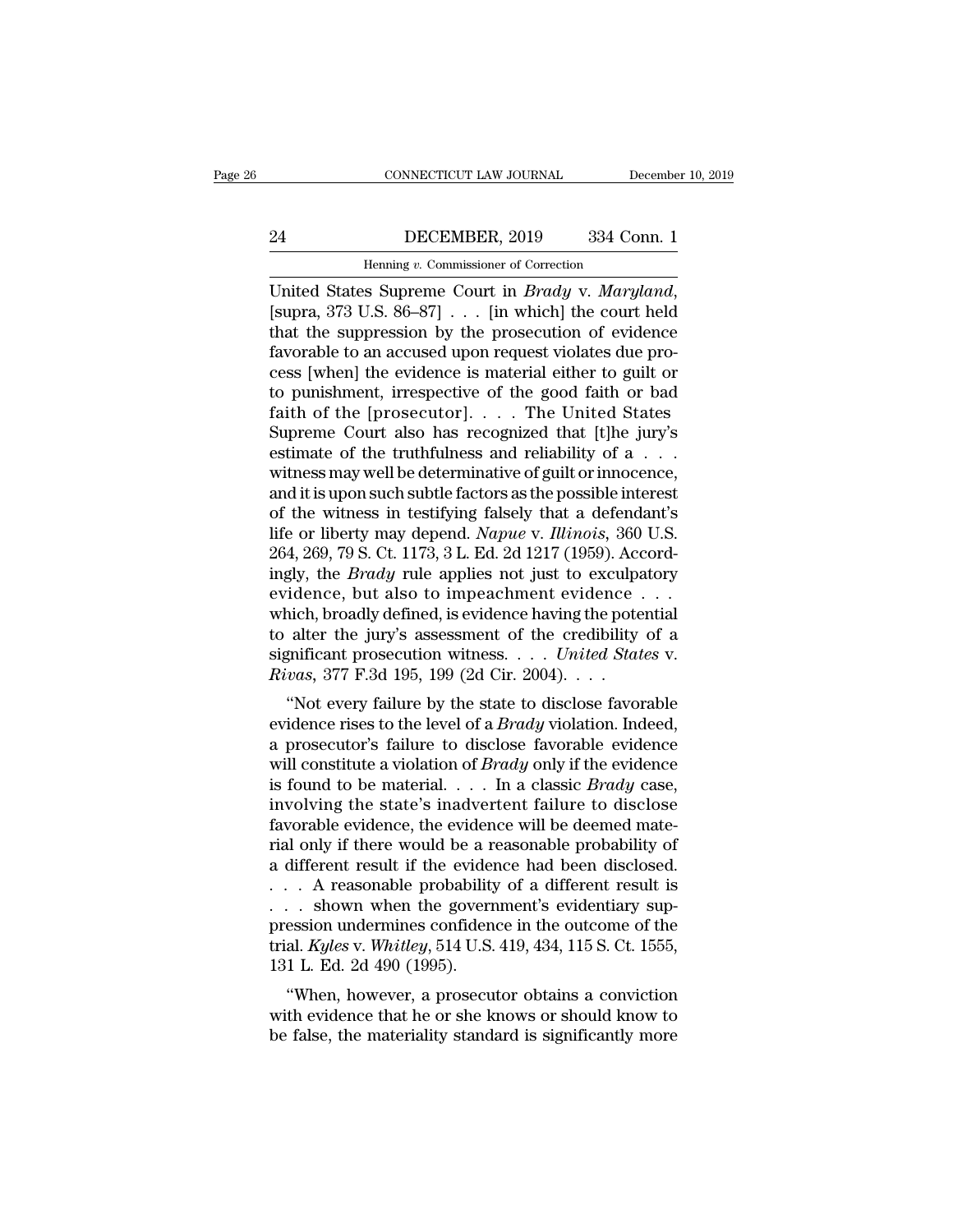## 10, 2019 CONNECTICUT LAW JOURNAL Page 27<br>334 Conn. 1 DECEMBER, 2019 25<br>Henning v. Commissioner of Correction

CONNECTICUT LAW JOURNAL<br>DECEMBER, 2019<br>Henning *v.* Commissioner of Correction<br>the defendant [A] conviction obtaine Fage 27<br>
Fage 27<br>
10, 2019 CONNECTICUT LAW JOURNAL Page 27<br>
1334 Conn. 1 DECEMBER, 2019 25<br>
16 Henning v. Commissioner of Correction<br>
16 Henning v. Conviction obtained by<br>
16 Henning use of perjured testimony is fundamenta 334 Conn. 1 DECEMBER, 2019 25<br>
Henning v. Commissioner of Correction<br>
favorable to the defendant. [A] conviction obtained by<br>
the knowing use of perjured testimony is fundamentally<br>
unfair . . . and must be set aside if th 334 Conn. 1 DECEMBER, 2019 25<br>
Henning v. Commissioner of Correction<br>
favorable to the defendant. [A] conviction obtained by<br>
the knowing use of perjured testimony is fundamentally<br>
unfair . . . and must be set aside if t 334 Conn. 1 DECEMBER, 2019 25<br>
Henning v. Commissioner of Correction<br>
favorable to the defendant. [A] conviction obtained by<br>
the knowing use of perjured testimony is fundamentally<br>
unfair . . . and must be set aside if t From The second of Correction<br>favorable to the defendant. [A] conviction obtained by<br>the knowing use of perjured testimony is fundamentally<br>unfair . . . and must be set aside if there is any reason-<br>able likelihood that th *Agurs Agurs Agurs*, 27 U.S. 97, 103, 96 S. Ct. 2392, 49 L. Ed. 2d 342<br> *Agurs*, 427 U.S. 97, 103, 96 S. Ct. 2392, 49 L. Ed. 2d 342<br>
(1976) . . . . This standard . . . applies whether the<br>
state solicited the false tes favorable to the defendant. [A] conviction obtained by<br>the knowing use of perjured testimony is fundamentally<br>unfair . . . and must be set aside if there is any reason-<br>able likelihood that the false testimony could have<br> the knowing use of perjured testimony is fundamentally<br>unfair . . . and must be set aside if there is any reason-<br>able likelihood that the false testimony could have<br>affected the judgment of the jury. *United States* v.<br>unfair . . . and must be set aside if there is any reasonable likelihood that the false testimony could have affected the judgment of the jury. *United States v.* Agurs, 427 U.S. 97, 103, 96 S. Ct. 2392, 49 L. Ed. 2d 342 able likelihood that the false testimony could have<br>affected the judgment of the jury. *United States v.*<br>Agurs, 427 U.S. 97, 103, 96 S. Ct. 2392, 49 L. Ed. 2d 342<br>(1976) . . . . This standard . . . applies whether the<br>st affected the judgment of the jury. *United States* v.<br>Agurs, 427 U.S. 97, 103, 96 S. Ct. 2392, 49 L. Ed. 2d 342<br>(1976) . . . . This standard . . . applies whether the<br>state solicited the false testimony or allowed it to g Agurs, 427 U.S. 97, 103, 96 S. Ct. 2392, 49 L. Ed. 2d 342 (1976)  $\dots$  This standard  $\dots$  applies whether the state solicited the false testimony or allowed it to go uncorrected  $\dots$  and is not substantively different from (1976) . . . . This standard . . . applies whether the state solicited the false testimony or allowed it to go uncorrected . . . and is not substantively different from the test that permits the state to avoid having a co state solicited the false testimony or allowed it to go<br>uncorrected . . . and is not substantively different<br>from the test that permits the state to avoid having a<br>conviction set aside, notwithstanding a violation of conuncorrected . . . and is not substantively different<br>from the test that permits the state to avoid having a<br>conviction set aside, notwithstanding a violation of con-<br>stitutional magnitude, upon a showing that the violation from the test that permits the state to avoi<br>conviction set aside, notwithstanding a violat<br>stitutional magnitude, upon a showing that th<br>was harmless beyond a reasonable doubt."<br>omitted; footnotes omitted; internal quotat Invectoriset asiae, its mailstanding a violation of est<br>tuttional magnitude, upon a showing that the violation<br>as harmless beyond a reasonable doubt." (Citations<br>nitted.) Adams v. Commissioner of Correction, 309<br>pnn. 359, materiality test applicate, application was harmless beyond a reasonable doubt." (Citations omitted.) Adams v. Commissioner of Correction, 309 Conn. 359, 369–72, 71 A.3d 512 (2013).<br>Furthermore, it is well established tha

mas harmess seyona a reasonable doctor. (enanction<br>omitted; footnotes omitted; internal quotation marks<br>omitted.) Adams v. Commissioner of Correction, 309<br>Conn. 359, 369–72, 71 A.3d 512 (2013).<br>Furthermore, it is well est omitted.) *Adams* v. *Commissioner of Correction*, 309<br>
Conn. 359, 369–72, 71 A.3d 512 (2013).<br>
Furthermore, it is well established that this stringent<br>
materiality test applies when a prosecutor elicits testi-<br>
mony that *the witness of the witnessing of correction, soution.* 359, 369–72, 71 A.3d 512 (2013).<br> **Furthermore, it is well established that this stringent**<br>
materiality test applies when a prosecutor elicits testi-<br>
mony that he o Furthermore, it is well established that this stringent<br>materiality test applies when a prosecutor elicits testi-<br>mony that he or she knows or should know to be false,<br>"[*r]egardless of the lack of intent to lie on the par* Furthermore, it is well established that this stringent<br>materiality test applies when a prosecutor elicits testi-<br>mony that he or she knows or should know to be false,<br>"[*r]egardless of the lack of intent to lie on the par* materiality test applies when a prosecutor elicits testi-<br>mony that he or she knows or should know to be false,<br>"[r]egardless of the lack of intent to lie on the part of<br>the witness . . . ." (Emphasis added; internal quota mony that he or she knows or should know to be false,<br>"[*r]egardless of the lack of intent to lie on the part of*<br>*the witness* . . . ." (Emphasis added; internal quota-<br>tion marks omitted.) *Greene* v. *Commissioner of Co* "[r]egardless of the lack of intent to lie on the part of<br>the witness . . . ." (Emphasis added; internal quota-<br>tion marks omitted.) *Greene* v. *Commissioner of Cor-*<br>rection, 330 Conn. 1, 15, 190 A.3d 851 (2018), cert.<br>d the witness . . . ." (Emphasis added; internal quotation marks omitted.) *Greene* v. *Commissioner of Correction*, 330 Conn. 1, 15, 190 A.3d 851 (2018), cert.<br>denied sub nom. *Greene* v. *Semple*, U.S. , 139<br>S. Ct. 1219, 2 tion marks omitted.) *Greene* v. *Commissioner of Cor-*<br>rection, 330 Conn. 1, 15, 190 A.3d 851 (2018), cert.<br>denied sub nom. *Greene* v. *Semple*, U.S. , 139<br>S. Ct. 1219, 203 L. Ed. 2d 238 (2019); accord *State* v.<br>*Satchw* rection, 330 Conn. 1, 15, 190 A.3d 851 (2018), cert.<br>denied sub nom. *Greene* v. *Semple*, U.S., 139<br>S. Ct. 1219, 203 L. Ed. 2d 238 (2019); accord *State* v.<br>*Satchwell*, 244 Conn. 547, 561, 710 A.2d 1348 (1998);<br>see also denied sub nom. *Greene* v. *Semple*, U.S. , 139<br>S. Ct. 1219, 203 L. Ed. 2d 238 (2019); accord *State* v.<br>*Satchwell*, 244 Conn. 547, 561, 710 A.2d 1348 (1998);<br>see also *State* v. *Cohane*, supra, 193 Conn. 498 ("[t]he<br>re S. Ct. 1219, 203 L. Ed. 2d 238 (2019); accord *State* v. *Satchwell*, 244 Conn. 547, 561, 710 A.2d 1348 (1998); see also *State* v. *Cohane*, supra, 193 Conn. 498 ("[t]he responsibility of the state's attorney to conduct t Satchwell, 244 Conn. 547, 561, 710 A.2d 1348 (1998);<br>see also *State* v. *Cohane*, supra, 193 Conn. 498 ("[t]he<br>responsibility of the state's attorney to conduct the<br>prosecution in accordance with constitutional fair tria see also *State* v. *Cohane*, supra, 193 Conn. 498 ("[t]he<br>responsibility of the state's attorney to conduct the<br>prosecution in accordance with constitutional fair trial<br>standards . . . cannot be defined or limited by the responsibility of the state's attorney to conduct the<br>prosecution in accordance with constitutional fair trial<br>standards . . . cannot be defined or limited by the pre-<br>cise contours of the perjury statute''). "This strict prosecution in accordance with constitutional fair trial<br>standards . . . cannot be defined or limited by the pre-<br>cise contours of the perjury statute''). "This strict stan-<br>dard of materiality is appropriate in such cases standards . . . cannot be defined or limited by the precise contours of the perjury statute"). "This strict standard of materiality is appropriate in such cases not just because they involve prosecutorial [impropriety], bu cise contours of the perjury statute"). "This strict standard of materiality is appropriate in such cases not just<br>because they involve prosecutorial [impropriety], but<br>more importantly because they involve a corruption of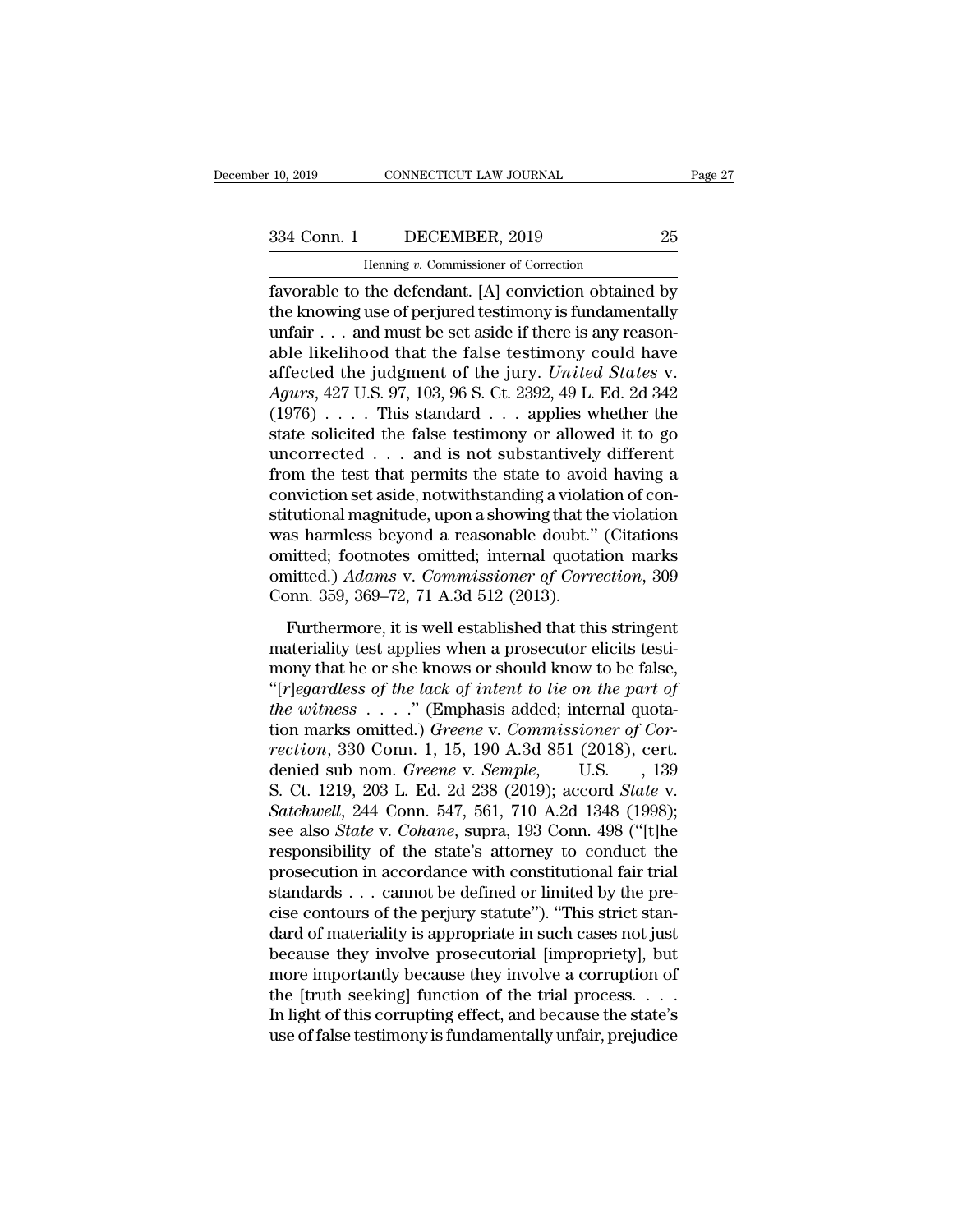### CONNECTICUT LAW JOURNAL December 10, 2019<br>26 DECEMBER, 2019 334 Conn. 1<br>Henning v. Commissioner of Correction CONNECTICUT LAW JOURNAL Deferences the DECEMBER, 2019 334 Correction<br>Henning *v.* Commissioner of Correction<br>satisfy the materiality standard is rea

CONNECTICUT LAW JOURNAL December 10, 2019<br>
26 DECEMBER, 2019 334 Conn. 1<br>
Henning v. Commissioner of Correction<br>
sufficient to satisfy the materiality standard is readily<br>
shown . . . such that reversal is *virtually autom* shown . . . such that reversal is *virtually automatic* DECEMBER, 2019 334 Conn. 1<br>
Henning v. Commissioner of Correction<br>
sufficient to satisfy the materiality standard is readily<br>
shown . . . such that reversal is *virtually automatic*<br>
. . . *unless the state's case is so ov* 26 DECEMBER, 2019 334 Conn. 1<br>
Henning v. Commissioner of Correction<br>
sufficient to satisfy the materiality standard is readily<br>
shown . . . such that reversal is *virtually automatic*<br>
. . . unless the state's case is so Henning v. Commissioner of Correction<br>sufficient to satisfy the materiality standard is readily<br>shown . . . such that reversal is *virtually automatic*<br>. . . *unless the state's case is so overwhelming* that<br>there is no r Henning v. Commissioner of Correction<br>
sufficient to satisfy the materiality standard is readily<br>
shown . . . such that reversal is *virtually automatic*<br>
. . . *unless the state's case is so overwhelming* that<br>
there is sufficient to satisfy the materiality standard is readily<br>shown . . . such that reversal is *virtually automatic*<br>. . . *unless the state's case is so overwhelming* that<br>there is no reasonable likelihood that the false tes shown . . . such that reversal is *virtually automatic*<br>
. . . *unless the state's case is so overwhelming* that<br>
there is no reasonable likelihood that the false testi-<br>
mony could have affected the judgment of the jury." ... *unless the state's case is so overwhelming* that<br>there is no reasonable likelihood that the false testi-<br>mony could have affected the judgment of the jury."<br>(Citations omitted, emphasis added, internal quotation<br>mark there is no reasonable likelihood that the false testi-<br>mony could have affected the judgment of the jury."<br>(Citations omitted; emphasis added; internal quotation<br>marks omitted.) Adams v. Commissioner of Correc-<br>tion, supr mony could have affected the judgment of the jury."<br>(Citations omitted; emphasis added; internal quotation<br>marks omitted.) Adams v. Commissioner of Correc-<br>tion, supra, 309 Conn. 372–73. "In accordance with<br>these principl (Citations omitted; emphasis added; internal quotation<br>marks omitted.) Adams v. Commissioner of Correc-<br>tion, supra, 309 Conn. 372–73. "In accordance with<br>these principles, our determination of whether . . .<br>false testimo marks omitted.) Adams v. Commissioner of Correction, supra, 309 Conn. 372–73. "In accordance with<br>these principles, our determination of whether . . .<br>false testimony was material under *Brady* and its prog-<br>eny requires tion, supra, 309 Conn. 372–73. "In accordance with<br>these principles, our determination of whether . . .<br>false testimony was material under *Brady* and its prog-<br>eny requires a careful review of that testimony and its<br>prob these principles, our determination of whether . . .<br>false testimony was material under *Brady* and its prog-<br>eny requires a careful review of that testimony and its<br>probable effect on the jury, weighed against the streng false testimony was material under *Brady* and its prog-<br>eny requires a careful review of that testimony and its<br>probable effect on the jury, weighed against the strength<br>of the state's case and the extent to which the pe eny requires a careful review of that testimony and its<br>probable effect on the jury, weighed against the strength<br>of the state's case and the extent to which the petitioner<br> $\ldots$  [was] otherwise able to impeach [the witne probable effect on the jury, weighed against the strength<br>of the state's case and the extent to which the petitioner<br>... [was] otherwise able to impeach [the witness]."<br>Id., 373. Finally, "because our role in examining th of the state's case and the extent to which the petitioner<br>
. . . [was] otherwise able to impeach [the witness]."<br>
Id., 373. Finally, "because our role in examining the<br>
state's case against the petitioner is to evaluate t Id., 373. Finally, "because our role in examining the<br>state's case against the petitioner is to evaluate the<br>strength of that evidence and not its sufficiency, we do<br>not consider the evidence in the light most favorable t state's case against the petitioner is to evaluate the<br>strength of that evidence and not its sufficiency, we do<br>not consider the evidence in the light most favorable to<br>the state. See *Lapointe* v. *Commissioner of Correc* strength of that evidence and not its sufficiency, we do<br>not consider the evidence in the light most favorable to<br>the state. See *Lapointe* v. *Commissioner of Correction*,<br>316 Conn. 225, 342 n.88, 112 A.3d 1 (2015) . . . not consider the evidence in the light most favorable to<br>the state. See *Lapointe* v. *Commissioner of Correction*,<br>316 Conn. 225, 342 n.88, 112 A.3d 1 (2015) . . . .<br>Rather, we are required to undertake an objective<br>revie state. See *Lapointe* v. *Commissioner of Correction*,<br>Conn. 225, 342 n.88, 112 A.3d 1 (2015) . . . . .<br>ner, we are required to undertake an objective<br>ew of the nature and strength of the state's case."<br>ation omitted.) *Sk* In light of the nature and strength of the state's case."<br>
itation omitted.) Skakel v. Commissioner of Correc-<br>
itation omitted.) Skakel v. Commissioner of Correc-<br>
m, 329 Conn. 1, 39, 188 A.3d 1 (2018), cert. denied,<br>
U. review of the nature and strength of the state's case."<br>
(Citation omitted.) *Skakel* v. *Commissioner of Correction*, 329 Conn. 1, 39, 188 A.3d 1 (2018), cert. denied,<br>
U.S. , 139 S. Ct. 788, 202 L. Ed. 2d 569 (2019).<br>
I

review of the radate and steright of the state's ease.<br>
(Citation omitted.) Skakel v. Commissioner of Correction, 329 Conn. 1, 39, 188 A.3d 1 (2018), cert. denied,<br>
U.S. , 139 S. Ct. 788, 202 L. Ed. 2d 569 (2019).<br>
In lig tion, 329 Conn. 1, 39, 188 A.3d 1 (2018), cert. denied,<br>U.S. , 139 S. Ct. 788, 202 L. Ed. 2d 569 (2019).<br>In light of the foregoing principles, it is readily apparent that the habeas court incorrectly concluded that<br>the re U.S.  $\,$ , 139 S. Ct. 788, 202 L. Ed. 2d 569 (2019).<br>In light of the foregoing principles, it is readily apparent that the habeas court incorrectly concluded that<br>the respondent was not required to establish beyond a<br>reas In light of the foregoing principles, it is readily apparent that the habeas court incorrectly concluded that<br>the respondent was not required to establish beyond a<br>reasonable doubt that the prosecutor's failure to correct<br> In light of the foregoing principles, it is readily apparent that the habeas court incorrectly concluded that<br>the respondent was not required to establish beyond a<br>reasonable doubt that the prosecutor's failure to correct<br> ent that the habeas court incorrectly concluded that<br>the respondent was not required to establish beyond a<br>reasonable doubt that the prosecutor's failure to correct<br>Lee's incorrect testimony was immaterial. Contrary to<br>the the respondent was not required to establish beyond a<br>reasonable doubt that the prosecutor's failure to correct<br>Lee's incorrect testimony was immaterial. Contrary to<br>the respondent's assertion, controlling case law makes<br>i reasonable doubt that the prosecutor's failure to correct<br>Lee's incorrect testimony was immaterial. Contrary to<br>the respondent's assertion, controlling case law makes<br>it abundantly clear that that strict materiality standa the respondent's assertion, controlling case law makes<br>it abundantly clear that that strict materiality standard<br>applies whenever the state fails to correct testimony<br>that it knew or, as in the present case, should have<br>kn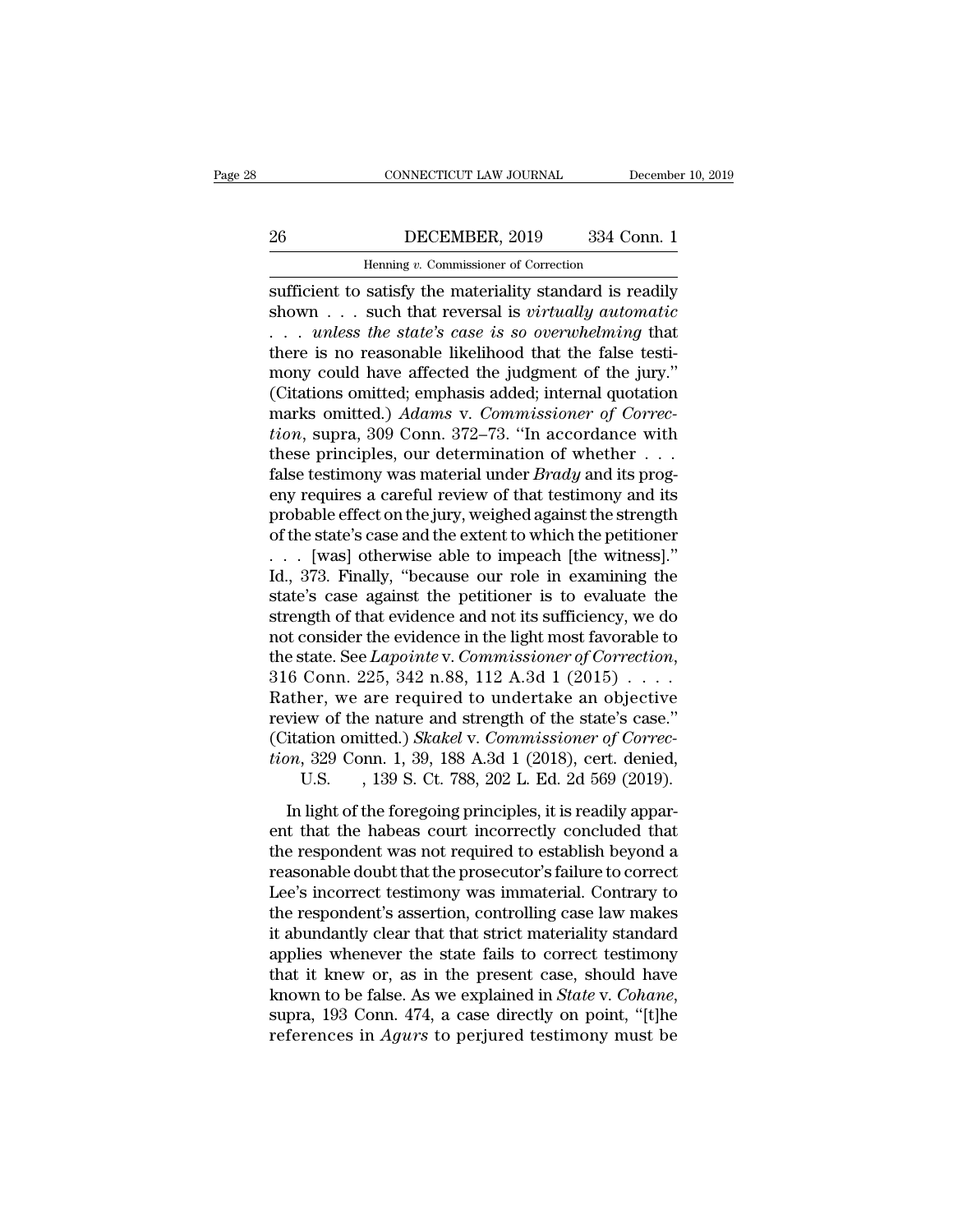CONNECTICUT LAW JOURNAL<br>DECEMBER, 2019<br>Henning *v.* Commissioner of Correction<br>Jude testimony [that the prosecutor k the minimum of the project of the anithmetic matrices of the anti-<br>
tensing v. Commissioner of Correction<br>
taken to include testimony [that the prosecutor knew<br>
or should have known] to be false or misleading *even*<br>
if th 334 Conn. 1 DECEMBER, 2019 27<br>
Henning *v*. Commissioner of Correction<br>
taken to include testimony [that the prosecutor knew<br>
or should have known] to be false or misleading *even*<br> *if the witness may not have such an awa if the witness may not have such an awareness*. . . . [T]he [prosecutor's] actions in failing to disclose [false Henning v. Commissioner of Correction<br>
taken to include testimony [that the prosecutor knew<br>
or should have known] to be false or misleading *even*<br>
if the witness may not have such an awareness....<br>
[T]he [prosecutor's] Henning v. Commissioner of Correction<br>
taken to include testimony [that the prosecutor knew<br>
or should have known] to be false or misleading even<br>
if the witness may not have such an awareness....<br>
[T]he [prosecutor's] ac taken to include testimony [that the prosecutor knew<br>or should have known] to be false or misleading *even*<br>if the witness may not have such an awareness....<br>[T]he [prosecutor's] actions in failing to disclose [false<br>or m or should have known] to be false or misleading *even*<br>if the witness may not have such an awareness....<br>[T]he [prosecutor's] actions in failing to disclose [false<br>or misleading testimony] corrupt[s] the trial process<br>and if the witness may not have such an awareness. . . .<br>[T]he [prosecutor's] actions in failing to disclose [false<br>or misleading testimony] corrupt[s] the trial process<br>and denie[s] the defendant his constitutional right to<br>a [T]he [prosecutor's] actions in failing to disclose [false<br>or misleading testimony] corrupt[s] the trial process<br>and denie[s] the defendant his constitutional right to<br>a fair trial just as surely as if the state's case inc or misleading testimony] corrupt[s] the trial process<br>and denie[s] the defendant his constitutional right to<br>a fair trial just as surely as if the state's case included<br>perjured testimony."<sup>17</sup> (Emphasis added; footnotes<br> and denie[s] the defendant his constitutional right to<br>a fair trial just as surely as if the state's case included<br>perjured testimony."<sup>17</sup> (Emphasis added; footnotes<br>omitted.) Id., 498–99; see also *Mesarosh* v. *United* a fair trial just as surely as if the state's case included<br>perjured testimony."<sup>17</sup> (Emphasis added; footnotes<br>omitted.) Id., 498–99; see also *Mesarosh v. United*<br>*States*, 352 U.S. 1, 9, 77 S. Ct. 1, 1 L. Ed. 2d 1 (195 perjured testimony."<sup>17</sup> (Emphasis added; footnotes<br>omitted.) Id., 498–99; see also *Mesarosh* v. *United*<br>*States*, 352 U.S. 1, 9, 77 S. Ct. 1, 1 L. Ed. 2d 1 (1956)<br>("The question of whether [the witness'] untruthfulness omitted.) Id., 498–99; see also *Mesarosh v. United*<br>States, 352 U.S. 1, 9, 77 S. Ct. 1, 1 L. Ed. 2d 1 (1956)<br>("The question of whether [the witness'] untruthfulness<br>... constituted perjury or was caused by a psychiatric<br> States, 352 U.S. 1, 9, 77 S. Ct. 1, 1 L. Ed. 2d 1 (1956)<br>("The question of whether [the witness'] untruthfulness<br>... constituted perjury or was caused by a psychiatric<br>condition can make no material difference ....<br>Whiche ("The question of whether [the witness'] untruthfulness . . . constituted perjury or was caused by a psychiatric condition can make no material difference . . . . Whichever explanation might be found to be correct in this ... constituted perjury or<br>condition can make no<br>Whichever explanation mi<br>this regard, [the witness']<br>discredited .... The d<br>ment will not permit the<br>tainted testimony.").<br>Furthermore, it is inarg Furthermore, it is inarguable that Lee, as the representative of the state point of the  $\ldots$  (glovern-<br>part will not permit the conviction of any person on inted testimony.").<br>Furthermore, it is inarguable that Lee, as t where  $\alpha$  caparation might se round to see correct in<br>this regard, [the witness'] credibility has been wholly<br>discredited . . . . The dignity of the . . . [g]<br>overn-<br>ment will not permit the conviction of any person on<br>t

discredited  $\dots$ . The dignity of the  $\dots$  [g]overnment will not permit the conviction of any person on tainted testimony.").<br>Furthermore, it is inarguable that Lee, as the representative of the state police forensic labor ment will not permit the conviction of any person on<br>tainted testimony.").<br>Furthermore, it is inarguable that Lee, as the repre-<br>sentative of the state police forensic laboratory, should<br>have known that the bathroom towel Fraction of any person of the trained testimony.").<br>
Furthermore, it is inarguable that Lee, as the representative of the state police forensic laboratory, should<br>
have known that the bathroom towel had not been<br>
tested fo Furthermore, it is inarguable that Lee, as the representative of the state police forensic laboratory, should have known that the bathroom towel had not been tested for blood. He, like any such witness, had an affirmative Furthermore, it is inarguable that Lee, as the representative of the state police forensic laboratory, should have known that the bathroom towel had not been tested for blood. He, like any such witness, had an affirmative sentative of the state police forensic laboratory, should<br>have known that the bathroom towel had not been<br>tested for blood. He, like any such witness, had an<br>affirmative obligation to review any relevant test<br>reports befor have known that the bathroom towel had not been<br>tested for blood. He, like any such witness, had an<br>affirmative obligation to review any relevant test<br>reports before testifying so as to reasonably ensure that<br>his testimony tested for blood. He, like any such witness, had an affirmative obligation to review any relevant test<br>reports before testifying so as to reasonably ensure that<br>his testimony would accurately reflect the findings of<br>those affirmative obligation to review any relevant test<br>reports before testifying so as to reasonably ensure that<br>his testimony would accurately reflect the findings of<br>those tests. To conclude otherwise would permit the<br>state reports before testifying so as to reasonably ensure that<br>his testimony would accurately reflect the findings of<br>those tests. To conclude otherwise would permit the<br>state to gain a conviction on the basis of false or mis-<br> his testimony would accurately reflect the findings of<br>those tests. To conclude otherwise would permit the<br>state to gain a conviction on the basis of false or mis-<br>leading testimony even though the error readily could<br>have those tests. To conclude otherwise would permit the<br>state to gain a conviction on the basis of false or mis-<br>leading testimony even though the error readily could<br>have been avoided if the witness merely had exercised<br>due d state to gain a conviction on the basis of false or mis-<br>leading testimony even though the error readily could<br>have been avoided if the witness merely had exercised<br>due diligence; such a result is clearly incompatible with leading testimony even though the error readily could<br>have been avoided if the witness merely had exercised<br>due diligence; such a result is clearly incompatible with<br>the principles enunciated in *Brady* and its progeny.<br>L 17 For reasons unknown to us, the respondent, in his brief, does not even  $\frac{17}{17}$  For reasons unknown to us, the respondent, in his brief, does not even be to *Cohane*, let alone seek to distinguish that case or to ha Lee's incorrect testimony also must be imputed to the prosecutor who, irrespective of whether he elicited that testimony in good faith, is deemed to be aware of any <sup>17</sup> For reasons unknown to us, the respondent, in his br

prosecutor who, irrespective of whether he elicite<br>testimony in good faith, is deemed to be aware<br> $\frac{17}{17}$  For reasons unknown to us, the respondent, in his brief, does<br>cite to *Cohane*, let alone seek to distinguish th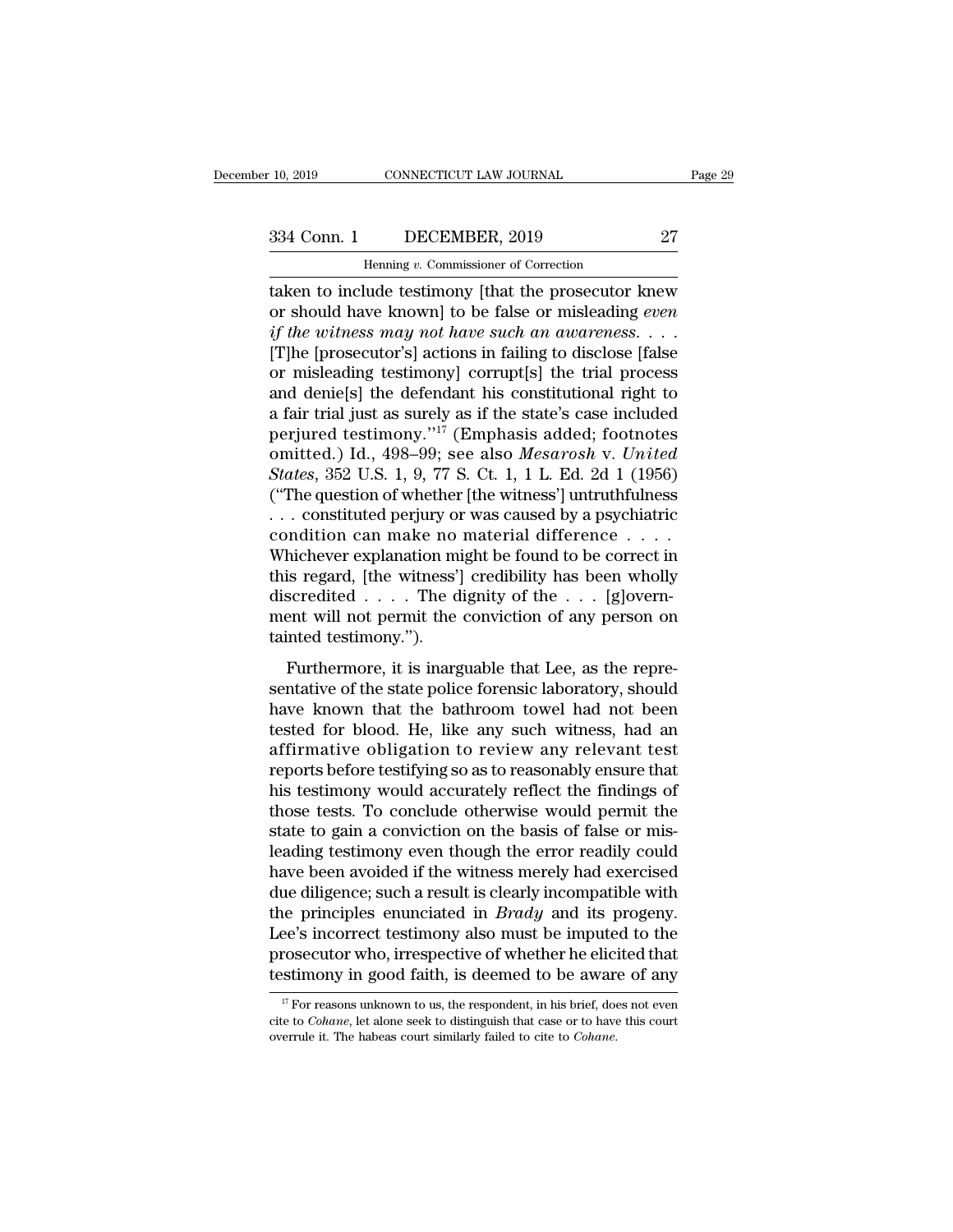### CONNECTICUT LAW JOURNAL December 10, 2019<br>28 DECEMBER, 2019 334 Conn. 1<br>Henning v. Commissioner of Correction CONNECTICUT LAW JOURNAL Deferences the DECEMBER, 2019 and S34 Correction<br>Henning *v.* Commissioner of Correction<br>Perial evidence in the possession of

CONNECTICUT LAW JOURNAL December 10, 2019<br>
28 DECEMBER, 2019 334 Conn. 1<br>
Henning v. Commissioner of Correction<br>
and all material evidence in the possession of any<br>
investigating agency, including, of course, the state<br>
po **increase of Correction**<br> **investigating agency, including, of course, the state**<br> **investigating agency, including, of course, the state**<br> **police forensic laboratory. See, e.g., Kyles v. Whitley,**<br> **supra 514 U.S.** 437-3 police forensic laboratory. See, e.g., *Kyles* v. *Whitley*, supra, 514 U.S. 437–38 ("[T]he . . . prosecutor has a duty to learn of any favorable evidence known to the others acting on the government's behalf in the case. Henning v. Commissioner of Correction<br>and all material evidence in the possession of any<br>investigating agency, including, of course, the state<br>police forensic laboratory. See, e.g., Kyles v. Whitley,<br>supra, 514 U.S. 437–3 Henning v. Commissioner of Correction<br>
and all material evidence in the possession of any<br>
investigating agency, including, of course, the state<br>
police forensic laboratory. See, e.g., Kyles v. Whitley,<br>
supra, 514 U.S. 43 and all material evidence in the possession of any<br>investigating agency, including, of course, the state<br>police forensic laboratory. See, e.g., *Kyles* v. *Whitley*,<br>supra, 514 U.S. 437–38 ("[T]he  $\ldots$  prosecutor has a<br>d investigating agency, including, of course, the state<br>police forensic laboratory. See, e.g., Kyles v. Whitley,<br>supra, 514 U.S. 437–38 ("[T]he . . . prosecutor has a<br>duty to learn of any favorable evidence known to the<br>oth police forensic laboratory. See, e.g., Kyles v. Whitley,<br>supra, 514 U.S. 437–38 ("[T]he . . . prosecutor has a<br>duty to learn of any favorable evidence known to the<br>others acting on the government's behalf in the case,<br>inc supra, 514 U.S. 437–38 ("[T]he . . . prosecutor has a<br>duty to learn of any favorable evidence known to the<br>others acting on the government's behalf in the case,<br>including the police. But whether the prosecutor suc-<br>ceeds duty to learn of any favorable evidence known to the<br>others acting on the government's behalf in the case,<br>including the police. But whether the prosecutor suc-<br>ceeds or fails in meeting this obligation [whether, that<br>is, others acting on the government's behalf in the case,<br>including the police. But whether the prosecutor suc-<br>ceeds or fails in meeting this obligation [whether, that<br>is, a failure to disclose is in good faith or bad faith] including the police. But whether the prosecutor succeeds or fails in meeting this obligation [whether, that<br>is, a failure to disclose is in good faith or bad faith] . . .<br>the prosecution's responsibility for failing to di ceeds or fails in meeting this obligation [whether, that<br>is, a failure to disclose is in good faith or bad faith] . . .<br>the prosecution's responsibility for failing to disclose<br>known, favorable evidence rising to a materia is, a failure to disclose is in good faith or bad faith] . . .<br>the prosecution's responsibility for failing to disclose<br>known, favorable evidence rising to a material level of<br>importance is inescapable." [Citation omitted. the prosecution's responsibility for failing to disclose<br>known, favorable evidence rising to a material level of<br>importance is inescapable." [Citation omitted.]). Nota-<br>bly, the respondent does not claim otherwise. Thus, t known, favorable evidence rising to a material level of<br>importance is inescapable." [Citation omitted.]). Nota-<br>bly, the respondent does not claim otherwise. Thus, the<br>only question remaining is whether the respondent has<br> importance is inescapable." [Citation omitted.]). N<br>bly, the respondent does not claim otherwise. Thus,<br>only question remaining is whether the respondent<br>met his burden of establishing that the prosecut<br>failure to correct by question remaining is whether the respondent has<br>et his burden of establishing that the prosecutor's<br>ilure to correct Lee's testimony concerning the bath-<br>om towel was harmless beyond a reasonable doubt.<br>e agree with th only question remaining is whether the respondent has<br>met his burden of establishing that the prosecutor's<br>failure to correct Lee's testimony concerning the bath-<br>room towel was harmless beyond a reasonable doubt.<br>We agree

the ris burden of establishing that the prosecutor's<br>failure to correct Lee's testimony concerning the bath-<br>room towel was harmless beyond a reasonable doubt.<br>We agree with the petitioner that he has not.<br>As we previously From towel was harmless beyond a reasonable doubt.<br>We agree with the petitioner that he has not.<br>As we previously indicated, the respondent maintains<br>that Lee's incorrect testimony was immaterial because<br>the prosecutor did From tower was namess beyond a reasonable doubt.<br>We agree with the petitioner that he has not.<br>As we previously indicated, the respondent maintains<br>that Lee's incorrect testimony was immaterial because<br>the prosecutor did n As we previously indicated, the respondent maintains<br>that Lee's incorrect testimony was immaterial because<br>the prosecutor did not offer that testimony to persuade<br>the jury "that the towel smear explained the absence<br>of ph As we previously indicated, the respondent maintains<br>that Lee's incorrect testimony was immaterial because<br>the prosecutor did not offer that testimony to persuade<br>the jury "that the towel smear explained the absence<br>of ph that Lee's incorrect testimony was immaterial because<br>the prosecutor did not offer that testimony to persuade<br>the jury "that the towel smear explained the absence<br>of physical evidence," only to establish "that a burglary<br>o the prosecutor did not offer that testimony to persuade<br>the jury "that the towel smear explained the absence<br>of physical evidence," only to establish "that a burglary<br>occurred, and that it occurred . . . 'after the bloodle the jury "that the towel smear<br>of physical evidence," only to es<br>occurred, and that it occurred<br>ting.' " The respondent also arg<br>against the petitioner was so<br>petitioner would have been c<br>Lee's incorrect testimony.<br>First, physical evidence, only to establish that a burglary<br>curred, and that it occurred . . . 'after the bloodlet-<br>ig.' " The respondent also argues that the state's case<br>ainst the petitioner was so overwhelming that the<br>titione occurred, and that it occurred . . . . anter the blooder-<br>ting.' " The respondent also argues that the state's case<br>against the petitioner was so overwhelming that the<br>petitioner would have been convicted regardless of<br>Lee

the respondent also argues that the state's case<br>against the petitioner was so overwhelming that the<br>petitioner would have been convicted regardless of<br>Lee's incorrect testimony.<br>First, we disagree that that incorrect test during that the performal have been convicted regardless of<br>Lee's incorrect testimony.<br>First, we disagree that that incorrect testimony was<br>offered solely for the purpose of establishing the exis-<br>tence and timeline of th Lee's incorrect testimony.<br>
Lee's incorrect testimony.<br>
First, we disagree that that incorrect testimony was<br>
offered solely for the purpose of establishing the exis-<br>
tence and timeline of the burglary. As we explained,<br> Lee's incorrect testimony.<br>
First, we disagree that that incorrect testimony was<br>
offered solely for the purpose of establishing the exis-<br>
tence and timeline of the burglary. As we explained,<br>
during his closing argument, First, we disagree that that incorrect testimony was<br>offered solely for the purpose of establishing the exis-<br>tence and timeline of the burglary. As we explained,<br>during his closing argument, the prosecutor expressly<br>urge offered solely for the purpose of establishing the existence and timeline of the burglary. As we explained, during his closing argument, the prosecutor expressly urged the jury to "[r]emember  $\dots$  the bloody towel in the tence and timeline of the burglary. As we explained,<br>during his closing argument, the prosecutor expressly<br>urged the jury to "[r]emember  $\dots$  the bloody towel<br>in the upstairs bathroom. It gave them an opportunity<br>to wash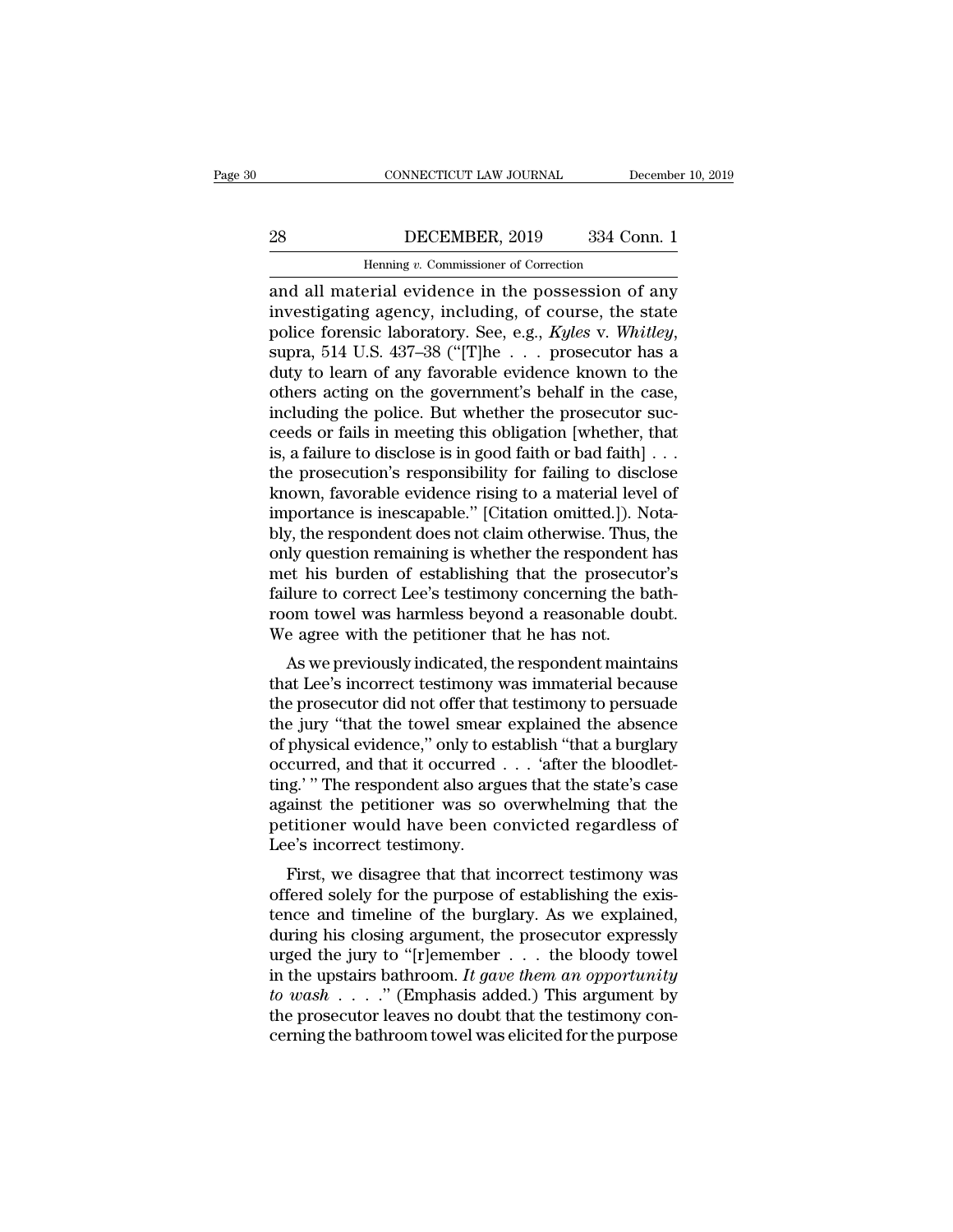CONNECTICUT LAW JOURNAL<br>DECEMBER, 2019<br>Henning *v.* Commissioner of Correction<br>*V* why no evidence of blood connecting of explaining why no evidence of blood connecting the petitioner to the murder was found. Although the prosecutor also argued to the jury that it reasonably could 334 Conn. 1 DECEMBER, 2019 29<br>
Henning v. Commissioner of Correction<br>
of explaining why no evidence of blood connecting the<br>
petitioner to the murder was found. Although the pros-<br>
ecutor also argued to the jury that it re  $\begin{tabular}{ c c c c} \multicolumn{1}{c}{{\bf 334 Conn. 1}} & DECEMBER, 2019 & 29\\ \hline \hline \multicolumn{1}{c}{{\bf 1}} & \multicolumn{1}{c}{{\bf 29}}\\ \hline \multicolumn{1}{c}{{\bf 39}} & \multicolumn{1}{c}{{\bf 29}}\\ \hline \multicolumn{1}{c}{{\bf 30}} & \multicolumn{1}{c}{{\bf 30}} & \multicolumn{1}{c}{{\bf 30}} & \multicolumn{1}{c}{{\bf 30}}\\ \hline \multicolumn{1}{c}{{\bf 30}} & \multicolumn{1$ find, in accordance with other testimony from Lee, Henning v. Commissioner of Correction<br>
of explaining why no evidence of blood connecting the<br>
petitioner to the murder was found. Although the pros-<br>
ecutor also argued to the jury that it reasonably could<br>
find, in accor Henning v. Commissioner of Correction<br>
of explaining why no evidence of blood connecting the<br>
petitioner to the murder was found. Although the pros-<br>
ecutor also argued to the jury that it reasonably could<br>
find, in accord of explaining why no evidence of blood connecting the<br>petitioner to the murder was found. Although the pros-<br>ecutor also argued to the jury that it reasonably could<br>find, in accordance with other testimony from Lee,<br>that t petitioner to the murder was found. Although the prosecutor also argued to the jury that it reasonably could find, in accordance with other testimony from Lee, that the petitioner never came in contact with any of the vict ecutor also argued to the jury that it reasonably could<br>find, in accordance with other testimony from Lee,<br>that the petitioner never came in contact with any of<br>the victim's blood despite the extremely bloody crime<br>scene, find, in accordance with other testimony from Lee,<br>that the petitioner never came in contact with any of<br>the victim's blood despite the extremely bloody crime<br>scene, the prosecutor further stated to the jury that the<br>blood that the petitioner never came in contact with any of<br>the victim's blood despite the extremely bloody crime<br>scene, the prosecutor further stated to the jury that the<br>blood on the bathroom towel supported the conclusion<br>tha the victim's blood despite the extremely bloody crime<br>scene, the prosecutor further stated to the jury that the<br>blood on the bathroom towel supported the conclusion<br>that the petitioner had washed off any of the victim's<br>bl scene, the prosecutor further stated to the jury that the blood on the bathroom towel supported the conclusion<br>that the petitioner had washed off any of the victim's<br>blood with which he had come in contact. The impor-<br>tanc blood on the bathroom towel supported the conclusion<br>that the petitioner had washed off any of the victim's<br>blood with which he had come in contact. The impor-<br>tance of this latter argument cannot fairly be mini-<br>mized in that the petitioner had washed off any of the victim's<br>blood with which he had come in contact. The impor-<br>tance of this latter argument cannot fairly be mini-<br>mized in light of how profusely the victim bled as a<br>result of blood with which he had come in contact. The importance of this latter argument cannot fairly be mini-<br>mized in light of how profusely the victim bled as a<br>result of the twenty-seven stabs wounds he suffered at<br>the hands o tance of this latter argument cannot fairly be mini-<br>mized in light of how profusely the victim bled as a<br>result of the twenty-seven stabs wounds he suffered at<br>the hands of his assailants. That argument, moreover,<br>was int mized in light of how profusely the victim bled as a<br>result of the twenty-seven stabs wounds he suffered at<br>the hands of his assailants. That argument, moreover,<br>was intended to address Lee's testimony, offered in<br>response result of the twenty-seven stabs wounds he suffered at<br>the hands of his assailants. That argument, moreover,<br>was intended to address Lee's testimony, offered in<br>response to the question of whether "the perpetrators<br>would h the hands of his assailants. That argument, moreover, was intended to address Lee's testimony, offered in response to the question of whether "the perpetrators would have had blood on their persons" as a result of their at was intended to address Lee's testimony, offered in<br>response to the question of whether "the perpetrators<br>would have had blood on their persons" as a result of<br>their attack on the victim, acknowledging that "maybe"<br>they di response to the question of whether "the perpetrators<br>would have had blood on their persons" as a result of<br>their attack on the victim, acknowledging that "maybe"<br>they did. In fact, it is apparent that the perpetrators did would have had blood on their persons" as a result of<br>their attack on the victim, acknowledging that "maybe"<br>they did. In fact, it is apparent that the perpetrators did<br>get at least some of the victim's blood on them becau their attack on the victim, acknowledging that "maybe"<br>they did. In fact, it is apparent that the perpetrators did<br>get at least some of the victim's blood on them because<br>they left several sets of bloody footprints in the they did. In fact, it is apparent that the perpetrators did<br>get at least some of the victim's blood on them because<br>they left several sets of bloody footprints in the house,<br>and blood was discovered on a dresser drawer in get at least some of the victim's blood on them because<br>they left several sets of bloody footprints in the house,<br>and blood was discovered on a dresser drawer in the<br>victim's bedroom and on socks and a cigar box that<br>were they left several sets of bloody footpri<br>and blood was discovered on a dress<br>victim's bedroom and on socks and<br>were found in that drawer, all of whi<br>the perpetrators, with blood on their s<br>made their way through the victim d blood was discovered on a dresser drawer in the<br>ctim's bedroom and on socks and a cigar box that<br>ere found in that drawer, all of which indicate that<br>e perpetrators, with blood on their shoes and hands,<br>ade their way thr victim's bedroom and on socks and a cigar box that<br>were found in that drawer, all of which indicate that<br>the perpetrators, with blood on their shoes and hands,<br>made their way through the victim's house following<br>the deadly

were round in that drawer, all of which indicate that<br>the perpetrators, with blood on their shoes and hands,<br>made their way through the victim's house following<br>the deadly assault on the victim.<br>Nor do we agree with the re the perpetrators, with blood on their shoes and hands,<br>made their way through the victim's house following<br>the deadly assault on the victim.<br>Nor do we agree with the respondent that the state's<br>case against the petitioner made their way through the victim's nouse following<br>the deadly assault on the victim.<br>Nor do we agree with the respondent that the state's<br>case against the petitioner was so strong as to take this<br>case out of the purview the deadly assault on the victim.<br>Nor do we agree with the respondent that the state's<br>case against the petitioner was so strong as to take this<br>case out of the purview of cases in which, as a result<br>of the state's use of Nor do we agree with the respondent that the state's<br>case against the petitioner was so strong as to take this<br>case out of the purview of cases in which, as a result<br>of the state's use of testimony that it knew or should<br>h case against the petitioner was so strong as to take this<br>case out of the purview of cases in which, as a result<br>of the state's use of testimony that it knew or should<br>have known was false, reversal is "virtually automati case out of the purview of cases in which, as a result<br>of the state's use of testimony that it knew or should<br>have known was false, reversal is "virtually automatic<br> $\ldots$ ." (Internal quotation marks omitted.) Adams v.<br>Com % of the state's use of testimony that it knew or should<br>have known was false, reversal is "virtually automatic<br>...." (Internal quotation marks omitted.)  $Adams$  v.<br>Commissioner of Correction, supra, 309 Conn. 372.<br>Although have known was false, reversal is "virtually automatic  $\ldots$ " (Internal quotation marks omitted.) *Adams v.* Commissioner of Correction, supra, 309 Conn. 372. Although sufficient to sustain a conviction, the state's evide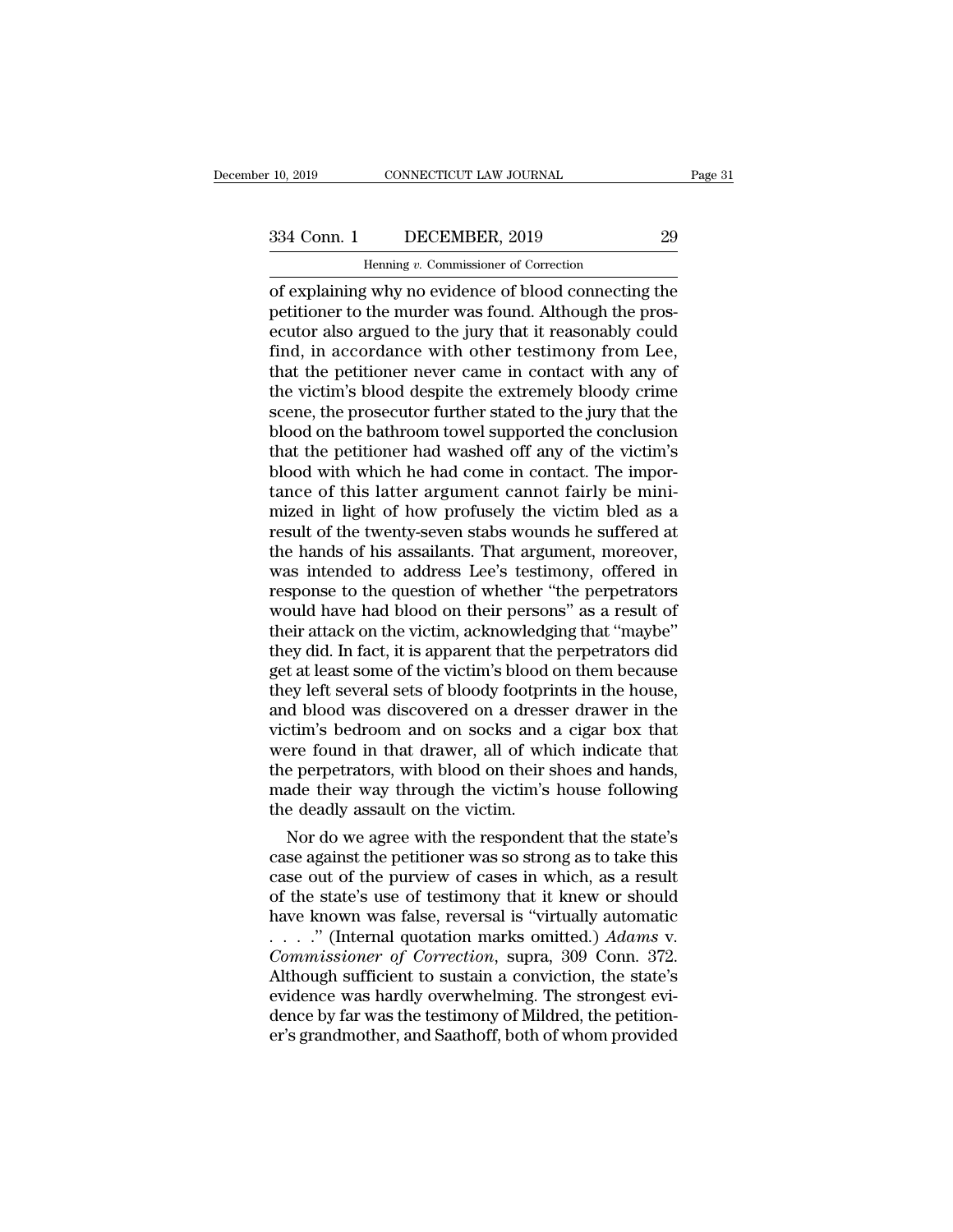### CONNECTICUT LAW JOURNAL December 10, 2019<br>30 DECEMBER, 2019 334 Conn. 1<br>Henning v. Commissioner of Correction CONNECTICUT LAW JOURNAL Defined the Default of Correction Henning *v.* Commissioner of Correction and Statements to the police two or the Definition of the Default of the police two or the Default of  $\frac{1}{2}$

CONNECTICUT LAW JOURNAL December 10, 2019<br>
30 DECEMBER, 2019 334 Conn. 1<br>
Henning v. Commissioner of Correction<br>
nearly identical statements to the police two or three<br>
years after the victim's murder. As we discussed pre-30 DECEMBER, 2019 334 Conn. 1<br>
Henning v. Commissioner of Correction<br>
nearly identical statements to the police two or three<br>
years after the victim's murder. As we discussed pre-<br>
viously, both Mildred and Saathoff testif 30 DECEMBER, 2019 334 Conn. 1<br>
Henning v. Commissioner of Correction<br>
nearly identical statements to the police two or three<br>
years after the victim's murder. As we discussed pre-<br>
viously, both Mildred and Saathoff testi 90 DECEMBER, 2019 334 Conn. 1<br>
Henning  $v$ . Commissioner of Correction<br>
nearly identical statements to the police two or three<br>
years after the victim's murder. As we discussed pre-<br>
viously, both Mildred and Saathoff tes Henning v. Commissioner of Correction<br>
nearly identical statements to the police two or three<br>
years after the victim's murder. As we discussed pre-<br>
viously, both Mildred and Saathoff testified that the<br>
petitioner had ca Henning v. Commissioner of Correction<br>
nearly identical statements to the police two or three<br>
years after the victim's murder. As we discussed pre-<br>
viously, both Mildred and Saathoff testified that the<br>
petitioner had ca he was not the police two or three<br>years after the victim's murder. As we discussed pre-<br>viously, both Mildred and Saathoff testified that the<br>petitioner had called them from jail after his arrest in<br>1985 and told them tha years after the victim's murder. As we discussed pre-<br>viously, both Mildred and Saathoff testified that the<br>petitioner had called them from jail after his arrest in<br>1985 and told them that he had been involved in a<br>burglar viously, both Mildred and Saathoff testified that the petitioner had called them from jail after his arrest in 1985 and told them that he had been involved in a burglary during which a man had been killed but that he was n petitioner had called them from jail after his arrest in 1985 and told them that he had been involved in a burglary during which a man had been killed but that he was not the killer. The strength of this evidence was consi 1985 and told them that he had been involved in a<br>burglary during which a man had been killed but that<br>he was not the killer. The strength of this evidence was<br>considerably diluted, however, by virtue of Mildred's<br>repeated burglary during which a man had been killed but that<br>he was not the killer. The strength of this evidence was<br>considerably diluted, however, by virtue of Mildred's<br>repeated statement that the petitioner also told her<br>that he was not the killer. The strength of this evidence was<br>considerably diluted, however, by virtue of Mildred's<br>repeated statement that the petitioner also told her<br>that a dog had been killed during the commission of<br>the vi considerably diluted, however, by virtue of Mildred's<br>repeated statement that the petitioner also told her<br>that a dog had been killed during the commission of<br>the victim's murder. Surely, jurors must have wondered<br>why, if repeated statement that the petitioner also told her<br>that a dog had been killed during the commission of<br>the victim's murder. Surely, jurors must have wondered<br>why, if the petitioner actually was present when the<br>victim wa that a dog had been killed during the commission of<br>the victim's murder. Surely, jurors must have wondered<br>why, if the petitioner actually was present when the<br>victim was murdered, he informed his grandmother,<br>Mildred, tha the victim's murder. Surely, jurors must have wondered<br>why, if the petitioner actually was present when the<br>victim was murdered, he informed his grandmother,<br>Mildred, that a man *and* a dog were killed. We note,<br>moreover, why, if the petitioner actually was present when the victim was murdered, he informed his grandmother, Mildred, that a man *and* a dog were killed. We note, moreover, that, beyond the petitioner's purported barebones admis victim was murdered, he informed his grandmother,<br>Mildred, that a man *and* a dog were killed. We note,<br>moreover, that, beyond the petitioner's purported bare-<br>bones admission that the murder occurred and that<br>he was prese Mildred, that a man *and* a<br>moreover, that, beyond the<br>bones admission that the<br>he was present when it oc<br>Saathoff claimed to have<br>any more specific informa<br>petitioner's role in it.<br>In addition to the testime Dever, that, beyond the petitioner's purported bare-<br>
Innes admission that the murder occurred and that<br>
In as present when it occurred, neither Mildred nor<br>
athoff claimed to have learned from the petitioner<br>
y more speci bones admission that the murder occurred and that<br>he was present when it occurred, neither Mildred nor<br>Saathoff claimed to have learned from the petitioner<br>any more specific information about the crime or the<br>petitioner's

the was present when it occurred, neither Mildred nor<br>Saathoff claimed to have learned from the petitioner<br>any more specific information about the crime or the<br>petitioner's role in it.<br>In addition to the testimony of Mildr Saathoff claimed to have learned from the petitioner<br>any more specific information about the crime or the<br>petitioner's role in it.<br>In addition to the testimony of Mildred and Saathoff,<br>the only other evidence that the stat any more specific information about the crime or the<br>petitioner's role in it.<br>In addition to the testimony of Mildred and Saathoff,<br>the only other evidence that the state presented was<br>the testimony of the victim's two nei petitioner's role in it.<br>
In addition to the testimony of Mildred and Saathoff,<br>
the only other evidence that the state presented was<br>
the testimony of the victim's two neighbors who had<br>
heard a car with a loud engine sho In addition to the testimony of Mildred and Saathoff,<br>the only other evidence that the state presented was<br>the testimony of the victim's two neighbors who had<br>heard a car with a loud engine shortly after midnight<br>on the ni the only other evidence that the state presented was<br>the testimony of the victim's two neighbors who had<br>heard a car with a loud engine shortly after midnight<br>on the night of the murder, Yablonski's testimony that<br>the peti the testimony of the victim's two neighbors who had<br>heard a car with a loud engine shortly after midnight<br>on the night of the murder, Yablonski's testimony that<br>the petitioner and Birch had lied to the police that they<br>wer heard a car with a loud engine shortly after midnight<br>on the night of the murder, Yablonski's testimony that<br>the petitioner and Birch had lied to the police that they<br>were in Danbury at that time, and the fact that the<br>pet on the night of the murder, Yablonski's testimony that<br>the petitioner and Birch had lied to the police that they<br>were in Danbury at that time, and the fact that the<br>petitioner had asked whether the victim was the man<br>with the petitioner and Birch had lied to the police that they<br>were in Danbury at that time, and the fact that the<br>petitioner had asked whether the victim was the man<br>with all the tattoos when the police showed him a<br>photograph were in Danbury at that time, and the fact that the petitioner had asked whether the victim was the man with all the tattoos when the police showed him a photograph of the victim. This additional evidence may have cast sus petitioner had asked whether the victim was the man<br>with all the tattoos when the police showed him a<br>photograph of the victim. This additional evidence may<br>have cast suspicion on the petitioner and was sufficient<br>to suppo with all the tattoos when the police showed him a<br>photograph of the victim. This additional evidence may<br>have cast suspicion on the petitioner and was sufficient<br>to support the jury's guilty verdict when considered<br>togethe photograph of the victim. This additional evidence may<br>have cast suspicion on the petitioner and was sufficient<br>to support the jury's guilty verdict when considered<br>together with the testimony of Mildred and Saathoff,<br>but have cast suspicion on the petitioner and was sufficient<br>to support the jury's guilty verdict when considered<br>together with the testimony of Mildred and Saathoff,<br>but the state's case against the petitioner was certainly<br>n to support the jury's guilty verdict when considered<br>together with the testimony of Mildred and Saathoff,<br>but the state's case against the petitioner was certainly<br>not so overwhelming that we can be satisfied beyond<br>a reas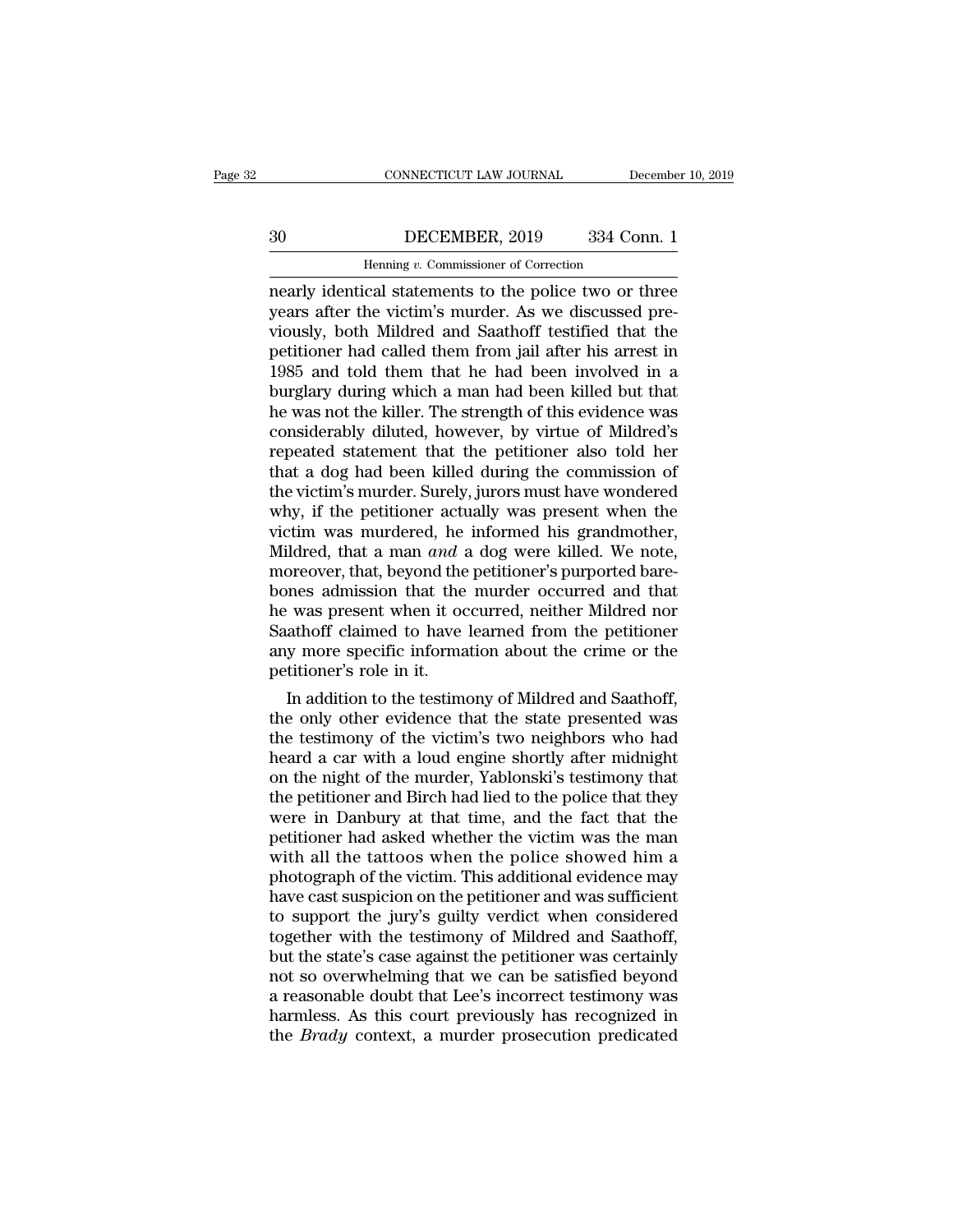## 10, 2019 CONNECTICUT LAW JOURNAL Page 33<br>334 Conn. 1 DECEMBER, 2019 31<br>Henning v. Commissioner of Correction

EXECTICUT LAW JOURNAL<br>DECEMBER, 2019<br>Henning *v.* Commissioner of Correction<br>a defendant's alleged or actual admissi Page<br>
10, 2019 CONNECTICUT LAW JOURNAL Page<br>
334 Conn. 1 DECEMBER, 2019 31<br>
Henning v. Commissioner of Correction<br>
primarily on a defendant's alleged or actual admissions,<br>
and in which there are no eyewitnesses and no for  $\begin{array}{c|c} \text{334 Conn.} & \text{DECEMBER, 2019} & \text{31} \\ \hline \text{Henning } v. \text{ Commissioner of Correction} \\ \hline \text{primarily on a defendant's alleged or actual admission,} \\ \text{and in which there are no eigenstates and no forensic} \\ \text{or other physical evidence connecting the defendant to} \\ \text{the crime is not a strong case: see *Skakel v. Commis.} \end{array}*$ 334 Conn. 1 DECEMBER, 2019 31<br>
Henning v. Commissioner of Correction<br>
primarily on a defendant's alleged or actual admissions,<br>
and in which there are no eyewitnesses and no forensic<br>
or other physical evidence connecting 334 Conn. 1 DECEMBER, 2019 31<br>
Henning v. Commissioner of Correction<br>
primarily on a defendant's alleged or actual admissions,<br>
and in which there are no eyewitnesses and no forensic<br>
or other physical evidence connecting *Henning v. Commissioner of Correction*<br>
primarily on a defendant's alleged or actual admissions,<br>
and in which there are no eyewitnesses and no forensic<br>
or other physical evidence connecting the defendant to<br>
the crime, Henning v. Commissioner of Correction<br>primarily on a defendant's alleged or actual admissions,<br>and in which there are no eyewitnesses and no forensic<br>or other physical evidence connecting the defendant to<br>the crime, is not primarily on a defendant's alleged or actual admissions,<br>and in which there are no eyewitnesses and no forensic<br>or other physical evidence connecting the defendant to<br>the crime, is not a strong case; see *Skakel* v. Commis and in which there are no eyewitnesses and no forensic<br>or other physical evidence connecting the defendant to<br>the crime, is not a strong case; see *Skakel* v. *Commis-<br>sioner of Correction*, supra, 329 Conn. 85–86; *Lapoi* or other physical evidence connecting the defendant to<br>the crime, is not a strong case; see *Skakel* v. *Commissioner of Correction*, supra, 329 Conn. 85–86; *Lapointe*<br>v. *Commissioner of Correction*, supra, 316 Conn.<br>323 the crime, is not a strong case; see *Skakel* v. *Commissioner of Correction*, supra, 329 Conn. 85–86; *Lapointe* v. *Commissioner of Correction*, supra, 316 Conn. 323–25; and is therefore one in which "prejudice sufficien Commissioner of Correction, supra, 316 Conn.<br>3–25; and is therefore one in which "prejudice suffi-<br>ent to satisfy the materiality standard is readily shown<br>..." (Citations omitted; internal quotation marks<br>mitted.) Adams 323–25; and is therefore one in which "prejudice sufficient to satisfy the materiality standard is readily shown<br>  $\ldots$   $\ldots$  " (Citations omitted; internal quotation marks<br>
omitted.)  $Adams$  v.  $Commissioner$  of  $Correction$ ,<br>
supra, 309 C

cient to satisfy the materiality standard is readily shown<br>
. . . . . " (Citations omitted; internal quotation marks<br>
omitted.)  $Adams$  v.  $Commissioner$  of  $Correction$ ,<br>
supra, 309 Conn. 372.<br>
The respondent asserts, nonetheless, that ther tle chance that the jury credited the state's theory that omitted.) Adams v. Commissioner of Correction,<br>supra, 309 Conn. 372.<br>The respondent asserts, nonetheless, that there is no<br>reasonable possibility that the petitioner was preju-<br>diced by Lee's incorrect testimony because t supra, 309 Conn. 372.<br>The respondent asserts, nonetheless, that there is no<br>reasonable possibility that the petitioner was preju-<br>diced by Lee's incorrect testimony because there is lit-<br>tle chance that the jury credited t The respondent asserts, nonetheless, that there is no<br>reasonable possibility that the petitioner was preju-<br>diced by Lee's incorrect testimony because there is lit-<br>tle chance that the jury credited the state's theory that reasonable possibility that the petitioner was prejudiced by Lee's incorrect testimony because there is little chance that the jury credited the state's theory that the assailants washed up before leaving. Specifically, th diced by Lee's incorrect testimony because there is lit-<br>tle chance that the jury credited the state's theory that<br>the assailants washed up before leaving. Specifically,<br>the respondent argues that, "if the prosecution [had the chance that the jury credited the state's theory that<br>the assailants washed up before leaving. Specifically,<br>the respondent argues that, "if the prosecution [had]<br>sought to portray the towel smear as a portal through<br>w the assailants washed up before leaving. Specifically,<br>the respondent argues that, "if the prosecution [had]<br>sought to portray the towel smear as a portal through<br>which blood drenched killers passed only to emerge<br>on the o the respondent argues that, "if the prosecution [had]<br>sought to portray the towel smear as a portal through<br>which blood drenched killers passed only to emerge<br>on the other side completely clean, it would have failed<br>misera sought to portray the towel smear as a portal through which blood drenched killers passed only to emerge<br>on the other side completely clean, it would have failed<br>miserably. In the absence of any other evidence that<br>the ki which blood drenched killers passed only to emerge<br>on the other side completely clean, it would have failed<br>miserably. In the absence of any other evidence that<br>the killers cleaned up at the scene  $\ldots$  it is simply not<br>r on the other side completely clean, it would have failed miserably. In the absence of any other evidence that<br>the killers cleaned up at the scene  $\dots$  it is simply not<br>reasonable to believe that all of that blood reduced miserably. In the absence of any other evidence that<br>the killers cleaned up at the scene  $\ldots$  it is simply not<br>reasonable to believe that all of that blood reduced to<br>a single towel smear. The more obvious conclusion is<br> the killers cleaned up at the scene  $\dots$  it is simply not reasonable to believe that all of that blood reduced to a single towel smear. The more obvious conclusion is that the jury found that, consistent with  $\dots$  Lee's s reasonable to believe that all of that blood reduced to<br>a single towel smear. The more obvious conclusion is<br>that the jury found that, consistent with  $\dots$  Lee's<br>spatter testimony, the perpetrators were not drenched<br>in bl a single towel smear. The more obvious conclusion is<br>that the jury found that, consistent with  $\ldots$  Lee's<br>spatter testimony, the perpetrators were not drenched<br>in blood  $\ldots$ ." That conclusion is far from obvious<br>and by that the jury found that, consistent with  $\ldots$  Lee's<br>spatter testimony, the perpetrators were not drenched<br>in blood  $\ldots$ ." That conclusion is far from obvious<br>and by no means compelled from the facts. Indeed, we<br>cannot spatter testimony, the perpetrators were not drenched<br>in blood  $\ldots$ ." That conclusion is far from obvious<br>and by no means compelled from the facts. Indeed, we<br>cannot say with any confidence that the jury found<br>either the in blood . . . . ." That conclusion is far from obvious<br>and by no means compelled from the facts. Indeed, we<br>cannot say with any confidence that the jury found<br>either theory more plausible than the other as a basis<br>for exp and by no means compelled from the facts. Indeed, we cannot say with any confidence that the jury found either theory more plausible than the other as a basis for explaining the total absence of forensic evidence. The more cannot say with any confidence that the jury found<br>either theory more plausible than the other as a basis<br>for explaining the total absence of forensic evidence.<br>The more probable scenario, rather, is that the jury,<br>like th either theory more plausible than the other as a basis<br>for explaining the total absence of forensic evidence.<br>The more probable scenario, rather, is that the jury,<br>like the state, relied on *both* theories. That is, the ju for explaining the total absence of forensic evidence.<br>The more probable scenario, rather, is that the jury,<br>like the state, relied on *both* theories. That is, the jury<br>very reasonably could have found, on the basis of th The more probable scenario, rather, is that the jury,<br>like the state, relied on *both* theories. That is, the jury<br>very reasonably could have found, on the basis of the<br>blood spatter testimony, that the killers may have ha like the state, relie<br>very reasonably co<br>blood spatter testin<br>less blood on them<br>seem to indicate, a<br>mony, whatever b<br>simply washed off.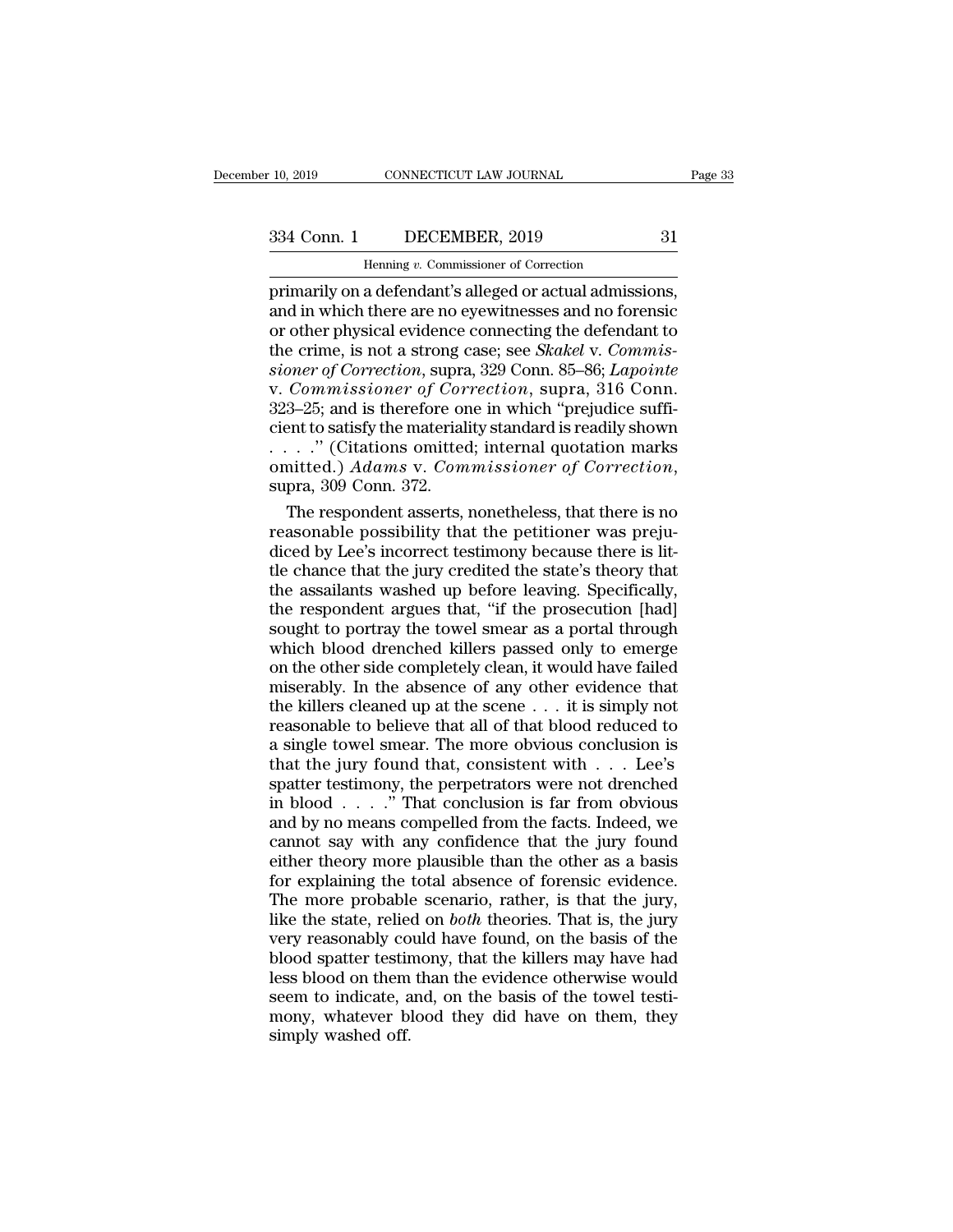### CONNECTICUT LAW JOURNAL December 10, 2019<br>32 DECEMBER, 2019 334 Conn. 1<br>Henning v. Commissioner of Correction CONNECTICUT LAW JOURNAL Deferences the DECEMBER, 2019 and 334 Correction<br>Henning *v.* Commissioner of Correction<br>Cause Lee's testimony provided the

CONNECTICUT LAW JOURNAL December 10, 2019<br>
DECEMBER, 2019 334 Conn. 1<br>
Henning v. Commissioner of Correction<br>
Finally, because Lee's testimony provided the sole<br>
identiary basis for both of the state's theories regard-EVENDER, 2019 334 Conn. 1<br>
Henning v. Commissioner of Correction<br>
Finally, because Lee's testimony provided the sole<br>
evidentiary basis for both of the state's theories regard-<br>
ing the dearth of forensic evidence, the pro **EXEMBER, 2019** 334 Conn. 1<br>
Henning v. Commissioner of Correction<br>
Finally, because Lee's testimony provided the sole<br>
evidentiary basis for both of the state's theories regard-<br>
ing the dearth of forensic evidence, the Frame and S22 and S22 and S22 and S22 and S22 and S22 and Henning v. Commissioner of Correction<br>Finally, because Lee's testimony provided the sole<br>evidentiary basis for both of the state's theories regard-<br>ing the dearth Finally, because Lee's testimony provided the sole<br>evidentiary basis for both of the state's theories regard-<br>ing the dearth of forensic evidence, the prosecutor's<br>failure to correct Lee's testimony about the bathroom<br>tow Henning v. Commissioner of Correction<br>
Finally, because Lee's testimony provided the sole<br>
evidentiary basis for both of the state's theories regard-<br>
ing the dearth of forensic evidence, the prosecutor's<br>
failure to corr Finally, because Lee's testimony provided the sole evidentiary basis for both of the state's theories regarding the dearth of forensic evidence, the prosecutor's failure to correct Lee's testimony about the bathroom towel evidentiary basis for both of the state's theories regard-<br>ing the dearth of forensic evidence, the prosecutor's<br>failure to correct Lee's testimony about the bathroom<br>towel was material for the additional reason that it<br>de ing the dearth of forensic evidence, the prosecutor's<br>failure to correct Lee's testimony about the bathroom<br>towel was material for the additional reason that it<br>deprived the petitioner of the opportunity to impeach<br>Lee's b failure to correct Lee's testimony about the bathroom<br>towel was material for the additional reason that it<br>deprived the petitioner of the opportunity to impeach<br>Lee's blood spatter testimony. See, e.g., *Merrill* v. War-<br> towel was material for the additional reason that it<br>deprived the petitioner of the opportunity to impeach<br>Lee's blood spatter testimony. See, e.g., *Merrill v. War-<br>den*, 177 Conn. 427, 431, 418 A.2d 74 (1979) ("The fact<br> deprived the petitioner of the opportunity to impeach<br>Lee's blood spatter testimony. See, e.g., *Merrill v. War-<br>den*, 177 Conn. 427, 431, 418 A.2d 74 (1979) ("The fact<br>that [the witness] was a key witness made his credibi Lee's blood spatter testimony. See, e.g., *Merrill v. Warden*, 177 Conn. 427, 431, 418 A.2d 74 (1979) ("The fact<br>that [the witness] was a key witness made his credibility<br>crucial to the state's case. In assessing his credi den, 177 Conn. 427, 431, 418 A.2d 74 (1979) ("The fact<br>that [the witness] was a key witness made his credibility<br>crucial to the state's case. In assessing his credibility<br>the jury [was] entitled to know that he was testif that [the witness] was a key witness made his credibility<br>crucial to the state's case. In assessing his credibility<br>the jury [was] entitled to know that he was testifying<br>under false colors. Such knowledge could have affec crucial to the state's case. In assessing his credibility<br>the jury [was] entitled to know that he was testifying<br>under false colors. Such knowledge could have affected<br>the result."); *State* v. *Grasso*, 172 Conn. 298, 30 the jury [was] entitled to know that he was testifying<br>under false colors. Such knowledge could have affected<br>the result."); *State* v. *Grasso*, 172 Conn. 298, 302, 374<br>A.2d 239 (1977) ("[w]hen a conviction depends entire under false colors. Such knowledge could have affected<br>the result."); *State* v. *Grasso*, 172 Conn. 298, 302, 374<br>A.2d 239 (1977) ("[w]hen a conviction depends entirely<br>[on] the testimony of certain witnesses . . . inform the result."); *State* v. *Grasso*, 172 Conn. 298, 302, 374<br>A.2d 239 (1977) ("[w]hen a conviction depends entirely<br>[on] the testimony of certain witnesses . . . informa-<br>tion affecting their credibility is material in the A.2d 239 (1977) ("[w]hen a conviction depends entirely<br>[on] the testimony of certain witnesses  $\ldots$  informa-<br>tion affecting their credibility is material in the constitu-<br>tional sense since if they are not believed a rea [on] the testimony of certain witnesses  $\ldots$  information affecting their credibility is material in the constitutional sense since if they are not believed a reasonable doubt of guilt would be created"). To be sure, the tion affecting their credibility is material in the constitutional sense since if they are not believed a reasonable<br>doubt of guilt would be created"). To be sure, the prose-<br>cutor's greatest challenge at trial was to expl tional sense since if they are not believed a reasonable<br>doubt of guilt would be created"). To be sure, the prose-<br>cutor's greatest challenge at trial was to explain how<br>it was possible for two teenagers to have stabbed th doubt of guilt would be created"). To be sure, the prose-<br>cutor's greatest challenge at trial was to explain how<br>it was possible for two teenagers to have stabbed the<br>victim twenty-seven times in the confines of a narrow<br>h cutor's greatest challenge at trial was to explain how<br>it was possible for two teenagers to have stabbed the<br>victim twenty-seven times in the confines of a narrow<br>hallway, severed his jugular vein, struck him over the<br>head it was possible for two teenagers to have stabbed the<br>victim twenty-seven times in the confines of a narrow<br>hallway, severed his jugular vein, struck him over the<br>head several times, tracked blood all over the house,<br>and y victim twenty-seven times in the confines of a narrow<br>hallway, severed his jugular vein, struck him over the<br>head several times, tracked blood all over the house,<br>and yet somehow managed not to leave any trace evi-<br>dence i hallway, severed his jugular vein, struck him over the<br>head several times, tracked blood all over the house,<br>and yet somehow managed not to leave any trace evi-<br>dence in their getaway vehicle—which, as we pre-<br>viously disc head several times, tracked blood all over the house,<br>and yet somehow managed not to leave any trace evi-<br>dence in their getaway vehicle—which, as we pre-<br>viously discussed, did not show any signs of having<br>been cleaned wh and yet somehow managed not to leave any trace evidence in their getaway vehicle—which, as we pre-<br>viously discussed, did not show any signs of having<br>been cleaned when the police recovered it a few days<br>later—or elsewhere dence in their getaway vehicle—which, as we pre-<br>viously discussed, did not show any signs of having<br>been cleaned when the police recovered it a few days<br>later—or elsewhere. To answer this question, the state<br>proffered two viously discussed, did not show any signs of having<br>been cleaned when the police recovered it a few days<br>later—or elsewhere. To answer this question, the state<br>proffered two theories, one of which the respondent<br>now conced been cleaned when the police recovered it a few days<br>later—or elsewhere. To answer this question, the state<br>proffered two theories, one of which the respondent<br>now concedes was predicated on Lee's incorrect testi-<br>mony. If later—or elsewhere. To answer this question, the state<br>proffered two theories, one of which the respondent<br>now concedes was predicated on Lee's incorrect testi-<br>mony. If the jury had known that Lee's testimony about<br>findin proffered two theories, one of which the respondent<br>now concedes was predicated on Lee's incorrect testi-<br>mony. If the jury had known that Lee's testimony about<br>finding blood on the bathroom towel was incorrect,<br>that knowl now concedes was predicated on Lee's<br>mony. If the jury had known that Lee's t<br>finding blood on the bathroom towel<br>that knowledge might well have cause<br>the reliability of his other testimor<br>occurred, the state's entire case nat knowledge might well have caused it to question<br>he reliability of his other testimony. If that had<br>ccurred, the state's entire case against the petitioner<br>puld very well have collapsed.<sup>18</sup><br><sup>18</sup> We note that the habeas the reliability of his other testimony. If that had occurred, the state's entire case against the petitioner could very well have collapsed.<sup>18</sup><br> $\frac{18}{18}$  We note that the habeas court, in reaching a different conclusio

occurred, the state's entire case against the petitioner could very well have collapsed.<sup>18</sup><br> $\frac{18}{18}$  We note that the habeas court, in reaching a different conclusion, reasoned that the incorrect testimony was immater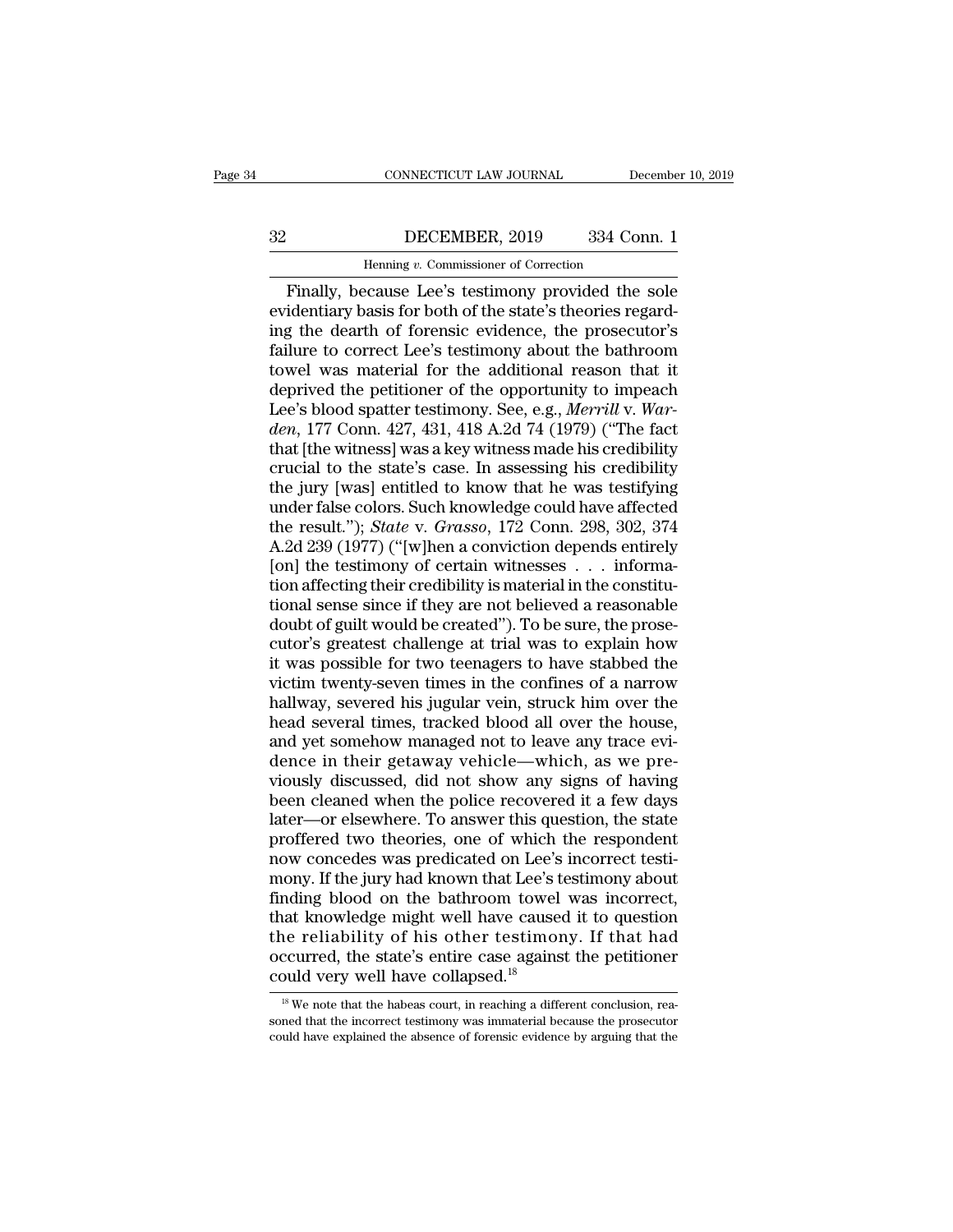## 10, 2019 CONNECTICUT LAW JOURNAL Page 35<br>334 Conn. 33 DECEMBER, 2019 33<br>Henning v. State

### Henning *v.* State

2019 CONNECTICUT LAW JOURNAL Page 35<br>
4 Conn. 33 DECEMBER, 2019 33<br>
Henning v. State<br>
In light of the foregoing, we conclude that the state's<br>
ilure to correct Lee's testimony that there was blood<br>
the bathroom towel dopr  $\begin{array}{r} \hline \text{334 Conn. } 33 \quad \text{DECEMBER, } 2019 \quad \text{33} \\\hline \text{Henning } v. \text{ State} \\\hline \text{In light of the foregoing, we conclude that the state's failure to correct Lee's testimony that there was blood on the bathroom towell deprived the petitioner of a fair trial. Accordingly, the judgment of the shapes court.} \end{array}$ 334 Conn. 33 DECEMBER, 2019 33<br>
Henning v. State<br>
In light of the foregoing, we conclude that the state's<br>
failure to correct Lee's testimony that there was blood<br>
on the bathroom towel deprived the petitioner of a fair<br> 334 Conn. 33 DECEMBER, 2019 33<br>
Henning  $v$ . State<br>
In light of the foregoing, we conclude that the state's<br>
failure to correct Lee's testimony that there was blood<br>
on the bathroom towel deprived the petitioner of a fair From the reversed insofar as it was predicated to a new trial because Lee's incorrect that the state's<br>failure to correct Lee's testimony that there was blood<br>on the bathroom towel deprived the petitioner of a fair<br>trial. Henning v. State<br>
In light of the foregoing, we conclude that the state's<br>
failure to correct Lee's testimony that there was blood<br>
on the bathroom towel deprived the petitioner of a fair<br>
trial. Accordingly, the judgment In light of the foregoing, we conclude that the state's<br>failure to correct Lee's testimony that there was blood<br>on the bathroom towel deprived the petitioner of a fair<br>trial. Accordingly, the judgment of the habeas court<br>m immaterial. If the bathroom towel deprived the petitioner of a fair<br>al. Accordingly, the judgment of the habeas court<br>ust be reversed insofar as it was predicated on that<br>urt's determination that the petitioner is not entitled<br>a new t trial. Accordingly, the judgment of the habeas court<br>must be reversed insofar as it was predicated on that<br>court's determination that the petitioner is not entitled<br>to a new trial because Lee's incorrect testimony was<br>imma must be reversed insofar as it was precourt's determination that the petitions<br>to a new trial because Lee's incorrect<br>immaterial.<br>The judgment is reversed and the ca<br>with direction to render judgment gram<br>petition and orde

a new trial because Lee's incorrect testimony w<br>a new trial because Lee's incorrect testimony w<br>material.<br>The judgment is reversed and the case is remand<br>th direction to render judgment granting the habe<br>tition and orderin The judgment is reversed and the case is remanded<br>th direction to render judgment granting the habeas<br>tition and ordering a new trial.<br>In this opinion the other justices concurred.<br>SHAWN HENNING *v*. STATE OF CONNECTICUT<br>(

### ler judgment granti<br>
a new trial.<br>
other justices conc<br>
v. STATE OF CON<br>
(SC 20139)<br>
and Palmer, McDonald, D'<br>
Kahn and Ecker Js \* V HENNING v. STATE OF CONNECTIO<br>
(SC 20139)<br>
Robinson, C. J., and Palmer, McDonald, D'Auria,<br>
Mullins, Kahn and Ecker, Js.\* NING v. STATE OF CONNEC<br>
(SC 20139)<br>
, C. J., and Palmer, McDonald, D'Auria<br>
Mullins, Kahn and Ecker, Js.\*<br>
Syllabus

### *Syllabus*

(SC 20139)<br>
Robinson, C. J., and Palmer, McDonald, D'Auria,<br>
Mullins, Kahn and Ecker, Js.\*<br>
Syllabus<br>
The petitioner, who had been convicted of felony murder in connection<br>
with the stabbing death of the victim, filed a p Robinson, C. J., and Palmer, McDonald, D'Auria,<br>Mullins, Kahn and Ecker, Js.\*<br>Syllabus<br>petitioner, who had been convicted of felony murder in connection<br>with the stabbing death of the victim, filed a petition for a new tr kobinson, C. J., and Palmer, McDonald, D Auria,<br>Mullins, Kahn and Ecker, Js.\*<br>Syllabus<br>petitioner, who had been convicted of felony murder in connection<br>with the stabbing death of the victim, filed a petition for a new tri multimes, hand and ecker, Js.<sup>32</sup><br>Syllabus<br>petitioner, who had been convicted of felony murder in connection<br>with the stabbing death of the victim, filed a petition for a new trial based<br>on a claim of newly discovered DNA  $\label{eq:2.1} Syllabus$  petitioner, who had been convicted of felony murder in connection with the stabbing death of the victim, filed a petition for a new trial based on a claim of newly discovered DNA and other evidence. Thereaf petitioner, who had been convicted of felony murder in connection<br>with the stabbing death of the victim, filed a petition for a new trial based<br>on a claim of newly discovered DNA and other evidence. Thereafter, the<br>petitio with the stabbing death of the victim, filed a petition for a new trial based<br>on a claim of newly discovered DNA and other evidence. Thereafter, the<br>petitioner's case was consolidated with the petitioner's closely related<br> on a claim of newly discovered DNA and other evidence. Thereafter, the petitioner's case was consolidated with the petitioner's closely related habeas action. The habeas court denied the petition for a new trial, and the p

petitioner's case was consolidated with the petitioner's closely related<br>habeas action. The habeas court denied the petition for a new trial,<br>and the petitioner appealed, claiming, inter alia, that the habeas court<br>petitio habeas action. The habeas court denied the petition for a new trial,<br>and the petitioner appealed, claiming, inter alia, that the habeas court<br>petitioner had disposed of the evidence before his December 6, 1985 arrest<br>on bu and the petitioner appealed, claiming, inter alia, that the habeas court<br>petitioner had disposed of the evidence before his December 6, 1985 arrest<br>on burglary charges. As the petitioner observes, however, the prosecutor<br>d petitioner had disposed of the evidence before his December 6, 1985 arrest<br>on burglary charges. As the petitioner observes, however, the prosecutor<br>did not make this argument at trial, and the respondent does not make it<br>o For on burglary charges. As the petitioner observes, however, the prosecutor did not make this argument at trial, and the respondent does not make it on appeal. This is undoubtedly so because the trace evidence likely to h or a constraint at the Buick allegedly and the respondent does not make it on appeal. This is undoubtedly so because the trace evidence likely to have been left by the perpetrators in the present case is not the kind of ev on appeal. This is undoubtedly so because the trace evidence likely to have been left by the perpetrators in the present case is not the kind of evidence that could be readily identified, collected and disposed of by the p been left by the perpetrators in the present case is not the kind of evidence that could be readily identified, collected and disposed of by the perpetrators. Moreover, testimony adduced by the state indicated that the pet Moreover, testimony adduced by the state indicated that the petitioner made<br>no attempt to clean the Buick allegedly used in connection with the crime,<br>and no evidence was found in or near that vehicle, which was subjected

no attempt to clean the Buick allegedly used in connection with the crime, and no evidence was found in or near that vehicle, which was subjected to a thorough examination by the investigating authorities.<br>
\* This case ori and no evidence was found in or near that vehicle, which was subjected to<br>a thorough examination by the investigating authorities.<br>\* This case originally was scheduled to be argued before a panel of this<br>court consisting and thorough examination by the investigating authorities.<br>
\* This case originally was scheduled to be argued before a panel of this<br>
court consisting of Chief Justice Robinson and Justices Palmer, McDonald,<br>
D'Auria, Mull \* This case originally was scheduled to be argued before a panel of this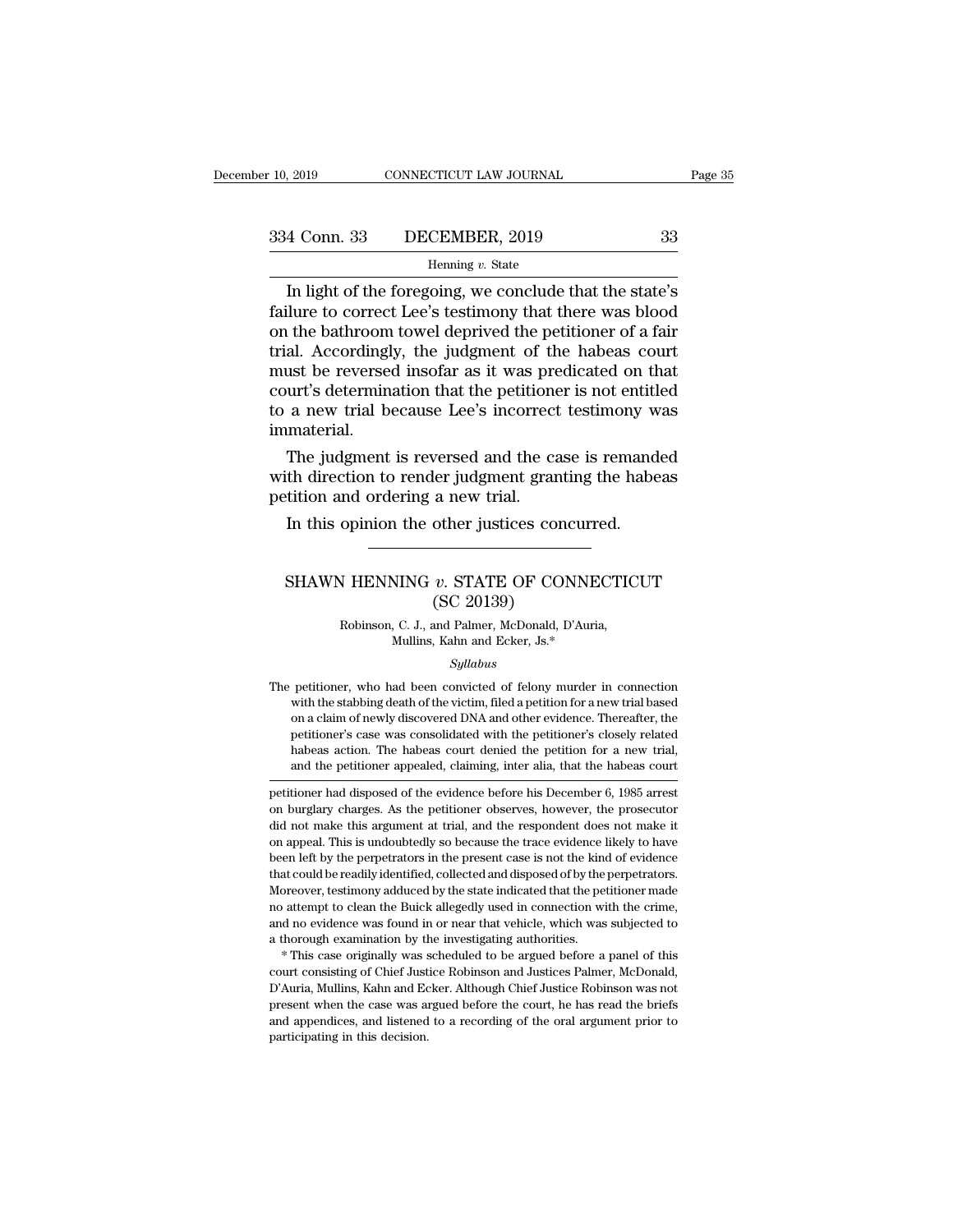## CONNECTICUT LAW JOURNAL December 10, 2019<br>34 DECEMBER, 2019 334 Conn. 33<br>Henning v. State

### Henning *v.* State

INCORTER, 2019 334 Conn. 33<br>
Henning v. State<br>
incorrectly determined that the newly discovered DNA evidence did not<br>
warrant a new trial. *Held* that this court having determined in *Henning* **EXEMBER, 2019** 334 Conn. 33<br>
Henning v. State<br>
incorrectly determined that the newly discovered DNA evidence did not<br>
warrant a new trial. *Held* that this court having determined in *Henning*<br>
v. Commissioner of Correcti **CORTENTER, 2019** 334 Conn. 33<br>
Henning v. State<br>
incorrectly determined that the newly discovered DNA evidence did not<br>
warrant a new trial. *Held* that this court having determined in *Henning*<br>
v. *Commissioner of Corre* Henning v. State<br>incorrectly determined that the newly discovered DNA evidence did not<br>warrant a new trial. *Held* that this court having determined in *Henning*<br>v. *Commissioner of Correction* (334 Conn. 1), which address Henning  $v$ . State<br>incorrectly determined that the newly discovered DNA evidence did not<br>warrant a new trial. *Held* that this court having determined in *Henning*<br>v. *Commissioner of Correction* (334 Conn. 1), which addr incorrectly determined that the newly discovered DNA evidence did not<br>warrant a new trial. *Held* that this court having determined in *Henning*<br>v. *Commissioner of Correction* (334 Conn. 1), which addressed the<br>petitioner warrant a new trial. *Held* that this court having determined in *Henning* v. *Commissioner of Correction* (334 Conn. 1), which addressed the petitioner's appeal from the denial of his habeas petition, that the petitioner v. Commissioner of Correction (334 Conn. 1), which addressed the petitioner's appeal from the denial of his habeas petition, that the petitioner is entitled to a writ of habeas corpus granting him a new trial insofar as t v. Commissioner of Correction  $(334 \text{ Conn. } 1)$ , which addressed the petitioner's appeal from the denial of his habeas petition, that the petitioner is entitled to a writ of habeas corpus granting him a new trial insofar as insofar as the state deprived him of a fair trial by failing to correct certain incorrect trial testimony, the petitioner's appeal from the denial of his petition for a new trial was rendered moot, and, accordingly, the a

Argued October 12, 2018—officially released June 14, 2019\*\*<br>*Procedural History*<br>Petition for a new trial after the petitioner's convic-Fetally incorrect that estationly, the petitioner's appear from the dental<br>of his petition for a new trial was rendered moot, and, accordingly, the<br>appeal was dismissed.<br>Argued October 12, 2018—officially released June 14, appeal was dismissed.<br>
Argued October 12, 2018—officially released June 14, 2019<sup>\*\*</sup><br>
Procedural History<br>
Petition for a new trial after the petitioner's conviction<br>
of felony murder, and for other relief, brought to<br>
the Argued October 12, 2018—officially released June 14, 2019\*\*<br>
Procedural History<br>
Petition for a new trial after the petitioner's convic-<br>
tion of felony murder, and for other relief, brought to<br>
the Superior Court in the j Procedural History<br>Procedural History<br>Petition for a new trial after the petitioner's convic-<br>tion of felony murder, and for other relief, brought to<br>the Superior Court in the judicial district of Litchfield,<br>where the cas *Procedural History*<br>Petition for a new trial after the petitioner's convic-<br>tion of felony murder, and for other relief, brought to<br>the Superior Court in the judicial district of Litchfield,<br>where the case was transferred Petition for a new trial after the petitioner's conviction of felony murder, and for other relief, brought to the Superior Court in the judicial district of Litchfield, where the case was transferred to the judicial distri Petition for a new trial after the petitioner's conviction of felony murder, and for other relief, brought to the Superior Court in the judicial district of Litchfield, where the case was transferred to the judicial distri *Craig A. Raabe*, for the appellant situation of Tolland and tried to the court, *Sferrazza*, *J*.; judgment, denying the petition, from which the petitioner, on the granting of certification, appealed. Appeal dismisse W. *Jo Anne Sulik*, supervisory assistant state's attorney, the whole perification, appealed. Appeal dismissed.<br>*W. James Cousins*, with whom, on the brief, was raig A. Raabe, for the appellant (petitioner).<br>*Jo Anne Sulik*,

derlying the petrion, from which the petrioner, on the granting of certification, appealed. Appeal dismissed.<br> *W. James Cousins*, with whom, on the brief, was<br> *Craig A. Raabe*, for the appellant (petitioner).<br> *Jo Anne S* granting of certification, appeared. App.<br>
W. James Cousins, with whom, or<br>
Craig A. Raabe, for the appellant (pet<br>
Jo Anne Sulik, supervisory assistant<br>
with whom, on the brief, was David S.<br>
attorney, for the appellee (s *Jo Anne Sulik*, supervisory assistant state's attorney,<br>th whom, on the brief, was *David S. Shepack*, state's<br>torney, for the appellee (state).<br> $opinion$ <br>PALMER, J. In 1989, the petitioner, Shawn Henning,<br>as convicted of felo

### *Opinion*

with whom, on the brief, was *David S. Shepack*, state's<br>attorney, for the appellee (state).<br> $opinion$ <br>PALMER, J. In 1989, the petitioner, Shawn Henning,<br>was convicted of felony murder for the 1985 slaying of<br>Everett Carr duri Mat Mish, of the strict, was Eureta S. Shepton, state S<br>attorney, for the appellee (state).<br> $o_{pinion}$ <br>PALMER, J. In 1989, the petitioner, Shawn Henning,<br>was convicted of felony murder for the 1985 slaying of<br>Everett Carr dur opinion<br>
opinion<br>
PALMER, J. In 1989, the petitioner, Shawn Henning,<br>
was convicted of felony murder for the 1985 slaying of<br>
Everett Carr during the course of an apparent burglary<br>
of Carr's New Milford home. The petition  $o$ *pinion*<br>
PALMER, J. In 1989, the petitioner, Shawn Henning,<br>
was convicted of felony murder for the 1985 slaying of<br>
Everett Carr during the course of an apparent burglary<br>
of Carr's New Milford home. The petitioner w PALMER, J. In 1989, the petitioner, Shawn Henning,<br>was convicted of felony murder for the 1985 slaying of<br>Everett Carr during the course of an apparent burglary<br>of Carr's New Milford home. The petitioner was sen-<br>tenced to PALMER, J. In 1989, the petitioner, Shawn Henning,<br>was convicted of felony murder for the 1985 slaying of<br>Everett Carr during the course of an apparent burglary<br>of Carr's New Milford home. The petitioner was sen-<br>tenced to was convicted of felony murder for the 1985 slaying of<br>Everett Carr during the course of an apparent burglary<br>of Carr's New Milford home. The petitioner was sen-<br>tenced to a term of imprisonment of fifty years, and,<br>follo tenced to a term of imprisonment of fifty years, and, following his appeal, this court upheld his conviction.<br>See *State* v. *Henning*, 220 Conn. 417, 431, 599 A.2d 1065 (1991). Thereafter, in 2015, the petitioner filed a See State v. Henning, 220 Conn. 417, 431, 599 A.2d 1065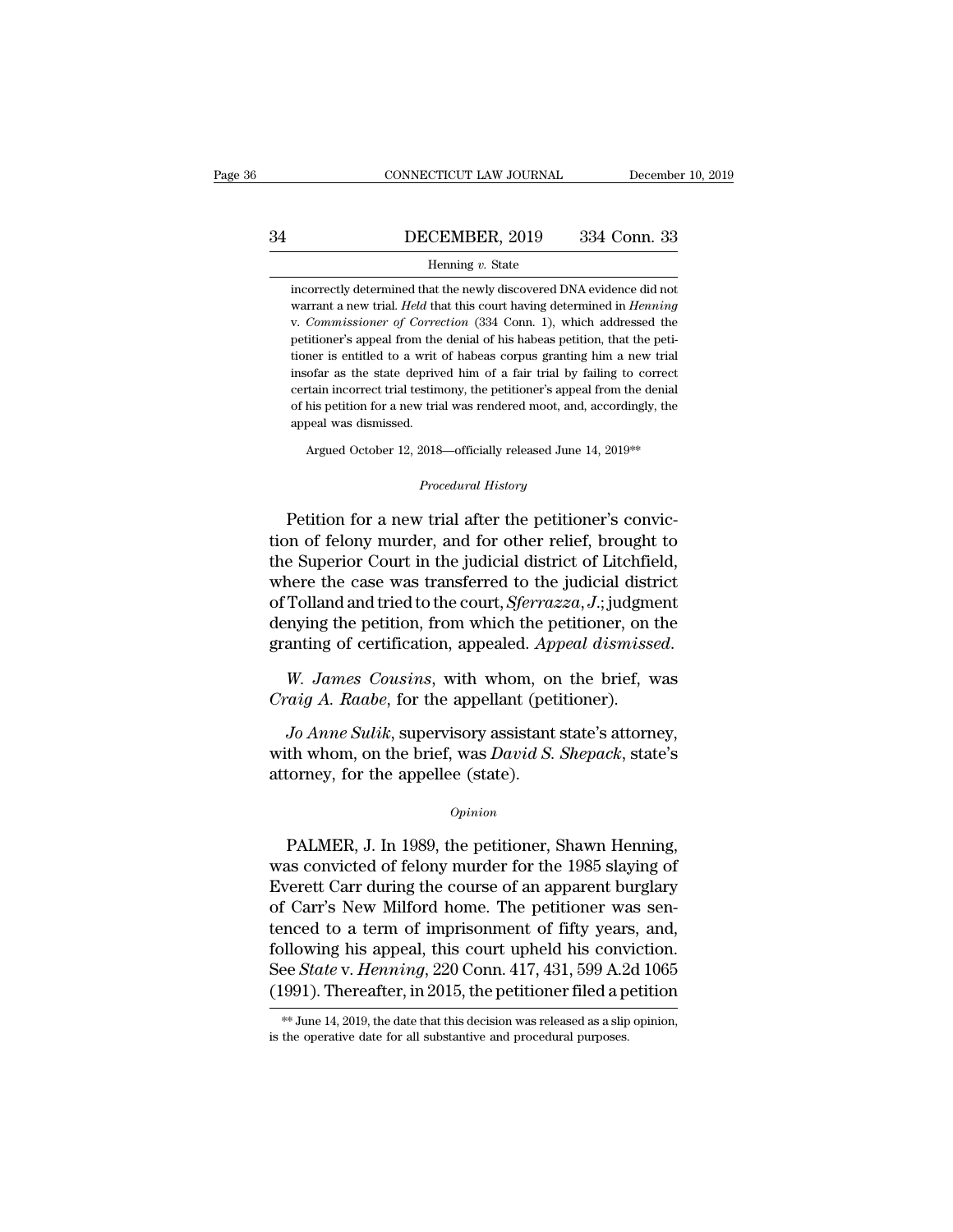### Henning *v.* State

Fage 37<br>
Fage 37<br>
S34 Conn. 33 DECEMBER, 2019 35<br>
Henning v. State<br>
for a new trial; see General Statutes § 52-270 (a);<sup>1</sup> on<br>
the basis of newly discovered DNA and other evidence.<sup>2</sup><br>
Subsequently, the trial gourt *Bicka* 334 Conn. 33 DECEMBER, 2019 35<br>
Henning v. State<br>
for a new trial; see General Statutes § 52-270 (a);<sup>1</sup> on<br>
the basis of newly discovered DNA and other evidence.<sup>2</sup><br>
Subsequently, the trial court, *Pickard*, *J*., grante 334 Conn. 33 DECEMBER, 2019 35<br>
Henning v. State<br>
for a new trial; see General Statutes § 52-270 (a);<sup>1</sup> on<br>
the basis of newly discovered DNA and other evidence.<sup>2</sup><br>
Subsequently, the trial court, *Pickard*, *J*., grante 334 Conn. 33 DECEMBER, 2019 35<br>
Henning v. State<br>
for a new trial; see General Statutes § 52-270 (a);<sup>1</sup> on<br>
the basis of newly discovered DNA and other evidence.<sup>2</sup><br>
Subsequently, the trial court, *Pickard*, *J.*, grante Henning v. State<br>
for a new trial; see General Statutes § 52-270 (a);<sup>1</sup> on<br>
the basis of newly discovered DNA and other evidence.<sup>2</sup><br>
Subsequently, the trial court, *Pickard*, *J*., granted the<br>
petitioner's motion to tr Henning v. state<br>
for a new trial; see General Statutes § 52-270 (a);<sup>1</sup> on<br>
the basis of newly discovered DNA and other evidence.<sup>2</sup><br>
Subsequently, the trial court, *Pickard*, *J*., granted the<br>
petitioner's motion to tr for a new trial; see General Statutes  $\S$  52-270 (a);<sup>1</sup> on<br>the basis of newly discovered DNA and other evidence.<sup>2</sup><br>Subsequently, the trial court, *Pickard*, *J*., granted the<br>petitioner's motion to transfer the case to the basis of newly discovered DNA and other evidence.<sup>2</sup><br>Subsequently, the trial court, *Pickard*, *J*., granted the<br>petitioner's motion to transfer the case to the judicial<br>district of Tolland, where it was consolidated w Subsequently, the trial court, *Pickard*, *J.*, granted the petitioner's motion to transfer the case to the judicial district of Tolland, where it was consolidated with his previously filed petition for a writ of habeas co petitioner's motion to transfer the case to the judicial<br>district of Tolland, where it was consolidated with his<br>previously filed petition for a writ of habeas corpus and<br>the closely related new trial and habeas petitions district of Tolland, where it was consolidated with his<br>previously filed petition for a writ of habeas corpus and<br>the closely related new trial and habeas petitions of<br>Ralph Birch, who, at a separate trial, was also convic previously filed petition for a writ of habeas corpus and<br>the closely related new trial and habeas petitions of<br>Ralph Birch, who, at a separate trial, was also convicted<br>of felony murder in connection with Carr's death. Th the closely related new trial and habeas petitions of<br>Ralph Birch, who, at a separate trial, was also convicted<br>of felony murder in connection with Carr's death. The<br>habeas court, *Sferrazza*, J., rejected all of the clai Ralph Birch, who, at a separate trial, was also convicted<br>of felony murder in connection with Carr's death. The<br>habeas court, *Sferrazza*, J., rejected all of the claims<br>advanced in the four petitions, and the petitioner a % of felony m<br>habeas cou<br>advanced in<br>Birch filed<br>We thereaft<br>suant to Ger<br>§ 65-2.<br>On appez vanced in the four petitions, and the petitioner and<br>rch filed separate appeals with the Appellate Court.<br>e thereafter transferred the appeals to this court pur-<br>ant to General Statutes § 51-199 (c) and Practice Book<br>55-2 trial, the petitioner and the habeas court.<br>
We thereafter transferred the appeals to this court pur-<br>
suant to General Statutes § 51-199 (c) and Practice Book<br>
§ 65-2.<br>
On appeal from the denial of his petition for a new<br>

Errectly determined that the newly discovered DNA evidence does not warrant a new trial, the petitioner claims that the habeas court incorrectly determined that the newly discovered DNA evidence does not warrant a new tri suant to General Statutes § 51-199 (c) and Practice Book<br>§ 65-2.<br>On appeal from the denial of his petition for a new<br>trial, the petitioner claims that the habeas court incor-<br>rectly determined that the newly discovered DN Salah is schema backarded s of 159 (c) and 1 neared book<br>  $\S$  65-2.<br>
On appeal from the denial of his petition for a new<br>
trial, the petitioner claims that the habeas court incor-<br>
rectly determined that the newly discove on appeal from the denial of his petition for a new<br>trial, the petitioner claims that the habeas court incor-<br>rectly determined that the newly discovered DNA evi-<br>dence does not warrant a new trial. The petitioner<br>further On appeal from the denial of his petition for a new<br>trial, the petitioner claims that the habeas court incor-<br>rectly determined that the newly discovered DNA evi-<br>dence does not warrant a new trial. The petitioner<br>further trial, the petitioner claims that the habeas court incorrectly determined that the newly discovered DNA evidence does not warrant a new trial. The petitioner further claims that, in determining whether he should be awarded rectly determined that the newly discovered DNA evidence does not warrant a new trial. The petitioner further claims that, in determining whether he should be awarded a new trial under § 52-270 (a), he is entitled to consi dence does not warrant a new trial. The petitioner<br>further claims that, in determining whether he should<br>be awarded a new trial under  $\S~52-270$  (a), he is entitled<br>to consideration of the original trial evidence together further claims that, in determining whether he should<br>be awarded a new trial under  $\S$  52-270 (a), he is entitled<br>to consideration of the original trial evidence together<br>with *all* exculpatory evidence, including evidenc with *all* exculpatory evidence, including evidence that<br>would not otherwise provide a basis for a petition for a<br>new trial because it was not discovered by the petitioner<br>until after the three year limitation period for

until after the three year limitation period for filing such<br>  $\frac{1}{1}$  General Statutes § 52-270 (a) provides in relevant part: "The Superior<br>
Court may grant a new trial of any action that may come before it, for . . .<br> the discovery of new evidence . . . .'' <sup>2</sup> In addition to the newly discovered DNA evidence, the petitioner relied

on the following evidence in support of a new trial: (1) his discovery that the police recovered \$1000 in cash at the crime scene, thereby refuting the <sup>1</sup> General Statutes § 52-270 (a) provides in relevant part: "The Superior Court may grant a new trial of any action that may come before it, for  $\ldots$  the discovery of new evidence  $\ldots$ ."<br><sup>2</sup> In addition to the newly di Court may grant a new trial of any action that may come before it, for  $\ldots$ <br>the discovery of new evidence  $\ldots$ ."<br><sup>2</sup> In addition to the newly discovered DNA evidence, the petitioner relied<br>on the following evidence in s the discovery of new evidence  $\dots$  ."<br>
<sup>2</sup> In addition to the newly discovered DNA evidence, the petitioner relied<br>
on the following evidence in support of a new trial: (1) his discovery that<br>
the police recovered \$1000 i <sup>2</sup> In addition to the newly discovered DNA evidence, the petitioner relied on the following evidence in support of a new trial: (1) his discovery that the police recovered \$1000 in cash at the crime scene, thereby refuti at the victim's evidence in support of a new trial: (1) his discovery that the police recovered \$1000 in cash at the crime scene, thereby refuting the state's theory at the petitioner's criminal trial that Carr was murder one the police recovered \$1000 in cash at the crime scene, thereby refuting the state's theory at the petitioner's criminal trial that Carr was murdered during the commission of a botched burglary; (2) Timothy Saathoff's r atte's theory at the petitioner's criminal trial that Carr was much reducing and the commission of a botched burglary; (2) Timothy Saathoff's recantation of his criminal trial testimony that the petitioner confessed to bei the commission of a botched burglary; (2) Timothy Saathoff's recantation of his criminal trial testimony that the petitioner confessed to being present at the victim's home on the night of the murder; and (3) the testimon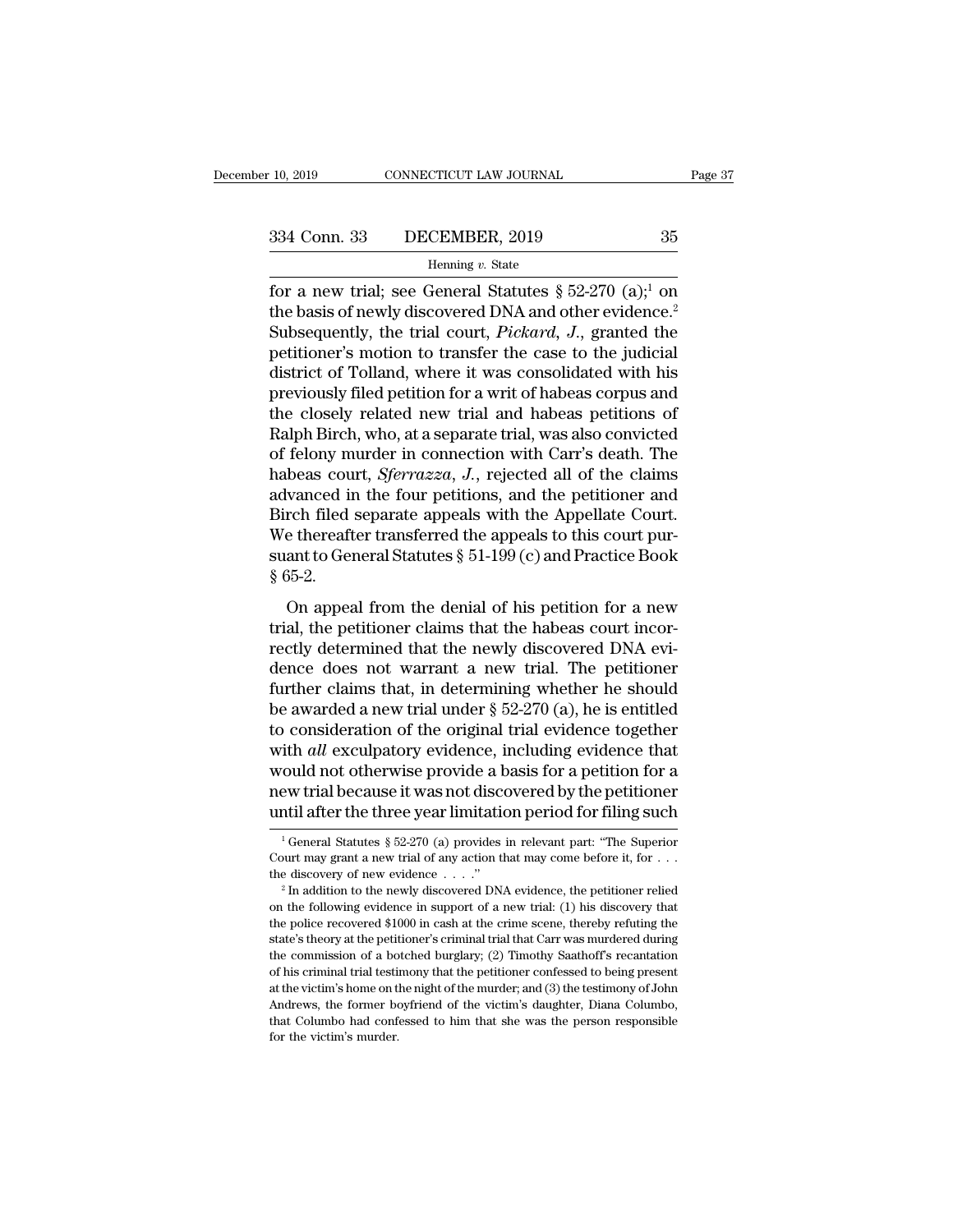## EXECUTE CONNECTICUT LAW JOURNAL December 10, 2019<br>36 DECEMBER, 2019 334 Conn. 33<br>Henning v. State

### Henning *v.* State

 $\begin{tabular}{ll} \multicolumn{1}{l}{{\small \textbf{COMPECTICUT LAW JOURNAL}}} & \multicolumn{1}{l}{\small \textbf{December 10, 2019}}\\ \hline & \multicolumn{1}{l}{\small \textbf{B}}\\ \hline & \multicolumn{1}{l}{\small \textbf{B}}\\ \hline & \multicolumn{1}{l}{\small \textbf{Henning }v}.\;\;\textbf{State} \\ \hline \end{tabular}$ (a) (''[n]o petition for a new trial in any civil or criminal **PECEMBER, 2019** 334 Conn. 33<br>
Henning v. State<br>
a petition had expired. See General Statutes  $\S$  52-582<br>
(a) ("[n]o petition for a new trial in any civil or criminal<br>
proceeding shall be brought but within three years ne 36 DECEMBER, 2019 334 Conn. 33<br>
Henning v. State<br>
a petition had expired. See General Statutes § 52-582<br>
(a) ("[n]o petition for a new trial in any civil or criminal<br>
proceeding shall be brought but within three years nex Framing v. State<br>
a petition had expired. See General Statutes § 52-582<br>
(a) ("[n]o petition for a new trial in any civil or criminal<br>
proceeding shall be brought but within three years next<br>
after the rendition of the ju Framing v. State<br>
(a) ("[n]o petition for a new trial in any civil or criminal<br>
proceeding shall be brought but within three years next<br>
after the rendition of the judgment or decree com-<br>
plained of, except that a petiti a petition had expired. See General Statutes  $\S$  52-582<br>(a) ("[n]o petition for a new trial in any civil or criminal<br>proceeding shall be brought but within three years next<br>after the rendition of the judgment or decree co (a) ("[n]o petition for a new trial in any civil or criminal<br>proceeding shall be brought but within three years next<br>after the rendition of the judgment or decree com-<br>plained of, except that a petition for a new trial in proceeding shall be brought but within three years next<br>after the rendition of the judgment or decree com-<br>plained of, except that a petition for a new trial in a<br>criminal proceeding based on DNA  $\ldots$  evidence or<br>other n after the rendition of the judgment or decree complained of, except that a petition for a new trial in a criminal proceeding based on DNA  $\ldots$  evidence or other newly discoverable or available at the time of the original plained of, except that a petition for a new trial in a<br>criminal proceeding based on DNA . . . evidence or<br>other newly discovered [forensic] evidence . . . that<br>was not discoverable or available at the time of the<br>origina criminal proceeding based on DNA . . . evidence or<br>other newly discovered [forensic] evidence . . . that<br>was not discoverable or available at the time of the<br>original trial or at the time of any previous petition<br>under th other newly discovered [forensic] evidence . . . that<br>was not discoverable or available at the time of the<br>original trial or at the time of any previous petition<br>under this section, may be brought at any time after<br>the di was not discoverable or available at the time of the original trial or at the time of any previous petition under this section, may be brought at any time after the discovery or availability of such new evidence"). In sup original trial or at the time of any previous petition<br>under this section, may be brought at any time after<br>the discovery or availability of such new evidence").<br>In support of this contention, the petitioner claims that<br>t under this section, may be brought at any time after<br>the discovery or availability of such new evidence").<br>In support of this contention, the petitioner claims that<br>the three year limitation period of  $\S 52-582$  (a) simpl the discovery or availability of such new evidence").<br>In support of this contention, the petitioner claims that<br>the three year limitation period of  $\S 52-582$  (a) simply<br>does not apply to a petition, like the present one, In support of this contention, the petitioner claims that<br>the three year limitation period of  $\S$  52-582 (a) simply<br>does not apply to a petition, like the present one, in<br>which there is newly discovered DNA evidence<br>becau the three year limitation period of  $\S$  52-582 (a) simply<br>does not apply to a petition, like the present one, in<br>which there is newly discovered DNA evidence<br>because, the petitioner argues, the three year limitation<br>perio does not apply to a pet<br>which there is newly<br>because, the petitioner a<br>period having been deer<br>covered DNA evidence,<br>inapplicable to all other  $\alpha$ <br>at the time of trial.<br>In a separate opinior The trace is newly discovered ETM evidence<br>cause, the petitioner argues, the three year limitation<br>riod having been deemed inapplicable to newly dis-<br>vered DNA evidence, that limitation period is also<br>applicable to all oth because, are penalistic argues, are after year inhibited<br>period having been deemed inapplicable to newly dis-<br>covered DNA evidence, that limitation period is also<br>inapplicable to all other evidence that was not available<br>a

period naving seen deemed imapprecise to newly dis-<br>covered DNA evidence, that limitation period is also<br>inapplicable to all other evidence that was not available<br>at the time of trial.<br>In a separate opinion issued today, w inapplicable to all other evidence that was not available<br>at the time of trial.<br>In a separate opinion issued today, we have con-<br>cluded, contrary to the determination of the habeas<br>court, that the petitioner is entitled t dependence of the time of trial.<br>
In a separate opinion issued today, we have concluded, contrary to the determination of the habeas<br>
court, that the petitioner is entitled to a writ of habeas<br>
corpus granting him a new tr In a separate opinion issued today, we have concluded, contrary to the determination of the habeas court, that the petitioner is entitled to a writ of habeas corpus granting him a new trial because the state deprived him o In a separate opinion issued today, we have concluded, contrary to the determination of the habeas court, that the petitioner is entitled to a writ of habeas corpus granting him a new trial because the state deprived him cluded, contrary to the determination of the habeas<br>court, that the petitioner is entitled to a writ of habeas<br>corpus granting him a new trial because the state<br>deprived him of a fair trial in violation of *Brady* v.<br>*Mary* court, that the petitioner is entitled to a writ of habeas<br>corpus granting him a new trial because the state<br>deprived him of a fair trial in violation of *Brady* v.<br>*Maryland*, 373 U.S. 83, 87, 83 S. Ct. 1194, 10 L. Ed. 2d corpus granting him a new trial because the state<br>deprived him of a fair trial in violation of *Brady* v.<br>*Maryland*, 373 U.S. 83, 87, 83 S. Ct. 1194, 10 L. Ed. 2d<br>215 (1963), and its progeny by failing to correct certain<br> deprived him of a fair trial in violation of *Brady* v.<br> *Maryland*, 373 U.S. 83, 87, 83 S. Ct. 1194, 10 L. Ed. 2d<br>
215 (1963), and its progeny by failing to correct certain<br>
incorrect trial testimony of the then director Maryland, 373 U.S. 83, 87, 83 S. Ct. 1194, 10 L. Ed. 2d<br>215 (1963), and its progeny by failing to correct certain<br>incorrect trial testimony of the then director of the state<br>police forensic laboratory, Henry C. Lee. See *H* 215 (1963), and its progeny by failing to correct certain<br>incorrect trial testimony of the then director of the state<br>police forensic laboratory, Henry C. Lee. See *Henning*<br>v. *Commissioner of Correction*, 334 Conn. 1, 3 incorrect trial testimony of the then director of the state<br>police forensic laboratory, Henry C. Lee. See *Henning*<br>v. Commissioner of Correction, 334 Conn. 1, 33,<br>A.3d (2019). Because our decision in that case<br>awarding th police forensic laboratory, Henry C. Lee. See *Henning*<br>v. *Commissioner of Correction*, 334 Conn. 1, 33,<br>A.3d (2019). Because our decision in that case<br>awarding the petitioner a new trial renders moot the<br>petitioner's app v. *Commissioner of Correction*, 334 Conn. 1, 33,<br>A.3d (2019). Because our decision in that case<br>awarding the petitioner a new trial renders moot the<br>petitioner's appeal from the denial of his petition for a<br>new trial, we A.3d (2019). Because our decision in that case<br>awarding the petitioner a new trial renders moot the<br>petitioner's appeal from the denial of his petition for a<br>new trial, we must dismiss the present appeal. See, e.g.,<br>*State*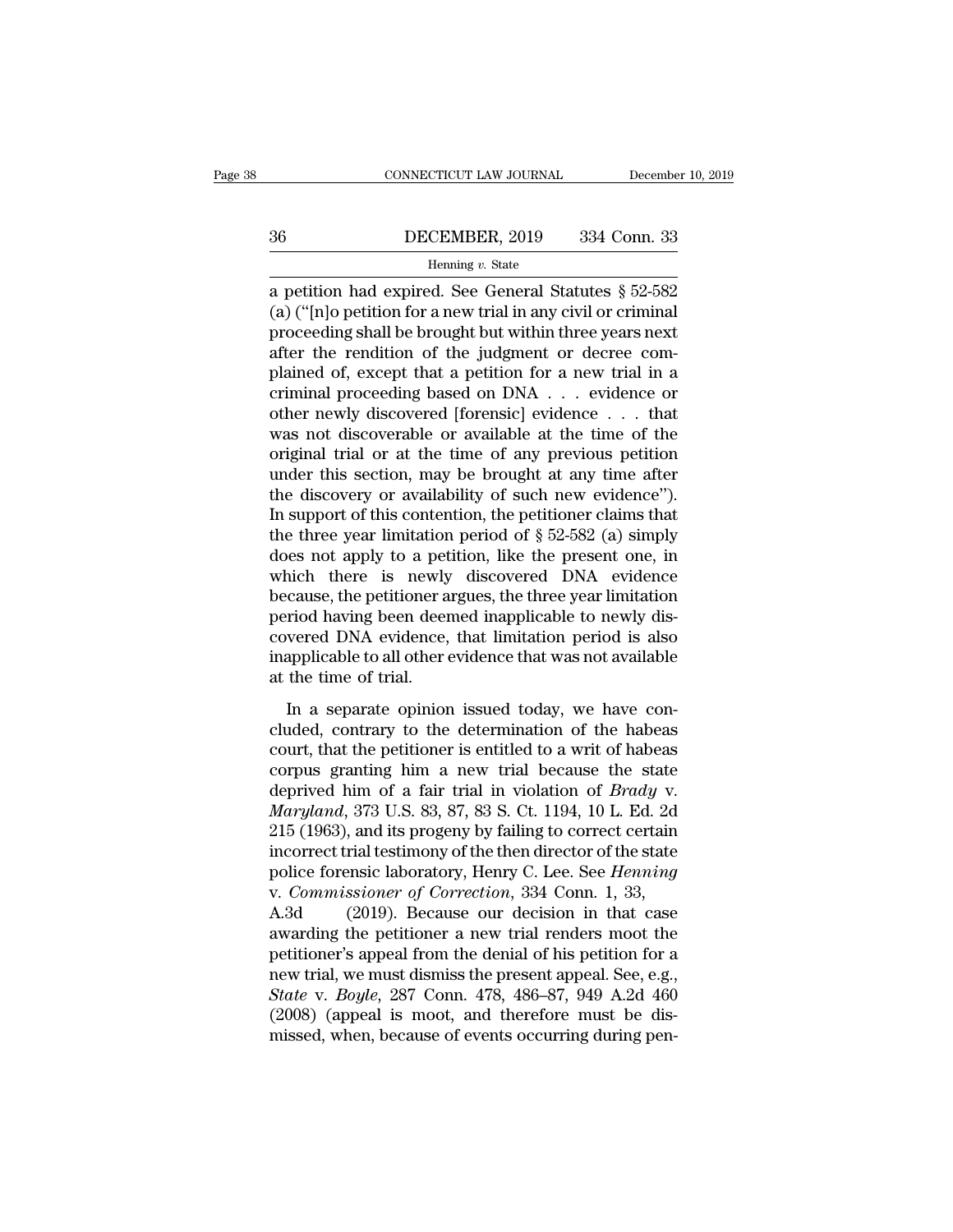10, 2019 CONNECTICUT LAW JOURNAL Page 39<br>334 Conn. 37 DECEMBER, 2019 37<br>Birch v. Commissioner of Correction<br>dency of appeal, appellate court cannot afford any<br>practical relief to appellant). 334 Conn. 37 DECEMBER, 20<br>Birch *v*. Commissioner of C<br>dency of appeal, appellate court<br>practical relief to appellant).<br>The appeal is dismissed. 4 Conn. 37 DECEMBER,<br>Birch v. Commissioner of<br>ncy of appeal, appellate councitical relief to appellant).<br>The appeal is dismissed.<br>In this opinion the other justi Birch v. Commissioner of Correction<br>
In this oppeal, appellate court cannot afford a<br>
actical relief to appellant).<br>
The appeal is dismissed.<br>
In this opinion the other justices concurred.

### practical relief to appellant).<br>
The appeal is dismissed.<br>
In this opinion the other justices concurred.<br>
RALPH BIRCH *v*. COMMISSIONER OF CORRECTION<br>
(SC 20136) Ssed.<br>
other justices conc<br>
MMISSIONER OF C<br>
(SC 20136)<br>
and Palmer, McDonald, D' IRCH v. COMMISSIONER OF CORREC<br>
(SC 20136)<br>
Robinson, C. J., and Palmer, McDonald, D'Auria,<br>
Mullins, Kahn and Ecker, Js. COMMISSIONER OF C<br>(SC 20136)<br>C. J., and Palmer, McDonald, D'A<br>Mullins, Kahn and Ecker, Js.<br>Sullabus

### *Syllabus*

The petitioner, who had been convicted of felony murder in connection<br>with the stabbing death of the victim inside the victim's home during Robinson, C. J., and Palmer, McDonald, D'Auria,<br>Mullins, Kahn and Ecker, Js.<br>Syllabus<br>petitioner, who had been convicted of felony murder in connection<br>with the stabbing death of the victim inside the victim's home during<br> Mullins, Kahn and Ecker, Js.<br>
Syllabus<br>
petitioner, who had been convicted of felony murder in connection<br>
with the stabbing death of the victim inside the victim's home during<br>
what appeared to be a botched burglary, soug Syllabus<br>petitioner, who had been convicted of felony murder in connection<br>with the stabbing death of the victim inside the victim's home during<br>what appeared to be a botched burglary, sought a writ of habeas corpus,<br>claim *Syllabus*<br>petitioner, who had been convicted of felony murder in connection<br>with the stabbing death of the victim inside the victim's home during<br>what appeared to be a botched burglary, sought a writ of habeas corpus,<br>cla petitioner, who had been convicted of felony murder in connection<br>with the stabbing death of the victim inside the victim's home during<br>what appeared to be a botched burglary, sought a writ of habeas corpus,<br>claiming, inte poth the stabbing death of the victim inside the victim's home during<br>what appeared to be a botched burglary, sought a writ of habeas corpus,<br>claiming, inter alia, that the state deprived him of his due process right<br>to a what appeared to be a botched burglary, sought a writ of habeas corpus, claiming, inter alia, that the state deprived him of his due process right to a fair trial insofar as it failed to correct the trial testimony of L, a relations, inter alia, that the state deprived him of his due process right to a fair trial insofar as it failed to correct the trial testimony of L, a former director of the state police forensic laboratory, that a red su to a fair trial insofar as it failed to correct the trial testimony of L, a former director of the state police forensic laboratory, that a red substance on a towel found in the victim's home after the murder tested positi director of the state police forensic laboratory, that a red substance on a towel found in the victim's home after the murder tested positive for blood when no such test had been conducted and when subsequent testing condu a towel found in the victim's home after the murder tested positive for blood when no such test had been conducted and when subsequent testing conducted in connection with the present habeas action revealed that the red su bood when no such test had been conducted and when subsequent testing conducted in connection with the present habeas action revealed that the red substance was not in fact blood. The habeas court rendered judgment denying testing conducted in connection with the present habeas action revealed that the red substance was not in fact blood. The habeas court rendered judgment denying the habeas petition. With respect to the petitioner's due pro that the red substance was not in fact blood. The habeas court rendered judgment denying the habeas petition. With respect to the petitioner's due process claim, the court concluded that, because L mistakenly but honestly independent denying the habeas petition. With respect to the petitioner's due process claim, the court concluded that, because L mistakenly but honestly believed that the towel tested positive for blood and, thus, did not baue process claim, the court concluded that, because L mistakenly but<br>due process claim, the court concluded that, because L mistakenly but<br>honestly believed that the towel tested positive for blood and, thus,<br>did not giv are homestly believed that the towel tested positive for blood and, thus, did not give perjured testimony, the burden was on the petitioner to demonstrate that there was a reasonable probability of a different verdict if t not all do not give perjured testimony, the burden was on the petitioner to demonstrate that there was a reasonable probability of a different verdict if the correct evidence had been disclosed. Applying this standard, the demonstrate that there was a reasonable probability of a different verdict<br>if the correct evidence had been disclosed. Applying this standard, the<br>habeas court determined that L's testimony was immaterial because,<br>among ot if the correct evidence had been disclosed. Applying this standard, the habeas court determined that L's testimony was immaterial because, among other things, the state's criminal case against the petitioner did not rely o determined that L's testimony was immaterial because, habeas court determined that L's testimony was immaterial because, among other things, the state's criminal case against the petitioner did not rely on forensic evidenc among other things, the state's criminal case against the petitioner did not rely on forensic evidence but, rather, on the testimony of numerous lay witnesses. On the granting of certification, the petitioner appealed, cla not rely on forensic evidence but, rather, on the testimony of numerous<br>lay witnesses. On the granting of certification, the petitioner appealed,<br>claiming that the habeas court applied the incorrect standard for<br>determinin lay witnesses. On the granting of certification, the petitioner appealed, claiming that the habeas court applied the incorrect standard for determining whether the petitioner was entitled to a new trial and that, upon appl elaiming that the habeas court applied the incorrect standard for determining whether the petitioner was entitled to a new trial and that, upon application of the correct standard, which required the respondent, the Commis determining whether the petitioner was entitled to a new trial and that, upon application of the correct standard, which required the respondent, the Commissioner of Correction, to establish beyond a reasonable doubt that upon application of the correct standard, which required the respondent, the Commissioner of Correction, to establish beyond a reasonable doubt that L's incorrect testimony was immaterial, he was entitled to a new trial. a form the Commissioner of Correction, to establish beyond a reasonable doubt that L's incorrect testimony was immaterial, he was entitled to a new trial. *Held* that, on the basis of this court's analysis in the companion the Commissioner of Correction, to establish beyond a reasonable doubt that L's incorrect testimony was immaterial, he was entitled to a new trial. *Held* that, on the basis of this court's analysis in the companion case trial. Held that, on the basis of this court's analysis in the companion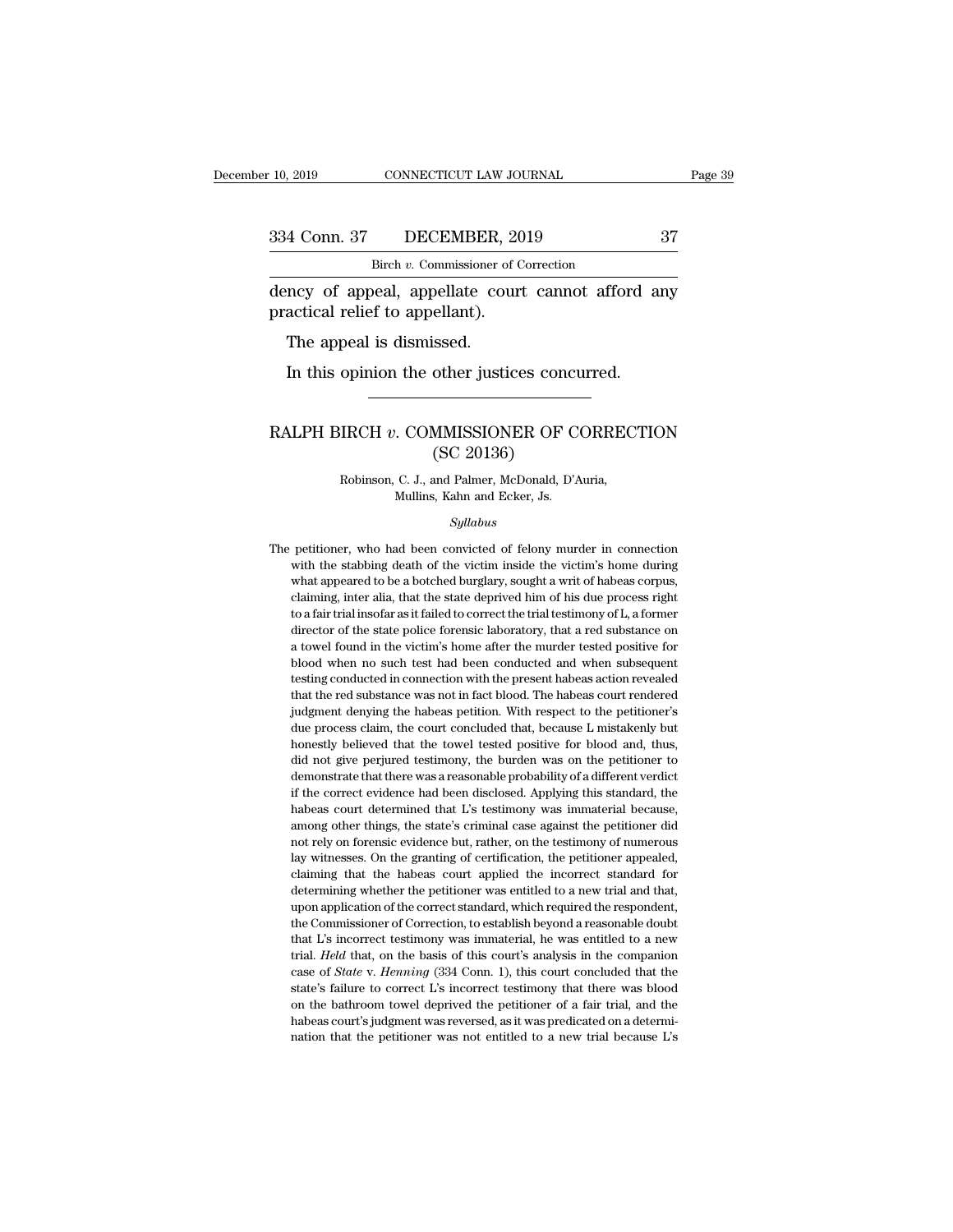# CONNECTICUT LAW JOURNAL December 10, 2019<br>38 DECEMBER, 2019 334 Conn. 37<br>Birch v. Commissioner of Correction CONNECTICUT LAW JOURNAL<br>DECEMBER, 2019 334 Cor<br>Birch *v*. Commissioner of Correction<br>mony was immaterial: the habeas court incorrect

**incorrect testimony was immaterial:** the habeas court incorrectly con-<br>cluded that the respondent was not required to establish beyond a DECEMBER, 2019 334 Conn. 37<br>Birch v. Commissioner of Correction<br>incorrect testimony was immaterial: the habeas court incorrectly con-<br>cluded that the respondent was not required to establish beyond a<br>reasonable doubt that DECEMBER, 2019 334 Conn. 37<br>Birch v. Commissioner of Correction<br>incorrect testimony was immaterial: the habeas court incorrectly con-<br>cluded that the respondent was not required to establish beyond a<br>reasonable doubt that Birch v. Commissioner of Correction<br>incorrect testimony was immaterial: the habeas court incorrectly con-<br>cluded that the respondent was not required to establish beyond a<br>reasonable doubt that the state's failure to corre Birch v. Commissioner of Correction<br>incorrect testimony was immaterial: the habeas court incorrectly con-<br>cluded that the respondent was not required to establish beyond a<br>reasonable doubt that the state's failure to corre incorrect testimony was immaterial: the habeas court incorrectly concluded that the respondent was not required to establish beyond a reasonable doubt that the state's failure to correct L's incorrect testimony was immater cluded that the respondent was not required to establish beyond a reasonable doubt that the state's failure to correct L's incorrect testimony was immaterial, as controlling case law made it clear that such a standard appl reasonable doubt that the state's failure to correct L's incorrect testi-<br>mony was immaterial, as controlling case law made it clear that such<br>a standard applies whenever the state fails to correct testimony that it<br>knew o mony was immaterial, as controlling case law made it clear that such<br>a standard applies whenever the state fails to correct testimony that it<br>knew or, as in the present case, should have known to be false; moreover,<br>L, as a standard applies whenever the state fails to correct testimony that it knew or, as in the present case, should have known to be false; moreover, L, as the representative of the state police forensic laboratory, should ha knew or, as in the present case, should have known to be false; moreover, L, as the representative of the state police forensic laboratory, should have known that the towel had not been tested for blood, as he had an affir L, as the representative of the state police forensic laboratory, should have known that the towel had not been tested for blood, as he had an affirmative obligation to review any relevant test reports before testifying so have known that the towel had not been tested for blood, as he had an affirmative obligation to review any relevant test reports before testifying so as to reasonably ensure that his testimony would accurately reflect the affirmative obligation to review any relevant test reports before testifying<br>so as to reasonably ensure that his testimony would accurately reflect<br>the findings of those tests, and L's incorrect testimony must be imputed<br>t so as to reasonably ensure that his testimony would accurately reflect<br>the findings of those tests, and L's incorrect testimony must be imputed<br>to the prosecutor who, irrespective of whether he elicited that testimony<br>in g the findings of those tests, and L's incorrect testimony must be imputed to the prosecutor who, irrespective of whether he elicited that testimony in good faith, is deemed to be aware of any and all material evidence in th to the prosecutor who, irrespective of whether he elicited that testimony<br>in good faith, is deemed to be aware of any and all material evidence<br>in the possession of any investigating agency, including the state police<br>fore to the prosecutor who, irrespective of whether he elicited that testimony<br>in good faith, is deemed to be aware of any and all material evidence<br>in the possession of any investigating agency, including the state police<br>fore in the possession of any investigating agency, including the state police forensic laboratory; furthermore, the respondent did not meet his burden of establishing beyond a reasonable doubt that L's incorrect testimony was forensic laboratory; furthermore, the respondent did not meet his burden<br>of establishing beyond a reasonable doubt that L's incorrect testimony<br>was immaterial, as the state apparently offered L's testimony concerning<br>the t of establishing beyond a reasonable doubt that L's incorrect testimony<br>was immaterial, as the state apparently offered L's testimony concerning<br>the towel to demonstrate the petitioner's efforts to conceal evidence of<br>the m was immaterial, as the state apparently offered L's testimony concerning<br>the towel to demonstrate the petitioner's efforts to conceal evidence of<br>the murder before he left the victim's home, the jury reasonably could<br>have the towel to demonstrate the petitioner's efforts to conceal evidence of the murder before he left the victim's home, the jury reasonably could have relied on the state's theory regarding the petitioner's use of the towel the murder before he left the victim's home, the jury reasonably could<br>have relied on the state's theory regarding the petitioner's use of the<br>towel to conceal evidence, the state's case against the petitioner was<br>not so s have relied on the state's theory regarding the petitioner's use of the towel to conceal evidence, the state's case against the petitioner was not so strong as to take it out of the purview of cases in which, as a result o towel to conceal evidence, the state's case against the petitioner was not so strong as to take it out of the purview of cases in which, as a result of the state's use of testimony that it knew or should have known was fal not so strong as to take it out of the purview of cases in which, as a<br>result of the state's use of testimony that it knew or should have known<br>was false, reversal is virtually automatic, and the state's failure to correct result of the state's use of testimony that it knew or should have known<br>was false, reversal is virtually automatic, and the state's failure to correct<br>L's testimony was material because it deprived the petitioner of the<br>o was false, reversal is virtually automatic, and the state's failure to correct L's testimony was material because it deprived the petitioner of the opportunity to impeach certain other testimony by L regarding how it was p L's testimony was material because it deprived the petitioner of the opportunity to impeach certain other testimony by L regarding how it was possible that the petitioner and his alleged accomplice, H, stabbed the victim t opportunity to impeach certain other testimony by L regarding how it<br>was possible that the petitioner and his alleged accomplice, H, stabbed<br>the victim twenty-seven times in a narrow space and tracked blood all<br>over the vi s possible that the petitioner and his alleged accomplice, H, stabbed<br>victim twenty-seven times in a narrow space and tracked blood all<br>r the victim's home but somehow managed not to leave any trace<br>blood in their getaway but somehow managed not to<br>*Procedure and History*<br>2018—officially released June<br>*Procedural History* 

% over the victim's home but somehow managed not to leave any trace<br>of blood in their getaway vehicle, which showed no signs of having<br>been cleaned when the police recovered it a few days after the murder.<br>Argued October of blood in their getaway vehicle, which showed no signs of having<br>been cleaned when the police recovered it a few days after the murder.<br>Argued October 11, 2018—officially released June 14, 2019\*<br>*Procedural History*<br>Peti Argued October 11, 2018—officially released June 14, 2019\*<br>*Procedural History*<br>Petition for a writ of habeas corpus, brought to the<br>Superior Court in the judicial district of Tolland and<br>tried to the court, *Sferrazza*, Argued October 11, 2018—officially released June 14, 2019\*<br> *Procedural History*<br>
Petition for a writ of habeas corpus, brought to the<br>
Superior Court in the judicial district of Tolland and<br>
tried to the court, *Sferrazza* Procedural History<br>
Petition for a writ of habeas corpus, brought to the<br>
Superior Court in the judicial district of Tolland and<br>
tried to the court, *Sferrazza*, *J*.; judgment denying the<br>
petition, from which the petiti petition, from which the petitioner, on the granting of certification, appealed. *Reversed*; *judgment directed.*<br>Andrew P. O'Shea, for the appellant (petitioner).<br>\*June 14, 2019, the date that this decision was released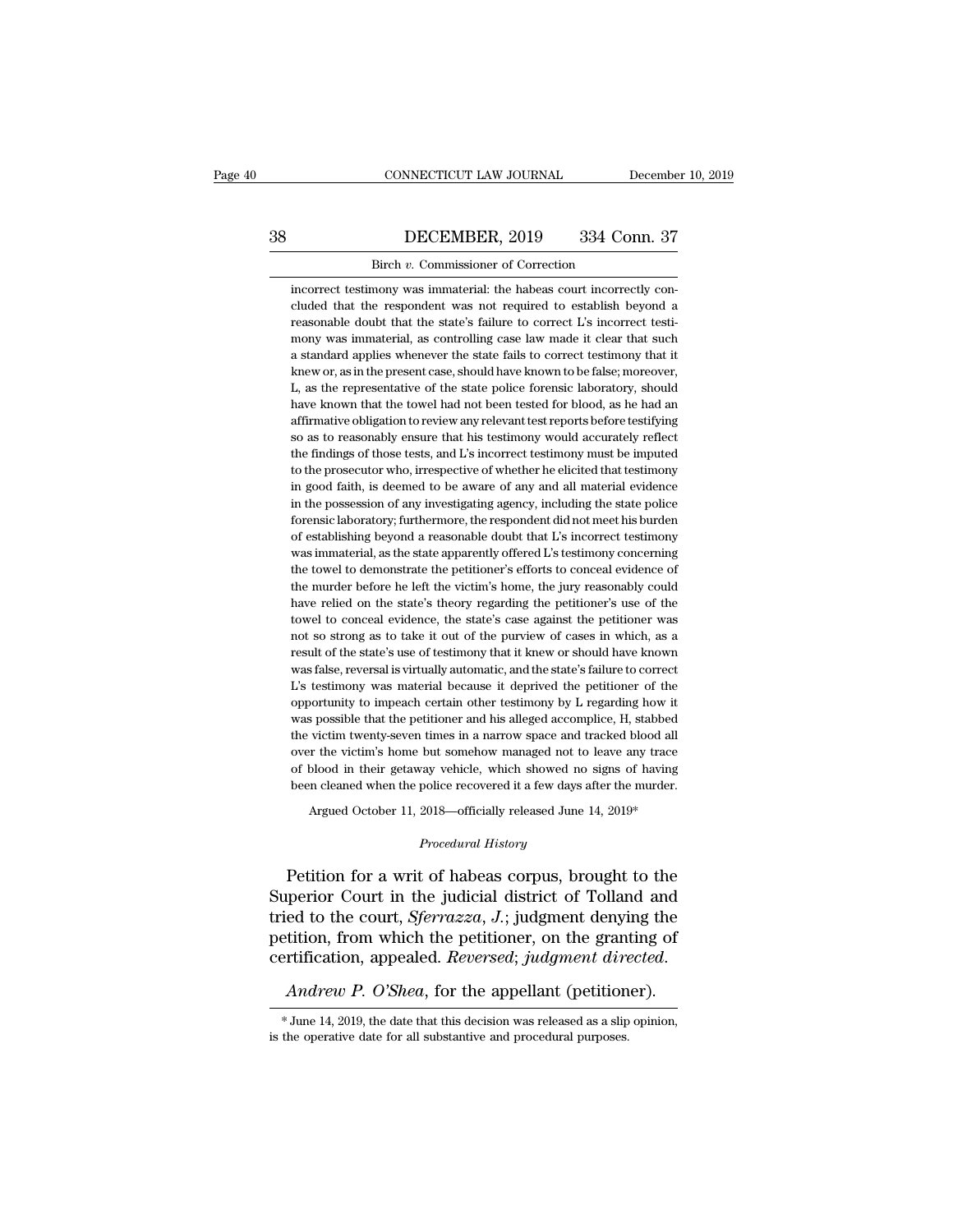CONNECTICUT LAW JOURNAL<br>DECEMBER, 2019<br>Birch *v.* Commissioner of Correction<br>Proto assistant state's attorney

*Page 41*<br> *Michael J. Proto, assistant state's attorney, with<br>
michael J. Proto, assistant state's attorney, with<br>
nom were Jo Ann Sulik, supervisory assistant state's<br>
torney, and on the brief David S. Shangel, state's* 334 Conn. 37 DECEMBER, 2019 39<br>Birch *v*. Commissioner of Correction<br>*Michael J. Proto*, assistant state's attorney, with<br>whom were *Jo Ann Sulik*, supervisory assistant state's<br>attorney, and, on the brief, *David S. Shepa* 334 Conn. 37 DECEMBER, 2019 39<br>Birch v. Commissioner of Correction<br>*Michael J. Proto*, assistant state's attorney, with<br>whom were *Jo Ann Sulik*, supervisory assistant state's<br>attorney, and, on the brief, *David S. Shepack* 334 Conn. 37 DECEMBER, 2019<br>
Birch v. Commissioner of Correction<br> *Michael J. Proto*, assistant state's attorn<br>
whom were *Jo Ann Sulik*, supervisory assistant<br>
attorney, and, on the brief, *David S. Shepael*<br>
attorney, fo michaet J. Proto, assistant state's attorney, with<br>nom were Jo Ann Sulik, supervisory assistant state's<br>torney, and, on the brief, David S. Shepack, state's<br>formey, for the appellee (respondent).<br> $o_{pinion}$ <br>PALMER, J. In the

### *Opinion*

whom were *Jo Ann Sutu*k, supervisory assistant state's<br>attorney, and, on the brief, *David S. Shepack*, state's<br>attorney, for the appellee (respondent).<br> $o_{pinion}$ <br>PALMER, J. In the early morning hours of December<br>2, 1985, s and, on the brief, *David S. Shepack*, state's<br>attorney, for the appellee (respondent).<br>*Opinion*<br>PALMER, J. In the early morning hours of December<br>2, 1985, sixty-five year old Everett Carr was brutally<br>murdered in his New opinion<br>
opinion<br>
DALMER, J. In the early morning hours of December<br>
2, 1985, sixty-five year old Everett Carr was brutally<br>
murdered in his New Milford residence. Subsequently,<br>
the petitioner, Ralph Birch, and a second m Opinion<br>
PALMER, J. In the early morning hours of December<br>
2, 1985, sixty-five year old Everett Carr was brutally<br>
murdered in his New Milford residence. Subsequently,<br>
the petitioner, Ralph Birch, and a second man, Shawn PALMER, J. In the early morning hours of December<br>2, 1985, sixty-five year old Everett Carr was brutally<br>murdered in his New Milford residence. Subsequently,<br>the petitioner, Ralph Birch, and a second man, Shawn<br>Henning, we PALMER, J. In the early morning hours of December<br>2, 1985, sixty-five year old Everett Carr was brutally<br>murdered in his New Milford residence. Subsequently,<br>the petitioner, Ralph Birch, and a second man, Shawn<br>Henning, we 2, 1985, sixty-five year old Everett Carr was brutally<br>murdered in his New Milford residence. Subsequently,<br>the petitioner, Ralph Birch, and a second man, Shawn<br>Henning, were arrested and charged with Carr's mur-<br>der, whic murdered in his New Milford residence. Subsequently,<br>the petitioner, Ralph Birch, and a second man, Shawn<br>Henning, were arrested and charged with Carr's mur-<br>der, which the police theorized was committed during<br>the course the petitioner, Ralph Birch, and a second man, Shawn<br>Henning, were arrested and charged with Carr's mur-<br>der, which the police theorized was committed during<br>the course of a burglary of Carr's home by the two men.<br>After a Henning, were arrested and charged with Carr's murder, which the police theorized was committed during<br>the course of a burglary of Carr's home by the two men.<br>After a jury trial, the petitioner was convicted of felony<br>murd der, which the police theorized was committed during<br>the course of a burglary of Carr's home by the two men.<br>After a jury trial, the petitioner was convicted of felony<br>murder, and, following his appeal, this court upheld t the course of a burglary of Carr's home by the two men.<br>After a jury trial, the petitioner was convicted of felony<br>murder, and, following his appeal, this court upheld the<br>petitioner's conviction.<sup>1</sup> See *State* v. *Birch* After a jury trial, the petitioner was convicted of felony<br>murder, and, following his appeal, this court upheld the<br>petitioner's conviction.<sup>1</sup> See *State* v. *Birch*, 219 Conn.<br>743, 751, 594 A.2d 972 (1991). Thereafter, t murder, and, following his appeal, this court upheld the<br>petitioner's conviction.<sup>1</sup> See *State* v. *Birch*, 219 Conn.<br>743, 751, 594 A.2d 972 (1991). Thereafter, the petitioner<br>filed two habeas petitions, the first of whic petitioner's conviction.<sup>1</sup> See *State* v. *Birch*, 219 Conn.<br>743, 751, 594 A.2d 972 (1991). Thereafter, the petitioner<br>filed two habeas petitions, the first of which was denied<br>by the habeas court, *Zarella*, *J. Birch* 743, 751, 594 A.2d 972 (1991). Thereafter, the petitioner<br>filed two habeas petitions, the first of which was denied<br>by the habeas court, *Zarella*, *J. Birch* v. *Warden*, Docket<br>No. TSR-CV-92-1567-S, 1998 WL 376345, \*11 filed two habeas petitions, the first of which was denied<br>by the habeas court, *Zarella*, *J. Birch* v. *Warden*, Docket<br>No. TSR-CV-92-1567-S, 1998 WL 376345, \*11 (Conn.<br>Super. June 25, 1998). The second petition, which is by the habeas court, *Zarella*, *J. Birch* v. *Warden*, Docket<br>No. TSR-CV-92-1567-S, 1998 WL 376345, \*11 (Conn.<br>Super. June 25, 1998). The second petition, which is<br>the subject of this appeal, alleged, among other things,<br> No. TSR-CV-92-1567-S, 1998 WL 376345, \*11 (Conn.<br>Super. June 25, 1998). The second petition, which is<br>the subject of this appeal, alleged, among other things,<br>that the state deprived the petitioner of a fair trial in<br>viola Super. June 25, 1998). The second petition, which is<br>the subject of this appeal, alleged, among other things,<br>that the state deprived the petitioner of a fair trial in<br>violation of *Brady* v. *Maryland*, 373 U.S. 83, 87, 8 the subject of this appeal, alleged, among other things,<br>that the state deprived the petitioner of a fair trial in<br>violation of *Brady* v. *Maryland*, 373 U.S. 83, 87, 83 S.<br>Ct. 1194, 10 L. Ed. 2d 215 (1963), and its proge that the state deprived the petitioner of a fair trial in violation of *Brady* v. *Maryland*, 373 U.S. 83, 87, 83 S. Ct. 1194, 10 L. Ed. 2d 215 (1963), and its progeny, which require the state to correct any testimony that violation of *Brady* v. *Maryland*, 373 U.S. 83, 87, 83 S.<br>Ct. 1194, 10 L. Ed. 2d 215 (1963), and its progeny, which<br>require the state to correct any testimony that it knows<br>or should know is materially false or misleadin Ct. 1194, 10 L. Ed. 2d 215 (1963), and its progeny, which<br>require the state to correct any testimony that it knows<br>or should know is materially false or misleading. More<br>specifically, the petitioner claims that his right t require the state to correct any testimony that it knows<br>or should know is materially false or misleading. More<br>specifically, the petitioner claims that his right to due<br>process was violated because the assistant state's a or should know is materially false or misleading. More<br>specifically, the petitioner claims that his right to due<br>process was violated because the assistant state's attor-<br>ney (prosecutor) failed to correct certain testimon specifically, the petitioner claims that his right to due<br>process was violated because the assistant state's attor-<br>ney (prosecutor) failed to correct certain testimony of<br>the then director of the state police forensic lab ie then director of the state poince forensic laboratory,<br>enry C. Lee, concerning a red substance on a towel<br>bund in the victim's home that, according to Lee, had<br>sted positive for blood. In fact, no such test had been<br><sup>1</sup> Henry C. Lee, concerning a red substance on a towel<br>found in the victim's home that, according to Lee, had<br>tested positive for blood. In fact, no such test had been<br><sup>1</sup> Henning was tried separately and convicted of felony

found in the victim's h<br>tested positive for bloc<br><sup>1</sup>Henning was tried separate<br>This court also rejected Hennin<br>417, 431, 599 A.2d 1065 (1991).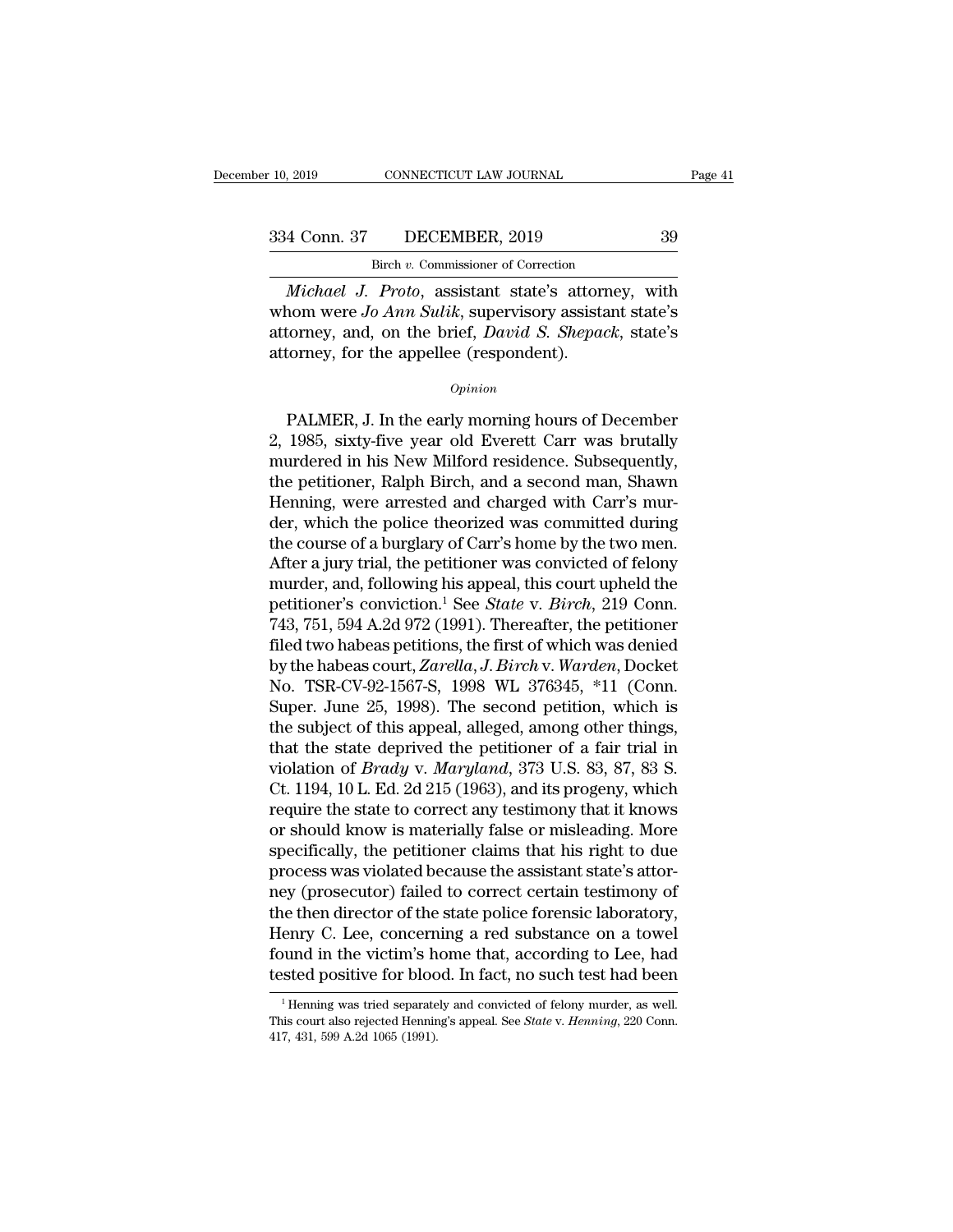# CONNECTICUT LAW JOURNAL December 10, 2019<br>
40 DECEMBER, 2019 334 Conn. 37<br>
Birch v. Commissioner of Correction CONNECTICUT LAW JOURNAL<br>DECEMBER, 2019 334 Correction<br>Birch *v.* Commissioner of Correction<br>nd moreover a test of the substance

CONNECTICUT LAW JOURNAL December 10, 2019<br> **ECEMBER**, 2019 334 Conn. 37<br>
Birch *v*. Commissioner of Correction<br>
conducted, and, moreover, a test of the substance that<br>
was performed for purposes of the present case proved<br> Magnetics of the purposes of the present case proved<br>mediated, and, moreover, a test of the substance that<br>was performed for purposes of the present case proved<br>negative for blood. The habeas court, *Sferrazza*, J.<sup>2</sup><br>reje DECEMBER, 2019 334 Conn. 37<br>
Birch v. Commissioner of Correction<br>
conducted, and, moreover, a test of the substance that<br>
was performed for purposes of the present case proved<br>
negative for blood. The habeas court, *Sferra* First all of the petitioners are agree with the petitioner and followed all of the petitioner's claims, including his claim with respect to Lee's testimony about the towel, and this anneal followed  $3$  Because we agree wi Birch *v*. Commissioner of Correction<br>
conducted, and, moreover, a test of the substance that<br>
was performed for purposes of the present case proved<br>
negative for blood. The habeas court, *Sferrazza*, *J*.<sup>2</sup><br>
rejected al Birch v. Commissioner of Correction<br>
conducted, and, moreover, a test of the substance that<br>
was performed for purposes of the present case proved<br>
negative for blood. The habeas court, *Sferrazza*,  $J_{,i}^2$ <br>
rejected al conducted, and, moreover, a test of the substance that<br>was performed for purposes of the present case proved<br>negative for blood. The habeas court, *Sferrazza*, J.,<sup>2</sup><br>rejected all of the petitioner's claims, including his was performed for purposes of the present case proved<br>negative for blood. The habeas court, *Sferrazza*,  $J$ <sup>2</sup>,<sup>2</sup><br>rejected all of the petitioner's claims, including his claim<br>with respect to Lee's testimony about the to negative for blood. The habeas court, *Sferrazza*, *J.*,<sup>2</sup> rejected all of the petitioner's claims, including his claim with respect to Lee's testimony about the towel, and this appeal followed.<sup>3</sup> Because we agree with rejected all of the petitioner's claims, including his claim<br>with respect to Lee's testimony about the towel, and this<br>appeal followed.<sup>3</sup> Because we agree with the petitioner<br>that, contrary to the conclusion of the habea with respect to Lee's<br>appeal followed.<sup>3</sup> Be<br>that, contrary to the<br>is entitled to a new<br>alert the trial court :<br>mony was incorrect<br>habeas court.<sup>5</sup> entitled to a new trial due to the state's failure to<br>ert the trial court and the petitioner that Lee's testi-<br>ony was incorrect,<sup>4</sup> we reverse the judgment of the<br>abeas court.<sup>5</sup><br><sup>2</sup> Unless otherwise noted, all reference alert the trial court and the petitioner that Lee's testi-<br>mony was incorrect,<sup>4</sup> we reverse the judgment of the<br>habeas court.<sup>5</sup><br><sup>2</sup>Unless otherwise noted, all references hereinafter to the habeas court<br>are to *Sferrazza* 

mony was incorrect,<sup>4</sup> we reverse the judgment of the habeas court.<sup>5</sup><br> $\rightarrow$ <sup>2</sup>Unless otherwise noted, all references hereinafter to the habeas court are to *Sferrazza*, *J*., and all references to the habeas petition are relief that, in many respects, mirrors the relief that the petition in the present case.<br>
<sup>3</sup> As we explain hereinafter in greater detail, Henning also sought posttrial relief that, in many respects, mirrors the relief th

are to *Sferrazza*, *J*., and all references to the habeas petition are to the petition in the present case.<br><sup>3</sup> As we explain hereinafter in greater detail, Henning also sought posttrial relief that, in many respects, mi petition in the present case.<br>
<sup>3</sup> As we explain hereinafter in greater detail, Henning also sought posttrial<br>
relief that, in many respects, mirrors the relief that the petitioner sought.<br>
<sup>4</sup> As we discuss more fully her <sup>3</sup> As we explain hereinafter in greater detail, Henning also sought posttrial relief that, in many respects, mirrors the relief that the petitioner sought.<br><sup>4</sup> As we discuss more fully hereinafter, the respondent, the Com relief that, in many respects, mirrors the relief that the petitioner sought.<br>
<sup>4</sup> As we discuss more fully hereinafter, the respondent, the Commissioner<br>
of Correction, concedes that the testimony of Lee at issue in this <sup>4</sup> As we discuss more fully hereinafter, the respondent, the Commissioner of Correction, concedes that the testimony of Lee at issue in this case was false or misleading—terms commonly used in cases, like the present one, of Correction, concedes that the testimony of Lee at issue in this case was false or misleading—terms commonly used in cases, like the present one, that involve due process claims predicated on the state's improper use of False or misleading—terms commonly used in cases, like the present one, that involve due process claims predicated on the state's improper use of testimony in a criminal trial—in the sense that it was factually wrong or in that involve due process claims predicated on the state's improper use of testimony in a criminal trial—in the sense that it was factually wrong or incorrect. In its memorandum of decision, however, the habeas court found testimony in a criminal trial—in the sense that it was factually wrong or incorrect. In its memorandum of decision, however, the habeas court found that Lee's testimony was mistaken and not intentionally false—a conclusio incorrect. In its memorandum of decision, however, the habeas court found that Lee's testimony was mistaken and not intentionally false—a conclusion that the petitioner has not challenged—and we have no reason to second-gu that Lee's testimony was mistaken and not intentionally false—a conclusion<br>that the petitioner has not challenged—and we have no reason to second-<br>guess that determination. Nevertheless, for the reasons set forth hereinaf that the petitioner has not challenged—and we have no reason to second-<br>that the petitioner has not challenged—and we have no reason to second-<br>guess that determination. Nevertheless, for the reasons set forth hereinafter, dues sthat determination. Nevertheless, for the reasons set forth hereinafter, we conclude that, in the circumstances presented, the petitioner is entitled to a new trial because, under *Brady* and its progeny, it makes no we conclude that, in the circumstances presented, the petitioner is entitled to a new trial because, under *Brady* and its progeny, it makes no difference whether Lee's testimony was intentionally false or merely mistaken to a new trial because, under *Brady* and its progeny, it makes no difference whether Lee's testimony was intentionally false or merely mistaken. In either case, if, as we conclude, the state knew or should have known tha whether Lee's testimony was intentionally false or merely mistaken. In either case, if, as we conclude, the state knew or should have known that Lee's testimony was incorrect, the petitioner is entitled to a new trial unle case, if, as we conclude, the state knew or should have known that Lee's<br>case, if, as we conclude, the state knew or should have known that Lee's<br>testimony was incorrect, the petitioner is entitled to a new trial unless th exer, in the peritoner is entitled to a new trial unless the respondent can demonstrate that the incorrect testimony was harmless beyond a reasonable doubt, a burden that the respondent cannot meet. Finally, although Lee's respondent can demonstrate that the incorrect testimony was harmless<br>beyond a reasonable doubt, a burden that the respondent cannot meet.<br>Finally, although Lee's testimony was false or misleading insofar as it was<br>contrary beyond a reasonable doubt, a burden that the respondent cannot meet.<br>Finally, although Lee's testimony was false or misleading insofar as it was contrary to the facts, we characterize it as incorrect rather than false or Statutes § 52-270 (a) on the basis of newly discovered evidence. Prior to the facts, we characterize it as incorrect rather than false or misleading because the latter terms might be understood as connoting a dishonest or

misleading because the latter terms might be understood as connoting a dishonest or untruthful intent, an implication that would be incompatible with the habeas court's determination.<br>
<sup>5</sup> The petitioner also filed a peti dishonest or untruthful intent, an implication that would be incompatible with the habeas court's determination.<br>
<sup>5</sup> The petitioner also filed a petition for a new trial pursuant to General Statutes  $\S 52-270$  (a) on the with the habeas court's determination.<br>
<sup>5</sup> The petitioner also filed a petition for a new trial pursuant to General<br>
Statutes  $\S 52-270$  (a) on the basis of newly discovered evidence. Prior to<br>
trial, the habeas court co The petitioner also filed a petition for a new trial pursuant to General Statutes  $\S 52-270$  (a) on the basis of newly discovered evidence. Prior to trial, the habeas court consolidated that petition with the present habe Statutes  $\S$  52-270 (a) on the basis of newly discovered evidence. Prior to trial, the habeas court consolidated that petition with the present habeas petition and with the closely related habeas and new trial petitions o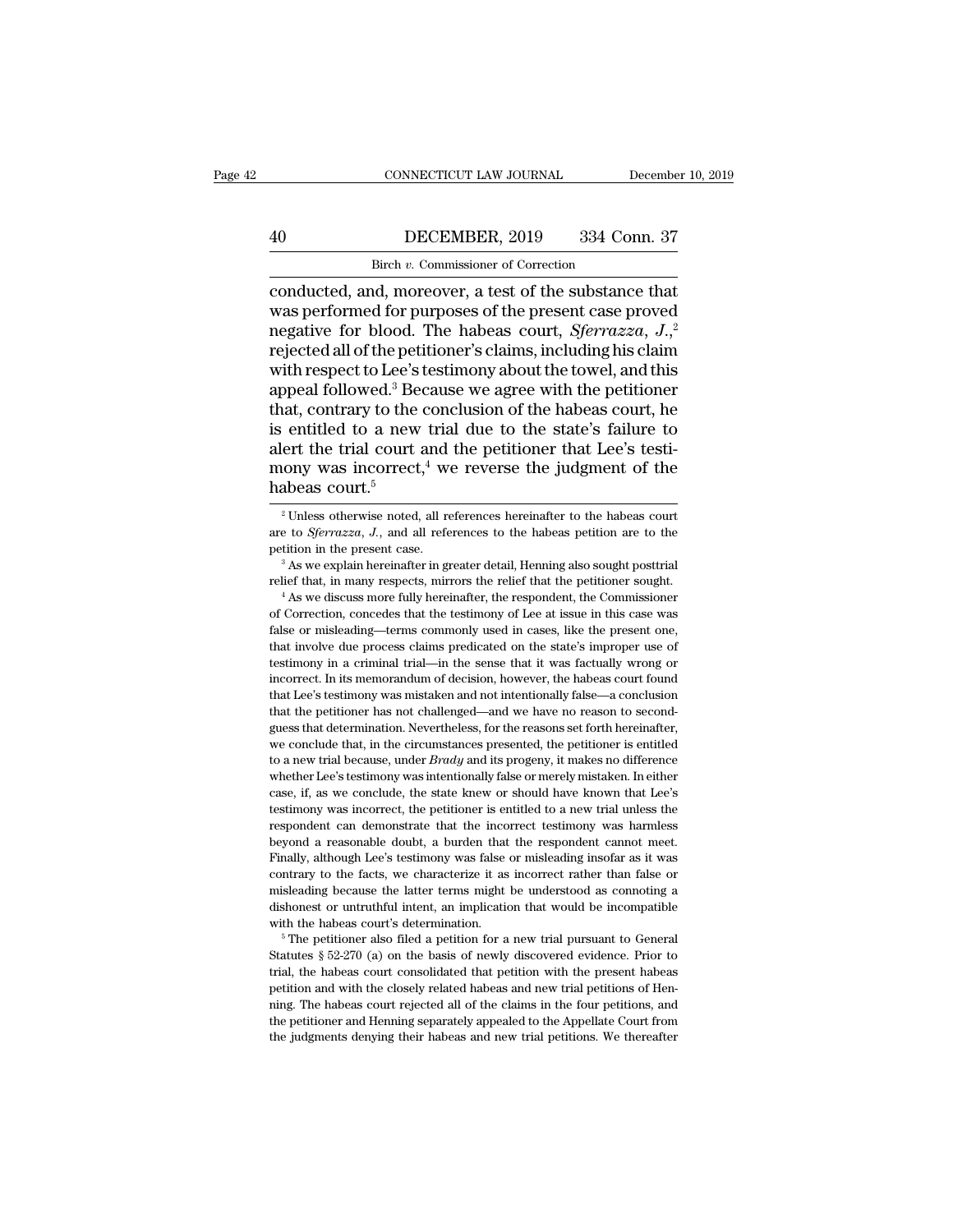CONNECTICUT LAW JOURNAL<br>DECEMBER, 2019<br>Birch *v.* Commissioner of Correction<br>ing facts, and procedural history an The following facts and procedural history are set<br>
The following facts and procedural history are set<br>
The following facts and procedural history are set<br>
The in the companion case of *Henning* v. *Commis*-Forth in the commissioner of Correction<br>
The following facts and procedural history are set<br>
forth in the companion case of *Henning* v. *Commis-*<br> *Sioner of Correction*, 334 Conn. 1, A.3d (2019).<br>
"On November 20, 1985, <sup>334</sup> Conn. 37 DECEMBER, 2019 41<br>
<sup>Birch v</sup>. Commissioner of Correction<br>
The following facts and procedural history are set<br>
forth in the companion case of *Henning* v. *Commissioner of Correction*, 334 Conn. 1, A.3d (2019 334 Conn. 37 DECEMBER, 2019 41<br>
Birch v. Commissioner of Correction<br>
The following facts and procedural history are set<br>
forth in the companion case of *Henning* v. *Commissioner of Correction*, 334 Conn. 1, A.3d (2019).<br> Birch v. Commissioner of Correction<br>
The following facts and procedural history are set<br>
forth in the companion case of *Henning* v. Commis-<br>
sioner of Correction, 334 Conn. 1, A.3d (2019).<br>
"On November 29, 1985, the then The following facts and procedural history are set<br>forth in the companion case of *Henning* v. *Commissioner of Correction*, 334 Conn. 1, A.3d (2019).<br>"On November 29, 1985, the then [eighteen] year old<br>petitioner, togeth The following facts and procedural history are set<br>forth in the companion case of *Henning* v. *Commissioner of Correction*, 334 Conn. 1, A.3d (2019).<br>"On November 29, 1985, the then [eighteen] year old<br>petitioner, togethe forth in the companion case of *Henning* v. *Commissioner of Correction*, 334 Conn. 1, A.3d (2019).<br>
"On November 29, 1985, the then [eighteen] year old<br>
petitioner, together with his [seventeen] year old friend,<br>
[Henning sioner of Correction, 334 Conn. 1, A.3d (2019).<br>
"On November 29, 1985, the then [eighteen] year old<br>
petitioner, together with his [seventeen] year old friend,<br>
[Henning], and [Henning's] eighteen year old girlfriend,<br>
Ti "On November 29, 1985, the then [eighteen] year old<br>petitioner, together with his [seventeen] year old friend,<br>[Henning], and [Henning's] eighteen year old girlfriend,<br>Tina Yablonski, stole a 1973 brown Buick Regal from<br>an petitioner, together with his [seventeen] year old friend,<br>[Henning], and [Henning's] eighteen year old girlfriend,<br>Tina Yablonski, stole a 1973 brown Buick Regal from<br>an automobile repair shop in the town of Brookfield.<br>L [Henning], and [Henning's] eighteen year old girlfriend,<br>Tina Yablonski, stole a 1973 brown Buick Regal from<br>an automobile repair shop in the town of Brookfield.<br>Later that evening, the three teenagers drove the vehicle<br>to Tina Yablonski, stole a 1973 brown Buick Regal from<br>an automobile repair shop in the town of Brookfield.<br>Later that evening, the three teenagers drove the vehicle<br>to New Hampshire to visit [the petitioner's] mother.<br>While an automobile repair shop in the town of Brookfield.<br>Later that evening, the three teenagers drove the vehicle<br>to New Hampshire to visit [the petitioner's] mother.<br>While there, the vehicle's muffler was damaged and<br>subsequ Later that evening, the three teenagers drove the vehicle<br>to New Hampshire to visit [the petitioner's] mother.<br>While there, the vehicle's muffler was damaged and<br>subsequently removed, causing the vehicle to make a<br>loud no subsequently removed, causing the venicle to make a<br>loud noise when it was operated. When the trio returned<br>to Connecticut on December 1, 1985, they went directly<br>to the Danbury residence of Douglas Stanley, a local<br>trans loud noise when it was operated. When the trio returned<br>to Connecticut on December 1, 1985, they went directly<br>to the Danbury residence of Douglas Stanley, a local<br>transferred all four appeals to this court pursuant to Gen

Conn. 33, 36, A.3d (2019) (dismissing as moot Henning's appeal<br>from denial of petition for new trial), a decision that, like our decision in<br>the present case, is predicated on the state's use of Lee's incorrect testimony. from denial of petition for new trial), a decision that, like our decision in the present case, is predicated on the state's use of Lee's incorrect testimony. We note, moreover, that, at various points throughout this opin the present case, is predicated on the state's use of Lee's incorrect testimony.<br>We note, moreover, that, at various points throughout this opinion, we briefly discuss a number of the other claims raised by the petitioner We note, moreover, that, at various points throughout this opinion, we briefly discuss a number of the other claims raised by the petitioner in his habeas petition and in his petition for a new trial. We do not decide the briefly discuss a number of the other claims raised by the petitioner in his habeas petition and in his petition for a new trial. We do not decide the merits of any of those claims, however, because of our conclusion that habeas petition and in his petition for a new trial. We do not decide the merits of any of those claims, however, because of our conclusion that the petitioner is entitled to a new trial due to Lee's incorrect testimony. I merits of any of those claims, however, because of our conclusion that the petitioner is entitled to a new trial due to Lee's incorrect testimony. Insofar as we do discuss them, we do so only to place the present claim in pertitioner is entitled to a new trial due to Lee's incorrect testimony. Insofar<br>as we do discuss them, we do so only to place the present claim in the<br>broader context of the several significant issues that the petitioner pass we do discuss them, we do so only to place the present claim in the broader context of the several significant issues that the petitioner also raises as a basis for his entitlement to a new trial. Finally, many of the above context of the several significant issues that the petitioner also<br>proader context of the several significant issues that the petitioner also<br>raises as a basis for his entitlement to a new trial. Finally, many of the Fraises as a basis for his entitlement to a new trial. Finally, many of the facts and much of the substantive analysis in this case is taken directly from our decision in *Henning* v. *Commissioner of Correction*, supra, and much of the substantive analysis in this case is taken directly from our decision in *Henning* v. *Commissioner of Correction*, supra, 334 Conn. 1, because that opinion addresses the identical claim concerning the stat and much of the substantive analysis in this case is taken directly from our decision in *Henning* v. *Commissioner of Correction*, supra, 334 Conn. 1, because that opinion addresses the identical claim concerning the sta

to Connecticut on December 1, 1985, they went directly<br>to the Danbury residence of Douglas Stanley, a local<br>transferred all four appeals to this court pursuant to General Statutes  $\S$  51-<br>199 (c) and Practice Book  $\S$  65to the Danbury residence of Douglas Stanley, a local<br>transferred all four appeals to this court pursuant to General Statutes § 51-<br>199 (c) and Practice Book § 65-2. In a separate opinion also issued today,<br>we have dismiss perfect of Douglas Statiley, a local<br>transferred all four appeals to this court pursuant to General Statutes § 51-<br>199 (c) and Practice Book § 65-2. In a separate opinion also issued today,<br>we have dismissed as moot the p transferred all four appeals to this court pursuant to General Statutes  $\S$  51-<br>199 (c) and Practice Book  $\S$  65-2. In a separate opinion also issued today,<br>we have dismissed as moot the petitioner's appeal from the habea 199 (c) and Practice Book § 65-2. In a separate opinion also issued today, we have dismissed as moot the petitioner's appeal from the habeas court's denial of his petition for a new trial in view of our determination that in Henning's habeas cost as well; see *Henning* of the habeas court's denial of his petition for a new trial in view of our determination that the petitioner must be afforded a new trial on the basis of the state's failure *the*nial of his petition for a new trial in view of our determination that the petitioner must be afforded a new trial on the basis of the state's failure to correct Lee's incorrect testimony. See *Birch* v. *State*, 334 petitioner must be afforded a new trial on the basis of the state's failure to correct Lee's incorrect testimony. See *Birch* v. *State*, 334 Conn. 69, 72, A.3d (2019). We also have reversed the judgment of the habeas cour from denial of petition for new trial), a decision that, like our denial of person denial of the habeas court in Henning's habeas case, as well; see *Henning v. Commissioner of Correction*, 334 Conn. 1, 33, A.3d (2019); se A.3d (2019). We also have reversed the judgment of the habeas court<br>in Henning's habeas case, as well; see *Henning v. Commissioner of Correction*, 334 Conn. 1, 33, A.3d (2019); see also *Henning v. State*, 334<br>Conn. 33, Henning's habeas case, as well; see *Henning* v. *Commissioner of Correction*, 334 Conn. 1, 33, A.3d (2019); see also *Henning* v. *State*, 334 pm. 33, 36, A.3d (2019) (dismissing as moot Henning's appeal am denial of pet *tion*, 334 Conn. 1, 33, A.3d (2019); see also *Henning* v. *State*, 334 Conn. 33, 36, A.3d (2019) (dismissing as moot Henning's appeal from denial of petition for new trial), a decision that, like our decision in the pres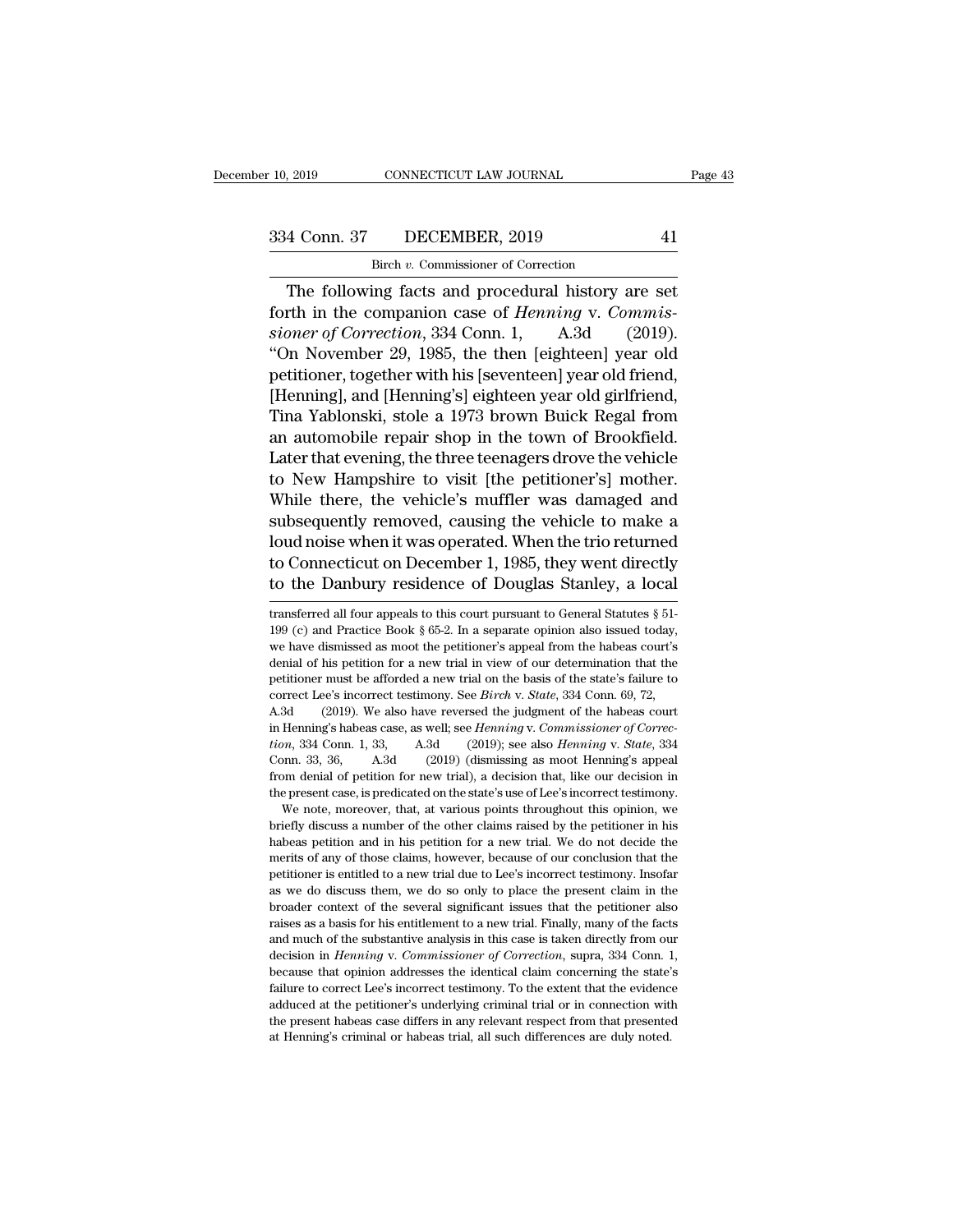# CONNECTICUT LAW JOURNAL December 10, 2019<br>
42 DECEMBER, 2019 334 Conn. 37<br>
Birch v. Commissioner of Correction CONNECTICUT LAW JOURNAL<br>DECEMBER, 2019 334 Correction<br>Birch *v.* Commissioner of Correction<br>where they freebased cocaine. In add

CONNECTICUT LAW JOURNAL December 10, 2019<br>
42 DECEMBER, 2019 334 Conn. 37<br>
Birch v. Commissioner of Correction<br>
drug dealer, where they freebased cocaine. In addition<br>
to selling the teenagers drugs, Stanley also acted as The Stanley Correction<br>
The teenagers drugs, Stanley also acted as a<br>
tence<sup>76</sup> for property they periodically stole from local<br>
teenagers drugs, Stanley also acted as a<br>
tence<sup>76</sup> for property they periodically stole from  $\frac{\text{Bireh }v. \text{ Commissioner of Correction}}{\text{drug dealer, where they freebased cocaine. In addition}}$ <br>to selling the teenagers drugs, Stanley also acted as a "fence" for property they periodically stole from local businesses and homes. After leaving the Stanley residence the petition **Businesses and homes. After leaving the Agent Standard Correction**<br>drug dealer, where they freebased cocaine. In addition<br>to selling the teenagers drugs, Stanley also acted as a<br>"fence" for property they periodically sto Birch v. Commissioner of Correction<br>drug dealer, where they freebased cocaine. In addition<br>to selling the teenagers drugs, Stanley also acted as a<br>"fence" for property they periodically stole from local<br>businesses and home shear v. Commissioner of Correction<br>drug dealer, where they freebased cocaine. In addition<br>to selling the teenagers drugs, Stanley also acted as a<br>"fence" for property they periodically stole from local<br>businesses and hom drug dealer, where they freebased cocaine. In a<br>to selling the teenagers drugs, Stanley also act<br>'fence'<sup>6</sup> for property they periodically stole from<br>businesses and homes. After leaving the Stanle<br>dence, the petitioner and beams are to changers analy, businesy and the at a more of form in the stanley resi-<br>
ince, the petitioner and [Henning] dropped Yablonski<br>
f at her parents' home in the town of New Milford,<br>
riving there at approximately businesses and homes. After leaving the Stanley residence, the petitioner and [Henning] dropped Yablonski off at her parents' home in the town of New Milford, arriving there at approximately 11:55 p.m.<br>"At that time, the

dence, the petitioner and [Henning] dropped Yablonski<br>off at her parents' home in the town of New Milford,<br>arriving there at approximately 11:55 p.m.<br>"At that time, the victim was living at the home of<br>his daughter, Diana off at her parents' home in the town of New Milford,<br>off at her parents' home in the town of New Milford,<br>arriving there at approximately 11:55 p.m.<br>"At that time, the victim was living at the home of<br>his daughter, Diana C arriving there at approximately 11:55 p.m.<br>
"At that time, the victim was living at the home of<br>
his daughter, Diana Columbo, in New Milford, approxi-<br>
mately two miles from the Yablonski residence. Some-<br>
time between 9 "At that time, the victim was living at the home of<br>his daughter, Diana Columbo, in New Milford, approxi-<br>mately two miles from the Yablonski residence. Some-<br>time between 9 and 9:30 p.m. on December 1, 1985,<br>Columbo left "At that time, the victim was living at the home of<br>his daughter, Diana Columbo, in New Milford, approxi-<br>mately two miles from the Yablonski residence. Some-<br>time between 9 and 9:30 p.m. on December 1, 1985,<br>Columbo left his daughter, Diana Columbo, in New Milford, approximately two miles from the Yablonski residence. Some-<br>time between 9 and 9:30 p.m. on December 1, 1985,<br>Columbo left the house to visit a friend. When she<br>returned home th mately two miles from the Yablonski residence. Some-<br>time between 9 and 9:30 p.m. on December 1, 1985,<br>Columbo left the house to visit a friend. When she<br>returned home the next morning, reportedly between<br>4 and 4:30 a.m., time between 9 and 9:30 p.m. on December 1, 1985,<br>Columbo left the house to visit a friend. When she<br>returned home the next morning, reportedly between<br>4 and 4:30 a.m., she found the victim's lifeless body in<br>a narrow hall Columbo left the house to visit a friend. When she<br>returned home the next morning, reportedly between<br>4 and 4:30 a.m., she found the victim's lifeless body in<br>a narrow hallway adjacent to the kitchen, which led to<br>the vict returned home the next morning, reportedly between<br>4 and 4:30 a.m., she found the victim's lifeless body in<br>a narrow hallway adjacent to the kitchen, which led to<br>the victim's first floor bedroom. The victim, clad only<br>in 4 and 4:30 a.m., she found the victim's lifeless body in<br>a narrow hallway adjacent to the kitchen, which led to<br>the victim's first floor bedroom. The victim, clad only<br>in an undershirt and underwear, was lying in a pool of a narrow hallway adjacent to the kitchen, which led to<br>the victim's first floor bedroom. The victim, clad only<br>in an undershirt and underwear, was lying in a pool of<br>blood. Blood spatter and smears covered the walls<br>around the victim's first floor bedroom. The victim, clad only<br>in an undershirt and underwear, was lying in a pool of<br>blood. Blood spatter and smears covered the walls<br>around him, almost to the ceiling. An autopsy later<br>revealed in an undershirt and underwear, was lying in a pool of<br>blood. Blood spatter and smears covered the walls<br>around him, almost to the ceiling. An autopsy later<br>revealed that the victim had sustained approximately<br>twenty-seven blood. Blood spatter and smears covered the walls<br>around him, almost to the ceiling. An autopsy later<br>revealed that the victim had sustained approximately<br>twenty-seven stab wounds, a severed jugular vein, and<br>blunt force t around him, almost to the ceiling. An autopsy later<br>revealed that the victim had sustained approximately<br>twenty-seven stab wounds, a severed jugular vein, and<br>blunt force trauma to the head. Investigators theorized<br>that th revealed that the victim had sustained approximately<br>twenty-seven stab wounds, a severed jugular vein, and<br>blunt force trauma to the head. Investigators theorized<br>that the victim had confronted his assailants in the<br>hallwa twenty-seven stab wounds, a severed jugular vein, and<br>blunt force trauma to the head. Investigators theorized<br>that the victim had confronted his assailants in the<br>hallway and fought for his life. The associate medical<br>exam blunt force trauma to the head. Investigators theorized<br>that the victim had confronted his assailants in the<br>hallway and fought for his life. The associate medical<br>examiner could not determine the exact time of death,<br>only Ilway and fought for his life. The associate medical<br>
llway and fought for his life. The associate medical<br>
aminer could not determine the exact time of death,<br>
ly that the victim died within twenty-four hours of<br>
s body b prints and is also the motion at the victimity denotes the season of death, only that the victim died within twenty-four hours of his body being examined by the medical examiner and two and one-half to three hours of his l

only that the victim died within twenty-four hours of<br>his body being examined by the medical examiner and<br>two and one-half to three hours of his last meal.<br>"The assailants left two distinct sets of bloody foot-<br>prints near believed by the medical examiner and<br>two and one-half to three hours of his last meal.<br>"The assailants left two distinct sets of bloody foot-<br>prints near the victim's body and in other locations<br>throughout the house. Benea murder weak and one-half to three hours of his last meal.<br>
"The assailants left two distinct sets of bloody foot-<br>
prints near the victim's body and in other locations<br>
throughout the house. Beneath the victim's body, the<br> The assailants left two distinct sets of bloody foot-<br>prints near the victim's body and in other locations<br>throughout the house. Beneath the victim's body, the<br>police found what they believed to be a piece of the<br>murder w throughout the house. Beneath the victim's body, the police found what they believed to be a piece of the murder weapon—a small metal collar that separates a knife blade from the handle. The police also discovered  $\frac{1}{6}$ 

 $6$  "A 'fence' is a person who receives and sells stolen goods." *Henning v*.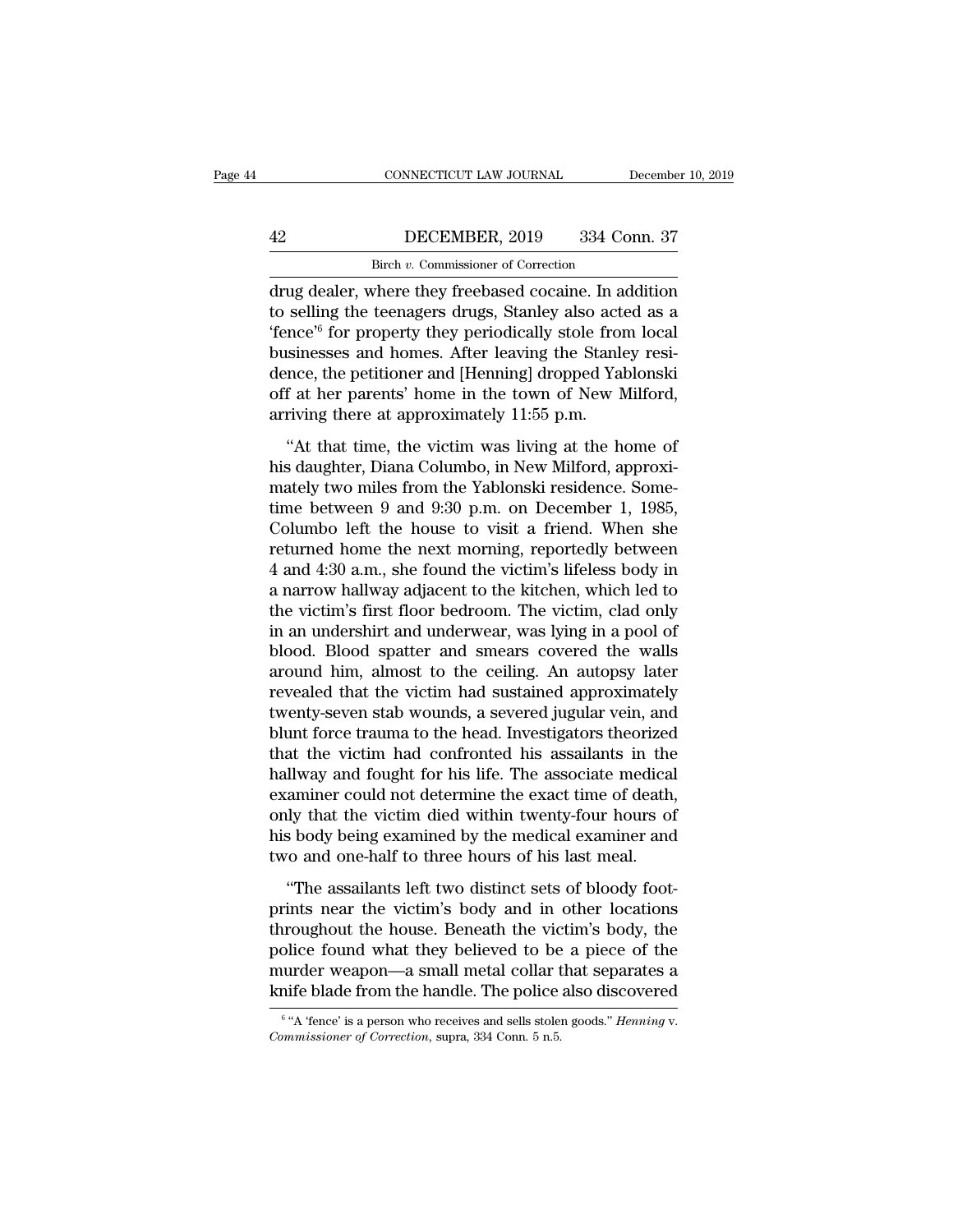CONNECTICUT LAW JOURNAL<br>DECEMBER, 2019<br>Birch *v.* Commissioner of Correction<br>resser drawer in the victim's bedu 10, 2019 CONNECTICUT LAW JOURNAL Page<br>
334 Conn. 37 DECEMBER, 2019 43<br>
Birch v. Commissioner of Correction<br>
blood on a dresser drawer in the victim's bedroom.<br>
Inside the drawer were a pair of bloody socks and a<br>
blood sta  $\begin{array}{c|c} \text{334 Conn. } 37 & \text{DECEMBER, 2019} & \text{43} \\ \hline \text{Bireh } v. \text{ Commissioner of Correction} \\ \text{blood on a dresser drawer in the victim's bedroom.} \\ \text{Inside the drawer were a pair of bloody socks and a blood stained cigar box, indicating that the assignments had rummaged through the house after the murder.} \end{array}$  $\begin{array}{c|c} \text{334 Conn. 37} & \text{DECEMBER, 2019} & \text{43} \\ \hline \text{Bireh } v. \text{ Commissioner of Correction} \\ \text{blood on a dresser drawer in the victim's bedroom.} \\ \text{Inside the drawer were a pair of bloody socks and a blood stained cigar box, indicating that the assaults had rummaged through the house after the murder. A videocassetto recordor, is well. 20021 rolls of query.$  $\frac{334 \text{ Conn. } 37}{\text{Bitch } v. \text{ Commissioner of Correction}}$ <br>blood on a dresser drawer in the victim's bedroom.<br>Inside the drawer were a pair of bloody socks and a<br>blood stained cigar box, indicating that the assailants<br>had rummaged through the ho Birch *v*. Commissioner of Correction<br>blood on a dresser drawer in the victim's bedroom.<br>Inside the drawer were a pair of bloody socks and a<br>blood stained cigar box, indicating that the assailants<br>had rummaged through the Birch v. Commissioner of Correction<br>blood on a dresser drawer in the victim's bedroom.<br>Inside the drawer were a pair of bloody socks and a<br>blood stained cigar box, indicating that the assailants<br>had rummaged through the h blood on a dresser drawer in<br>Inside the drawer were a pair<br>blood stained cigar box, indica<br>had rummaged through the ho<br>videocassette recorder, jewelr<br>ters, and some clothing were re<br>note in original.) Id., 5–6.<br>On the nigh Side the thawer were a pair of bloody socks and a<br>ood stained cigar box, indicating that the assailants<br>d rummaged through the house after the murder. A<br>deocassette recorder, jewelry, several rolls of quar-<br>rs, and some cl bood stained cigar box, indicating that the assanants<br>had rummaged through the house after the murder. A<br>videocassette recorder, jewelry, several rolls of quar-<br>ters, and some clothing were reported missing." (Foot-<br>note i

riad runninged unough the nouse arter the intrider. A<br>videocassette recorder, jewelry, several rolls of quar-<br>ters, and some clothing were reported missing." (Foot-<br>note in original.) Id., 5–6.<br>On the night of the murder, videocassette recorder, jeweny, several folls of quar-<br>ters, and some clothing were reported missing." (Foot-<br>note in original.) Id., 5–6.<br>On the night of the murder, three of the victim's neigh-<br>bors heard what they belie ters, and some clouding were reported missing. (Poot-<br>note in original.) Id., 5–6.<br>On the night of the murder, three of the victim's neigh-<br>bors heard what they believed to be a vehicle with a<br>defective muffler in the vici if we in original.) id., 5–0.<br>
On the night of the murder, three of the victim's neigh-<br>
bors heard what they believed to be a vehicle with a<br>
defective muffler in the vicinity of the victim's resi-<br>
dence. One of the neig On the night of the murder, three of the victim's neigh-<br>bors heard what they believed to be a vehicle with a<br>defective muffler in the vicinity of the victim's resi-<br>dence. One of the neighbors, Gary Smith, heard it some-<br> bors heard what they believed to be a vehicle with a<br>defective muffler in the vicinity of the victim's resi-<br>dence. One of the neighbors, Gary Smith, heard it some-<br>time between 10 p.m. and midnight, although he thought<br>it defective muffler in the vicinity of the victim's residence. One of the neighbors, Gary Smith, heard it sometime between 10 p.m. and midnight, although he thought it was "[p]robably closer to midnight." Smith, who reported dence. One of the neighbors, Gary Smith, heard it some-<br>time between 10 p.m. and midnight, although he thought<br>it was "[p]robably closer to midnight." Smith, who<br>reported that the noise was unusual enough that he<br>stopped w time between 10 p.m. and midnight, although he thought<br>
it was "[p]robably closer to midnight." Smith, who<br>
reported that the noise was unusual enough that he<br>
stopped what he was doing to look out the window,<br>
observed th it was "[p]robably closer to midnight." Smith, who<br>reported that the noise was unusual enough that he<br>stopped what he was doing to look out the window,<br>observed the vehicle just as it was passing his house<br>and noticed that reported that the noise was unusual enough that he<br>stopped what he was doing to look out the window,<br>observed the vehicle just as it was passing his house<br>and noticed that its taillights "were fairly wide set" and<br>"round i stopped what he was doing to look out the window, observed the vehicle just as it was passing his house and noticed that its taillights "were fairly wide set" and "round in appearance." Smith was shown a photograph of the observed the vehicle just as it was passing his house<br>and noticed that its taillights "were fairly wide set" and<br>"round in appearance." Smith was shown a photograph<br>of the stolen Buick at the petitioner's criminal trial<br>an and noticed that its taillights "were fairly wide set" and<br>"round in appearance." Smith was shown a photograph<br>of the stolen Buick at the petitioner's criminal trial<br>and testified that he was positive that its taillights w "round in appearance." Smith was shown a photograph<br>of the stolen Buick at the petitioner's criminal trial<br>and testified that he was positive that its taillights were<br>not the taillights he observed on the night of the murof the stolen Buick at the petitioner's criminal trial<br>and testified that he was positive that its taillights were<br>not the taillights he observed on the night of the mur-<br>der. Smith further testified that he informed the p and testified that he was positive that its taillights were<br>not the taillights he observed on the night of the mur-<br>der. Smith further testified that he informed the police<br>in the days following the murder that he had seen not the taillights he observed on the night of the murder. Smith further testified that he informed the police<br>in the days following the murder that he had seen the<br>taillights of the vehicle but that the officers never<br>ret der. Smith further testified that he informed the police<br>in the days following the murder that he had seen the<br>taillights of the vehicle but that the officers never<br>returned to show him a photograph of the stolen Buick's<br>t in the days following the murder that he had seen the taillights of the vehicle but that the officers never returned to show him a photograph of the stolen Buick's taillights for comparison. Upon cross-examination by the taillights of the<br>returned to show l<br>taillights for com<br>the prosecutor, S<br>he saw was "not<br>that it was "prok<br>noisy . . . ."<br>The evidence Ullights for comparison. Upon cross-examination by<br>
e prosecutor, Smith acknowledged that the vehicle<br>
e saw was "not the noisiest" he had ever heard and<br>
at it was "probably fair to say it was not terribly<br>
isy . . . ."<br> between 12:10 and Brian Church, also heard a loud vehicle<br>network was "not the noisiest" he had ever heard and<br>that it was "probably fair to say it was not terribly<br>noisy . . . ."<br>The evidence also established that, somet

the prosecutor, shiftli acknowledged that the ventcle<br>he saw was "not the noisiest" he had ever heard and<br>that it was "probably fair to say it was not terribly<br>noisy . . . ."<br>The evidence also established that, sometime<br>be cle saw was not the holisiest he had ever heard and<br>that it was "probably fair to say it was not terribly<br>noisy . . . ."<br>The evidence also established that, sometime<br>between 12:10 and 12:30 a.m., two other neighbors,<br>Alic clear it was "probably rain to say it was not terribly<br>noisy . . . ."<br>The evidence also established that, sometime<br>between 12:10 and 12:30 a.m., two other neighbors,<br>Alice Kennel and Brian Church, also heard a loud vehi-<br> The evidence also established that, sometime<br>between 12:10 and 12:30 a.m., two other neighbors,<br>Alice Kennel and Brian Church, also heard a loud vehi-<br>cle near the victim's residence. Kennel heard the vehi-<br>cle, which she The evidence also established that, sometime<br>between 12:10 and 12:30 a.m., two other neighbors,<br>Alice Kennel and Brian Church, also heard a loud vehi-<br>cle near the victim's residence. Kennel heard the vehi-<br>cle, which she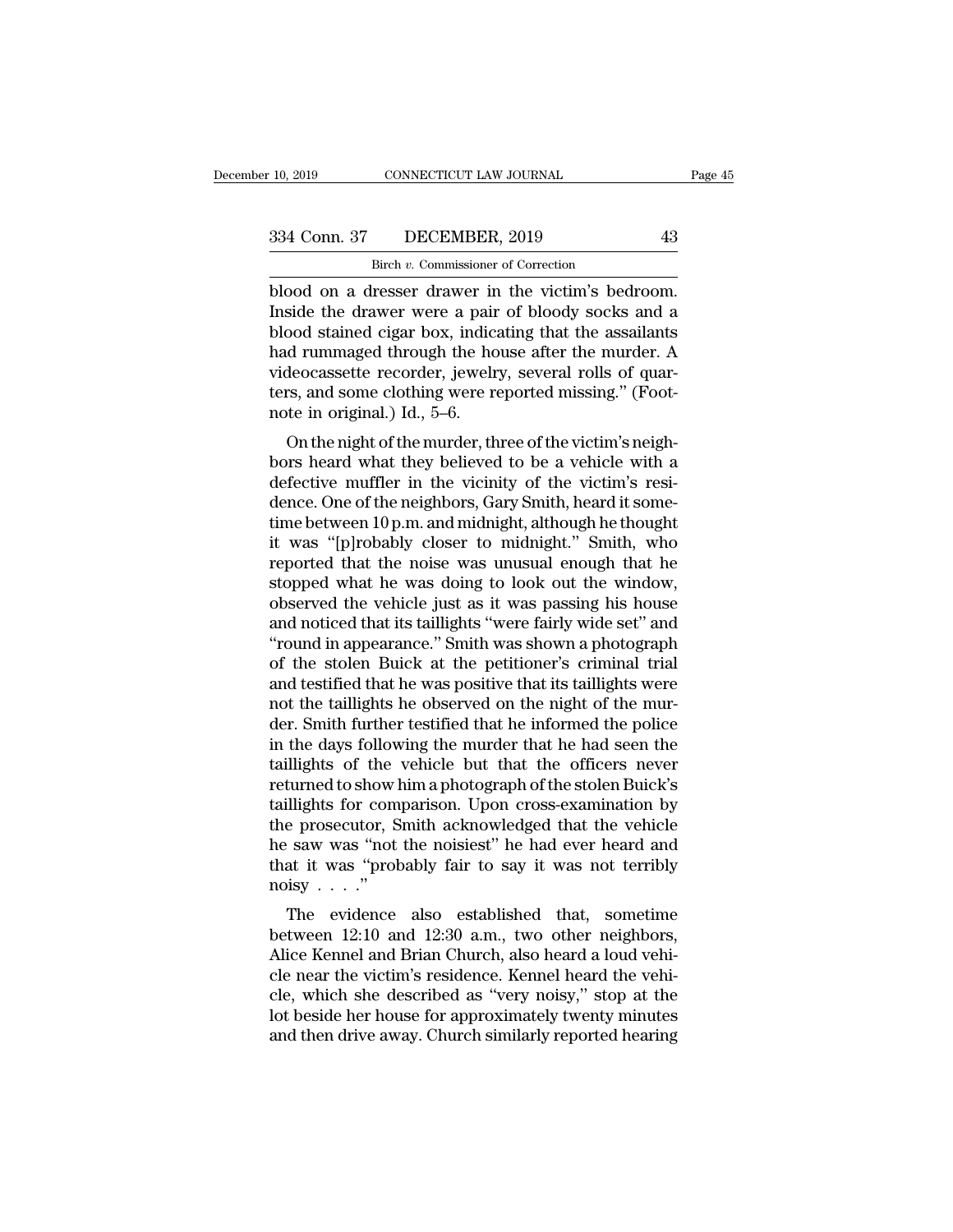# CONNECTICUT LAW JOURNAL December 10, 2019<br>
44 DECEMBER, 2019 334 Conn. 37<br>
Birch v. Commissioner of Correction CONNECTICUT LAW JOURNAL<br>DECEMBER, 2019 334 Correction<br>Birch *v.* Commissioner of Correction<br>on for twenty to thirty minutes and

CONNECTICUT LAW JOURNAL December 10, 2019<br>
44 DECEMBER, 2019 334 Conn. 37<br>
Birch v. Commissioner of Correction<br>
the vehicle stop for twenty to thirty minutes and then<br>
drive away. Neither Kennel nor Church actually<br>
observ Mature away. Neither weights also the vehicle stop for twenty to thirty minutes and then<br>drive away. Neither Kennel nor Church actually<br>observed the vehicle or heard its doors open or shut.<br>Nor could either witness also th **EXEMBER, 2019** 334 Conn. 37<br>Birch v. Commissioner of Correction<br>the vehicle stop for twenty to thirty minutes and then<br>drive away. Neither Kennel nor Church actually<br>observed the vehicle or heard its doors open or shut.<br>N Moreover, 1992 and Moreover, 1993<br>
Here with the vehicle stop for twenty to thirty minutes and then<br>
drive away. Neither Kennel nor Church actually<br>
observed the vehicle or heard its doors open or shut.<br>
Nor could either w Birch v. Commissioner of Correlation, 1999<br>The vehicle stop for twenty to thirty<br>drive away. Neither Kennel nor<br>observed the vehicle or heard its do<br>Nor could either witness place the v<br>pants at the victim's residence.<br>Bec Exercise the vehicle stop for twenty to thirty minutes and then<br>ive away. Neither Kennel nor Church actually<br>served the vehicle or heard its doors open or shut.<br>or could either witness place the vehicle or its occu-<br>ints a First excitence stop for twenty to thirty inhitities and then<br>drive away. Neither Kennel nor Church actually<br>observed the vehicle or heard its doors open or shut.<br>Nor could either witness place the vehicle or its occu-<br>pan

observed the vehicle or heard its doors open or shut.<br>Nor could either witness place the vehicle or its occupants at the victim's residence.<br>Because the police suspected that the victim had<br>interrupted a burglary, they beg boserved the vehicle of head its doors open of shat.<br>Nor could either witness place the vehicle or its occu-<br>pants at the victim's residence.<br>Because the police suspected that the victim had<br>interrupted a burglary, they be From collid efficit whiless place the ventere of its occupants at the victim's residence.<br>
Because the police suspected that the victim had<br>
interrupted a burglary, they began their investigation<br>
by identifying known burg Because the police suspected that the victim had<br>interrupted a burglary, they began their investigation<br>by identifying known burglars in the area. One of the<br>individuals they interviewed, Peter Barrett, gave them<br>the names Because the police suspected that the victim had<br>interrupted a burglary, they began their investigation<br>by identifying known burglars in the area. One of the<br>individuals they interviewed, Peter Barrett, gave them<br>the names interrupted a burglary, they began their investigation<br>by identifying known burglars in the area. One of the<br>individuals they interviewed, Peter Barrett, gave them<br>the names of the petitioner, Henning, Yablonski, and<br>Stanl by identifying known burglars in the area. One of the<br>individuals they interviewed, Peter Barrett, gave them<br>the names of the petitioner, Henning, Yablonski, and<br>Stanley. On December 5, 1985, the petitioner went vol-<br>untar individuals they interviewed, Peter Barrett, gave them<br>the names of the petitioner, Henning, Yablonski, and<br>Stanley. On December 5, 1985, the petitioner went vol-<br>untarily to the police station to be interviewed about<br>the the names of the petitioner, Henning, Yablonski, and<br>Stanley. On December 5, 1985, the petitioner went vol-<br>untarily to the police station to be interviewed about<br>the murder. By then, the petitioner had heard about the<br>mur Stanley. On December 5, 1985, the petitioner went voluntarily to the police station to be interviewed about<br>the murder. By then, the petitioner had heard about the<br>murder from Stanley, among others, whom the police<br>had alr untarily to the police station to be interviewed about<br>the murder. By then, the petitioner had heard about the<br>murder from Stanley, among others, whom the police<br>had already interviewed. According to Yablonski, who<br>testifi the murder. By then, the petitioner had heard about the murder from Stanley, among others, whom the police had already interviewed. According to Yablonski, who testified for the state at the petitioner's criminal trial, sh murder from Stanley, among others, whom the police<br>had already interviewed. According to Yablonski, who<br>testified for the state at the petitioner's criminal trial,<br>she, the petitioner, and Henning discussed the murder<br>with had already interviewed. According to Yablonski, who<br>testified for the state at the petitioner's criminal trial,<br>she, the petitioner, and Henning discussed the murder<br>with several other people at Stanley's house on the<br>aft testified for the state at the petitioner's criminal trial,<br>she, the petitioner, and Henning discussed the murder<br>with several other people at Stanley's house on the<br>afternoon of December 2, 1985. Yablonski further testi-<br> she, the petitioner, and Henning discussed the murder<br>with several other people at Stanley's house on the<br>afternoon of December 2, 1985. Yablonski further testi-<br>fied that, before speaking to the police, she, the peti-<br>tio with several other people at Stanley's house on the<br>afternoon of December 2, 1985. Yablonski further testi-<br>fied that, before speaking to the police, she, the peti-<br>tioner, and Henning agreed to "get [their] stories<br>straig afternoon of December 2, 1985. Yablonski further testi-<br>fied that, before speaking to the police, she, the peti-<br>tioner, and Henning agreed to "get [their] stories<br>straight" to prevent the police from learning about the<br>st fied that, before speaking to the police, she, the petitioner, and Henning agreed to "get [their] stories straight" to prevent the police from learning about the stolen Buick and a number of recent burglaries that the teen tioner, and Henning agreed to "get [their] stories<br>straight" to prevent the police from learning about the<br>stolen Buick and a number of recent burglaries that the<br>teens had committed in the area. In furtherance of that<br>pla straight" to prevent the police from learning about the<br>stolen Buick and a number of recent burglaries that the<br>teens had committed in the area. In furtherance of that<br>plan, the three agreed to tell the police that they ha stolen Buick and a number of recent burglaries that the<br>teens had committed in the area. In furtherance of that<br>plan, the three agreed to tell the police that they had<br>hitchhiked to and from New Hampshire on the evening<br>o teens had committed in the area. In furtherance of that<br>plan, the three agreed to tell the police that they had<br>hitchhiked to and from New Hampshire on the evening<br>of November 29, 1985, and that they had hitchhiked<br>home fr plan, the three agreed to tell the police that they had<br>hitchhiked to and from New Hampshire on the evening<br>of November 29, 1985, and that they had hitchhiked<br>home from the city of Danbury on the night of the<br>murder, leavi November 29, 1985, and that they had hitchhiked<br>me from the city of Danbury on the night of the<br>urder, leaving there at approximately 2 a.m. and arriv-<br>g in New Milford several hours later. In fact, however,<br>ey actually l be invertible: 25, 1985, and that they had internated<br>home from the city of Danbury on the night of the<br>murder, leaving there at approximately 2 a.m. and arriv-<br>ing in New Milford several hours later. In fact, however,<br>th

Figure 11:20 p.m.<sup>7</sup><br>When the petitioner arrived at the police station on<br>ecember 5, 1985, the officers did not question him<br><sup>7</sup>We note that, at Henning's criminal trial, Yablonski testified that she,<br>pring and the petiti

When the petitioner arrived at the police station on December 5, 1985, the officers did not question him<br>
<sup>7</sup> We note that, at Henning's criminal trial, Yablonski testified that she, Henning and the petitioner agreed to t When the petitioner arrived at the police station on December 5, 1985, the officers did not question him<br>Twe note that, at Henning's criminal trial, Yablonski testified that she, Henning and the petitioner agreed to tell **December 5, 1985, the officers did not question him**<br>
<sup>7</sup> We note that, at Henning's criminal trial, Yablonski testified that she,<br>
Henning and the petitioner agreed to tell the police that they had left Danbury<br>
at 12:30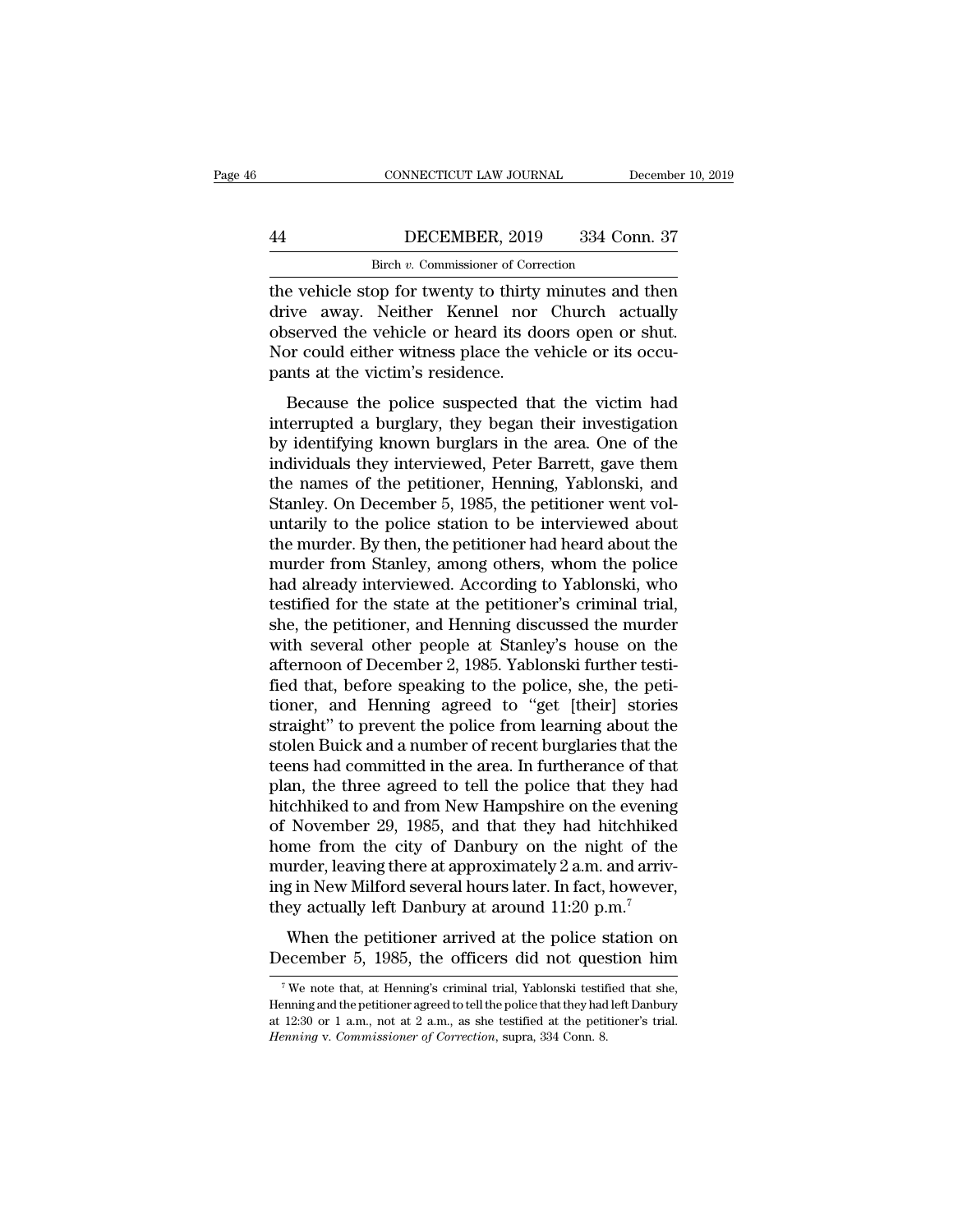CONNECTICUT LAW JOURNAL<br>DECEMBER, 2019<br>Birch *v.* Commissioner of Correction<br>im's murder but, instead, asked him 10, 2019 CONNECTICUT LAW JOURNAL Page 47<br>
334 Conn. 37 DECEMBER, 2019 45<br>
Birch v. Commissioner of Correction<br>
about the victim's murder but, instead, asked him if he<br>
knew anything about a stolen Buick Regal. After ini-334 Conn. 37 DECEMBER, 2019 45<br>Birch v. Commissioner of Correction<br>about the victim's murder but, instead, asked him if he<br>knew anything about a stolen Buick Regal. After ini-<br>tially denying that he did, the petitioner co 334 Conn. 37 DECEMBER, 2019 45<br>Birch v. Commissioner of Correction<br>about the victim's murder but, instead, asked him if he<br>knew anything about a stolen Buick Regal. After ini-<br>tially denying that he did, the petitioner co  $\frac{334 \text{ Conn. } 37}{\text{Birch } v. \text{ Commissioner of Correction}}$ <br>
about the victim's murder but, instead, asked him if he<br>
knew anything about a stolen Buick Regal. After ini-<br>
tially denying that he did, the petitioner confessed to<br>
having stolen th Birch v. Commissioner of Correction<br>about the victim's murder but, instead, asked him if he<br>knew anything about a stolen Buick Regal. After ini-<br>tially denying that he did, the petitioner confessed to<br>having stolen the Bui about the victim's murder but, instead, asked him if he<br>knew anything about a stolen Buick Regal. After ini-<br>tially denying that he did, the petitioner confessed to<br>having stolen the Buick, explaining that he did so<br>becaus about the victim's intrider but, instead, asked film if he<br>knew anything about a stolen Buick Regal. After ini-<br>tially denying that he did, the petitioner confessed to<br>having stolen the Buick, explaining that he did so<br>bec Kriew anything about a stolen Buick Regal. After Initially denying that he did, the petitioner confessed to having stolen the Buick, explaining that he did so because he needed somewhere to live. That afternoon, he and Hen having stolen the Buick, explaining that he did so<br>because he needed somewhere to live. That afternoon,<br>he and Henning took the officers to a wooded area near<br>a reservoir in New Milford where the vehicle had been<br>hidden. T having stolen the Buick, explaining that he did so<br>because he needed somewhere to live. That afternoon,<br>he and Henning took the officers to a wooded area near<br>a reservoir in New Milford where the vehicle had been<br>hidden. T arrest. reservoir in New Milford where the vehicle had been<br>dden. The petitioner and Henning also confessed to<br>ving used the vehicle in the commission of several<br>urglaries, for which the two men were placed under<br>rest.<br>As we expla *Follonia* Indicate The petitioner and Henning also confessed to<br>*Correction*, for which the two men were placed under<br>arrest.<br>As we explained in *Henning* v. *Commissioner of*<br>*Correction*, supra, 334 Conn. 1, "[w]hen the

having used the vehicle in the commission of several<br>burglaries, for which the two men were placed under<br>arrest.<br>As we explained in *Henning* v. *Commissioner of*<br>*Correction*, supra, 334 Conn. 1, "[w]hen the police<br>recove burglaries, for which the two men were placed under<br>arrest.<br>As we explained in *Henning* v. *Commissioner of*<br>*Correction*, supra, 334 Conn. 1, "[w]hen the police<br>recovered the Buick, it was evident that it had not<br>been cl arrest.<br>
As we explained in *Henning* v. *Commissioner of*<br> *Correction*, supra, 334 Conn. 1, "[w]hen the police<br>
recovered the Buick, it was evident that it had not<br>
been cleaned. According to several police reports and<br> As we explained in *Henning* v. *Commissioner of*<br>Correction, supra, 334 Conn. 1, "[w]hen the police<br>recovered the Buick, it was evident that it had not<br>been cleaned. According to several police reports and<br>photographic ex As we explained in *Henning* v. Commissioner of Correction, supra, 334 Conn. 1, "[w]hen the police recovered the Buick, it was evident that it had not been cleaned. According to several police reports and photographic exh Correction, supra, 554 Conn. 1, [w]nen the police<br>recovered the Buick, it was evident that it had not<br>been cleaned. According to several police reports and<br>photographic exhibits, the vehicle was covered in dirt<br>and filled recovered the Butck, it was evident that it had not<br>been cleaned. According to several police reports and<br>photographic exhibits, the vehicle was covered in dirt<br>and filled with sand, sneakers, toiletries, food, blankets,<br>p been cleaned. According to several police reports and<br>photographic exhibits, the vehicle was covered in dirt<br>and filled with sand, sneakers, toiletries, food, blankets,<br>pillows, various items of clothing, and what the poli photographic exhibits, the venicle was covered in dirt<br>and filled with sand, sneakers, toiletries, food, blankets,<br>pillows, various items of clothing, and what the police<br>believed to be stolen electronics. Despite a thorou and lined with sand, sheakers, tollethes, 100d, blankets,<br>pillows, various items of clothing, and what the police<br>believed to be stolen electronics. Despite a thorough<br>examination of the vehicle and the surrounding area,<br>w plinows, various fields of clothing, and what the police<br>believed to be stolen electronics. Despite a thorough<br>examination of the vehicle and the surrounding area,<br>which involved draining two reservoirs and the use of<br>spec beneved to be stolen electronics. Despite a thorough examination of the vehicle and the surrounding area, which involved draining two reservoirs and the use of specially trained dogs, the police found no evidence linking t examination of the venicle and the surrounding area,<br>which involved draining two reservoirs and the use of<br>specially trained dogs, the police found no evidence<br>linking the petitioner or [Henning] to the murder. A<br>search of ecially trained dogs, the police found no evidence<br>king the petitioner or [Henning] to the murder. A<br>arch of the victim's neighborhood, including the sur-<br>unding roadways and fields adjacent to those road-<br>ays, also produc linking the petitioner or [Henning] to the murder. A<br>search of the victim's neighborhood, including the sur-<br>rounding roadways and fields adjacent to those road-<br>ways, also produced no incriminating evidence." Id., 9.<br>On D

search of the victim's neighborhood, including the sur-<br>rounding roadways and fields adjacent to those road-<br>ways, also produced no incriminating evidence." Id., 9.<br>On December 9, 1985, Sergeant John Mucherino and<br>Detectiv rounding roadways and fields adjacent to those road-<br>ways, also produced no incriminating evidence." Id., 9.<br>On December 9, 1985, Sergeant John Mucherino and<br>Detective Scott O'Mara, both of the Connecticut state<br>police, in ways, also produced no incriminating evidence." Id., 9.<br>
On December 9, 1985, Sergeant John Mucherino and<br>
Detective Scott O'Mara, both of the Connecticut state<br>
police, interviewed the petitioner at the Litchfield Cor-<br>
r On December 9, 1985, Sergeant John Mucherino and<br>Detective Scott O'Mara, both of the Connecticut state<br>police, interviewed the petitioner at the Litchfield Cor-<br>rectional Center. During that interview, the petitioner<br>again On December 9, 1965, Sergeant John Mucherino and<br>Detective Scott O'Mara, both of the Connecticut state<br>police, interviewed the petitioner at the Litchfield Cor-<br>rectional Center. During that interview, the petitioner<br>again Detective Scott O Mara, both of the Connecticut state<br>police, interviewed the petitioner at the Litchfield Cor-<br>rectional Center. During that interview, the petitioner<br>again denied any involvement in the victim's murder.<br>A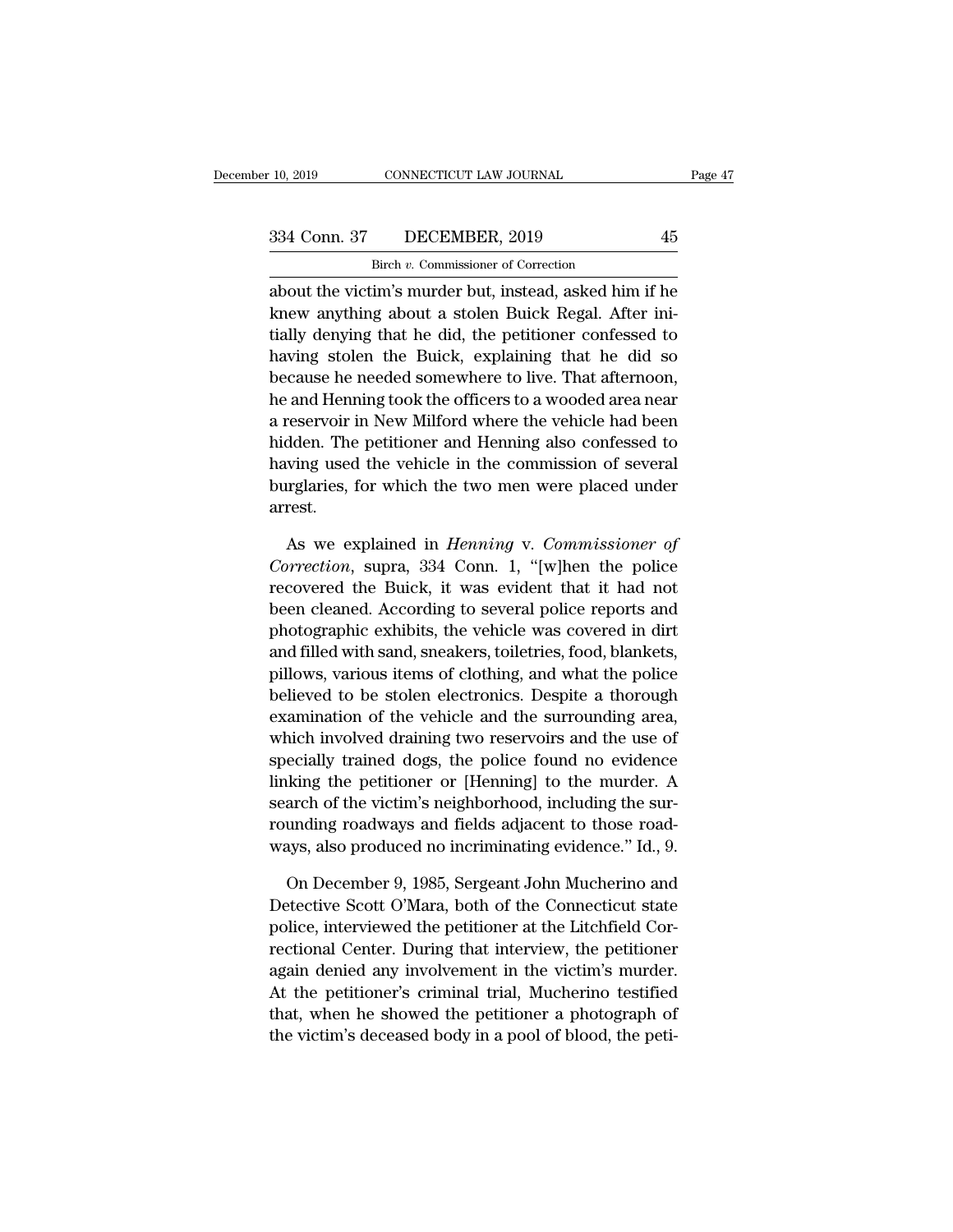# CONNECTICUT LAW JOURNAL December 10, 2019<br>
46 DECEMBER, 2019 334 Conn. 37<br>
Birch v. Commissioner of Correction CONNECTICUT LAW JOURNAL<br>DECEMBER, 2019 334 Cor<br>Birch *v.* Commissioner of Correction<br>le body spassmed and be literally a

tioner's ''whole body spasmed, and he literally almost Fell out of [his] chair." Afterward, according to both Mucherino and O'Mara, the petitioner stared at the photograph for a short time and then pointing to an area DECEMBER, 2019 334 Conn. 37<br>Birch v. Commissioner of Correction<br>tioner's "whole body spasmed, and he literally almost<br>fell out of [his] chair." Afterward, according to both<br>Mucherino and O'Mara, the petitioner stared at th Birch v. Commissioner of Correction<br>
ioner's "whole body spasmed, and he literally almost<br>
fell out of [his] chair." Afterward, according to both<br>
Mucherino and O'Mara, the petitioner stared at the pho-<br>
tograph for a shor Birch v. Commissioner of Correction<br>tioner's "whole body spasmed, and he literally almost<br>fell out of [his] chair." Afterward, according to both<br>Mucherino and O'Mara, the petitioner stared at the pho-<br>tograph for a short t **EXECT:** Butch v. Commissioner of Correction<br>tioner's "whole body spasmed, and he literally almost<br>fell out of [his] chair." Afterward, according to both<br>Mucherino and O'Mara, the petitioner stared at the pho-<br>tograph for tioner's "whole body spasmed, and he literally almost<br>fell out of [his] chair." Afterward, according to both<br>Mucherino and O'Mara, the petitioner stared at the pho-<br>tograph for a short time and then, pointing to an area<br>no fell out of [his] chair." Afterward, according to both<br>Mucherino and O'Mara, the petitioner stared at the pho-<br>tograph for a short time and then, pointing to an area<br>not shown in the photograph, but in the direction where<br> Mucherino and O'Mara, the petitioner stared at the photograph for a short time and then, pointing to an area<br>not shown in the photograph, but in the direction where<br>the bathroom would have been, said either, "is that the<br>b tograph for a short time and then, pointing to an area<br>not shown in the photograph, but in the direction where<br>the bathroom would have been, said either, "is that the<br>bathroom there," or "[t]hat is the bathroom there,"<sup>8</sup><br> not shown in the photograph, but in the direction where<br>the bathroom would have been, said either, "is that the<br>bathroom there," or "[t]hat is the bathroom there,"<sup>8</sup><br>even though the location of the bathroom, though cor-<br>r the bathroom would have been, said either, "is that the bathroom there," or "[t]hat is the bathroom there," even though the location of the bathroom, though correctly identified by the petitioner, was not apparent from the bathroom there," or "[t]hat is the bathroom there,"<sup>8</sup><br>even though the location of the bathroom, though cor-<br>rectly identified by the petitioner, was not apparent<br>from the photograph. According to Mucherino, when<br>the offic even though the location of the bathroom, though correctly identified by the petitioner, was not apparent from the photograph. According to Mucherino, when the officers attempted to question the petitioner regarding his ap rectly identified by the petitioner, was not apparent<br>from the photograph. According to Mucherino, when<br>the officers attempted to question the petitioner regard-<br>ing his apparent knowledge about the interior of the<br>victim' from the photograph. According to Mucherino, when<br>the officers attempted to question the petitioner regard-<br>ing his apparent knowledge about the interior of the<br>victim's home, the petitioner threatened to punch Much-<br>erino the officers attempted to question the petitioner regarding his apparent knowledge about the interior of the victim's home, the petitioner threatened to punch Mucherino, and the interview was terminated. Mucherino also tes ing his apparent knowledge<br>victim's home, the petitioner t<br>erino, and the interview wa<br>also testified that, at the time of<br>ered the petitioner's statement<br>only "highly incriminating" b<br>of the petitioner's guilt.<br>Immediatel Immediately following the interview, o'Mara wrote, with the petitioner's statement about the bathroom not ly "highly incriminating" but "devastating" evidence the petitioner's guilt.<br>Immediately following the interview, O' refine, and the materical was terminated. Interfering<br>also testified that, at the time of the interview, he consid-<br>ered the petitioner's statement about the bathroom not<br>only "highly incriminating" but "devastating" evide

also destince and, a the line of the interview, he considered the petitioner's statement about the bathroom not only "highly incriminating" but "devastating" evidence of the petitioner's guilt.<br>Immediately following the in only "highly incriminating" but "devastating" evidence<br>of the petitioner's guilt.<br>Immediately following the interview, O'Mara wrote,<br>reviewed, and signed a police report about the inter-<br>view, relying in part on contempora only highly incriminating but devastating evidence<br>of the petitioner's guilt.<br>Immediately following the interview, O'Mara wrote,<br>reviewed, and signed a police report about the inter-<br>view, relying in part on contemporaneou Immediately following the interview, O'Mara wrote,<br>reviewed, and signed a police report about the inter-<br>view, relying in part on contemporaneous notes that<br>he had taken at the time. Mucherino also reviewed and<br>signed the Immediately following the interview, O'Mara wrote,<br>reviewed, and signed a police report about the inter-<br>view, relying in part on contemporaneous notes that<br>he had taken at the time. Mucherino also reviewed and<br>signed the reviewed, and signed a police report about the inter-<br>view, relying in part on contemporaneous notes that<br>he had taken at the time. Mucherino also reviewed and<br>signed the report. The report does not state that the<br>petition view, relying in part on contemporaneous notes that<br>he had taken at the time. Mucherino also reviewed and<br>signed the report. The report does not state that the<br>petitioner said either, "is that the bathroom there" or<br>"[t]ha he had taken at the time. Mucherino also reviewed and<br>signed the report. The report does not state that the<br>petitioner said either, "is that the bathroom there" or<br>"[t]hat is the bathroom there," or otherwise indicate<br>any signed the report. The report does not state that the petitioner said either, "is that the bathroom there" or "[t]hat is the bathroom there," or otherwise indicate any familiarity with the victim's home. Nor does it state petitioner said either, "is that the<br>"[t]hat is the bathroom there," or<br>any familiarity with the victim's ho<br>that the petitioner pointed at the<br>direction of the bathroom. Instead<br>reflects that the petitioner *asked* tl<br>tim Matter is the standboth there, of other which indicate<br>y familiarity with the victim's home. Nor does it state<br>at the petitioner pointed at the photograph in the<br>rection of the bathroom. Instead, the original report<br>flects that the petitioner pointed at the photograph in the direction of the bathroom. Instead, the original report reflects that the petitioner *asked* the officers if the victim was lying in a bathroom.<br>On September 10, 1986, D

m was lying in a bathroom.<br>
On September 10, 1986, Detective Andrew Ocif, who<br>
y then had replaced Mucherino as the Connecticut<br>
<sup>8</sup>O'Mara and Mucherino provided somewhat conflicting testimony about<br>
at the petitioner said

On September 10, 1986, Detective Andrew Ocif, who<br>by then had replaced Mucherino as the Connecticut<br><sup>8</sup> O'Mara and Mucherino provided somewhat conflicting testimony about<br>what the petitioner said when he was shown the crim On September 10, 1986, Detective Andrew Ocif, who<br>by then had replaced Mucherino as the Connecticut<br> $^{\circ}$   $^{\circ}$  O'Mara and Mucherino provided somewhat conflicting testimony about<br>what the petitioner said when he was sho by then had replaced Mucherino as the Connecticut<br>
<sup>8</sup> O'Mara and Mucherino provided somewhat conflicting testimony about<br>
what the petitioner said when he was shown the crime scene photograph<br>
of the victim's body. O'Mara  $^8$  O'Mara and Mucherino provided somewhat conflicting testimony about what the petitioner said when he was shown the crime scene photograph of the victim's body. O'Mara testified that, pointing in the direction of where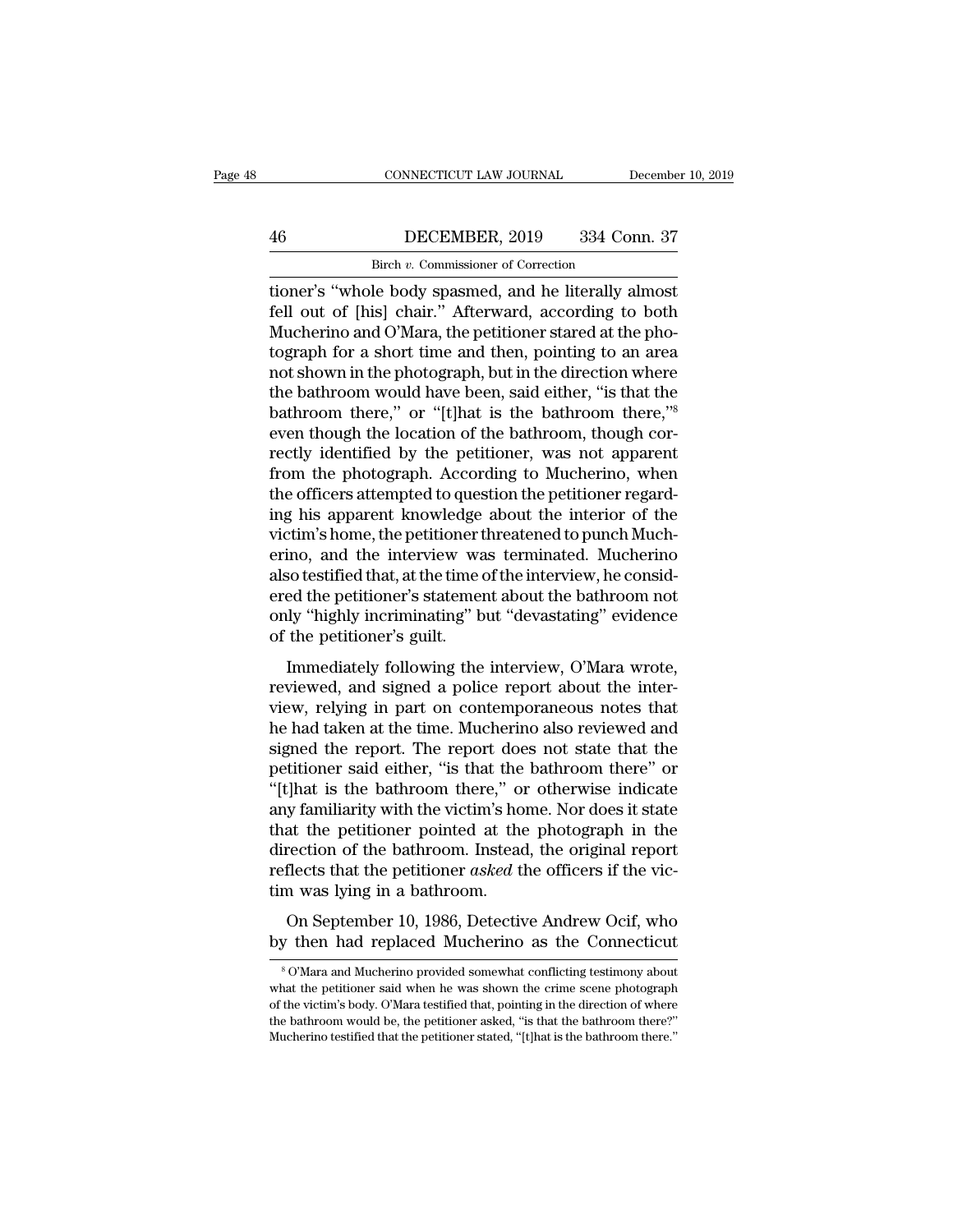CONNECTICUT LAW JOURNAL<br>DECEMBER, 2019<br>Birch *v.* Commissioner of Correction<br>officer assigned to the investige state police officer assigned to the investigation,<br>are the petitioner of correction<br>are police officer assigned to the investigation,<br>are state police officer assigned to the investigation,<br>are sted the petitioner on an u 334 Conn. 37 DECEMBER, 2019 47<br>Birch v. Commissioner of Correction<br>state police officer assigned to the investigation,<br>arrested the petitioner on an unrelated larceny charge<br>and transported him to state police barracks for 334 Conn. 37 DECEMBER, 2019 47<br>
Birch v. Commissioner of Correction<br>
state police officer assigned to the investigation,<br>
arrested the petitioner on an unrelated larceny charge<br>
and transported him to state police barrack 334 Conn. 37 DECEMBER, 2019 47<br>
Birch v. Commissioner of Correction<br>
state police officer assigned to the investigation,<br>
arrested the petitioner on an unrelated larceny charge<br>
and transported him to state police barrack Birch v. Commissioner of Correction<br>state police officer assigned to the investigation,<br>arrested the petitioner on an unrelated larceny charge<br>and transported him to state police barracks for pro-<br>cessing. While at the bar Example in the measure of Correction<br>state police officer assigned to the investigation,<br>arrested the petitioner on an unrelated larceny charge<br>and transported him to state police barracks for pro-<br>cessing. While at the b state police officer assigned to the investigation,<br>arrested the petitioner on an unrelated larceny charge<br>and transported him to state police barracks for pro-<br>cessing. While at the barracks, Ocif spoke with Muche-<br>rino a arrested the petitioner on an unrelated larceny charge<br>and transported him to state police barracks for pro-<br>cessing. While at the barracks, Ocif spoke with Muche-<br>rino about his December 9, 1985 interview of the peti-<br>tio and transported him to state police barracks for processing. While at the barracks, Ocif spoke with Mucherino about his December 9, 1985 interview of the petitioner. At the petitioner's criminal trial, Ocif testified that, cessing. While at the barracks, Ocif spoke with Mucherino about his December 9, 1985 interview of the petitioner. At the petitioner's criminal trial, Ocif testified that, while speaking to Mucherino at the barracks, Mucher rino about his December 9, 1985 interview of the petitioner. At the petitioner's criminal trial, Ocif testified<br>that, while speaking to Mucherino at the barracks,<br>Mucherino informed Ocif that, during that December<br>9, 1985 tioner. At the petitioner's criminal trial, Ocif testified<br>that, while speaking to Mucherino at the barracks,<br>Mucherino informed Ocif that, during that December<br>9, 1985 interview, the petitioner had pointed to the crime<br>sc that, while speaking to Mucherino at the barracks,<br>Mucherino informed Ocif that, during that December<br>9, 1985 interview, the petitioner had pointed to the crime<br>scene photograph of the victim and said, "there was a<br>bathroo Mucherino informed Ocif that, during that December<br>9, 1985 interview, the petitioner had pointed to the crime<br>scene photograph of the victim and said, "there was a<br>bathroom there." After advising Mucherino that<br>O'Mara's wr 9, 1985 interview, the petitioner had pointed to the crime<br>scene photograph of the victim and said, "there was a<br>bathroom—there." After—advising—Mucherino—that<br>O'Mara's written report did not contain this informa-<br>tion, Oc scene photograph of the victim and said, "there was a bathroom there." After advising Mucherino that O'Mara's written report did not contain this information, Ocif requested that Mucherino ask O'Mara to file a new report t bathroom there." After advising Mucherino that O'Mara's written report did not contain this information, Ocif requested that Mucherino ask O'Mara to file a new report that did include that statement by the petitioner. Acco O'Mara's written report did not contation, Ocif requested that Mucherino as<br>a new report that did include that s<br>petitioner. According to O'Mara, Ocif<br>for a better part of a year to get the [<br>On May 5, 1987, O'Mara finally In the fall of 1987, the petitioner was incarcerated at<br>
the fall of 1987, O'Mara, Ocif "badgered [him]<br>
r a better part of a year to get the [new] report in."<br>
May 5, 1987, O'Mara finally provided the requested<br>
dendum to the Holm R. According to O'Mara, Ocif "badgered [him]<br>for a better part of a year to get the [new] report in."<br>On May 5, 1987, O'Mara finally provided the requested<br>addendum to the original report.<br>In the fall of 1987, the

For a better part of a year to get the [new] report in."<br>
On May 5, 1987, O'Mara finally provided the requested<br>
addendum to the original report.<br>
In the fall of 1987, the petitioner was incarcerated at<br>
the John R. Manson For a seaser part of a year to get alle [new] report in:<br>On May 5, 1987, O'Mara finally provided the requested<br>addendum to the original report.<br>In the fall of 1987, the petitioner was incarcerated at<br>the John R. Manson You of thay b, 1891, b mata many provided are requested<br>addendum to the original report.<br>In the fall of 1987, the petitioner was incarcerated at<br>the John R. Manson Youth Institution (Manson Youth<br>Institution) in the town of Ch In the fall of 1987, the petitioner was incarcerated at<br>the John R. Manson Youth Institution (Manson Youth<br>Institution) in the town of Cheshire. There, while work-<br>ing in the laundry room, he met an eighteen year old<br>fello In the fall of 1987, the petitioner was incarcerated at<br>the John R. Manson Youth Institution (Manson Youth<br>Institution) in the town of Cheshire. There, while work-<br>ing in the laundry room, he met an eighteen year old<br>fello the John R. Manson Youth Institution (Manson Youth<br>Institution) in the town of Cheshire. There, while work-<br>ing in the laundry room, he met an eighteen year old<br>fellow inmate, Robert Perugini. On December 7, 1987,<br>Ocif vis Institution) in the town of Cheshire. There, while working in the laundry room, he met an eighteen year old fellow inmate, Robert Perugini. On December 7, 1987, Ocif visited Perugini and informed him that he was investigat ing in the laundry room, he met an eighteen year old<br>fellow inmate, Robert Perugini. On December 7, 1987,<br>Ocif visited Perugini and informed him that he was<br>investigating a murder that he knew the petitioner had<br>committed. fellow inmate, Robert Perugini. On December 7, 1987,<br>Ocif visited Perugini and informed him that he was<br>investigating a murder that he knew the petitioner had<br>committed. Perugini, who was then serving a seventeen<br>year sent Ocif visited Perugini and informed him that he was<br>investigating a murder that he knew the petitioner had<br>committed. Perugini, who was then serving a seventeen<br>year sentence for conspiracy to commit murder, kidnap-<br>ping in investigating a murder that he knew the petitioner had<br>committed. Perugini, who was then serving a seventeen<br>year sentence for conspiracy to commit murder, kidnap-<br>ping in the first degree and robbery in the first degree,<br> committed. Perugini, who was then serving a seventeen<br>year sentence for conspiracy to commit murder, kidnap-<br>ping in the first degree and robbery in the first degree,<br>agreed to provide incriminating information about the<br>p year sentence for conspiracy to commit murder, kidnapping in the first degree and robbery in the first degree, agreed to provide incriminating information about the petitioner, but only if "there was something in it for [h ping in the first degree and robbery in the first degree,<br>agreed to provide incriminating information about the<br>petitioner, but only if "there was something in it for<br>[him]  $\ldots$  ." Thereafter, the state entered into an<br>a agreed to provide incriminating information about the<br>petitioner, but only if "there was something in it for<br>[him] . . . . " Thereafter, the state entered into an<br>agreement with Perugini pursuant to which it agreed<br>to noti petitioner, but only if "there was something in it for [him]  $\ldots$  ." Thereafter, the state entered into an agreement with Perugini pursuant to which it agreed to notify the Board of Pardons about Perugini's cooperation. [him] . . . . . " Thereafter, the state entered into an agreement with Perugini pursuant to which it agreed to notify the Board of Pardons about Perugini's cooperation. Perugini then told Ocif that, in the summer of 1987,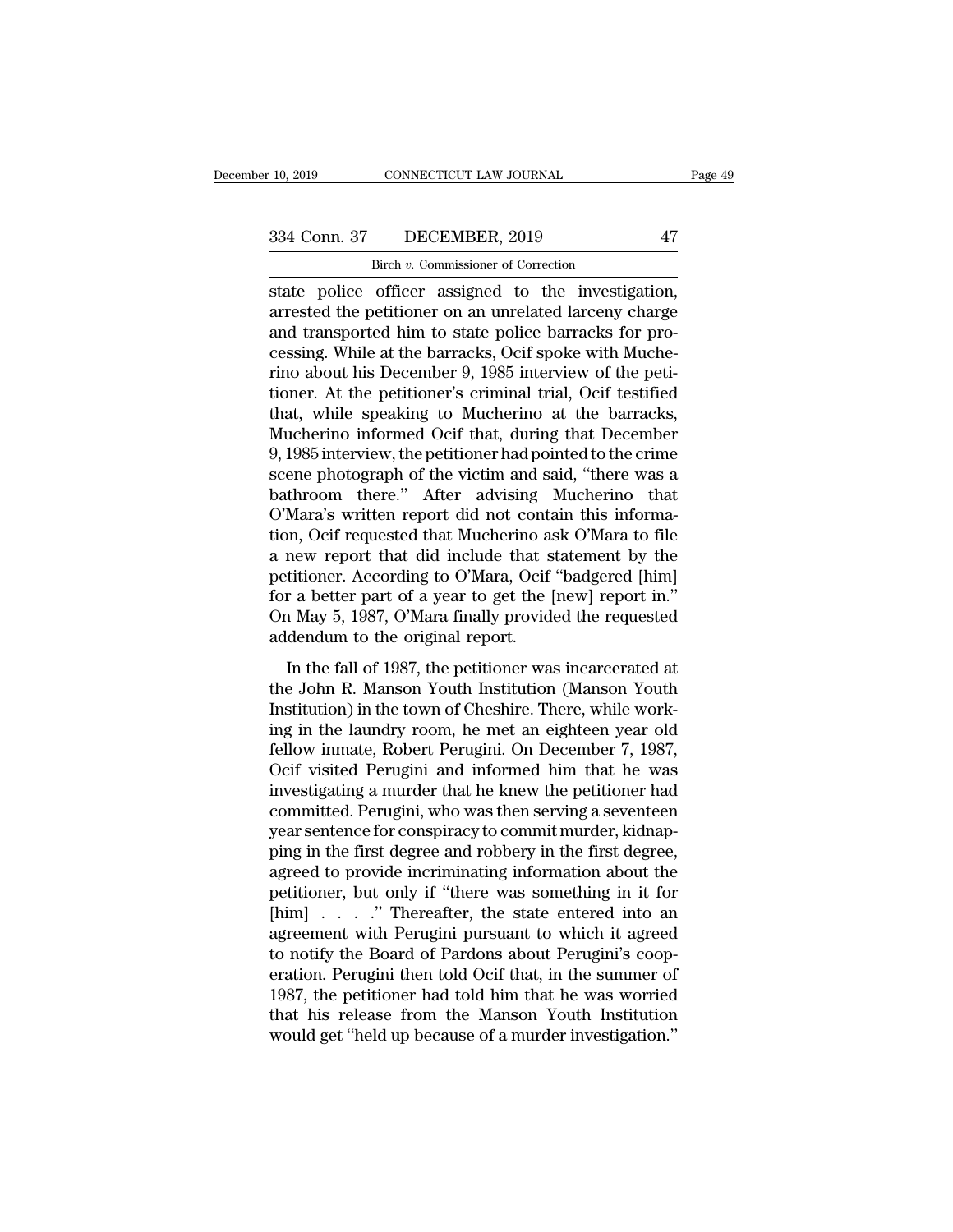# CONNECTICUT LAW JOURNAL December 10, 2019<br>
48 DECEMBER, 2019 334 Conn. 37<br>
Birch v. Commissioner of Correction CONNECTICUT LAW JOURNAL<br>DECEMBER, 2019 334 Correction<br>Birch *v.* Commissioner of Correction<br>Perwainis the netitioner also told bin

CONNECTICUT LAW JOURNAL December 10, 2019<br>
According to Perugini, the petitioner also told him that<br>
the and Henning had killed an old man with a knife<br>
while robbing a bouse in Now Milford <sup>9</sup> Henry Marian Commissioner of Correction<br>
Henry Marian Commissioner of Correction<br>
According to Perugini, the petitioner also told him that<br>
the and Henning had killed an old man with a knife<br>
while robbing a house in New M  $\begin{tabular}{ c c c} BicC} \multicolumn{1}{c|}{\textbf{BicR, 2019}} & \multicolumn{1}{c|}{\textbf{334}}\\ \hline \multicolumn{1}{c|}{\textbf{Bich $v$}. \textbf{Commissioner of Correction}}\\ \hline \multicolumn{1}{c|}{\textbf{According to Perugini, the pertinent also told}}\\ \hline \multicolumn{1}{c|}{\textbf{he and Henning had killed an old man with}}\\ \hline \multicolumn{1}{c|}{\textbf{while robust in New Milford.}}^9 \\ \hline \multicolumn{1}{c|}{\textbf{While increased at the Mason Youth Ins}}\\ \hline \multicolumn{1}{c|}{\text$ DECEMBER, 2019 334 Conn. 37<br>
Birch v. Commissioner of Correction<br>
coording to Perugini, the petitioner also told him that<br>
and Henning had killed an old man with a knife<br>
nile robbing a house in New Milford.<sup>9</sup><br>
While inc

Birch v. Commissioner of Correction<br>According to Perugini, the petitioner also told him that<br>he and Henning had killed an old man with a knife<br>while robbing a house in New Milford.<sup>9</sup><br>While incarcerated at the Manson Youth According to Perugini, the petitioner also told him that<br>he and Henning had killed an old man with a knife<br>while robbing a house in New Milford.<sup>9</sup><br>While incarcerated at the Manson Youth Institution,<br>the petitioner also be The and Henning had killed an old man with a knife<br>the and Henning had killed an old man with a knife<br>while incarcerated at the Manson Youth Institution,<br>the petitioner also befriended fellow inmate Todd Coc-<br>chia. After t while robbing a house in New Milford.<sup>9</sup><br>While incarcerated at the Manson Youth Institution,<br>the petitioner also befriended fellow inmate Todd Coc-<br>chia. After their release from custody in 1988, the peti-<br>tioner and Cocch While incarcerated at the Manson Youth Institution,<br>the petitioner also befriended fellow inmate Todd Coc-<br>chia. After their release from custody in 1988, the peti-<br>tioner and Cocchia lived together in Danbury for<br>approxim While incarcerated at the Manson Youth Institution,<br>the petitioner also befriended fellow inmate Todd Coc-<br>chia. After their release from custody in 1988, the peti-<br>tioner and Cocchia lived together in Danbury for<br>approxim the petitioner also befriended fellow inmate Todd Cocchia. After their release from custody in 1988, the petitioner and Cocchia lived together in Danbury for approximately two months before moving together to Norfolk, Virg chia. After their release from custody in 1988, the petitioner and Cocchia lived together in Danbury for approximately two months before moving together to Norfolk, Virginia. On June 22, 1988, Cocchia was arrested and subs tioner and Cocchia lived together in Danbury for<br>approximately two months before moving together to<br>Norfolk, Virginia. On June 22, 1988, Cocchia was<br>arrested and subsequently detained in a Norfolk jail.<br>On July 12, 1988, O approximately two months before moving together to<br>Norfolk, Virginia. On June 22, 1988, Cocchia was<br>arrested and subsequently detained in a Norfolk jail.<br>On July 12, 1988, Ocif visited Cocchia in Virginia where<br>Cocchia was Norfolk, Virginia. On June 22, 1988, Cocchia was<br>arrested and subsequently detained in a Norfolk jail.<br>On July 12, 1988, Ocif visited Cocchia in Virginia where<br>Cocchia was being held, and Cocchia agreed to provide<br>incrimin arrested and subsequently detained in a Norfolk jail.<br>On July 12, 1988, Ocif visited Cocchia in Virginia where<br>Cocchia was being held, and Cocchia agreed to provide<br>incriminating information about the petitioner. In<br>exchan On July 12, 1988, Ocif visited Cocchia in Virginia where<br>Cocchia was being held, and Cocchia agreed to provide<br>incriminating information about the petitioner. In<br>exchange, the state of Connecticut entered into an<br>agreement Cocchia was being held, and Cocchia agreed to provide<br>incriminating information about the petitioner. In<br>exchange, the state of Connecticut entered into an<br>agreement with Cocchia pursuant to which it agreed,<br>first, not to incriminating information about the petitioner. In<br>exchange, the state of Connecticut entered into an<br>agreement with Cocchia pursuant to which it agreed,<br>first, not to seek any prison time for Cocchia's probation<br>violation exchange, the state of Connecticut entered into an agreement with Cocchia pursuant to which it agreed, first, not to seek any prison time for Cocchia's probation violation and, second, to notify the Office of the State's A agreement with Cocchia pursuant to which it agreed,<br>first, not to seek any prison time for Cocchia's probation<br>violation and, second, to notify the Office of the State's<br>Attorney for the judicial district of Danbury, where ttorney for the judicial district of Danbury, where Cochia had a pending criminal matter, of his cooperation<br>the petitioner's case. Additionally, because of his<br>poperation with Connecticut authorities, prosecutors<br> $\frac{9}{9$ chia had a pending criminal matter, of his cooperation<br>in the petitioner's case. Additionally, because of his<br>cooperation with Connecticut authorities, prosecutors<br><sup>9</sup>We note that, in his habeas petition, the petitioner al

in the petitioner's case. Additionally, because of his cooperation with Connecticut authorities, prosecutors we we note that, in his habeas petition, the petitioner alleged that trial counsel in his criminal case, Alfred B The content of Contention Connecticut authorities, prosecutors<br>
<sup>9</sup> We note that, in his habeas petition, the petitioner alleged that trial<br>
counsel in his criminal case, Alfred B. Mencuccini, had rendered ineffective<br>
ass <sup>9</sup> We note that, in his habeas petition, the petitioner alleged that trial counsel in his criminal case, Alfred B. Mencuccini, had rendered ineffective assistance by failing to adequately impeach Perugini at trial. In sup <sup>9</sup> We note that, in his habeas petition, the petitioner alleged that trial counsel in his criminal case, Alfred B. Mencuccini, had rendered ineffective assistance by failing to adequately impeach Perugini at trial. In su counsel in his criminal case, Alfred B. Mencuccini, had rendered ineffective assistance by failing to adequately impeach Perugini at trial. In support of this contention, the petitioner claimed that competent counsel would assistance by failing to adequately impeach Perugini at trial. In support of this contention, the petitioner claimed that competent counsel would have interviewed Perugini's known associates, including Stephen Alan McDonal This contention, the petitioner claimed that competent counsel would have this contention, the petitioner claimed that competent counsel would have interviewed Perugini's known associates, including Stephen Alan McDonald a interviewed Perugini's known associates, including Stephen Alan McDonald and Daniel Edwards, and learned that Perugini had provided false testimony against the petitioner in exchange for the state's promise that he not be and Daniel Edwards, and learned that Perugini had provided false testimony against the petitioner in exchange for the state's promise that he not be transferred to a prison for adult offenders. In support of this contentio against the petitioner in exchange for the state's promise that he not be transferred to a prison for adult offenders. In support of this contention, McDonald testified at the petitioner's habeas trial that, when he was in transferred to a prison for adult offenders. In support of this contention, McDonald testified at the petitioner's habeas trial that, when he was incarcerated with Perugini at the Manson Youth Institution, he asked Perugin McDonald testified at the petitioner's habeas trial that, when he was incarcer-<br>ated with Perugini at the Manson Youth Institution, he asked Perugini why<br>he had lied to the police about the petitioner's having confessed to ated with Perugini at the Manson Youth Institution, he asked Perugini why he had lied to the police about the petitioner's having confessed to him. Perugini, who was about to be transferred from that institution because he he had lied to the police about the petitioner's having confessed to him. Perugini, who was about to be transferred from that institution because he was turning nineteen, responded, "he did what he had to do because he did Perugini, who was about to be transferred from that institution because he was turning nineteen, responded, "he did what he had to do because he didn't want to go to [the] Somers [prison]." Similarly, Edwards, who was Peru Franchi mind in exchange for a reduced sentence. According to Edwards, who was turning nineteen, responded, "he did what he had to do because he didn't want to go to [the] Somers [prison]." Similarly, Edwards, who was Peru didn't want to go to [the] Somers [prison]." Similarly, Edwards, who was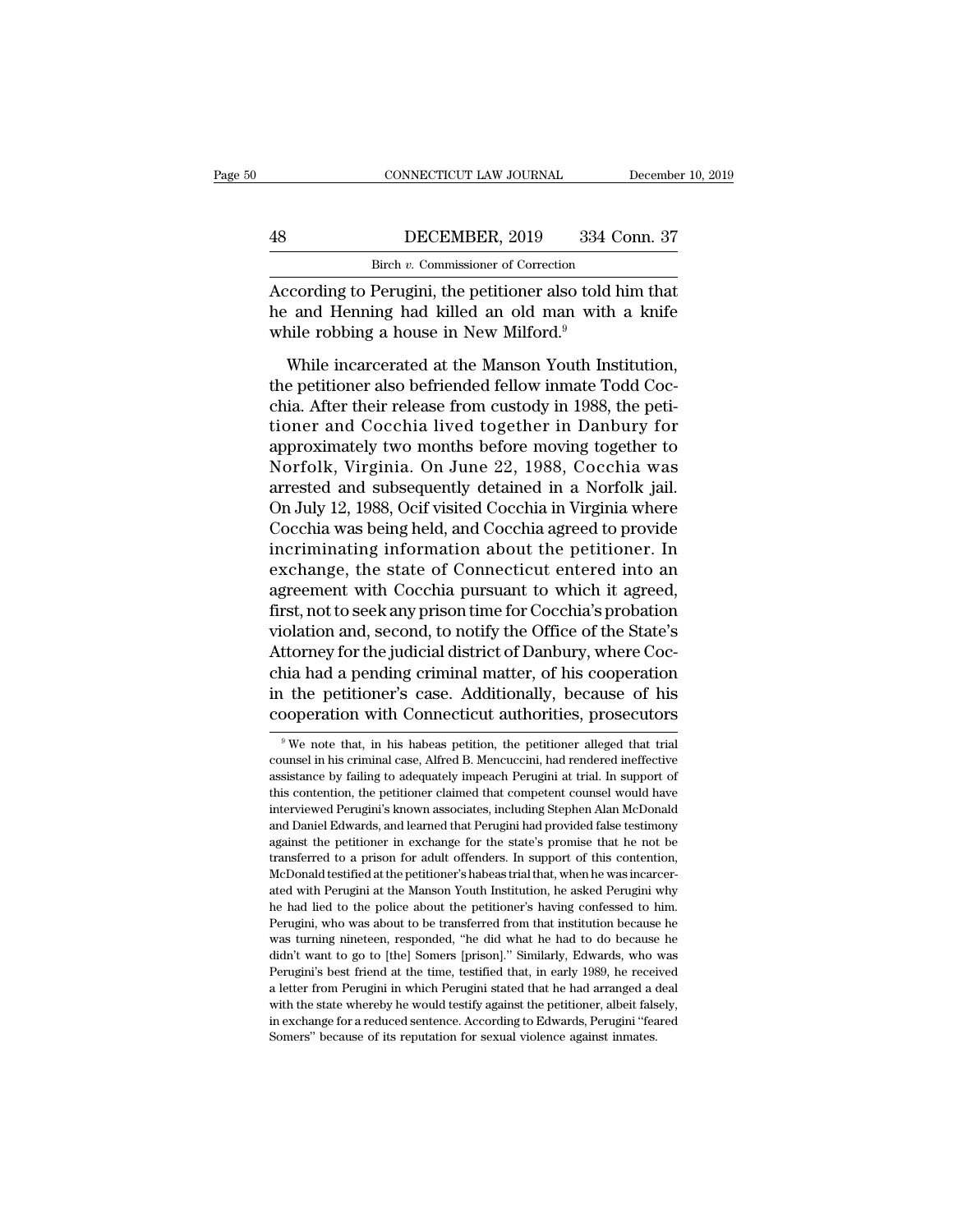10, 2019 CONNECTICUT LAW JOURNAL<br>
334 Conn. 37 DECEMBER, 2019 49<br>
<sup>Birch *v*. Commissioner of Correction<br>
in Virginia agreed that Cocchia would receive a sen-<br>
tence of time served on the charges that were pending<br>
against</sup> 334 Conn. 37 DECEMBER, 2019 49<br>Birch v. Commissioner of Correction<br>in Virginia agreed that Cocchia would receive a sen-<br>tence of time served on the charges that were pending<br>against him there.  $\frac{334 \text{ Conn. } 37 \quad \text{DECI}}{\text{Bireh } v. \text{ Com}}$ <br>in Virginia agreed that<br>tence of time served on<br>against him there.<br>In 1989, the petitione 4 Conn. 37 DECEMBER, 2019 49<br>
Birch v. Commissioner of Correction<br>
Virginia agreed that Cocchia would receive a sen-<br>
nce of time served on the charges that were pending<br>
ainst him there.<br>
In 1989, the petitioner was arres

 $\frac{a}{b}$  Birch v. Commissioner of Correction<br>
in Virginia agreed that Cocchia would receive a sen-<br>
tence of time served on the charges that were pending<br>
against him there.<br>
In 1989, the petitioner was arrested for the In Virginia agreed that Cocchia would receive a sent-<br>tence of time served on the charges that were pending<br>against him there.<br>In 1989, the petitioner was arrested for the victim's<br>murder, and a jury trial subsequently ens In Virginia agreed that Cocchia would receive a sentence of time served on the charges that were pending<br>against him there.<br>In 1989, the petitioner was arrested for the victim's<br>murder, and a jury trial subsequently ensued tence of time served on the charges that were pending<br>against him there.<br>In 1989, the petitioner was arrested for the victim's<br>murder, and a jury trial subsequently ensued. At that<br>trial, Cocchia testified that the petitio against him there.<br>
In 1989, the petitioner was arrested for the victim's<br>
murder, and a jury trial subsequently ensued. At that<br>
trial, Cocchia testified that the petitioner had told him<br>
while they were en route to Virgi In 1989, the petitioner was arrested for the victim's<br>murder, and a jury trial subsequently ensued. At that<br>trial, Cocchia testified that the petitioner had told him<br>while they were en route to Virginia that he needed to<br>l murder, and a jury trial subsequently ensued. At that<br>trial, Cocchia testified that the petitioner had told him<br>while they were en route to Virginia that he needed to<br>leave Connecticut because he had killed a man during<br>a trial, Cocchia testified that the petitioner had told him<br>while they were en route to Virginia that he needed to<br>leave Connecticut because he had killed a man during<br>a burglary.<sup>10</sup> On cross-examination, however, Cocchia<br>a while they were en route to Virginia that he needed to<br>leave Connecticut because he had killed a man during<br>a burglary.<sup>10</sup> On cross-examination, however, Cocchia<br>acknowledged that, when he was first interviewed by<br>Ocif, C leave Connecticut because he had killed a man during<br>a burglary.<sup>10</sup> On cross-examination, however, Cocchia<br>acknowledged that, when he was first interviewed by<br>Ocif, Cocchia answered incorrectly, or could not<br>answer at all a burglary.<sup>10</sup> On cross-examination, however, Cocchia acknowledged that, when he was first interviewed by Ocif, Cocchia answered incorrectly, or could not answer at all, as to whether the petitioner had committed the murd acknowledged that, when he was first interviewed by<br>Ocif, Cocchia answered incorrectly, or could not<br>answer at all, as to whether the petitioner had commit-<br>ted the murder alone or with an accomplice, whether<br>the crime occ Ocif, Cocchia answered incorrectly, or could not<br>answer at all, as to whether the petitioner had commit-<br>ted the murder alone or with an accomplice, whether<br>the crime occurred at night or in the daytime, and as<br>to the name answer at all<br>ted the murd<br>the crime oo<br>to the name<br>ted. In accor<br>Perugini also<br>to him.<br>Because t d the murder alone or with an accomplice, whether<br>e crime occurred at night or in the daytime, and as<br>the name of the town where the crime was commit-<br>d. In accordance with his agreement with the state,<br>rugini also testifi the crime occurred at night or in the daytime, and as<br>to the name of the town where the crime was commit-<br>ted. In accordance with his agreement with the state,<br>Perugini also testified that the petitioner had confessed<br>to h

to the name of the town where the crime was commit-<br>ted. In accordance with his agreement with the state,<br>Perugini also testified that the petitioner had confessed<br>to him.<br>Because there was no forensic evidence connecting<br> ted. In accordance with his agreement with the state,<br>Perugini also testified that the petitioner had confessed<br>to him.<br>Because there was no forensic evidence connecting<br>the petitioner to the crime, the state's case agains Perugini also testified that the petitioner had confessed<br>to him.<br>Because there was no forensic evidence connecting<br>the petitioner to the crime, the state's case against him<br>was based almost entirely on Cocchia's and Perug to him.<br>Because there was no forensic evidence connecting<br>the petitioner to the crime, the state's case against him<br>was based almost entirely on Cocchia's and Perugini's<br>testimony, the testimony of Kennel and Church, both<br> Because there was no forensic evidence connecting<br>the petitioner to the crime, the state's case against him<br>was based almost entirely on Cocchia's and Perugini's<br>testimony, the testimony of Kennel and Church, both<br>of whom the petitioner to the crime, the state's case against him<br>was based almost entirely on Cocchia's and Perugini's<br>testimony, the testimony of Kennel and Church, both<br>of whom heard a noisy vehicle on the night of the mur-<br>der was based almost entirely on Cocchia's and Perugini's<br>testimony, the testimony of Kennel and Church, both<br>of whom heard a noisy vehicle on the night of the mur-<br>der, the fact that the petitioner was driving such a vehi-<br>cl testimony, the testimony of Kennel and Church, both<br>of whom heard a noisy vehicle on the night of the mur-<br>der, the fact that the petitioner was driving such a vehi-<br>cle that evening, and Yablonski's testimony, which the<br>s of whom heard a noisy vehicle on the night of the murder, the fact that the petitioner was driving such a vehicle that evening, and Yablonski's testimony, which the state relied on to demonstrate consciousness of guilt pre r, the fact that the petitioner was driving such a vehi-<br>
e that evening, and Yablonski's testimony, which the<br>
atte relied on to demonstrate consciousness of guilt<br>
edicated on the theory that the petitioner had lied to<br> cle that evening, and Yablonski's testimony, which the<br>state relied on to demonstrate consciousness of guilt<br>predicated on the theory that the petitioner had lied to<br>the police about the time he returned to New Milford<br>in

the police about the time he returned to New Milford<br>in an effort to conceal his involvement in the murder.<br>The state also adduced testimony from Lee, then the<br>director of the state forensic laboratory, to explain how<br> $\frac$ In an errort to concear nis involvement in the murder.<br>The state also adduced testimony from Lee, then the director of the state forensic laboratory, to explain how  $\frac{10 \text{ Coechia} \text{ recanted his testimony at the performance's habeas trial, stating that, in fact, the performance had never told him that he was in any way involved in the victim's murder. Co$ The state also adduced testimony from Lee, then the director of the state forensic laboratory, to explain how  $\frac{10}{10}$  Cocchia recanted his testimony at the petitioner's habeas trial, stating that, in fact, the petitio The state also diduced essimiling from Lee, after the director of the state forensic laboratory, to explain how  $\frac{10}{10}$  Cocchia recanted his testimony at the petitioner's habeas trial, stating that, in fact, the petit Front [of him], opened,'' and that everything he subsequently to the police file in that, in fact, the petitioner had never told him that he was in any way involved in the victim's murder. Cocchia further testified that, <sup>10</sup> Cocchia recanted his testimony at the petitioner's habeas trial, stating that, in fact, the petitioner had never told him that he was in any way involved in the victim's murder. Cocchia further testified that, when O that, in fact, the petitioner had never told him that he was in any way involved in the victim's murder. Cocchia further testified that, when Ocif came to visit him in Virginia in 1988, he left "the [police] file right th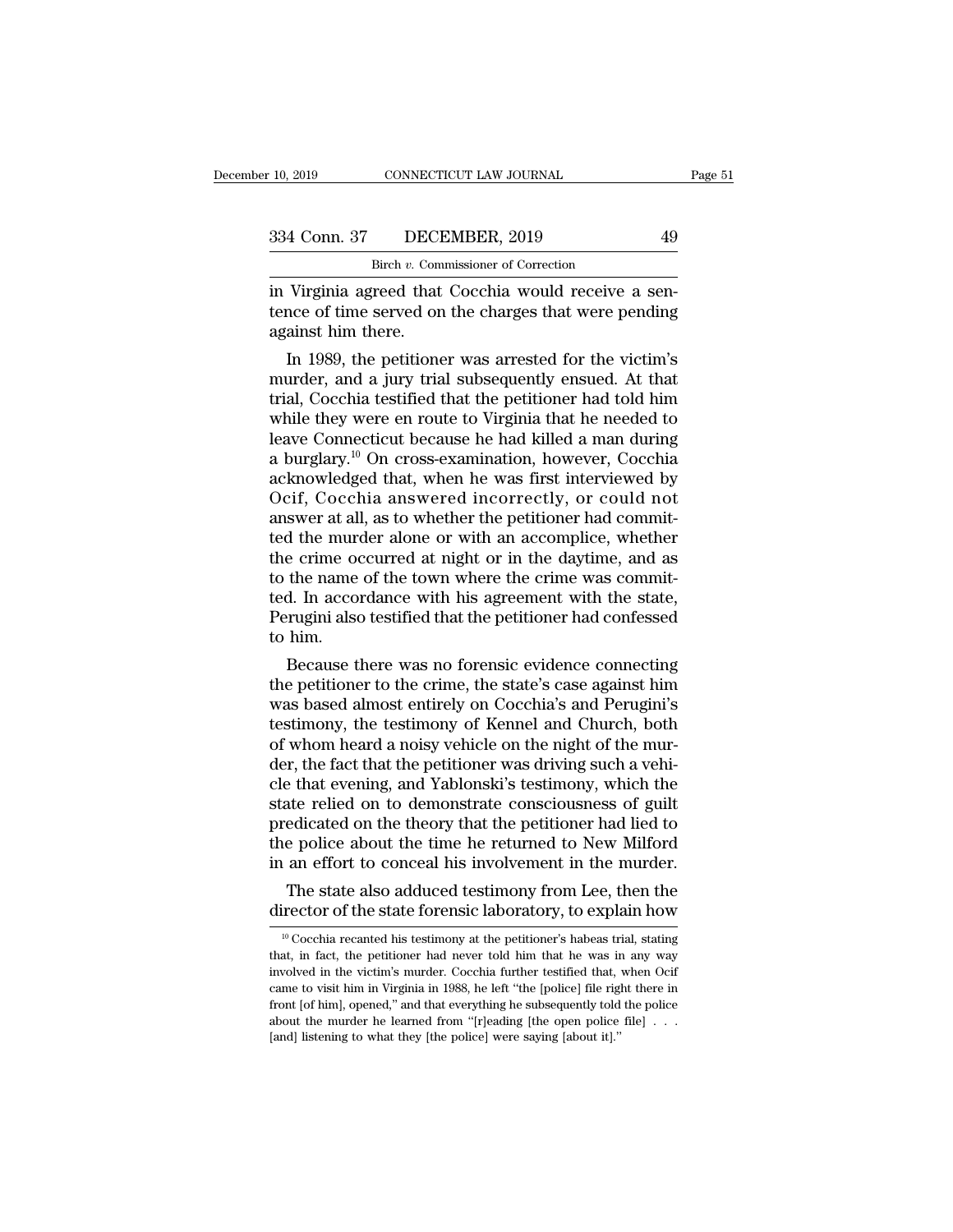# CONNECTICUT LAW JOURNAL December 10, 2019<br>50 DECEMBER, 2019 334 Conn. 37<br>Birch v. Commissioner of Correction CONNECTICUT LAW JOURNAL<br>DECEMBER, 2019 334 Correction<br>Birch *v.* Commissioner of Correction<br>le that the netitioner and Henning

CONNECTICUT LAW JOURNAL December 10, 2019<br> **EXECONDER, 2019** 334 Conn. 37<br>
Birch v. Commissioner of Correction<br>
it was possible that the petitioner and Henning could<br>
have stabbed the victim so many times without getting<br> FREE SEA 2019 334 Conn. 37<br>Birch v. Commissioner of Correction<br>it was possible that the petitioner and Henning could<br>have stabbed the victim so many times without getting<br>any blood on their clothing and without transferrin  $\begin{array}{ccc}\n 50 & \text{DECEMBER, 2019} & 334 \text{ Conn. } 37 \\
 \hline\n \text{Bireh } v. \text{ Commissioner of Correction} \\
 \text{it was possible that the pertinent and Henning could have stabbed the victim so many times without getting any blood on their clothing and without transferring any blood to the Bwick. Lee explained that, although the victim fourth his essentials, all of the blood.\n$ any blood to the Buick. Lee explained that, although Birch v. Commissioner of Correction<br>it was possible that the petitioner and Henning could<br>have stabbed the victim so many times without getting<br>any blood on their clothing and without transferring<br>any blood to the Buick. L shear v. commissioner of conection<br>it was possible that the petitioner and Henning could<br>have stabbed the victim so many times without getting<br>any blood on their clothing and without transferring<br>any blood to the Buick. L it was possible that the petitioner and Henning could<br>have stabbed the victim so many times without getting<br>any blood on their clothing and without transferring<br>any blood to the Buick. Lee explained that, although<br>the vict have stabbed the victim so many times without getting<br>any blood on their clothing and without transferring<br>any blood to the Buick. Lee explained that, although<br>the victim fought with his assailants, all of the blood<br>spatte any blood on their clothing and without transferring<br>any blood to the Buick. Lee explained that, although<br>the victim fought with his assailants, all of the blood<br>spatter in the hallway was uninterrupted, meaning that<br>no in any blood to the Buick. Lee expla<br>the victim fought with his assailan<br>spatter in the hallway was uninterru<br>no individual or object was between<br>walls or floor to interrupt the blood<br>to Lee, this could explain why the<br>covere atter in the hallway was uninterrupted, meaning that<br>individual or object was between the victim and the<br>alls or floor to interrupt the blood spatter. According<br>Lee, this could explain why the assailants were not<br>vered in no individual or object was between the victim and the<br>walls or floor to interrupt the blood spatter. According<br>to Lee, this could explain why the assailants were not<br>covered in the victim's blood.<br>During his testimony, Le

walls or floor to interrupt the blood spatter. According<br>to Lee, this could explain why the assailants were not<br>covered in the victim's blood.<br>During his testimony, Lee relied on certain photo-<br>graphs of the crime scene. O to Lee, this could explain why the assailants were not<br>covered in the victim's blood.<br>During his testimony, Lee relied on certain photo-<br>graphs of the crime scene. One such photograph was<br>of two towels hanging next to the covered in the victim's blood.<br>
During his testimony, Lee relied on certain photo-<br>
graphs of the crime scene. One such photograph was<br>
of two towels hanging next to the sink in an upstairs<br>
bathroom. Although the towels h During his testimony, Lee relied on certain photographs of the crime scene. One such photograph was<br>of two towels hanging next to the sink in an upstairs<br>bathroom. Although the towels had not been tested<br>for the presence o During his testimony, Lee relied on certain photo-<br>graphs of the crime scene. One such photograph was<br>of two towels hanging next to the sink in an upstairs<br>bathroom. Although the towels had not been tested<br>for the presence graphs of the crime scene. One such photograph was<br>of two towels hanging next to the sink in an upstairs<br>bathroom. Although the towels had not been tested<br>for the presence of blood—a fact that the state now<br>concedes—Lee te of two towels hanging next to the sink in an upstairs<br>bathroom. Although the towels had not been tested<br>for the presence of blood—a fact that the state now<br>concedes—Lee testified that they had, in fact, been so<br>tested, sta bathroom. Although the towels had not been tested<br>for the presence of blood—a fact that the state now<br>concedes—Lee testified that they had, in fact, been so<br>tested, stating that a "[s]mear of blood was found on<br>[one of] th for the presence of blood—a fact that the state now<br>concedes—Lee testified that they had, in fact, been so<br>tested, stating that a "[s]mear of blood was found on<br>[one of] the towel[s]" and that this smear was "[a]na-<br>lyzed concedes—Lee testified that they had, in fact, been so<br>tested, stating that a "[s]mear of blood was found on<br>[one of] the towel[s]" and that this smear was "[a]na-<br>lyzed and shows" blood. When Lee stated that he could<br>not tested, stating that a "[s]mear of blood was found on<br>[one of] the towel[s]" and that this smear was "[a]na-<br>lyzed and shows" blood. When Lee stated that he could<br>not "recall if it was human blood or animal [blood],"<br>the p [one of] the towel[s]" and that this smear was "[a]na-<br>lyzed and shows" blood. When Lee stated that he could<br>not "recall if it was human blood or animal [blood],"<br>the petitioner's trial counsel, Alfred B. Mencuccini,<br>objec lyzed and shows" blood. When Lee stated that he could<br>not "recall if it was human blood or animal [blood],"<br>the petitioner's trial counsel, Alfred B. Mencuccini,<br>objected to the admission of the photograph, arguing<br>that th not "recall if it was human blood or animal [blood],"<br>the petitioner's trial counsel, Alfred B. Mencuccini,<br>objected to the admission of the photograph, arguing<br>that the state had not established that the substance<br>on the the petitioner's trial counsel, Alfred B. Mencuccini,<br>objected to the admission of the photograph, arguing<br>that the state had not established that the substance<br>on the towel was, in fact, blood. In response, the prose-<br>cut objected to the admission of the photograph, arguing<br>that the state had not established that the substance<br>on the towel was, in fact, blood. In response, the prose-<br>cutor argued that "[Lee could] testify as to what he did<br> that the state had not establis<br>on the towel was, in fact, blood<br>cutor argued that "[Lee could] !<br>with respect to that towel, wha<br>he had done." Thereafter, outs<br>jury, the following exchange<br>court and the prosecutor:<br>"The C tor argued that "[Lee could] testify as to what he did<br>th respect to that towel, what he observed, and what<br>had done." Thereafter, outside the presence of the<br>ry, the following exchange occurred between the<br>urt and the pro with respect to<br>he had done."<br>jury, the follo<br>court and the<br>"The Court:"<br>this time.<br>"[The Prose The Following exchange occurred between the urt and the prosecutor:<br>"The Court: There is no evidence of this towel before is time.<br>"[The Prosecutor]: Somebody has to find it. I mean, ee] is the person that noted it.

(d), the following elemange ocean<br>court and the prosecutor:<br>"The Court: There is no evidence of<br>this time.<br>"[The Prosecutor]: Somebody has the person that noted it.<br>"The Court: Are you prepared to ac The Court: There is no evidence of this tow<br>is time.<br>"[The Prosecutor]: Somebody has to find i<br>ee] is the person that noted it.<br>"The Court: Are you prepared to admit it?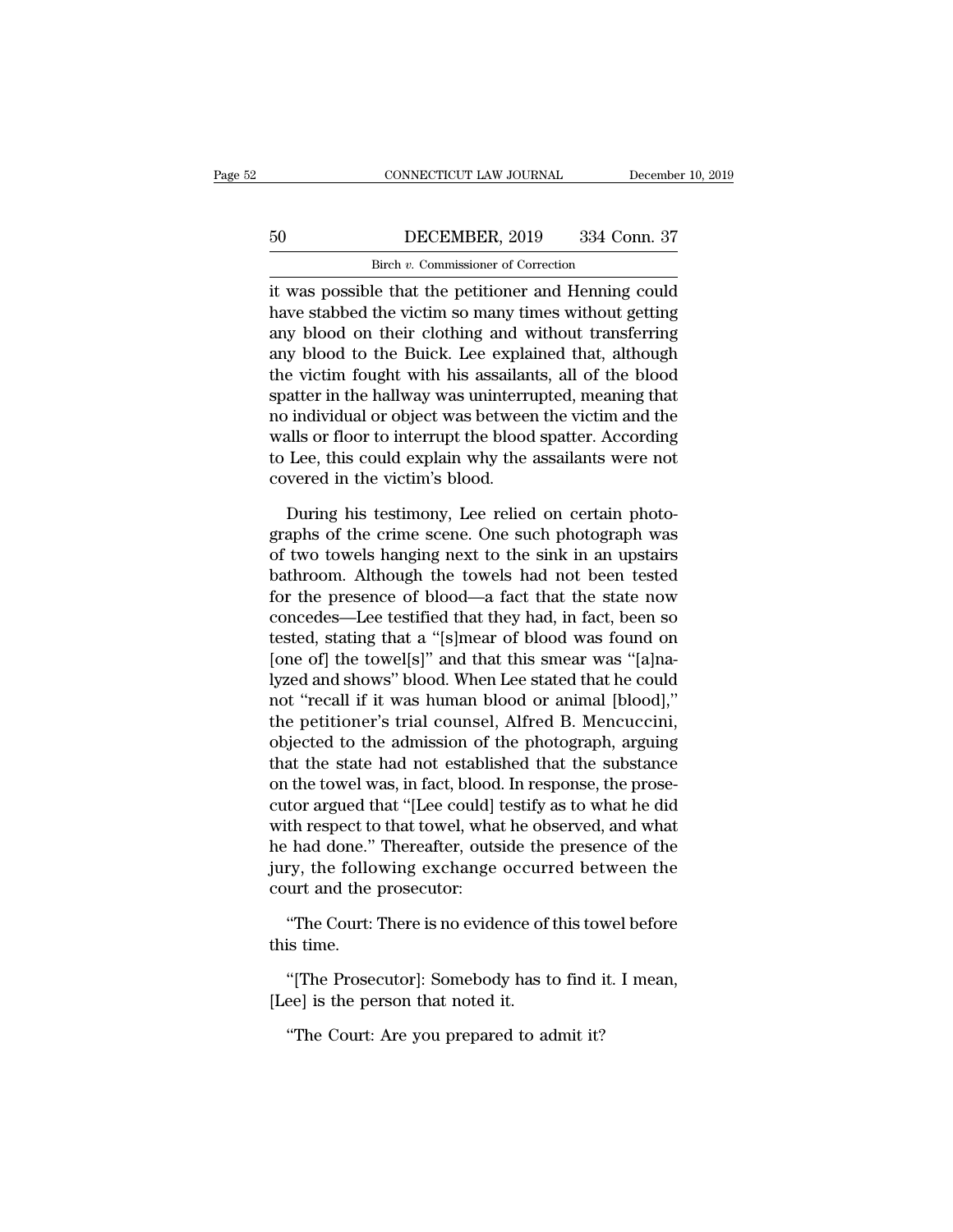2019 CONNECTICUT LAW JOURNAL Page 53<br>
4 Conn. 37 DECEMBER, 2019 51<br>
Birch v. Commissioner of Correction<br>
"[The Prosecutor]: I am prepared to—I do not intend<br>
use the towel, but just have [Lee] testify that he found<br>
a towe 334 Conn. 37 DECEMBER, 2019 51<br>Birch *v*. Commissioner of Correction<br>"[The Prosecutor]: I am prepared to—I do not intend<br>to use the towel, but just have [Lee] testify that he found<br>the towel and what he observed on it and  $\begin{tabular}{ c c c} \multicolumn{1}{c}{334}\textbf{Conn. }37 & DECEMBER, 2019 & 51 \\ \hline \textbf{Bireh }v.\textbf{ Commissioner of Correction} \\ \multicolumn{1}{c}{``[The Prosecutor]: I am prepared to—I do not intend to use the tower, but just have [Lee] testify that he found the tower and what he observed on it and its location."} \\ \multicolumn{1}{c}{\textbf{Following this exchange, the court overruled the} \end{tabular}$ 4 Conn. 37 DECEMBER, 2019 51<br>
Birch v. Commissioner of Correction<br>
"[The Prosecutor]: I am prepared to—I do not intend<br>
use the towel, but just have [Lee] testify that he found<br>
e towel and what he observed on it and its

Birch  $v$ . Commissioner of Correction<br>
"[The Prosecutor]: I am prepared to—I do not intend<br>
to use the towel, but just have [Lee] testify that he found<br>
the towel and what he observed on it and its location."<br>
Following t "[The Prosecutor]: I am prepared to—I do not intend<br>to use the towel, but just have [Lee] testify that he found<br>the towel and what he observed on it and its location."<br>Following this exchange, the court overruled the<br>objec The Prosecutor]: 1 am prepared to—1 do not intend<br>to use the towel, but just have [Lee] testify that he found<br>the towel and what he observed on it and its location."<br>Following this exchange, the court overruled the<br>objecti to use the towel, but just have [Lee] testly that he round<br>the towel and what he observed on it and its location."<br>Following this exchange, the court overruled the<br>objection of the petitioner's counsel. Thereafter, in refthe tower and what he observed on it and its location.<br>Following this exchange, the court overruled the<br>objection of the petitioner's counsel. Thereafter, in ref-<br>erence to the same photograph, Lee reiterated that it<br>"depi Following this exchange, the court overruled the<br>objection of the petitioner's counsel. Thereafter, in ref-<br>erence to the same photograph, Lee reiterated that it<br>"depicts the portion of the [upstairs] bathroom—bath-<br>room, objection of the petitioner's convergence to the same photogram<br>"depicts the portion of the [uprom, two towels. This towel]<br>light smear. Subsequently, tha<br>be blood." At no time did the<br>testimony in this regard.<br>At the clos ence to the same photograph, Lee reiterated that it<br>epicts the portion of the [upstairs] bathroom—bath-<br>om, two towels. This towel had a reddish smear, very<br>ht smear. Subsequently, that smear was identified to<br>blood." At n "depicts the portion of the [upstairs] bathroom—bathroom, two towels. This towel had a reddish smear, very<br>light smear. Subsequently, that smear was identified to<br>be blood." At no time did the prosecutor correct Lee's<br>test

room, two towers. This tower had a reddish smear, very<br>light smear. Subsequently, that smear was identified to<br>be blood." At no time did the prosecutor correct Lee's<br>testimony in this regard.<br>At the close of the state's ca fight smear. Subsequently, that smear was identified to<br>be blood." At no time did the prosecutor correct Lee's<br>testimony in this regard.<br>At the close of the state's case, the petitioner moved<br>for a judgment of acquittal, w be blood. At no time did the prosecutor correct Lee s<br>testimony in this regard.<br>At the close of the state's case, the petitioner moved<br>for a judgment of acquittal, which the trial court denied.<br>The petitioner then presente testimony in this regard.<br>
At the close of the state's case, the petitioner moved<br>
for a judgment of acquittal, which the trial court denied.<br>
The petitioner then presented the testimony of Smith,<br>
the victim's neighbor wh At the close of the state's case, the petitioner moved<br>for a judgment of acquittal, which the trial court denied.<br>The petitioner then presented the testimony of Smith,<br>the victim's neighbor who, in contrast to Church and<br>K for a judgment of acquittal, which the trial court denied.<br>The petitioner then presented the testimony of Smith,<br>the victim's neighbor who, in contrast to Church and<br>Kennel, saw the loud vehicle that he heard on the night<br> The petitioner then presented the testimony of Smith,<br>the victim's neighbor who, in contrast to Church and<br>Kennel, saw the loud vehicle that he heard on the night<br>of the murder. When Smith was shown a photograph<br>of the rea the victim's neighbor who, in contrast to Church and<br>Kennel, saw the loud vehicle that he heard on the night<br>of the murder. When Smith was shown a photograph<br>of the rear taillights of the stolen Buick, he testified<br>unequiv Kennel, saw the loud vehicle that he heard on the night<br>of the murder. When Smith was shown a photograph<br>of the rear taillights of the stolen Buick, he testified<br>unequivocally that they were not the taillights he had<br>obse of the murder. When Smith was shown a photograph<br>of the rear taillights of the stolen Buick, he testified<br>unequivocally that they were not the taillights he had<br>observed on the night of the murder. Donna Dacey, a<br>New Milfo of the rear taillights of the stolen Buick, he testified<br>unequivocally that they were not the taillights he had<br>observed on the night of the murder. Donna Dacey, a<br>New Milford emergency services dispatcher who was<br>on duty unequivocally that they were not the taillights he had<br>observed on the night of the murder. Donna Dacey, a<br>New Milford emergency services dispatcher who was<br>on duty on December 2, 1985, also testified for the<br>petitioner. D observed on the night of the murder. Donna Dacey, a<br>New Milford emergency services dispatcher who was<br>on duty on December 2, 1985, also testified for the<br>petitioner. Dacey explained that she had received a call<br>at 4:49 or New Milford emergency services dispatcher who was<br>on duty on December 2, 1985, also testified for the<br>petitioner. Dacey explained that she had received a call<br>at 4:49 or 4:50 a.m. from the victim's daughter, Columbo,<br>who s I duly on December 2, 1985, also testined for the<br>titioner. Dacey explained that she had received a call<br>4:49 or 4:50 a.m. from the victim's daughter, Columbo,<br>no stated in a "[h]ighly excited" voice, "[o]h my God,<br>has a k petitioner. Dacey explained that she had received a call<br>at 4:49 or 4:50 a.m. from the victim's daughter, Columbo,<br>who stated in a "[h]ighly excited" voice, "[o]h my God,<br>he has a knife." Dacey testified that she had no id

at 4:49 or 4:50 a.m. from the victim s daughter, Columbo,<br>who stated in a "[h]ighly excited" voice, "[o]h my God,<br>he has a knife." Dacey testified that she had no idea<br>who Columbo was referring to at the time of the call.<br> who stated in a [n]igniy excited voice, [0]n my God,<br>he has a knife." Dacey testified that she had no idea<br>who Columbo was referring to at the time of the call.<br>In his closing argument, the prosecutor, relying on<br>Lee's rec ne has a knife." Dacey testified that she had no idea<br>who Columbo was referring to at the time of the call.<br>In his closing argument, the prosecutor, relying on<br>Lee's reconstruction of the crime, stated that the evi-<br>dence who Columbo was referring to at the time of the call.<br>In his closing argument, the prosecutor, relying on<br>Lee's reconstruction of the crime, stated that the evi-<br>dence demonstrated that "there were two perpetrators,<br>separa In his closing argument, the prosecutor, relying on<br>Lee's reconstruction of the crime, stated that the evi-<br>dence demonstrated that "there were two perpetrators,<br>separate and distinct footwear, a struggle ensued, the<br>strug Lee's reconstruction of the crime, stated that the evi-<br>dence demonstrated that "there were two perpetrators,<br>separate and distinct footwear, a struggle ensued, the<br>struggle started in the [downstairs] bathroom area, pro-<br> dence demonstrated that "there were two perpetrators,<br>separate and distinct footwear, a struggle ensued, the<br>struggle started in the [downstairs] bathroom area, pro-<br>gressed down the hall, [the victim's] head on at least<br>t separate and distinct footwear, a struggle ensued, the struggle started in the [downstairs] bathroom area, progressed down the hall, [the victim's] head on at least three occasions was struck against the molding, the vario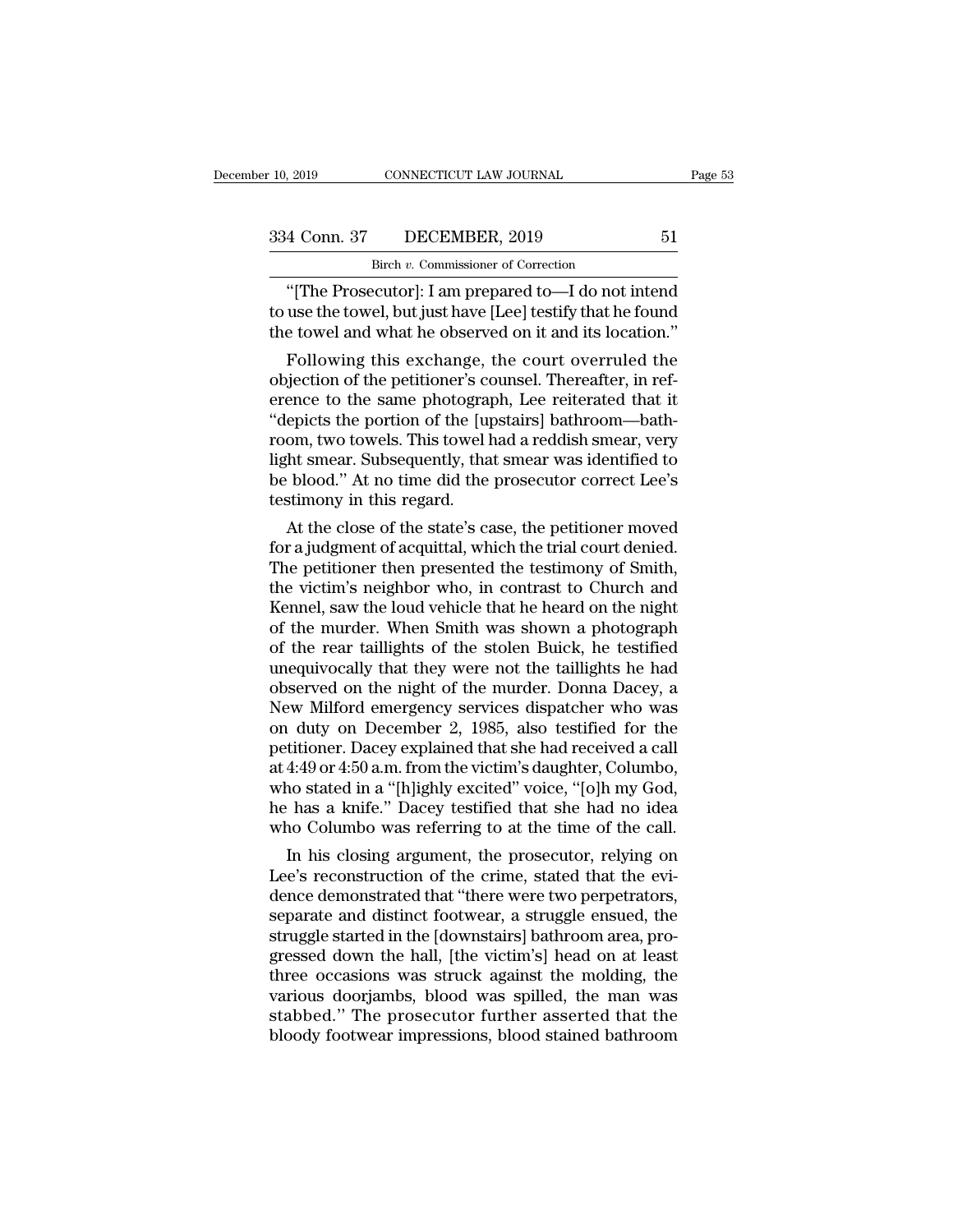# CONNECTICUT LAW JOURNAL December 10, 2019<br>52 DECEMBER, 2019 334 Conn. 37<br>Birch v. Commissioner of Correction

CONNECTICUT LAW JOURNAL December 10, 2019<br>Birch *v.* Commissioner of Correction<br>Towel, and blood in the victim's bedroom indicated CONNECTICUT LAW JOURNAL December 10, 2019<br>
52 DECEMBER, 2019 334 Conn. 37<br>
Birch v. Commissioner of Correction<br>
towel, and blood in the victim's bedroom indicated<br>
that "the burglary continued after the bloodletting."<br>
He DECEMBER, 2019 334 Conn. 37<br>Birch v. Commissioner of Correction<br>towel, and blood in the victim's bedroom indicated<br>that "the burglary continued after the bloodletting."<br>He maintained, moreover, that there was no forensic<br>o  $\begin{array}{ccc}\n 52 & \text{DECEMBER, 2019} & 334 \text{ Conn. } 37 \\
 \hline\n \text{Bireh } v. \text{ Commissioner of Correction} \\
 \text{towel, and blood in the victim's bedroom indicated} \\
 \text{that "the burglary continued after the bloodstream."} \\
 \text{He maintained, moreover, that there was no forensic evidence connecting the performance to the crime only} \\
 \text{because, as I, so had explained, all of the blood matter}\n \end{array}$ EVENTENT 2019 334 Conn. 37<br>
Eirch v. Commissioner of Correction<br>
towel, and blood in the victim's bedroom indicated<br>
that "the burglary continued after the bloodletting."<br>
He maintained, moreover, that there was no forensi Birch v. Commissioner of Correction<br>towel, and blood in the victim's bedroom indicated<br>that "the burglary continued after the bloodletting."<br>He maintained, moreover, that there was no forensic<br>evidence connecting the peti  $\frac{Bircn v. \text{ Commonssoner of Correction}}{Circen v. \text{ Commons} \cdot Circen}$ <br>towel, and blood in the victim's bedroom indicated<br>that "the burglary continued after the bloodletting."<br>He maintained, moreover, that there was no forensic<br>evidence connecting the pet towel, and blood in the victim's bedroom indicated<br>that "the burglary continued after the bloodletting."<br>He maintained, moreover, that there was no forensic<br>evidence connecting the petitioner to the crime only<br>because, as that "the burglary continued after the bloodletting."<br>He maintained, moreover, that there was no forensic<br>evidence connecting the petitioner to the crime only<br>because, as Lee had explained, all of the blood spatter<br>was uni He maintained, moreover, that there was no forensic<br>evidence connecting the petitioner to the crime only<br>because, as Lee had explained, all of the blood spatter<br>was uninterrupted, indicating that the assailants would<br>not h evidence connecting the petitioner to the crime only<br>because, as Lee had explained, all of the blood spatter<br>was uninterrupted, indicating that the assailants would<br>not have been covered in it. Another reason why there<br>was because, as Lee had explained, all of the blood spatter<br>was uninterrupted, indicating that the assailants would<br>not have been covered in it. Another reason why there<br>was no forensic evidence connecting the petitioner to<br>th was uninterrupted, indicating that the assailants would<br>not have been covered in it. Another reason why there<br>was no forensic evidence connecting the petitioner to<br>the crime, he argued, was because the petitioner had<br>clean not have been covered in it. Another reason why there<br>was no forensic evidence connecting the petitioner to<br>the crime, he argued, was because the petitioner had<br>cleaned up before leaving the scene. "There was testi-<br>mony t was no forensic evidence connecting the petitioner to<br>the crime, he argued, was because the petitioner had<br>cleaned up before leaving the scene. "There was testi-<br>mony that there was blood by the bathroom sink<br>upstairs. Th the crime, he argued, was because the petitioner had<br>cleaned up before leaving the scene. "There was testi-<br>mony that there was blood by the bathroom sink<br>upstairs. There was testimony that  $\ldots$  the [petitioner]<br>had acce cleaned up before leaving the scene. "There was testi-<br>mony that there was blood by the bathroom sink<br>upstairs. There was testimony that . . . the [petitioner]<br>had access to clothing and footwear in that [dresser]<br>drawer." mony that there was blood by the bathroom sink<br>upstairs. There was testimony that . . . the [petitioner]<br>had access to clothing and footwear in that [dresser]<br>drawer." The prosecutor further maintained that the<br>petitioner clothes.'' a different and Henning and Toothear II and [dielsber]<br>awer." The prosecutor further maintained that the<br>titioner and Henning, "one, weren't covered with<br>pood and, two, had the opportunity between [12] and<br>30 a.m.] to chan maked and the prosecutor radiater manufalmed and the<br>petitioner and Henning, "one, weren't covered with<br>blood and, two, had the opportunity between [12] and<br>[2:30 a.m.] to change their clothes or dispose of their<br>clothes."

permanter and fleming, one, weren't evvered with<br>blood and, two, had the opportunity between [12] and<br>[2:30 a.m.] to change their clothes or dispose of their<br>clothes."<br>Finally, the prosecutor reminded the jury about the<br>pe [2.30 a.m.] to change their clothes or dispose of their<br>[2.30 a.m.] to change their clothes or dispose of their<br>clothes."<br>Finally, the prosecutor reminded the jury about the<br>petitioner's admissions to Cocchia and Perugini pair. The prosecutor reminded the jury about the petitioner's admissions to Cocchia and Perugini, his apparent familiarity with the interior of the victim's home, the loud vehicle that the victim's neighbors heard on the n Finally, the prosecutor reminded the jury about the<br>petitioner's admissions to Cocchia and Perugini, his<br>apparent familiarity with the interior of the victim's<br>home, the loud vehicle that the victim's neighbors heard<br>on th Finally, the prosecutor reminded the jury about the petitioner's admissions to Cocchia and Perugini, his apparent familiarity with the interior of the victim's home, the loud vehicle that the victim's neighbors heard on th petitioner's admissions to Cocchia and Perugini, his<br>apparent familiarity with the interior of the victim's<br>home, the loud vehicle that the victim's neighbors heard<br>on the night of the murder, the fact that the petitioner<br> apparent familiarity with the interior of the victim's<br>home, the loud vehicle that the victim's neighbors heard<br>on the night of the murder, the fact that the petitioner<br>and Henning were driving such a vehicle that evening, home, the loud vehicle that the victim's neighbors heard<br>on the night of the murder, the fact that the petitioner<br>and Henning were driving such a vehicle that evening,<br>and Yablonski's testimony that the petitioner and Henon the night of the murder, the fact that the petitioner<br>and Henning were driving such a vehicle that evening,<br>and Yablonski's testimony that the petitioner and Hen-<br>ning had lied to the police about what time they left<br>Da and Henning were driving such a vehicle that evening,<br>and Yablonski's testimony that the petitioner and Hen-<br>ning had lied to the police about what time they left<br>Danbury that evening so as to place their arrival in New<br>Mi and Yablonski's testimony that the petitioner and Henning had lied to the police about what time they left Danbury that evening so as to place their arrival in New Milford sometime after the murder was committed.<br>With resp ning had lied to the police about what time they left<br>Danbury that evening so as to place their arrival in New<br>Milford sometime after the murder was committed.<br>With respect to Smith, the neighbor who testified that<br>the lou Danbury that evening so as to place their arrival in New<br>Milford sometime after the murder was committed.<br>With respect to Smith, the neighbor who testified that<br>the loud vehicle he saw was not the stolen Buick Regal,<br>the p Milford sometime after the murder was committed.<br>With respect to Smith, the neighbor who testified that<br>the loud vehicle he saw was not the stolen Buick Regal,<br>the prosecutor argued that the vehicle Smith saw could<br>not hav With respect to Smith, the neighbor who testified that<br>the loud vehicle he saw was not the stolen Buick Regal,<br>the prosecutor argued that the vehicle Smith saw could<br>not have been the one that Kennel and Church heard<br>becau the loud vehicle he saw was not the stolen Buick Regal,<br>the prosecutor argued that the vehicle Smith saw could<br>not have been the one that Kennel and Church heard<br>because, whereas Kennel and Church described the<br>vehicle as the prosecutor argued<br>not have been the one<br>because, whereas Ker<br>vehicle as being extrer<br>"not being particularly<br>"thump, thump, as opp<br>...with no muffler."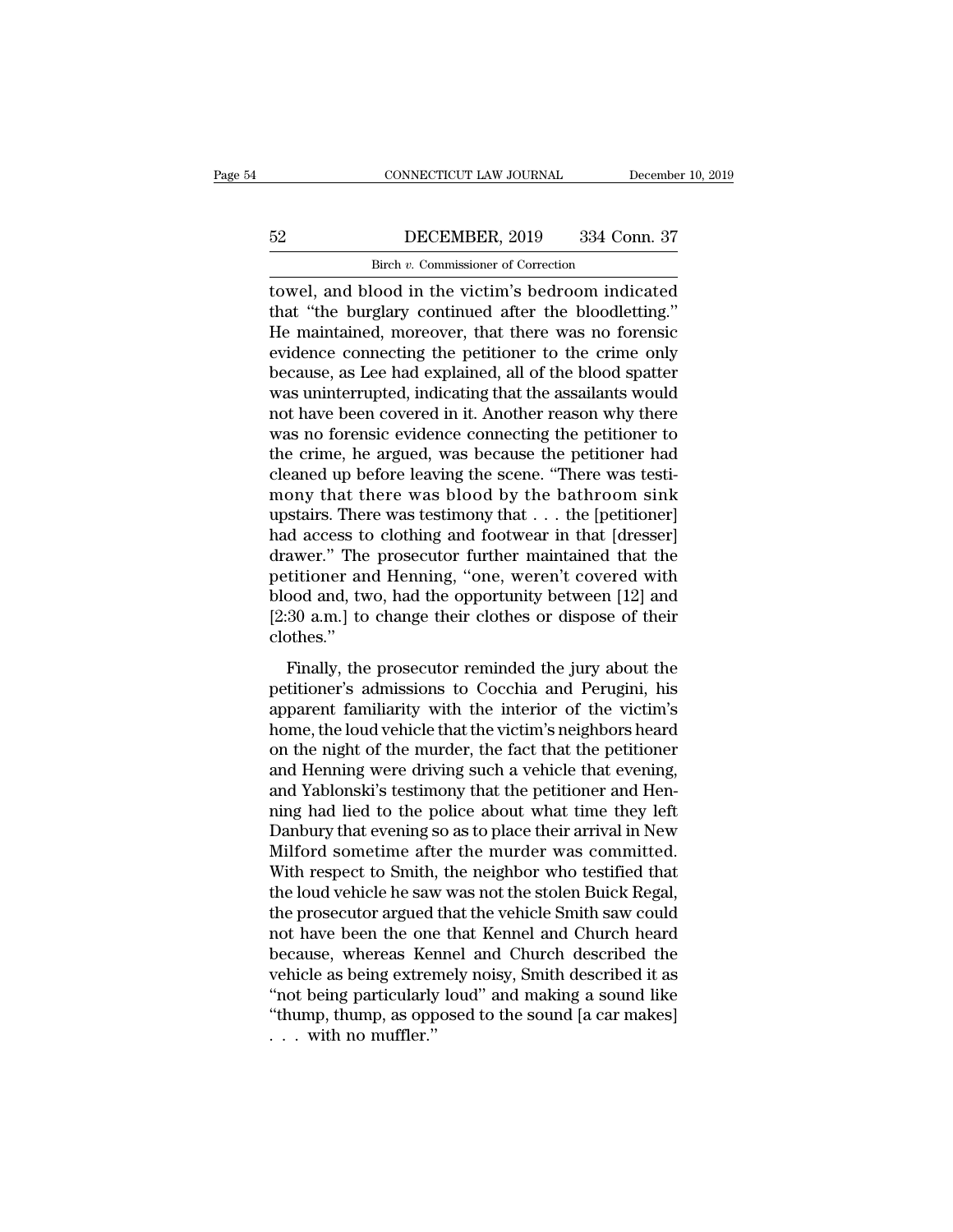# 10, 2019 CONNECTICUT LAW JOURNAL Page 55<br>334 Conn. 37 DECEMBER, 2019 53<br>Birch v. Commissioner of Correction CONNECTICUT LAW JOURNAL<br>DECEMBER, 2019<br>Birch *v.* Commissioner of Correction<br>ng argument to the jury the netitic

Fage 55<br>
In his closing argument to the jury, the petitioner's<br>
In his closing argument to the jury, the petitioner's<br>
al counsel argued that the petitioner was the victim<br>
In his closing argument to the jury, the petition  $\begin{array}{ccc}\n 334 \text{ Conn. } 37 & \text{DECEMBER, } 2019 & 53 \\
 \hline\n \text{Bireh } v. \text{ Commissioner of Correction} \\
 \hline\n \text{In his closing argument to the jury, the petitioner's trial, course, I and I do not include a good strategy.} \end{array}$  $\frac{334 \text{ Conn. } 37 \qquad \text{DECEMBER, } 2019 \qquad \qquad 53}{\text{Bireh } v. \text{ Commissioner of Correction}}$ <br>
In his closing argument to the jury, the petitioner's<br>
trial counsel argued that the petitioner was the victim<br>
not only of shoddy police work but of police of  $\frac{334 \text{ Conn. } 37}{\text{Bireh } v. \text{ Commissioner of Correction}}$ <br>In his closing argument to the jury, the petitioner's<br>trial counsel argued that the petitioner was the victim<br>not only of shoddy police work but of police officers<br>who had predetermined Birch v. Commissioner of Correction<br>
In his closing argument to the jury, the petitioner's<br>
trial counsel argued that the petitioner was the victim<br>
not only of shoddy police work but of police officers<br>
who had predetermi Birch *v*. Commissioner of Correction<br>In his closing argument to the jury, the petitioner's<br>trial counsel argued that the petitioner was the victim<br>not only of shoddy police work but of police officers<br>who had predetermin In his closing argument to the jury, the petitioner's<br>trial counsel argued that the petitioner was the victim<br>not only of shoddy police work but of police officers<br>who had predetermined his guilt. Specifically, counsel<br>ass trial counsel argued that the petitioner was the victim<br>not only of shoddy police work but of police officers<br>who had predetermined his guilt. Specifically, counsel<br>asserted that, "once the police focused on [the peti-<br>tio not only of shoddy police work but of police officers<br>who had predetermined his guilt. Specifically, counsel<br>asserted that, "once the police focused on [the peti-<br>tioner], they developed [a] case of tunnel vision" so<br>extre who had predetermined his guilt. Specifically, counsel<br>asserted that, "once the police focused on [the peti-<br>tioner], they developed [a] case of tunnel vision" so<br>extreme that they failed to take the most obvious invest-<br> asserted that, "once the police focused on [the petitioner], they developed [a] case of tunnel vision" so<br>extreme that they failed to take the most obvious invest-<br>igative steps and "ignored every piece of evidence that<br>ca tioner], they developed [a] case of tunnel vision" so<br>extreme that they failed to take the most obvious invest-<br>igative steps and "ignored every piece of evidence that<br>cast doubt [on the petitioner's guilt] . . . . ." That extreme that they failed to take the most obvious invest-<br>igative steps and "ignored every piece of evidence that<br>cast doubt [on the petitioner's guilt]  $\ldots$ ." That evi-<br>dence, counsel argued, included the information pr igative steps and "ignored every piece of evidence that<br>
cast doubt [on the petitioner's guilt]  $\ldots$ ." That evi-<br>
dence, counsel argued, included the information pro-<br>
vided by Smith, the only neighbor who had actually s cast doubt [on the petitioner's guilt]  $\ldots$  ." That evidence, counsel argued, included the information provided by Smith, the only neighbor who had actually seen the vehicle that the other neighbors had only heard. It al dence, counsel argued, included the information pro-<br>vided by Smith, the only neighbor who had actually seen<br>the vehicle that the other neighbors had only heard.<br>It also included the bizarre behavior of Columbo, the<br>victim vided by Smith, the only neighbor who had actually seen<br>the vehicle that the other neighbors had only heard.<br>It also included the bizarre behavior of Columbo, the<br>victim's daughter, who had told the dispatcher when<br>she cal the vehicle that the other neighbors had only heard.<br>It also included the bizarre behavior of Columbo, the<br>victim's daughter, who had told the dispatcher when<br>she called to report her father's murder that there was<br>a man i It also included the bizarre behavior of Columbo, the victim's daughter, who had told the dispatcher when she called to report her father's murder that there was a man in her home holding a knife. "That knife had to be hel e called to report her father's murder that there was<br>man in her home holding a knife. "That knife had to<br>held by the person who [murdered the victim],"<br>e petitioner's counsel argued, "[b]ut the police did<br>thing to clear u a man in her home holding a knife. "That knife had to<br>be held by the person who [murdered the victim],"<br>the petitioner's counsel argued, "[b]ut the police did<br>nothing to clear up that question. Nothing at all."<br>The petitio

to the held by the person who [murdered the victim],"<br>the petitioner's counsel argued, "[b]ut the police did<br>nothing to clear up that question. Nothing at all."<br>The petitioner's counsel also maintained that,<br>because there be heat by the person who pharacted the vielant),<br>the petitioner's counsel argued, "[b]ut the police did<br>nothing to clear up that question. Nothing at all."<br>The petitioner's counsel also maintained that,<br>because there was even because the general angulary point of the point of the point of the petitioner's counsel also maintained that, because there was no evidence linking the petitioner to the crime, and because the evidence that did exist The petitioner's counsel also maintained that,<br>because there was no evidence linking the petitioner<br>to the crime, and because the evidence that did exist<br>pointed elsewhere, the police were compelled to create<br>evidence. The The petitioner's counsel also maintained that,<br>because there was no evidence linking the petitioner<br>to the crime, and because the evidence that did exist<br>pointed elsewhere, the police were compelled to create<br>evidence. The because there was no evidence linking the petitioner<br>to the crime, and because the evidence that did exist<br>pointed elsewhere, the police were compelled to create<br>evidence. They did this, he argued, first, by having<br>O'Mara to the crime, and because the evidence that did exist<br>pointed elsewhere, the police were compelled to create<br>evidence. They did this, he argued, first, by having<br>O'Mara amend the report of his December 9, 1985<br>interview wi pointed elsewhere, the police were compelled to create<br>evidence. They did this, he argued, first, by having<br>O'Mara amend the report of his December 9, 1985<br>interview with the petitioner to falsely reflect that the<br>petition evidence. They did this, he argued, first, by having<br>O'Mara amend the report of his December 9, 1985<br>interview with the petitioner to falsely reflect that the<br>petitioner was familiar with the interior of the victim's<br>home O'Mara amend the report of his December 9, 1985<br>interview with the petitioner to falsely reflect that the<br>petitioner was familiar with the interior of the victim's<br>home and, second, by offering leniency to two jailhouse<br>in interview with the petitioner to falsely reflect that the petitioner was familiar with the interior of the victim's home and, second, by offering leniency to two jailhouse informants wholly lacking in credibility. Counsel petitioner was familiar with the interior of the victim's<br>home and, second, by offering leniency to two jailhouse<br>informants wholly lacking in credibility. Counsel argued<br>that O'Mara's explanation for why he had not includ home and, second, by offering leniency to two jailhouse<br>informants wholly lacking in credibility. Counsel argued<br>that O'Mara's explanation for why he had not included<br>the petitioner's allegedly suspicious statement about<br>t informants wholly lacking in credibility. Counsel argued<br>that O'Mara's explanation for why he had not included<br>the petitioner's allegedly suspicious statement about<br>the bathroom in the original report—namely, because<br>he wa that O'Mara's explanation for why he had not included<br>the petitioner's allegedly suspicious statement about<br>the bathroom in the original report—namely, because<br>he was "busy" and "had a number of distractions" on<br>the day of the petitioner's allegedly suspicious statement about<br>the bathroom in the original report—namely, because<br>he was "busy" and "had a number of distractions" on<br>the day of the interview—was "completely unworthy<br>of belief." Co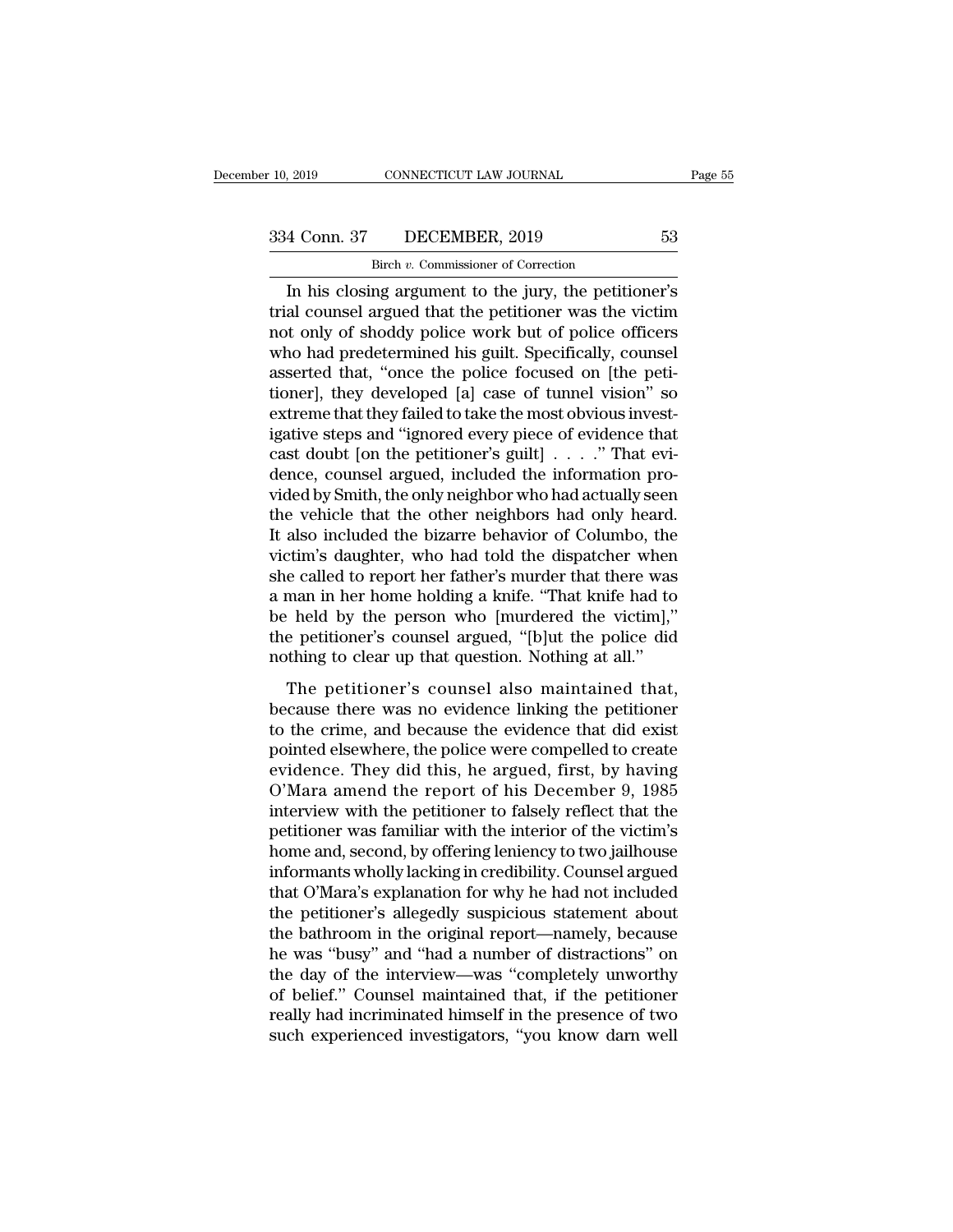# CONNECTICUT LAW JOURNAL December 10, 2019<br>54 DECEMBER, 2019 334 Conn. 37<br>Birch v. Commissioner of Correction CONNECTICUT LAW JOURNAL<br>DECEMBER, 2019 334 Correction<br>Birch *v*. Commissioner of Correction<br>Peen in that [original] report "Fi

CONNECTICUT LAW JOURNAL December 10, 2<br>
54 DECEMBER, 2019 334 Conn. 37<br>
Birch v. Commissioner of Correction<br>
it would have been in that [original] report.'' Finally,<br>
counsel reminded the jury of the complete lack of foren EXECOUTER, 2019 334 Conn. 37<br>Birch v. Commissioner of Correction<br>it would have been in that [original] report." Finally,<br>counsel reminded the jury of the complete lack of foren-<br>sic evidence connecting the petitioner to th  $\begin{tabular}{ll} \bf 54 & DECEMBER, 2019 & 334 Conn. 37 \\ \hline & \bf 8ireh $v$. Commissioner of Correction \\ \hline it would have been in that [original] report." Finally, \\ \bf counds remained the jury of the complete lack of foren-  
sic evidence connecting the performance to the crime, \\ \hline \bf 5 arguing that it was inconceivable that the performance and  
\nHanning could have committed such a crime without$  $\frac{\text{Bicm}}{\text{Bicm}}$  DECEMBER, 2019 334 Conn. 37<br>
it would have been in that [original] report." Finally,<br>
counsel reminded the jury of the complete lack of foren-<br>
sic evidence connecting the petitioner to the crime,<br>
argu Birch v. Commissioner of Correction<br>it would have been in that [original] report." Finally,<br>counsel reminded the jury of the complete lack of foren-<br>sic evidence connecting the petitioner to the crime,<br>arguing that it was getting any blood on their clothing or transferring any it would have been in that [origin]<br>counsel reminded the jury of the cosic evidence connecting the petiar<br>arguing that it was inconceivable to<br>Henning could have committed s<br>getting any blood on their clothin<br>trace evidenc The jury deliberated for three days before reaching<br>that it was inconceivable that the petitioner and<br>enning could have committed such a crime without<br>tting any blood on their clothing or transferring any<br>ace evidence to are evidence connecting the petrioder to the effine,<br>arguing that it was inconceivable that the petitioner and<br>Henning could have committed such a crime without<br>getting any blood on their clothing or transferring any<br>trac

Henning could have committed such a crime without<br>getting any blood on their clothing or transferring any<br>trace evidence to the Buick.<br>The jury deliberated for three days before reaching<br>a verdict. During those deliberati Terming collid rave committed such a crime whilout<br>getting any blood on their clothing or transferring any<br>trace evidence to the Buick.<br>The jury deliberated for three days before reaching<br>a verdict. During those deliberati The jury deliberated for three days before reaching any trace evidence to the Buick.<br>The jury deliberated for three days before reaching a verdict. During those deliberations, the jury asked to have the testimony of sever The jury deliberated for three days before reaching<br>a verdict. During those deliberations, the jury asked to<br>have the testimony of several witnesses read back<sup>11</sup> and<br>to be reinstructed on the meaning of reasonable doubt. The jury deliberated for three days before reaching<br>a verdict. During those deliberations, the jury asked to<br>have the testimony of several witnesses read back<sup>11</sup> and<br>to be reinstructed on the meaning of reasonable doubt. a verdict. During those deliberations, the jury asked to<br>have the testimony of several witnesses read back<sup>11</sup> and<br>to be reinstructed on the meaning of reasonable doubt.<br>The jury ultimately found the petitioner guilty of have the testimony of several witnesses read back<sup>11</sup> and<br>to be reinstructed on the meaning of reasonable doubt.<br>The jury ultimately found the petitioner guilty of felony<br>murder, and the trial court rendered judgment in ac to be reinstructed on the meaning of reasonable dou<br>The jury ultimately found the petitioner guilty of felo<br>murder, and the trial court rendered judgment in acce<br>dance with the verdict, sentencing the petitioner<br>a term of In 1997, the petitioner filed and amended petitioner in accor-<br>Ince with the verdict, sentencing the petitioner to<br>term of imprisonment of fifty-five years. This court<br>bsequently affirmed the petitioner's conviction on<br>pea matuce, and the trial court rendered judgment in accordance with the verdict, sentencing the petitioner to a term of imprisonment of fifty-five years. This court subsequently affirmed the petitioner's conviction on appeal

a term of imprisonment of fifty-five years. This court<br>subsequently affirmed the petitioner's conviction on<br>appeal in *State* v. *Birch*, supra, 219 Conn. 751.<br>In 1997, the petitioner filed an amended petition for<br>a writ o a term of imprisonment of may-ive years. This court<br>subsequently affirmed the petitioner's conviction on<br>appeal in *State* v. *Birch*, supra, 219 Conn. 751.<br>In 1997, the petitioner filed an amended petition for<br>a writ of h appeal in *State* v. *Birch*, supra, 219 Conn. 751.<br>In 1997, the petitioner filed an amended petition for<br>a writ of habeas corpus, alleging that his trial counsel<br>had rendered ineffective assistance in numerous<br>respects. In 1997, the petitioner filed an amended petition for<br>a writ of habeas corpus, alleging that his trial counsel<br>had rendered ineffective assistance in numerous<br>respects. The habeas court rejected the petitioner's<br>claims, an In 1997, the petitioner filed an amended petition for<br>a writ of habeas corpus, alleging that his trial counsel<br>had rendered ineffective assistance in numerous<br>respects. The habeas court rejected the petitioner's<br>claims, an a writ of habeas corpus, alleging that his trial counsel<br>had rendered ineffective assistance in numerous<br>respects. The habeas court rejected the petitioner's<br>claims, and he appealed to the Appellate Court, which<br>affirmed t (2000). is a mind of the Appellate Court, which<br>
is a mind the habeas court's judgment. *Birch* v. *Com-*<br> *issioner of Correction*, 57 Conn. App. 383, 385, 749<br>
2d 648, cert. denied, 253 Conn. 920, 755 A.2d 213<br>
000).<br>
In 2000 an affirmed the habeas court's judgment. *Birch* v. *Commissioner of Correction*, 57 Conn. App. 383, 385, 749<br>A.2d 648, cert. denied, 253 Conn. 920, 755 A.2d 213<br>(2000).<br>In 2000 and 2001, respectively, the petitioner filed<br>t

missioner of Correction, 57 Conn. App. 383, 385, 749<br>A.2d 648, cert. denied, 253 Conn. 920, 755 A.2d 213<br>(2000).<br>In 2000 and 2001, respectively, the petitioner filed<br>two additional habeas petitions in which he alleged that missioner by correction, or comit. App. 555, 556, 445<br>A.2d 648, cert. denied, 253 Conn. 920, 755 A.2d 213<br>(2000).<br>In 2000 and 2001, respectively, the petitioner filed<br>two additional habeas petitions in which he alleged tha (2000).<br>In 2000 and 2001, respectively, the petitioner filed<br>two additional habeas petitions in which he alleged that<br>his first habeas counsel, Avery Chapman, had rendered<br>ineffective assistance by failing to adequately i In 2000 and 2001, respectively, the petitioner filed<br>two additional habeas petitions in which he alleged that<br>his first habeas counsel, Avery Chapman, had rendered<br>ineffective assistance by failing to adequately investi-<br>g In 2000 and 2001, respectively, the petitioner filed<br>two additional habeas petitions in which he alleged that<br>his first habeas counsel, Avery Chapman, had rendered<br>ineffective assistance by failing to adequately investi-<br>g two additional habeas petitions in which he alleged that<br>his first habeas counsel, Avery Chapman, had rendered<br>ineffective assistance by failing to adequately investi-<br>gate and present his claims against his trial counsel, gate and present his claims against his trial counsel, including his claim that trial counsel had rendered ineffective assistance by failing (1) to consult and present the testimony of a forensic footwear impression exper fective assistance by failing (1) to consult and present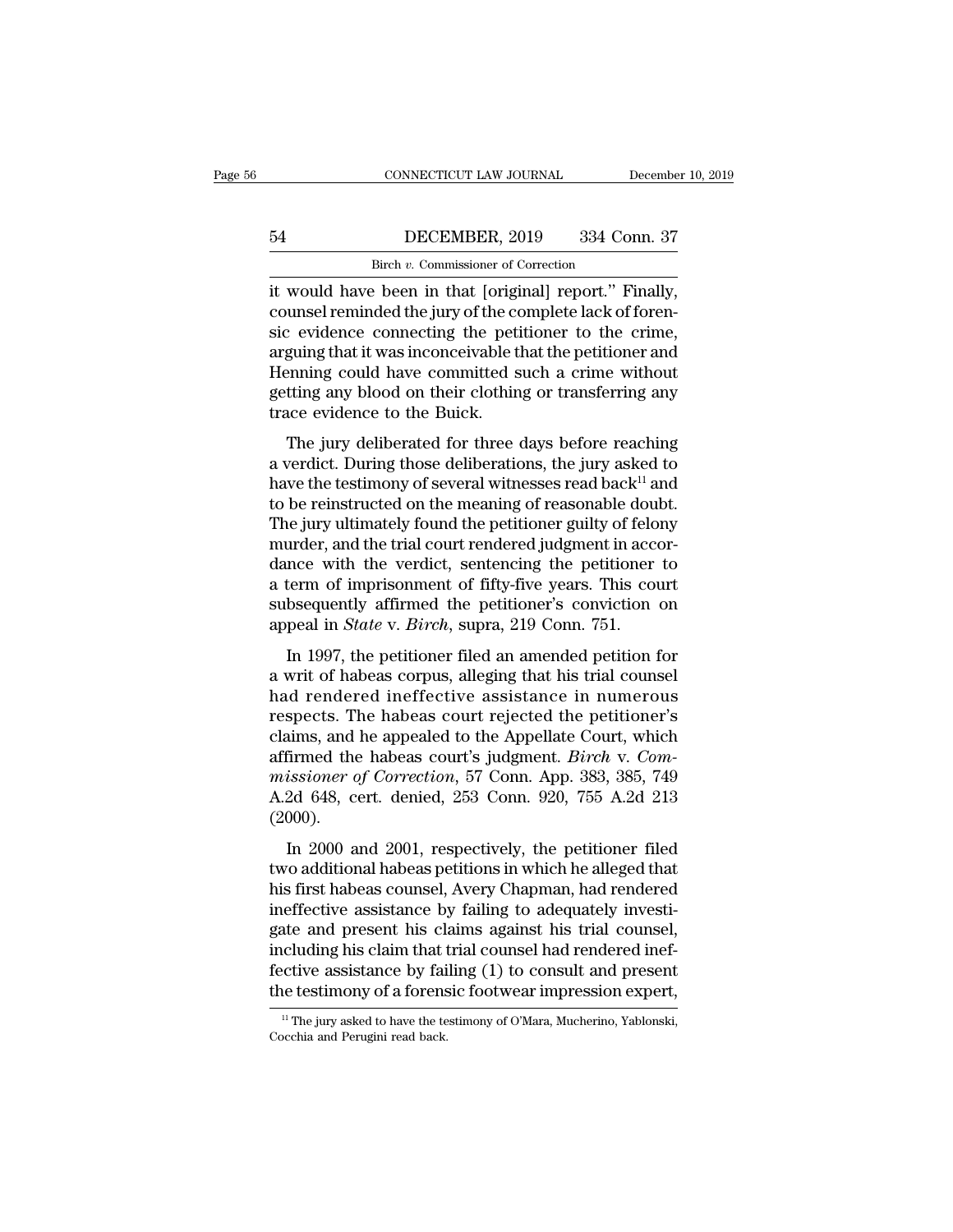CONNECTICUT LAW JOURNAL<br>DECEMBER, 2019<br>Birch *v.* Commissioner of Correction<br>t. and present the testimony of a (2) to consult and present the testimony of a crime<br>technical present the testimony of a crime<br>scene reconstructionist, (3) to consult and present the<br>testimony of a forensial present the testimony of a crime<br>testimony of 334 Conn. 37 DECEMBER, 2019 55<br>Birch v. Commissioner of Correction<br>(2) to consult and present the testimony of a crime<br>scene reconstructionist, (3) to consult and present the<br>testimony of a forensic pathologist, (4) to in 334 Conn. 37 DECEMBER, 2019 55<br>
Birch v. Commissioner of Correction<br>
(2) to consult and present the testimony of a crime<br>
scene reconstructionist, (3) to consult and present the<br>
testimony of a forensic pathologist, (4) t 334 Conn. 37 DECEMBER, 2019 55<br>
Birch v. Commissioner of Correction<br>
(2) to consult and present the testimony of a crime<br>
scene reconstructionist, (3) to consult and present the<br>
testimony of a forensic pathologist, (4) t Birch v. Commissioner of Correction<br>
(2) to consult and present the testimony of a crime<br>
scene reconstructionist, (3) to consult and present the<br>
testimony of a forensic pathologist, (4) to investigate<br>
and present a thi Example 12 As we explained in *Henning* v. *Commissioner of Correction*, supra,  $\frac{12}{10}$  As we explained in *Henning* v. *Commissioner of Correction*, supra, 4 Conn. 1, in which we have addressed an identical claim inv testimony of a forensic pathologist, (4) to investigate<br>and present a third-party culpability defense against<br>Columbo,<sup>12</sup> and (5) to investigate, cross-examine,<br> $\frac{12}{12}$  As we explained in *Henning v. Commissioner of* 

and present a third-party culpability defense against Columbo,<sup>12</sup> and (5) to investigate, cross-examine,<br> $\frac{12}{12}$  As we explained in *Henning v. Commissioner of Correction*, supra, 334 Conn. 1, in which we have addres Columbo,<sup>12</sup> and (5) to investigate, cross-examine,<br> $\frac{12}{12}$  As we explained in *Henning v. Commissioner of Correction*, supra,<br>334 Conn. 1, in which we have addressed an identical claim involving the<br>same relevant fac Example, and (3) to investigate, cross-examine,<br>
<sup>12</sup> As we explained in *Henning* v. *Commissioner of Correction*, supra,<br>
334 Conn. 1, in which we have addressed an identical claim involving the<br>
same relevant facts, "a <sup>12</sup> As we explained in *Henning* v. *Commissioner of Correction*, supra, 334 Conn. 1, in which we have addressed an identical claim involving the same relevant facts, "at the habeas trial, the petitioner sought to demons 334 Conn. 1, in which we have addressed an identical claim involving the same relevant facts, "at the habeas trial, the petitioner sought to demonstrate that the crime scene had been staged to resemble a burglary and that same relevant facts, "at the habeas trial, the petitioner sought to demonstrate that the crime scene had been staged to resemble a burglary and that his trial counsel had rendered ineffective assistance in failing to raise but that the crime scene had been staged to resemble a burglary and that his<br>that the crime scene had been staged to resemble a burglary and that his<br>trial counsel had rendered ineffective assistance in failing to raise a trial counsel had rendered ineffective assistance in failing to raise a third-<br>party culpability defense against Columbo and Richard Burkhart, Columbo's<br>lover and employer at the time of the murder, and for whom the victim have been home all evening and to have heard the police that Surkhart, Columbo's lover and employer at the time of the murder, and for whom the victim also had worked and who allegedly owed the victim money. In support of lover and employer at the time of the murder, and for whom the victim also had worked and who allegedly owed the victim money. In support of this contention, the petitioner adduced evidence that, when Columbo was initially had worked and who allegedly owed the victim money. In support of this contention, the petitioner adduced evidence that, when Columbo was initially interviewed by the police on the night of the murder, she claimed to have contention, the petitioner adduced evidence that, when Columbo was initially interviewed by the police on the night of the murder, she claimed to have been home all evening and to have heard the victim coughing, although s East that she had been with another man that evening columbo also told the police on the night of the murder, she claimed to have been home all evening and to have heard the victim coughing, although she did not check on have been home all evening and to have heard the victim coughing, although she did not check on him. She then told the police that she actually had gone out that evening and returned home between 2:30 and 3 a.m. Later, she and returned sometime between 4 and 4:30 a.m. and that, when we were, that Columbo also told the police that she had lied in her earlier statements to prevent Burkhart from finding out that she had been with another man t gone out that evening and returned home between 2:30 and 3 a.m. Later, she told the police that she had lied in her earlier statements to prevent Burkhart from finding out that she had been with another man that evening. C she told the police that she had lied in her earlier statements to prevent Burkhart from finding out that she had been with another man that evening. Columbo also told the police that she had left the house at around 9:30 Burkhart from finding out that she had been with another man that evening.<br>Columbo also told the police that she had left the house at around 9:30 p.m.<br>and returned sometime between 4 and 4:30 a.m. Police records indicate, Columbo also told the police that she had left the house at around 9:30 p.m.<br>and returned sometime between 4 and 4:30 a.m. Police records indicate,<br>however, that Columbo did not call for help until 4:50 a.m. and that, whe and returned sometime between 4 and 4:30 a.m. Police records indicate, however, that Columbo did not call for help until 4:50 a.m. and that, when she did, according to the emergency dispatcher, she screamed, '[o]h God, he' however, that Columbo did not call for help until 4:50 a.m. and that, when she did, according to the emergency dispatcher, she screamed, '[o]h God, he's got a knife in his hand.' There was also evidence that Columbo exhib she did, according to the emergency dispatcher, she screamed, '[o]h God, he's got a knife in his hand.' There was also evidence that Columbo exhibited highly unusual behavior immediately after the murder. For example, one she knew the inhibital contribution of the is got a knife in his hand. There was also evidence that Columbo exhibited highly unusual behavior immediately after the murder. For example, one of the first responders, Anita B At the habeas trial that there was animus between Burkhart and the victim, the habeas trial that Columbo barricaded herself in the dining room shortly after the police arrived and, later, asked Bagot,  $[w]$ lly would he do the first responders, Anita Bagot, testified that Columbo barricaded herself in the dining room shortly after the police arrived and, later, asked Bagot,  $[$ w]hy would he do it  $\ldots$  [w]hy would he do it,' clearly suggest in the dining room shortly after the police arrived and, later, asked Bagot,  $\{[w]\}$  would he do it  $\ldots$  [w]hy would he do it,' clearly suggesting that she knew the identity of the assailant. The petitioner also present "We would he do it  $\ldots$  [w]hy would he do it,' clearly suggesting that she knew the identity of the assailant. The petitioner also presented evidence at the habeas trial that there was animus between Burkhart and the vic Finity in the distribution and the assailant. The petitioner also presented evidence at the habeas trial that there was animus between Burkhart and the victim, despite Burkhart's statement to the police that he and the vi at the habeas trial that there was animus between Burkhart and the victim, despite Burkhart's statement to the police that he and the victim 'had an excellent relationship' and that he 'loved' the victim. One witness who h despite Burkhart's statement to the police that he and the victim 'had an excellent relationship' and that he 'loved' the victim. One witness who had worked for Burkhart, Cynthia M. Russo-Donaghy, testified that Burkhart h excellent relationship' and that he 'loved' the victim. One witness who had worked for Burkhart, Cynthia M. Russo-Donaghy, testified that Burkhart had a scratch on his face on the morning after the murder and that the vict worked for Burkhart, Cynthia<br>had a scratch on his face on<br>victim had told her that Burkha<br>him. The petitioner also establi<br>mous call on May 22, 1986, fro<br>had murdered the victim.<br>"We note, finally, that the pe of a scratch on his face on the morning after the murder and that the test of a base on the morning after the murder and that the testim had told her that Burkhart was a 'son of a bitch' and that he 'hate[d]'<br>m. The petiti Finally in the deposition of a bitch' and that he 'hate'[d]'<br>
him. The petitioner also established that the state police received an anony-<br>
mous call on May 22, 1986, from an unknown male who said that Burkhart<br>
had murd

him. The petitioner also established that the state police received an anony-<br>mous call on May 22, 1986, from an unknown male who said that Burkhart<br>had murdered the victim.<br>"We note, finally, that the petitioner, in supp mous call on May 22, 1986, from an unknown male who said that Burkhart<br>had murdered the victim.<br>"We note, finally, that the petitioner, in support of his petition for a new<br>trial, presented the deposition testimony of John And murdered the victim.<br>
"We note, finally, that the petitioner, in support of his petition for a new<br>
trial, presented the deposition testimony of John Andrews, who stated that,<br>
after the murder, he and Columbo became r like she killed the deposition testimony of John Andrews, who stated that, after the murder, he and Columbo became romantically involved and, for a time, lived together. Andrews stated that, during an argument one night, C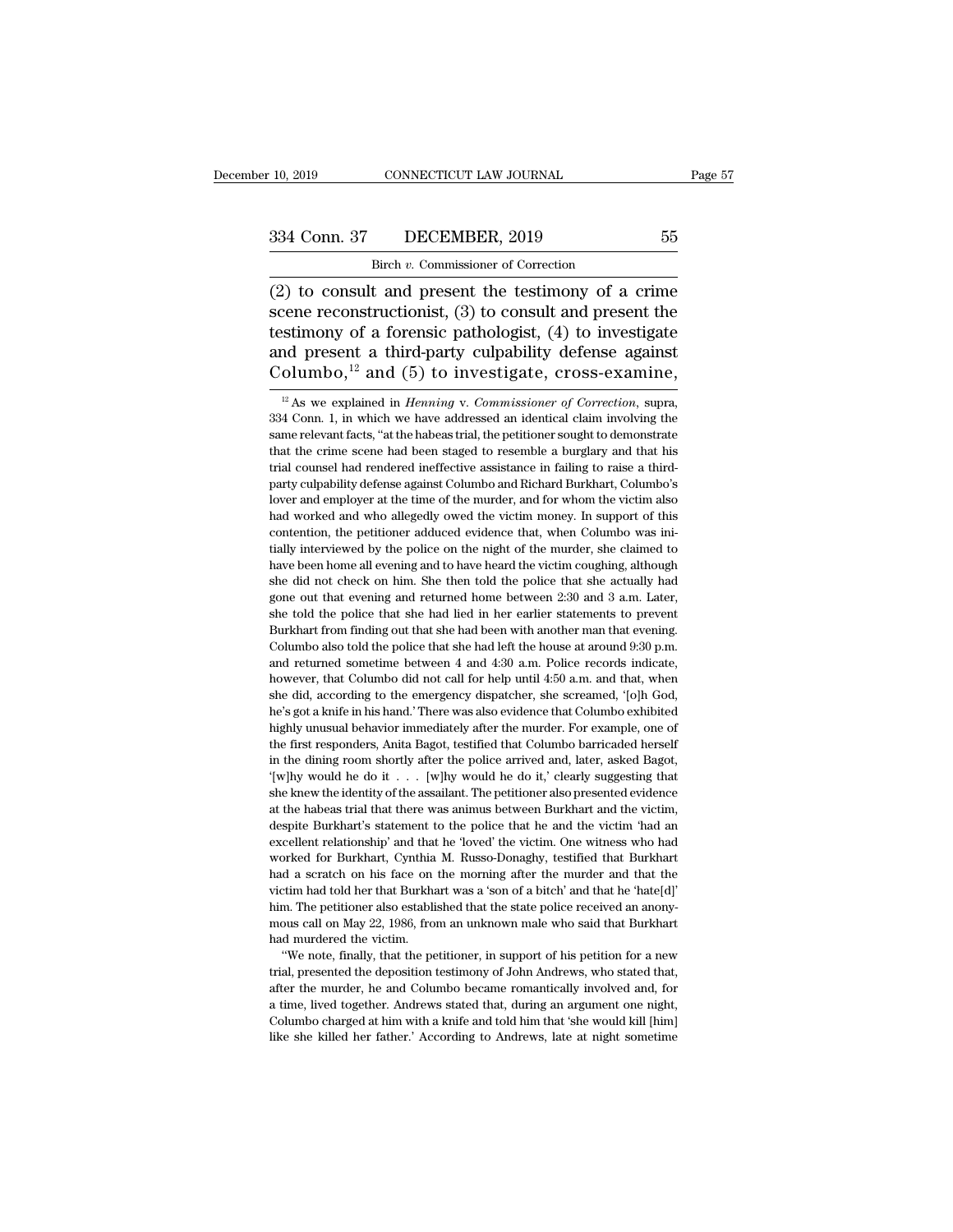# CONNECTICUT LAW JOURNAL December 10, 2019<br>56 DECEMBER, 2019 334 Conn. 37<br>Birch v. Commissioner of Correction CONNECTICUT LAW JOURNAL<br>DECEMBER, 2019 334 Correction<br>Birch *v.* Commissioner of Correction<br>therwise challenge the testimony of

CONNECTICUT LAW JOURNAL December<br>
56 DECEMBER, 2019 334 Conn. 37<br>
Birch v. Commissioner of Correction<br>
impeach or otherwise challenge the testimony of Coc-<br>
chia, Perugini, and Ocif. As we observed in the compan-<br>
in case ECEMBER, 2019 334 Conn. 37<br>Birch v. Commissioner of Correction<br>impeach or otherwise challenge the testimony of Coc-<br>chia, Perugini, and Ocif. As we observed in the compan-<br>ion case of *Henning* v. Commissioner of Correctio EXEMBER, 2019 334 Conn. 37<br>
Birch *v*. Commissioner of Correction<br>
impeach or otherwise challenge the testimony of Coc-<br>
chia, Perugini, and Ocif. As we observed in the compan-<br>
ion case of *Henning* v. *Commissioner of Co* Birch v. Commissioner of Correction<br>
impeach or otherwise challenge the testimony of Coc-<br>
chia, Perugini, and Ocif. As we observed in the compan-<br>
ion case of *Henning* v. Commissioner of Correction,<br>
supra, 334 Conn. 1, meach or otherwise challenge the testimony of Cocchia, Perugini, and Ocif. As we observed in the companion case of *Henning* v. *Commissioner of Correction*, supra, 334 Conn. 1, "[t]he petitioner also claimed actual innoce impeach or otherwise challenge the testimony of Coc-<br>chia, Perugini, and Ocif. As we observed in the compan-<br>ion case of *Henning* v. *Commissioner of Correction*,<br>supra, 334 Conn. 1, "[t]he petitioner also claimed actual<br> chia, Perugini, and Ocif. As we observed in the companion case of *Henning* v. *Commissioner of Correction*, supra, 334 Conn. 1, "[t]he petitioner also claimed actual innocence on the basis of, among other things, numerous ion case of *Henning* v. *Commissioner of Correction*,<br>supra, 334 Conn. 1, "[t]he petitioner also claimed actual<br>innocence on the basis of, among other things, numer-<br>ous DNA tests conducted over the last decade by the<br>Con supra, 334 Conn. 1, "[t]he petitioner also claimed actual<br>innocence on the basis of, among other things, numer-<br>ous DNA tests conducted over the last decade by the<br>Connecticut Forensic Science Laboratory, which had<br>exclude mnocence on the basis of, among other things, numer-<br>ous DNA tests conducted over the last decade by the<br>Connecticut Forensic Science Laboratory, which had<br>excluded the petitioner, [Henning], and Yablonski as<br>the source of ous DNA tests conducted over the last decade by the<br>Connecticut Forensic Science Laboratory, which had<br>excluded the petitioner, [Henning], and Yablonski as<br>the source of DNA recovered from the crime scene,<br>and had revealed Connecticut Forensic Science Laboratory, which had<br>excluded the petitioner, [Henning], and Yablonski as<br>the source of DNA recovered from the crime scene,<br>and had revealed the DNA of an unknown female on<br>four key pieces of excluded the petitioner, [Henning], and Yablonski as<br>the source of DNA recovered from the crime scene,<br>and had revealed the DNA of an unknown female on<br>four key pieces of evidence with which the assailants<br>were known or th the source of DNA recovered from the crime scene,<br>and had revealed the DNA of an unknown female on<br>four key pieces of evidence with which the assailants<br>were known or thought to have come in contact.<sup>13</sup><br>Finally, the petit and had revealed the DNA of an unknown temale on<br>four key pieces of evidence with which the assailants<br>were known or thought to have come in contact.<sup>13</sup><br>Finally, the petitioner alleged that the state had violated<br>his righ rour key pieces of evidence with which the assailants<br>were known or thought to have come in contact.<sup>13</sup><br>Finally, the petitioner alleged that the state had violated<br>his right to a fair trial by adducing Lee's false testimo were known or thought to have come in contact.<sup>13</sup><br>Finally, the petitioner alleged that the state had violated<br>his right to a fair trial by adducing Lee's false testimony<br>that there was blood on the bathroom towel, testimo that there was blood on the bathroom towel, testimony<br>that had permitted the prosecutor to argue that the<br>reason investigators failed to find forensic evidence on<br>the petitioner's clothing or in the Buick was because<br>there that had permitted the prosecutor to argue that the reason investigators failed to find forensic evidence on the petitioner's clothing or in the Buick was because thereafter, while he was in the kitchen and Columbo was ups

reason investigators failed to find forensic evidence on<br>the petitioner's clothing or in the Buick was because<br>thereafter, while he was in the kitchen and Columbo was upstairs, he was<br>attacked and severely injured by an un the petitioner's clothing or in the Buick was because<br>thereafter, while he was in the kitchen and Columbo was upstairs, he was<br>attacked and severely injured by an unknown assailant who beat him over<br>the head and repeatedly The petitioner S Crothing Of III the Butck was because<br>thereafter, while he was in the kitchen and Columbo was upstairs, he was<br>attacked and severely injured by an unknown assailant who beat him over<br>the head and repeatedl thereafter, while he was in the kitchen and Columbo was upstairs, he was attacked and severely injured by an unknown assailant who beat him over the head and repeatedly stabbed him. Andrews further explained that, during t the head and repeatedly stabbed him. Andrews further explained that, during the assault, he heard a male voice telling him to 'leave and don't come back.' Following this incident, Andrews decided to move out and, while pac the head and repeatedly stabbed him. Andrews further explained that, during the assault, he heard a male voice telling him to 'leave and don't come back.' Following this incident, Andrews decided to move out and, while pac the assault, he heard a male voice telling him to 'leave and don't come back.'<br>Hollowing this incident, Andrews decided to move out and, while packing<br>his belongings, found a six to seven inch knife blade without a handle<br> Following this incident, Andrews decided to move out and, while packing<br>his belongings, found a six to seven inch knife blade without a handle<br>protruding from a basement wall. Andrews never told anyone about Col-<br>umbo's th reason to fabricate [his] recollections.' "Id., 16–17 n.11.  $\mu$  "if this regard, the science examiner with  $\mu$  is discovery of the knife blade until years later, when he was contacted by the Connecticut Innocence Projec prowards the state of the knife blade until years later, when he umbo's threat or his discovery of the knife blade until years later, when he was contacted by the Connecticut Innocence Project. In its memorandum of decisi

was contacted by the Connecticut Innocence Project. In its memorandum<br>of decision, the habeas court observed that 'Andrews [had] no obvious<br>reason to fabricate [his] recollections.'" Id., 16–17 n.11.<br><sup>13</sup> "In this regard, of decision, the habeas court observed that 'Andrews [had] no obvious reason to fabricate [his] recollections.'" Id., 16–17 n.11.<br><sup>13</sup> "In this regard, Christine Mary Roy, a forensic science examiner with the state's Divi reason to fabricate [his] recollections.'" Id., 16–17 n.11.<br><sup>13</sup> "In this regard, Christine Mary Roy, a forensic science examiner with<br>the state's Division of Scientific Services, testified at the petitioner's habeas<br>trial <sup>13</sup> "In this regard, Christine Mary Roy, a forensic science examiner with the state's Division of Scientific Services, testified at the petitioner's habeas trial that, in addition to the victim's DNA, the DNA profile of the state's Division of Scientific Services, testified at the petitioner's habeas trial that, in addition to the victim's DNA, the DNA profile of an unknown female was found on the bloody cigar box, the inside of the front female was found on the bloody cigar box, the inside of the front waistband of the victim's underwear, the metal ring that was found under the victim that was thought to be part of the murder weapon, and a floor board tha For the victim's underwear, the metal ring that was found under the victim that was thought to be part of the murder weapon, and a floor board that the police had removed, which contained two sets of bloody footprints. Lu that was thought to be part of the murder weapon, and a floor board that<br>the police had removed, which contained two sets of bloody footprints.<br>Lucinda Lopes-Phelan, another forensic science examiner with the Division<br>of S the police had removed, which contained two sets of bloody footprints.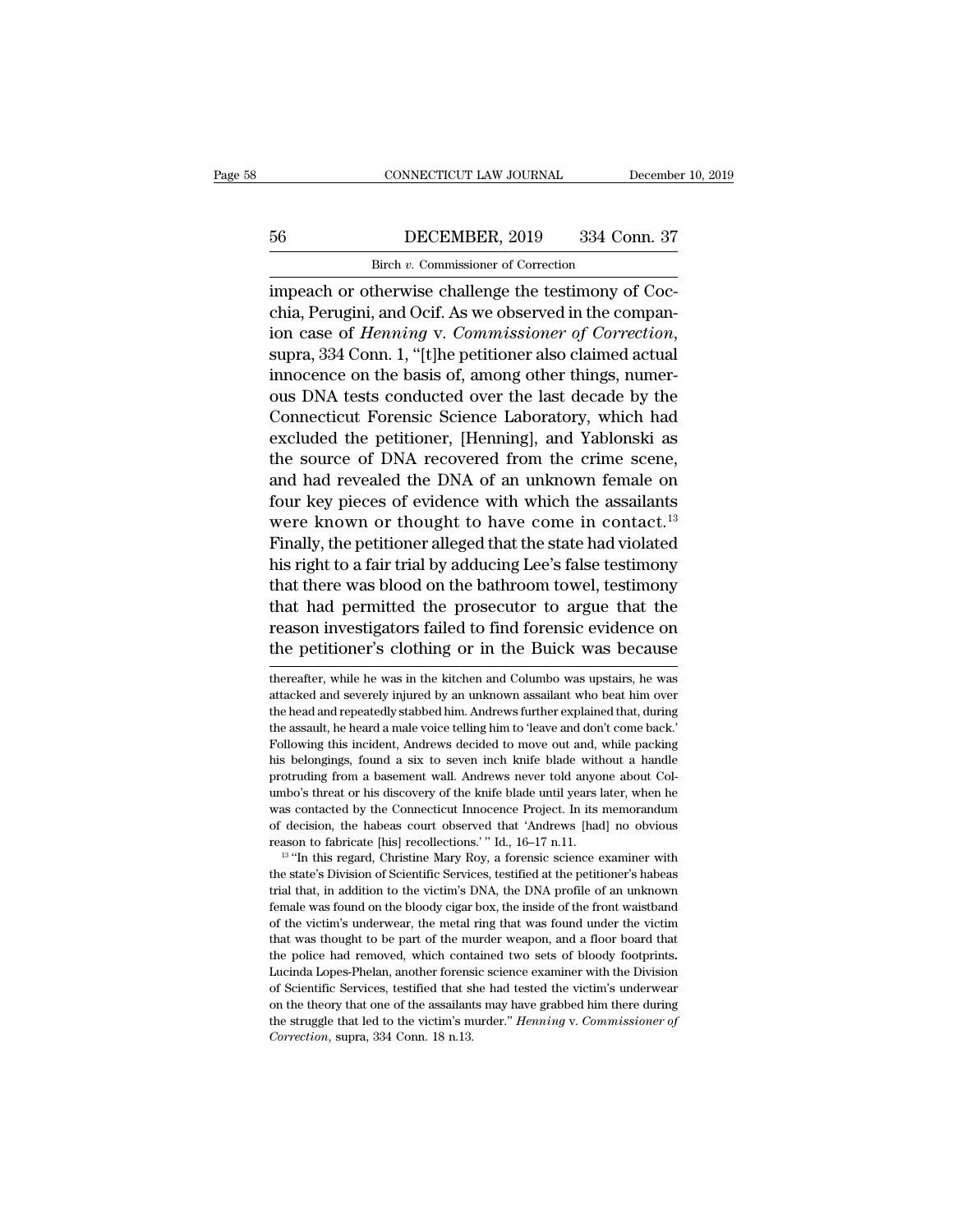the petitioner had cleaned himself up before leaving<br>
the petitioner had cleaned himself up before leaving<br>
the victim's home. 334 Conn. 37 DECE<br>Birch v. Comm<br>the petitioner had clea<br>the victim's home.<br>"A consolidated trial"

4 Conn. 37 DECEMBER, 2019 57<br>
Birch v. Commissioner of Correction<br>
e petitioner had cleaned himself up before leaving<br>
e victim's home.<br>
"A consolidated trial on the petitioner's . . . habeas<br>
tition[s], his petition for a 334 Conn. 37 DECEMBER, 2019 57<br>
Birch v. Commissioner of Correction<br>
the petitioner had cleaned himself up before leaving<br>
the victim's home.<br>
"A consolidated trial on the petitioner's . . . habeas<br>
petition[s], his petit Birch v. Commissioner of Correction<br>the petitioner had cleaned himself up before leaving<br>the victim's home.<br>"A consolidated trial on the petitioner's . . . habeas<br>petition[s], his petition for a new trial, and the closely see for the petitioner had cleaned himself up before leaving<br>the victim's home.<br>"A consolidated trial on the petitioner's . . . habeas<br>petition[s], his petition for a new trial, and the closely<br>related habeas and new tria the petitioner had cleaned himself up before leaving<br>the victim's home.<br>"A consolidated trial on the petitioner's . . . habeas<br>petition[s], his petition for a new trial, and the closely<br>related habeas and new trial petitio the victim's home.<br>
"A consolidated trial on the petitioner's . . . habeas<br>
petition[s], his petition for a new trial, and the closely<br>
related habeas and new trial petitions of [Henning];<br>
see footnote [5] of this opinio "A consolidated trial on the petitioner's . . . habeas<br>petition[s], his petition for a new trial, and the closely<br>related habeas and new trial petitions of [Henning];<br>see footnote [5] of this opinion; was conducted over a petition[s], his petition for a new trial, and the closely<br>related habeas and new trial petitions of [Henning];<br>see footnote [5] of this opinion; was conducted over a<br>period of several weeks in November and December,<br>2015 eriod of several weeks in November and December,<br>
)15, during which the petitioner and [Henning] called<br>
number of expert and lay witnesses whose testimony<br>
ast serious doubt on the state's theory of the case.<sup>14</sup><br>
<sup>14</sup> "F 2015, during which the petitioner and [Henning] called a number of expert and lay witnesses whose testimony cast serious doubt on the state's theory of the case.<sup>14</sup>  $\frac{14 \text{ }^{\circ} \text{For example, in support of his claim that trial, course it is inefficient as a course of failed to consult a forensic footwaer impression expert, the performance presented the$ 

We note that, despite Bodziak's highly exculpatory testimony that neither<br>the petitioner nor Henning was the source of one of the two footwear<br>impressions that the state argued was left by one of the assailants, the habeas impressions that the state argued was left by one of the assailants, the Oklahoma City bomber.' " *Henning v. Commissioner of Correction*, supra, 334 Conn. 19 n.14.<br>We note that, despite Bodziak's highly exculpatory testim homa City bomber.' " *Henning* v. *Commissioner of Correction*, supra, 334<br>Conn. 19 n.14.<br>We note that, despite Bodziak's highly exculpatory testimony that neither<br>the petitioner nor Henning was the source of one of the tw Conn. 19 n.14.<br>We note that, despite Bodziak's highly exculpatory testimony that neither<br>the petitioner nor Henning was the source of one of the two footwear<br>impressions that the state argued was left by one of the assail We note that, despite Bodziak's highly exculpatory testimony that neither<br>the petitioner nor Henning was the source of one of the two footwear<br>impressions that the state argued was left by one of the assailants, the habeas the petitioner nor Henning was the source of one of the two footwear impressions that the state argued was left by one of the assailants, the habeas court rejected the petitioner's claim that his trial counsel was constitu impressions that the state argued was left by one of the assailants, the habeas court rejected the petitioner's claim that his trial counsel was constitutionally ineffective for failing to consult a footwear expert. In doi my trejected the petitioner's claim that his trial counsel was constitutionally ineffective for failing to consult a footwear expert. In doing so, the habeas court credited the state's contention that the petitioner's tria encompassed the petitioner's size." because, the habeas court credited the state's contention that the petitioner's trial counsel reasonably "feared that, if he hired [a footwear impression expert], he had little to gain court credited the state's contention that the petitioner's trial counsel reasonably "feared that, if he hired [a footwear impression expert], he had little to gain and everything to lose if that independent examination r

a number of expert and lay witnesses whose testimony<br>cast serious doubt on the state's theory of the case.<sup>14</sup><br><sup>14</sup> "For example, in support of his claim that trial counsel was ineffective<br>insofar as counsel failed to con cast serious doubt on the state's theory of the case.<sup>14</sup><br>
<sup>14</sup> "For example, in support of his claim that trial counsel was ineffective<br>
insofar as counsel failed to consult a forensic footwear impression expert,<br>
the pe Cast Serious doubt on the state s theory of the case.<sup>22</sup><br><sup>14</sup> "For example, in support of his claim that trial counsel was ineffective<br>insofar as counsel failed to consult a forensic footwear impression expert,<br>the petit <sup>14</sup> "For example, in support of his claim that trial counsel was ineffective insofar as counsel failed to consult a forensic footwear impression expert, the petitioner presented the testimony of William Bodziak, a former insofar as counsel failed to consult a forensic footwear impression expert, the petitioner presented the testimony of William Bodziak, a former agent with the Federal Bureau of Investigation (FBI) and a prominent footwear the petitioner presented the testimony of William Bodziak, a former agent<br>with the Federal Bureau of Investigation (FBI) and a prominent footwear<br>impression expert. Bodziak testified that, using techniques available at the with the Federal Bureau of Investigation (FBI) and a prominent footwear impression expert. Bodziak testified that, using techniques available at the time of the petitioner's criminal trial, he was able to determine that o mare solon expert. Bodziak testified that, using techniques available at the time of the petitioner's criminal trial, he was able to determine that one of the two sets of bloody footprints from the crime scene could not p If the of the petitioner's criminal trial, he was able to determine that one of the two sets of bloody footprints from the crime scene could not possibly have been left by either the petitioner or [Henning] because it was the two sets of bloody footprints from the crime scene could not possibly have been left by either the petitioner or [Henning] because it was made by a size 9 or smaller shoe, perhaps even as small as a size 7 and 1/2, an have been left by either the petitioner or [Henning] because it was made by a size 9 or smaller shoe, perhaps even as small as a size 7 and  $1/2$ , and the petitioner and [Henning] wore shoes sized . . . 10 and  $1/2$  to 11 by a size 9 or smaller shoe, perhaps even as small as a size 7 and 1/2, and<br>the petitioner and [Henning] wore shoes sized . . . 10 and 1/2 to 11 [and<br>11 and 1/2], respectively. According to Bodziak, the size difference be be petitioner and [Henning] wore shoes sized  $\ldots$  10 and 1/2 to 11 [and 11 and 1/2], respectively. According to Bodziak, the size difference between the bloody footprints and the petitioner's and [Henning's] shoes at the From 1973 to 1997 ... Bodziak was a special agent for the FBI who species that the bloody footprints and the petitioner's and [Henning's] shoes at the time of the murder was 'enormous . . . . ' With respect to Bodziak's e ized the bloody footprints and the petitioner's and [Henning's] shoes at the time of the murder was 'enormous . . . . ' With respect to Bodziak's expertise, the habeas court made the following findings: 'Obviously, expert the bloody footprints and the petitioner's and [Henning's] shoes at the time<br>of the murder was 'enormous  $\ldots$ .' With respect to Bodziak's expertise,<br>the habeas court made the following findings: 'Obviously, expert footwe enced, and highly qualified expert in this field of criminology. Hence the habeas court made the following findings: 'Obviously, expert footwear analysts were available at the time of the petitioner's [criminal] trial in 1 analysts were available at the time of the petitioner's [criminal] trial in 1989.<br>From 1973 to 1997 . . . Bodziak was a special agent for the FBI who special-<br>ized [in], among other [things] . . . footwear imprint analysis From 1973 to 1997 . . . Bodziak was a special agent for the FBI who specialized [in], among other [things] . . . footwear imprint analysis. He testified at the [petitioner's] habeas trial, and he is a well trained, extens homa City bomber.' '' *Henning* v. *Commissioner* of Correcting State I at the [petitioner's] habeas trial, and he is a well trained, extensively experienced, and highly qualified expert in this field of criminology. He ha at the [petitioner's] habeas trial, and he is a well trained, extensively experienced, and highly qualified expert in this field of criminology. He has testified in nearly every state and federal trial court in the United in nearly every state and federal trial court in the United States, including<br>in nearly every state and federal trial court in the United States, including<br>at the trials of [Orenthal James] Simpson and [Timothy McVeigh] th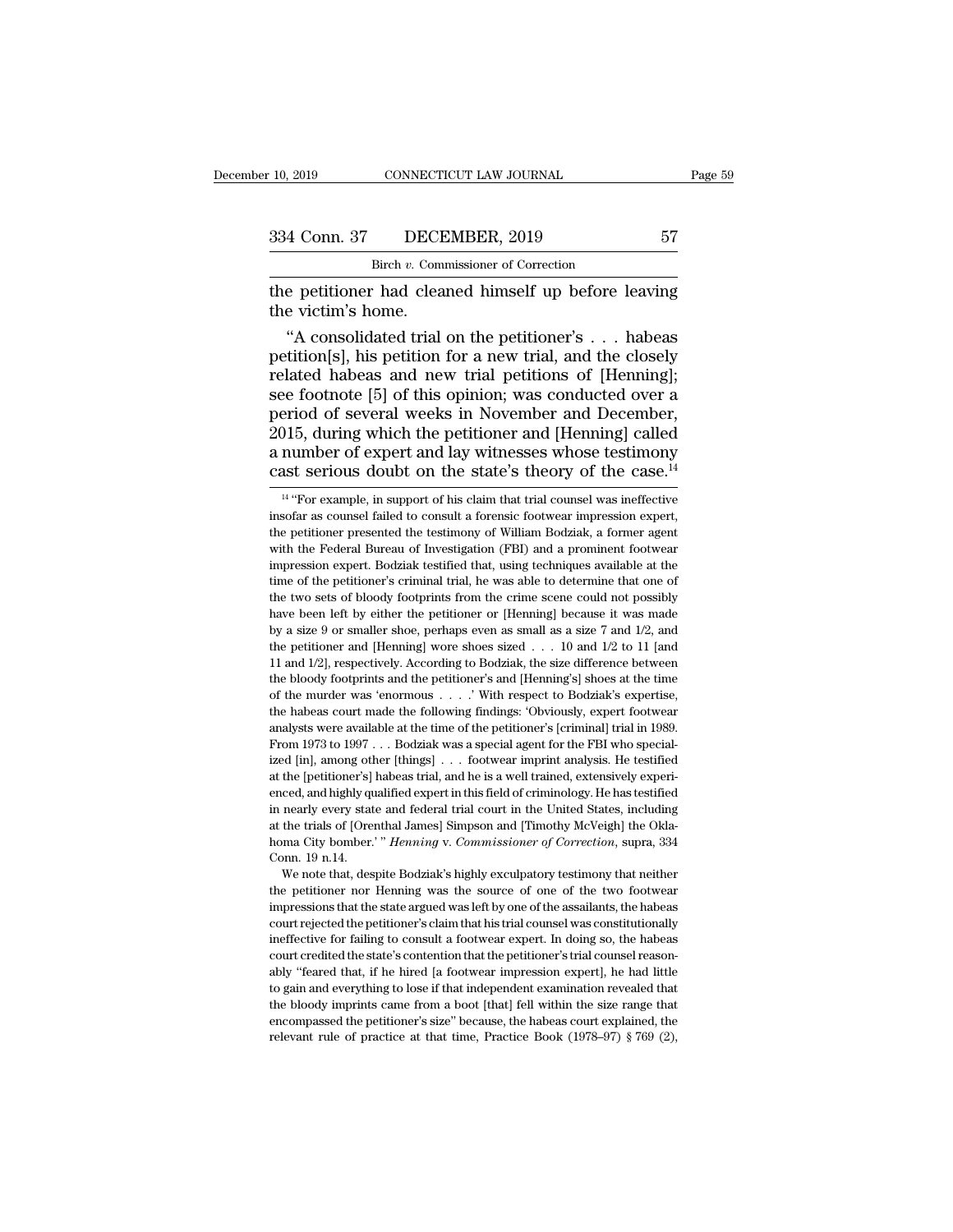# CONNECTICUT LAW JOURNAL December 10, 2019<br>58 DECEMBER, 2019 334 Conn. 37<br>Birch v. Commissioner of Correction CONNECTICUT LAW JOURNAL<br>DECEMBER, 2019 334 Correction<br>Birch *v.* Commissioner of Correction<br>he petitioner's claim that the prosect

CONNECTICUT LAW JOURNAL December 10, 2019<br>
ISS DECEMBER, 2019 334 Conn. 37<br>
Birch v. Commissioner of Correction<br>
In support of the petitioner's claim that the prosecutor's<br>
failure to correct Lee's incorrect testimony enti Failure to correct Lee's incorrect testimony entitled the petitioner to a new trial, he argued that, under a line<br>and cases following the United States Supreme Court's per a new trial, he argued that, under a line<br>similar performance of the petitioner's claim that the prosecutor's<br>failure to correct Lee's incorrect testimony entitled the<br>petitioner to a new trial, he argued that, under 58 DECEMBER, 2019 334 Conn. 37<br>
Firch *v*. Commissioner of Correction<br>
In support of the petitioner's claim that the prosecutor's<br>
failure to correct Lee's incorrect testimony entitled the<br>
petitioner to a new trial, he a **EXEMPLE, 2018** 631 COMES.<br>
In support of the petitioner's claim that the prosecutor's<br>
failure to correct Lee's incorrect testimony entitled the<br>
petitioner to a new trial, he argued that, under a line<br>
of cases following Birch *v.* Commissioner of Correction<br>In support of the petitioner's claim that the prosecutor's<br>failure to correct Lee's incorrect testimony entitled the<br>petitioner to a new trial, he argued that, under a line<br>of cases fo In support of the petitioner's claim that the prosecutor's<br>failure to correct Lee's incorrect testimony entitled the<br>petitioner to a new trial, he argued that, under a line<br>of cases following the United States Supreme Cour failure to correct Lee's incorrect testimony entitled the<br>petitioner to a new trial, he argued that, under a line<br>of cases following the United States Supreme Court's<br>seminal opinion in *Brady* v. *Maryland*, supra, 373 U. petitioner to a new trial, he argued that, under a line<br>of cases following the United States Supreme Court's<br>seminal opinion in *Brady* v. *Maryland*, supra, 373 U.S.<br>83, including *United States* v. *Bagley*, 473 U.S. 667 of cases following the United States Supreme Court's<br>seminal opinion in *Brady* v. *Maryland*, supra, 373 U.S.<br>83, including *United States* v. *Bagley*, 473 U.S. 667,<br>679 and n.9, 105 S. Ct. 3375, 87 L. Ed. 2d 481 (1985)<br> seminal opinion in *Brady* v. *Maryland*, supra, 373 U.S.<br>83, including *United States* v. *Bagley*, 473 U.S. 667,<br>679 and n.9, 105 S. Ct. 3375, 87 L. Ed. 2d 481 (1985)<br>(opinion announcing judgment) (conviction obtained<br>wi 679 and n.9, 105 S. Ct. 3375, 87 L. Ed. 2d 481 (1985) (opinion announcing judgment) (conviction obtained with state's knowing use of perjured testimony must be set aside unless state can establish testimony was harmless b (opinion announcing judgment) (conviction obtained<br>with state's knowing use of perjured testimony must<br>be set aside unless state can establish testimony was<br>harmless beyond reasonable doubt), *State* v. *Ouellette*,<br>295 C with state's knowing use of perjured testimony must<br>be set aside unless state can establish testimony was<br>harmless beyond reasonable doubt), *State* v. *Ouellette*,<br>295 Conn. 173, 186, 989 A.2d 1048 (2010) (prosecutor<br>who be set aside unless state can establish testimony was<br>harmless beyond reasonable doubt), *State* v. *Ouellette*,<br>295 Conn. 173, 186, 989 A.2d 1048 (2010) (prosecutor<br>who knows that testimony of witness is false or substanharmless beyond reasonable doubt), *State v. Ouellette*, 295 Conn. 173, 186, 989 A.2d 1048 (2010) (prosecutor who knows that testimony of witness is false or substantially misleading must correct that testimony regardless 295 Conn. 173, 186, 989 A.2d 1048 (2010) (prosecutor<br>who knows that testimony of witness is false or substan-<br>tially misleading must correct that testimony regardless<br>of lack of intent to lie on part of witness), and *Stat* who knows that testimony of witness is false or substantially misleading must correct that testimony regardless<br>of lack of intent to lie on part of witness), and *State* v.<br>*Cohane*, 193 Conn. 474, 498, 479 A.2d 763 (prose tially misleading must correct that testimony regardless<br>of lack of intent to lie on part of witness), and *State* v.<br>*Cohane*, 193 Conn. 474, 498, 479 A.2d 763 (prosecutor<br>has responsibility to correct false testimony whe of lack of intent to lie on part of witness), and *State* v.<br>Cohane, 193 Conn. 474, 498, 479 A.2d 763 (prosecutor<br>has responsibility to correct false testimony when pros-<br>ecutor knew or should have known that testimony was Cohane, 193 Conn. 474, 498, 479 A.2d 763 (prosecutor<br>has responsibility to correct false testimony when pros-<br>ecutor knew or should have known that testimony was<br>false), cert. denied, 469 U.S. 990, 105 S. Ct. 397, 83 L.<br>Ed has responsibility to correct false testimony when prosecutor knew or should have known that testimony was false), cert. denied, 469 U.S. 990, 105 S. Ct. 397, 83 L. Ed. 2d 331 (1984), the respondent, the Commissioner of Co ecutor knew or should have known that testim<br>false), cert. denied, 469 U.S. 990, 105 S. Ct. 3<br>Ed. 2d 331 (1984), the respondent, the Comn<br>of Correction, was required to establish that L<br>cededly incorrect testimony was imma of Correction, was required to establish that Lee's concededly incorrect testimony was immaterial beyond a reasonable doubt, a standard that, the petitioner further claimed, the respondent could not meet.<br>The prosecutor of cededly incorrect testimony was immaterial beyond a<br>reasonable doubt, a standard that, the petitioner further<br>claimed, the respondent could not meet.<br>"allowed the prosecutor to require a criminal defendant to disclose the<br>

reasonable doubt, a standard that, the petitioner further<br>claimed, the respondent could not meet.<br>"allowed the prosecutor to require a criminal defendant to disclose the<br>existence of and permit inspection of any document w claimed, the respondent could not meet.<br>
"allowed the prosecutor to require a criminal defendant to disclose the<br>
existence of and permit inspection of any document within the control of<br>
the defense [that] is a report or exampled, the respondent Could Hot Ineet.<br>
"allowed the prosecutor to require a criminal defendant to disclose the<br>
existence of and permit inspection of any document within the control of<br>
the defense [that] is a report o "allowed the prosecutor to require a criminal defendant to disclose the existence of and permit inspection of any document within the control of the defense [that] is a report or statement as to a physical . . . [examinati existence of and permit inspection of any document within the control of<br>the defense [that] is a report or statement as to a physical . . . [examination]<br>or scientific test or experiment made in connection with the partic the defense [that] is a report or statement as to a physical . . [examination]<br>or scientific test or experiment made in connection with the particular case<br>prepared by, and relating to the anticipated testimony of, a pers for scientific test or experiment made in connection with the particular case<br>prepared by, and relating to the anticipated testimony of, a person whom the<br>defendant intends to call as a witness." (Internal quotation marks prepared by, and relating to the anticipated testimony of, a person whom the defendant intends to call as a witness." (Internal quotation marks omitted.) Clearly, however, any concern that the petitioner's trial counsel mi defendant intends to call as a witness." (Internal quotation marks omitted.)<br>Clearly, however, any concern that the petitioner's trial counsel might have<br>had about consulting an expert was unfounded because § 769 (2), by i Clearly, however, any concern that the petitioner's trial counsel might have had about consulting an expert was unfounded because  $\S 769 (2)$ , by its plain and unambiguous terms, required a defendant to turn over any such call that diffuse an expert was unfounded because  $\S$  769 (2), by its plain and unambiguous terms, required a defendant to turn over any such report or statement *only if that defendant intended to call the expert as a wi* From and unambiguous terms, required a defendant to turn over any such report or statement *only if that defendant intended to call the expert as a witness*. Thus, if counsel had retained an expert whose opinion would not Frame was incorrect, therefore, in concluding that the petitioner's are writess. Thus, if counsel had retained an expert whose opinion would not have been helpful to the petitioner, counsel would have had no reason to cal *voitness*. Thus, if counsel had retained an expert whose opinion would not have been helpful to the petitioner, counsel would have had no reason to call that expert as a witness or even to have had the expert produce a st witness. Thus, if counsel had retained an expert whose opinion would not have been helpful to the petitioner, counsel would have had no reason to call that expert as a witness or even to have had the expert produce a state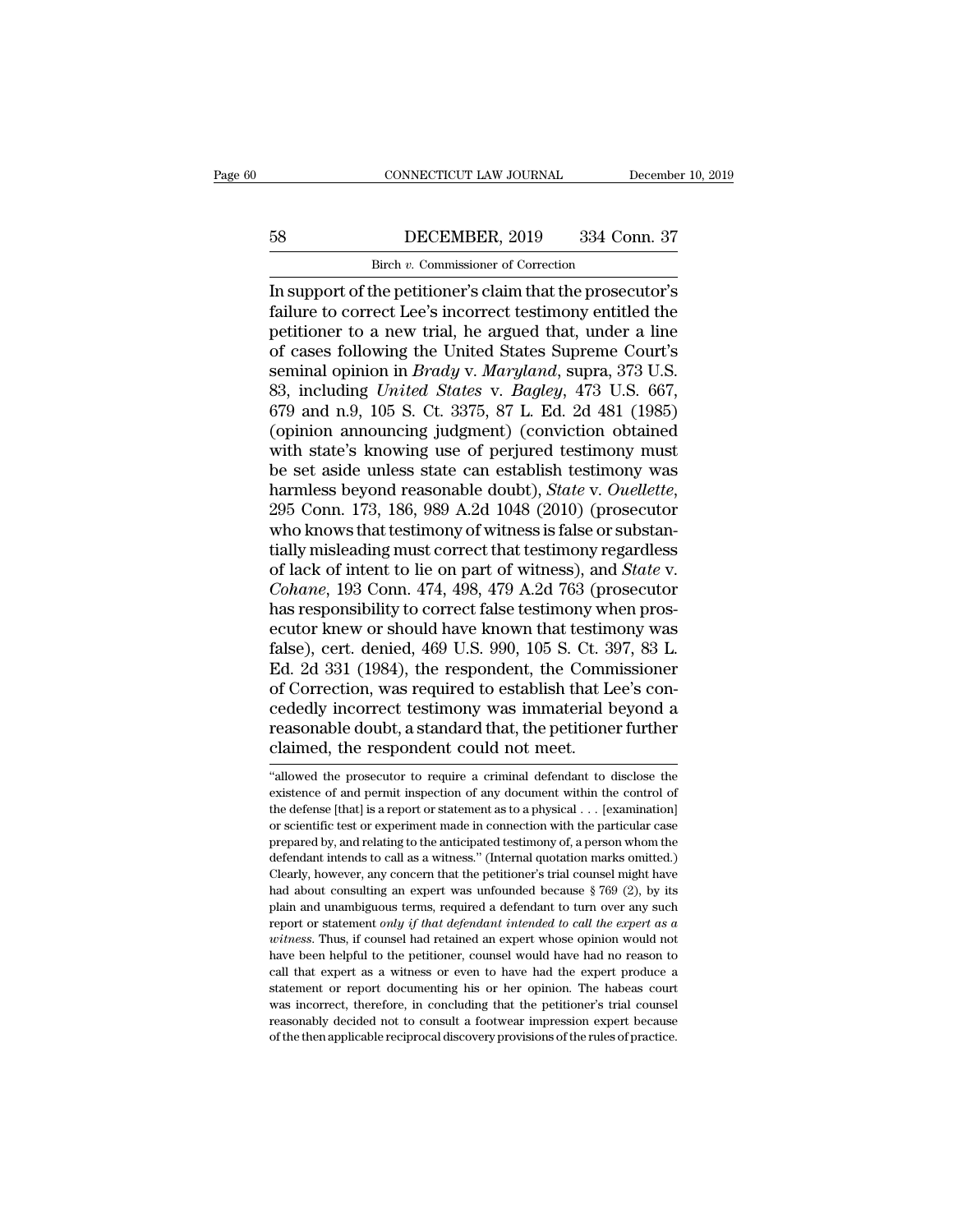CONNECTICUT LAW JOURNAL<br>DECEMBER, 2019<br>Birch *v.* Commissioner of Correction<br>the trial the babeas court issued a m <sup>2019</sup> CONNECTICUT LAW JOURNAL<br>
4 Conn. 37 DECEMBER, 2019 59<br>
<sup>Birch v</sup>. Commissioner of Correction<br>
"Following the trial, the habeas court issued a memo-<br>
ndum of decision in which it denied or dismissed all of 334 Conn. 37 DECEMBER, 2019 59<br>Birch v. Commissioner of Correction<br>
"Following the trial, the habeas court issued a memo-<br>
randum of decision in which it denied or dismissed all of<br>
the petitioner's claims. With respect t 334 Conn. 37 DECEMBER, 2019 59<br>Birch v. Commissioner of Correction<br>"Following the trial, the habeas court issued a memo-<br>randum of decision in which it denied or dismissed all of<br>the petitioner's claims. With respect to t 334 Conn. 37 DECEMBER, 2019 59<br>
Birch v. Commissioner of Correction<br>
"Following the trial, the habeas court issued a memo-<br>
randum of decision in which it denied or dismissed all of<br>
the petitioner's claims. With respect Failing to commissioner of Correction<br>
"Following the trial, the habeas court issued a memo-<br>
randum of decision in which it denied or dismissed all of<br>
the petitioner's claims. With respect to the petitioner's<br>
claim tha  $\frac{1}{2}$  Birch *v*. Commissioner of Correction<br>
"Following the trial, the habeas court issued a memo-<br>
randum of decision in which it denied or dismissed all of<br>
the petitioner's claims. With respect to the petitioner's<br> "Following the trial, the habeas court issued a memo-<br>randum of decision in which it denied or dismissed all of<br>the petitioner's claims. With respect to the petitioner's<br>claim that the state had deprived him of a fair tri randum of decision in which it denied or dismissed all of<br>the petitioner's claims. With respect to the petitioner's<br>claim that the state had deprived him of a fair trial by<br>failing to correct Lee's concededly incorrect tes the petitioner's claims. With respect to the petitioner's<br>claim that the state had deprived him of a fair trial by<br>failing to correct Lee's concededly incorrect testi-<br>mony,<sup>15</sup> the court concluded, contrary to the content claim that the state had deprived him of a fair trial by<br>failing to correct Lee's concededly incorrect testi-<br>mony,<sup>15</sup> the court concluded, contrary to the contention<br>of the petitioner, that the respondent was not require failing to correct Lee's concededly incorrect testi-<br>mony,<sup>15</sup> the court concluded, contrary to the contention<br>of the petitioner, that the respondent was not required<br>to demonstrate the immateriality, that is, the harm-<br>le mony,<sup>15</sup> the court concluded, contrary to the contention<br>of the petitioner, that the respondent was not required<br>to demonstrate the immateriality, that is, the harm-<br>lessness, of that testimony beyond a reasonable doubt.<br> of the petitioner, that the respondent was not required<br>to demonstrate the immateriality, that is, the harm-<br>lessness, of that testimony beyond a reasonable doubt.<br>The habeas court concluded, rather, that that heavy<br>burden to demonstrate the immateriality, that is, the harm-<br>lessness, of that testimony beyond a reasonable doubt.<br>The habeas court concluded, rather, that that heavy<br>burden applies only when the state fails to correct *per-*<br>*ju* lessness, of that testimony beyond a reasonable doubt.<br>The habeas court concluded, rather, that that heavy<br>burden applies only when the state fails to correct *per-<br>jured* testimony, and it appeared clear to the habeas<br>cou The habeas court concluded, rather, that that heavy<br>burden applies only when the state fails to correct *per-*<br>*jured* testimony, and it appeared clear to the habeas<br>court that, in the absence of any contrary evidence,<br>'Le burden applies only when the state fails to correct *per-*<br>jured testimony, and it appeared clear to the habeas<br>court that, in the absence of any contrary evidence,<br>'Lee mistakenly, but honestly, believed he tested [the<br>ba jured testimony, and it appeared clear to the habeas<br>court that, in the absence of any contrary evidence,<br>'Lee mistakenly, but honestly, believed he tested [the<br>bathroom towel] rather than contrived a false story<br>about hav court that, in the absence of any contrary evidence,<br>'Lee mistakenly, but honestly, believed he tested [the<br>bathroom towel] rather than contrived a false story<br>about having done so.' In other words, as the habeas<br>court exp "Lee mistakenly, but honestly, believed he tested [the bathroom towel] rather than contrived a false story about having done so." In other words, as the habeas court explained, although Lee had testified incorrectly, he w bathroom towel] rather than contrived a false story<br>about having done so.' In other words, as the habeas<br>court explained, although Lee had testified incorrectly,<br>he was 'not lying under oath.' The habeas court then<br>conclud about having done so.' In other words, as the habeas<br>court explained, although Lee had testified incorrectly,<br>he was 'not lying under oath.' The habeas court then<br>concluded that the applicable standard was 'the classic<br>tes court explained, although Lee had testified incorrectly,<br>he was 'not lying under oath.' The habeas court then<br>concluded that the applicable standard was 'the classic<br>test' for determining whether the petitioner was entitle he was 'not lying under oath.' The habeas court then<br>concluded that the applicable standard was 'the classic<br>test' for determining whether the petitioner was entitled<br>to a new trial as a consequence of the state's *Brady* concluded that the applicable standard was 'the classic<br>test' for determining whether the petitioner was entitled<br>to a new trial as a consequence of the state's *Brady*<br>violation, a standard that, as the habeas court furt test' for determining whether the petitioner was entitled<br>to a new trial as a consequence of the state's *Brady*<br>violation, a standard that, as the habeas court further<br>explained, is satisfied 'only if [the petitioner can to a new trial as a consequence of the state's *Brady*<br>violation, a standard that, as the habeas court further<br>explained, is satisfied 'only if [the petitioner can demon-<br>strate that] there would be a reasonable probabili violation, a standard that, as the habeas court further explained, is satisfied 'only if [the petitioner can demonstrate that] there would be a reasonable probability of a different result if the [correct] evidence had be explained, is satisfied 'only if [the petitioner can demonstrate that] there would be a reasonable probability of a different result if the [correct] evidence had been disclosed. . . . A reasonable probability . . . is one strate that] there would be a reasonal<br>a different result if the [correct] evidisclosed. . . . A reasonable probab<br>[that] undermines confidence in the<br>trial . . . . . " (Footnote added; footn<br>footnote omitted.) *Henning* v nat] undermines confidence in the outcome of the<br>ial . . . . " (Footnote added; footnotes in original;<br>potnote omitted.) *Henning* v. *Commissioner of Cor-*<br>*ection*, supra, 334 Conn. 18–22.<br><sup>15</sup> "In regard to that testim trial . . . . . " " (Footnote added; footnotes in original;<br>footnote omitted.) *Henning* v. *Commissioner of Cor-*<br>*rection*, supra, 334 Conn. 18–22.<br><sup>15</sup> "In regard to that testimony, the habeas court found in relevant p

footnote omitted.) Henning v. Commissioner of Correction, supra, 334 Conn. 18–22.<br>
<sup>15</sup> "In regard to that testimony, the habeas court found in relevant part:<br>
'As to . . . Lee's testimony, he erroneously testified that h **Processor Constrained States of the positive results for the process of the state of the state of that testimony, the habeas court found in relevant part:<br>
As to . . . Lee's testimony, he erroneously testified that he te** Fection, Supra, 334 COIII.  $10-22$ .<br>
<sup>15</sup> "In regard to that testimony, the habeas court found in relevant part:<br>
'As to . . . Lee's testimony, he erroneously testified that he tested a reddish<br>
substance on a towel seize <sup>15</sup> "In regard to that testimony, the habeas court found in relevant part:<br>
'As to . . . Lee's testimony, he erroneously testified that he tested a reddish substance on a towel seized from an upstairs bathroom, which tes 'As to . . . Lee's testimony, he erroneously testified that he tested a reddish substance on a towel seized from an upstairs bathroom, which test indicated a positive result for blood. That stain was never tested by . . . substance on a towel seized from an upstairs bathroom, which test indicated a positive result for blood. That stain was never tested by . . . Lee or anyone at the crime laboratory before the petitioner's criminal trial. In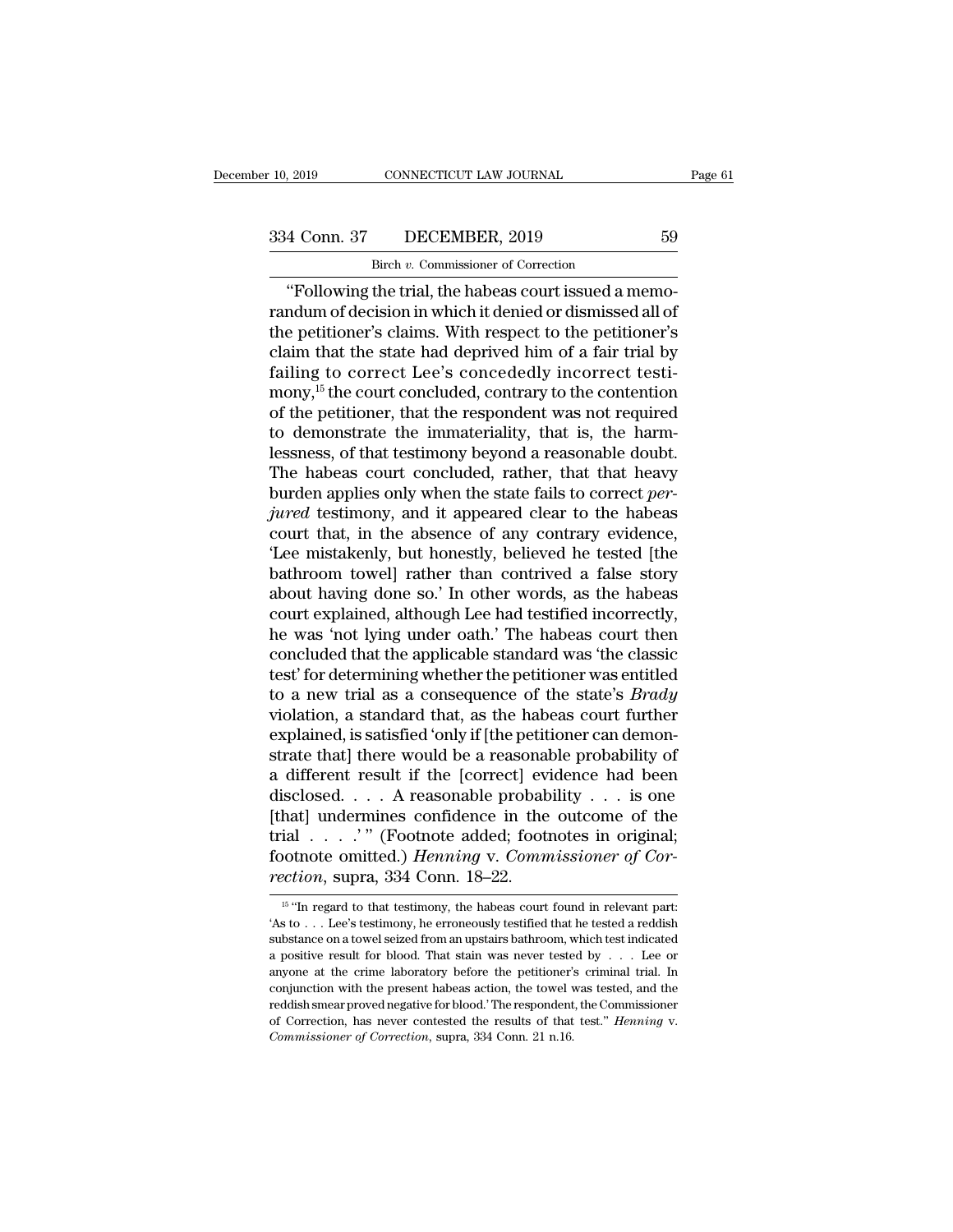# CONNECTICUT LAW JOURNAL December 10, 2019<br>60 DECEMBER, 2019 334 Conn. 37<br>Birch v. Commissioner of Correction CONNECTICUT LAW JOURNAL<br>DECEMBER, 2019 334 Correction<br>Birch *v.* Commissioner of Correction<br>his standard which is considerably

CONNECTICUT LAW JOURNAL December 10, 2019<br>
DECEMBER, 2019 334 Conn. 37<br>
Birch v. Commissioner of Correction<br>
"Applying this standard, which is considerably less<br>
vorable to the petitioner than the standard that the<br>
tition Favorable to the petitioner than the standard that the petitioner himself had advanced, the habeas court concluded that I oc's incorrect testimony was immeterial  $\begin{array}{c|c} 60 & \text{DECEMBER, 2019} & 334 \text{ Conn. } 37 \\ \hline \text{Bireh } v. \text{ Commissioner of Correction} \\ \hline \text{``Applying this standard, which is considerably less favorable to the pertinent than the standard that the pertinent himself had advanced, the habeas court concluded that Lee's incorrect testimony was immaterial because the state's ages against the notification or did not.} \end{array}$ 60 DECEMBER, 2019 334 Conn. 37<br>
Birch v. Commissioner of Correction<br>
"Applying this standard, which is considerably less<br>
favorable to the petitioner than the standard that the<br>
petitioner himself had advanced, the habeas Birch *v*. Commissioner of Correction<br>
"Applying this standard, which is considerably less<br>
favorable to the petitioner than the standard that the<br>
petitioner himself had advanced, the habeas court con-<br>
cluded that Lee's **EXECUTE:** Example in the standard, which is considerably less favorable to the petitioner than the standard that the petitioner himself had advanced, the habeas court concluded that Lee's incorrect testimony was immateri "Applying this standard, which is considerably less<br>favorable to the petitioner than the standard that the<br>petitioner himself had advanced, the habeas court con-<br>cluded that Lee's incorrect testimony was immaterial<br>because favorable to the petitioner than the standard that the petitioner himself had advanced, the habeas court concluded that Lee's incorrect testimony was immaterial because the state's case against the petitioner did not in a petitioner himself had advanced, the habeas court concluded that Lee's incorrect testimony was immaterial<br>because the state's case against the petitioner did not<br>in any way rely on forensic evidence. Specifically, the<br>cour cluded that Lee's incorrect testimony was immaterial<br>because the state's case against the petitioner did not<br>in any way rely on forensic evidence. Specifically, the<br>court explained: 'Because no forensic nexus was pro-<br>duce because the state's case against the petitioner did not<br>in any way rely on forensic evidence. Specifically, the<br>court explained: 'Because no forensic nexus was pro-<br>duced, the state's case against [the petitioner] hinged<br> in any way rely on forensic evidence. Specifically, the<br>court explained: 'Because no forensic nexus was pro-<br>duced, the state's case against [the petitioner] hinged<br>on the credibility of  $\ldots$  [numerous] lay witnesses<br>rat court explained: 'Because no forensic nexus was pro-<br>duced, the state's case against [the petitioner] hinged<br>on the credibility of . . . [numerous] lay witnesses<br>rather than on . . . Lee's [testimony]. The impact of<br>the v duced, the state's case against [the petitioner] hinged<br>on the credibility of . . . [numerous] lay witnesses<br>rather than on . . . Lee's [testimony]. The impact of<br>the victim's neighbors' testimony about being disturbed<br>by on the credibility of . . . [numerous] lay witnesses<br>rather than on . . . Lee's [testimony]. The impact of<br>the victim's neighbors' testimony about being disturbed<br>by a very loud vehicle and the false time line fabricated<br> rather than on  $\dots$  Lee's [testimony]. The impact of<br>the victim's neighbors' testimony about being disturbed<br>by a very loud vehicle and the false time line fabricated<br>by [the petitioner] and [Henning] was far more incrimi the victim's neighbors' testimony about being disturbed<br>by a very loud vehicle and the false time line fabricated<br>by [the petitioner] and [Henning] was far more incrimi-<br>nating and [was] in no way diminished by  $\dots$  Lee's by a very loud vehicle and the false time line fabricated<br>by [the petitioner] and [Henning] was far more incrimi-<br>nating and [was] in no way diminished by  $\ldots$  Lee's<br>error as to whether a reddish smear on a towel  $\ldots$ <br>w by [the petitioner] and [Henning] was far more incrimi-<br>nating and [was] in no way diminished by  $\dots$  Lee's<br>error as to whether a reddish smear on a towel  $\dots$ <br>was or was not tested for blood.' The court further<br>reasoned nating and [was] in no way diminished by  $\dots$  Lee's<br>error as to whether a reddish smear on a towel  $\dots$ <br>was or was not tested for blood.' The court further<br>reasoned that Lee's incorrect testimony also was imma-<br>terial bec error as to whether a reddish smear on a towel . . .<br>was or was not tested for blood.' The court further<br>reasoned that Lee's incorrect testimony also was imma-<br>terial because the prosecutor could have explained the<br>absence was or was not tested for blood.' The course<br>reasoned that Lee's incorrect testimony also v<br>terial because the prosecutor could have exp<br>absence of any forensic evidence simply b<br>that the petitioner and [Henning] had dispo The petitioner was required to demonstrate that the petitioner and [Henning] had disposed of their cody clothing and shoes sometime after leaving the climation of the cody clothing and shoes sometime after leaving the clim dark and seculate the prosecutor could have explained are<br>absence of any forensic evidence simply by arguing<br>that the petitioner and [Henning] had disposed of their<br>bloody clothing and shoes sometime after leaving the<br>vict

disserted of any forcinate evidence simply by argaing<br>that the petitioner and [Henning] had disposed of their<br>bloody clothing and shoes sometime after leaving the<br>victim's home and prior to their arrest.<br>"On appeal, the pe the false testimony and shoes sometime after leaving the victim's home and prior to their arrest.<br>
"On appeal, the petitioner claims that the legal standard for materiality that the habeas court applied, that<br>
is, that the biology croating and shock sometime after reaving are<br>victim's home and prior to their arrest.<br>"On appeal, the petitioner claims that the legal stan-<br>dard for materiality that the habeas court applied, that<br>is, that the pe Frequired the petitioner claims that the legal standard for materiality that the habeas court applied, that is, that the petitioner was required to demonstrate that the false testimony at issue undermines confidence in the "On appeal, the petitioner claims that the legal standard for materiality that the habeas court applied, that is, that the petitioner was required to demonstrate that the false testimony at issue undermines confidence in dard for materiality that the habeas court applied, that<br>is, that the petitioner was required to demonstrate that<br>the false testimony at issue undermines confidence in<br>the verdict, was incorrect, and that the proper standa is, that the petitioner was required to demonstrate that<br>the false testimony at issue undermines confidence in<br>the verdict, was incorrect, and that the proper standard<br>required the respondent to establish beyond a reason-<br> the false testimony at issue undermines confidence in<br>the verdict, was incorrect, and that the proper standard<br>required the respondent to establish beyond a reason-<br>able doubt that the testimony was immaterial. The peti-<br>t the verdict, was incorrect, and that the proper standard<br>required the respondent to establish beyond a reason-<br>able doubt that the testimony was immaterial. The peti-<br>tioner further contends that, upon application of the<br>p required the respondent to establish beyond a reason-<br>able doubt that the testimony was immaterial. The peti-<br>tioner further contends that, upon application of the<br>proper standard, it is apparent that Lee's incorrect testi able doubt that the testimony was immaterial. The petitioner further contends that, upon application of the proper standard, it is apparent that Lee's incorrect testimony was material and, therefore, that the prosecutor's tioner further contends that, upon application of the<br>proper standard, it is apparent that Lee's incorrect testi-<br>mony was material and, therefore, that the prosecutor's<br>failure to correct that testimony dictated that the proper standard, it is apparent that Lee's incorrect testimony was material and, therefore, that the prosecutor's failure to correct that testimony dictated that the petitioner be awarded a new trial because the state's ca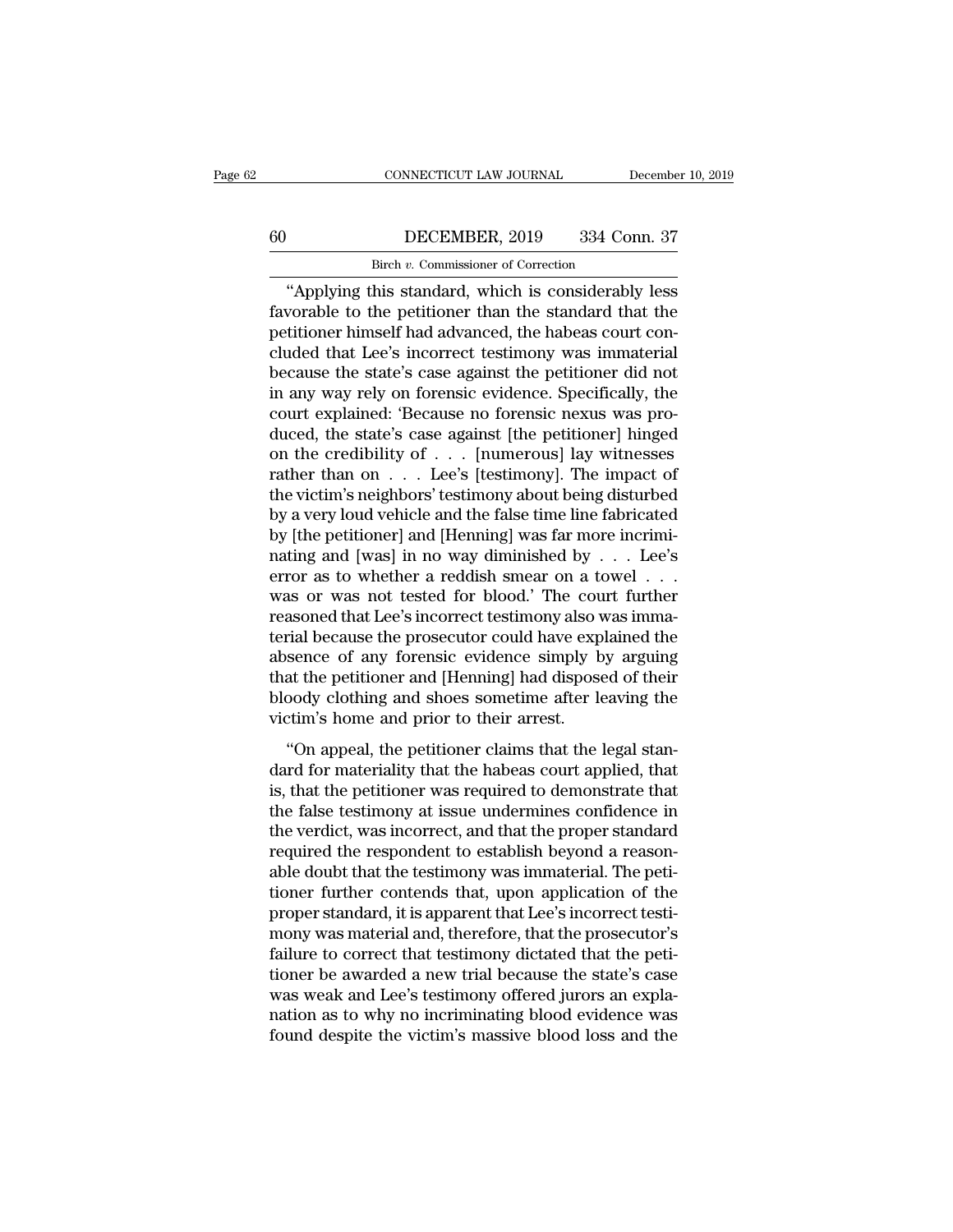CONNECTICUT LAW JOURNAL<br>DECEMBER, 2019<br>Birch *v.* Commissioner of Correction<br>rictim was killed at such close range Fage 63<br>
Fage 63<br>
10, 2019 CONNECTICUT LAW JOURNAL Page 63<br>
334 Conn. 37 DECEMBER, 2019 61<br>
5 Birch v. Commissioner of Correction<br>
fact that the victim was killed at such close range. The<br>
respondent, for his part, maintai 334 Conn. 37 DECEMBER, 2019 61<br>Birch v. Commissioner of Correction<br>fact that the victim was killed at such close range. The<br>respondent, for his part, maintains that (1) the habeas<br>court properly applied the less stringent 334 Conn. 37 DECEMBER, 2019 61<br>
Birch v. Commissioner of Correction<br>
fact that the victim was killed at such close range. The<br>
respondent, for his part, maintains that (1) the habeas<br>
court properly applied the less strin 334 Conn. 37 DECEMBER, 2019 61<br>
Birch *v*. Commissioner of Correction<br>
fact that the victim was killed at such close range. The<br>
respondent, for his part, maintains that (1) the habeas<br>
court properly applied the less stri Birch v. Commissioner of Correction<br>
fact that the victim was killed at such close range. The<br>
respondent, for his part, maintains that (1) the habeas<br>
court properly applied the less stringent materiality<br>
standard of *B* **EXAMPLE 1999 Blood EXECUTE:**<br>
fact that the victim was killed at such close range. The<br>
respondent, for his part, maintains that (1) the habeas<br>
court properly applied the less stringent materiality<br>
standard of *Brady*, fact that the victim was killed at such close range. The<br>respondent, for his part, maintains that (1) the habeas<br>court properly applied the less stringent materiality<br>standard of *Brady*, (2) Lee's incorrect testimony was<br> respondent, for his part, maintains that (1) the habeas<br>court properly applied the less stringent materiality<br>standard of *Brady*, (2) Lee's incorrect testimony was<br>not adduced for the purpose of providing an explanation<br>f court properly applied the less stringent materiality<br>standard of *Brady*, (2) Lee's incorrect testimony was<br>not adduced for the purpose of providing an explanation<br>for why no blood evidence was found linking the peti-<br>ti standard of *Brady*, (2) Lee's incorrect testimony was<br>not adduced for the purpose of providing an explanation<br>for why no blood evidence was found linking the peti-<br>tioner to the victim's murder, and the prosecutor did<br>no not adduced for the purpose of providing an explanation<br>for why no blood evidence was found linking the peti-<br>tioner to the victim's murder, and the prosecutor did<br>not rely on that testimony to that end, (3) the state's<br>ca for why no blood evidence was found linking the petitioner to the victim's murder, and the prosecutor did<br>not rely on that testimony to that end, (3) the state's<br>case was so strong that there is no reasonable probabil-<br>ity tioner to the victim's murder, and the prosecutor did<br>not rely on that testimony to that end, (3) the state's<br>case was so strong that there is no reasonable probabil-<br>ity that the jury verdict would have been any different not rely on that testimony to that end,  $(3)$  the state's<br>case was so strong that there is no reasonable probabil-<br>ity that the jury verdict would have been any different<br>without it, and  $(4)$  even if we were to apply the case was so strong that there is no reasonable probabil-<br>ity that the jury verdict would have been any different<br>without it, and (4) even if we were to apply the<br>demanding materiality standard pursuant to which the<br>respond ity that the jury verdict would have been any different without it, and  $(4)$  even if we were to apply the demanding materiality standard pursuant to which the respondent must establish beyond a reasonable doubt that Lee' In *Henning*, we rejected the respondent's contention the spondent must establish beyond a reasonable doubt at Lee's incorrect testimony had no bearing on the rdict, the state's evidence was so strong that that ore exactin ternations materially standard pulsaant to which the<br>respondent must establish beyond a reasonable doubt<br>that Lee's incorrect testimony had no bearing on the<br>verdict, the state's evidence was so strong that that<br>more exact

that Lee's incorrect testimony had no bearing on the<br>verdict, the state's evidence was so strong that that<br>more exacting standard has been met." Id., 22–23.<br>In *Henning*, we rejected the respondent's contention<br>that the h werdict, the state's evidence was so strong that that<br>more exacting standard has been met." Id., 22–23.<br>In *Henning*, we rejected the respondent's contention<br>that the habeas court properly applied *Brady*'s less<br>stringent more exacting standard has been met." Id., 22–23.<br>In *Henning*, we rejected the respondent's contention<br>that the habeas court properly applied *Brady's* less<br>stringent materiality standard in determining whether<br>Henning w In *Henning*, we rejected the respondent's contention<br>that the habeas court properly applied *Brady*'s less<br>stringent materiality standard in determining whether<br>Henning was prejudiced by the state's failure to correct<br>Le In *Henning*, we rejected the respondent's contention<br>that the habeas court properly applied *Brady's* less<br>stringent materiality standard in determining whether<br>Henning was prejudiced by the state's failure to correct<br>Le that the habeas court properly applied *Brady's* less<br>stringent materiality standard in determining whether<br>Henning was prejudiced by the state's failure to correct<br>Lee's testimony. See id., 23. Our analysis in *Henning*<br> stringent materiality standard in determining whether<br>Henning was prejudiced by the state's failure to correct<br>Lee's testimony. See id., 23. Our analysis in *Henning*<br>is fully applicable to the present case: "When  $\dots$  a<br> Henning was prejudiced by the state's failure to correct<br>Lee's testimony. See id., 23. Our analysis in *Henning*<br>is fully applicable to the present case: "When  $\dots$  a<br>prosecutor obtains a conviction with evidence that he<br> Lee's testimony. See id., 23. Our analysis in *Henning*<br>is fully applicable to the present case: "When  $\dots$  a<br>prosecutor obtains a conviction with evidence that he<br>or she knows or should know to be false, the materiality<br> is fully applicable to the present case: "When  $\dots$  a<br>prosecutor obtains a conviction with evidence that he<br>or she knows or should know to be false, the materiality<br>standard is significantly more favorable to the defen-<br>d prosecutor obtains a conviction with evidence that he<br>or she knows or should know to be false, the materiality<br>standard is significantly more favorable to the defen-<br>dant. [A] conviction obtained by the knowing use of<br>per or she knows or should know to be false, the materiality<br>standard is significantly more favorable to the defen-<br>dant. [A] conviction obtained by the knowing use of<br>perjured testimony is fundamentally unfair . . . and<br>must standard is significantly more favorable to the defendant. [A] conviction obtained by the knowing use of perjured testimony is fundamentally unfair . . . and must be set aside if there is any reasonable likelihood that th dant. [A] conviction obtained by the knowing use of<br>perjured testimony is fundamentally unfair . . . and<br>must be set aside if there is any reasonable likelihood<br>that the false testimony could have affected the judg-<br>ment perjured testimony is fundamentally unfair . . . and<br>must be set aside if there is any reasonable likelihood<br>that the false testimony could have affected the judg-<br>ment of the jury. *United States* v. *Agurs*, 427 U.S. 97 must be set aside if there is any reasonable likelihood<br>that the false testimony could have affected the judg-<br>ment of the jury. *United States* v. *Agurs*, 427 U.S. 97,<br>103, 96 S. Ct. 2392, 49 L. Ed. 2d 342 (1976) . . . that the false testimony could have affected the judg-<br>ment of the jury. *United States v. Agurs*, 427 U.S. 97,<br>103, 96 S. Ct. 2392, 49 L. Ed. 2d 342 (1976) . . . . This<br>standard . . . applies whether the state solicited ment of the jury. United States v. Agurs, 427 U.S. 97, 103, 96 S. Ct. 2392, 49 L. Ed. 2d 342 (1976) . . . . This standard . . . applies whether the state solicited the false testimony or allowed it to go uncorrected . . . 103, 96 S. Ct. 2392, 49 L. Ed. 2d 342 (1976)  $\dots$ . This standard  $\dots$  applies whether the state solicited the false testimony or allowed it to go uncorrected  $\dots$  and is not substantively different from the test that perm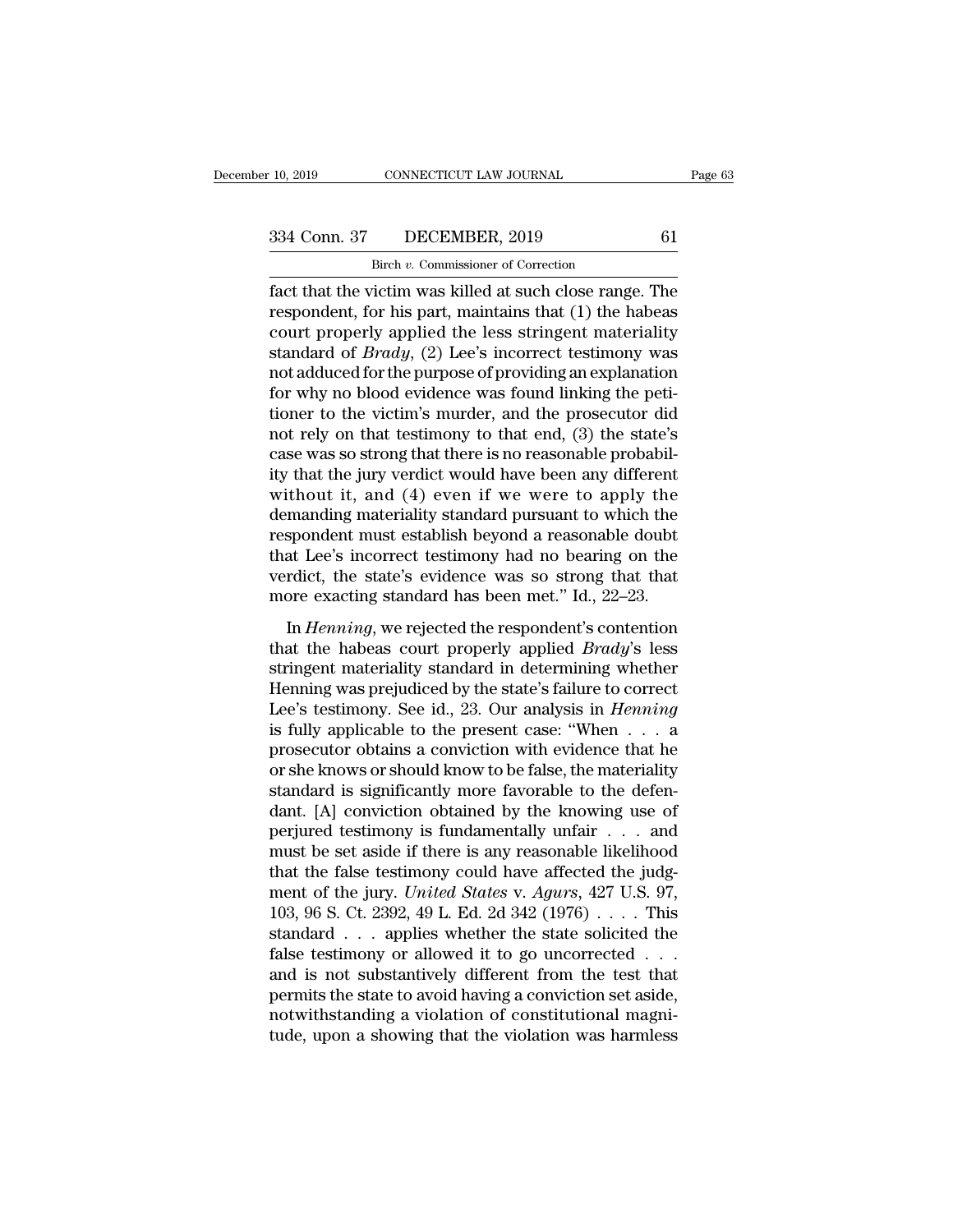# CONNECTICUT LAW JOURNAL December 10, 2019<br>62 DECEMBER, 2019 334 Conn. 37<br>Birch v. Commissioner of Correction CONNECTICUT LAW JOURNAL<br>DECEMBER, 2019 334 Cor<br>Birch *v.* Commissioner of Correction<br>Conable doubt " (Internal quotation r

CONNECTICUT LAW JOURNAL December 10, 2019<br> **62** DECEMBER, 2019 334 Conn. 37<br>
Birch v. Commissioner of Correction<br>
beyond a reasonable doubt.'' (Internal quotation marks<br>
omitted.) *Henning* v. *Commissioner of Correction*, **EXEMBER, 2019** 334 Conn. 37<br>
Birch v. Commissioner of Correction<br>
beyond a reasonable doubt." (Internal quotation marks<br>
comitted.) *Henning* v. *Commissioner of Correction*,<br>
supra, 334 Conn. 24–25.<br>
Accordingly, "it is DECEMBER, 2019 334 Conn. 37<br>
Birch v. Commissioner of Correction<br>
yond a reasonable doubt." (Internal quotation marks<br>
nitted.) *Henning* v. *Commissioner of Correction*,<br>
pra, 334 Conn. 24–25.<br>
Accordingly, "it is readil

Birch v. Commissioner of Correction<br>beyond a reasonable doubt." (Internal quotation marks<br>omitted.) *Henning* v. Commissioner of Correction,<br>supra, 334 Conn. 24–25.<br>Accordingly, "it is readily apparent that the habeas<br>cou beyond a reasonable doubt." (Internal quotation marks<br>omitted.) *Henning* v. *Commissioner of Correction*,<br>supra, 334 Conn. 24–25.<br>Accordingly, "it is readily apparent that the habeas<br>court incorrectly concluded that the r beyond a reasonable doubt. (Internal quotation marks<br>
omitted.) *Henning* v. *Commissioner of Correction*,<br>
supra, 334 Conn. 24–25.<br>
Accordingly, "it is readily apparent that the habeas<br>
court incorrectly concluded that th omitted.) *Henning* v. Commissioner of Correction,<br>supra, 334 Conn. 24–25.<br>Accordingly, "it is readily apparent that the habeas<br>court incorrectly concluded that the respondent was<br>not required to establish beyond a reasona supra, 334 Conn. 24–25.<br>
Accordingly, "it is readily apparent that the habeas<br>
court incorrectly concluded that the respondent was<br>
not required to establish beyond a reasonable doubt<br>
that the prosecutor's failure to corr Accordingly, "it is readily apparent that the habeas<br>court incorrectly concluded that the respondent was<br>not required to establish beyond a reasonable doubt<br>that the prosecutor's failure to correct Lee's incorrect<br>testimon court incorrectly concluded that the respondent was<br>not required to establish beyond a reasonable doubt<br>that the prosecutor's failure to correct Lee's incorrect<br>testimony was immaterial. Contrary to the respondent's<br>assert not required to establish beyond a reasonable doubt<br>that the prosecutor's failure to correct Lee's incorrect<br>testimony was immaterial. Contrary to the respondent's<br>assertion, controlling case law makes it abundantly<br>clear that the prosecutor's failure to correct Lee's incorrect<br>testimony was immaterial. Contrary to the respondent's<br>assertion, controlling case law makes it abundantly<br>clear that that strict materiality standard applies when-<br> testimony was immaterial. Contrary to the respondent's<br>assertion, controlling case law makes it abundantly<br>clear that that strict materiality standard applies when-<br>ever the state fails to correct testimony that it knew<br>or assertion, controlling case law makes it abundantly<br>clear that that strict materiality standard applies when-<br>ever the state fails to correct testimony that it knew<br>or, as in the present case, should have known to be<br>false clear that that strict materiality standard applies when-<br>ever the state fails to correct testimony that it knew<br>or, as in the present case, should have known to be<br>false. As we explained in *State* v. *Cohane*, supra, 193 ever the state fails to correct testimony that it knew<br>or, as in the present case, should have known to be<br>false. As we explained in *State* v. *Cohane*, supra, 193<br>Conn. 474, a case directly on point, [t]he references in<br> or, as in the present case, should have known to be false. As we explained in *State* v. *Cohane*, supra, 193 Conn. 474, a case directly on point, [t]he references in *Agurs* to perjured testimony must be taken to include false. As we explained in *State* v. *Cohane*, supra, 193<br>Conn. 474, a case directly on point, [t]he references in<br>Agurs to perjured testimony must be taken to include<br>testimony [that the prosecutor knew or should have<br>kn Conn. 474, a case directly on point, [t]he references in Agurs to perjured testimony must be taken to include testimony [that the prosecutor knew or should have known] to be false or misleading *even if the witness may no* Agurs to perjured testimony must be taken to include<br>testimony [that the prosecutor knew or should have<br>known] to be false or misleading *even if the witness*<br>may not have such an awareness.... [T]he [prosecu-<br>tor's] acti testimony [that the prosecutor knew or should have<br>known] to be false or misleading *even if the witness*<br>*may not have such an awareness.* . . . [T]he [prosecu-<br>tor's] actions in failing to disclose [false or misleading<br> known] to be false or misleading *even if the witness*<br>may not have such an awareness. . . . [T]he [prosecu-<br>tor's] actions in failing to disclose [false or misleading<br>testimony] corrupt[s] the trial process and denie[s] may not have such an awareness. . . . [T]he [prosecutor's] actions in failing to disclose [false or misleading testimony] corrupt[s] the trial process and denie[s] the defendant his constitutional right to a fair trial ju *tor's*] actions in failing to disclose [false or misleading<br>*testimony*] corrupt[s] the trial process and denie[s] the<br>defendant his constitutional right to a fair trial just as<br>surely as if the state's case included perj *United States*, 2015) the trial process and denie[s] the defendant his constitutional right to a fair trial just as surely as if the state's case included perjured testimony."<sup>16</sup> (Emphasis in original; internal quotation defendant his constitutional right to a fair trial just as<br>surely as if the state's case included perjured testi-<br>mony."<sup>16</sup> (Emphasis in original; internal quotation<br>marks omitted.) *Henning* v. *Commissioner of Correc*surely as if the state's case included perjured testi-<br>mony."<sup>16</sup> (Emphasis in original; internal quotation<br>marks omitted.) *Henning* v. *Commissioner of Correc-<br>tion*, supra, 334 Conn. 26–27; see also *Mesarosh* v.<br>*Unit* mony."<sup>16</sup> (Emphasis in original; internal quotation<br>marks omitted.) *Henning* v. *Commissioner of Correction*, supra, 334 Conn. 26–27; see also *Mesarosh* v.<br>*United States*, 352 U.S. 1, 9, 77 S. Ct. 1, 1 L. Ed. 2d 1<br>(19 marks omitted.) Henning v. Commissioner of Correction, supra, 334 Conn. 26–27; see also Mesarosh v.<br>
United States, 352 U.S. 1, 9, 77 S. Ct. 1, 1 L. Ed. 2d 1<br>
(1956) ("The question of whether [the witness"]<br>
untruthfulnes tion, supra, 334 Conn. 26–27; see also *Mesarosh* v.<br>
United States, 352 U.S. 1, 9, 77 S. Ct. 1, 1 L. Ed. 2d 1<br>
(1956) ("The question of whether [the witness']<br>
untruthfulness ... constituted perjury or was caused<br>
by a p United States, 352 U.S. 1, 9, 77 S. Ct. 1, 1 L. Ed. 2d 1 (1956) ("The question of whether [the witness'] untruthfulness . . . constituted perjury or was caused by a psychiatric condition can make no material difference . (1956) ("The question of whether [the witness'] untruthfulness . . . constituted perjury or was caused by a psychiatric condition can make no material difference . . . . Whichever explanation might be found to be correct untruthfulness . . . constituted p<br>by a psychiatric condition can ma<br>ence . . . . Whichever explanatie<br>be correct in this regard, [the wii<br>been wholly discredited . . . . T<br>[g]overnment will not permit the c<br>son on tainte e correct in this regard, [the witness'] credibility has<br>
een wholly discredited . . . . The dignity of the . . .<br>
[]overnment will not permit the conviction of any per-<br>
in "For reasons unknown to us, the respondent, in been wholly discredited . . . . . The dignity of the . . .<br>[g]overnment will not permit the conviction of any per-<br>son on tainted testimony.").<br><sup>16</sup> "For reasons unknown to us, the respondent, in his brief, does not even<br>c

<sup>[</sup>g] overnment will not permit the conviction of any person on tainted testimony.").<br>
<sup>16</sup> "For reasons unknown to us, the respondent, in his brief, does not even cite to *Cohane*, let alone seek to distinguish that case or <sup>16</sup> "For reasons unknown to us, the respondent, in his brief, does not even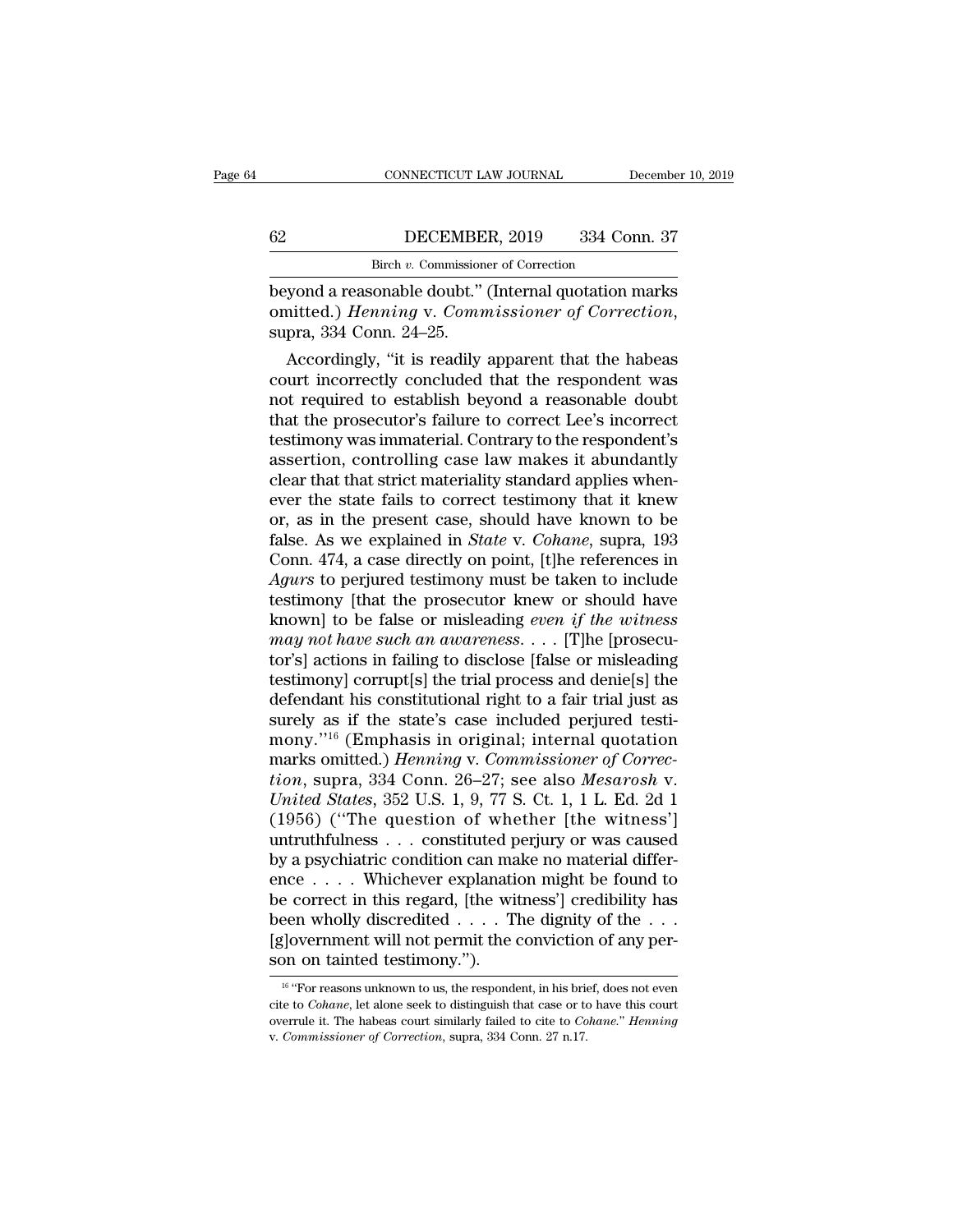Fig. 2019 CONNECTICUT LAW JOURNAL<br>
4 Conn. 37 DECEMBER, 2019 63<br>
"Birch *v.* Commissioner of Correction<br>
"Furthermore, it is inarguable that Lee, as the repre-<br>
ntative of the state police forensic laboratory, should<br>
yo k  $\begin{array}{ccc}\n 334 \text{ Conn. } 37 & \text{DECEMBER, } 2019 & 63 \\
 \hline\n \text{Bireh } v. \text{ Commissioner of Correction} \\
 \text{``Furthermore, it is inarguable that Lee, as the representative of the state police forensic laboratory, should have known that the bathroom towel had not been tested for blood. He like any such witness had an$  $\frac{334 \text{ Conn. } 37 \qquad \text{DECEMBER, } 2019 \qquad \qquad 63}{\text{Bireh } v. \text{ Commissioner of Correction}}$ <br>
"Furthermore, it is inarguable that Lee, as the representative of the state police forensic laboratory, should have known that the bathroom towel had not been 334 Conn. 37 DECEMBER, 2019 63<br>
Birch v. Commissioner of Correction<br>
"Furthermore, it is inarguable that Lee, as the repre-<br>
sentative of the state police forensic laboratory, should<br>
have known that the bathroom towel ha Birch v. Commissioner of Correction<br>
"Furthermore, it is inarguable that Lee, as the repre-<br>
sentative of the state police forensic laboratory, should<br>
have known that the bathroom towel had not been<br>
tested for blood. He Birch *v*. Commissioner of Correction<br>
"Furthermore, it is inarguable that Lee, as the repre-<br>
sentative of the state police forensic laboratory, should<br>
have known that the bathroom towel had not been<br>
tested for blood. "Furthermore, it is inarguable that Lee, as the representative of the state police forensic laboratory, should have known that the bathroom towel had not been tested for blood. He, like any such witness, had an affirmative sentative of the state police forensic laboratory, should<br>have known that the bathroom towel had not been<br>tested for blood. He, like any such witness, had an<br>affirmative obligation to review any relevant test<br>reports befor have known that the bathroom towel had not been<br>tested for blood. He, like any such witness, had an<br>affirmative obligation to review any relevant test<br>reports before testifying so as to reasonably ensure that<br>his testimony tested for blood. He, like any such witness, had an affirmative obligation to review any relevant test<br>reports before testifying so as to reasonably ensure that<br>his testimony would accurately reflect the findings of<br>those affirmative obligation to review any relevant test<br>reports before testifying so as to reasonably ensure that<br>his testimony would accurately reflect the findings of<br>those tests. To conclude otherwise would permit the<br>state reports before testifying so as to reasonably ensure that<br>his testimony would accurately reflect the findings of<br>those tests. To conclude otherwise would permit the<br>state to gain a conviction on the basis of false or mis-<br> his testimony would accurately reflect the findings of<br>those tests. To conclude otherwise would permit the<br>state to gain a conviction on the basis of false or mis-<br>leading testimony even though the error readily could<br>have those tests. To conclude otherwise would permit the<br>state to gain a conviction on the basis of false or mis-<br>leading testimony even though the error readily could<br>have been avoided if the witness merely had exercised<br>due d state to gain a conviction on the basis of false or mis-<br>leading testimony even though the error readily could<br>have been avoided if the witness merely had exercised<br>due diligence; such a result is clearly incompatible with leading testimony even though the error readily could<br>have been avoided if the witness merely had exercised<br>due diligence; such a result is clearly incompatible with<br>the principles enunciated in *Brady* and its progeny.<br>Le have been avoided if the witness merely had exercised<br>due diligence; such a result is clearly incompatible with<br>the principles enunciated in *Brady* and its progeny.<br>Lee's incorrect testimony also must be imputed to the<br>p due diligence; such a result is clearly incompatible with<br>the principles enunciated in *Brady* and its progeny.<br>Lee's incorrect testimony also must be imputed to the<br>prosecutor who, irrespective of whether he elicited that the principles enunciated in *Brady* and its progeny.<br>Lee's incorrect testimony also must be imputed to the<br>prosecutor who, irrespective of whether he elicited that<br>testimony in good faith, is deemed to be aware of any<br>and prosecutor who, irrespective of whether he elicited that<br>testimony in good faith, is deemed to be aware of any<br>and all material evidence in the possession of any<br>investigating agency, including, of course, the state<br>police testimony in good faith, is deemed to be aware of any<br>and all material evidence in the possession of any<br>investigating agency, including, of course, the state<br>police forensic laboratory. See, e.g., Kyles v. Whitley,<br>[514 U and all material evidence in the possession of any<br>investigating agency, including, of course, the state<br>police forensic laboratory. See, e.g., Kyles v. Whitley,<br>[514 U.S. 419, 437–38, 115 S. Ct. 1555, 131 L. Ed. 2d 490<br>( investigating agency, including, of course, the state<br>police forensic laboratory. See, e.g., Kyles v. Whitley,<br>[514 U.S. 419, 437–38, 115 S. Ct. 1555, 131 L. Ed. 2d 490<br>(1995)] ([T]he  $\ldots$  prosecutor has a duty to learn police forensic laboratory. See, e.g., Kyles v. Whitley,<br>[514 U.S. 419, 437–38, 115 S. Ct. 1555, 131 L. Ed. 2d 490<br>(1995)] ([T]he . . . prosecutor has a duty to learn of<br>any favorable evidence known to the others acting o [514 U.S. 419, 437–38, 115 S. Ct. 1555, 131 L. Ed. 2d 490 (1995)] ([T]he  $\ldots$  prosecutor has a duty to learn of any favorable evidence known to the others acting on the government's behalf in the case, including the poli (1995)] ([T]he . . . prosecutor has a duty to learn of<br>any favorable evidence known to the others acting on<br>the government's behalf in the case, including the<br>police. But whether the prosecutor succeeds or fails in<br>meetin any favorable evidence known to the others acting on<br>the government's behalf in the case, including the<br>police. But whether the prosecutor succeeds or fails in<br>meeting this obligation [whether, that is, a failure to<br>discl the government's behalf in the case, including the<br>police. But whether the prosecutor succeeds or fails in<br>meeting this obligation [whether, that is, a failure to<br>disclose is in good faith or bad faith] . . . the prosecu-<br> police. But whether the prosecutor succeeds or fails in<br>meeting this obligation [whether, that is, a failure to<br>disclose is in good faith or bad faith] . . . the prosecu-<br>tion's responsibility for failing to disclose known meeting this obligation [whether, that is, a failure to disclose is in good faith or bad faith] . . . the prosecution's responsibility for failing to disclose known, favorable evidence rising to a material level of import disclose is in good faith or bad faith] . . . the prosecution's responsibility for failing to disclose known, favorable evidence rising to a material level of importance is inescapable. . . .). Notably, the respondent does tion's responsibility for failing to disclose known, favorable evidence rising to a material level of importance<br>is inescapable. . . .). Notably, the respondent does not<br>claim otherwise. Thus, the only question remaining able evidence rising to a material level of importance<br>is inescapable. . . .). Notably, the respondent does not<br>claim otherwise. Thus, the only question remaining is<br>whether the respondent has met his burden of establishis inescapable. . . .). Notably, the respondent does not claim otherwise. Thus, the only question remaining is whether the respondent has met his burden of establishing that the prosecutor's failure to correct Lee's testim nether the respondent has met his burden of establish-<br>g that the prosecutor's failure to correct Lee's testi-<br>ony concerning the bathroom towel was harmless<br>yond a reasonable doubt." (Internal quotation marks<br>nitted.) *He* Ing that the prosecutor's failure to correct Lee's testi-<br>mony concerning the bathroom towel was harmless<br>beyond a reasonable doubt." (Internal quotation marks<br>omitted.) *Henning* v. *Commissioner of Correction*,<br>supra, 33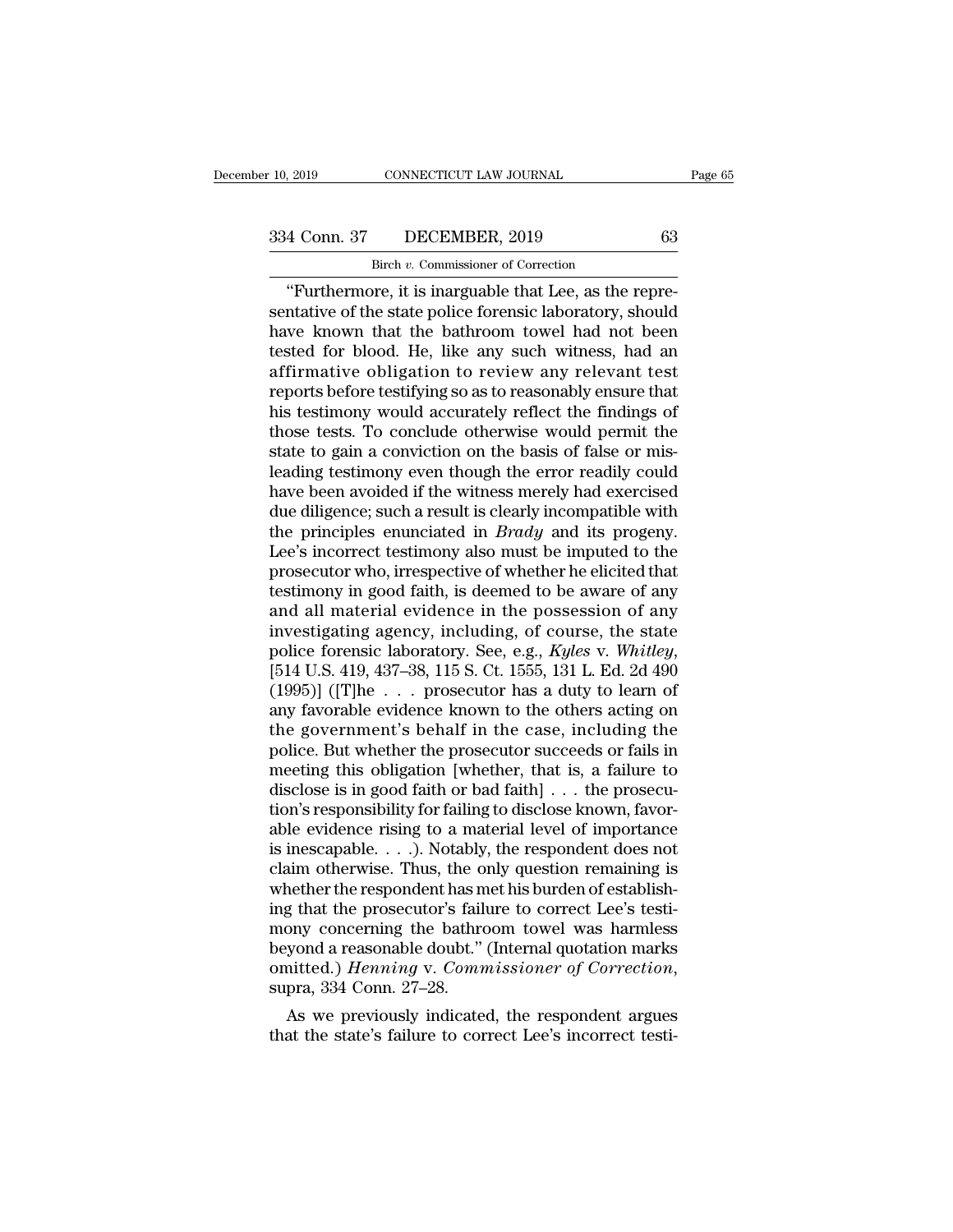# CONNECTICUT LAW JOURNAL December 10, 2019<br>64 DECEMBER, 2019 334 Conn. 37<br>Birch v. Commissioner of Correction CONNECTICUT LAW JOURNAL<br>DECEMBER, 2019 334 Cor<br>Birch *v.* Commissioner of Correction<br>material or harmless because the r

CONNECTICUT LAW JOURNAL December<br> **EXECT DECEMBER, 2019** 334 Conn. 37<br>
Birch v. Commissioner of Correction<br>
mony was immaterial, or harmless, because the prose-<br>
cutor did not offer that testimony to persuade the jury<br>
"th ECEMBER, 2019 334 Conn. 37<br>Birch v. Commissioner of Correction<br>mony was immaterial, or harmless, because the prose-<br>cutor did not offer that testimony to persuade the jury<br>"that the towel was bloodied by the petitioner's e  $\frac{\text{Bireh }v \cdot \text{Commissioner of Correction}}{\text{Bireh }v \cdot \text{Commissioner of Correction}}$ <br>
mony was immaterial, or harmless, because the prosecutor did not offer that testimony to persuade the jury<br>
"that the towel was bloodied by the petitioner's efforts<br>
to wash off h  $\frac{64}{2}$  DECEMBER, 2019 334 Conn. 37<br>Birch v. Commissioner of Correction<br>mony was immaterial, or harmless, because the prose-<br>cutor did not offer that testimony to persuade the jury<br>"that the towel was bloodied by the p Birch *v*. Commissioner of Correction<br>
mony was immaterial, or harmless, because the prose-<br>
cutor did not offer that testimony to persuade the jury<br>
"that the towel was bloodied by the petitioner's efforts<br>
to wash off h Birch v. Commissioner of Correction<br>mony was immaterial, or harmless, because the prose-<br>cutor did not offer that testimony to persuade the jury<br>"that the towel was bloodied by the petitioner's efforts<br>to wash off his cri mony was immaterial, or harmless, because the prose-<br>cutor did not offer that testimony to persuade the jury<br>"that the towel was bloodied by the petitioner's efforts<br>to wash off his crime," only "to establish the duration<br> cutor did not offer that testimony to persuade the jury<br>
"that the towel was bloodied by the petitioner's efforts<br>
to wash off his crime," only "to establish the duration<br>
of the predicate burglary and the fact that it con "that the towel was bloodied by the petitioner's efforts<br>to wash off his crime," only "to establish the duration<br>of the predicate burglary and the fact that it continued<br>after the bloodletting." (Internal quotation marks o to wash off his crime," only "to establish the duration<br>of the predicate burglary and the fact that it continued<br>after the bloodletting." (Internal quotation marks omit-<br>ted.) We disagree that Lee's testimony about the tow of the predicate burglary and the fact that it continued<br>after the bloodletting." (Internal quotation marks omit-<br>ted.) We disagree that Lee's testimony about the towel<br>was offered solely for the purpose of establishing th after the bloodletting." (Internal quotation marks omitted.) We disagree that Lee's testimony about the towel<br>was offered solely for the purpose of establishing the<br>existence and timeline of the burglary. In closing argu-<br> ted.) We disagree that Lee's testimony about the towel<br>was offered solely for the purpose of establishing the<br>existence and timeline of the burglary. In closing argu-<br>ment, the prosecutor expressly stated, "I suspect . . . was offered solely for the purpose of establishing the existence and timeline of the burglary. In closing argument, the prosecutor expressly stated, "I suspect  $\ldots$  that the [petitioner] will argue that there [are] no fo existence and timeline of the burglary. In closing argument, the prosecutor expressly stated, "I suspect . . . that the [petitioner] will argue that there [are] no forensics putting [the petitioner] in the [victim's] house ment, the prosecutor expressly stated, "I suspect . . . .<br>that the [petitioner] will argue that there [are] no forensics putting [the petitioner] in the [victim's] house."<br>To rebut this anticipated argument by the defense, that the [petitioner] will argue that there [are] no forensics putting [the petitioner] in the [victim's] house."<br>To rebut this anticipated argument by the defense, the<br>prosecutor reminded the jury of Lee's testimony that sics putting [the petitioner] in the [victim's] house."<br>To rebut this anticipated argument by the defense, the<br>prosecutor reminded the jury of Lee's testimony that<br>"the spatter patterns were uninterrupted" and "that<br>there To rebut this anticipated argument by the defense, the prosecutor reminded the jury of Lee's testimony that "the spatter patterns were uninterrupted" and "that there was blood by the bathroom sink upstairs." (Emphasis adde prosecutor reminded the jury of Lee's testimony that<br>
"the spatter patterns were uninterrupted" and "that<br>
there was blood by the bathroom sink upstairs."<br>
(Emphasis added.) He also argued that "[t]here was<br>
testimony that "the spatter patterns were uninterrupted" and "that<br>there was blood by the bathroom sink upstairs."<br>(Emphasis added.) He also argued that "[t]here was<br>testimony that  $\dots$  the [petitioner] had access to<br>clothing and footwe there was blood by the bathroom sink upstairs."<br>(Emphasis added.) He also argued that "[t]here was<br>testimony that  $\ldots$  the [petitioner] had access to<br>clothing and footwear in [the victim's dresser] drawer."<br>Contrary to t (Emphasis added.) He also argued that "[t]here was<br>testimony that  $\ldots$  the [petitioner] had access to<br>clothing and footwear in [the victim's dresser] drawer."<br>Contrary to the respondent's assertions, the only possi-<br>ble testimony that . . . the [petitioner] had access to<br>clothing and footwear in [the victim's dresser] drawer."<br>Contrary to the respondent's assertions, the only possi-<br>ble inference that the prosecutor could have intended<br>th clothing and footwear in [the victim's dresser] drawer."<br>Contrary to the respondent's assertions, the only possi-<br>ble inference that the prosecutor could have intended<br>the jury to draw by virtue of his reference to the "bl Contrary to the respondent's assertions, the only possi-<br>ble inference that the prosecutor could have intended<br>the jury to draw by virtue of his reference to the "blood<br>by the bathroom sink upstairs" was that the petitione ble inference that the prosecutor could have intended<br>the jury to draw by virtue of his reference to the "blood<br>by the bathroom sink upstairs" was that the petitioner<br>used the second floor bathroom to clean up before<br>leavi the jury to draw by virtue of his reference to the "blood<br>by the bathroom sink upstairs" was that the petitioner<br>used the second floor bathroom to clean up before<br>leaving the victim's home. As we previously indicated,<br>Lee by the bathroom sink upstairs" was that the petitioner<br>used the second floor bathroom to clean up before<br>leaving the victim's home. As we previously indicated,<br>Lee testified that he had found blood on a towel hanging<br>besid used the second floor bathroom to clean up before<br>leaving the victim's home. As we previously indicated,<br>Lee testified that he had found blood on a towel hanging<br>beside the second floor bathroom sink. Because that<br>blood wa leaving the victim's home. As we previously indicated,<br>Lee testified that he had found blood on a towel hanging<br>beside the second floor bathroom sink. Because that<br>blood was the only blood Lee claimed to have found<br>in the Lee testified that he had found blood on a towel hanging<br>beside the second floor bathroom sink. Because that<br>blood was the only blood Lee claimed to have found<br>in the second floor bathroom, the prosecutor's refer-<br>ence to beside the second floor bathroom sink. Because that<br>blood was the only blood Lee claimed to have found<br>in the second floor bathroom, the prosecutor's refer-<br>ence to "blood by the bathroom sink upstairs"—a refer-<br>ence made blood was the only blood Lee claimed to have found<br>in the second floor bathroom, the prosecutor's refer-<br>ence to "blood by the bathroom sink upstairs"—a refer-<br>ence made by the prosecutor in the context of<br>explaining the a in the second floor bathroom, the prosecutor's reference to "blood by the bathroom sink upstairs"—a reference made by the prosecutor in the context of explaining the absence of forensic evidence "putting [the petitioner] i ence to "blood by the bathroom sink upstairs"—a reference made by the prosecutor in the context of explaining the absence of forensic evidence "putting [the petitioner] in the [victim's] house"—was quite clearly a referenc ice made by the prosecutor in the context of<br>plaining the absence of forensic evidence "putting<br>ne petitioner] in the [victim's] house"—was quite<br>early a reference to Lee's testimony about the blood<br>i the towel. There simp explaining the absence of forensic evidence "putting"<br>[the petitioner] in the [victim's] house"—was quite<br>clearly a reference to Lee's testimony about the blood<br>on the towel. There simply is no other evidentiary basis<br>for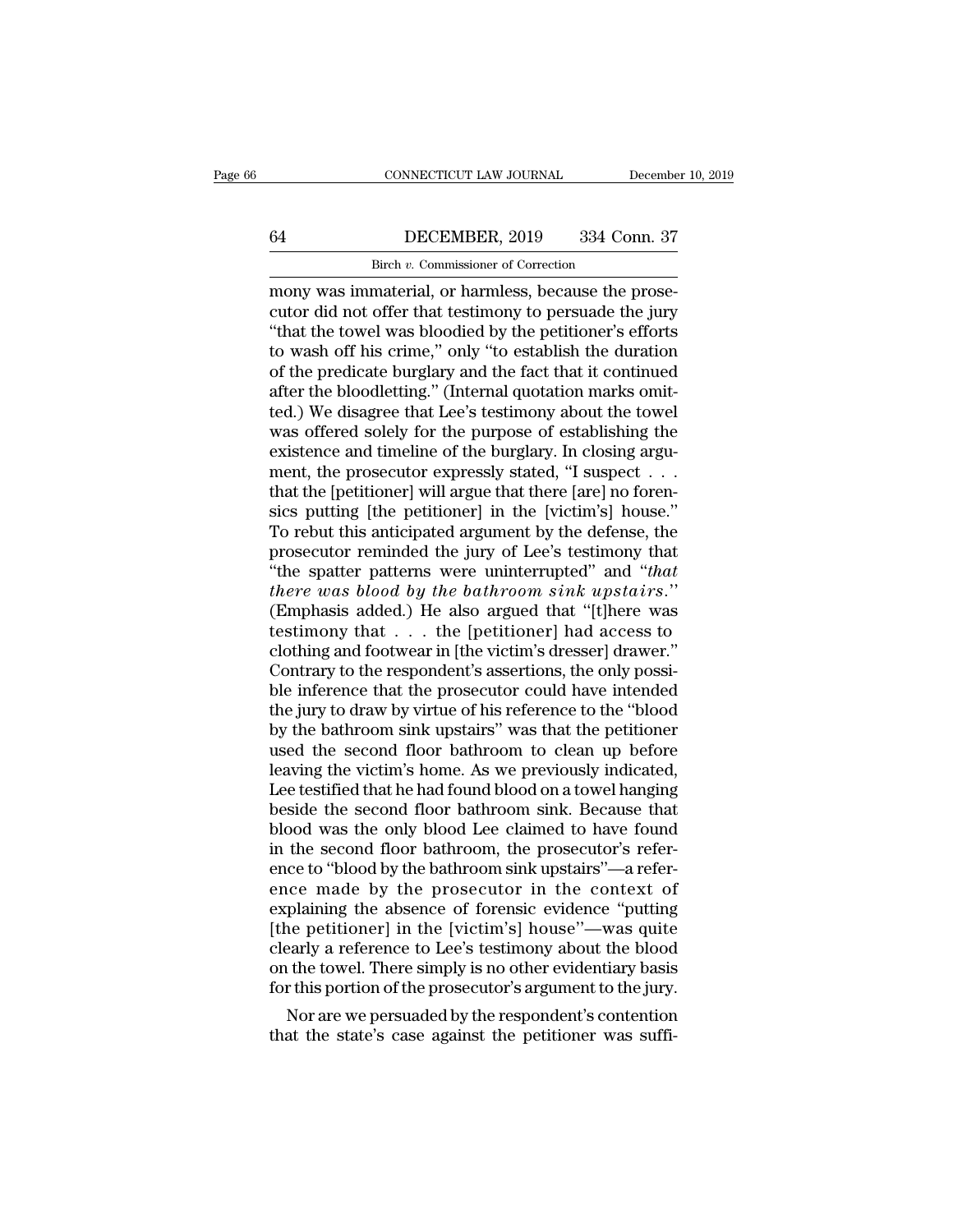CONNECTICUT LAW JOURNAL<br>DECEMBER, 2019<br>Birch *v.* Commissioner of Correction<br>ful as to take this case out of the put connectricut LAW JOURNAL Page 67<br>
234 Conn. 37 DECEMBER, 2019 65<br>
<sup>Birch v</sup>. Commissioner of Correction<br>
ciently powerful as to take this case out of the purview<br>
of cases in which, in light of the state's use of testimony 334 Conn. 37 DECEMBER, 2019 65<br>Birch v. Commissioner of Correction<br>Ciently powerful as to take this case out of the purview<br>of cases in which, in light of the state's use of testimony<br>that it knew or should have known was 334 Conn. 37 DECEMBER, 2019 65<br>
Birch v. Commissioner of Correction<br>
ciently powerful as to take this case out of the purview<br>
of cases in which, in light of the state's use of testimony<br>
that it knew or should have known 334 Conn. 37 DECEMBER, 2019 65<br>
Birch *v*. Commissioner of Correction<br>
ciently powerful as to take this case out of the purview<br>
of cases in which, in light of the state's use of testimony<br>
that it knew or should have know *Birch v. Commissioner of Correction*<br> *Ciently powerful as to take this case out of the purview*<br> *of cases in which, in light of the state's use of testimony*<br> *that it knew or should have known was false, reversal*<br> *is* **EXECUTE:** Break v. Commissioner of Correction<br>
ciently powerful as to take this case out of the purview<br>
of cases in which, in light of the state's use of testimony<br>
that it knew or should have known was false, reversal<br> ciently powerful as to take this case out of the purview<br>of cases in which, in light of the state's use of testimony<br>that it knew or should have known was false, reversal<br>is "virtually automatic . . . . " Adams v. Commiss of cases in which, in light of the state's use of testimony<br>that it knew or should have known was false, reversal<br>is "virtually automatic . . . ." *Adams* v. *Commissioner*<br>of Correction, supra, 309 Conn. 359, 372, 71 A.3d *rection*, supraeses the state's case against the *Hemning* length of *Rection*, supra, 309 Conn. 359, 372, 71 A.3d 512 (2013). In *Henning*, we concluded that, although the evidence was sufficient to sustain a conviction, is "virtually automatic . . . ." Adams v. Commissioner<br>of Correction, supra, 309 Conn. 359, 372, 71 A.3d 512<br>(2013). In *Henning*, we concluded that, although the<br>evidence was sufficient to sustain a conviction, it was<br>fa *of Correction*, supra, 309 Conn. 359, 372, 71 A.3d 512 (2013). In *Henning*, we concluded that, although the evidence was sufficient to sustain a conviction, it was far from strong. See *Henning* v. *Commissioner of Corre* (2013). In *Henning*, we concluded that, although the evidence was sufficient to sustain a conviction, it was far from strong. See *Henning* v. *Commissioner of Correction*, supra, 334 Conn. 29. In many ways, the state's evidence was sufficient to sustain a conviction, it was<br>far from strong. See *Henning* v. *Commissioner of Cor-*<br>*rection*, supra, 334 Conn. 29. In many ways, the state's<br>case against the petitioner was weaker than it was far from strong. See *Henning* v. *Commissioner of Correction*, supra, 334 Conn. 29. In many ways, the state's case against the petitioner was weaker than it was in *Henning*, largely because the state's case against the p rection, supra, 334 Conn. 29. In many ways, the state's case against the petitioner was weaker than it was in *Henning*, largely because the state's case against the petitioner turned primarily on the credibility of two ja case against the petitioner was weaker than it was in<br>*Henning*, largely because the state's case against the<br>petitioner turned primarily on the credibility of two<br>jailhouse informants, both of whom were awarded valu-<br>abl Henning, largely because the state's case against the petitioner turned primarily on the credibility of two jailhouse informants, both of whom were awarded valuable consideration in exchange for their testimony. Not surpri petitioner turned primarily on the credibility of two<br>jailhouse informants, both of whom were awarded valu-<br>able consideration in exchange for their testimony. Not<br>surprisingly, the dubious trustworthiness of such jail-<br>ho jailhouse informants, both of whom were awarded valuable consideration in exchange for their testimony. Not surprisingly, the dubious trustworthiness of such jailhouse informant testimony has widely been acknowledged. See, able consideration in exchange for their testimony. Not<br>surprisingly, the dubious trustworthiness of such jail-<br>house informant testimony has widely been acknowl-<br>edged. See, e.g., *Kansas* v. *Ventris*, 556 U.S. 586, 597<br> surprisingly, the dubious trustworthiness of such jailhouse informant testimony has widely been acknowledged. See, e.g., *Kansas* v. *Ventris*, 556 U.S. 586, 597 n.2, 129 S. Ct. 1841, 173 L. Ed. 2d 801 (2009) ("[t]he likel house informant testimony has widely been acknowledged. See, e.g., *Kansas v. Ventris*, 556 U.S. 586, 597 n.2, 129 S. Ct. 1841, 173 L. Ed. 2d 801 (2009) ("[t]he likelihood that evidence gathered by self-interested jailhous edged. See, e.g., *Kansas v. Ventris*, 556 U.S. 586, 597<br>n.2, 129 S. Ct. 1841, 173 L. Ed. 2d 801 (2009) ("[t]he<br>likelihood that evidence gathered by self-interested jail-<br>house informants may be false cannot be ignored");<br> n.2, 129 S. Ct. 1841, 173 L. Ed. 2d 801 (2009) ("[t]he<br>likelihood that evidence gathered by self-interested jail-<br>house informants may be false cannot be ignored");<br>State v. Arroyo, 292 Conn. 558, 567, 973 A.2d 1254 (2009) likelihood that evidence gathered by self-interested jail-<br>house informants may be false cannot be ignored");<br>State v. Arroyo, 292 Conn. 558, 567, 973 A.2d 1254 (2009)<br>("[i]n recent years, there have been a number of high<br> house informants may be false cannot be ignored");<br> *State* v. *Arroyo*, 292 Conn. 558, 567, 973 A.2d 1254 (2009)<br>
("[i]n recent years, there have been a number of high<br>
profile cases involving wrongful convictions based o State v. Arroyo, 292 Conn. 558, 567, 973 A.2d 1254 (2009)<br>("[i]n recent years, there have been a number of high<br>profile cases involving wrongful convictions based on<br>the false testimony of jailhouse informants"), cert.<br>den ("[i]n recent years, there have been a number of high<br>profile cases involving wrongful convictions based on<br>the false testimony of jailhouse informants"), cert.<br>denied, 559 U.S. 911, 130 S. Ct. 1296, 175 L. Ed. 2d 1086<br>(2 profile cases involving wrongful convictions based on<br>the false testimony of jailhouse informants"), cert.<br>denied, 559 U.S. 911, 130 S. Ct. 1296, 175 L. Ed. 2d 1086<br>(2010); see also *State* v. *Patterson*, 276 Conn. 452, 4 the false testimony of jailhouse infor denied, 559 U.S. 911, 130 S. Ct. 1296, 175 (2010); see also *State v. Patterson*, 276 (386 A.2d 777 (2005) ("an informant who ised a benefit by the state in return for l mony has a p Inclusive cases of the *Natterson*, 276 Conn. 452, 469, 6 A.2d 777 (2005) ("an informant who has been prom-<br>ed a benefit by the state in return for his or her testi-<br>ony has a powerful incentive, fueled by self-interest,<br> (2010), see also with alternative, 2005) ("an informant who has been promised a benefit by the state in return for his or her testi-<br>mony has a powerful incentive, fueled by self-interest,<br>to implicate falsely the accused"

murder cases) (and the state in return for his or her testi-<br>mony has a powerful incentive, fueled by self-interest,<br>to implicate falsely the accused").<br>Indeed, this court previously has recognized that,<br>for purposes of ap actual admissions, in which there are no eyewitnesses<br>and a powerful incentive, fueled by self-interest,<br>to implicate falsely the accused").<br>Indeed, this court previously has recognized that,<br>for purposes of applying *Brad* and  $\sigma$  for formula methanics, and  $\sigma$  for an interest,<br>to implicate falsely the accused").<br>Indeed, this court previously has recognized that,<br>for purposes of applying *Brady's* materiality prong, a<br>murder case predicat Indeed, this court previously has recognized that,<br>for purposes of applying *Brady*'s materiality prong, a<br>murder case predicated on a defendant's alleged or<br>actual admissions, in which there are no eyewitnesses<br>and no for Indeed, this court previously has recognized that, for purposes of applying *Brady's* materiality prong, a murder case predicated on a defendant's alleged or actual admissions, in which there are no eyewitnesses and no for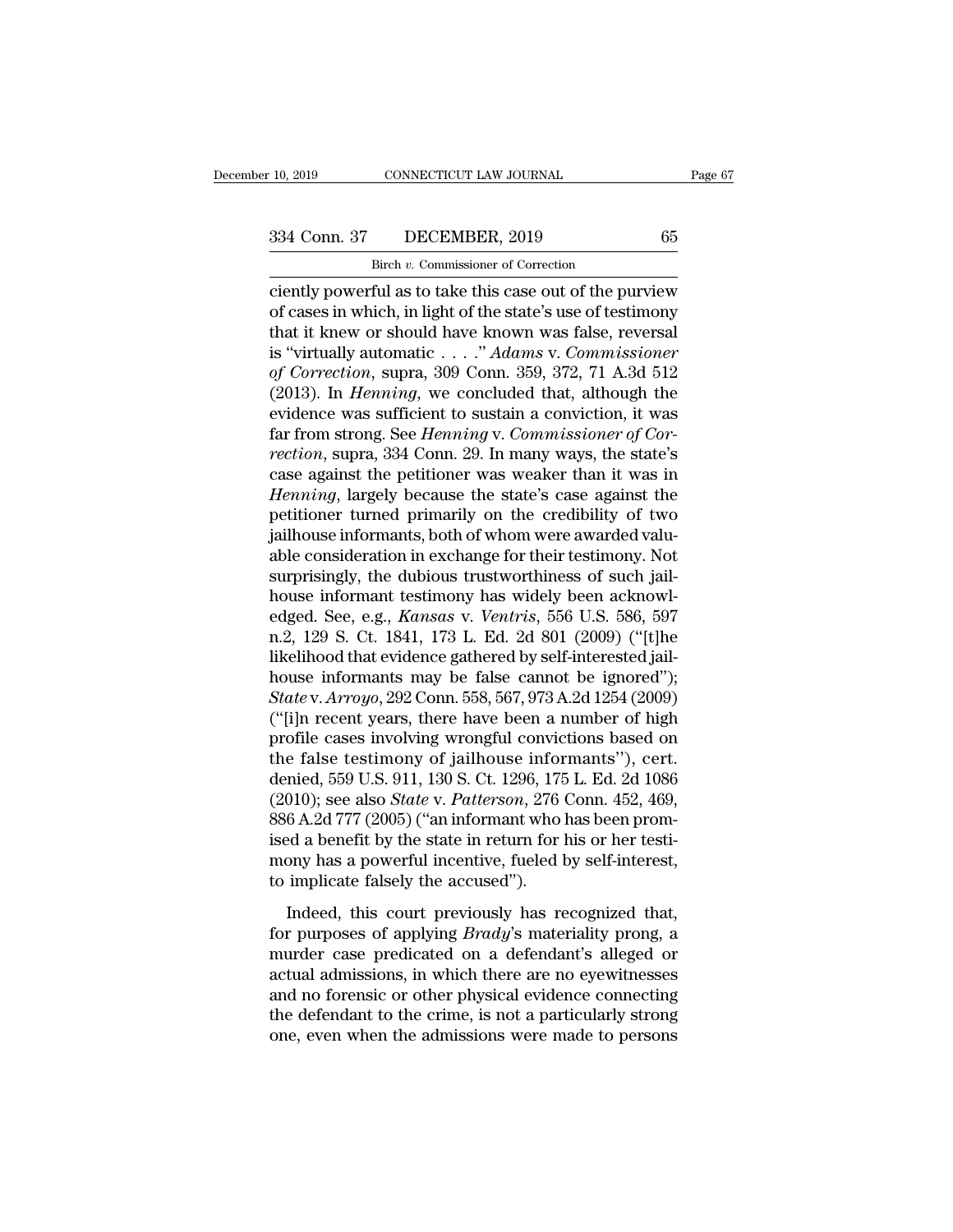# CONNECTICUT LAW JOURNAL December 10, 2019<br>66 DECEMBER, 2019 334 Conn. 37<br>Birch v. Commissioner of Correction CONNECTICUT LAW JOURNAL<br>DECEMBER, 2019 334 Correction<br>Birch *v.* Commissioner of Correction<br>ility is not so inherently suspect as

CONNECTICUT LAW JOURNAL December 10, 2019<br>
Birch v. Commissioner of Correction<br>
whose credibility is not so inherently suspect as that<br>
of a jailhouse informant. See *Skakel* v. Commissioner<br>
of Correction 220 Conn 1, 25, **of a set and the internal control of Correction**<br> **of a jailhouse informant. See** *Skakel* **v.** *Commissioner***<br>
of** *Correction***, 329 Conn. 1, 85–86, 188 A.3d 1 (2018),<br>
sept donied U.S. 130 S. Ct. 788–902 L.Ed. 2d. of Correction**<br> **of Correction**<br> **of Correction**<br> **of Correction**, 329 Conn. 1, 85–86, 188 A.3d 1 (2018),<br> **of Correction**, 329 Conn. 1, 85–86, 188 A.3d 1 (2018),<br>
cert. denied, U.S. , 139 S. Ct. 788, 202 L. Ed. 2d<br>
560 ( EXEMBER, 2019 334 Conn. 37<br>
Birch *v.* Commissioner of Correction<br>
whose credibility is not so inherently suspect as that<br>
of a jailhouse informant. See *Skakel* v. Commissioner<br>
of Correction, 329 Conn. 1, 85–86, 188 A.3d Birch v. Commissioner of Correction<br>whose credibility is not so inherently suspect as that<br>of a jailhouse informant. See *Skakel* v. *Commissioner*<br>of Correction, 329 Conn. 1, 85–86, 188 A.3d 1 (2018),<br>cert. denied, U.S., whose credibility is not so inherently suspect as that<br>of a jailhouse informant. See *Skakel* v. Commissioner<br>of Correction, 329 Conn. 1, 85–86, 188 A.3d 1 (2018),<br>cert. denied, U.S. , 139 S. Ct. 788, 202 L. Ed. 2d<br>569 (2 of a jailhouse informant. See *Skakel* v. Commissioner<br>of Correction, 329 Conn. 1, 85–86, 188 A.3d 1 (2018),<br>cert. denied, U.S. , 139 S. Ct. 788, 202 L. Ed. 2d<br>569 (2019); *Lapointe* v. Commissioner of Correction,<br>316 Con of Correction, 329 Conn. 1, 85–86, 188 A.3d 1 (2018),<br>
cert. denied, U.S., 139 S. Ct. 788, 202 L. Ed. 2d<br>
569 (2019); *Lapointe* v. Commissioner of Correction,<br>
316 Conn. 225, 323–25, 112 A.3d 1 (2015). It is precisely<br>
be cert. denied, U.S. , 139 S. Ct. 788, 202 L. Ed. 2d<br>569 (2019); *Lapointe* v. *Commissioner of Correction*,<br>316 Conn. 225, 323–25, 112 A.3d 1 (2015). It is precisely<br>because of the intrinsic unreliability of jailhouse infor 569 (2019); *Lapointe* v. *Commissioner of Correction*,<br>316 Conn. 225, 323–25, 112 A.3d 1 (2015). It is precisely<br>because of the intrinsic unreliability of jailhouse infor-<br>mant testimony that we have required our trial c 316 Conn. 225, 323–25, 112 A.3d 1 (2015). It is precisely<br>because of the intrinsic unreliability of jailhouse infor-<br>mant testimony that we have required our trial courts<br>"(to) give a special credibility instruction to the mant testimony that we have required our trial courts<br>"[to] give a special credibility instruction to the jury<br>whenever such testimony is given, regardless of<br>whether the informant has received an express promise<br>of a ben "[to] give a special credibility instruction to the jury<br>whenever such testimony is given, regardless of<br>whether the informant has received an express promise<br>of a benefit. As we indicated in [*State v.] Patterson*,<br>[supr whenever such testimony is given, regardless of<br>whether the informant has received an express promise<br>of a benefit. As we indicated in [*State v.*] Patterson,<br>[supra, 276 Conn. 465, 470], the trial court should<br>instruct t whether the informant has received an express promise<br>of a benefit. As we indicated in [*State* v.] *Patterson*,<br>[supra, 276 Conn. 465, 470], the trial court should<br>instruct the jury that the informant's must be reviewed<br>w of a benefit. As we ine<br>[supra, 276 Conn. 465<br>instruct the jury that the<br>with particular scrutiny<br>care than the testimony<br>nal quotation marks or<br>292 Conn. 569–70.<br>Apart from the petitio Solution, 2.15 Collin, 100, 110], the that court should<br>struct the jury that the informant's must be reviewed<br>th particular scrutiny and weighed . . . with greater<br>re than the testimony of an ordinary witness." (Inter-<br>l matrice are  $f_{\text{diff}}$  and the mormal between with particular scrutiny and weighed . . . with greater care than the testimony of an ordinary witness." (Internal quotation marks omitted.) *State v. Arroyo*, supra, 292 Conn.

what paracellar serially did weighted  $\cdot \cdot \cdot$  what greater<br>care than the testimony of an ordinary witness." (Inter-<br>nal quotation marks omitted.) *State* v. *Arroyo*, supra,<br>292 Conn. 569–70.<br>Apart from the petitioner's and quotation marks omitted.) *State* v. *Arroyo*, supra,<br>292 Conn. 569–70.<br>Apart from the petitioner's alleged admissions to Coc-<br>chia and Perugini, the only other evidence connecting<br>him to the victim's murder was the te scene photograph of the victim's body, pointed in the victim's alleged admissions to Cocchia and Perugini, the only other evidence connecting<br>him to the victim's murder was the testimony of O'Mara<br>and Mucherino that the p Apart from the petitioner's alleged admissions to Cocchia and Perugini, the only other evidence connecting<br>him to the victim's murder was the testimony of O'Mara<br>and Mucherino that the petitioner, when shown a crime<br>scene Apart from the petitioner's alleged admissions to Cocchia and Perugini, the only other evidence connecting<br>him to the victim's murder was the testimony of O'Mara<br>and Mucherino that the petitioner, when shown a crime<br>scene chia and Perugini, the only other evidence connecting<br>him to the victim's murder was the testimony of O'Mara<br>and Mucherino that the petitioner, when shown a crime<br>scene photograph of the victim's body, pointed in the<br>direc him to the victim's murder was the testimony of O'Mara<br>and Mucherino that the petitioner, when shown a crime<br>scene photograph of the victim's body, pointed in the<br>direction of the bathroom and said either, "is that the<br>bat and Mucherino that the petitioner, when shown a crime<br>scene photograph of the victim's body, pointed in the<br>direction of the bathroom and said either, "is that the<br>bathroom there" or "[t]hat is the bathroom there," even<br>th scene photograph of the victim's body, pointed in the direction of the bathroom and said either, "is that the bathroom there" or "[t]hat is the bathroom there," even though no bathroom was visible in the photograph. The st direction of the bathroom and said either, "is that the bathroom there" or "[t]hat is the bathroom there," even though no bathroom was visible in the photograph. The state also relied on the testimony of Church and Kennel bathroom there" or "[t]hat is the bathroom there," even<br>though no bathroom was visible in the photograph. The<br>state also relied on the testimony of Church and Kennel<br>regarding the noisy vehicle that they heard on the night though no bathroom was visible in the photograph. The<br>state also relied on the testimony of Church and Kennel<br>regarding the noisy vehicle that they heard on the night<br>of the murder and Yablonski's testimony that the peti-<br> state also relied on the testimony of Church and Kennel<br>regarding the noisy vehicle that they heard on the night<br>of the murder and Yablonski's testimony that the peti-<br>tioner and Henning had lied about what time they<br>retur regarding the noisy vehicle that they heard on the night<br>of the murder and Yablonski's testimony that the peti-<br>tioner and Henning had lied about what time they<br>returned to New Milford that evening. As we indicated,<br>howeve of the murder and Yablonski's testimony that the petitioner and Henning had lied about what time they returned to New Milford that evening. As we indicated, however, the state's theory regarding the noisy vehicle was subst tioner and Henning had lied about what time they<br>returned to New Milford that evening. As we indicated,<br>however, the state's theory regarding the noisy vehicle<br>was substantially undercut by the testimony of Smith,<br>who stat returned to New Milford that evening. As we indicated,<br>however, the state's theory regarding the noisy vehicle<br>was substantially undercut by the testimony of Smith,<br>who stated unequivocally that the noisy vehicle he saw<br>on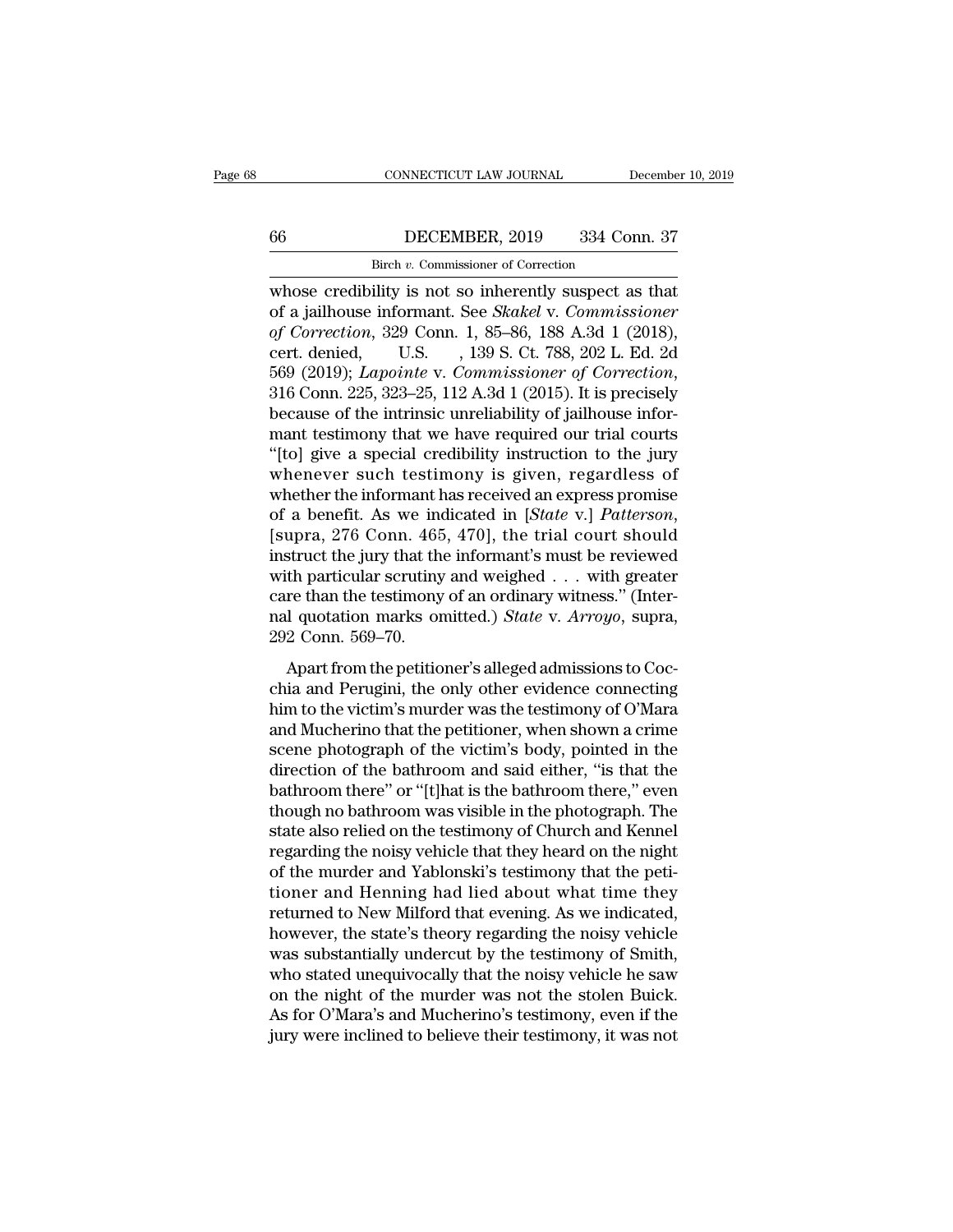CONNECTICUT LAW JOURNAL<br>DECEMBER, 2019<br>Birch *v.* Commissioner of Correction<br>oriminating as to the petitioner. The particularly incriminating as to the petitioner. The fact<br>is, however, that the jury had good reason to question<br>the reliability of their testimony because it strains are  $\begin{array}{ccc}\n 334 \text{ Conn. } 37 & \text{DECEMBER, } 2019 & 67 \\
 \text{Birch } v. \text{ Commissioner of Correction} \text{particularly incriminating as to the pertinent. The fact is, however, that the jury had good reason to question the reliability of their testimony because it strains cre-dulity to think that two highly experienced dotectives.\n$ 334 Conn. 37 DECEMBER, 2019 67<br>
Birch v. Commissioner of Correction<br>
particularly incriminating as to the petitioner. The fact<br>
is, however, that the jury had good reason to question<br>
the reliability of their testimony be  $\begin{array}{c|c} \text{334 Conn. } 37 & \text{DECEMBER, } 2019 & 67 \\ \hline \text{Bitch } v. \text{ Commissioner of Correction} \end{array}$  particularly incriminating as to the petitioner. The fact is, however, that the jury had good reason to question the reliability of their testimony becaus Birch v. Commissioner of Correction<br>particularly incriminating as to the petitioner. The fact<br>is, however, that the jury had good reason to question<br>the reliability of their testimony because it strains cre-<br>dulity to thin  $\frac{1}{2}$  Birch *v*. Commissioner of Correction<br>particularly incriminating as to the petitioner. The fact<br>is, however, that the jury had good reason to question<br>the reliability of their testimony because it strains cre-<br>d particularly incriminating as to the petitioner. The fact<br>is, however, that the jury had good reason to question<br>the reliability of their testimony because it strains cre-<br>dulity to think that two highly experienced detect is, however, that the jury had good reason to question<br>the reliability of their testimony because it strains cre-<br>dulity to think that two highly experienced detectives,<br>when memorializing an interview they had just con-<br>d the reliability of their testimony because it strains cre-<br>dulity to think that two highly experienced detectives,<br>when memorializing an interview they had just con-<br>ducted with the prime suspect in a murder investigation, murder. The respondent next argues that the prosecutor's horizontal fail to include in that report that the suspect had<br>sclosed what one of the detectives considered to be<br>levastating'' evidence of his involvement in the<br>urder.<br>Th model and the subject that the suspect had disclosed what one of the detectives considered to be "devastating" evidence of his involvement in the murder.<br>The respondent next argues that the prosecutor's failure to correct

modal han to meradde in that report that the star-percentation<br>disclosed what one of the detectives considered to be<br>"devastating" evidence of his involvement in the<br>murder.<br>The respondent next argues that the prosecutor's devastating" evidence of his involvement in the<br>
"devastating" evidence of his involvement in the<br>
murder.<br>
The respondent next argues that the prosecutor's<br>
failure to correct Lee's incorrect testimony was harm-<br>
less bey The respondent next argues that the prosecutor's<br>failure to correct Lee's incorrect testimony was harm-<br>less beyond a reasonable doubt because there is little<br>or no chance that the jury credited the state's theory<br>that the The respondent next argues that the prosecutor's<br>failure to correct Lee's incorrect testimony was harm-<br>less beyond a reasonable doubt because there is little<br>or no chance that the jury credited the state's theory<br>that the The respondent next argues that the prosecutor's<br>failure to correct Lee's incorrect testimony was harm-<br>less beyond a reasonable doubt because there is little<br>or no chance that the jury credited the state's theory<br>that the failure to correct Lee's incorrect testimony was harm-<br>less beyond a reasonable doubt because there is little<br>or no chance that the jury credited the state's theory<br>that the assailants used the bathroom to wash up before<br>l less beyond a reasonable doubt because there is little<br>or no chance that the jury credited the state's theory<br>that the assailants used the bathroom to wash up before<br>leaving. Specifically, the respondent argues that, "[i]f or no chance that the jury credited the state's theory<br>that the assailants used the bathroom to wash up before<br>leaving. Specifically, the respondent argues that, "[i]f<br>the jury [had been] in search of an explanation as to<br> that the assailants used the bathroom to wash up before<br>leaving. Specifically, the respondent argues that, "[i]f<br>the jury [had been] in search of an explanation as to<br>how such a bloody crime scene could have been wiped<br>cle leaving. Specifically, the respondent argues that, "[i]f<br>the jury [had been] in search of an explanation as to<br>how such a bloody crime scene could have been wiped<br>clean from the men and their belongings before they<br>could the jury [had been] in search of an explanation as to<br>how such a bloody crime scene could have been wiped<br>clean from the men and their belongings before they<br>could transfer any of it to the Buick, it is difficult to<br>imagi how such a bloody crime scene could have been wiped<br>clean from the men and their belongings before they<br>could transfer any of it to the Buick, it is difficult to<br>imagine that the jury would have been satisfied by the<br>sugg clean from the men and their belongings before they<br>could transfer any of it to the Buick, it is difficult to<br>imagine that the jury would have been satisfied by the<br>suggestion that the bloody scene distilled to a single<br>t could transfer any of it to the Buick, it is difficult to imagine that the jury would have been satisfied by the suggestion that the bloody scene distilled to a single towel smear  $\dots$ . The more obvious conclusion is that imagine that the jury would have been satisfied by the<br>suggestion that the bloody scene distilled to a single<br>towel smear . . . . The more obvious conclusion is<br>that the jury found . . . that the perpetrators *were not*<br>d suggestion that the bloody scene distilled to a single<br>towel smear . . . . The more obvious conclusion is<br>that the jury found . . . that the perpetrators were not<br>doused in blood because, as . . . Lee testified, the<br>blood rational smear  $\ldots$  . The more obvious conclusion is<br>that the jury found  $\ldots$  that the perpetrators *were not*<br>doused in blood because, as  $\ldots$  Lee testified, the<br>blood spatter patterns were not interrupted, and, there that the jury found . . . that the perpetrators *were not* doused in blood because, as . . . Lee testified, the blood spatter patterns were not interrupted, and, therefore, [the blood] did not spatter . . . on those stand doused in blood because, as . . . Lee testified, the<br>blood spatter patterns were not interrupted, and, there-<br>fore, [the blood] did not spatter . . . on those standing<br>nearby . . . . ." (Emphasis in original.) As we state blood spatter patterns were not interrupted, and, therefore, [the blood] did not spatter . . . on those standing nearby . . . ." (Emphasis in original.) As we stated in *Henning* v. *Commissioner of Correction*, supra, 33 fore, [the blood] did not spatter . . . on those standing<br>nearby . . . . " (Emphasis in original.) As we stated in<br>*Henning v. Commissioner of Correction*, supra, 334<br>Conn. 1, in rejecting this very argument, "[t]hat conc nearby . . . ." (Emphasis in original.) As we stated in *Henning* v. *Commissioner of Correction*, supra, 334 Conn. 1, in rejecting this very argument, "[t]hat conclusion is far from obvious and by no means compelled from Henning v. Commissioner of Correction, supra, 334<br>Conn. 1, in rejecting this very argument, "[t]hat conclu-<br>sion is far from obvious and by no means compelled<br>from the facts. Indeed, we cannot say with any confi-<br>dence tha Conn. 1, in rejecting this very argument, "[t]hat conclusion is far from obvious and by no means compelled from the facts. Indeed, we cannot say with any confidence that the jury found either theory more plausible than the sion is far from obvious and by no means compelled<br>from the facts. Indeed, we cannot say with any confi-<br>dence that the jury found either theory more plausible<br>than the other as a basis for explaining the total absence<br>of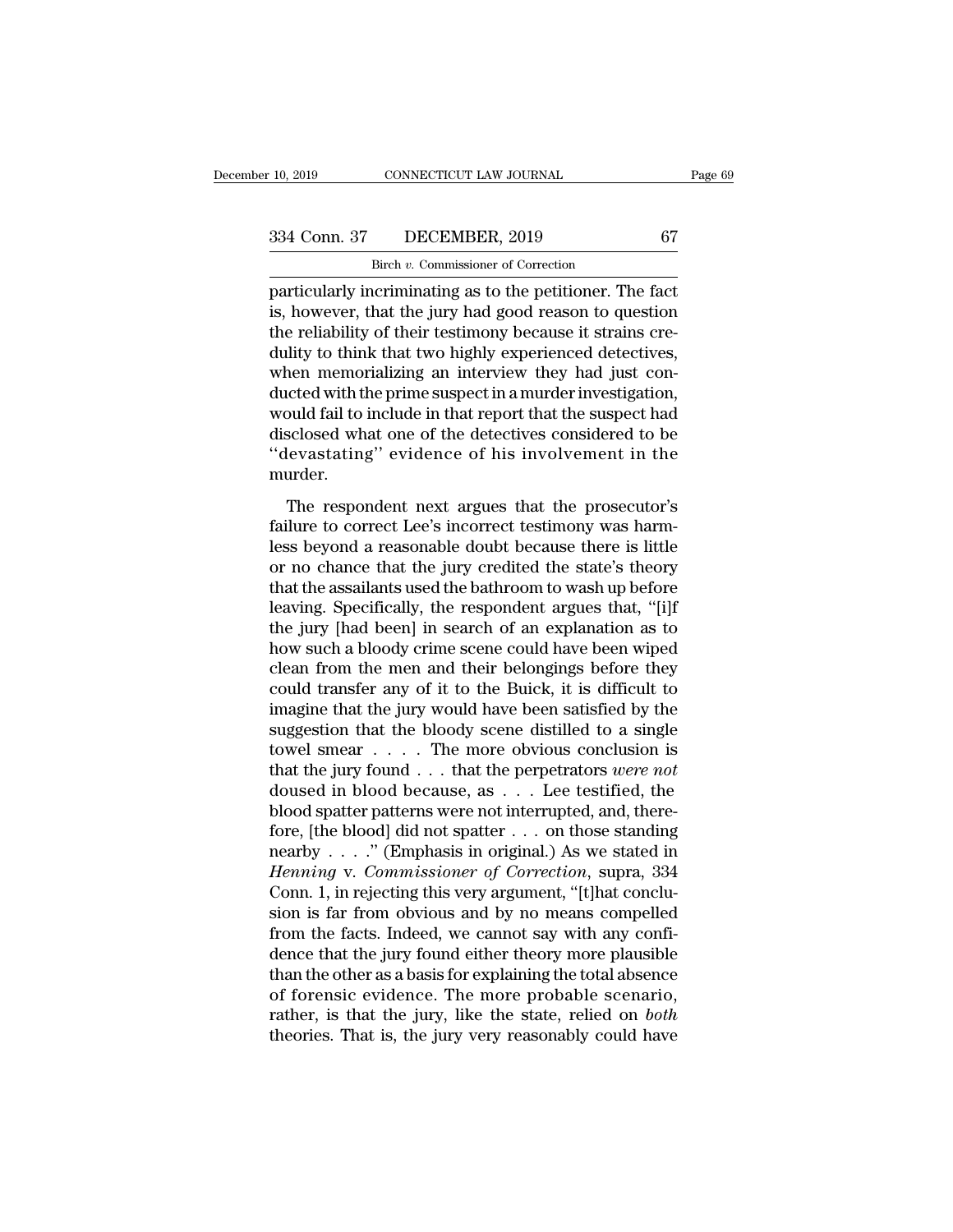# CONNECTICUT LAW JOURNAL December 10, 2019<br>68 DECEMBER, 2019 334 Conn. 37<br>Birch v. Commissioner of Correction CONNECTICUT LAW JOURNAL<br>DECEMBER, 2019 334 Correction<br>Birch *v.* Commissioner of Correction<br>basis of the blood spatter testimony

FOUNDECTICUT LAW JOURNAL December 10, 2019<br>
FOUNDER, 2019 334 Conn. 37<br>
First v. Commissioner of Correction<br>
Found, on the basis of the blood spatter testimony, that<br>
the killers may have had less blood on them than the<br>
e the killers may have had less blood on them than the evidence otherwise would seem to indicate, and, on the basis of the towal testimony, what have had less blood on them than the evidence otherwise would seem to indicate, EVIDEE OF  $\frac{1}{2}$  DECEMBER, 2019 334 Conn. 37<br>
Birch v. Commissioner of Correction<br>
found, on the basis of the blood spatter testimony, that<br>
the killers may have had less blood on them than the<br>
evidence otherwise woul  $\begin{array}{ll}\n 68 & \text{DECEMBER, 2019} & \text{334 Conn. 37} \\
 \hline\n \text{Bitch } v. \text{ Commissioner of Correction} \\
 \text{found, on the basis of the blood spatter testimony, that the kilometers may have had less blood on them than the evidence otherwise would seem to indicate, and, on the basis of the tower testimony, whatever blood they did have on them, they simply washed off." (Emphasis in original) 1d<sup>-31</sup>.\n$ Birch *v*. Commissioner of Correction<br>found, on the basis of the blood spatter testimony, that<br>the killers may have had less blood on them than the<br>evidence otherwise would seem to indicate, and, on the<br>basis of the towel  $\frac{\text{Birch } v. \text{CG}}{\text{found, on the basis of}}$ <br>found, on the basis of<br>the killers may have levidence otherwise we<br>basis of the towel tes<br>have on them, they si<br>original.) Id., 31.<br>"Finally, because L inally, on the stass of the stood spatter testimony, that<br>
is a killers may have had less blood on them than the<br>
sis of the towel testimony, whatever blood they did<br>
we on them, they simply washed off." (Emphasis in<br>
igin evidence otherwise would seem to indicate, and, on the<br>evidence otherwise would seem to indicate, and, on the<br>basis of the towel testimony, whatever blood they did<br>have on them, they simply washed off." (Emphasis in<br>origin

basis of the towel testimony, whatever blood they did<br>have on them, they simply washed off." (Emphasis in<br>original.) Id., 31.<br>"Finally, because Lee's testimony provided the sole<br>evidentiary basis for both of the state's th Failure on them, they simply washed off." (Emphasis in original.) Id., 31.<br>
"Finally, because Lee's testimony provided the sole<br>
evidentiary basis for both of the state's theories regard-<br>
ing the dearth of forensic eviden original.) Id., 31.<br>
"Finally, because Lee's testimony provided the sole<br>
evidentiary basis for both of the state's theories regard-<br>
ing the dearth of forensic evidence, the prosecutor's<br>
failure to correct Lee's testimo "Finally, because Lee's testimony provided the sole<br>evidentiary basis for both of the state's theories regard-<br>ing the dearth of forensic evidence, the prosecutor's<br>failure to correct Lee's testimony about the bathroom<br>to "Finally, because Lee's testimony provided the sole evidentiary basis for both of the state's theories regarding the dearth of forensic evidence, the prosecutor's failure to correct Lee's testimony about the bathroom towel evidentiary basis for both of the state's theories regarding the dearth of forensic evidence, the prosecutor's failure to correct Lee's testimony about the bathroom towel was material for the additional reason that it depr ing the dearth of forensic evidence, the prosecutor's<br>failure to correct Lee's testimony about the bathroom<br>towel was material for the additional reason that it<br>deprived the petitioner of the opportunity to impeach<br>Lee's b failure to correct Lee's testimony about the bathroom<br>towel was material for the additional reason that it<br>deprived the petitioner of the opportunity to impeach<br>Lee's blood spatter testimony. See, e.g., *Merrill* v. War-<br>d towel was material for the additional reason that it<br>deprived the petitioner of the opportunity to impeach<br>Lee's blood spatter testimony. See, e.g., *Merrill* v. War-<br>den, 177 Conn. 427, 431, 418 A.2d 74 (1979) (The fact<br> deprived the petitioner of the opportunity to impeach<br>Lee's blood spatter testimony. See, e.g., *Merrill v. War-<br>den*, 177 Conn. 427, 431, 418 A.2d 74 (1979) (The fact<br>that [the witness] was a key witness made his credibi Lee's blood spatter testimony. See, e.g., *Merrill v. Warden*, 177 Conn. 427, 431, 418 A.2d 74 (1979) (The fact that [the witness] was a key witness made his credibility crucial to the state's case. In assessing his credib den, 177 Conn. 427, 431, 418 A.2d 74 (1979) (The fact<br>that [the witness] was a key witness made his credibility<br>crucial to the state's case. In assessing his credibility<br>the jury [was] entitled to know that he was testify that [the witness] was a key witness made his credibility<br>crucial to the state's case. In assessing his credibility<br>the jury [was] entitled to know that he was testifying<br>under false colors. Such knowledge could have affe crucial to the state's case. In assessing his credibility<br>the jury [was] entitled to know that he was testifying<br>under false colors. Such knowledge could have affected<br>the result.); *State* v. *Grasso*, 172 Conn. 298, 302 the jury [was] entitled to know that he was testifying<br>under false colors. Such knowledge could have affected<br>the result.); *State* v. *Grasso*, 172 Conn. 298, 302, 374<br>A.2d 239 (1977) ([w]hen a conviction depends entirely under false colors. Such knowledge could have affected<br>the result.); *State* v. *Grasso*, 172 Conn. 298, 302, 374<br>A.2d 239 (1977) ([w]hen a conviction depends entirely<br>[on] the testimony of certain witnesses . . . informa the result.); *State* v. *Grasso*, 172 Conn. 298, 302, 374<br>A.2d 239 (1977) ([w]hen a conviction depends entirely<br>[on] the testimony of certain witnesses . . . informa-<br>tion affecting their credibility is material in the c A.2d 239 (1977) ([w]hen a conviction depends entirely<br>[on] the testimony of certain witnesses  $\ldots$  informa-<br>tion affecting their credibility is material in the constitu-<br>tional sense since if they are not believed a reas [on] the testimony of certain witnesses  $\ldots$  information affecting their credibility is material in the constitutional sense since if they are not believed a reasonable doubt of guilt would be created). To be sure, the p tion affecting their credibility is material in the constitutional sense since if they are not believed a reasonable<br>doubt of guilt would be created). To be sure, the prosecutor's greatest challenge at trial was to explain tional sense since if they are not believed a reasonable<br>doubt of guilt would be created). To be sure, the prose-<br>cutor's greatest challenge at trial was to explain how<br>it was possible for two teenagers to have stabbed the doubt of guilt would be created). To be sure, the prose-<br>cutor's greatest challenge at trial was to explain how<br>it was possible for two teenagers to have stabbed the<br>victim twenty-seven times in the confines of a narrow<br>ha cutor's greatest challenge at trial was to explain how<br>it was possible for two teenagers to have stabbed the<br>victim twenty-seven times in the confines of a narrow<br>hallway, severed his jugular vein, struck him over the<br>head it was possible for two teenagers to have stabbed the<br>victim twenty-seven times in the confines of a narrow<br>hallway, severed his jugular vein, struck him over the<br>head several times, tracked blood all over the house,<br>and y victim twenty-seven times in the confines of a narrow<br>hallway, severed his jugular vein, struck him over the<br>head several times, tracked blood all over the house,<br>and yet somehow managed not to leave any trace evi-<br>dence i hallway, severed his jugular vein, struck him over the<br>head several times, tracked blood all over the house,<br>and yet somehow managed not to leave any trace evi-<br>dence in their getaway vehicle—which, as we pre-<br>viously disc head several times, tracked blood all over the house,<br>and yet somehow managed not to leave any trace evi-<br>dence in their getaway vehicle—which, as we pre-<br>viously discussed, did not show any signs of having<br>been cleaned wh and yet somehow managed not to leave any trace evidence in their getaway vehicle—which, as we previously discussed, did not show any signs of having been cleaned when the police recovered it a few days later—or elsewhere. dence in their getaway vehicle—which, as we previously discussed, did not show any signs of having<br>been cleaned when the police recovered it a few days<br>later—or elsewhere. To answer this question, the state<br>proffered two t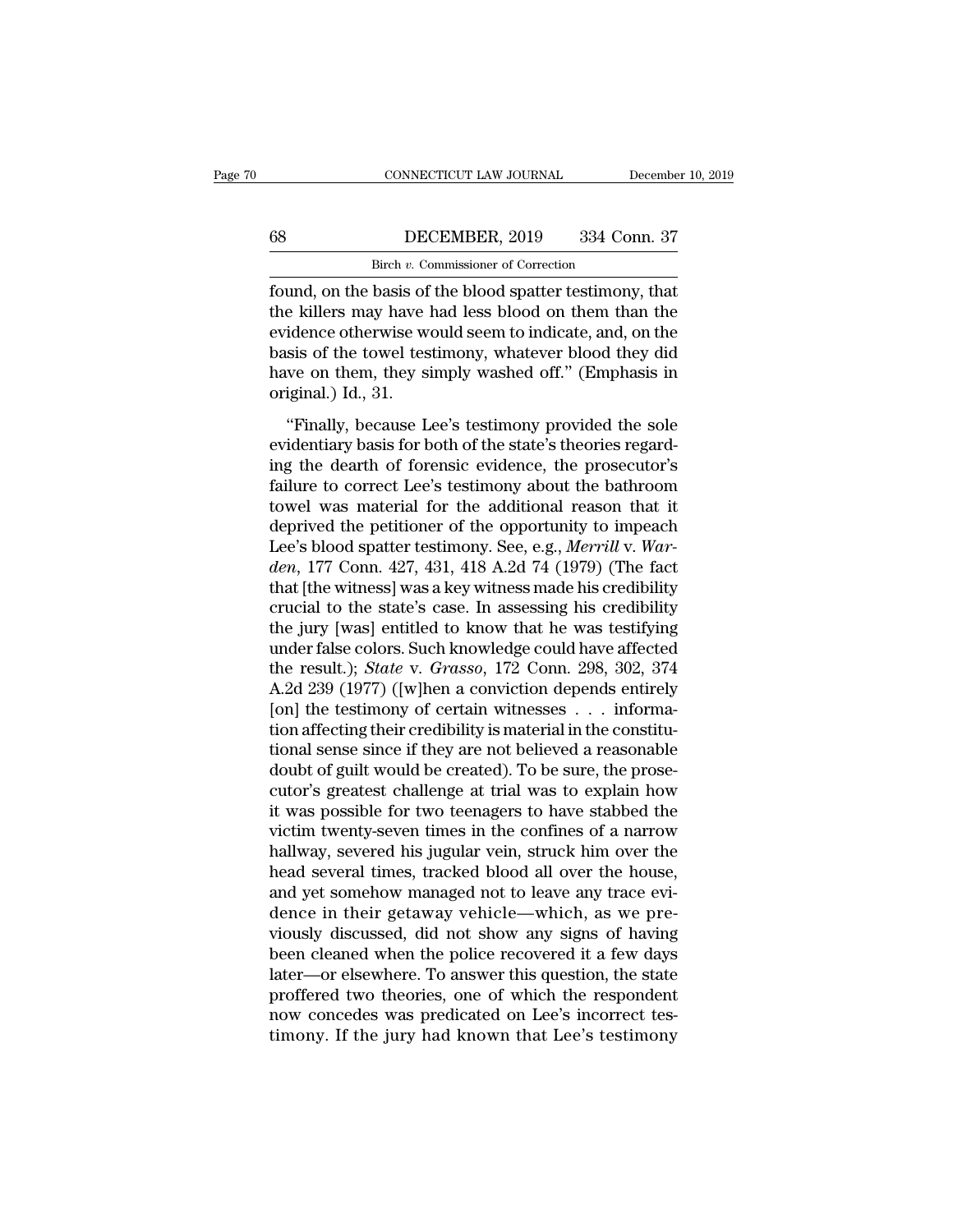### Birch *v.* State

10, 2019 CONNECTICUT LAW JOURNAL<br>
334 Conn. 69 DECEMBER, 2019 69<br>
<sup>Birch v.</sup> State<br>
about finding blood on the bathroom towel was incor-<br>
rect, that knowledge might well have caused it to ques-<br>
tion the reliability of his  $\begin{array}{ll}\n 334 \text{ Conn. } 69 \quad \text{DECEMBER, } 2019 \quad \text{69}\n \end{array}$ <br>  $\begin{array}{ll}\n \text{Bireh } v. \text{ State} \\
 \text{about finding blood on the bathroom towel was incorrect, that knowledge might well have caused it to question the reliability of his other testimony. If that had occurred the state's entire case against the performance.\n \end{array}$  $\begin{array}{ccc}\n 334 \text{ Conn. } 69 \quad \text{DECEMBER, } 2019 \quad \text{69}\n \end{array}$ <br>  $\begin{array}{ccc}\n \text{Bireh } v. \text{ State} \\
 \text{about finding blood on the bathroom towel was incorrect, that knowledge might well have caused it to question the reliability of his other testimony. If that had occurred, the state's entire case against the petitioner could very well have collapsed "(Internal question)$ 334 Conn. 69 DECEMBER, 2019 69<br>
Birch v. State  $\overline{\phantom{a}}$ <br>
about finding blood on the bathroom towel was incor-<br>
rect, that knowledge might well have caused it to ques-<br>
tion the reliability of his other testimony. If th Birch v. State<br>Birch v. State<br>about finding blood on the bathroom towel was incor-<br>rect, that knowledge might well have caused it to ques-<br>tion the reliability of his other testimony. If that had<br>occurred, the state's ent Birch *v*. State<br>about finding blood on the bathroom towel was incor-<br>rect, that knowledge might well have caused it to ques-<br>tion the reliability of his other testimony. If that had<br>occurred, the state's entire case again about finding blood on the bath<br>rect, that knowledge might well<br>tion the reliability of his other<br>occurred, the state's entire cas<br>could very well have collapse<br>marks omitted.) *Henning* v. *Co*<br>tion, supra, 334 Conn. 32.<br> Eq., that knowledge might wen have caused it to ques-<br>on the reliability of his other testimony. If that had<br>curred, the state's entire case against the petitioner<br>uld very well have collapsed." (Internal quotation<br>arks om factor the Fehability of his other testimony. It that had<br>occurred, the state's entire case against the petitioner<br>could very well have collapsed." (Internal quotation<br>marks omitted.) *Henning v. Commissioner of Correc-<br>ti* 

occurred, the state's entire case against the petitioner<br>could very well have collapsed." (Internal quotation<br>marks omitted.) *Henning* v. *Commissioner of Correc-<br>tion*, supra, 334 Conn. 32.<br>In light of the foregoing, we trial. Because the habeas countries are the previous marks omitted.) *Henning v. Commissioner of Correction*, supra, 334 Conn. 32.<br>
In light of the foregoing, we conclude that the state's failure to correct Lee's testimony marks onlined.) *Henning* v. Commissioner of Correction, supra, 334 Conn. 32.<br>
In light of the foregoing, we conclude that the state's<br>
failure to correct Lee's testimony that there was blood<br>
on the bathroom towel deprive reversed, supprationally and the state's failure to correct Lee's testimony that there was blood on the bathroom towel deprived the petitioner of a fair trial. Because the habeas court incorrectly reached a contrary conclu trial. The bathroom towel deprived the petitioner of a fair<br>al. Because the habeas court incorrectly reached a<br>ntrary conclusion, that court's judgment must be<br>versed, and the petitioner must be afforded a new<br>al.<br>The judgment is on the bathoom tower deprived the petholical of a fail<br>trial. Because the habeas court incorrectly reached a<br>contrary conclusion, that court's judgment must be<br>reversed, and the petitioner must be afforded a new<br>trial.<br>The Final. Because the nabeles court incorrelation<br>contrary conclusion, that court's jud<br>reversed, and the petitioner must be<br>trial.<br>The judgment is reversed and the ca<br>with direction to render judgment gran<br>petition and order

versed, and the petitioner must be afforded a nearly all.<br>
In the judgment is reversed and the case is remand<br>
th direction to render judgment granting the habe<br>
tition and ordering a new trial.<br>
In this opinion the other RALPH BIRCH *v*. STATE OF CONNECTICUT<br>
(SEC 20138)

### a new trial.<br>
a new trial.<br>
other justices concernations.<br>
STATE OF CONN.<br>
(SC 20138)<br>
and Palmer, McDonald, D' PH BIRCH v. STATE OF CONNECTICU<br>
(SC 20138)<br>
Robinson, C. J., and Palmer, McDonald, D'Auria,<br>
Mullins, Kahn and Ecker, Js.\* CH v. STATE OF CONNECT<br>
(SC 20138)<br>
, C. J., and Palmer, McDonald, D'Auria<br>
Mullins, Kahn and Ecker, Js.\*<br>
Sullabus

### *Syllabus*

Robinson, C. J., and Palmer, McDonald, D'Auria,<br>Mullins, Kahn and Ecker, Js.\*<br>Syllabus<br>The petitioner, who had been convicted of felony murder in connection<br>with the stabbing death of the victim, filed a petition for a ne Robinson, C. J., and Palmer, McDonald, D'Auria,<br>Mullins, Kahn and Ecker, Js.\*<br> $Syllabus$ <br>petitioner, who had been convicted of felony murder in connection<br>with the stabbing death of the victim, filed a petition for a new tria Mullins, Kahn and Ecker, Js.\*<br>Syllabus<br>petitioner, who had been convicted of felony murder in connection<br>with the stabbing death of the victim, filed a petition for a new trial based<br>on a claim of newly discovered DNA and Syllabus<br>
petitioner, who had been convicted of felony murder in connection<br>
with the stabbing death of the victim, filed a petition for a new trial based<br>
on a claim of newly discovered DNA and other evidence. Thereafter, The petitioner, who had been convicted of felony murder in connection<br>with the stabbing death of the victim, filed a petition for a new trial based<br>on a claim of newly discovered DNA and other evidence. Thereafter, the<br>pet are petitioner, who had been convicted of felony murder in connection<br>with the stabbing death of the victim, filed a petition for a new trial based<br>on a claim of newly discovered DNA and other evidence. Thereafter, the<br>pet on a cianti of newly discovered DNA and other evidence. Inerealiter, the<br>petitioner's case was consolidated with the petitioner's closely related<br>habeas action. The habeas court denied the petition for a new trial,<br>and the

peutioner's case was consolidated with the petitioner's closely related<br>habeas action. The habeas court denied the petition for a new trial,<br>and the petitioner appealed, claiming, inter alia, that the habeas court<br> $*$  This mabeas action. The nabeas court defiled the petition for a new trial,<br>and the petitioner appealed, claiming, inter alia, that the habeas court<br>\* This case originally was scheduled to be argued before a panel of this<br>court and the pethoner appealed, claiming, inter ana, that the habeas court<br>
\* This case originally was scheduled to be argued before a panel of this<br>
court consisting of Chief Justice Robinson and Justices Palmer, McDonald,<br>
D' \* This case originally was s<br>court consisting of Chief Just<br>D'Auria, Mullins, Kahn and Ec<br>present when the case was an<br>and appendices, and listened<br>participating in this decision.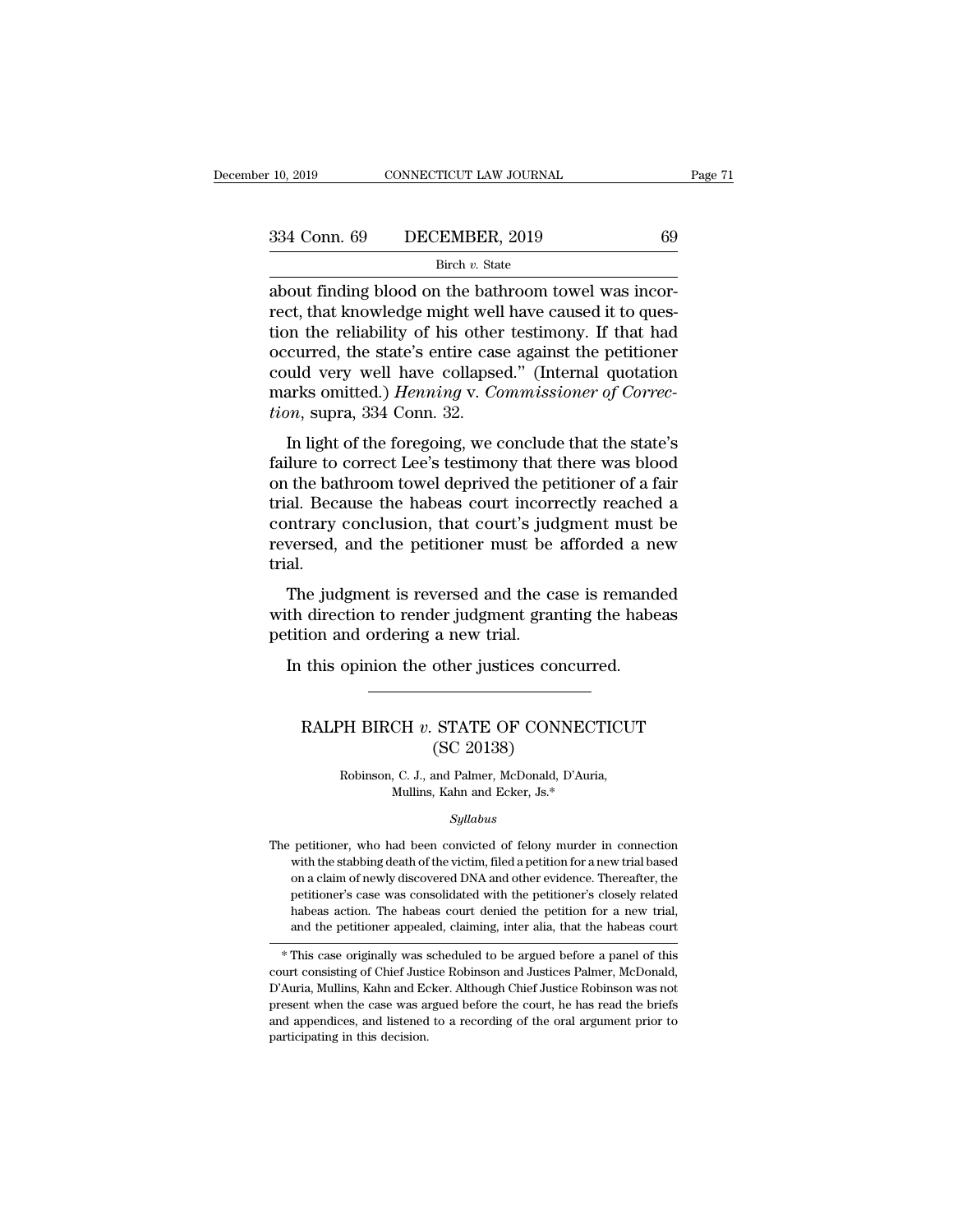# CONNECTICUT LAW JOURNAL December 10, 2019<br>
TO DECEMBER, 2019 334 Conn. 69<br>
Birch v. State

### Birch *v.* State

**incorrectly determined that the newly discovered DNA evidence did not**<br>warrant a new trial. *Held* that this court having determined in *Birch* **EXEMBER, 2019** 334 Conn. 69<br>Birch v. State<br>incorrectly determined that the newly discovered DNA evidence did not<br>warrant a new trial. *Held* that this court having determined in *Birch*<br>v. Commissioner of Correction (334 **DECEMBER, 2019** 334 Conn. 69<br>Birch v. State<br>incorrectly determined that the newly discovered DNA evidence did not<br>warrant a new trial. *Held* that this court having determined in *Birch*<br>v. *Commissioner of Correction* (3 Birch v. State<br>incorrectly determined that the newly discovered DNA evidence did not<br>warrant a new trial. *Held* that this court having determined in *Birch*<br>v. Commissioner of Correction (334 Conn. 37), which addressed th Birch v. State<br>incorrectly determined that the newly discovered DNA evidence did not<br>warrant a new trial. *Held* that this court having determined in *Birch*<br>v. Commissioner of Correction (334 Conn. 37), which addressed th incorrectly determined that the newly discovered DNA evidence did not<br>warrant a new trial. *Held* that this court having determined in *Birch*<br>v. Commissioner of Correction (334 Conn. 37), which addressed the<br>petitioner's metallies and the trial testimony discovered DMT enterty<br>warrant a new trial. *Held* that this court having determined in *Birch*<br>v. *Commissioner of Correction* (334 Conn. 37), which addressed the<br>petitioner's appeal from wariant a new trial. *I read tracta dia* and 334 Conn. 37), which addressed the petitioner's appeal from the denial of his habeas petition, that the petitioner is entitled to a writ of habeas corpus granting him a new tria resonances<br>appeal from the<br>tioner is entitled to a writ<br>insofar as the state deprive<br>certain incorrect trial testin<br>of his petition for a new tria<br>appeal was dismissed.<br>Argued October 12, 2018 mer is entitled to a writ of habeas corpus granting him a new trial<br>ofar as the state deprived him of a fair trial by failing to correct<br>tain incorrect trial testimony, the petitioner's appeal from the denial<br>his petition *Procedural of a land and by Assimony, the petitioner's appeal Procedural History*<br>2018—officially released June 1<br>*Procedural History*<br>7 *Procedural History* insofar as the state deprived him of a fair trial by failing to correct<br>certain incorrect trial testimony, the petitioner's appeal from the denial<br>of his petition for a new trial was rendered moot, and, accordingly, the<br>a

certain incorrect trial testimony, the petitioner's appeal from the denial<br>of his petition for a new trial was rendered moot, and, accordingly, the<br>appeal was dismissed.<br>Argued October 12, 2018—officially released June 14, the Superior Court in the judicial district of Tolland and tried to the court *Sferrazza I* index Tolland and tried to the court *Sferrazza I* index in the full and tried to the court *Sferrazza I* index in the court Argued October 12, 2018—officially released June 14, 2019<sup>\*\*</sup><br> *Procedural History*<br>
Petition for a new trial after the petitioner's convic-<br>
tion of felony murder, and for other relief, brought to<br>
the Superior Court in t *Procedural History*<br>Petition for a new trial after the petitioner's conviction of felony murder, and for other relief, brought to<br>the Superior Court in the judicial district of Litchfield,<br>where the case was transferred t Procedural History<br>Petition for a new trial after the petitioner's convic-<br>tion of felony murder, and for other relief, brought to<br>the Superior Court in the judicial district of Litchfield,<br>where the case was transferred t Petition for a new trial after the petitioner's conviction of felony murder, and for other relief, brought to the Superior Court in the judicial district of Litchfield, where the case was transferred to the judicial distri the Superior Court in the judicial district of Litchfield,<br>where the case was transferred to the judicial district<br>of Tolland and tried to the court, *Sferrazza*, *J*.; judg-<br>ment denying the petition, from which the petit *Tolland and tried to the court, Sferrazza, J.*; judgent denying the petition, from which the petitioner, <br>*L* the granting of certification, appealed. *Appeal dis-*<br>*issed.*<br>*Andrew P. O'Shea*, for the appellant (petition where the brief of the brief, was *David and the petitioner*,<br>on the granting of certification, appealed. *Appeal dis-*<br>*Madrew P. O'Shea*, for the appellant (petitioner).<br>*Jo Anne Sulik*, supervisory assistant state's att

on the granting of certification, appea<br>missed.<br>Andrew P. O'Shea, for the appellant<br>Jo Anne Sulik, supervisory assistant<br>with whom, on the brief, was David S.<br>attorney, for the appellee (state).<br>opinion Andrew P. O'Shea, for the appellant (petitioner).<br>
Jo Anne Sulik, supervisory assistant state's attorney,<br>
th whom, on the brief, was David S. Shepack, state's<br>
torney, for the appellee (state).<br>
Opinion<br>
PALMER, J. On Dec

### *Opinion*

*Jo Anne Sulik*, supervisory assistant state's attorney,<br>with whom, on the brief, was *David S. Shepack*, state's<br>attorney, for the appellee (state).<br> $opinion$ <br>PALMER, J. On December 2, 1985, sixty-five year old<br>Everett Carr wa with whom, on the brief, was *David S. Shepack*, state's<br>attorney, for the appellee (state).<br> $o_{pinion}$ <br>PALMER, J. On December 2, 1985, sixty-five year old<br>Everett Carr was found dead in his New Milford home,<br>the victim of m opinion<br>
Trauma to the appellee (state).<br>
Opinion<br>
PALMER, J. On December 2, 1985, sixty-five year old<br>
Everett Carr was found dead in his New Milford home,<br>
the victim of multiple stab wounds and blunt force<br>
trauma to th opinion<br>
Opinion<br>
PALMER, J. On December 2, 1985, sixty-five year old<br>
Everett Carr was found dead in his New Milford home,<br>
the victim of multiple stab wounds and blunt force<br>
trauma to the head. The petitioner, Ralph Bir opinion<br>
PALMER, J. On December 2, 1985, sixty-five year old<br>
Everett Carr was found dead in his New Milford home,<br>
the victim of multiple stab wounds and blunt force<br>
trauma to the head. The petitioner, Ralph Birch, and<br> PALMER, J. On December 2, 1985, sixty-five year old<br>Everett Carr was found dead in his New Milford home,<br>the victim of multiple stab wounds and blunt force<br>trauma to the head. The petitioner, Ralph Birch, and<br>Shawn Henning Everett Carr was found dead in his New Milford home,<br>the victim of multiple stab wounds and blunt force<br>trauma to the head. The petitioner, Ralph Birch, and<br>Shawn Henning were arrested and charged in connec-<br>tion with Car the victim of multiple stab wounds and blunt force<br>trauma to the head. The petitioner, Ralph Birch, and<br>Shawn Henning were arrested and charged in connec-<br>tion with Carr's murder, and, following separate trials,<br>both were % on with Carr's murder, and, following separate trials,<br>oth were convicted of felony murder. The petitioner<br>ceived a sentence of fifty five years imprisonment,<br>ad, on appeal, this court upheld his conviction.<sup>1</sup> *State*<br> both were convicted of felony murder. The petitioner received a sentence of fifty five years imprisonment, and, on appeal, this court upheld his conviction.<sup>1</sup> *State*  $**$  June 14, 2019, the date that this decision was re

and, on appeal, this court upheld his conviction.<sup>1</sup> State **weat** weak as a state that this decision was released as a slip opinion, is the operative date for all substantive and procedural purposes.<br><sup>1</sup> We also affirmed t and, Off appear,<br>  $*$  June 14, 2019, the<br>
is the operative date<br>
<sup>1</sup> We also affirmed<br>
prison term of fifty y<br>
599 A.2d 1065 (1991).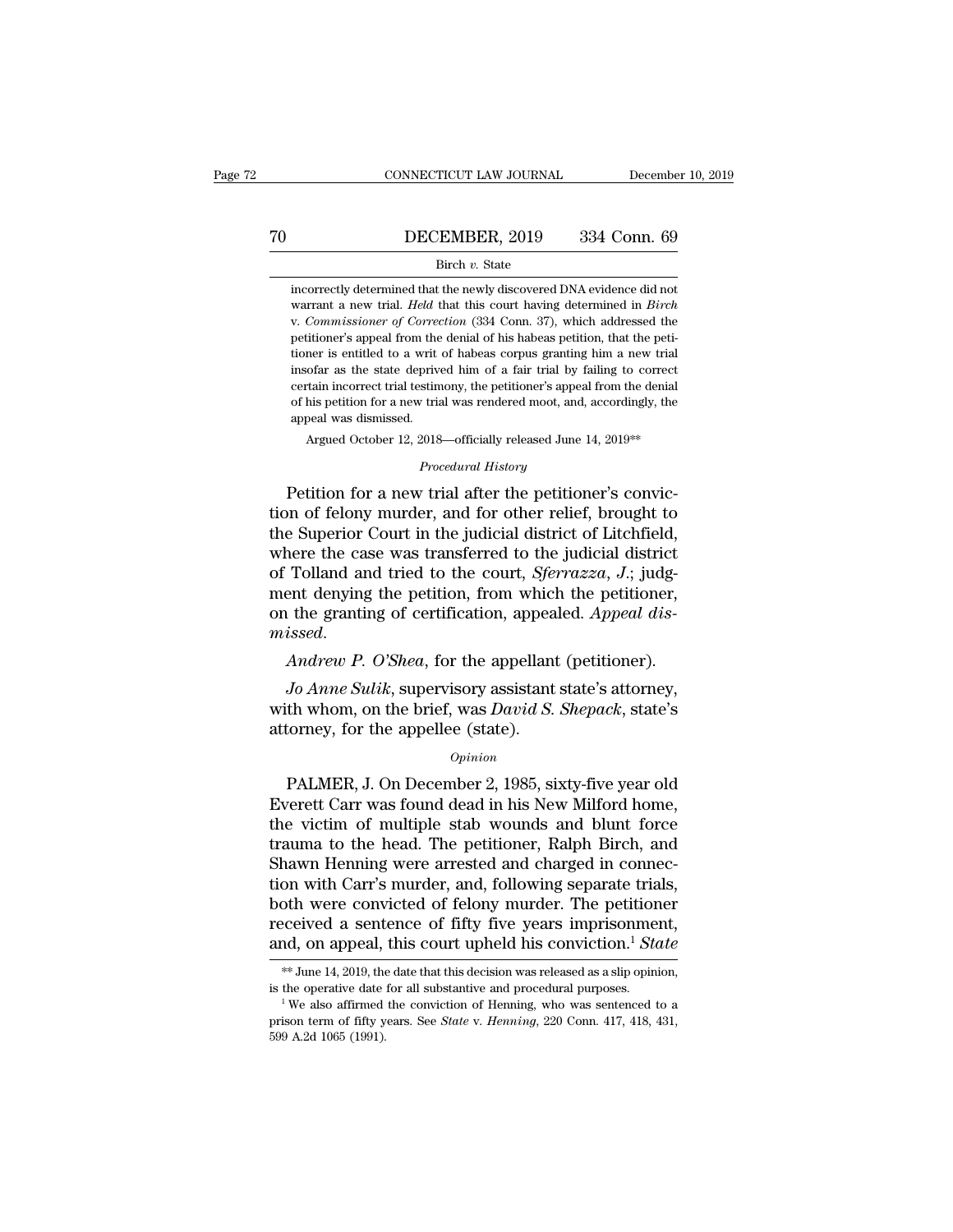### Birch *v.* State

v. 10, 2019 CONNECTICUT LAW JOURNAL Page 73<br>
334 Conn. 69 DECEMBER, 2019 71<br>
<sup>Birch</sup> v. State<br>
v. *Birch*, 219 Conn. 743, 751, 594 A.2d 972 (1991). In<br>
2015, the petitioner filed a petition for a new trial; see<br>
Conoral St 2015, 334 Conn. 69 DECEMBER, 2019 71<br>
Birch v. State<br>
v. *Birch*, 219 Conn. 743, 751, 594 A.2d 972 (1991). In<br>
2015, the petitioner filed a petition for a new trial; see<br>
General Statutes § 52-270 (a);<sup>2</sup> on the basis of 334 Conn. 69 DECEMBER, 2019 71<br>
Birch v. State<br>
v. *Birch*, 219 Conn. 743, 751, 594 A.2d 972 (1991). In<br>
2015, the petitioner filed a petition for a new trial; see<br>
General Statutes § 52-270 (a);<sup>2</sup> on the basis of newly<br> 334 Conn. 69 DECEMBER, 2019 71<br>
Birch v. State<br>
v. *Birch*, 219 Conn. 743, 751, 594 A.2d 972 (1991). In<br>
2015, the petitioner filed a petition for a new trial; see<br>
General Statutes § 52-270 (a);<sup>2</sup> on the basis of newly<br> Birch v. State<br>
v. *Birch*, 219 Conn. 743, 751, 594 A.2d 972 (1991). In<br>
2015, the petitioner filed a petition for a new trial; see<br>
General Statutes § 52-270 (a);<sup>2</sup> on the basis of newly<br>
discovered DNA and other evidenc one of the case to the judicial district of Tolland,<br>2015, the petitioner filed a petition for a new trial; see<br>General Statutes § 52-270 (a);<sup>2</sup> on the basis of newly<br>discovered DNA and other evidence.<sup>3</sup> Subsequently, t v. *Birch*, 219 Conn. 743, 751, 594 A.2d 972 (1991). In 2015, the petitioner filed a petition for a new trial; see General Statutes § 52-270 (a);<sup>2</sup> on the basis of newly discovered DNA and other evidence.<sup>3</sup> Subsequently 2015, the petitioner filed a petition for a new trial; see<br>General Statutes § 52-270 (a);<sup>2</sup> on the basis of newly<br>discovered DNA and other evidence.<sup>3</sup> Subsequently, the<br>trial court, *Pickard*, *J*., granted the petition General Statutes § 52-270 (a);<sup>2</sup> on the basis of newly<br>discovered DNA and other evidence.<sup>3</sup> Subsequently, the<br>trial court, *Pickard*, *J.*, granted the petitioner's motion<br>to transfer the case to the judicial district o discovered DNA and other evidence.<sup>3</sup> Subsequently, the<br>trial court, *Pickard*, *J.*, granted the petitioner's motion<br>to transfer the case to the judicial district of Tolland,<br>where it was consolidated with his previously trial court, *Pickard*, J., granted the petitioner's motion<br>to transfer the case to the judicial district of Tolland,<br>where it was consolidated with his previously filed peti-<br>tion for a writ of habeas corpus and the close to transfer the case to the judicial district of Tolland,<br>where it was consolidated with his previously filed peti-<br>tion for a writ of habeas corpus and the closely related<br>new trial and habeas petitions of Henning. The h where it was consolidated with his previously filed petition for a writ of habeas corpus and the closely related<br>new trial and habeas petitions of Henning. The habeas<br>court, *Sferrazza*, J., rejected all of the claims adv tion for a writ of habeas corpus and the closely related<br>new trial and habeas petitions of Henning. The habeas<br>court, *Sferrazza*, J., rejected all of the claims advanced<br>in the four petitions, and the petitioner and Henn new trial ar<br>court, *Sferr*<br>in the four<br>filed separa<br>thereafter tr<br>to General<br>§ 65-2.<br>On appea the four petitions, and the petitioner and Henning<br>ed separate appeals with the Appellate Court. We<br>ereafter transferred the appeals to this court pursuant<br>General Statutes  $\S 51-199$  (c) and Practice Book<br>55-2.<br>On appeal filed separate appeals with the Appellate Court. We<br>thereafter transferred the appeals to this court pursuant<br>to General Statutes § 51-199 (c) and Practice Book<br>§ 65-2.<br>On appeal from the denial of his petition for a new<br>t

thereafter transferred the appeals to this court pursuant<br>to General Statutes  $\S 51-199$  (c) and Practice Book<br> $\S 65-2$ .<br>On appeal from the denial of his petition for a new<br>trial, the petitioner claims that the habeas cou to General Statutes  $\S 51-199$  (c) and Practice Book<br>  $\S 65-2$ .<br>
On appeal from the denial of his petition for a new<br>
trial, the petitioner claims that the habeas court incor-<br>
rectly determined that the newly discovered § 65-2.<br>
On appeal from the denial of his petition for a new<br>
trial, the petitioner claims that the habeas court incor-<br>
rectly determined that the newly discovered DNA evi-<br>
dence does not warrant a new trial. The petitio On appeal from the denial of his petition for a new<br>trial, the petitioner claims that the habeas court incor-<br>rectly determined that the newly discovered DNA evi-<br>dence does not warrant a new trial. The petitioner<br>further On appeal from the denial of his petition for a new<br>trial, the petitioner claims that the habeas court incor-<br>rectly determined that the newly discovered DNA evi-<br>dence does not warrant a new trial. The petitioner<br>further trial, the petitioner claims that the habeas court incorrectly determined that the newly discovered DNA evidence does not warrant a new trial. The petitioner further claims that this court, in determining whether a new tri Trumary trial is likely to result in a different outcome,<br>nould consider the original trial evidence together with<br> $u$  exculpatory evidence, even evidence that would not<br> $u^2$  General Statutes § 52-270 (a) provides in rel a new trial is likely to result in a different outcome,<br>should consider the original trial evidence together with<br>*all* exculpatory evidence, even evidence that would not<br> $\frac{1}{2}$  General Statutes § 52-270 (a) provides i

should consider the original trial evidence together with  $all$  exculpatory evidence, even evidence that would not  $\frac{1}{3}$  General Statutes  $\frac{1}{3}$  52-270 (a) provides in relevant part: "The Superior Court may grant a n

<sup>&</sup>lt;sup>2</sup> General Statutes § 52-270 (a) provides in relevant part: "The Superior Court may grant a new trial of any action that may come before it, for the discovery of new evidence  $\ldots$ ."<br><sup>3</sup> In addition to the newly discover <sup>2</sup> General Statutes § 52-270 (a) provides in relevant part: "The Superior Court may grant a new trial of any action that may come before it, for the discovery of new evidence . . . ."<br><sup>3</sup> In addition to the newly discove Court may grant a new trial of any action that may come before it, for the discovery of new evidence  $\ldots$ ."<br><sup>3</sup> In addition to the newly discovered DNA evidence, the petitioner relied on the following evidence in support discovery of new evidence  $\ldots$ ."<br>
<sup>3</sup> In addition to the newly discovered DNA evidence, the petitioner relied<br>
on the following evidence in support of a new trial: (1) his discovery that<br>
the police had recovered \$1000 i <sup>3</sup> In addition to the newly discovered DNA evidence, the petitioner relied on the following evidence in support of a new trial: (1) his discovery that the police had recovered \$1000 in cash and jewelry worth approximatel on the following evidence in support of a new trial: (1) his discovery that the police had recovered \$1000 in cash and jewelry worth approximately \$10,000 from the crime scene, thereby refuting the state's theory at the pe the police had recovered \$1000 in cash and jewelry worth approximately \$10,000 from the crime scene, thereby refuting the state's theory at the petitioner's criminal trial that the victim was murdered as part of a botched  $$10,000$  from the crime scene, thereby refuting the state's theory at the petitioner's criminal trial that the victim was murdered as part of a botched burglary; (2) Todd Cocchia's recantation of his criminal trial testi pretitioner's criminal trial that the victim was murdered as part of a botched<br>burglary; (2) Todd Cocchia's recantation of his criminal trial testimony that<br>the petitioner had confessed to murdering the victim and the test burglary; (2) Todd Cocchia's recantation of his criminal trial testimony that the petitioner had confessed to murdering the victim and the testimony of Cocchia's mother corroborating Cocchia's recantation; (3) the testimon of the petitioner had confessed to murdering the victim and the testimony of Cocchia's mother corroborating Cocchia's recantation; (3) the testimony of four close associates of Robert Perugini that Perugini told them, con the petitioner had confessed to murdering the victim and the testimony of Cocchia's mother corroborating Cocchia's recantation; (3) the testimony of four close associates of Robert Perugini that Perugini told them, contrar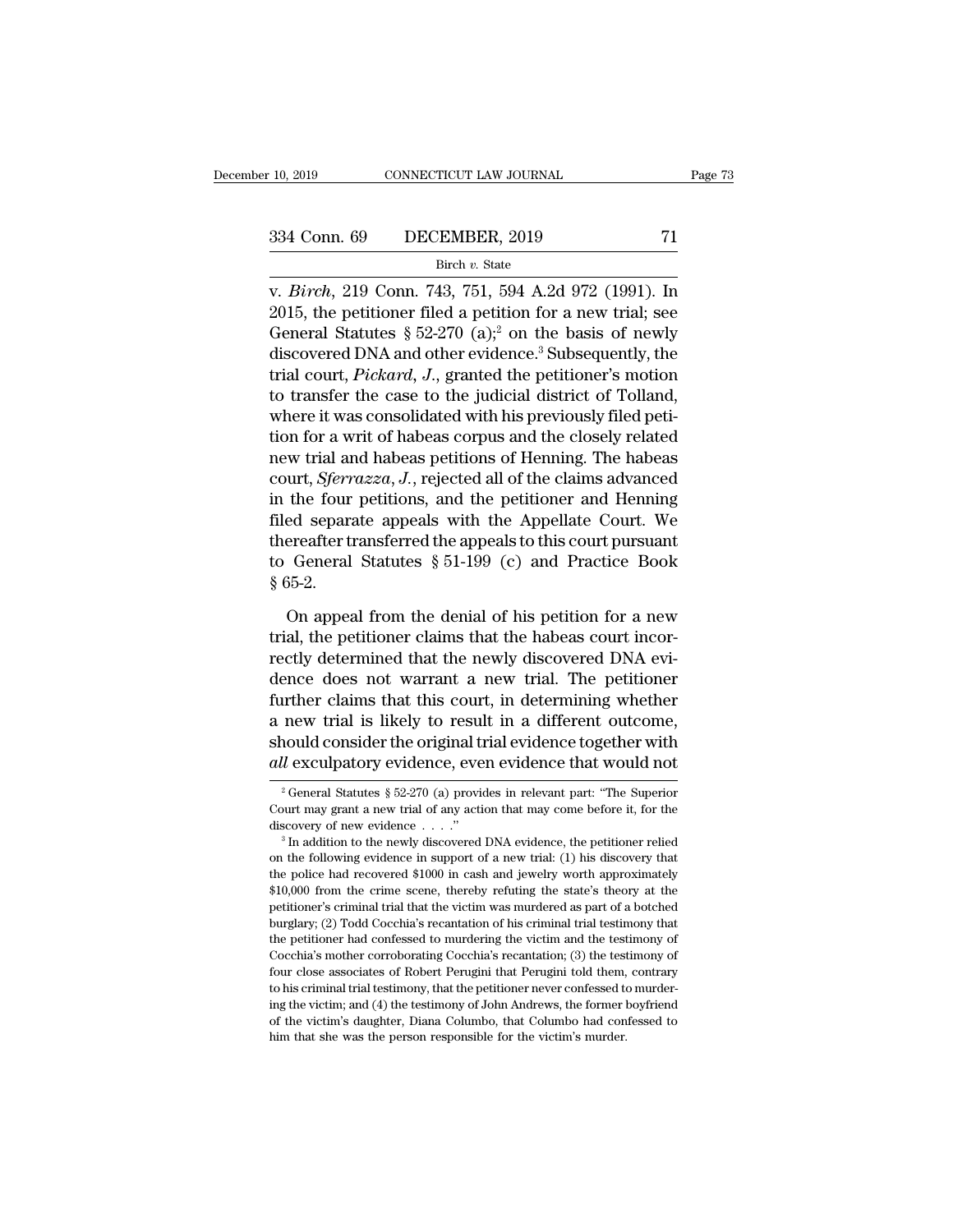# CONNECTICUT LAW JOURNAL December 10, 2019<br>
T2 DECEMBER, 2019 334 Conn. 69<br>
Birch v. State

### Birch *v.* State

CONNECTICUT LAW JOURNAL December 10, 2019<br>
DECEMBER, 2019 334 Conn. 69<br>
Birch v. State<br>
otherwise support a petition for a new trial because it<br>
was discovered by the petitioner after the three year<br>
limitation period for The period of the petition of the petition of the petition of the petition of the petitioner after the three year limitation period for filing such a petition had expired.<br>See General Statutes  $8.52.582$  (a) ("Inle petiti The State of the State of Filing such a petition for a new trial because it<br>determines support a petition for a new trial because it<br>was discovered by the petitioner after the three year<br>limitation period for filing such The State General Statutes State State otherwise support a petition for a new trial because it<br>was discovered by the petitioner after the three year<br>limitation period for filing such a petition had expired.<br>See General St Birch v. State<br>Birch v. State<br>otherwise support a petition for a new trial because it<br>was discovered by the petitioner after the three year<br>limitation period for filing such a petition had expired.<br>See General Statutes § Broad with the support a petition for a new trial because it<br>was discovered by the petitioner after the three year<br>limitation period for filing such a petition had expired.<br>See General Statutes § 52-582 (a) ("[n]o petitio otherwise support a petition for a new trial because it<br>was discovered by the petitioner after the three year<br>limitation period for filing such a petition had expired.<br>See General Statutes § 52-582 (a) ("[n]o petition for was discovered by the petitioner after the three year<br>limitation period for filing such a petition had expired.<br>See General Statutes § 52-582 (a) ("[n]o petition for a<br>new trial in any civil or criminal proceeding shall b limitation period for filing such a petition had expired.<br>See General Statutes § 52-582 (a) ("[n]o petition for a<br>new trial in any civil or criminal proceeding shall be<br>brought but within three years next after the rendit See General Statutes § 52-582 (a) ("[n]o petition for a<br>new trial in any civil or criminal proceeding shall be<br>brought but within three years next after the rendition<br>of the judgment or decree complained of, except that<br>a new trial in any civil or criminal proceeding shall be<br>brought but within three years next after the rendition<br>of the judgment or decree complained of, except that<br>a petition for a new trial in a criminal proceeding based<br> brought but within three years next after the rendition<br>of the judgment or decree complained of, except that<br>a petition for a new trial in a criminal proceeding based<br>on DNA  $\ldots$  evidence or other newly discoverable or<br>[ of the judgment or decree complained of, except that<br>a petition for a new trial in a criminal proceeding based<br>on DNA  $\ldots$  evidence or other newly discoverable or<br>[forensic] evidence  $\ldots$  that was not discoverable or<br>av a petition for a new trial in a criminal proceeding based<br>on DNA . . . evidence or other newly discovered<br>[forensic] evidence . . . that was not discoverable or<br>available at the time of the original trial or at the time<br>o on DNA . . . evidence or other newly discovered<br>[forensic] evidence . . . that was not discoverable or<br>available at the time of the original trial or at the time<br>of any previous petition under this section, may be<br>brought [forensic] evidence  $\ldots$  that was not discoverable or available at the time of the original trial or at the time<br>of any previous petition under this section, may be<br>brought at any time after the discovery or availability available at the time of the original trial or at the time<br>of any previous petition under this section, may be<br>brought at any time after the discovery or availability<br>of such new evidence"). In support of this contention,<br> of any previous petition under this section, may be<br>brought at any time after the discovery or availability<br>of such new evidence"). In support of this contention,<br>the petitioner asserts that the three year limitation<br>peri brought at any time after the discovery or availability<br>of such new evidence"). In support of this contention,<br>the petitioner asserts that the three year limitation<br>period of § 52-582 (a) does not apply to a case, like the of such new evidence"). In support of this contention,<br>the petitioner asserts that the three year limitation<br>period of § 52-582 (a) does not apply to a case, like the<br>present one, in which there is newly discovered DNA<br>evi the petitioner asserts that the three year limitation<br>period of  $\S 52-582$  (a) does not apply to a case, like the<br>present one, in which there is newly discovered DNA<br>evidence because, according to the petitioner, that lim period of § 5<br>present one,<br>evidence bec<br>tation perio<br>newly discov<br>to any other<br>of trial.<br>In a separ In a separate opinion issued today, we have con-<br>Internal internal dense because, according to the petitioner, that limi-<br>tion period, having been deemed inapplicable to<br>wly discovered DNA evidence, also is inapplicable<br>an contained because, according to the perfection, and that<br>tation period, having been deemed inapplicable to<br>newly discovered DNA evidence, also is inapplicable<br>to any other evidence that was unavailable at the time<br>of trial

court period, naving seen decided independence to<br>newly discovered DNA evidence, also is inapplicable<br>to any other evidence that was unavailable at the time<br>of trial.<br>In a separate opinion issued today, we have con-<br>cluded corpus granting him a new trial because the state of trial.<br>In a separate opinion issued today, we have concluded, contrary to the determination of the habeas court, that the petitioner is entitled to a writ of habeas cor deprived to the contract of trial.<br>In a separate opinion issued today, we have concluded, contrary to the determination of the habeas<br>court, that the petitioner is entitled to a writ of habeas<br>corpus granting him a new tri In a separate opinion issued today, we have concluded, contrary to the determination of the habeas court, that the petitioner is entitled to a writ of habeas corpus granting him a new trial because the state deprived him o In a separate opinion issued today, we have concluded, contrary to the determination of the habeas court, that the petitioner is entitled to a writ of habeas corpus granting him a new trial because the state deprived him cluded, contrary to the determination of the habeas<br>court, that the petitioner is entitled to a writ of habeas<br>corpus granting him a new trial because the state<br>deprived him of a fair trial in violation of *Brady* v.<br>*Mar* court, that the petitioner is entitled to a writ of habeas<br>corpus granting him a new trial because the state<br>deprived him of a fair trial in violation of *Brady* v.<br>*Maryland*, 373 U.S. 83, 87, 83 S. Ct. 1194, 10 L. Ed. 2d corpus granting him a new trial because the state<br>deprived him of a fair trial in violation of *Brady* v.<br>*Maryland*, 373 U.S. 83, 87, 83 S. Ct. 1194, 10 L. Ed. 2d<br>215 (1963), and its progeny by failing to correct certain<br> rived him of a fair trial in violation of *Brady* v.<br> *yland*, 373 U.S. 83, 87, 83 S. Ct. 1194, 10 L. Ed. 2d<br>
(1963), and its progeny by failing to correct certain<br>
rrect trial testimony of the then director of the state<br> Maryland, 373 U.S. 83, 87, 83 S. Ct. 1194, 10 L. Ed. 2d<br>215 (1963), and its progeny by failing to correct certain<br>incorrect trial testimony of the then director of the state<br>police forensic laboratory, Henry C. Lee. See *B* 

215 (1963), and its progeny by failing to correct certain<br>incorrect trial testimony of the then director of the state<br>police forensic laboratory, Henry C. Lee. See *Birch* v.<br>*Commissioner of Correction*, 334 Conn. 37, 69 incorrect trial testimony of the then director of the state<br>police forensic laboratory, Henry C. Lee. See *Birch* v.<br>*Commissioner of Correction*, 334 Conn. 37, 69, A.3d<br>(2019). Because our decision in that case awarding<br>t police forensic laboratory, Henry C. Lee. See *Birch* v.<br> *Commissioner of Correction*, 334 Conn. 37, 69, A.3d<br>
(2019). Because our decision in that case awarding<br>
the petitioner a new trial renders moot the petitioner's<br>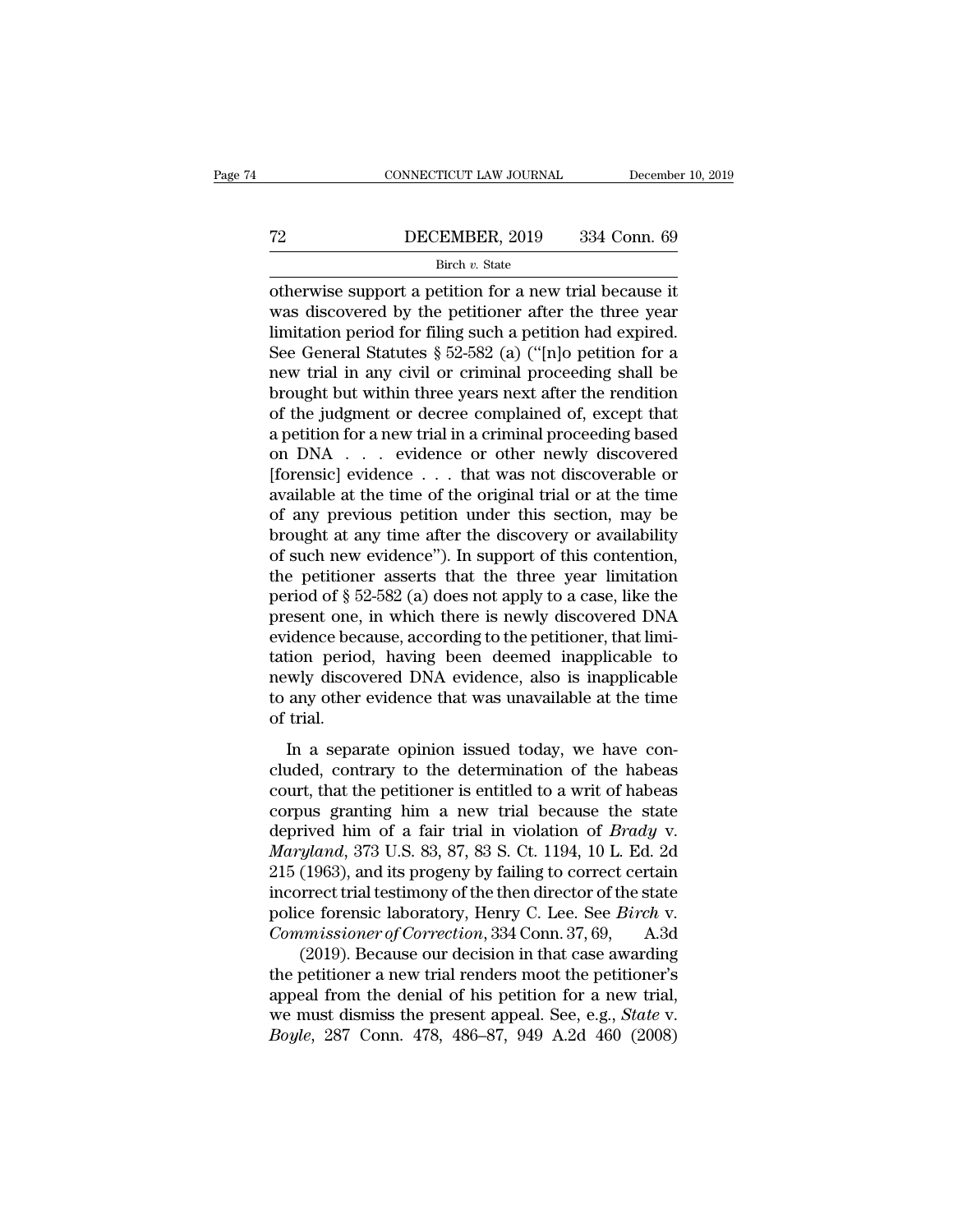# 10, 2019 CONNECTICUT LAW JOURNAL Page 75<br>334 Conn. 73 DECEMBER, 2019 73<br>Lazar v. Ganim

Lazar *v.* Ganim

(appeal is moot, and therefore must be dismissed, when,<br>there are of intervening events during pendency of<br>the dismissed, when,<br>because of intervening events during pendency of<br>appeal appellate court cannot afford appellan  $\begin{array}{ll} \textbf{334} \text{ Conn.} \text{ 73} & \textbf{DECEMBER, 2019} & \textbf{73} \\ \textbf{1221} & \textbf{133} \\ \textbf{(append is moot, and therefore must be dismissed, when, because of intervening events during pendency of appeal, appellate court cannot afford appellant any practical relief.} \end{array}$ 334 Conn. 73 DECEMBER, 2019 73<br>
Lazar v. Ganim<br>
(appeal is moot, and therefore must be dismissed, when, because of intervening events during pendency of appellate court cannot afford appellant any practical relief). 334 Conn. 73 DE<br>
(appeal is moot, and the<br>
because of interven<br>
appeal, appellate co<br>
practical relief).<br>
The appeal is dism  $\begin{array}{c} \text{Lazar } v. \text{ Ganim} \\ \text{ppeal is moot, and therefore mu} \\ \text{cause of intervening events} \\ \text{peal, appellate court cannot} \\ \text{actical relief).} \\ \text{The appeal is dismissed.} \\ \text{In this opinion the other just} \end{array}$ ppeal is moot, and therefore must be dismissed, where<br>ause of intervening events during pendency<br>peal, appellate court cannot afford appellant a<br>actical relief).<br>The appeal is dismissed.<br>In this opinion the other justices

### ractical relief).<br>The appeal is dismissed.<br>In this opinion the other justices concurred.<br>BETH LAZAR ET AL. *v.* JOSEPH P. GANIM ET AL.<br>(SC 20381) Ssed.<br>
other justices conc<br>
2. v. JOSEPH P. GA<br>
(SC 20381)<br>
and Palmer, McDonald, D' AZAR ET AL. v. JOSEPH P. GANIM ET<br>
(SC 20381)<br>
Robinson, C. J., and Palmer, McDonald, D'Auria,<br>
Mullins, Kahn and Vertefeuille, Js. ET AL. v. JOSEPH P. GANI<br>
(SC 20381)<br>
on, C. J., and Palmer, McDonald, D'Aur<br>
Mullins, Kahn and Vertefeuille, Js.<br>
Sullabus

### *Syllabus*

Robinson, C. J., and Palmer, McDonald, D'Auria,<br>Mullins, Kahn and Vertefeuille, Js.<br>Syllabus<br>Pursuant to statute (§ 9-329a [a]), "[a]ny (1) elector . . . aggrieved by a<br>ruling of an election official in connection with any Robinson, C. J., and Palmer, McDonald, D'Auria,<br>Mullins, Kahn and Vertefeuille, Js.<br>Syllabus<br>suant to statute (§ 9-329a [a]), "[a]ny (1) elector . . . aggrieved by a<br>ruling of an election official in connection with any p Mullins, Kahn and Vertefeuille, Js.<br>  $Syllabus$ <br>
suant to statute (§ 9-329a [a]), "[a]ny (1) elector . . . aggrieved by a<br>
ruling of an election official in connection with any primary . . . [or]<br>
(2) elector . . . who alleges *Syllabus*<br>
suant to statute (§ 9-329a [a]), "[a]ny (1) elector . . . aggrieved by a<br>
ruling of an election official in connection with any primary . . . [or]<br>
(2) elector . . . who alleges that there has been a mistake i Pursuant to statute (§ 9-329a [a]), "[a]ny (1) elector  $\ldots$  aggrieved by a ruling of an election official in connection with any primary  $\ldots$  [or] (2) elector  $\ldots$  who alleges that there has been a mistake in the count Pursuant to statute (§ 9-329a [a]), "[a]ny (1) elector . . . aggrieved by a<br>ruling of an election official in connection with any primary . . . [or]<br>(2) elector . . . who alleges that there has been a mistake in the count Figure 1.1 The relation of ficial, in connection with any primary . . . [or] (2) elector . . . who alleges that there has been a mistake in the count of the votes cast at such primary . . . may bring [a] complaint to . .

(2) elector . . . who alleges that there has been a mistake in the count of the votes cast at such primary . . . may bring [a] complaint to . . . the Superior Court for appropriate action."<br>suant further to statute (§ 9-3 election] might have been different and [the court] is unable to determine result of superior Court for appropriate action."<br>
suant further to statute (§ 9-329 [b]), a court may order a new primary<br>
if it finds that, "but the Superior Court for appropriation<br>the Superior Court for appropriation further to statute (§ 9-329)<br>if it finds that, "but for the error of f<br>(or] any mistake in the count of t<br>election] might have been different<br>the r [or] any mistake in the count of the votes  $\ldots$  the result of [the primary election] might have been different and [the court] is unable to determine the result of such primary."<br>The plaintiffs, three electors in the 201 if it finds that, "but for the error in the ruling of the election official, [or] any mistake in the count of the votes . . . the result of [the primary election] might have been different and [the court] is unable to det

[or] any mistake in the count of the votes . . . the result of [the primary election] might have been different and [the court] is unable to determine the result of such primary."<br>plaintiffs, three electors in the 2019 De election] might have been different and [the court] is unable to determine<br>the result of such primary."<br>plaintiffs, three electors in the 2019 Democratic primary election for<br>municipal office in the city of Bridgeport, br the result of such primary."<br>
plaintiffs, three electors in the 2019 Democratic primary election for<br>
municipal office in the city of Bridgeport, brought an action pursuant<br>
to § 9-329a (a), challenging the results of that plaintiffs, three electors in the 2019 Democratic primary election for municipal office in the city of Bridgeport, brought an action pursuant to  $\S 9-329a$  (a), challenging the results of that election and seeking an orde municipal office in the city of Bridgeport, brought an action pursuant to  $\S 9-329a$  (a), challenging the results of that election and seeking an order directing a new primary election on the basis of, inter alia, various to  $\S$  9-329a (a), challenging the results of that election and seeking an order directing a new primary election on the basis of, inter alia, various alleged improprieties in the handling of absentee ballots. The plainti activity and we primary election on the basis of, inter alia, various<br>alleged improprieties in the handling of absentee ballots. The plaintiffs<br>claimed that certain individuals associated with the defendants, who<br>are certa alleged improprieties in the handling of absentee ballots. The plaintiffs claimed that certain individuals associated with the defendants, who are certain Bridgeport election officials and certain candidates for elected of elaimed that certain individuals associated with the defendants, who are certain Bridgeport election officials and certain candidates for elected office in the primary, had engaged in improper primary election activity and are certain Bridgeport election officials and certain candidates for elected office in the primary, had engaged in improper primary election activity and violated certain state election laws by virtue of, inter alia, the elected office in the primary, had engaged in improper primary election activity and violated certain state election laws by virtue of, inter alia, the alleged misrepresentation of absentee voting eligibility and the impr activity and violated certain state election laws by virtue of, inter alia, the alleged misrepresentation of absentee voting eligibility and the improper handling of absentee ballots. As a result of the alleged impropriet alleged misrepresentation of absentee voting eligibility and the improper handling of absentee ballots. As a result of the alleged improprieties, the plaintiffs claimed that they were aggrieved by the ruling of an electio handling of absentee ballots. As a result of the alleged improprieties, the plaintiffs claimed that they were aggrieved by the ruling of an election official within the meaning of § 9-329a (a) (1) and that there had been the plaintiffs claimed that they were aggrieved by the ruling of an election official within the meaning of § 9-329a (a) (1) and that there had been a mistake in the count of the votes within the meaning of § 9-329a (a) ( the plaintiffs claimed that they were aggrieved by the ruling of an election official within the meaning of § 9-329a (a) (1) and that there had been a mistake in the count of the votes within the meaning of § 9-329a (a) (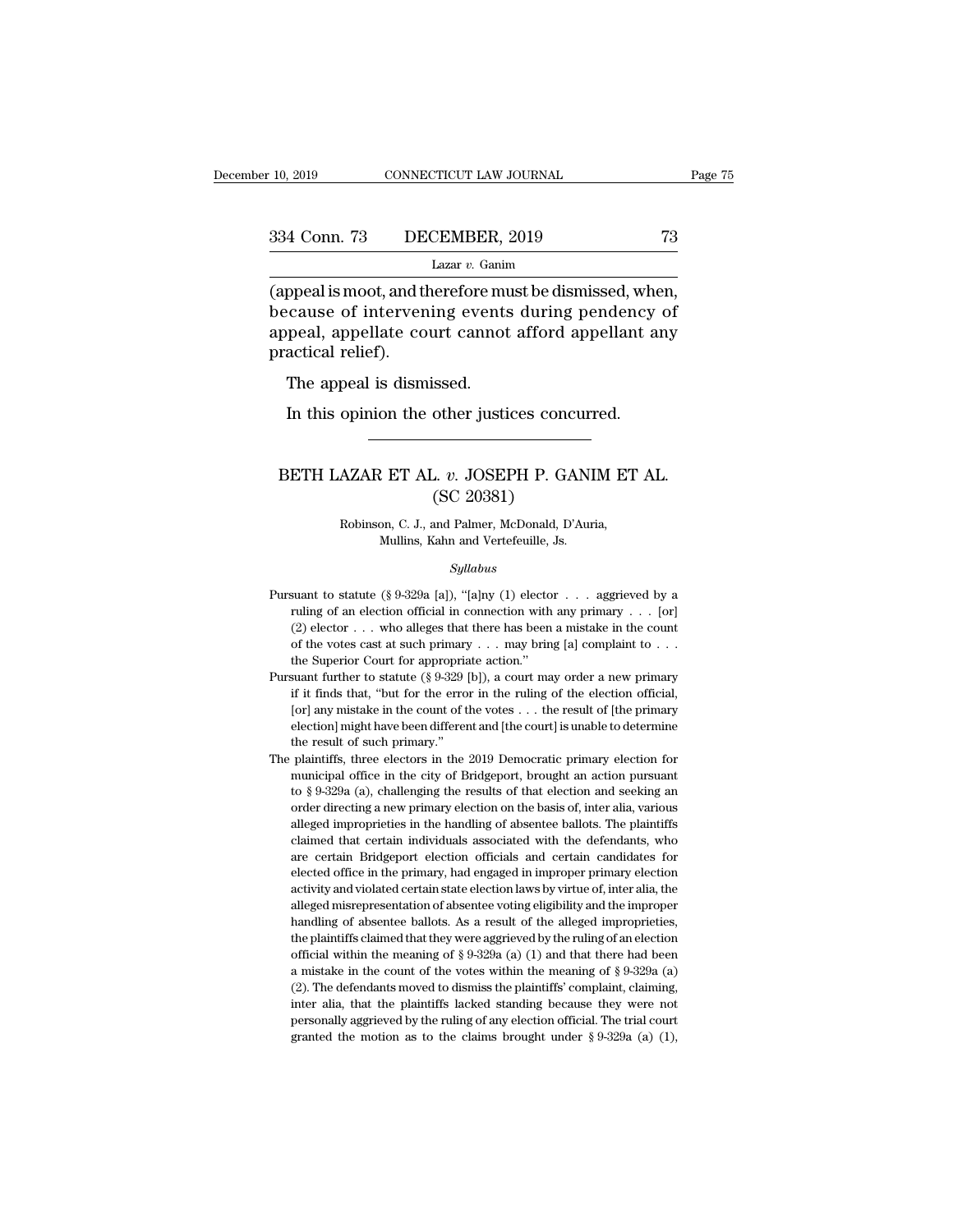# EXECUTE CONNECTICUT LAW JOURNAL December 10, 2019<br>
T4 DECEMBER, 2019 334 Conn. 73<br>
Lazar v. Ganim

### Lazar *v.* Ganim

DECEMBER, 2019 334 Conn. 73<br>Lazar v. Ganim<br>concluding that the plaintiffs were not aggrieved by any of the claimed<br>election violations because they had not suffered a personal or individual **ELEMBER, 2019** 334 Conn. 73<br>
Lazar v. Ganim<br>
concluding that the plaintiffs were not aggrieved by any of the claimed<br>
election violations because they had not suffered a personal or individual<br>
injury that was different **inference in the DECEMBER, 2019** 334 Conn. 73<br>Lazar v. Ganim<br>concluding that the plaintiffs were not aggrieved by any of the claimed<br>election violations because they had not suffered a personal or individual<br>injury that w Lazar  $v$ . Ganim<br>concluding that the plaintiffs were not aggrieved by any of the claimed<br>election violations because they had not suffered a personal or individual<br>injury that was different from that suffered by any other Lazar v. Ganim<br>concluding that the plaintiffs were not aggrieved by any of the claimed<br>election violations because they had not suffered a personal or individual<br>injury that was different from that suffered by any other e concluding that the plaintiffs were not aggrieved by any of the claimed<br>election violations because they had not suffered a personal or individual<br>injury that was different from that suffered by any other elector eligible<br> election violations because they had not suffered a personal or individual<br>injury that was different from that suffered by any other elector eligible<br>to vote in the primary. The court, however, denied the motion to dismis injury that was different from that suffered by any other elector eligible<br>to vote in the primary. The court, however, denied the motion to dismiss<br>as to the claims brought under § 9-329a (a) (2). Following an expedited<br>tr to vote in the primary. The court, however, denied the motion to dismiss as to the claims brought under  $\S 9-329a$  (a) (2). Following an expedited trial to the court, the court concluded that, although there were certain as to the claims brought under  $\S$  9-329a (a) (2). Following an expedited<br>trial to the court, the court concluded that, although there were certain<br>irregularities in the handling of absentee ballots, the plaintiffs had no trial to the court, the court concluded that, although there were certain irregularities in the handling of absentee ballots, the plaintiffs had not established that a mistake in the count of the votes cast in the primary irregularities in the handling of absentee ballots, the plaintiffs had not established that a mistake in the count of the votes cast in the primary election entitled them to an order directing a new primary pursuant to § 9 established that a mistake in the count of the votes cast in the primary<br>election entitled them to an order directing a new primary pursuant to<br>§ 9-329 (b) because it was unable to determine the extent to which the<br>imprope election entitled them to an order directing a new primary pursuant to  $\S 9-329$  (b) because it was unable to determine the extent to which the improper conduct had affected the primary as a whole. Accordingly, the trial § 9-329 (b) because it was unable to determine the extent to which the improper conduct had affected the primary as a whole. Accordingly, the trial court rendered judgment for the defendants. Thereafter, the plaintiffs re the trial court rendered judgment for the defendants. Thereafter, the plaintiffs requested that the trial court certify two questions of law to this court for review pursuant to statute (§ 9-325), and, upon the trial court plaintiffs requested that the trial court certify two questions of law to<br>this court for review pursuant to statute (§ 9-325), and, upon the trial<br>court's granting of the plaintiffs' request, the plaintiffs appealed to thi

- this court for review pursuant to statute  $(\S 9-325)$ , and, upon the trial court's granting of the plaintiffs' request, the plaintiffs appealed to this court. *Held*:<br>he plaintiffs' appeal challenging the result of the pr court's granting of the plaintiffs' request, the plaintiffs appealed to this court. *Held*:<br>he plaintiffs' appeal challenging the result of the primary election, which<br>involved the selection of Democratic candidates for th court. Held:<br>he plaintiffs' appeal challenging the result of the primary election, which<br>involved the selection of Democratic candidates for the general election,<br>was not moot, even though the general election had already he plaintiffs' appeal challenging the result of the primary election, which involved the selection of Democratic candidates for the general election, was not moot, even though the general election had already occurred, bec involved the selection of Democratic candidates for the general election, was not moot, even though the general election had already occurred, because this court could afford the plaintiffs practical relief by ordering a n was not moot, even though the general election had already occurred,<br>because this court could afford the plaintiffs practical relief by ordering<br>a new general election: if this court were to reverse the trial court's<br>judgm because this court could afford the plaintiffs practical relief by ordering<br>a new general election: if this court were to reverse the trial court's<br>judgment, invalidate the results of the primary election, and deem its<br>dec a new general election: if this court were to reverse the trial court's judgment, invalidate the results of the primary election, and deem its decision effective as of the time this appeal was heard, which was before the g judgment, invalidate the results of the primary election, and deem its decision effective as of the time this appeal was heard, which was before the general election occurred, then the results of the general election neces decision effective as of the time this appeal was heard, which was before<br>the general election occurred, then the results of the general election<br>necessarily would be invalid because the candidates selected in the<br>invalida the general election occurred, then the results of the general election necessarily would be invalid because the candidates selected in the invalidated primary election would not have been validly elected candidates for th necessarily would be invalid because the candidates selected in the<br>invalidated primary election would not have been validly elected candi-<br>dates for the general election; accordingly, this court concluded that<br>§ 9-329a (b invalidated primary election would not have been validly elected candi-<br>dates for the general election; accordingly, this court concluded that<br>§ 9-329a (b), which does not place any time restrictions on when a court<br>may is  $\S$  9-329a (b), which does not place any time restrictions on when a court<br>may issue an order directing a new primary election, implicitly authorizes<br>a court to order a new general election if the earlier general election  $\S$  9-329a (b), which does not place any time restrictions on when a court<br>may issue an order directing a new primary election, implicitly authorizes<br>a court to order a new general election if the earlier general election may issue an order directing a new primary election, implicitly authorizes<br>a court to order a new general election if the earlier general election<br>was invalidated by operation of a court order invalidating the underlying<br>p
- a court to order a new general election if the earlier general election<br>was invalidated by operation of a court order invalidating the underlying<br>primary election.<br>he trial court correctly determined that the plaintiffs l was invalidated by operation of a court order invalidating the underlying<br>primary election.<br>he trial court correctly determined that the plaintiffs lacked standing to<br>bring their claims pursuant to  $\S 9-329a$  (a) (1) and, bring their claims pursuant to § 9-329a (a) (1) and, accordingly, properly dismissed those claims: in order to have standing to bring a claim pursuant to § 9-329a (a) (1), a party must establish that he or she has a speci he trial court correctly determined that the plaintiffs lacked standing to bring their claims pursuant to  $\S 9-329a$  (a) (1) and, accordingly, properly dismissed those claims: in order to have standing to bring a claim pu bring their claims pursuant to § 9-329a (a) (1) and, accordingly, properly dismissed those claims: in order to have standing to bring a claim pursuant to § 9-329a (a) (1), a party must establish that he or she has a speci dismissed those claims: in order to have standing to bring a claim<br>pursuant to  $\S$  9-329a (a) (1), a party must establish that he or she has<br>a specific, personal and legal interest in the subject matter of the contro-<br>ver pursuant to § 9-329a (a) (1), a party must establish that he or she has a specific, personal and legal interest in the subject matter of the controversy, as opposed to a general interest that members of the community shar a specific, personal and legal interest in the subject matter of the controversy, as opposed to a general interest that members of the community share; moreover, the plaintiffs failed to demonstrate that they had a specifi versy, as opposed to a general interest that members of the community share; moreover, the plaintiffs failed to demonstrate that they had a specific, personal interest that was affected by the improprieties in the handling share; moreover, the plaintiffs failed to demonstrate that they had a specific, personal interest that was affected by the improprieties in the handling of absentee ballots, as the only harm they claimed to have suffered w specific, personal interest that was affected handling of absentee ballots, as the only has<br>uffered was that the primary election was improprieties, and an unfair election affects e<br>an injury to the general interest shared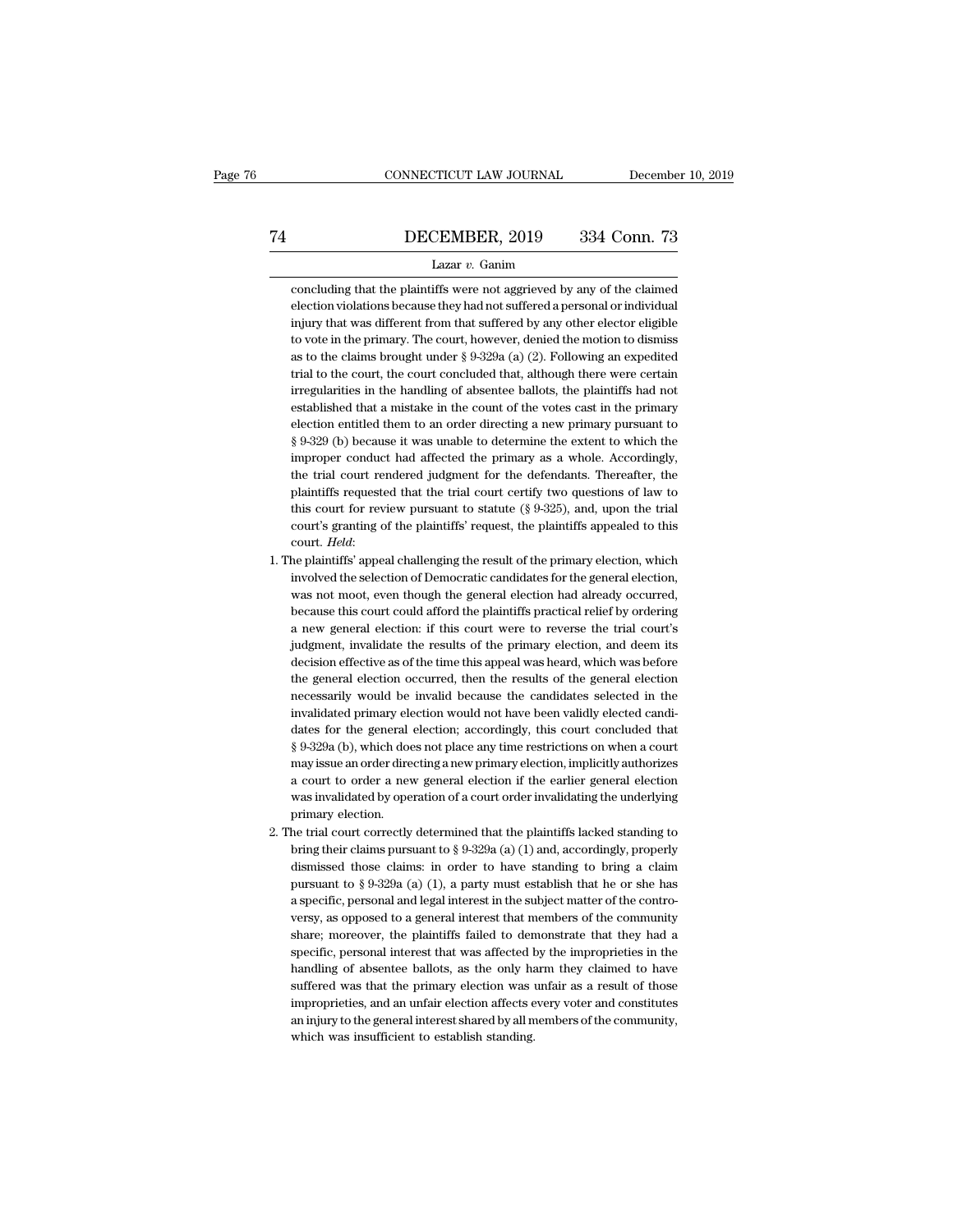334 Conn. 73 DECEMBER, 2019 75<br>
Lazar v. Ganim<br>
3. The plaintiffs could not prevail on their claim that the trial court applied<br>
an improper legal standard in determining that they had failed to estab-1 Conn. 73 DECEMBER, 2019 75<br>
Lazar v. Ganim<br>
he plaintiffs could not prevail on their claim that the trial court applied<br>
an improper legal standard in determining that they had failed to estab-<br>
lish that a mistake in th 1 Conn. 73 DECEMBER, 2019 75<br>Lazar v. Ganim<br>he plaintiffs could not prevail on their claim that the trial court applied<br>an improper legal standard in determining that they had failed to estab-<br>lish that a mistake in the co Lazar v. Ganim<br>Lazar v. Ganim<br>he plaintiffs could not prevail on their claim that the trial court applied<br>an improper legal standard in determining that they had failed to estab-<br>lish that a mistake in the count of the vo Lazar v. Ganim<br>
he plaintiffs could not prevail on their claim that the trial court applied<br>
an improper legal standard in determining that they had failed to estab-<br>
lish that a mistake in the count of the votes cast in he plaintiffs could not prevail on their claim that the trial court applied<br>an improper legal standard in determining that they had failed to estab-<br>lish that a mistake in the count of the votes cast in the primary electi and interpretent in the previous of an interpretent and the transformant interpreted an improper legal standard in determining that they had failed to establish that a mistake in the count of the votes cast in the primary an improper regar standard in determining diat they had fanced to establish that a mistake in the count of the votes cast in the primary election entitled them to an order directing a new primary election under  $\S$  9-329a the trial court's memorandum of decision was read in its entirety, it was clear that the read in the primary election under  $\S$  9-329a (b); to be entitled to an order directing a new primary election under  $\S$  9-329a (b),  $\frac{1}{8}$  and  $\frac{1}{2}$  court is an order unecting a new primary election under  $\frac{1}{8}$   $\frac{329a}{229a}$  (b); to be entitled to an order directing a new primary election under  $\frac{1}{8}$   $\frac{9-329a}{22a}$  (a) and that, as szsa (b). We entired to another diecting a new primary electron dider<br>§ 9-329a (b), a plaintiff must demonstrate that there were substantial<br>violations of § 9-329a (a) and that, as a result of those violations, the<br>reliab  $\frac{1}{8}$   $\frac{3}{3}$   $\frac{3}{2}$   $\frac{2}{24}$  (*b)*, a plaintiff must demonstrate that there were substantial violations of  $\frac{8}{3}$  9-329a (a) and that, as a result of those violations, the reliability of the result of the e The result of the result of the election is seriously in doubt, and, when the trial court's memorandum of decision was read in its entirety, it was clear that the trial court properly understood and applied the correct sta rehability of the result of the electron is seriously in toubt, and, when<br>the trial court's memorandum of decision was read in its entirety, it<br>was clear that the trial court properly understood and applied the correct<br>sta legal conclusions as the more version was tead in its entirety, it was clear that the trial court properly understood and applied the correct standard; moreover, under that standard, the trial court correctly concluded tha was ciear that the that court property unterstood and applied the correct<br>standard; moreover, under that standard, the trial court correctly con-<br>cluded that the plaintiffs had failed to establish that the reliability of<br>t standard, indever, under that standard, the that court correctly concluded that the plaintiffs had failed to establish that the reliability of the result of the primary election was seriously in doubt, the plaintiffs havin cluded that the plaintiffs had failed to establish that the reliability of the result of the primary election was seriously in doubt, the plaintiffs having failed to challenge any of the trial court's factual findings or having failed to challenge any of the trial court's factual findings or legal conclusions as to which absentee ballots should have been counted, and having failed to present any evidence that there was a serious risk that and having failed to present any evidence that there was a serious risk<br>that any of the losing candidates in the primary election would have<br>won in the absence of the alleged improprieties.<br>Argued November 4—officially rel legal conclusions as to which absentee ballots should have been counted,<br>and having failed to present any evidence that there was a serious risk<br>that any of the losing candidates in the primary election would have<br>won in t

and having failed to present any evidence that there was a serious risk<br>that any of the losing candidates in the primary election would have<br>won in the absence of the alleged improprieties.<br>Argued November 4—officially rel that any of the losing candidates in the primary election would have<br>won in the absence of the alleged improprieties.<br>Argued November 4—officially released November 29, 2019\*<br>*Procedural History*<br>Action seeking, inter alia Argued November 4—officially released November 29, 2019\*<br> *Procedural History*<br>
Action seeking, inter alia, an order setting aside the<br>
results of the Democratic primary election held by the<br>
city of Bridgeport and directi Frocedural History<br>
Procedural History<br>
Action seeking, inter alia, an order setting aside the<br>
results of the Democratic primary election held by the<br>
city of Bridgeport and directing a new special primary,<br>
and for other *Procedural History*<br>
Action seeking, inter alia, an order setting aside the<br>
results of the Democratic primary election held by the<br>
city of Bridgeport and directing a new special primary,<br>
and for other relief, brought t Action seeking, inter alia, an order setting aside the<br>results of the Democratic primary election held by the<br>city of Bridgeport and directing a new special primary,<br>and for other relief, brought to the Superior Court in t results of the Democratic primary election held by the<br>city of Bridgeport and directing a new special primary,<br>and for other relief, brought to the Superior Court in the<br>judicial district of Fairfield, where the court, *St* city of Bridgeport and directing a new special primary,<br>and for other relief, brought to the Superior Court in the<br>judicial district of Fairfield, where the court, *Stevens*,<br>*J.*, granted in part the defendants' motion to and for other relief, brought to the Superior Court in judicial district of Fairfield, where the court, *Steuding*. *Affined* in part the defendants' motion to dist thereafter, the case was tried to the court; judger for t *Granted in part the defendants motion to dismiss,*<br> *James T.* the case was tried to the court; judgment<br>
r the defendants and certifying the results of the pri-<br>
ary election, from which the plaintiffs appealed to<br> *Jame Jr.*, the case was fried to the codit, Judgment for the defendants and certifying the results of the primary election, from which the plaintiffs appealed to this court. *Affirmed.*<br>*Prerna Rao*, for the appellants (plaint

the appellees (defendants) and eventy  $\lim_{t \to \infty} \frac{d}{dt}$  mary election, from which the this court. Affirmed.<br>Prerna Rao, for the appellants<br>James J. Healy, with whom we Jr., deputy city attorney, and Jo<br>the appellees (de *Prerna Rao*, for the appellants (plaintiffs).<br> *James J. Healy*, with whom were *John P. Bohannon*,<br>
., deputy city attorney, and *John F. Droney*, *Jr.*, for<br>
e appellees (defendants).<br>
.<br>
.<br>
. . .<br>
. . .<br>
. . . . This a *James J. Healy*, with whom were *John P. Bohannon*,<br> *Jr.*, deputy city attorney, and *John F. Droney*, *Jr.*, for<br>
the appellees (defendants).<br> *Opinion*<br>
ROBINSON, C. J. This appeal, which comes before<br>
this court purs

### *Opinion*

*J. Soluty city attorney, and John F. Droney, Jr., for*<br>*Droney, Jr., for*<br>the appellees (defendants).<br>*Opinion*<br>ROBINSON, C. J. This appeal, which comes before<br>this court pursuant to the expedited review procedure<br>provid EXECUTE: DETERTMONIVE THE REFRIDUAL ROBINSON, C. J. This appeal, which comes before this court pursuant to the expedited review procedure rovided by General Statutes § 9-325, involves a claim  $*$  November 29, 2019, the da ROBINSON, C. J. This appeal, which comes before this court pursuant to the expedited review procedure provided by General Statutes  $\S 9-325$ , involves a claim  $*$  November 29, 2019, the date that this decision was release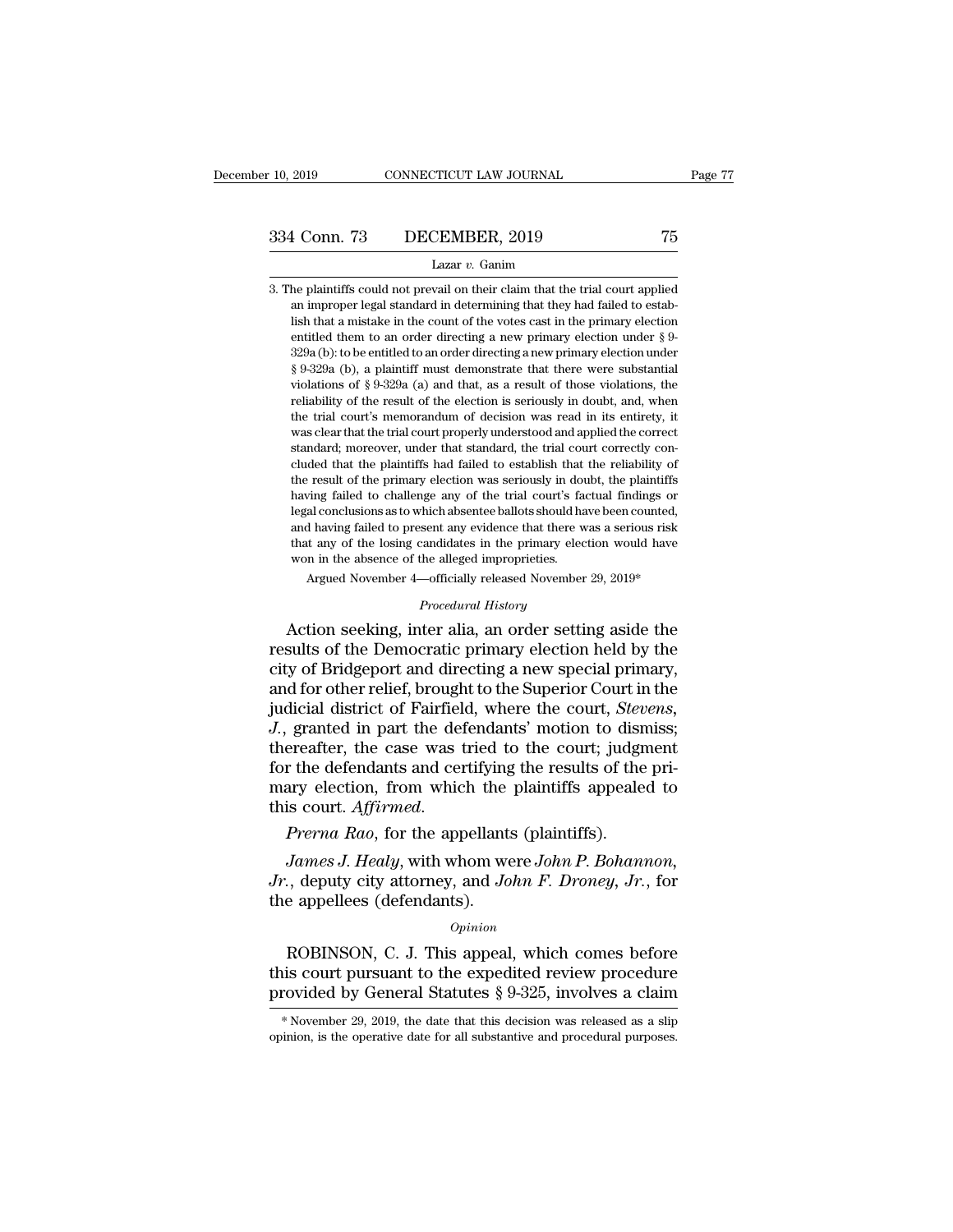# CONNECTICUT LAW JOURNAL December 10, 2019<br>
T6 DECEMBER, 2019 334 Conn. 73<br>
Lazar v. Ganim

### Lazar *v.* Ganim

CONNECTICUT LAW JOURNAL December 10, 2019<br>
T6 DECEMBER, 2019 334 Conn. 73<br>
Lazar v. Ganim<br>
that certain improprieties in the handling of absentee<br>
ballots for the 2019 Democratic primary election for<br>
municipal office (pr DECEMBER, 2019 334 Conn. 73<br>
Lazar v. Ganim<br>
that certain improprieties in the handling of absentee<br>
ballots for the 2019 Democratic primary election for<br>
municipal office (primary election) in the city of Bridge-<br>
port (c The Samuel office (primary election) in the city of Bridge-<br>municipal office (primary election) in the city of Bridge-<br>port (city) rendered the result so unreliable that it must<br>be set aside. The plaintiffs. Both Lazar, A Port (city) rendered the results of the results of the results of the results for the 2019 Democratic primary election for municipal office (primary election) in the city of Bridge-port (city) rendered the result so unrel Lazar v. Ganim<br>Lazar v. Ganim<br>that certain improprieties in the handling of absentee<br>ballots for the 2019 Democratic primary election for<br>municipal office (primary election) in the city of Bridge-<br>port (city) rendered the Lazar v. Ganim<br>that certain improprieties in the handling of absentee<br>ballots for the 2019 Democratic primary election for<br>municipal office (primary election) in the city of Bridge-<br>port (city) rendered the result so unre that certain improprieties in the handling of absentee<br>ballots for the 2019 Democratic primary election for<br>municipal office (primary election) in the city of Bridge-<br>port (city) rendered the result so unreliable that it ballots for the 2019 Democratic primary election for<br>municipal office (primary election) in the city of Bridge-<br>port (city) rendered the result so unreliable that it must<br>be set aside. The plaintiffs, Beth Lazar, Annette municipal office (primary election) in the city of Bridge-<br>port (city) rendered the result so unreliable that it must<br>be set aside. The plaintiffs, Beth Lazar, Annette Goo-<br>dridge and Vanessa Liles, who are registered Demo port (city) rendered the result so unreliable that it must<br>be set aside. The plaintiffs, Beth Lazar, Annette Goo-<br>dridge and Vanessa Liles, who are registered Democrats<br>residing in the city, brought this action against the be set aside. The plaintiffs, Beth Lazar, Annette Goodridge and Vanessa Liles, who are registered Democrats<br>residing in the city, brought this action against the<br>defendants<sup>1</sup> pursuant to subdivisions (1) and (2) of Gen-<br>e dridge and Vanessa Liles, who are registered Democrats<br>residing in the city, brought this action against the<br>defendants<sup>1</sup> pursuant to subdivisions (1) and (2) of Gen-<br>eral Statutes § 9-329a (a).<sup>2</sup> The plaintiffs alleged residing in the city, brought this action against the<br>defendants<sup>1</sup> pursuant to subdivisions (1) and (2) of Gen-<br>eral Statutes § 9-329a (a).<sup>2</sup> The plaintiffs alleged that<br>extensive absentee ballot abuse and other impropr defendants<sup>1</sup> pursuant to subdivisions (1) and (2) of General Statutes § 9-329a (a).<sup>2</sup> The plaintiffs alleged that extensive absentee ballot abuse and other improprieties leading up to the primary election rendered its re eral Statutes § 9-329a (a).<sup>2</sup> The plaintiffs alleged that extensive absentee ballot abuse and other improprieties leading up to the primary election rendered its result unreliable. Accordingly, they asked the trial court extensive absentee ballot abuse and other improprieties<br>leading up to the primary election rendered its result<br>unreliable. Accordingly, they asked the trial court to<br>set aside the results and to order a new, special prima leading up to the primary election rendered its result<br>unreliable. Accordingly, they asked the trial court to<br>set aside the results and to order a new, special primary<br>election for all candidates pursuant to  $\S 9{\text -}329a$ unreliable. Accordingly, they asked the trial court to<br>set aside the results and to order a new, special primary<br>election for all candidates pursuant to § 9-329a (b). The<br>defendants moved to dismiss the action for lack of set aside the results and to order a new, special primary<br>election for all candidates pursuant to § 9-329a (b). The<br>defendants moved to dismiss the action for lack of<br>aggrievement. The trial court granted the motion to<br>di election for all candidates pursuant to § 9-329a (b). The<br>defendants moved to dismiss the action for lack of<br>aggrievement. The trial court granted the motion to<br>dismiss with respect to the plaintiff's claims brought<br>pursu defendants moved to dismiss the action for lack of aggrievement. The trial court granted the motion to dismiss with respect to the plaintiff's claims brought pursuant to subdivision (1) of  $\S 9{\text -}329a$  (a) but denied the aggrievement. The trial court granted the motion to<br>dismiss with respect to the plaintiff's claims brought<br>pursuant to subdivision (1) of § 9-329a (a) but denied<br>the motion with respect to the claims brought pursuant<br>to s 1 The motion with respect to the claims brought pursuant<br>
1 Subdivision (2). After a trial to the court, the court<br>
2 Subdivision (2). After a trial to the court, the court<br>
1 The defendants are Joseph P. Ganim, who, at t to subdivision (2). After a trial to the court, the court concluded that the plaintiff had failed to establish that the result of the primary election might have been differ-<br><sup>1</sup>The defendants are Joseph P. Ganim, who, at

concluded that the plaintiff had failed to establish that<br>the result of the primary election might have been differ-<br><sup>1</sup>The defendants are Joseph P. Ganim, who, at the time that this action<br>was brought, was the mayor of th the result of the primary election might have been differ-<br>
<sup>1</sup>The defendants are Joseph P. Ganim, who, at the time that this action<br>
was brought, was the mayor of the city and a candidate for reelection;<br>
Charles D. Clemo <sup>1</sup> The defendants are Joseph P. Ganim, who, at the time that this action was brought, was the mayor of the city and a candidate for reelection; Charles D. Clemons, Jr., the city's town clerk and a candidate for reelectio <sup>1</sup> The defendants are Joseph P. Ganim, who, at the time that this action was brought, was the mayor of the city and a candidate for reelection; Charles D. Clemons, Jr., the city's town clerk and a candidate for reelectio was brought, was the mayor of the city and a candidate for reelection;<br>Charles D. Clemons, Jr., the city's town clerk and a candidate for reelection;<br>Santa I. Ayala, the Democratic registrar of voters for the city; Patrici That the time that this action was brown was determined that the time that is and the time that is and a candidate for reelection; Santa I. Ayala, the Democratic registrar of voters for the city; Patricia A. Howard, the de at the time that this action was brought, was the city clerk and a candidate for reelection; and Jorge Cruz, the candidate for city council in the 131st district of the city.<br><sup>2</sup> General Statutes § 9-329a (a) provides in Howard, the deputy Democratic registrar of voters for the city; James Muln, the head moderator for the primary election; Thomas Errichetti, the head moderator of absentee ballots for the primary election; Lydia Martinez, moderator of absentee ballots for the primary election; Lydia Martinez, who, at the time that this action was brought, was the city clerk and a candidate for reelection; and Jorge Cruz, the candidate for city council in t

any at the time that this action was brought, was the city clerk and a candidate for reelection; and Jorge Cruz, the candidate for city council in the 131st district of the city.<br>
<sup>2</sup> General Statutes § 9-329a (a) provide special act, (2) elector or candidate who alleges that there has been a mistake or candidate aggrieved by a ruling of an election official in connection with any primary held pursuant to (A) section  $9-423$ ,  $9-425$  or  $9$ district of the city.<br>
<sup>2</sup> General Statutes § 9-329a (a) provides in relevant part: "Any (1) elector or candidate aggrieved by a ruling of an election official in connection with any primary held pursuant to (A) section 9 or candidate aggrieved by a ruling of an election official in connection with<br>any primary held pursuant to (A) section  $9-423$ ,  $9-425$  or  $9-464$ , or (B) a<br>special act, (2) elector or candidate who alleges that there has or candidate aggrieved by a ruling of an election official in connection with<br>any primary held pursuant to (A) section 9-423, 9-425 or 9-464, or (B) a<br>special act, (2) elector or candidate who alleges that there has been any primary held pursuant to (A) section 9-423, 9-425 or 9-464, or (B) a special act, (2) elector or candidate who alleges that there has been a mistake in the count of the votes cast at such primary, or (3) candidate in special act, (2) elector or candidate who alleges that there has been a mistake<br>in the count of the votes cast at such primary, or (3) candidate in such a<br>primary who alleges that he is aggrieved by a violation of any pro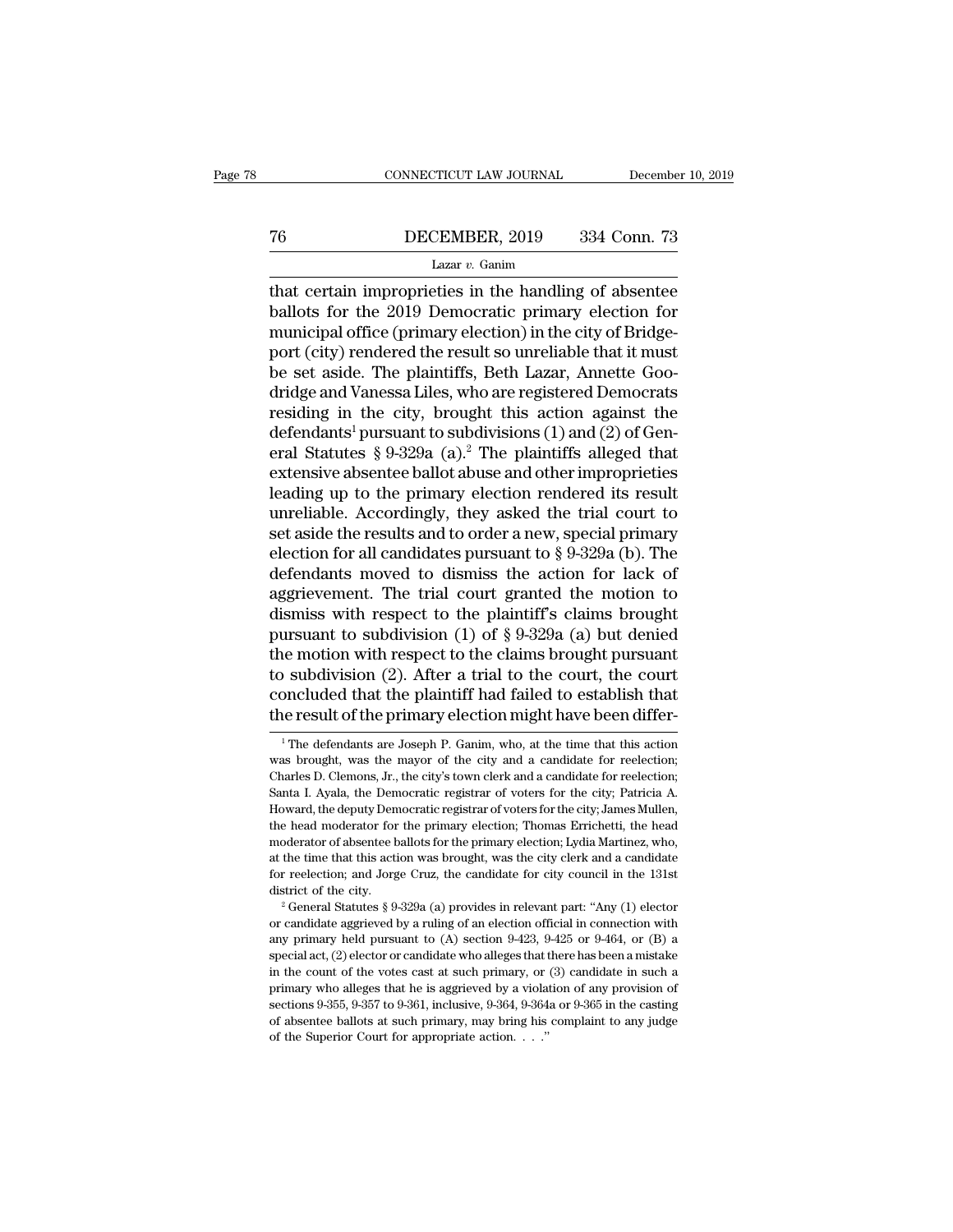ent but for the alleged improprieties and rendered judg-<br>
tazar v. Ganim<br>
ent but for the alleged improprieties and rendered judg-<br>
ent for the defendants. The plaintiffs then requested<br>
that the trial court certify the fo 334 Conn. 73 DECEMBER, 2019 77<br>Lazar v. Ganim<br>ent but for the alleged improprieties and rendered judg-<br>ment for the defendants. The plaintiffs then requested<br>that the trial court certify the following two questions<br>to thi 334 Conn. 73 DECEMBER, 2019 77<br>
Lazar v. Ganim<br>
ent but for the alleged improprieties and rendered judg-<br>
ment for the defendants. The plaintiffs then requested<br>
that the trial court certify the following two questions<br>
t 334 Conn. 73 DECEMBER, 2019 77<br>
Lazar v. Ganim<br>
ent but for the alleged improprieties and rendered judg-<br>
ment for the defendants. The plaintiffs then requested<br>
that the trial court certify the following two questions<br>
t Lazar v. Ganim<br>
Lazar v. Ganim<br>
ent but for the alleged improprieties and rendered judg-<br>
ment for the defendants. The plaintiffs then requested<br>
that the trial court certify the following two questions<br>
to this court pur Lazar v. Ganim<br>
ent but for the alleged improprieties and rendered judg-<br>
ment for the defendants. The plaintiffs then requested<br>
that the trial court certify the following two questions<br>
to this court pursuant to § 9-325 ent but for the alleged improprieties and rendered judgment for the defendants. The plaintiffs then requested<br>that the trial court certify the following two questions<br>to this court pursuant to § 9-325: (1) "Did the trial ment for the defendants. The plaintiffs then requested<br>that the trial court certify the following two questions<br>to this court pursuant to § 9-325: (1) "Did the trial court<br>err in finding that no plaintiff . . . has standi that the trial court certify the following two questions<br>to this court pursuant to § 9-325: (1) "Did the trial court<br>err in finding that no plaintiff . . . has standing to chal-<br>lenge the [primary] election results under to this court pursuant to § 9-325: (1) "Did the trial court<br>err in finding that no plaintiff . . . has standing to chal-<br>lenge the [primary] election results under § 9-329a (a)<br>(1) . . . ?" And (2) "Did the trial court ap err in finding that no plaintiff . . . has standing to chal-<br>lenge the [primary] election results under § 9-329a (a)<br>(1) . . . ?" And (2) "Did the trial court apply the wrong<br>legal standard when declining to order a new p lenge the [primary] election results under § 9-329a (a)  $(1) \ldots$  ?" And  $(2)$  "Did the trial court apply the wrong legal standard when declining to order a new primary?"<br>Upon the trial court's grant of their request, the (1) . . . ?" And (2) "Did the trial court apply the wrong<br>legal standard when declining to order a new primary?"<br>Upon the trial court's grant of their request, the plain-<br>tiffs filed this appeal. In their brief to this co legal standard when declining to order a new primary?"<br>Upon the trial court's grant of their request, the plain-<br>tiffs filed this appeal. In their brief to this court, the<br>plaintiffs raised the additional issue of whether Upon the trial court's grant of their request, the plain-<br>tiffs filed this appeal. In their brief to this court, the<br>plaintiffs raised the additional issue of whether this<br>court is able to grant any relief to the plaintif tiffs filed this appeal. In their brief to this court, the plaintiffs raised the additional issue of whether this court is able to grant any relief to the plaintiffs or, instead, the appeal is moot in light of its timing, plaintiffs raised the additional issue of whether this<br>court is able to grant any relief to the plaintiffs or,<br>instead, the appeal is moot in light of its timing, which<br>implicates this court's subject matter jurisdiction. court is able to grant any relief to the plaintiffs or,<br>instead, the appeal is moot in light of its timing, which<br>implicates this court's subject matter jurisdiction. We<br>conclude that the appeal is not moot. We further co instead, the appeal is moot in light of its timing, which<br>implicates this court's subject matter jurisdiction. We<br>conclude that the appeal is not moot. We further con-<br>clude that the trial court correctly determined that implicates this court's subject matter jurisdiction. We conclude that the appeal is not moot. We further conclude that the trial court correctly determined that the plaintiffs lacked standing to invoke § 9-329a (a) (1) be conclude that the appeal is not moot. We further conclude that the trial court correctly determined that the plaintiffs lacked standing to invoke  $\S 9-329a$  (a) (1) because they were not aggrieved and that the plaintiffs and the that court correctly determined that the annitiffs lacked standing to invoke  $\S 9-329a$  (a) (1) cause they were not aggrieved and that the plaintiffs iled to establish that they were entitled to an order recting a plantins facked standing to fivoke  $\frac{1}{3}$   $\frac{3-2}{3-2}$  (a) (1) because they were not aggrieved and that the plaintiffs failed to establish that they were entitled to an order directing a new primary election under  $\frac$ 

because they were not aggrieved and that the plantinis<br>failed to establish that they were entitled to an order<br>directing a new primary election under § 9-329a (a) (2).<br>Accordingly, we affirm the judgment of the trial cour raned to establish that they were entitied to an order<br>directing a new primary election under § 9-329a (a) (2).<br>Accordingly, we affirm the judgment of the trial court.<br>The record reveals the following facts, which were<br>fo Accordingly, we affirm the judgment of the trial court.<br>The record reveals the following facts, which were<br>found by the trial court or are undisputed, and proce-<br>dural history. The primary election took place on Sep-<br>temb Accordingly, we all that glughield of the that court.<br>
The record reveals the following facts, which were<br>
found by the trial court or are undisputed, and proce-<br>
dural history. The primary election took place on Sep-<br>
tem The record reveals the following facts, which were<br>found by the trial court or are undisputed, and proce-<br>dural history. The primary election took place on Sep-<br>tember 10, 2019. The mayoral candidates were Joseph<br>P. Ganim found by the trial court or are undisputed, and proce-<br>dural history. The primary election took place on Sep-<br>tember 10, 2019. The mayoral candidates were Joseph<br>P. Ganim and Marilyn Moore. There were 4337 walk-in<br>ballots dural history. The primary election took place on September 10, 2019. The mayoral candidates were Joseph P. Ganim and Marilyn Moore. There were 4337 walk-in ballots cast for Ganim and 4721 for Moore. In addition, 967 absen votes. Gamm and Marhyn Moore. There were 4557 wark-in<br>llots cast for Ganim and 4721 for Moore. In addition,<br>7 absentee ballots were cast for Ganim and 313 for<br>oore. Thus, Ganim won the election with 5304 votes,<br>against 5034 vote bands cast for Gaulin and 4721 for Moore. In addition,<br>967 absentee ballots were cast for Ganim and 313 for<br>Moore. Thus, Ganim won the election with 5304 votes,<br>as against 5034 votes for Moore, by a margin of 270<br>votes.<br>T

For absentee bands were cast for Gamm and 515 for<br>Moore. Thus, Ganim won the election with 5304 votes,<br>as against 5034 votes for Moore, by a margin of 270<br>votes.<br>Thereafter, the plaintiffs, who voted in the primary<br>electi moore. Thus, Gamin won the electron whit  $3504$  votes,<br>as against 5034 votes for Moore, by a margin of 270<br>votes.<br>Thereafter, the plaintiffs, who voted in the primary<br>election, brought this action pursuant to  $\S 9-329a$ , as against 5054 votes for moore, by a margin of 270<br>votes.<br>Thereafter, the plaintiffs, who voted in the primary<br>election, brought this action pursuant to § 9-329a, alleg-<br>ing that certain individuals associated with the d Thereafter, the plaintiffs, who voted in the primary<br>election, brought this action pursuant to  $\S$  9-329a, alleg-<br>ing that certain individuals associated with the defen-<br>dants or the city's Democratic Town Committee<br>engag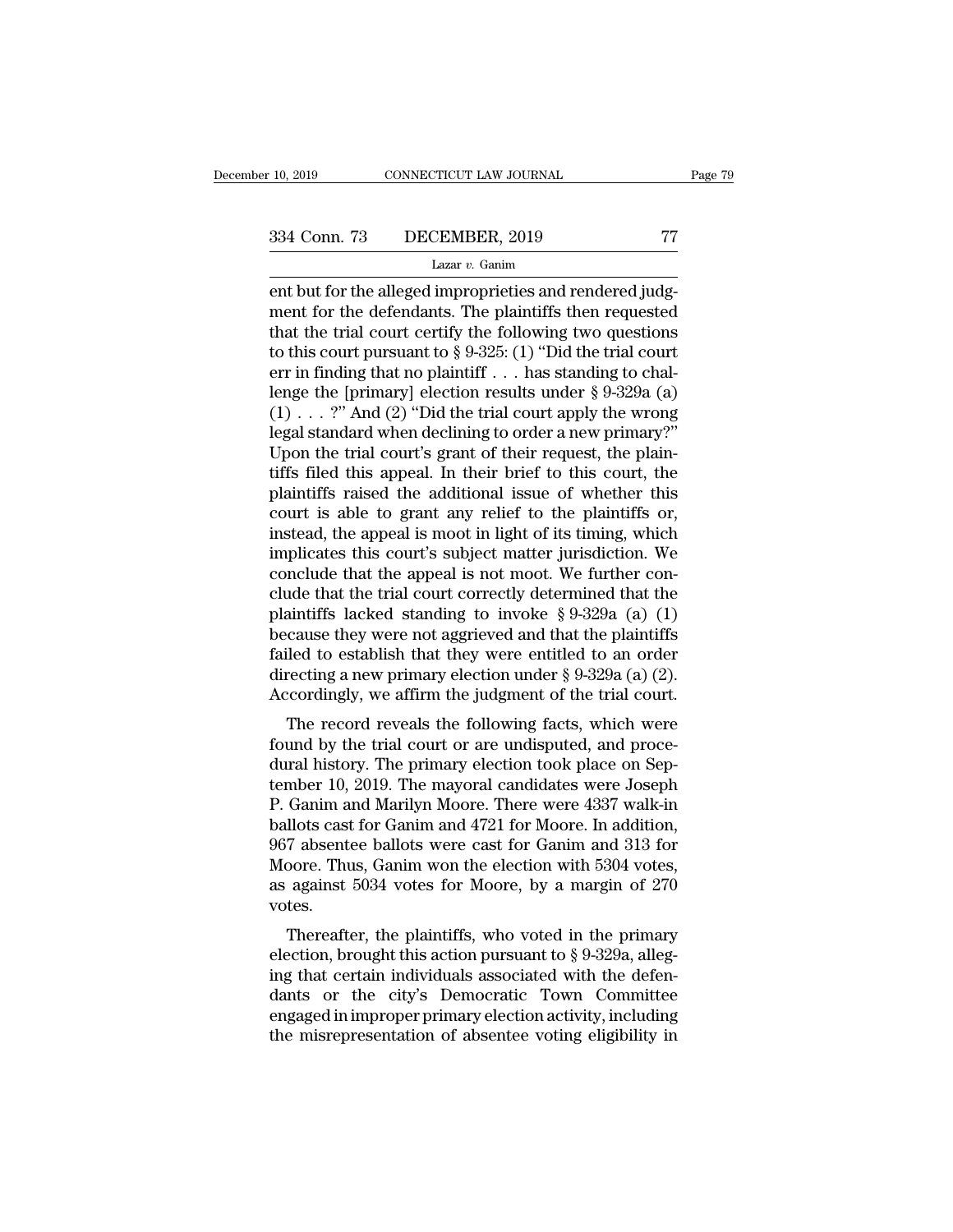# CONNECTICUT LAW JOURNAL December 10, 2019<br>
T8 DECEMBER, 2019 334 Conn. 73<br>
Lazar v. Ganim

### Lazar *v.* Ganim

CONNECTICUT LAW JOURNAL December<br>
TREER DECEMBER, 2019 334 Conn. 73<br>
Lazar v. Ganim<br>
Violation of General Statutes § 9-135, the improper han-<br>
dling of absentee ballots in violation of General Statutes<br>
S. 0.140b, attempts TR DECEMBER, 2019 334 Conn. 73<br>
Lazar v. Ganim<br>
violation of General Statutes § 9-135, the improper handling of absentee ballots in violation of General Statutes<br>
§ 9-140b, attempts to influence the speech of any person<br> **EXEMBER, 2019** 334 Conn. 73<br>
Lazar v. Ganim<br>
violation of General Statutes § 9-135, the improper handling of absentee ballots in violation of General Statutes<br>
§ 9-140b, attempts to influence the speech of any person<br>
in TR DECEMBER, 2019 334 Conn. 73<br>
Lazar v. Ganim<br>
violation of General Statutes § 9-135, the improper handling of absentee ballots in violation of General Statutes<br>
§ 9-140b, attempts to influence the speech of any person<br> Lazar v. Ganim<br>Lazar v. Ganim<br>violation of General Statutes § 9-135, the improper handling of absentee ballots in violation of General Statutes<br>§ 9-140b, attempts to influence the speech of any person<br>in a primary in viol Lazar v. Ganim<br>
violation of General Statutes § 9-135, the improper han-<br>
dling of absentee ballots in violation of General Statutes<br>
§ 9-140b, attempts to influence the speech of any person<br>
in a primary in violation of violation of General Statutes § 9-135, the improper handling of absentee ballots in violation of General Statutes § 9-140b, attempts to influence the speech of any person in a primary in violation of General Statutes § 9-3 dling of absentee ballots in violation of General Statutes<br>
§ 9-140b, attempts to influence the speech of any person<br>
in a primary in violation of General Statutes § 9-364a,<br>
and improprieties in the application and distr § 9-140b, attempts to influence the speech of any person<br>in a primary in violation of General Statutes § 9-364a,<br>and improprieties in the application and distribution<br>process for absentee ballots in violation of General<br>S in a primary in violation of General Statutes § 9-364a,<br>and improprieties in the application and distribution<br>process for absentee ballots in violation of General<br>Statutes § 9-140. The plaintiffs claimed that, as the resu and improprieties in the application and distribution<br>process for absentee ballots in violation of General<br>Statutes § 9-140. The plaintiffs claimed that, as the result<br>of these allegedly improper activities, they were<br>agg process for absentee ballots in violation of General<br>Statutes § 9-140. The plaintiffs claimed that, as the result<br>of these allegedly improper activities, they were<br>aggrieved by the ruling of an election official within th Statutes § 9-140. The plaintiffs claimed that, as the result<br>of these allegedly improper activities, they were<br>aggrieved by the ruling of an election official within the<br>meaning of § 9-329a (a) (1) and that there had been of these allegedly improper activities, they were<br>aggrieved by the ruling of an election official within the<br>meaning of  $\S 9{\text -}329a$  (a) (1) and that there had been a<br>mistake in the count of the votes within the meaning<br> aggrieved by the ruling of an election official within the<br>meaning of  $\S 9\text{-}329a$  (a) (1) and that there had been a<br>mistake in the count of the votes within the meaning<br>of  $\S 9\text{-}329a$  (a) (2). They sought a court orde meaning of  $\S 9\text{-}329a$  (a) (1) and that there had been a<br>mistake in the count of the votes within the meaning<br>of  $\S 9\text{-}329a$  (a) (2). They sought a court order setting<br>aside the result of the primary election, directi ballots. ide the result of the primary election, directing a<br>ide the result of the primary election, directing a<br>w Democratic primary election for all candidates and<br>quiring supervised voting in locations where a dispro-<br>ritionate the ground that the plant of all candidates and<br>requiring supervised voting in locations where a dispro-<br>portionately large percentage of voters use absentee<br>ballots.<br>The defendants moved to dismiss the complaint on<br>the g

recursively large percentrical distributions where a dispro-<br>portionately large percentage of voters use absentee<br>ballots.<br>The defendants moved to dismiss the complaint on<br>the ground that the plaintiffs were not personally portionately large percentage of voters use absentee<br>ballots.<br>The defendants moved to dismiss the complaint on<br>the ground that the plaintiffs were not personally<br>aggrieved by the ruling of any election official for pur-<br>po bordonately hage percentage of voces ase assented<br>ballots.<br>The defendants moved to dismiss the complaint on<br>the ground that the plaintiffs were not personally<br>aggrieved by the ruling of any election official for pur-<br>pose The defendants moved to dismiss the complaint on<br>the ground that the plaintiffs were not personally<br>aggrieved by the ruling of any election official for pur-<br>poses of § 9-329a (a) (1). In their opposition to the<br>motion to The defendants moved to dismiss the complaint on<br>the ground that the plaintiffs were not personally<br>aggrieved by the ruling of any election official for pur-<br>poses of § 9-329a (a) (1). In their opposition to the<br>motion to the ground that the plaintiffs were not personally<br>aggrieved by the ruling of any election official for pur-<br>poses of § 9-329a (a) (1). In their opposition to the<br>motion to dismiss, the plaintiffs contended that they<br>did aggrieved by the ruling of any election official for pur-<br>poses of § 9-329a (a) (1). In their opposition to the<br>motion to dismiss, the plaintiffs contended that they<br>did not have to establish that they were classically<br>ag poses of § 9-329a (a) (1). In their opposition to the<br>motion to dismiss, the plaintiffs contended that they<br>did not have to establish that they were classically<br>aggrieved, that is, that they had (1) "demonstrate[d] a<br>spec motion to dismiss, the plaintiffs contended that they<br>did not have to establish that they were classically<br>aggrieved, that is, that they had (1) "demonstrate[d] a<br>specific personal and legal interest in the subject matter<br> did not have to establish that they were classically<br>aggrieved, that is, that they had (1) "demonstrate[d] a<br>specific personal and legal interest in the subject matter<br>of the decision, as distinguished from a general inte aggrieved, that is, that they had (1) "demonstrate[d] a<br>specific personal and legal interest in the subject matter<br>of the decision, as distinguished from a general interest,<br>such as is the concern of all the members of th specific personal and legal interest in the subject matter<br>of the decision, as distinguished from a general interest,<br>such as is the concern of all the members of the commu-<br>nity as a whole," and (2) "establish[ed] that th of the decision, as distinguished from a general interest,<br>such as is the concern of all the members of the commu-<br>nity as a whole," and (2) "establish[ed] that the specific<br>personal and legal interest has been specially a such as is the concern of all the members of the community as a whole," and (2) "establish[ed] that the specific<br>personal and legal interest has been specially and injuri-<br>ously affected by the decision." (Internal quotati nity as a whole," and (2) "establish[ed] that the specific<br>personal and legal interest has been specially and injuri-<br>ously affected by the decision." (Internal quotation<br>marks omitted.) *Bongiorno Supermarket*, *Inc.* v. personal and legal interest has been specially and injuriously affected by the decision." (Internal quotation marks omitted.) *Bongiorno Supermarket, Inc.* v. Zoning Board of Appeals, 266 Conn. 531, 539, 833 A.2d 883 (2003 ously affected by the decision." (Internal quotation<br>marks omitted.) *Bongiorno Supermarket*, *Inc.* v. Zon-<br>ing Board of Appeals, 266 Conn. 531, 539, 833 A.2d 883<br>(2003). Rather, they claimed that they were required to<br>es marks omitted.) *Bongiorno Supermarket, Inc.* v. Zon-<br>ing Board of Appeals, 266 Conn. 531, 539, 833 A.2d 883<br>(2003). Rather, they claimed that they were required to<br>establish only that they had statutory standing, which<br>"c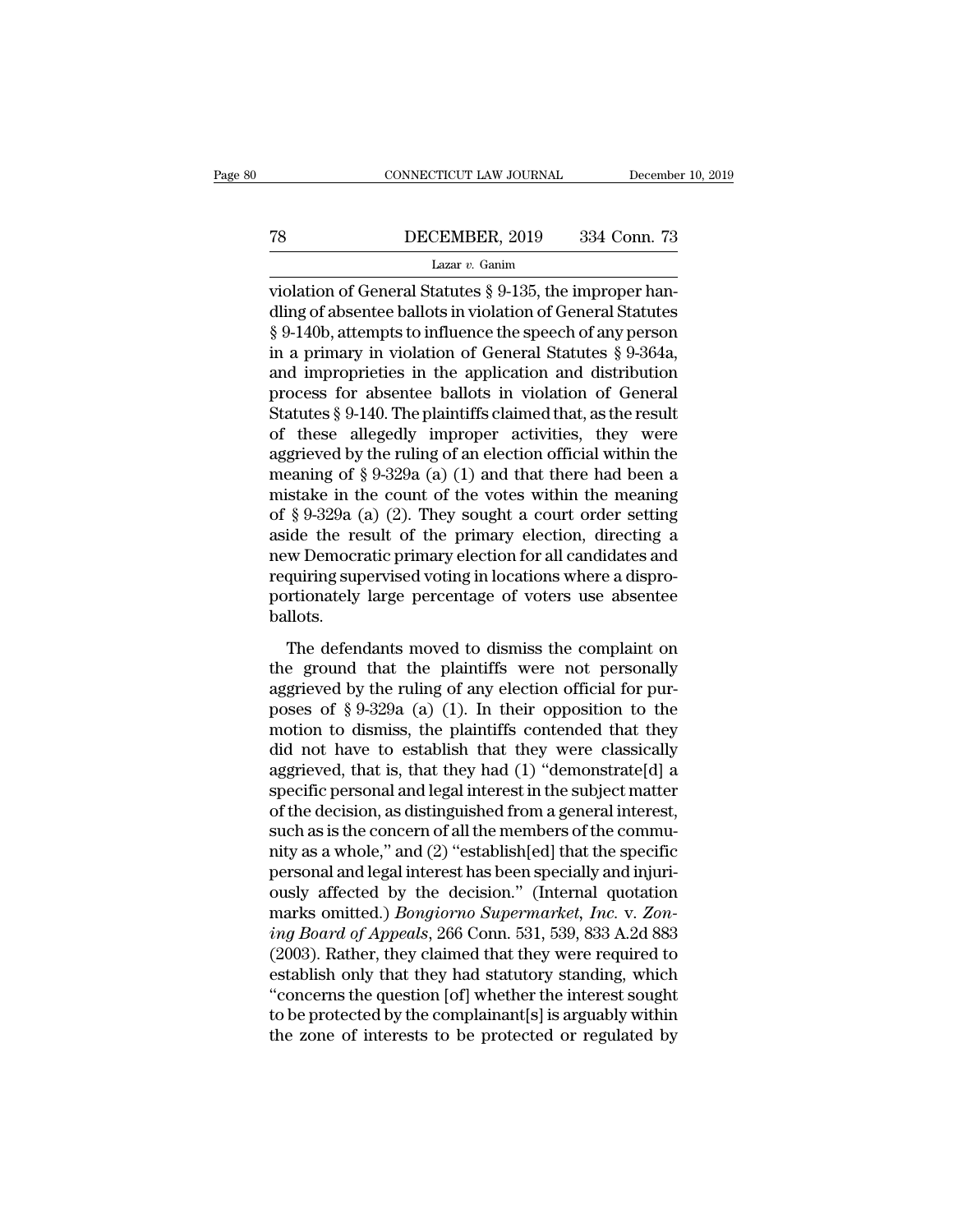the statute . . . ." (Internal quotation marks omitted.)<br>
The statute . . . .." (Internal quotation marks omitted.)<br>
Cambodian Buddhist Society of Connecticut, Inc. v.<br>
Planning & Zoning Commission 285 Conn 281 202 <sup>234</sup> Conn. 73 DECEMBER, 2019 79<br>
<sup>Lazar v. Ganim<br>
the statute . . . . " (Internal quotation marks omitted.)<br> *Cambodian Buddhist Society of Connecticut, Inc.* v.<br> *Planning & Zoning Commission*, 285 Conn. 381, 393,<br>
041 A</sup> *Planning & Zoning Commission*, 2019<br> *Planning & Zoning Commission*, 285 Conn. 381, 393, 3941 A.2d 868 (2008). The plaintiffs also argued that § 9-<br> *Planning & Zoning Commission*, 285 Conn. 381, 393, 3941 A.2d 868 (2008) 334 Conn. 73 DECEMBER, 2019 79<br>
Lazar v. Ganim<br>
the statute . . . . " (Internal quotation marks omitted.)<br>
Cambodian Buddhist Society of Connecticut, Inc. v.<br>
Planning & Zoning Commission, 285 Conn. 381, 393,<br>
941 A.2d 86 Lazar v. Ganim<br>Lazar v. Ganim<br>the statute . . . . " (Internal quotation marks omitted.)<br>Cambodian Buddhist Society of Connecticut, Inc. v.<br>Planning & Zoning Commission, 285 Conn. 381, 393,<br>941 A.2d 868 (2008). The plainti Lazar v. Ganim<br>the statute . . . ." (Internal quotation marks of<br>*Cambodian Buddhist Society of Connecticu*<br>*Planning & Zoning Commission*, 285 Conn.<br>941 A.2d 868 (2008). The plaintiffs also argued<br>329a (a) (2) required t E statute . . . . (Internal quotation marks ontitied.)<br>
umbodian Buddhist Society of Connecticut, Inc. v.<br>
anning & Zoning Commission, 285 Conn. 381, 393,<br>
1 A.2d 868 (2008). The plaintiffs also argued that  $\S$  9-<br>
9a (a) Camoodian Badanist Society of Connectical, The. v.<br>Planning & Zoning Commission, 285 Conn. 381, 393,<br>941 A.2d 868 (2008). The plaintiffs also argued that § 9-<br>329a (a) (2) required them to allege only that there had<br>been

Funning & 2011 Commission, 285 Collict 361, 395, 941 A.2d 868 (2008). The plaintiffs also argued that § 9-<br>329a (a) (2) required them to allege only that there had<br>been a mistake in the count of the vote.<br>The trial court  $^{941}$  A.2d 606 (2006). The plaintins also argued that 8  $^{92}$ <br>329a (a) (2) required them to allege only that there had<br>been a mistake in the count of the vote.<br>The trial court concluded that the plaintiffs were not<br>agg  $525a$  (a) (2) required then to anege only that there had<br>been a mistake in the count of the vote.<br>The trial court concluded that the plaintiffs were not<br>aggrieved for purposes of § 9-329a (a) (1) because they<br>had not "su The trial court concluded that the plaintiffs were not<br>aggrieved for purposes of § 9-329a (a) (1) because they<br>had not "suffered a personal or individual injury that<br>was different from any other elector eligible to vote i The trial court concluded that the plaintiffs were not aggrieved for purposes of § 9-329a (a) (1) because they had not "suffered a personal or individual injury that was different from any other elector eligible to vote i aggrieved for purposes of § 9-329a (a) (1) because they<br>had not "suffered a personal or individual injury that<br>was different from any other elector eligible to vote in<br>the primary." Accordingly, the court granted the moti had not "suffered a personal or individual injury that<br>was different from any other elector eligible to vote in<br>the primary." Accordingly, the court granted the motion<br>to dismiss the plaintiffs' claims pursuant to subdivi was different from any other elector eligible to vote in<br>the primary." Accordingly, the court granted the motion<br>to dismiss the plaintiffs' claims pursuant to subdivision<br>(1) of § 9-329a (a). The trial court also conclude the primary." Accordingly, the court granted the motion<br>to dismiss the plaintiffs' claims pursuant to subdivision<br>(1) of § 9-329a (a). The trial court also concluded, how-<br>ever, that the plaintiffs were not required to es to dismiss the plaintiffs' claims pursuant to subdivision (1) of  $\S$  9-329a (a). The trial court also concluded, how-<br>ever, that the plaintiffs were not required to establish<br>that they were personally aggrieved under  $\S$  (1) of § 9-329a (a). The trial court also concluded, how-<br>ever, that the plaintiffs were not required to establish<br>that they were personally aggrieved under § 9-329a (a)<br>(2) but only that there had been a mistake in the c ever, that the plaintiffs were not required to establish<br>that they were personally aggrieved under  $\S$  9-329a (a)<br>(2) but only that there had been a mistake in the count<br>of the vote. In addition, the court concluded that that they were personally aggrieved under  $\S$  9-329a (a) (2) but only that there had been a mistake in the count<br>of the vote. In addition, the court concluded that subdi-<br>vision (2) was broad enough to encompass not only (2) but only that there had been a mistake in the count<br>of the vote. In addition, the court concluded that subdi-<br>vision (2) was broad enough to encompass not only a<br>mechanical miscount but a mistake arising from the<br>coun of the vote. In addition, the court concluded that subdivision (2) was broad enough to encompass not only a mechanical miscount but a mistake arising from the counting of votes that legally should not be counted, such as a (2). Echanical miscount but a mistake arising from the<br>unting of votes that legally should not be counted,<br>ch as absentee ballots cast by voters who were not<br>gible to cast them. Accordingly, the court denied the<br>botion to dismi tounting or votes that legany should not be counted,<br>such as absentee ballots cast by voters who were not<br>eligible to cast them. Accordingly, the court denied the<br>motion to dismiss the claims pursuant to subdivision<br>(2).<br>T

such as absentee bands cast by votels who were not<br>eligible to cast them. Accordingly, the court denied the<br>motion to dismiss the claims pursuant to subdivision<br>(2).<br>The trial court conducted a trial over the course of<br>two they had been solicited to subdivision<br>they had been solid a trial over the course of<br>two weeks, during which the plaintiff presented the<br>following evidence: testimony by five witnesses that<br>they had been solicited to sub The trial court conducted a trial over the course of<br>two weeks, during which the plaintiff presented the<br>following evidence: testimony by five witnesses that<br>they had been solicited to submit absentee ballots, even<br>though ( $\angle$ ).<br>The trial court conducted a trial over the course of<br>two weeks, during which the plaintiff presented the<br>following evidence: testimony by five witnesses that<br>they had been solicited to submit absentee ballots, eve The trial court conducted a trial over the course of<br>two weeks, during which the plaintiff presented the<br>following evidence: testimony by five witnesses that<br>they had been solicited to submit absentee ballots, even<br>though two weeks, during which the plaintiff presented the following evidence: testimony by five witnesses that they had been solicited to submit absentee ballots, even though they did not satisfy the criteria for doing so under following evidence: testimony by five witnesses that<br>they had been solicited to submit absentee ballots, even<br>though they did not satisfy the criteria for doing so<br>under § 9-135; testimony by six witnesses that their<br>comp they had been solicited to submit absentee ballots, even<br>though they did not satisfy the criteria for doing so<br>under § 9-135; testimony by six witnesses that their<br>completed absentee ballots were taken from them by<br>canvass though they did not satisfy the criteria for doing so<br>under  $\S 9$ -135; testimony by six witnesses that their<br>completed absentee ballots were taken from them by<br>canvassers associated with political campaigns, rather<br>than m under  $\S$  9-135; testimony by six witnesses that their<br>completed absentee ballots were taken from them by<br>canvassers associated with political campaigns, rather<br>than mailed, in violation of  $\S$  9-140b (a); evidence that<br>e completed absentee ballots were taken from them by canvassers associated with political campaigns, rather than mailed, in violation of  $\S 9-140b$  (a); evidence that electors had filed multiple absentee ballot applications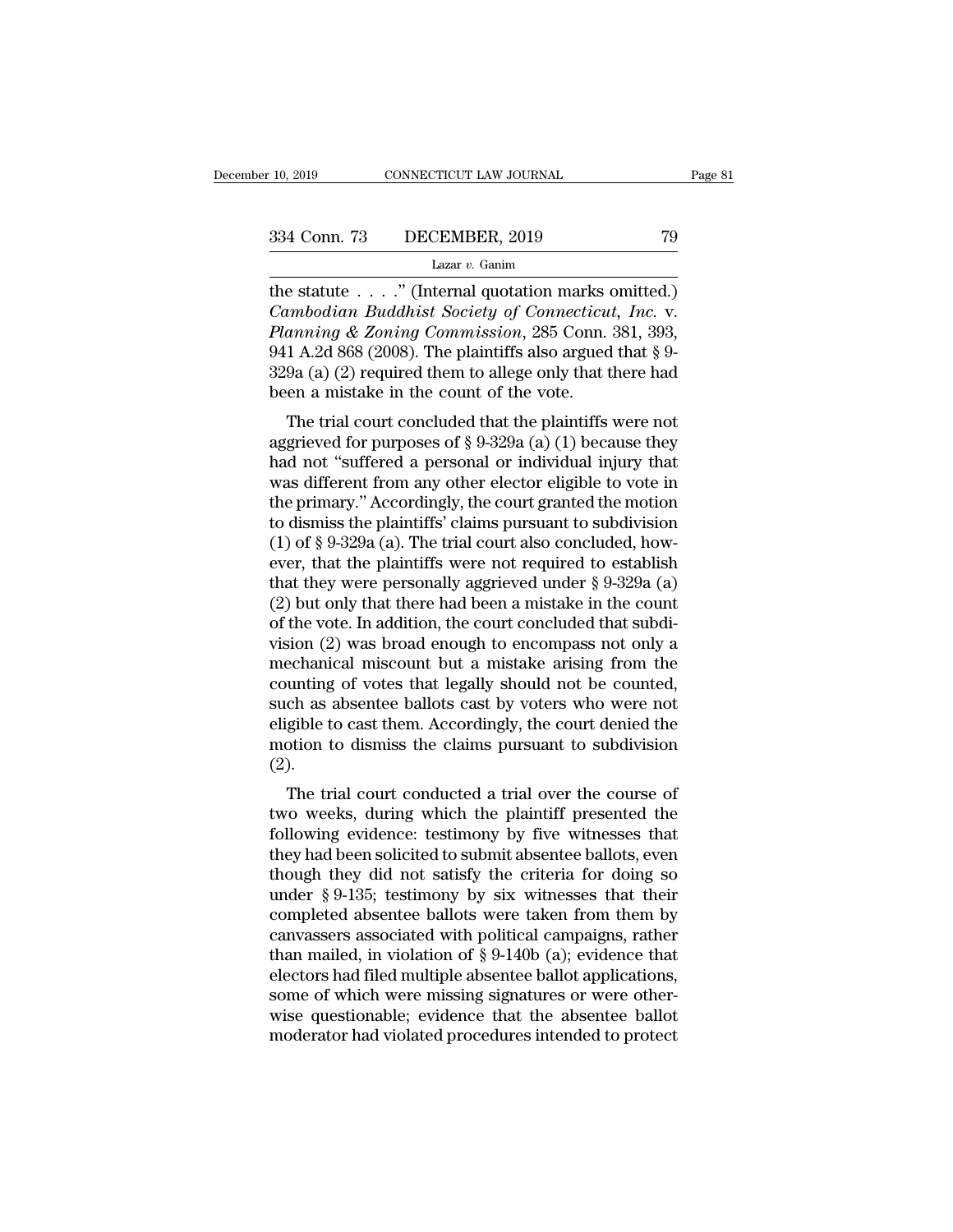# EXECUTE CONNECTICUT LAW JOURNAL December 10, 2019<br>B0 DECEMBER, 2019 334 Conn. 73<br>Lazar v. Ganim

### Lazar *v.* Ganim

 $\begin{array}{ccc}\n & \text{COMPECTICUT LAW JOURNAL} & \text{December} \\
 \hline\n 80 & \text{DECEMBER, } 2019 & 334 \text{ Conn. } 73 \\
 \hline\n & \text{Lazar } v. \text{ Ganim} \\
 \text{ballot secrecy; evidence that the town clerk had modified the addresses on multiple absence to be a solution of 8, 0, 140 (a): evidence that certain conditions in violation of 8, 0, 140 (a): evidence that certain conditions are not provided.} \end{array}$ Fig. 2019 534 Conn. 73<br>
Lazar v. Ganim<br>
ballot secrecy; evidence that the town clerk had modi-<br>
fied the addresses on multiple absentee ballot applica-<br>
tions in violation of  $\S 9-140$  (g); evidence that certain<br>
compaign SO DECEMBER, 2019 334 Conn. 73<br>
Lazar v. Ganim<br>
ballot secrecy; evidence that the town clerk had modified the addresses on multiple absentee ballot applications in violation of § 9-140 (g); evidence that certain campaign **EXEMBER, 2019** 334 Conn. 73<br>
Lazar v. Ganim<br>
ballot secrecy; evidence that the town clerk had modi-<br>
fied the addresses on multiple absentee ballot applica-<br>
tions in violation of § 9-140 (g); evidence that certain<br>
camp Lazar v. Ganim<br>Lazar v. Ganim<br>ballot secrecy; evidence that the town clerk had modi-<br>fied the addresses on multiple absentee ballot applica-<br>tions in violation of § 9-140 (g); evidence that certain<br>campaign workers had be Lazar v. Ganm<br>
ballot secrecy; evidence that the town clerk had modi-<br>
fied the addresses on multiple absentee ballot applica-<br>
tions in violation of § 9-140 (g); evidence that certain<br>
campaign workers had been paid excl ballot secrecy; evidence that the town clerk had modified the addresses on multiple absentee ballot applications in violations in violations for distribute absentee ballot applications in violation of  $\S 9-140$  (j); and e fied the addresses on multiple absentee ballot applications in violation of § 9-140 (g); evidence that certain campaign workers had been paid exclusively to distribute absentee ballot applications in violation of § 9-140 tions in violation of  $\S 9-140$  (g); evidence that certain<br>campaign workers had been paid exclusively to distrib-<br>ute absentee ballot applications in violation of  $\S 9-140$ <br>(j); and evidence that numerous individuals had<br> campaign workers had been paid exclusively to distribute absentee ballot applications in violation of § 9-140 (j); and evidence that numerous individuals had received applications for absentee ballots for distribution and ute absentee ballot applications in violation of  $\S 9-140$ <br>(j); and evidence that numerous individuals had<br>received applications for absentee ballots for distribu-<br>tion and failed to return a list to the town clerk's offi (j); and evidence that numerous individuals had<br>received applications for absentee ballots for distribu-<br>tion and failed to return a list to the town clerk's office<br>identifying the electors to whom they gave the applica-<br> received applications for absentee ballots for distribution and failed to return a list to the town clerk's office<br>identifying the electors to whom they gave the applica-<br>tions in violation of §9-140 (k) (2). The trial cou tion and failed to return a list to the town clerk's office<br>identifying the electors to whom they gave the applica-<br>tions in violation of  $\S 9-140$  (k) (2). The trial court<br>acknowledged that the conduct of the individuals identifying the electors to whom they gave the applications in violation of  $\S 9-140$  (k) (2). The trial court acknowledged that the conduct of the individuals who were paid exclusively to distribute absentee ballots and tions in violation of § 9-140 (k) (2). The trial court<br>acknowledged that the conduct of the individuals who<br>were paid exclusively to distribute absentee ballots and<br>those who failed to return a list to the town clerk's of acknowledged that the conduct of the individuals who<br>were paid exclusively to distribute absentee ballots and<br>those who failed to return a list to the town clerk's office<br>identifying the electors to whom they had distribut were paid exclusively to distribute absentee ballots and<br>those who failed to return a list to the town clerk's office<br>identifying the electors to whom they had distributed<br>applications was "illegal and disturbing," an obse those who failed to return a list to the town clerk's office<br>identifying the electors to whom they had distributed<br>applications was "illegal and disturbing," an observa-<br>tion that, in our view, was warranted in light of th identifying the electors to whom they had distributed<br>applications was "illegal and disturbing," an observa-<br>tion that, in our view, was warranted in light of the<br>history of improper handling of absentee ballots in the<br>cit applications was "illegal and disturbing," an observa-<br>tion that, in our view, was warranted in light of the<br>history of improper handling of absentee ballots in the<br>city. See, e.g., *Keeley v. Ayala*, 328 Conn. 393, 427–28 tion that, in our view, was warranted in light of the<br>history of improper handling of absentee ballots in the<br>city. See, e.g., *Keeley* v. *Ayala*, 328 Conn. 393, 427–28,<br>179 A.3d 1249 (2018) (trial court correctly determi history of improper handling of absentee ballots in the<br>city. See, e.g., *Keeley* v. *Ayala*, 328 Conn. 393, 427–28,<br>179 A.3d 1249 (2018) (trial court correctly determined<br>that new special primary was required as result of city. See, e.g., *Keeley* v. *Ayala*, 328 Conn. 393, 427–28, 179 A.3d 1249 (2018) (trial court correctly determined that new special primary was required as result of improper handling of absentee ballots). The court was 179 A.3d 1249 (2018) (trial court correctly determined<br>that new special primary was required as result of<br>improper handling of absentee ballots). The court was<br>unable to determine, however, "the extent to which<br>such condu that new special primary was required as result of<br>improper handling of absentee ballots). The court was<br>unable to determine, however, "the extent to which<br>such conduct may have affected the primary as a<br>whole." According improper handling of absentee ballots). The court was<br>unable to determine, however, "the extent to which<br>such conduct may have affected the primary as a<br>whole." Accordingly, the trial court found that the plain-<br>tiffs had unable to determine, however, "the extent to which<br>such conduct may have affected the primary as a<br>whole." Accordingly, the trial court found that the plain-<br>tiffs had failed to establish that, "but for the  $\dots$  mis-<br>take such conduct may have affected the primary<br>whole." Accordingly, the trial court found that the<br>tiffs had failed to establish that, "but for the . .<br>take in the count of the votes . . . the result c<br>primary election] might The independent and substrated and the plant<br>fs had failed to establish that, "but for the  $\dots$  mis-<br>ke in the count of the votes  $\dots$  the result of [the<br>imary election] might have been different  $\dots$ ."<br>reneral Statutes § take in the count of the votes . . . the result of [the<br>primary election] might have been different . . . ."<br>General Statutes § 9-329a (b). The court therefore ren-<br>dered judgment in favor of the defendants.<br>This expedite

when the count of the vector  $\cdot \cdot \cdot$  are result of the<br>primary election] might have been different  $\dots$ . The<br>General Statutes § 9-329a (b). The court therefore ren-<br>dered judgment in favor of the defendants.<br>This expedit France, becausing matrix sector dimersion in the Section of the court therefore rendered judgment in favor of the defendants.<br>This expedited appeal pursuant to § 9-325 followed.<br>The appeal was filed on Friday, November 1, dered judgment in favor of the defendants.<br>This expedited appeal pursuant to § 9-325 followed.<br>The appeal was filed on Friday, November 1, 2019, and<br>we ordered an expedited hearing of the appeal, which<br>took place on Monda This expedited appeal pursuant to  $\S$  9-325 followed.<br>The appeal was filed on Friday, November 1, 2019, and<br>we ordered an expedited hearing of the appeal, which<br>took place on Monday, November 4, 2019, the day<br>before the g This expedited appeal pursuant to  $\S 9-325$  followed.<br>The appeal was filed on Friday, November 1, 2019, and<br>we ordered an expedited hearing of the appeal, which<br>took place on Monday, November 4, 2019, the day<br>before the g The appeal was filed on Friday, November 1, 2019, and<br>we ordered an expedited hearing of the appeal, which<br>took place on Monday, November 4, 2019, the day<br>before the general election was held. The plaintiffs<br>claim on appe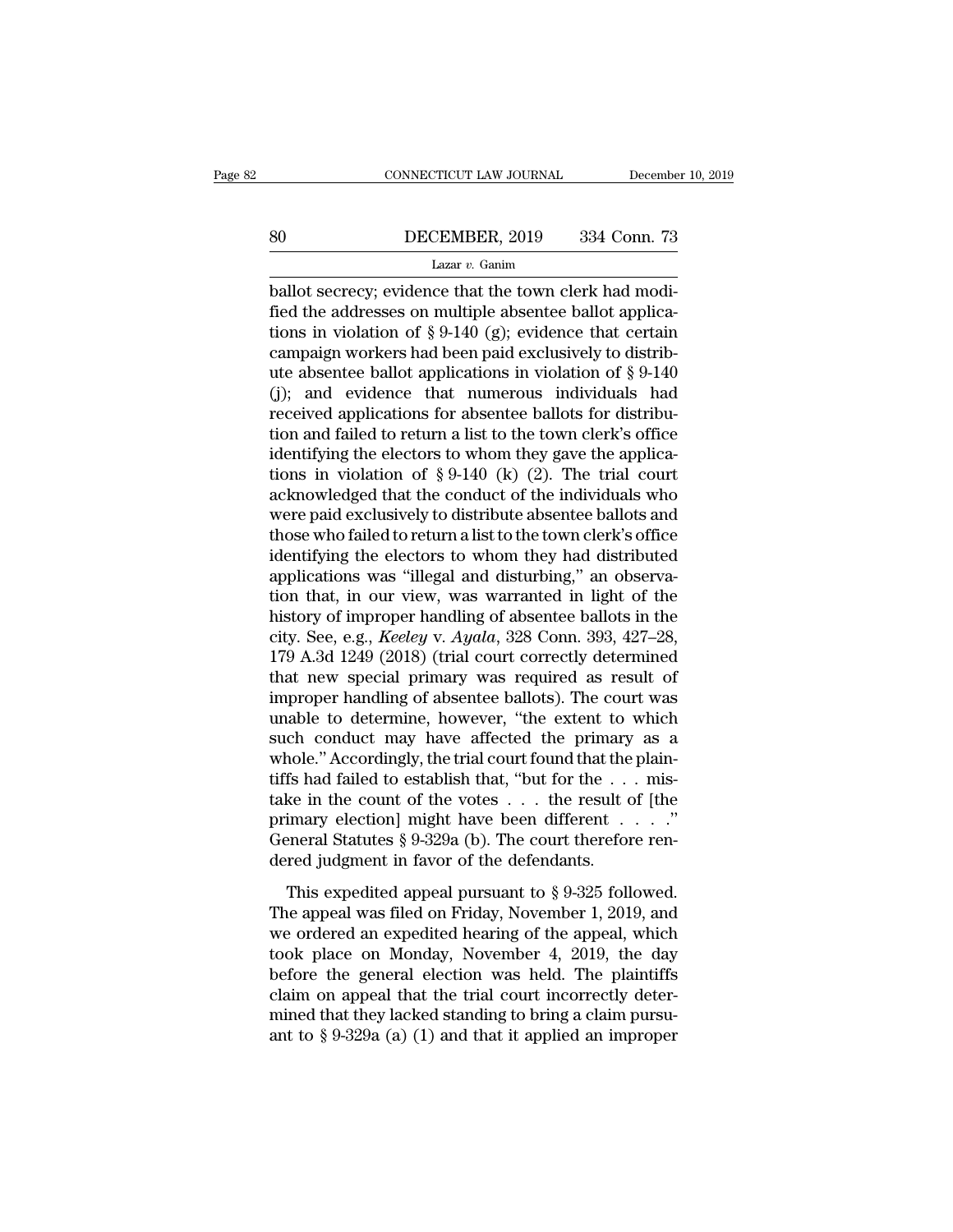legal standard in determining that the plaintiffs had<br>dialed to establish that they were entitled to an order<br>directing a new primary election. The plaintiffs had  $f_{\text{234}}$  Conn. 73 DECEMBER, 2019 81<br>
Lazar v. Ganim<br>
legal standard in determining that the plaintiffs had<br>
failed to establish that they were entitled to an order<br>
directing a new primary election. The plaintiffs also  $\frac{334 \text{ Conn. } 73 \qquad \text{DECEMBER, } 2019 \qquad \qquad 81}{\text{Lazar } v. \text{ Ganim}}$ <br>
legal standard in determining that the plaintiffs had<br>
failed to establish that they were entitled to an order<br>
directing a new primary election. The plaintiffs a 334 Conn. 73 DECEMBER, 2019 81<br>
Lazar v. Ganim<br>
legal standard in determining that the plaintiffs had<br>
failed to establish that they were entitled to an order<br>
directing a new primary election. The plaintiffs also<br>
conten Lazar v. Ganim<br>Legal standard in determining that the plaintiffs had<br>failed to establish that they were entitled to an order<br>directing a new primary election. The plaintiffs also<br>contend that the appeal was justiciable at Lazar v. Ganm<br>
legal standard in determining that the plaintiffs had<br>
failed to establish that they were entitled to an order<br>
directing a new primary election. The plaintiffs also<br>
contend that the appeal was justiciable legal standard in determining that the plaintiffs had<br>failed to establish that they were entitled to an order<br>directing a new primary election. The plaintiffs also<br>contend that the appeal was justiciable at the time that i failed to establish that they were entitled to an order<br>directing a new primary election. The plaintiffs also<br>contend that the appeal was justiciable at the time that it<br>was filed because this court could order relief, nam directing a new primary election. The plaintiffs also<br>contend that the appeal was justiciable at the time that it<br>was filed because this court could order relief, namely,<br>a new primary before the general election occurred. contend that the appeal was justiciable at the time that it<br>was filed because this court could order relief, namely,<br>a new primary before the general election occurred.<br>They further contend that, even if the general electi was filed because this court could order relief, namely,<br>a new primary before the general election occurred.<br>They further contend that, even if the general election<br>were to occur before this court could decide the appeal,<br> a new primary before the general election occurred.<br>They further contend that, even if the general election<br>were to occur before this court could decide the appeal,<br>and even if that event rendered moot their claim that<br>the They further contend that, even if the general election<br>were to occur before this court could decide the appeal,<br>and even if that event rendered moot their claim that<br>the trial court applied an incorrect legal standard whe were to occur before this court could decide the appeal,<br>and even if that event rendered moot their claim that<br>the trial court applied an incorrect legal standard when<br>it denied their request for an order directing a new<br>e and even if that event rendered moot their claim that<br>the trial court applied an incorrect legal standard when<br>it denied their request for an order directing a new<br>election because no relief could be granted, we still<br>coul the trial court applied an incorrect legal standard when<br>it denied their request for an order directing a new<br>election because no relief could be granted, we still<br>could address their standing claim under the capable<br>of re it denied their request for an order directing a new<br>election because no relief could be granted, we still<br>could address their standing claim under the capable<br>of repetition, yet evading review exception to the moot-<br>ness and address their standing claim under the capable<br>repetition, yet evading review exception to the moot-<br>ss doctrine. In response, the defendants dispute the<br>aintiffs' claims challenging the rulings of the trial<br>urt, and t Fourth dialents when standing chain ander are explored of repetition, yet evading review exception to the moot-<br>ness doctrine. In response, the defendants dispute the<br>plaintiffs' claims challenging the rulings of the trial

cludes that the trial court improperly denied that the plaintiffs' claims challenging the rulings of the trial court, and they do not address the justiciability issue.<br>We conclude that the appeal is not moot because a new these docaline. In response, are detendants dispute are plaintiffs' claims challenging the rulings of the trial court, and they do not address the justiciability issue.<br>We conclude that the appeal is not moot because a new election. The conclude that the appeal is not moot because a<br>new general election could be held if this court con-<br>cludes that the trial court improperly denied the plain-<br>tiffs' request for an order directing a new prima We conclude that the appeal is not moot because a<br>new general election could be held if this court con-<br>cludes that the trial court improperly denied the plain-<br>tiffs' request for an order directing a new primary<br>election We conclude that the appeal is not moot because a<br>new general election could be held if this court con-<br>cludes that the trial court improperly denied the plain-<br>tiffs' request for an order directing a new primary<br>election new general election could be held if this court concludes that the trial court improperly denied the plaintiffs' request for an order directing a new primary election. We further conclude that the trial court correctly d cludes that the trial court improperly de<br>tiffs' request for an order directing a<br>election. We further conclude that the t<br>rectly determined that the plaintiffs did r<br>ing to assert a claim pursuant to  $\S 9-32$ <br>that the pl ctly determined that the plaintiffs did not have stand-<br>g to assert a claim pursuant to § 9-329a (a) (1) and<br>at the plaintiffs had not established that they were<br>titled to a new primary election.<br>I<br>Because it implicates th

I

ing to assert a claim pursuant to  $\S 9-329a$  (a) (1) and<br>that the plaintiffs had not established that they were<br>entitled to a new primary election.<br> $I$ <br>Because it implicates this court's subject matter juris-<br>diction, we that the plaintiffs had not established that they were<br>entitled to a new primary election.<br> $I$ <br>Because it implicates this court's subject matter juris-<br>diction, we first address the plaintiff's claim that this<br>appeal is j Fig. 2.1 In the set of the implicates this court's subject matter jurisdiction, we first address the plaintiff's claim that this appeal is justiciable. As we indicated, the plaintiffs contended in their brief to this cour I<br>Because it implicates this court's subject matter juris-<br>diction, we first address the plaintiff's claim that this<br>appeal is justiciable. As we indicated, the plaintiffs con-<br>tended in their brief to this court that this Because it implicates this court's subject matter juris-<br>diction, we first address the plaintiff's claim that this<br>appeal is justiciable. As we indicated, the plaintiffs con-<br>tended in their brief to this court that this a Because it implicates this court's subject matter juris-<br>diction, we first address the plaintiff's claim that this<br>appeal is justiciable. As we indicated, the plaintiffs con-<br>tended in their brief to this court that this diction, we first address the plaintiff's claim that this<br>appeal is justiciable. As we indicated, the plaintiffs con-<br>tended in their brief to this court that this appeal was<br>not moot *at the time that it was filed* becau appeal is justiciable. As we indicated, the plaintiffs contended in their brief to this court that this appeal was not moot *at the time that it was filed* because this court could order a new primary election *before* th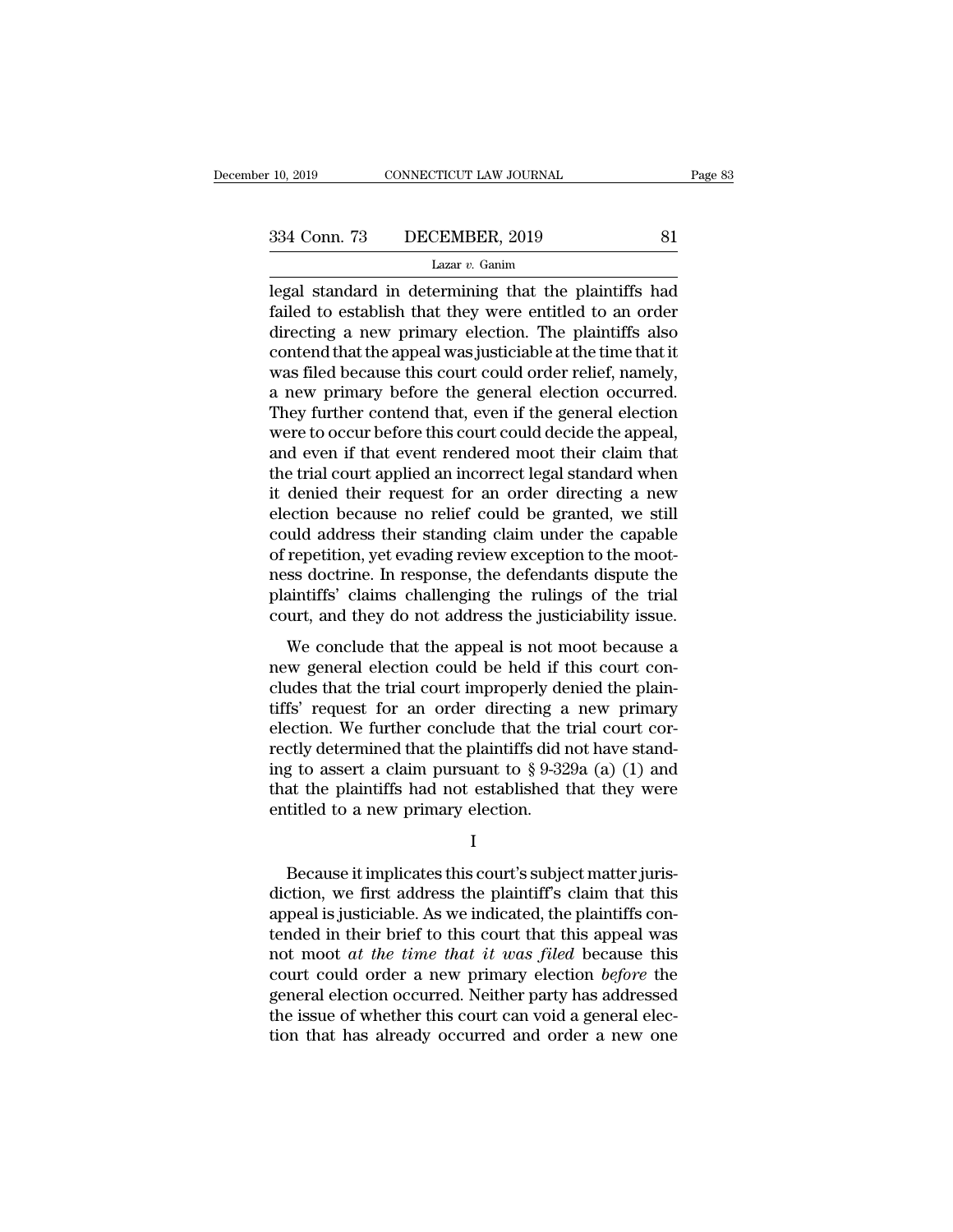### EXECUTE CONNECTICUT LAW JOURNAL December 10, 2019<br>B2 DECEMBER, 2019 334 Conn. 73<br>Lazar v. Ganim Lazar *v.* Ganim

CONNECTICUT LAW JOURNAL December<br>
Because DECEMBER, 2019 334 Conn. 73<br>
Lazar v. Ganim<br>
Lazar v. Ganim<br>
Lazar v. Ganim<br>
Lazar v. Ganim<br>
didates for the general election were chosen. Neverthe-BECEMBER, 2019 334 Conn. 73<br>
Lazar v. Ganim<br>
after invalidating the primary election at which the can-<br>
didates for the general election were chosen. Neverthe-<br>
less, because the issue implicates this court's juris-<br>
dicti Because the issue implicates this court's juris-<br>
Lazar v. Ganim<br>
Lazar v. Ganim<br>
Lazar v. Ganim<br>
didates for the general election were chosen. Neverthe-<br>
less, because the issue implicates this court's juris-<br>
diction, w  $\begin{array}{ll} \textbf{0.82} & \textbf{DECEMB} \\ \hline \\ \textbf{after invalidating the primar} \\ \textbf{didates for the general elect} \\ \textbf{less, because the issue im} \\ \textbf{diction, we address it.} \\ \textbf{This court has never dire} \end{array}$ Lazar  $v$ . Ganim<br>
ter invalidating the primary election at which the can-<br>
dates for the general election were chosen. Neverthe-<br>
ss, because the issue implicates this court's juris-<br>
tion, we address it.<br>
This court has Fraction at which the candidates for the general election were chosen. Nevertheless, because the issue implicates this court's jurisdiction, we address it.<br>This court has never directly addressed the issue of whether a pr

didates for the general election were chosen. Nevertheless, because the issue implicates this court's juris-<br>diction, we address it.<br>This court has never directly addressed the issue of<br>whether a primary election contest b *Bridgeporta execute the interests free the single designal executive* clears. This court's jurisdiction, we address it.<br> **Bridgeport** has never directly addressed the issue of whether a primary election contest becomes mo (2008) (*Caruso III*) (declining to address issue of whether a primary election contest becomes moot after the general election has taken place. Cf. *Caruso v. Bridgeport*, 285 Conn. 618, 624–25 n.5, 941 A.2d 266 (2008) This court has never directly addressed the issue of<br>whether a primary election contest becomes moot after<br>the general election has taken place. Cf. Caruso v.<br>Bridgeport, 285 Conn. 618, 624–25 n.5, 941 A.2d 266<br>(2008) (Ca This court has never directly addressed the issue of<br>whether a primary election contest becomes moot after<br>the general election has taken place. Cf. *Caruso* v.<br>*Bridgeport*, 285 Conn. 618, 624–25 n.5, 941 A.2d 266<br>(2008) whether a primary election contest becomes moot after<br>the general election has taken place. Cf. *Caruso* v.<br>*Bridgeport*, 285 Conn. 618, 624–25 n.5, 941 A.2d 266<br>(2008) (*Caruso II*) (declining to address issue of<br>whether the general election has taken place. Cf. *Caruso* v.<br>*Bridgeport*, 285 Conn. 618, 624–25 n.5, 941 A.2d 266<br>(2008) (*Caruso II*) (declining to address issue of<br>whether this court has authority "to overturn a general<br>electi *Bridgeport*, 285 Conn. 618, 624–25 n.5, 941 A.2d 266 (2008) (*Caruso II*) (declining to address issue of whether this court has authority "to overturn a general election and order a new one based on the voiding of a prima (2008) (*Caruso II*) (declining to address issue of whether this court has authority "to overturn a general election and order a new one based on the voiding of a primary election" at which candidates were chosen). We hel whether this court has authority "to overturn a general<br>election and order a new one based on the voiding of<br>a primary election" at which candidates were chosen).<br>We held in *Caruso v. Bridgeport*, 284 Conn. 793, 804,<br>937 election and order a new one based on the voiding of<br>a primary election" at which candidates were chosen).<br>We held in *Caruso v. Bridgeport*, 284 Conn. 793, 804,<br>937 A.2d 1 (2007) (*Caruso I*), however, that the courts<br>ha a primary election" at which candidates were chosen).<br>We held in *Caruso v. Bridgeport*, 284 Conn. 793, 804,<br>937 A.2d 1 (2007) (*Caruso I*), however, that the courts<br>have no authority to order a *postponement* of a genera We held in *Caruso v. Bridgeport*, 284 Conn. 793, 804, 937 A.2d 1 (2007) (*Caruso I*), however, that the courts have no authority to order a *postponement* of a general election in an action brought pursuant to § 9-329a. 937 A.2d 1 (2007) (*Caruso I*), however, that the courts<br>have no authority to order a *postponement* of a general<br>election in an action brought pursuant to § 9-329a. In<br>*Caruso I*, the plaintiff brought a certified appeal have no authority to order a *postponement* of a general<br>election in an action brought pursuant to § 9-329a. In<br>*Caruso I*, the plaintiff brought a certified appeal to this<br>court pursuant to § 9-325, challenging the trial election in an action brought pursuant to § 9-329a. In *Caruso I*, the plaintiff brought a certified appeal to this court pursuant to § 9-325, challenging the trial court's ruling in an action brought pursuant to § 9-329a Caruso I, the plaintiff brought a certified appeal to this<br>court pursuant to § 9-325, challenging the trial court's<br>ruling in an action brought pursuant to § 9-329a denying<br>his motion to postpone the general election pend court pursuant to § 9-325, challenging the trial court's<br>ruling in an action brought pursuant to § 9-329a denying<br>his motion to postpone the general election pending<br>the resolution of a separate appeal from other rulings<br> ruling in an action brought pursuant to  $\S$  9-329a denying<br>his motion to postpone the general election pending<br>the resolution of a separate appeal from other rulings<br>by the trial court. Id., 795–97. We held that " $\S$  9-32 his motion to postpone the general election pending<br>the resolution of a separate appeal from other rulings<br>by the trial court. Id., 795–97. We held that "§ 9-329a<br>does not authorize the courts under any circumstances<br>to o the resolution of a separate appeal from other rulings<br>by the trial court. Id., 795–97. We held that "§ 9-329a<br>does not authorize the courts under any circumstances<br>to order the postponement of a general election in an<br>ac by the trial court. Id., 795–97. We held that "§ 9-329a<br>does not authorize the courts under any circumstances<br>to order the postponement of a general election in an<br>action brought pursuant to that statute" because "the<br>jud does not authorize the courts under any circumstances<br>to order the postponement of a general election in an<br>action brought pursuant to that statute" because "the<br>judge may go no further in extending relief than that<br>outlin to order the postponement of a general election in an<br>action brought pursuant to that statute" because "the<br>judge may go no further in extending relief than that<br>outlined in the statute"; id., 804; and, in a proceeding<br>pu action brought pursuant to that statute" because "the judge may go no further in extending relief than that outlined in the statute"; id., 804; and, in a proceeding pursuant to  $\S 9\text{-}329a$  (a), the statute authorizes th judge may go no further in extending relief than that<br>outlined in the statute"; id., 804; and, in a proceeding<br>pursuant to § 9-329a (a), the statute authorizes the judge<br>only to "[1] determine the result of such primary; It does not follow, however, from the fact that a<br>new result of such primary; [2]<br>der a change in the existing primary schedule; or<br>a lorder a new primary." (Internal quotation marks<br>nitted.) Id.<br>It does not follow, howev only to "[1] determine the result of such primary; [2]<br>order a change in the existing primary schedule; or<br>[3] order a new primary." (Internal quotation marks<br>omitted.) Id.<br>It does not follow, however, from the fact that a

order a change in the existing primary schedule; or [3] order a new primary." (Internal quotation marks omitted.) Id.<br>It does not follow, however, from the fact that a general election must go forward while a challenge to [3] order a new primary." (Internal quotation marks omitted.) Id.<br>It does not follow, however, from the fact that a general election must go forward while a challenge<br>to the primary election at which the candidates were<br>se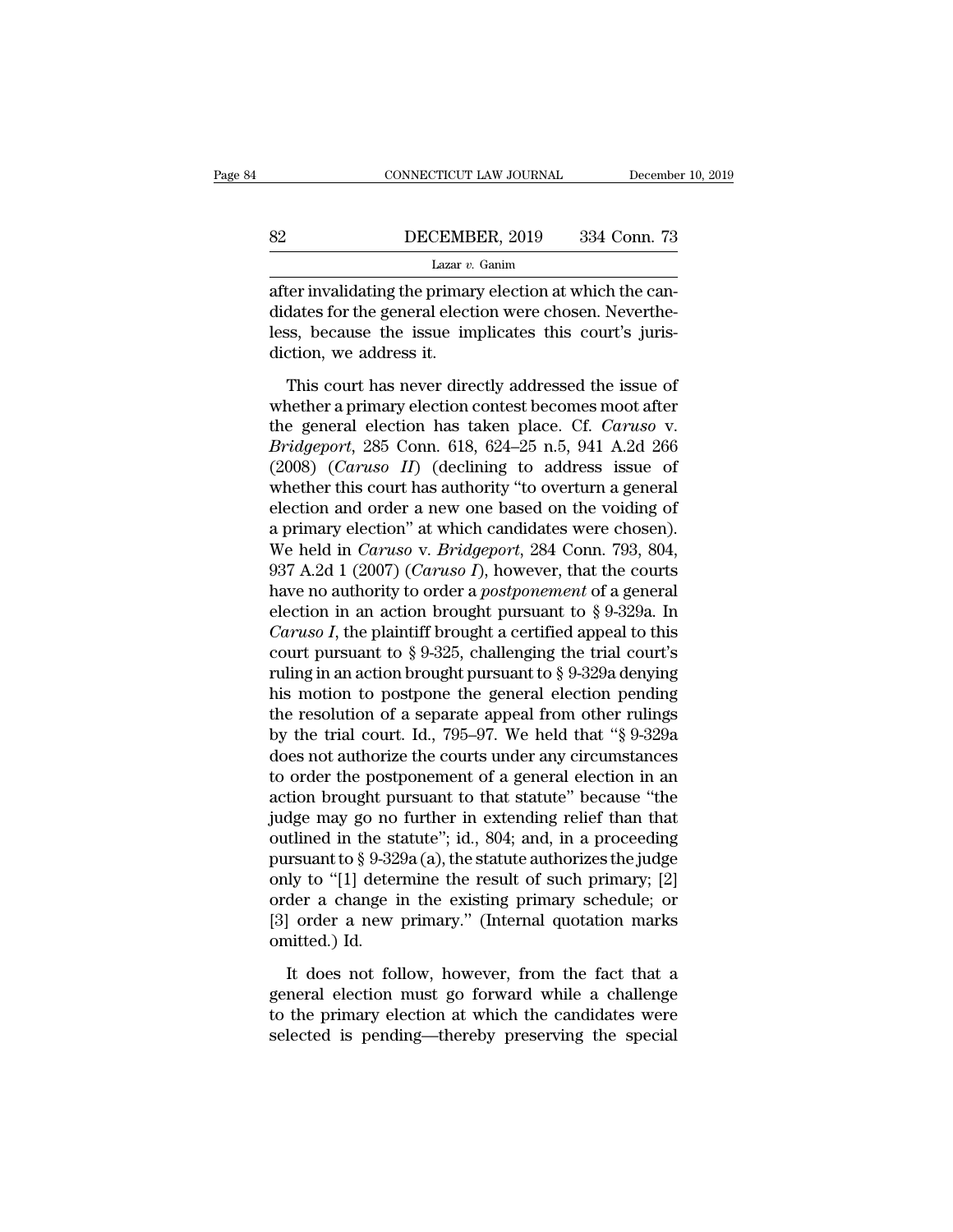<sup>10, 2019</sup> CONNECTICUT LAW JOURNAL Page 8<br>
334 Conn. 73 DECEMBER, 2019 83<br>
Lazar v. Ganim<br>
"snapshot" character<sup>3</sup> of the election in the event that<br>
the challenge is unsuccessful—that the courts cannot<br>
order a now genera 334 Conn. 73 DECEMBER, 2019 83<br>
Lazar v. Ganim<br>
"snapshot" character<sup>3</sup> of the election in the event that<br>
the challenge is unsuccessful—that the courts cannot<br>
order a new general election if the plaintiff prevails in<br>
h 334 Conn. 73 DECEMBER, 2019 83<br>
Lazar v. Ganim<br>
"snapshot" character<sup>3</sup> of the election in the event that<br>
the challenge is unsuccessful—that the courts cannot<br>
order a new general election if the plaintiff prevails in<br>
h 334 Conn. 73 DECEMBER, 2019 83<br>  $\frac{1}{2}$  Lazar v. Ganim<br>
"snapshot" character<sup>3</sup> of the election in the event that<br>
the challenge is unsuccessful—that the courts cannot<br>
order a new general election if the plaintiff prev Lazar v. Ganim<br>
"snapshot" character<sup>3</sup> of the election in the event that<br>
the challenge is unsuccessful—that the courts cannot<br>
order a new general election if the plaintiff prevails in<br>
his challenge to the validity of  $\frac{1}{2}$  the election in the event that<br>
"snapshot" character<sup>3</sup> of the election in the event that<br>
the challenge is unsuccessful—that the courts cannot<br>
order a new general election if the plaintiff prevails in<br>
his cha "snapshot" character" of the election in the event that<br>the challenge is unsuccessful—that the courts cannot<br>order a new general election if the plaintiff prevails in<br>his challenge to the validity of the primary election the challenge is unsuccessful—that the courts cannot<br>order a new general election if the plaintiff prevails in<br>his challenge to the validity of the primary election after<br>the general election has taken place. If the invali order a new general election if the plaintiff prevails in<br>his challenge to the validity of the primary election after<br>the general election has taken place. If the invalidation<br>of the primary results were given nunc pro tun his challenge to the validity of the primary election after<br>the general election has taken place. If the invalidation<br>of the primary results were given nunc pro tunc effect—<br>that is, if this court reversed the trial court the general election has taken place. If the invalidation<br>of the primary results were given nunc pro tunc effect—<br>that is, if this court reversed the trial court and that<br>decision was deemed to be effective as of the time of the primary results were given nunc pro tunc effect—<br>that is, if this court reversed the trial court and that<br>decision was deemed to be effective as of the time that<br>the appeal was heard before the general election—that that is, if this court reversed the trial court and that<br>decision was deemed to be effective as of the time that<br>the appeal was heard before the general election—that<br>necessarily would mean that the candidates for office<br>w decision was deemed to be effective as of the time that<br>the appeal was heard before the general election—that<br>necessarily would mean that the candidates for office<br>who ran in the primary were not validly elected candi-<br>dat the appeal was heard before the general election—that<br>necessarily would mean that the candidates for office<br>who ran in the primary were not validly elected candi-<br>dates for the general election.<sup>4</sup> Thus, with respect to<br>th necessarily would mean that the candidates for office<br>who ran in the primary were not validly elected candi-<br>dates for the general election.<sup>4</sup> Thus, with respect to<br>those candidates, the general election also would have<br> 10086 candidates, the general election also would have<br>
2010 een treated as invalid as a matter of pure logic. A valid<br>
2010 eneral election could not be held without first holding<br>
2011 valid primary election to select th been treated as invalid as a matter of pure logic. A valid general election could not be held without first holding a valid primary election to select the candidates. We  $\frac{1}{\sqrt{2}}$  See *Bortner* v. *Woodbridge*, 250 Con

general election could not be held without first holding<br>a valid primary election to select the candidates. We<br><sup>3</sup>See *Bortner* v. *Woodbridge*, 250 Conn. 241, 255, 736 A.2d 104 (1999)<br>(discussing importance of preserving a valid primary election to select the candidates. We<br>
<sup>3</sup> See *Bortner* v. *Woodbridge*, 250 Conn. 241, 255, 736 A.2d 104 (1999)<br>
(discussing importance of preserving "snapshot" character of election that<br>
"is preceded b See *Bortner* v. *Woodbridge*, 250 Conn. 241, 255, 736 A.2d 104 (1999) equality in the *See Bortner* v. *Woodbridge*, 250 Conn. 241, 255, 736 A.2d 104 (1999) equasing importance of preserving "snapshot" character of electi <sup>3</sup> See *Bortner* v. *Woodbridge*, 250 Conn. 241, 255, 736 A.2d 104 (1999) (discussing importance of preserving "snapshot" character of election that "is preceded by a particular election campaign, for a particular period

<sup>(</sup>discussing importance of preserving "snapshot" character of election that "is preceded by a particular election campaign, for a particular period of time, which culminates on a particular date").<br>
<sup>4</sup> "Nunc pro tunc, [li <sup>st</sup> is preceded by a particular election campaign, for a particular period of time, which culminates on a particular date").<br>
<sup>4</sup> "Nunc pro tunc, [literally] now for then, refers to a court's inherent power to enter an or <sup>4</sup> "Nunc pro tunc, [literally] now i<br>
power to enter an order having retreadjudicated nunc pro tunc, it is as i<br>
should have been done." (Internal quo<br>
152 Conn. App. 780, 799, 100 A.3d 87<br>
Conn. 350, 138 A.3d 265 (2016). From the proton of the underlying prefroactive effect.  $\ldots$  When a matter is giudicated nunc pro tunc, it is as if it were done as of the time that it ould have been done." (Internal quotation marks omitted.) *State* v. adjudicated nunc pro tune, it is as if it were done as of the time that it adjudicated nunc pro tune, it is as if it were done as of the time that it should have been done." (Internal quotation marks omitted.) *State v. C* 

assolution above been done." (Internal quotation marks omitted.) *State v. Connor*, 152 Conn. App. 780, 799, 100 A.3d 877 (2014), rev'd on other grounds, 321 Conn. 350, 138 A.3d 265 (2016).<br>
"The underlying principle on w 152 Conn. App. 780, 799, 100 A.3d 877 (2014), rev'd on other grounds, 321 Conn. 350, 138 A.3d 265 (2016).<br>
"The underlying principle on which judgments nunc pro tunc are sustained<br>
is that such action is necessary in furt Conn. 350, 138 A.3d 265 (2016).<br>
"The underlying principle on which judgments nunc pro tunc are sustained<br>
is that such action is necessary in furtherance of justice and in order to<br>
save a party from unjust prejudice . . "The underlying principle on which judgments nunc pro tunc are sustained<br>is that such action is necessary in furtherance of justice and in order to<br>save a party from unjust prejudice . . . caused by the acts of the court the course of judicial procedure. In other words, the practice is intended merely to make sure that one shall not suffer for an event which he could not avoid." (Internal quotation marks omitted.) *Gary Excavating Co. v.* merely to make sure that one shall not suffer for an event which he could not avoid." (Internal quotation marks omitted.) *Gary Excavating Co.* v. *North Haven*, 163 Conn. 428, 430, 311 A.2d 90 (1972); see also *Feehan* v. not avoid." (Internal quotation marks omitted.) *Gary Excavating Co. v.*<br>North Haven, 163 Conn. 428, 430, 311 A.2d 90 (1972); see also *Feehan v.*<br>Marcone, 331 Conn. 436, 488, 204 A.3d 666 ("it is a [well established] pre North Haven, 163 Conn. 428, 430, 311 A.2d 90 (1972); see also *Feehan v.* Marcone, 331 Conn. 436, 488, 204 A.3d 666 ("it is a [well established] prerogative of the [c]ourt to treat as done that which should have been done Marcone, 331 Conn. 436, 488, 204 A.3d 666 ("it is a [well established] prerogative of the [c]ourt to treat as done that which should have been done" [internal quotation marks omitted]), cert. denied, U.S. , 140 S. Ct. 144, Five of the [c]ourt to treat as done that which should have been done" [internal quotation marks omitted]), cert. denied, U.S. , 140 S. Ct. 144, L. Ed. 2d (2019). As the circumstances of the present case show, because of Final quotation marks omitted]), cert. denied, U.S. , 140 S. Ct.<br>144, L. Ed. 2d (2019). As the circumstances of the present case<br>show, because of the time constraints on elections and the complexity of<br>election contests, t show, because of the time constraints on elections and the complexity of election contests, there is a significant risk that a plaintiff in a primary election contest may, through no fault of his or her own, be unable to o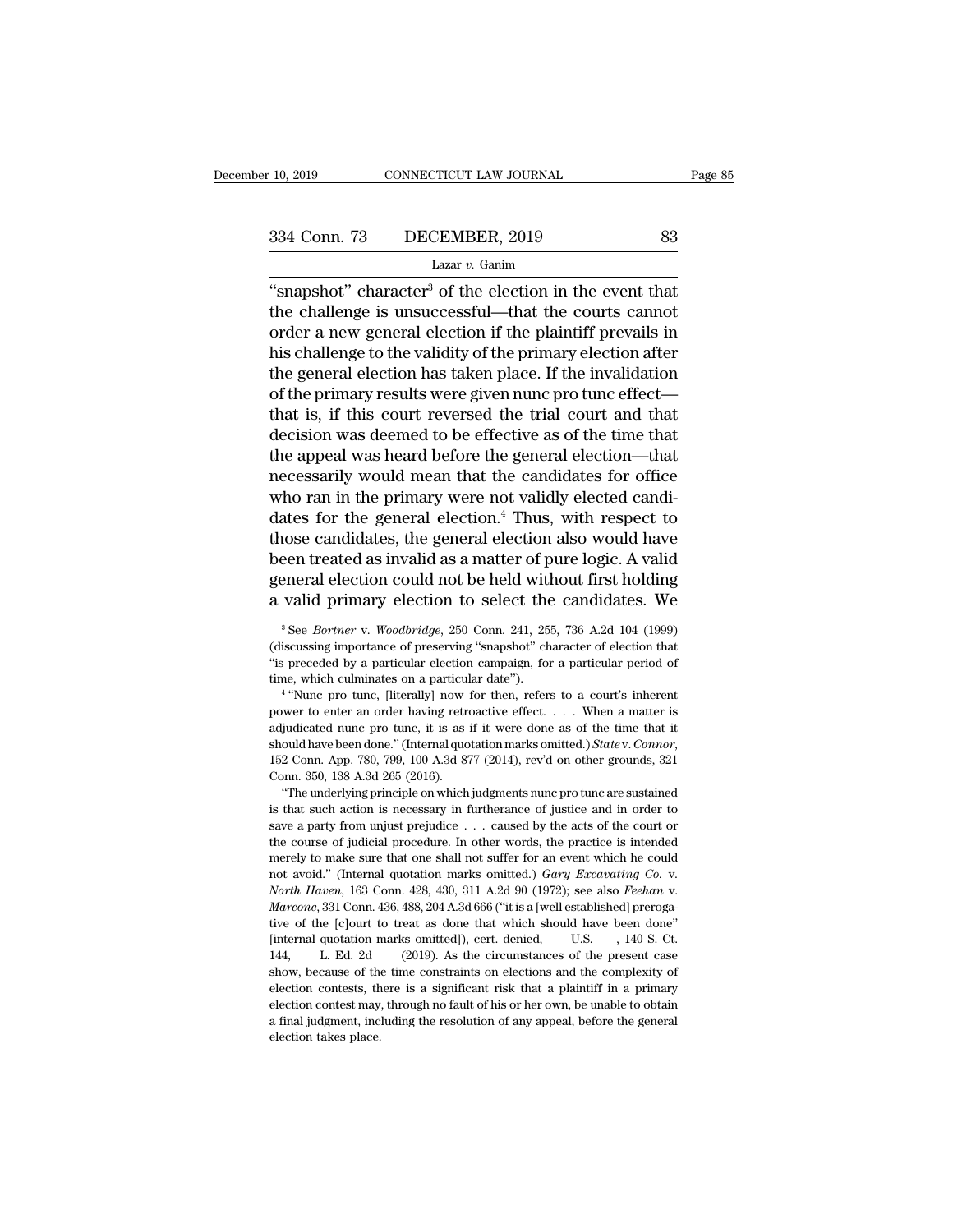### EXECUTE CONNECTICUT LAW JOURNAL December 10, 2019<br>B4 DECEMBER, 2019 334 Conn. 73<br>Lazar v. Ganim Lazar *v.* Ganim

CONNECTICUT LAW JOURNAL December 10, 2019<br>
B4 DECEMBER, 2019 334 Conn. 73<br>
Lazar v. Ganim<br>
Conclude, therefore, that the provision of § 9-329a (b)<br>
authorizing the court to order a new primary election<br>
if it finds that t B4 DECEMBER, 2019 334 Conn. 73<br>
Lazar v. Ganim<br>
conclude, therefore, that the provision of § 9-329a (b)<br>
authorizing the court to order a new primary election<br>
if it finds that the result of the primary might have<br>
been d EXEMBER, 2019 334 Conn. 73<br>
Lazar v. Ganim<br>
conclude, therefore, that the provision of § 9-329a (b)<br>
authorizing the court to order a new primary election<br>
if it finds that the result of the primary might have<br>
been diffe Been different but for the impropriation of  $\S 9-329a$  (b)<br>authorizing the court to order a new primary election<br>if it finds that the result of the primary might have<br>been different but for the improprieties complained of Lazar v. Ganim<br>Lazar v. Ganim<br>conclude, therefore, that the provision of § 9-329a (b)<br>authorizing the court to order a new primary election<br>if it finds that the result of the primary might have<br>been different but for the Lazar v. Ganm<br>
conclude, therefore, that the provision of § 9-329a (b)<br>
authorizing the court to order a new primary election<br>
if it finds that the result of the primary might have<br>
been different but for the improprietie conclude, therefore, that the provision of  $\S$  9-329a (b) authorizing the court to order a new primary election<br>if it finds that the result of the primary might have<br>been different but for the improprieties complained of, authorizing the court to order a new primary election<br>if it finds that the result of the primary might have<br>been different but for the improprieties complained of,<br>without any limits on the timing of such an order, implicif it finds that the result of the primary might have<br>been different but for the improprieties complained of,<br>without any limits on the timing of such an order, implic-<br>itly authorizes the judge to order a new general elec been different but for the improprieties com<br>without any limits on the timing of such an or<br>itly authorizes the judge to order a new genes<br>if the first general election is invalidated by<br>of the judge's order invalidating t the first general election is invalidated by operation<br>the judge's order invalidating the primary election.<br>ecause this court could provide this form of relief, we<br>nclude that this appeal is not moot.<br> $II$ <br>We next address

II

of the judge's order invalidating the primary election.<br>
Because this court could provide this form of relief, we<br>
conclude that this appeal is not moot.<br>
II<br>
We next address the plaintiffs' claim that the trial<br>
court in Because this court could provide this form of relief, we<br>conclude that this appeal is not moot.<br> $II$ <br>We next address the plaintiffs' claim that the trial<br>court incorrectly determined that they lacked standing<br>to bring a cl conclude that this appeal is not moot.<br>
II<br>
We next address the plaintiffs' claim that the trial<br>
court incorrectly determined that they lacked standing<br>
to bring a claim pursuant to  $\S 9-329a$  (a) (1). "As a<br>
preliminary II<br>We next address the plaintiffs' claim that the trial<br>court incorrectly determined that they lacked standing<br>to bring a claim pursuant to § 9-329a (a) (1). "As a<br>preliminary matter, we address the appropriate stan-<br>dard We next address the plaintiffs' claim that the trial<br>court incorrectly determined that they lacked standing<br>to bring a claim pursuant to  $\S 9{\text -}329a$  (a) (1). "As a<br>preliminary matter, we address the appropriate stan-<br>da We next address the plaintiffs' claim that the trial<br>court incorrectly determined that they lacked standing<br>to bring a claim pursuant to  $\S 9{\text -}329a$  (a) (1). "As a<br>preliminary matter, we address the appropriate stan-<br>da court incorrectly determined that they lacked standing<br>to bring a claim pursuant to § 9-329a (a) (1). "As a<br>preliminary matter, we address the appropriate stan-<br>dard of review. If a party is found to lack standing, the<br>co to bring a claim pursuant to § 9-329a (a) (1). "As a<br>preliminary matter, we address the appropriate stan-<br>dard of review. If a party is found to lack standing, the<br>court is without subject matter jurisdiction to determine preliminary matter, we address the appropriate standard of review. If a party is found to lack standing, the court is without subject matter jurisdiction to determine the cause. . . . . A determination regarding a trial co dard of review. If a party is found to lack standing, the<br>court is without subject matter jurisdiction to determine<br>the cause. . . . . A determination regarding a trial<br>court's subject matter jurisdiction is a question of court is without subject matter jurisdiction to determine<br>the cause.... A determination regarding a trial<br>court's subject matter jurisdiction is a question of law.<br>When ... the trial court draws conclusions of law,<br>our re the cause. . . . . A determination regarding a trial<br>court's subject matter jurisdiction is a question of law.<br>When . . . the trial court draws conclusions of law,<br>our review is plenary and we must decide whether its<br>concl court's subject matter jurisdiction is a question of law.<br>When . . . the trial court draws conclusions of law,<br>our review is plenary and we must decide whether its<br>conclusions are legally and logically correct and find<br>sup When . . . the<br>our review is ple<br>conclusions are<br>support in the fa<br>quotation marks<br>LLC v. New Lo<br>292 (2007).<br>"Standing is r The referred is presently and we mass declare wheater as<br>
nelusions are legally and logically correct and find<br>
pport in the facts that appear in the record." (Internal<br>
otation marks omitted.) Fort Trumbull Conservancy,<br> support in the facts that appear in the record." (Internal<br>support in the facts that appear in the record." (Internal<br>quotation marks omitted.) Fort Trumbull Conservancy,<br>LLC v. New London, 282 Conn. 791, 802, 925 A.2d<br>292

support in the rates and appear in the record. (Internation marks omitted.) Fort Trumbull Conservancy, LLC v. New London, 282 Conn. 791, 802, 925 A.2d 292 (2007).<br>
"Standing is not a technical rule intended to keep aggriev LLC v. New London, 282 Conn. 791, 802, 925 A.2d<br>292 (2007).<br>"Standing is not a technical rule intended to keep<br>aggrieved parties out of court; nor is it a test of substan-<br>tive rights. Rather it is a practical concept des  $292 (2007)$ .<br>
"Standing is not a technical rule intended to keep<br>
aggrieved parties out of court; nor is it a test of substan-<br>
tive rights. Rather it is a practical concept designed to<br>
ensure that courts and parties are "Standing is not a technical rule intended to keep<br>aggrieved parties out of court; nor is it a test of substan-<br>tive rights. Rather it is a practical concept designed to<br>ensure that courts and parties are not vexed by sui "Standing is not a technical rule intended to keep<br>aggrieved parties out of court; nor is it a test of substan-<br>tive rights. Rather it is a practical concept designed to<br>ensure that courts and parties are not vexed by sui aggrieved parties out of court; nor is it a test of substantive rights. Rather it is a practical concept designed to ensure that courts and parties are not vexed by suits brought to vindicate nonjusticiable interests and t tive rights. Rather it is a practical concept designed to<br>ensure that courts and parties are not vexed by suits<br>brought to vindicate nonjusticiable interests and that<br>judicial decisions which may affect the rights of other ensure that courts and parties are not vexed by suits<br>brought to vindicate nonjusticiable interests and that<br>judicial decisions which may affect the rights of others<br>are forged in hot controversy, with each view fairly and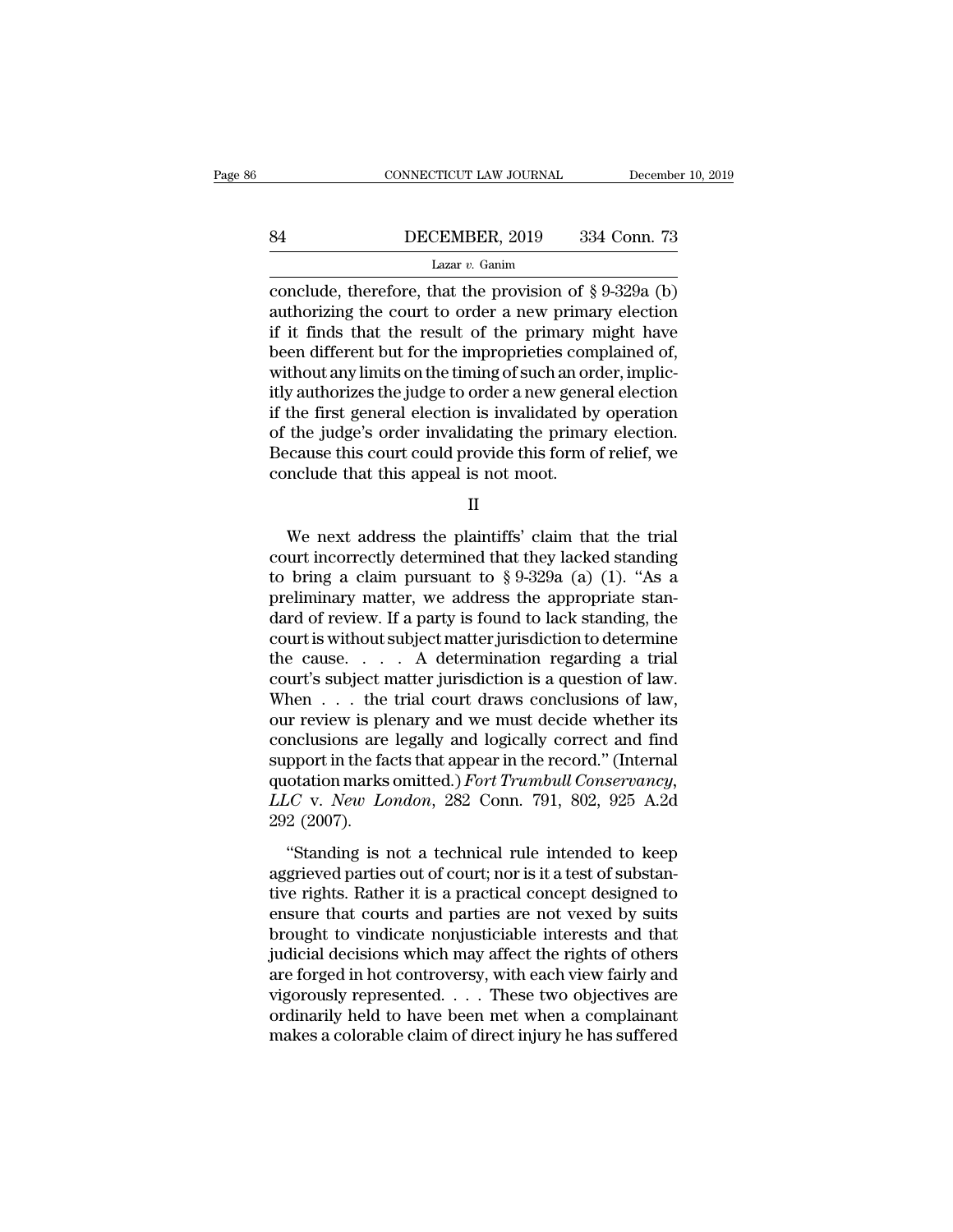10, 2019 CONNECTICUT LAW JOURNAL Page 87<br>
334 Conn. 73 DECEMBER, 2019 85<br>
Lazar v. Ganim<br>
or is likely to suffer, in an individual or representative<br>
capacity. Such a personal stake in the outcome of the<br>
controvery 334 Conn. 73 DECEMBER, 2019 85<br>
Lazar v. Ganim<br>
or is likely to suffer, in an individual or representative<br>
capacity. Such a personal stake in the outcome of the<br>
controversy . . . provides the requisite assurance of<br>
con 334 Conn. 73 DECEMBER, 2019 85<br>
Lazar v. Ganim<br>
or is likely to suffer, in an individual or representative<br>
capacity. Such a personal stake in the outcome of the<br>
controversy . . . provides the requisite assurance of<br>
con 334 Conn. 73 DECEMBER, 2019 85<br>
Lazar v. Ganim<br>
or is likely to suffer, in an individual or representative<br>
capacity. Such a personal stake in the outcome of the<br>
controversy . . . provides the requisite assurance of<br>
con Lazar v. Ganim<br>
Lazar v. Ganim<br>
or is likely to suffer, in an individual or representative<br>
capacity. Such a personal stake in the outcome of the<br>
controversy . . . provides the requisite assurance of<br>
concrete adversenes Lazar v. Ganm<br>
or is likely to suffer, in an individual or representative<br>
capacity. Such a personal stake in the outcome of the<br>
controversy . . . provides the requisite assurance of<br>
concrete adverseness and diligent ad or is likely to suffer, in an individual or representative<br>capacity. Such a personal stake in the outcome of the<br>controversy . . . provides the requisite assurance of<br>concrete adverseness and diligent advocacy. . . . The<br>r capacity. Such a personal stake in the outcome of the controversy . . . provides the requisite assurance of concrete adverseness and diligent advocacy. . . . The requirement of directness between the injuries claimed by t controversy . . . . provides t<br>concrete adverseness and di<br>requirement of directness be<br>by the plaintiff and the cond<br>is expressed, in our standing j<br>on whether the plaintiff is t<br>the claim at issue. . . . .<br>"Two broad yet There is also distinct and different and different of directness between the injuries claimed<br>  $\alpha$  the plaintiff and the conduct of the defendant also<br>  $\alpha$  whether the plaintiff is the proper party to assert<br>  $\alpha$  the c by the plaintiff and the conduct of the defendant also<br>is expressed, in our standing jurisprudence, by the focus<br>on whether the plaintiff is the proper party to assert<br>the claim at issue. . . .<br>"Two broad yet distinct cate

 $\mathbf{E}_{\mathbf{S}}$  are plant that are conduct of the detendant disomination is expressed, in our standing jurisprudence, by the focus on whether the plaintiff is the proper party to assert the claim at issue.  $\ldots$  "Two broad demonstrate a specific, personal and legal interest in the subject means of a specific, personal and statutory  $\ldots$  Classical and statutory  $\ldots$  Classical and statutory  $\ldots$  Classical and statutory  $\ldots$  Classical and the claim at issue.  $\ldots$ <br>
"Two broad yet distinct categories of aggrievement<br>
exist, classical and statutory.  $\ldots$  Classical aggrieve-<br>
ment requires a two part showing. First, a party must<br>
demonstrate a specific, pers "Two broad yet distinct categories of aggrievement<br>exist, classical and statutory.... Classical aggrieve-<br>ment requires a two part showing. First, a party must<br>demonstrate a specific, personal and legal interest in<br>the su "Two broad yet distinct categories of aggrievement<br>exist, classical and statutory. . . . Classical aggrieve-<br>ment requires a two part showing. First, a party must<br>demonstrate a specific, personal and legal interest in<br>the exist, classical and statutory. . . . Classical aggrieve-<br>ment requires a two part showing. First, a party must<br>demonstrate a specific, personal and legal interest in<br>the subject matter of the [controversy], as opposed to<br> ment requires a two part showing. First, a party<br>demonstrate a specific, personal and legal inter<br>the subject matter of the [controversy], as oppos<br>a general interest that all members of the comm<br>share. . . . Second, the p Increased a specific, personal and regal interest in<br>
e subject matter of the [controversy], as opposed to<br>
general interest that all members of the community<br>
are.... Second, the party must also show that the<br>
lleged cond are subject matter of the [controversy], as opposed to<br>a general interest that all members of the community<br>share.... Second, the party must also show that the<br>[alleged conduct] has specially and injuriously affected<br>that

In our contribution of the commands<br>
share.... Second, the party must also show that the<br>
[alleged conduct] has specially and injuriously affected<br>
that specific personal or legal interest....<br>
"Statutory aggrievement exis [alleged conduct] has specially and injuriously affected<br>that specific personal or legal interest.  $\dots$ <br>"Statutory aggrievement exists by legislative fiat, not<br>by judicial analysis of the particular facts of the case.<br>In function conductly has spectarly that hydrodary affected that specific personal or legal interest.  $\ldots$ .<br>
"Statutory aggrievement exists by legislative fiat, not by judicial analysis of the particular facts of the case.<br> "Statutory aggrievement exists by legislative fiat, not<br>by judicial analysis of the particular facts of the case.<br>In other words, in cases of statutory aggrievement, par-<br>ticular legislation grants standing to those who c ''The fundamental aspect of [statutory] standing to the case.<br>
other words, in cases of statutory aggrievement, par-<br>
cular legislation grants standing to those who claim<br>
iury to an interest protected by that legislation by judicial dialysis of the particular facts of the case.<br>In other words, in cases of statutory aggrievement, par-<br>ticular legislation grants standing to those who claim<br>injury to an interest protected by that legislation.

m oater words, in cases of statutory aggreventent, particular legislation grants standing to those who claim<br>injury to an interest protected by that legislation."<br>(Internal quotation marks omitted.) Id., 802–803.<br>"The fun injury to an interest protected by that legislation."<br>(Internal quotation marks omitted.) Id., 802–803.<br>"The fundamental aspect of [statutory] standing . . .<br>[is that] it focuses on the party seeking to get his com-<br>plain The fundamental aspect of statutory standing (Internal quotation marks omitted.) Id., 802–803.<br>
"The fundamental aspect of [statutory] standing . . .<br>
[is that] it focuses on the party seeking to get his complaint before "The fundamental aspect of [statutory] standing  $\ldots$ <br>[is that] it focuses on the party seeking to get his com-<br>plaint before [the] court and not on the issues he wishes<br>to have adjudicated.  $\ldots$  When standing is put in "The fundamental aspect of [statutory] standing  $\ldots$ <br>[is that] it focuses on the party seeking to get his com-<br>plaint before [the] court and not on the issues he wishes<br>to have adjudicated.  $\ldots$  When standing is put in [is that] it focuses on the party seeking to get his complaint before [the] court and not on the issues he wishes<br>to have adjudicated. . . . When standing is put in issue,<br>the question is whether the person whose standing plaint before [the] court and not on the issues he wishes<br>to have adjudicated. . . . When standing is put in issue,<br>the question is whether the person whose standing is<br>challenged is a proper party to request an adjudicati to have adjudicated. . . . When standing is put in issue,<br>the question is whether the person whose standing is<br>challenged is a proper party to request an adjudication<br>of the issue and not whether the controversy is otherthe question is whether the person whose standing is<br>challenged is a proper party to request an adjudication<br>of the issue and not whether the controversy is other-<br>wise justiciable, or whether, on the merits, the plaintiff challenged is a proper party to request an adjudication<br>of the issue and not whether the controversy is other-<br>wise justiciable, or whether, on the merits, the plaintiff<br>has a legally protected interest that the defendant'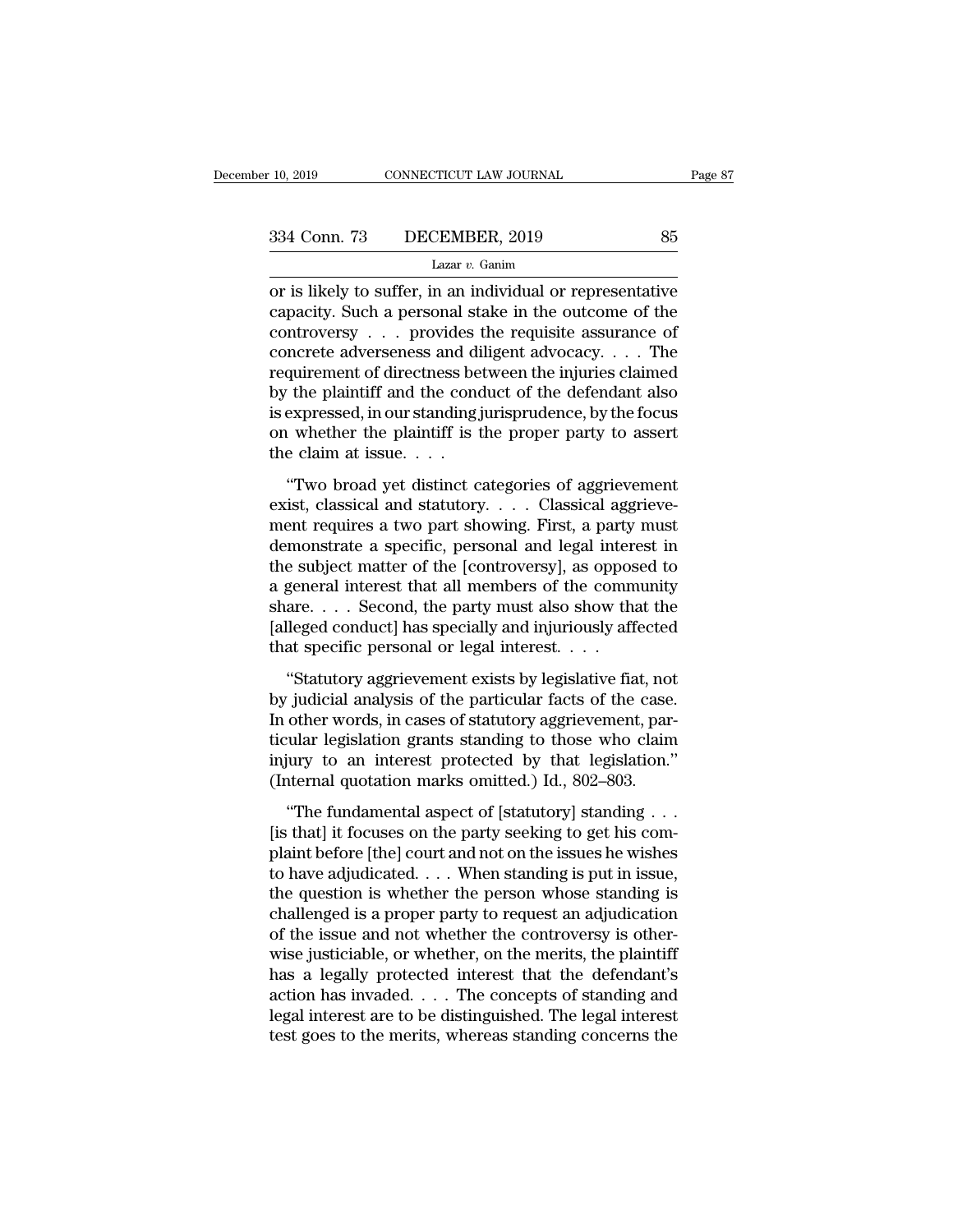# EXECUTE CONNECTICUT LAW JOURNAL December 10, 2019<br>B6 DECEMBER, 2019 334 Conn. 73<br>Lazar v. Ganim

### Lazar *v.* Ganim

 $\begin{tabular}{ll} \multicolumn{2}{l}{{\small \textbf{COMPECTCUT LAW JOURNAL}}} & \multicolumn{2}{l}{December 10, 2019} \\ \hline & \multicolumn{2}{l}{\small \textbf{BECEMBER, 2019}} & \multicolumn{2}{l}{334} & \textbf{Conn. 73} \\ \hline & \multicolumn{2}{l}{\small \textbf{Lazar } v. Ganim} \\ \hline \end{tabular}$ Better BECEMBER, 2019 334 Conn. 73<br>
Lazar v. Ganim<br>
question whether the interest sought to be protected<br>
by the complainant is arguably within the zone of inter-<br>
ests to be protected or regulated by the statute or consti EXEMBER, 2019 334 Conn. 73<br>
Lazar v. Ganim<br>
question whether the interest sought to be protected<br>
by the complainant is arguably within the zone of inter-<br>
ests to be protected or regulated by the statute or consti-<br>
tuti EXEMBER, 2019 334 Conn. 73<br>
Lazar v. Ganim<br>
question whether the interest sought to be protected<br>
by the complainant is arguably within the zone of inter-<br>
ests to be protected or regulated by the statute or consti-<br>
tuti Lazar v. Ganim<br>Lazar v. Ganim<br>question whether the interest sought to be protected<br>by the complainant is arguably within the zone of inter-<br>ests to be protected or regulated by the statute or consti-<br>tutional guarantee in Lazar *v*. Ganim<br>question whether the interest sought to be protected<br>by the complainant is arguably within the zone of inter-<br>ests to be protected or regulated by the statute or consti-<br>tutional guarantee in question." (C question whethe<br>by the complaina<br>ests to be protect<br>tutional guarant<br>internal quotatic<br>Aquarium, Inc.<br>726 (1978).<br>In the presen In the complainant is arguably whill the zone of inter-<br>
Its to be protected or regulated by the statute or consti-<br>
Itional guarantee in question." (Citations omitted;<br>
ternal quotation marks omitted.) Mystic Marinelife<br> tutional guarantee in question." (Citations omitted;<br>internal quotation marks omitted.) Mystic Marinelife<br>Aquarium, Inc. v. Gill, 175 Conn. 483, 491–92, 400 A.2d<br>726 (1978).<br>In the present case, the plaintiffs contend tha

tutional guarantee in question. (Chations onlitted,<br>internal quotation marks omitted.) Mystic Marinelife<br>Aquarium, Inc. v. Gill, 175 Conn. 483, 491–92, 400 A.2d<br>726 (1978).<br>In the present case, the plaintiffs contend that Aquarium, Inc. v. Gill, 175 Conn. 483, 491–92, 400 A.2d<br>
726 (1978).<br>
In the present case, the plaintiffs contend that the<br>
trial court incorrectly determined that, to have standing<br>
to bring a claim pursuant to § 9-329a Equation,  $m$ ,  $m$ .  $\sim$  04,  $\sim$  175 Coluli. 465, 491–92, 400 A.2d 726 (1978).<br>
In the present case, the plaintiffs contend that the trial court incorrectly determined that, to have standing to bring a claim pursuant to The status of the plaintiffs contend that the trial court incorrectly determined that, to have standing to bring a claim pursuant to  $\S 9-329a$  (a) (1), which authorizes "[a]ny . . . elector . . . aggrieved by a ruling of In the present case, the plaintiffs contend that the<br>trial court incorrectly determined that, to have standing<br>to bring a claim pursuant to § 9-329a (a) (1), which<br>authorizes "[a]ny . . . elector . . . aggrieved by a rultrial court incorrectly determined that, to have standing<br>to bring a claim pursuant to § 9-329a (a) (1), which<br>authorizes "[a]ny . . . elector . . . aggrieved by a rul-<br>ing of an election official" to bring an action purs to bring a claim pursuant to § 9-329a (a) (1), which<br>authorizes "[a]ny . . . elector . . . aggrieved by a rul-<br>ing of an election official" to bring an action pursuant<br>to the statute, they had to show that they had "a spe authorizes "[a]ny . . . elector . . . aggrieved by a rul-<br>ing of an election official" to bring an action pursuant<br>to the statute, they had to show that they had "a specific,<br>personal and legal interest in the subject matt ing of an election official" to bring an action pursuant<br>to the statute, they had to show that they had "a specific,<br>personal and legal interest in the subject matter of the<br>[controversy], as opposed to a general interest to the statute, they had to show that they had "a specific,<br>personal and legal interest in the subject matter of the<br>[controversy], as opposed to a general interest that all<br>members of the community share." (Internal quota personal and legal interest in the subject matter of the [controversy], as opposed to a general interest that all<br>members of the community share." (Internal quotation<br>marks omitted.) *Fort Trumbull Conservancy, LLC* v.<br>*Ne* [controversy], as opposed to a general interest that all<br>members of the community share." (Internal quotation<br>marks omitted.) *Fort Trumbull Conservancy*, *LLC* v.<br>*New London*, supra, 282 Conn. 803. Rather, the plaintiff members of the community share." (Internal quotation<br>marks omitted.) *Fort Trumbull Conservancy*, *LLC* v.<br>*New London*, supra, 282 Conn. 803. Rather, the plaintiffs<br>contend, they were required to show only that "the<br>inter marks omitted.) *Fort Trumbull Conservancy, LLC* v.<br> *New London*, supra, 282 Conn. 803. Rather, the plaintiffs<br>
contend, they were required to show only that "the<br>
interest sought to be protected by [them] is arguably<br>
wi *New London*, supra, 282 Conn. 803. Rather, the plaintiffs contend, they were required to show only that "the interest sought to be protected by [them] is arguably within the zone of interests to be protected or regulated The plaintiffs have cited no authority, however, for<br>errors being professed or regulated<br>the statute . . . in question." (Internal quotation<br>arks omitted.) Cambodian Buddhist Society of Con-<br>cticut, Inc. v. Planning & Zon by the statute . . . in question." (Internal quotation<br>harks omitted.) *Cambodian Buddhist Society of Con-*<br>*necticut, Inc.* v. *Planning & Zoning Commission*,<br>supra, 285 Conn. 393–94.<br>The plaintiffs have cited no authori

by the statute between the question. (Internal quotation<br>marks omitted.) Cambodian Buddhist Society of Con-<br>necticut, *Inc.* v. Planning & Zoning Commission,<br>supra, 285 Conn. 393–94.<br>The plaintiffs have cited no authority, *soluted.) Cambodian Buddhist Society of Connecticut, Inc. v. Planning & Zoning Commission,*<br>supra, 285 Conn. 393–94.<br>The plaintiffs have cited no authority, however, for<br>the proposition that, *whenever* the legislature en mettical, The. v. Talling a Zohthy Commission,<br>supra, 285 Conn. 393–94.<br>The plaintiffs have cited no authority, however, for<br>the proposition that, whenever the legislature enacts a<br>statute protecting a specific zone of int supra, 285 Colul. 385–84.<br>
The plaintiffs have cited no authority, however, for<br>
the proposition that, *whenever* the legislature enacts a<br>
statute protecting a specific zone of interests, *any per-*<br>
son who is a member The plaintiffs have cited no authority, however, for<br>the proposition that, *whenever* the legislature enacts a<br>statute protecting a specific zone of interests, *any per-*<br>son who is a member of the class of persons who are the proposition that, *whenever* the legislature enacts a<br>statute protecting a specific zone of interests, *any per-*<br>son who is a member of the class of persons who are<br>statutorily authorized to invoke the statute may bri statute protecting a specific zone of interests, *any person* who is a member of the class of persons who are statutorily authorized to invoke the statute may bring an action to protect that zone of interests. Although th son who is a member of the class of persons who are<br>statutorily authorized to invoke the statute may bring<br>an action to protect that zone of interests. Although<br>the legislature has, on occasion, dispensed with the<br>requirem statutorily authorized to invoke the statute may bring<br>an action to protect that zone of interests. Although<br>the legislature has, on occasion, dispensed with the<br>requirement that a plaintiff establish the elements of<br>class an action to protect that zone of interests. Although<br>the legislature has, on occasion, dispensed with the<br>requirement that a plaintiff establish the elements of<br>classical aggrievement in order to have standing to<br>invoke a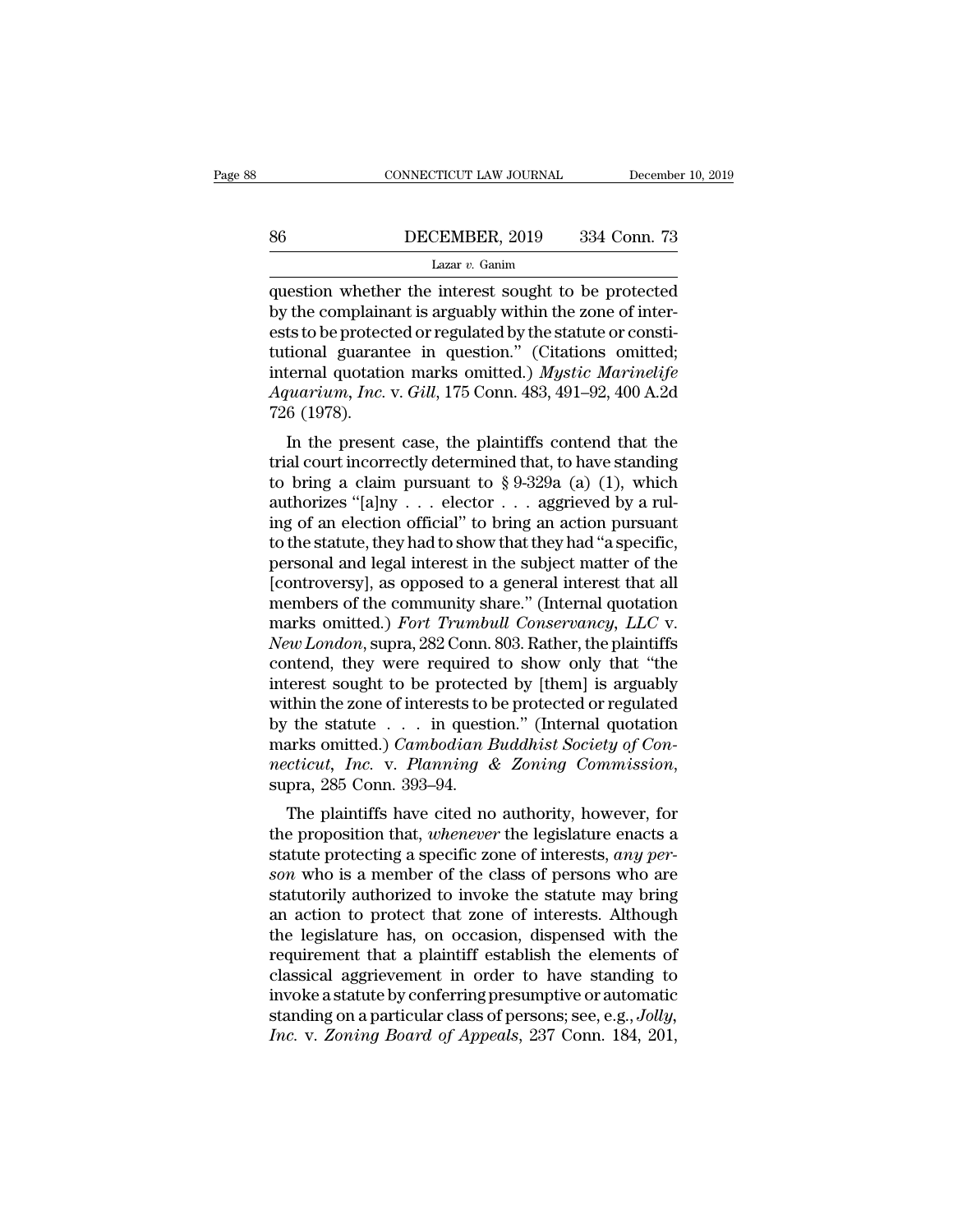Fage CONNECTICUT LAW JOURNAL Page<br>
334 Conn. 73 DECEMBER, 2019 87<br>
Lazar v. Ganim<br>
676 A.2d 831 (1996) (under General Statutes § 8-8 [a],<br>
landowners living within 100 foot radius of land<br>
involved in zoning decision have 334 Conn. 73 DECEMBER, 2019 87<br>
Lazar v. Ganim<br>
676 A.2d 831 (1996) (under General Statutes § 8-8 [a],<br>
landowners living within 100 foot radius of land<br>
involved in zoning decision have presumptive standing<br>
to appeal fr 334 Conn. 73 DECEMBER, 2019 87<br>
Lazar v. Ganim<br>
676 A.2d 831 (1996) (under General Statutes § 8-8 [a],<br>
landowners living within 100 foot radius of land<br>
involved in zoning decision have presumptive standing<br>
to appeal fr 334 Conn. 73 DECEMBER, 2019 87<br>
Lazar v. Ganim<br>
676 A.2d 831 (1996) (under General Statutes § 8-8 [a],<br>
landowners living within 100 foot radius of land<br>
involved in zoning decision have presumptive standing<br>
to appeal fr Lazar v. Ganim<br>676 A.2d 831 (1996) (under General Statutes § 8-8 [a],<br>landowners living within 100 foot radius of land<br>involved in zoning decision have presumptive standing<br>to appeal from decision); id. (taxpayers have au Lazar v. Gamm<br>
676 A.2d 831 (1996) (under General Statutes § 8-8 [a],<br>
landowners living within 100 foot radius of land<br>
involved in zoning decision have presumptive standing<br>
to appeal from decision); id. (taxpayers have 676 A.2d 831 (1996) (under General Statutes § 8-8 [a],<br>landowners living within 100 foot radius of land<br>involved in zoning decision have presumptive standing<br>to appeal from decision); id. (taxpayers have automatic<br>standin landowners living within 100 foot radius of land<br>involved in zoning decision have presumptive standing<br>to appeal from decision); id. (taxpayers have automatic<br>standing to appeal from zoning decisions involving sale<br>of liq involved in zoning decision have presumptive standing<br>to appeal from decision); id. (taxpayers have automatic<br>standing to appeal from zoning decisions involving sale<br>of liquor under § 8-8 [a]); proof of a specific, persona to appeal from decision); id. (taxpayers have automatic<br>standing to appeal from zoning decisions involving sale<br>of liquor under § 8-8 [a]); proof of a specific, personal<br>and legal interest that has been injured by the defe standing to appeal from zoning decisions involving sale<br>of liquor under § 8-8 [a]); proof of a specific, personal<br>and legal interest that has been injured by the defen-<br>dant's conduct ordinarily is required to establish st of liquor under § 8-8 [a]); proof of a specific, personal<br>and legal interest that has been injured by the defen-<br>dant's conduct ordinarily is required to establish statu-<br>tory standing. See id., 203 (taxpayers do not have<br> and legal interest that has been injured by the defen-<br>dant's conduct ordinarily is required to establish statu-<br>tory standing. See id., 203 (taxpayers do not have<br>automatic standing under § 8-8 [a] to appeal from zoning<br>d dant's conduct ordinarily is required to establish statu-<br>tory standing. See id., 203 (taxpayers do not have<br>automatic standing under  $\S 8-8[a]$  to appeal from zoning<br>decisions involving "dangerous businesses, such as<br>adul tory standing. See id., 203 (taxpayers do not have<br>automatic standing under § 8-8 [a] to appeal from zoning<br>decisions involving "dangerous businesses, such as<br>adult video and bookstores, adult entertainment clubs,<br>X-rated automatic standing under § 8-8 [a] to appeal from zoning<br>decisions involving "dangerous businesses, such as<br>adult video and bookstores, adult entertainment clubs,<br>X-rated movie theaters, massage parlors, pool halls, gun<br>de decisions involving "dangerous businesses, such as<br>adult video and bookstores, adult entertainment clubs,<br>X-rated movie theaters, massage parlors, pool halls, gun<br>dealers, pawn shops, and all-night convenience stores,"<br>but adult video and bookstores, adult entertainment clubs,<br>X-rated movie theaters, massage parlors, pool halls, gun<br>dealers, pawn shops, and all-night convenience stores,"<br>but must establish aggrievement); see also *Tremont*<br>P X-rated movie theaters, massage parlors, pool halls, gun<br>dealers, pawn shops, and all-night convenience stores,"<br>but must establish aggrievement); see also *Tremont*<br>Public Advisors, LLC v. Connecticut Resources Recov-<br>ery dealers, pawn shops, and all-night convenience stores,"<br>but must establish aggrievement); see also *Tremont*<br>*Public Advisors, LLC* v. *Connecticut Resources Recov-*<br>*ery Authority*, 333 Conn. 672, 711, 217 A.3d 953 (2019) but must establish aggrievement); see also *Tremont*<br> *Public Advisors, LLC v. Connecticut Resources Recov-*<br> *ery Authority,* 333 Conn. 672, 711, 217 A.3d 953 (2019)<br>
("to have standing to bring an antitrust action [pursu Public Advisors, LLC v. Connecticut Resources Recov-<br>ery Authority, 333 Conn. 672, 711, 217 A.3d 953 (2019)<br>("to have standing to bring an antitrust action [pursuant<br>to General Statutes § 35-24 et seq.], a plaintiff must<br>a ery Authority, 333 Conn. 672, 711, 217 A.3d 953 (2019)<br>("to have standing to bring an antitrust action [pursuant<br>to General Statutes § 35-24 et seq.], a plaintiff must<br>adequately allege not only that it is a member of the ("to have standing to bring an antitrust action [pursuant<br>to General Statutes § 35-24 et seq.], a plaintiff must<br>adequately allege not only that it is a member of the<br>class of persons that is statutorily authorized to bri to General Statutes § 35-24 et seq.], a plaintiff must<br>adequately allege not only that it is a member of the<br>class of persons that is statutorily authorized to bring<br>such an action, but also that [1] it suffered an antitru adequately allege not only that it is a member of the<br>class of persons that is statutorily authorized to bring<br>such an action, but also that [1] it suffered an antitrust<br>injury and [2] it is an acceptable plaintiff to purs class of persons that is statutorily authorized to bring<br>such an action, but also that [1] it suffered an antitrust<br>injury and [2] it is an acceptable plaintiff to pursue the<br>alleged antitrust violations" [internal quotat such an action, but also that [1] it suffered an antitrust<br>injury and [2] it is an acceptable plaintiff to pursue the<br>alleged antitrust violations" [internal quotation marks<br>omitted]); *Handsome, Inc.* v. *Planning* & Zoni injury and [2] it is an acceptable plaintiff to pursue the<br>alleged antitrust violations" [internal quotation marks<br>omitted]); *Handsome*, *Inc.* v. *Planning* & Zoning Com-<br>mission, 317 Conn. 515, 527, 119 A.3d 541 (2015) alleged antitrust violations" [internal quotation marks<br>
omitted]); *Handsome, Inc.* v. *Planning & Zoning Com-*<br>
mission, 317 Conn. 515, 527, 119 A.3d 541 (2015) (to<br>
have standing to appeal from zoning decision pursuant omitted]); *Handsome, Inc.* v. *Planning* & *Zoning Commission*, 317 Conn. 515, 527, 119 A.3d 541 (2015) (to have standing to appeal from zoning decision pursuant to § 8-8, "a party must have and must maintain a specific, *mission*, 317 Conn. 515, 527, 119 A.3d 541 (2015) (to<br>have standing to appeal from zoning decision pursuant<br>to § 8-8, "a party must have and must maintain a specific,<br>personal and legal interest in the subject matter of t have standing to appeal from zoning decision pursuant<br>to § 8-8, "a party must have and must maintain a specific,<br>personal and legal interest in the subject matter of the<br>appeal throughout the course of the appeal" [intern to § 8-8, "a party must have and must maintain a specific,<br>personal and legal interest in the subject matter of the<br>appeal throughout the course of the appeal" [internal<br>quotation marks omitted]); *Schwartz* v. Town Plan personal and legal interest in the subject matter of the<br>appeal throughout the course of the appeal" [internal<br>quotation marks omitted]); *Schwartz* v. Town Plan &<br>Zoning Commission, 168 Conn. 20, 25, 357 A.2d 495<br>(1975) ( appeal throughout the course of the appeal" [internal<br>quotation marks omitted]); *Schwartz* v. Town Plan &<br>Zoning Commission, 168 Conn. 20, 25, 357 A.2d 495<br>(1975) (under § 8-8, "[e]xcept in cases involving the<br>sale of alc quotation marks omitted]); *Schwartz v. Town Plan & Zoning Commission*, 168 Conn. 20, 25, 357 A.2d 495 (1975) (under § 8-8, "[e]xcept in cases involving the sale of alcoholic beverages, aggrievement requires a showing t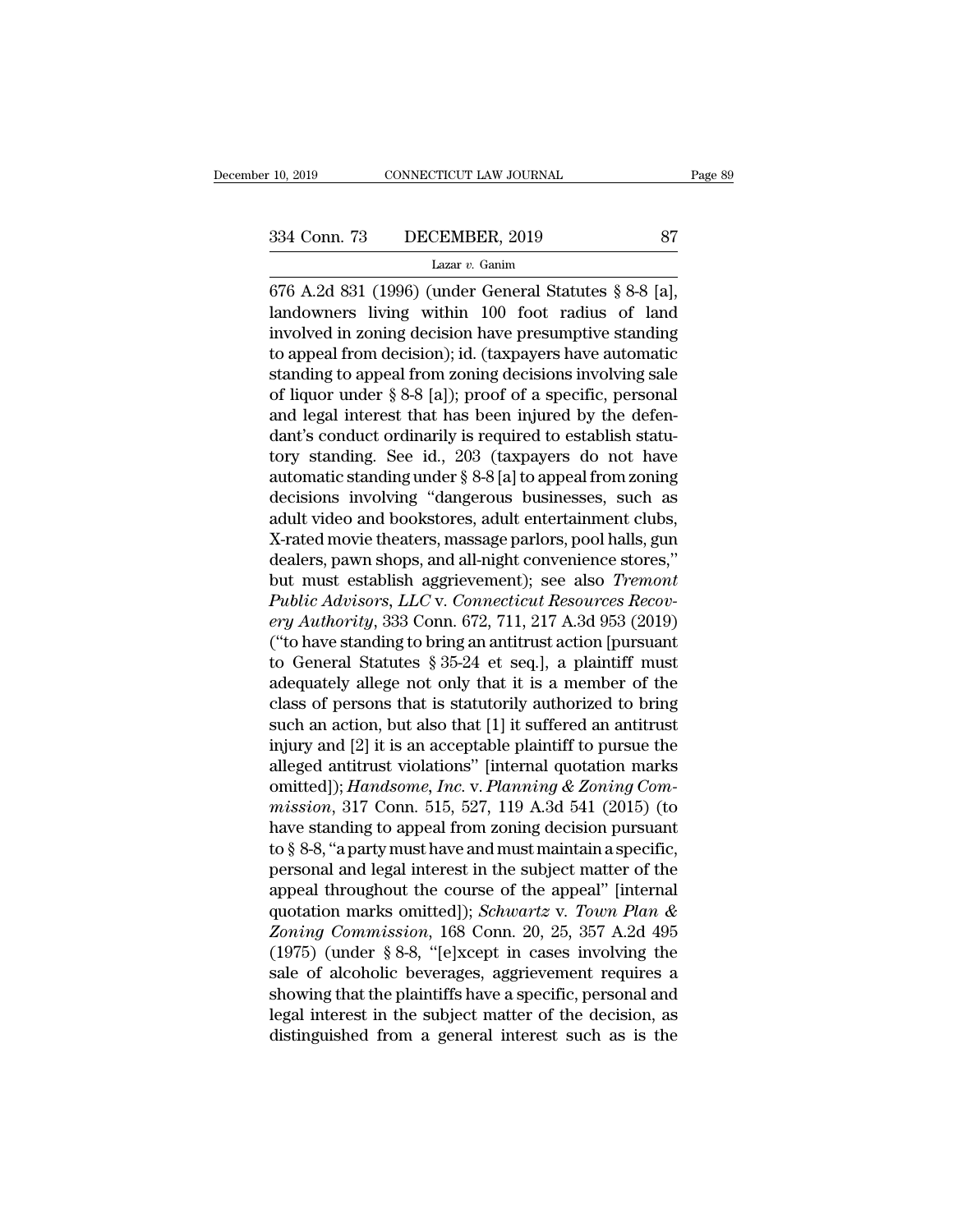# EXECUTE CONNECTICUT LAW JOURNAL December 10, 2019<br>B8 DECEMBER, 2019 334 Conn. 73<br>Lazar v. Ganim

### Lazar *v.* Ganim

CONNECTICUT LAW JOURNAL December 10, 2019<br>
BECEMBER, 2019 334 Conn. 73<br>
Lazar v. Ganim<br>
Concern of the community as a whole, and that the<br>
plaintiffs were specially and injuriously affected in their<br>
proporty or other loga **Planning Manuson September 150 Comparison September 2019**<br> **Examin Concern of the community as a whole, and that the plaintiffs were specially and injuriously affected in their property or other legal rights"); McDermott property or other legal rightstand rate rightstand respectively.**<br> **property or other legal rights'');** *McDermott* v. *Zoning*<br> *Board of Appeals*, 150 Conn. 510, 513, 191 A.2d 551<br>
(1063) ("Ial porson is addrigated with *Board of the community as a whole, and that the*<br> *Lazar v. Ganim*<br> *Lazar v. Ganim*<br> *Concern of the community as a whole, and that the*<br>
plaintiffs were specially and injuriously affected in their<br>
property or other leg Lazar v. Ganim<br>
Lazar v. Ganim<br>
concern of the community as a whole, and that the<br>
plaintiffs were specially and injuriously affected in their<br>
property or other legal rights"); McDermott v. Zoning<br>
Board of Appeals, 150 Lazar v. Ganm<br>
concern of the community as a whole, and that the<br>
plaintiffs were specially and injuriously affected in their<br>
property or other legal rights"); McDermott v. Zoning<br>
Board of Appeals, 150 Conn. 510, 513, 1 concern of the community as a whole, and that the<br>plaintiffs were specially and injuriously affected in their<br>property or other legal rights"); McDermott v. Zoning<br>Board of Appeals, 150 Conn. 510, 513, 191 A.2d 551<br>(1963) plaintiffs were specially and injuriously affected in their<br>property or other legal rights"); McDermott v. Zoning<br>Board of Appeals, 150 Conn. 510, 513, 191 A.2d 551<br>(1963) ("[a] person is aggrieved within the meaning<br>of [G property or other legal rights"); *McDermott v. Zoning*<br>Board of Appeals, 150 Conn. 510, 513, 191 A.2d 551<br>(1963) ("[a] person is aggrieved within the meaning<br>of [General Statutes] § 14-324 [which allows aggrieved<br>persons Board of Appeals, 150 Conn. 510, 513, 191 A.2d 551 (1963) ("[a] person is aggrieved within the meaning of [General Statutes]  $\S$  14-324 [which allows aggrieved persons to appeal from decisions involving licensing for the (1963) ("[a] person is aggrieved within the meaning<br>of [General Statutes]  $\S$  14-324 [which allows aggrieved<br>persons to appeal from decisions involving licensing<br>for the sale of gasoline] if he has a personal or property<br> of [General Statutes] § 14-324 [which a<br>persons to appeal from decisions invertor the sale of gasoline] if he has a perse<br>interest which will be substantially<br>affected by a finding of the board that<br>suitable and that its u The sale of gasoline] if he has a personal or property<br>terest which will be substantially and adversely<br>fected by a finding of the board that the location is<br>itable and that its use for a gasoline station will not<br>peril th For an safe of gasoning in the tast a personal of property<br>interest which will be substantially and adversely<br>affected by a finding of the board that the location is<br>suitable and that its use for a gasoline station will no

affected by a finding of the board that the location is<br>suitable and that its use for a gasoline station will not<br>imperil the safety of the public").<br>Nevertheless, the plaintiffs contend that the legisla-<br>ture must have i suitable and that its use for a gasoline station will not<br>imperil the safety of the public").<br>Nevertheless, the plaintiffs contend that the legisla-<br>ture must have intended that all electors, or at least<br>the class of elec imperil the safety of the public").<br>
Nevertheless, the plaintiffs contend that the legislature must have intended that all electors, or at least<br>
the class of electors that is entitled to vote in a particular<br>
election, w Nevertheless, the plaintiffs contend that the legislature must have intended that all electors, or at least<br>the class of electors that is entitled to vote in a particular<br>election, would have standing to bring a claim pur Nevertheless, the plaintiffs contend that the legislature must have intended that all electors, or at least<br>the class of electors that is entitled to vote in a particular<br>election, would have standing to bring a claim pur ture must have intended that all electors, or at least<br>the class of electors that is entitled to vote in a particular<br>election, would have standing to bring a claim pursuant<br>to § 9-329a (a) (1), even if the elector did not the class of electors that is entitled to vote in a particular<br>election, would have standing to bring a claim pursuant<br>to § 9-329a (a) (1), even if the elector did not have a<br>specific personal interest that was substantial election, would have standing to bring a claim pursuant<br>to § 9-329a (a) (1), even if the elector did not have a<br>specific personal interest that was substantially<br>affected by the improper ruling because, otherwise, an<br>elect to § 9-329a (a) (1), even if the elector did not have a<br>specific personal interest that was substantially<br>affected by the improper ruling because, otherwise, an<br>elector could bring an action pursuant to the statute<br>only " specific personal interest that was substantially<br>affected by the improper ruling because, otherwise, an<br>elector could bring an action pursuant to the statute<br>only "if the margin of victory was one or on a tie vote."<br>This affected by the improper ruling because, otherwise, an<br>elector could bring an action pursuant to the statute<br>only "if the margin of victory was one or on a tie vote."<br>This is so, according to the plaintiffs, because the<br>im elector could bring an action pursuant to the statute<br>only "if the margin of victory was one or on a tie vote."<br>This is so, according to the plaintiffs, because the<br>improper ruling "would not make a difference in the<br>outco only "if the margin of victory was one or on a tie vote."<br>This is so, according to the plaintiffs, because the<br>improper ruling "would not make a difference in the<br>outcome" if the margin were larger. See General Stat-<br>utes This is so, according to the plaintiffs, because the<br>improper ruling "would not make a difference in the<br>outcome" if the margin were larger. See General Stat-<br>utes § 9-329a (b) ("judge may . . . order a new primary<br>if he improper ruling "would not make a difference in the<br>outcome" if the margin were larger. See General Stat-<br>utes § 9-329a (b) ("judge may . . . order a new primary<br>if he finds that but for the error in the ruling of the<br>ele outcome" if the margin were larger. See General Stat-<br>utes § 9-329a (b) ("judge may . . . order a new primary<br>if he finds that but for the error in the ruling of the<br>election official, [or] any mistake in the count of the utes § 9-329a (b) ("judge may . . . order a new primary<br>if he finds that but for the error in the ruling of the<br>election official, [or] any mistake in the count of the<br>votes . . . the result of such primary might have bee if he finds that but for the error in the ruling of the<br>election official, [or] any mistake in the count of the<br>votes . . . the result of such primary might have been<br>different"). We note, however, that § 9-329a (b) also<br> election official, [or] any mistake in the count of the<br>votes . . . the result of such primary might have been<br>different"). We note, however, that § 9-329a (b) also<br>authorizes the judge to "determine the result of such<br>pr votes . . . the result of such primary might have been<br>different"). We note, however, that § 9-329a (b) also<br>authorizes the judge to "determine the result of such<br>primary . . . ." Accordingly, if an elector were improp-<br>e different"). We note, however, that § 9-329a (b) also<br>authorizes the judge to "determine the result of such<br>primary . . . ." Accordingly, if an elector were improp-<br>erly denied his right to vote, the elector would have<br>st authorizes the judge to "determine the result of such primary . . . ." Accordingly, if an elector were improperly denied his right to vote, the elector would have standing to bring an action pursuant to  $\S 9-329a$  (a) (1) primary  $\ldots$  ." Accordingly, if an elector were improperly denied his right to vote, the elector would have standing to bring an action pursuant to § 9-329a (a) (1) and could ask the court to correct the results to inclu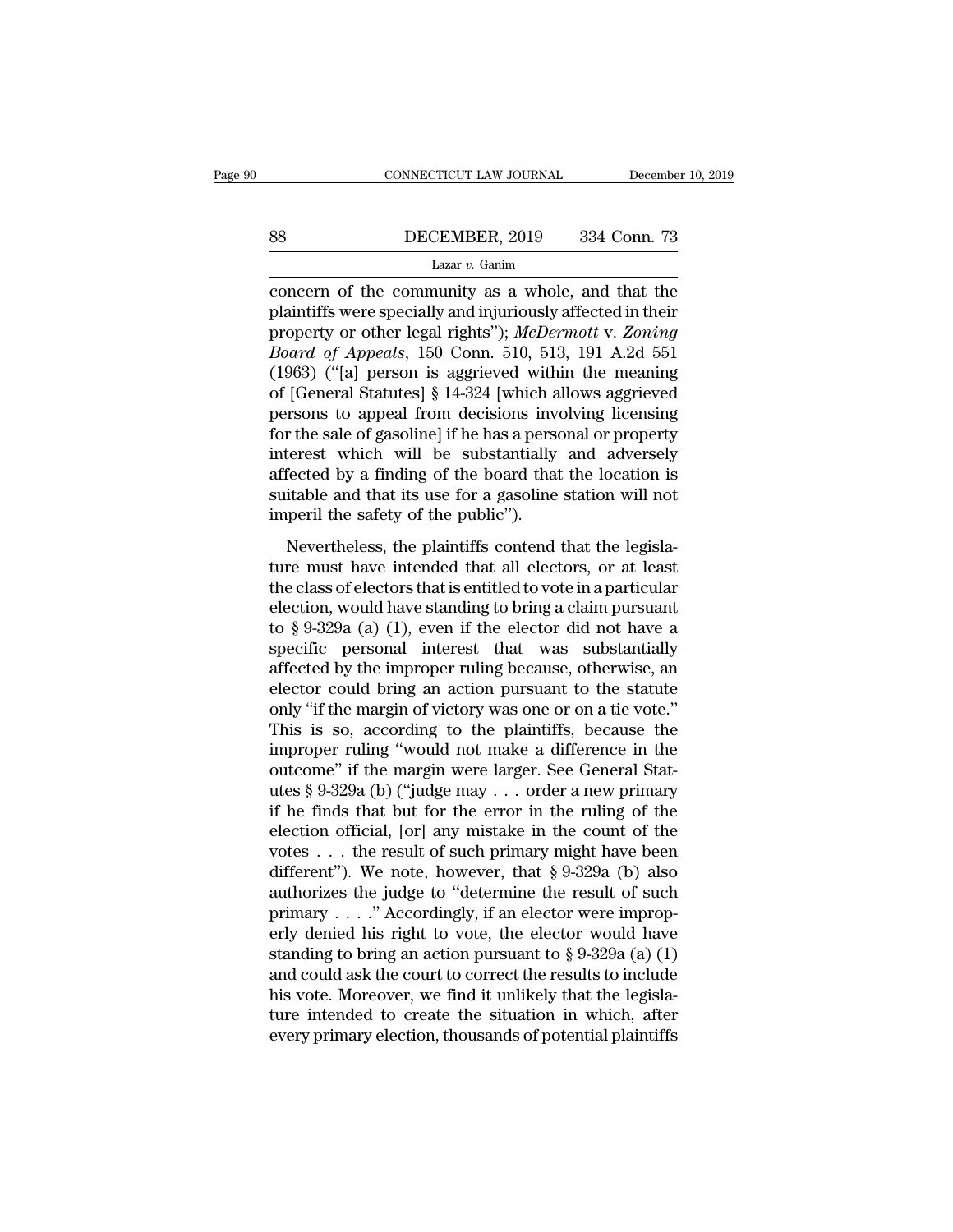10, 2019 CONNECTICUT LAW JOURNAL Page 91<br>  $\begin{array}{r} \text{Page 91} \\ \text{334 Conn.} \text{73} \end{array}$  DECEMBER, 2019 89<br>
Lazar v. Ganim<br>
would have standing to seek a new primary based on<br>
the rulings of an election official that did not pers 334 Conn. 73 DECEMBER, 2019 89<br>
Lazar v. Ganim<br>
would have standing to seek a new primary based on<br>
the rulings of an election official that did not personally<br>
affect them. It is more likely that the legislature intended 334 Conn. 73 DECEMBER, 2019 89<br>
Lazar v. Ganim<br>
would have standing to seek a new primary based on<br>
the rulings of an election official that did not personally<br>
affect them. It is more likely that the legislature intended 334 Conn. 73 DECEMBER, 2019 89<br>
Lazar v. Ganim<br>
would have standing to seek a new primary based on<br>
the rulings of an election official that did not personally<br>
affect them. It is more likely that the legislature intended Lazar *v*. Ganim<br>Lazar *v*. Ganim<br>would have standing to seek a new primary based on<br>the rulings of an election official that did not personally<br>affect them. It is more likely that the legislature intended<br>that the proper Lazar  $v$ . Ganim<br>would have standing to seek a new primary based on<br>the rulings of an election official that did not personally<br>affect them. It is more likely that the legislature intended<br>that the proper party to seek th would have standing to seek a nother rulings of an election official the rulings of an election official that the proper party to seek that the that the improper ruling of an election that the improper ruling of an electio Fect them. It is more likely that the legislature intended<br>at the proper party to seek that particular form of<br>lief would be a losing *candidate* who could establish<br>at the improper ruling of an election official had renanect them. It is note likely that the registature interded<br>that the proper party to seek that particular form of<br>relief would be a losing *candidate* who could establish<br>that the improper ruling of an election official h

broadly. In *Caruso II*, this court reviewed the legislative<br>has held that  $\S 9-329a$  (a) (1) should be interpreted<br>broadly. In *Caruso II*, this court reviewed the legislative<br>history and genealogy of  $\S 9-329a$  (a) (1) a Fener would be a fosing canadate who could establish<br>that the improper ruling of an election official had ren-<br>dered the results unreliable.<br>The plaintiffs also contend that this court previously<br>has held that § 9-329a (a that the improper runng or an efection official nad rendered the results unreliable.<br>The plaintiffs also contend that this court previously has held that § 9-329a (a) (1) should be interpreted broadly. In *Caruso II*, thi The plaintiffs also contend that this court previously<br>has held that  $\S 9-329a$  (a) (1) should be interpreted<br>broadly. In *Caruso II*, this court reviewed the legislative<br>history and genealogy of  $\S 9-329a$  (a) (1) and co The plaintiffs also contend that this court previously<br>has held that § 9-329a (a) (1) should be interpreted<br>broadly. In *Caruso II*, this court reviewed the legislative<br>history and genealogy of § 9-329a (a) (1) and conclu has held that § 9-329a (a) (1) should be interpreted<br>broadly. In *Caruso II*, this court reviewed the legislative<br>history and genealogy of § 9-329a (a) (1) and concluded<br>that, "although statutes governing election contest broadly. In *Caruso II*, this court reviewed the legislative<br>history and genealogy of  $\S$  9-329a (a) (1) and concluded<br>that, "although statutes governing election contests<br>genealogy or legislative history of  $\S$  9-329a (a history and genealogy of § 9-329a (a) (1) and concluded<br>that, "although statutes governing election contests<br>geneally are construed strictly, nothing in the language,<br>genealogy or legislative history of § 9-329a (a) sugges that, "although statutes governing election contests<br>generally are construed strictly, nothing in the language,<br>genealogy or legislative history of § 9-329a (a) suggests<br>that the legislature intended for the phrase 'ruling generally are construed strictly, nothing in the language,<br>genealogy or legislative history of § 9-329a (a) suggests<br>that the legislature intended for the phrase 'ruling of<br>an election official' to have a narrow, technical genealogy or legislative history of § 9-329a (a) suggests<br>that the legislature intended for the phrase 'ruling of<br>an election official' to have a narrow, technical mean-<br>ing. Cf. *Bortner* v. *Woodbridge*, [250 Conn. 241, that the legislature intended for the phrase 'ruling of<br>an election official' to have a narrow, technical mean-<br>ing. Cf. *Bortner* v. *Woodbridge*, [250 Conn. 241, 267, 736<br>A.2d 104 (1999)] (nothing in legislative history an election official' to have a narrow, technical meaning. Cf. *Bortner* v. *Woodbridge*, [250 Conn. 241, 267, 736 A.2d 104 (1999)] (nothing in legislative history of [General Statutes] § 9-328 gives 'any indication that i ing. Cf. *Bortner*<br>A.2d 104 (1999)<br>eral Statutes] §<br>intended to hav<br>it appears that i<br>action to be a<br>Conn. 646.<br>We disagree Ed 104 (1999)] (houning in regislative filstory of [Gerl-<br>al Statutes] § 9-328 gives 'any indication that it was<br>tended to have some specialized meaning'). Indeed,<br>appears that the legislature considered an improper<br>tion t **II.** II. In that case, there was no claim that it was intended to have some specialized meaning'). Indeed, it appears that the legislature considered an improper action to be a type of ruling." *Caruso II*, supra, 285 Con

mended to have some specialized meaning). Indeed,<br>it appears that the legislature considered an improper<br>action to be a type of ruling." *Caruso II*, supra, 285<br>Conn. 646.<br>We disagree with the plaintiffs' reliance on *Caru* it appears that the legislature considered an improper<br>action to be a type of ruling." *Caruso II*, supra, 285<br>Conn. 646.<br>We disagree with the plaintiffs' reliance on *Caruso*<br>II. In that case, there was no claim that the action to be a type of fulling. Caraso H, supra, 265<br>Conn. 646.<br>We disagree with the plaintiffs' reliance on *Caruso*<br>II. In that case, there was no claim that the plaintiff,<br>who was the losing mayoral candidate, did not h We disagree with the plaintiffs' reliance on *Caruso*<br>II. In that case, there was no claim that the plaintiff,<br>who was the losing mayoral candidate, did not have a<br>specific personal interest in the outcome of the election<br> We disagree with the plaintiffs' reliance on *Caruso*  $II$ . In that case, there was no claim that the plaintiff, who was the losing mayoral candidate, did not have a specific personal interest in the outcome of the electio II. In that case, there was no claim that the plaintiff,<br>who was the losing mayoral candidate, did not have a<br>specific personal interest in the outcome of the election<br>that had been affected by the conduct at issue. Rather who was the losing mayoral candidate, did not have a<br>specific personal interest in the outcome of the election<br>that had been affected by the conduct at issue. Rather,<br>the only issue that was before this court was whether<br>t specific personal interest in the outcome of the election<br>that had been affected by the conduct at issue. Rather,<br>the only issue that was before this court was whether<br>the conduct complained of constituted a ruling of an<br> that had been affected by the conduct at issue. Rather,<br>
the only issue that was before this court was whether<br>
the conduct complained of constituted a ruling of an<br>
election official. See id., 644 (defendants claimed tha the only issue that was before this court was whether<br>the conduct complained of constituted a ruling of an<br>election official. See id., 644 (defendants claimed that<br>"the trial court improperly had determined that the<br>allege the conduct complained of constituted a ruling of an election official. See id., 644 (defendants claimed that "the trial court improperly had determined that the alleged conduct constituted rulings by an election official" election official. See id., 644 (defendants claimed that "the trial court improperly had determined that the alleged conduct constituted rulings by an election official"). Thus, it does not follow from our conclusion in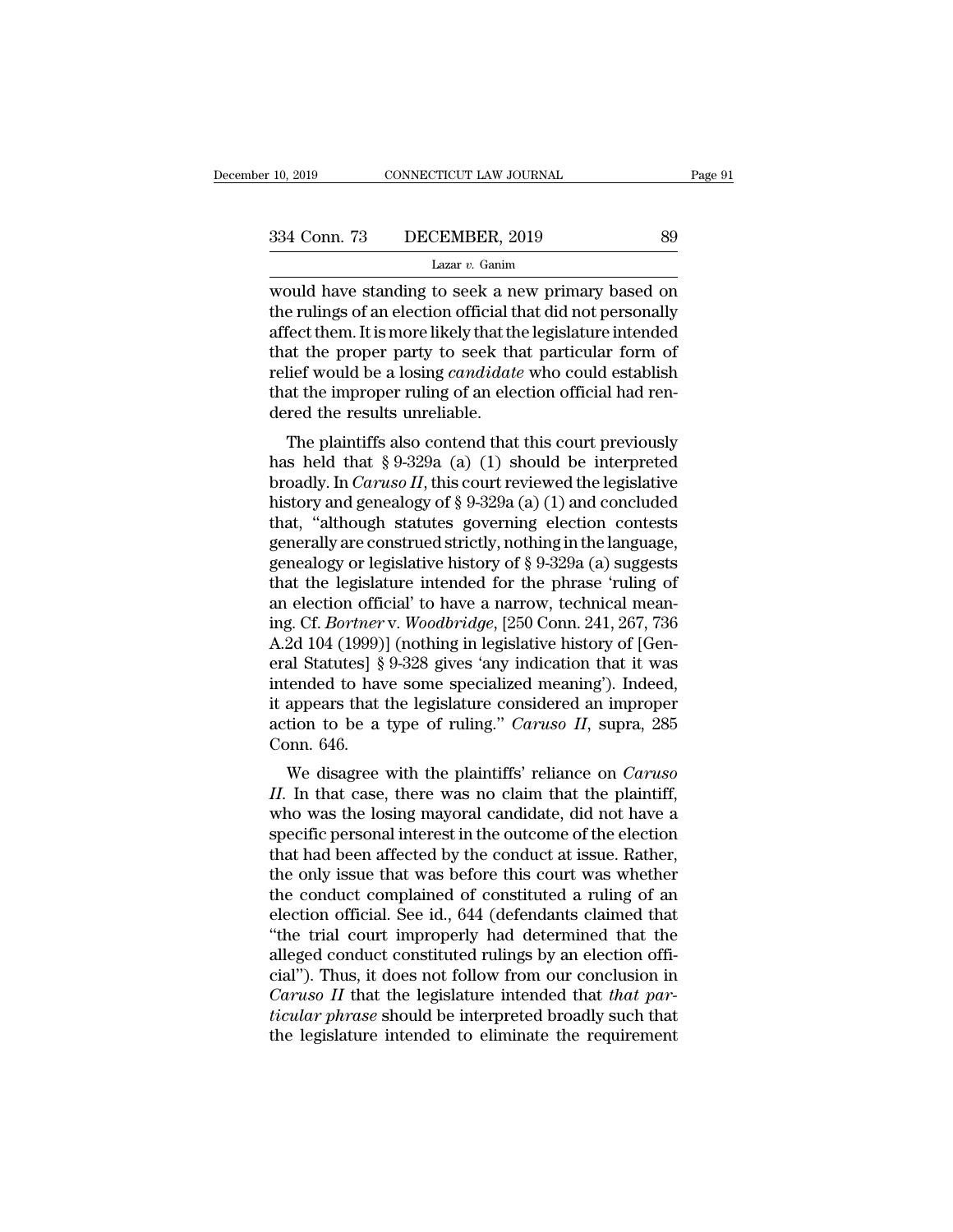# EXECUTE CONNECTICUT LAW JOURNAL December 10, 2019<br>190 DECEMBER, 2019 334 Conn. 73<br>Lazar v. Ganim

### Lazar *v.* Ganim

CONNECTICUT LAW JOURNAL December<br>
90 DECEMBER, 2019 334 Conn. 73<br>
Lazar v. Ganim<br>
that plaintiffs establish that they have a specific per-<br>
sonal interest that was affected by the conduct at issue.<br>
In other words, leak o Sonal interest that was affected by the conduct at issue.<br>
In other words, lack of standing under  $\S 9-329a$  (a) (1)<br>
Sonal interest that was affected by the conduct at issue.<br>
In other words, lack of standing under  $\S 9-$ 90 DECEMBER, 2019 334 Conn. 73<br>
Lazar v. Ganim<br>
that plaintiffs establish that they have a specific personal interest that was affected by the conduct at issue.<br>
In other words, lack of standing under § 9-329a (a) (1)<br>
ca **EXEMBER, 2019** 334 Conn. 73<br>
Lazar v. Ganim<br>
that plaintiffs establish that they have a specific per-<br>
sonal interest that was affected by the conduct at issue.<br>
In other words, lack of standing under  $\S 9-329a$  (a) (1)<br> Lazar v. Ganim<br>Lazar v. Ganim<br>that plaintiffs establish that they have a specific per-<br>sonal interest that was affected by the conduct at issue.<br>In other words, lack of standing under § 9-329a (a) (1)<br>can be found *either* Lazar v. Ganim<br>that plaintiffs establish that they have a specific per-<br>sonal interest that was affected by the conduct at issue.<br>In other words, lack of standing under  $\S$  9-329a (a) (1)<br>can be found *either* when the p that plaintiffs establish that they have a specific personal interest that was affected by the conduct at issue.<br>In other words, lack of standing under  $\S$  9-329a (a) (1) can be found *either* when the plaintiff was not " sonal interest that was affected by the conduct at issue.<br>In other words, lack of standing under  $\S 9{\text -}329a$  (a) (1)<br>can be found *either* when the plaintiff was not<br>"aggrieved" because he did not have a specific person In other words, lack of standing under  $\S 9-329a$  (a) (1)<br>can be found *either* when the plaintiff was not<br>"aggrieved" because he did not have a specific personal<br>interest that was affected by the conduct at issue *or*<br>wh can be found *either* when the plaintiff was not<br>"aggrieved" because he did not have a specific personal<br>interest that was affected by the conduct at issue *or*<br>when the plaintiff may have had a specific personal<br>interest "aggrieved" because he did not have a specific personal<br>interest that was affected by the conduct at issue *or*<br>when the plaintiff may have had a specific personal<br>interest that was affected by the conduct complained<br>of b interest that was affected by the conduct at issue *or*<br>when the plaintiff may have had a specific personal<br>interest that was affected by the conduct complained<br>of but the claim is not within the zone of interests that<br>the *Bauer* v. *Bauer* v. *Bauer* is not within the zone of interests that the statute was intended to protect because the conduct did not constitute a ruling of an election official. Only the latter issue was before this c

of backet claim is not whall the zone of interests that<br>the statute was intended to protect because the conduct<br>did not constitute a ruling of an election official. Only<br>the latter issue was before this court in *Caruso I* did not constitute a ruling of an election official. Only<br>the latter issue was before this court in *Caruso II*.<br>The plaintiffs also rely on this court's decision in<br>*Bauer* v. *Souto*, 277 Conn. 829, 896 A.2d 90 (2006), the latter issue was before this court in *Caruso II*.<br>The plaintiffs also rely on this court's decision in<br>*Bauer* v. *Souto*, 277 Conn. 829, 896 A.2d 90 (2006), to<br>support their contention that a plaintiff bringing a cl The plaintiffs also rely on this court's decision in<br>*Bauer* v. *Souto*, 277 Conn. 829, 896 A.2d 90 (2006), to<br>support their contention that a plaintiff bringing a claim<br>pursuant to § 9-329a (a) (1) is not required to est *Bauer* v. *Souto*, 277 Conn. 829, 896 A.2d 90 (2006), to<br>support their contention that a plaintiff bringing a claim<br>pursuant to § 9-329a (a) (1) is not required to establish<br>a specific personal interest that was substant support their contention that a plaintiff bringing a claim<br>pursuant to § 9-329a (a) (1) is not required to establish<br>a specific personal interest that was substantially<br>affected by the ruling of an election official. In pursuant to § 9-329a (a) (1) is not required to establish<br>a specific personal interest that was substantially<br>affected by the ruling of an election official. In *Bauer*,<br>the plaintiff, David P. Bauer, who was a losing can a specific personal interest that was substantially<br>affected by the ruling of an election official. In *Bauer*,<br>the plaintiff, David P. Bauer, who was a losing candidate<br>for the common council of the city of Middletown,<br>b affected by the ruling of an election official. In *Bauer*, the plaintiff, David P. Bauer, who was a losing candidate for the common council of the city of Middletown, brought an action pursuant to  $\S 9-328$ , challenging the plaintiff, David P. Bauer, who was a losing candidate<br>for the common council of the city of Middletown,<br>brought an action pursuant to  $\S 9{\text -}328$ , challenging the<br>results of the election. Id., 830–33. All of the cand for the common council of the city of Middletown,<br>brought an action pursuant to  $\S 9{\text -}328$ , challenging the<br>results of the election. Id., 830–33. All of the candidates<br>for the common council, which consisted of twelve<br>m brought an action pursuant to § 9-328, challenging the<br>results of the election. Id., 830–33. All of the candidates<br>for the common council, which consisted of twelve<br>members, ran at large. Id., 834. Bauer received the thir results of the election. Id., 830–33. All of the candidates<br>for the common council, which consisted of twelve<br>members, ran at large. Id., 834. Bauer received the thir-<br>teenth highest number of votes. Id. After finding that for the common council, which consisted of twelve<br>members, ran at large. Id., 834. Bauer received the thir-<br>teenth highest number of votes. Id. After finding that<br>one of the voting machines used in the election had<br>malfunc members, ran at large. Id., 834. Bauer received the thir-<br>teenth highest number of votes. Id. After finding that<br>one of the voting machines used in the election had<br>malfunctioned, resulting in an undercount of the votes<br>fo teenth highest number of votes. Id. After finding that<br>one of the voting machines used in the election had<br>malfunctioned, resulting in an undercount of the votes<br>for Bauer, the trial court ordered a new election in the<br>dis one of the voting machines used in the election had<br>malfunctioned, resulting in an undercount of the votes<br>for Bauer, the trial court ordered a new election in the<br>district where the malfunctioning machine had been<br>located malfunctioned, resulting in an undercount of the votes<br>for Bauer, the trial court ordered a new election in the<br>district where the malfunctioning machine had been<br>located, with all of the candidates participating. Id.,<br>836 for Bauer, the trial court ordered a new election in the district where the malfunctioning machine had been located, with all of the candidates participating. Id.,  $836-37$ . On appeal, this court agreed that a new electio district where the malfunctioning machine had been<br>located, with all of the candidates participating. Id.,<br>836–37. On appeal, this court agreed that a new election<br>was required but concluded that the relief should be a<br>new located, with all of the candidates participating. Id., 836–37. On appeal, this court agreed that a new election was required but concluded that the relief should be a new citywide election with all candidates participatin 836–37. On appeal, this cours<br>was required but conclude<br>new citywide election with<br>Id., 843. The plaintiff in th<br>*Bauer* shows that a plaint<br>raise claims that are outs<br>specific personal interest.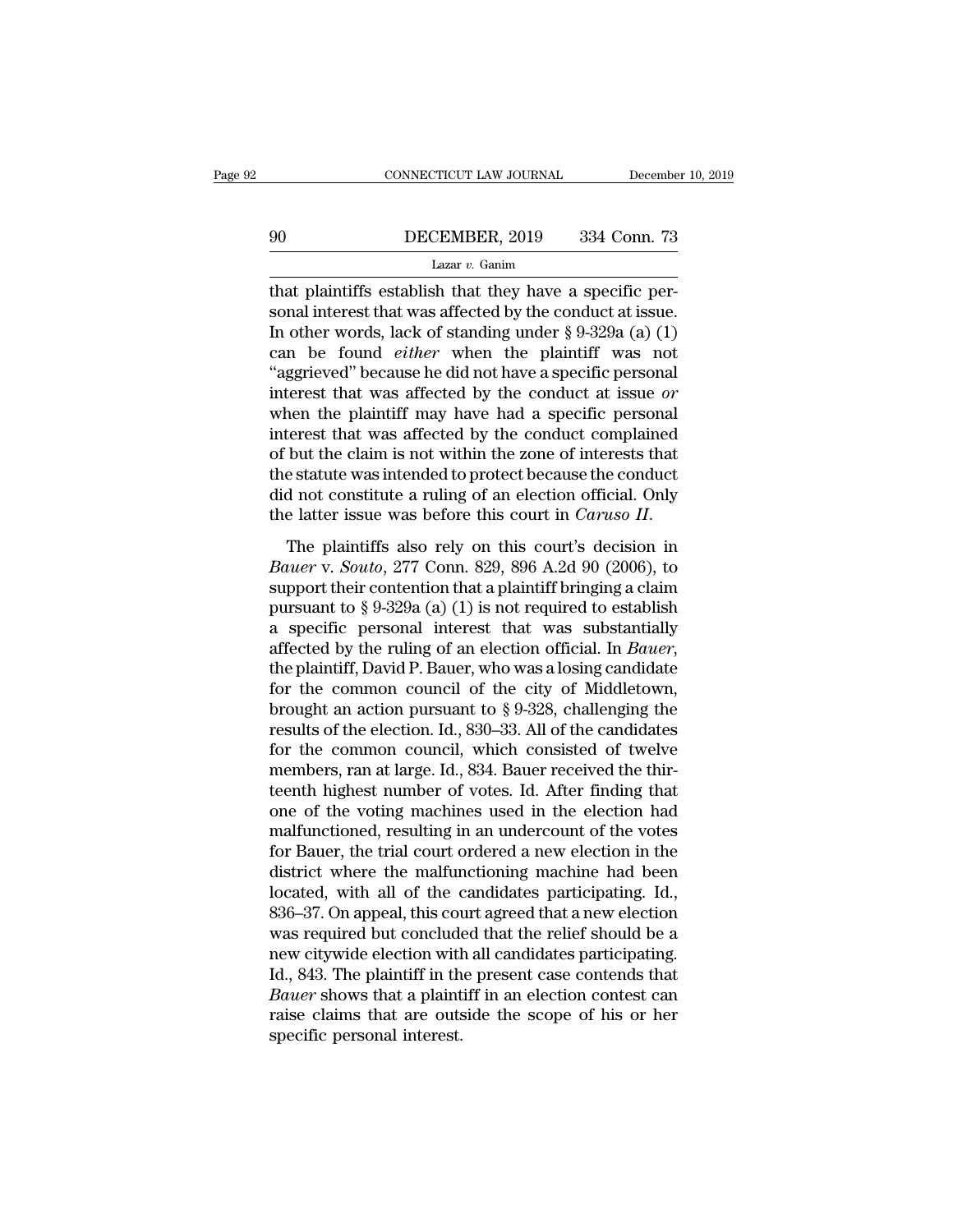Xapple 2019 CONNECTICUT LAW JOURNAL Page 93<br>
4 Conn. 73 DECEMBER, 2019 91<br>
Lazar v. Ganim<br>
We disagree. This court's conclusion in *Bauer* that a<br>
we citywide election with all candidates participating<br>
as required was not  $\begin{array}{c|c} \text{334 Conn.} \text{73} & \text{DECEMBER, 2019} & \text{91} \\ \hline \text{Lazar } v. \text{Gainim} & \text{1} \\ \hline \text{We disagree. This court's conclusion in } Bauer \text{ that a new citywide election with all candidates participating was required was not driven by the determination that the plaintiff could raise claims on behalf of the other.} \end{array}$  $\frac{334 \text{ Conn. } 73 \qquad \text{DECEMBER, } 2019 \qquad \qquad 91}{\text{Lazar } v. \text{ Ganim}}$ <br>We disagree. This court's conclusion in *Bauer* that a<br>new citywide election with all candidates participating<br>was required was not driven by the determination tha 334 Conn. 73 DECEMBER, 2019 91<br>
Lazar v. Ganim<br>
We disagree. This court's conclusion in *Bauer* that a<br>
new citywide election with all candidates participating<br>
was required was not driven by the determination that<br>
the p Lazar v. Ganim<br>Lazar v. Ganim<br>We disagree. This court's conclusion in *Bauer* that a<br>new citywide election with all candidates participating<br>was required was not driven by the determination that<br>the plaintiff could raise Lazar v. Ganim<br>We disagree. This court's conclusion in *Bauer* that a<br>new citywide election with all candidates participating<br>was required was not driven by the determination that<br>the plaintiff could raise claims on behal We disagree. This court's conclusion in *Bauer* that a<br>new citywide election with all candidates participating<br>was required was not driven by the determination that<br>the plaintiff could raise claims on behalf of the other<br>c new citywide election with all candidates participating<br>was required was not driven by the determination that<br>the plaintiff could raise claims on behalf of the other<br>candidates or electors but by the determination that<br>the was required was not driven by the determination that<br>the plaintiff could raise claims on behalf of the other<br>candidates or electors but by the determination that<br>the best way to remedy the undercount of the votes<br>cast for the plaintiff could raise claims on behalf of the other candidates or electors but by the determination that the best way to remedy the undercount of the votes cast for Bauer, a common council candidate, was to conduct an candidates or electors but by the determination that<br>the best way to remedy the undercount of the votes<br>cast for Bauer, a common council candidate, was to<br>conduct an election that would approximate as closely<br>as possible t the best way to remedy the undercount of the votes<br>cast for Bauer, a common council candidate, was to<br>conduct an election that would approximate as closely<br>as possible the at-large conditions of the invalidated<br>election. S cast for Bauer, a common council candidate, was to conduct an election that would approximate as closely as possible the at-large conditions of the invalidated election. See id., 843–44. In any event, it appears that Bauer conduct an election that would approximate as closely<br>as possible the at-large conditions of the invalidated<br>election. See id., 843–44. In any event, it appears that<br>Bauer claimed that there had been a mistake in the<br>count as possible the at-large conditions of the invalidated<br>election. See id., 843–44. In any event, it appears that<br>Bauer claimed that there had been a mistake in the<br>count of the vote, not that he was aggrieved by the<br>ruling election. See id., 843–44. In any event, it appears that<br>Bauer claimed that there had been a mistake in the<br>count of the vote, not that he was aggrieved by the<br>ruling of an election official. See id., 836–37 (trial court<br> Bauer claimed that there had been a mistake in the count of the vote, not that he was aggrieved by the ruling of an election official. See id., 836–37 (trial court found that, as result of malfunctioning machine, "all tho count of the vote, not that he was aggrieved by the<br>ruling of an election official. See id., 836–37 (trial court<br>found that, as result of malfunctioning machine, "all<br>those who voted for [the plaintiff] in district eleven ruling of an election official. See id., 836–37 (trial court<br>found that, as result of malfunctioning machine, "all<br>those who voted for [the plaintiff] in district eleven<br>did not have their vote[s] counted" [internal quota found that, as result of malfunctioning machine, "all<br>those who voted for [the plaintiff] in district eleven<br>did not have their vote[s] counted" [internal quotation<br>marks omitted]). Under  $\S 9{\text -}328$ , as under  $\S 9{\text -}32$ those who voted for [the plaintiff] in district eleven<br>did not have their vote[s] counted" [internal quotation<br>marks omitted]). Under § 9-328, as under § 9-329a (a)<br>(2), there is no requirement that a plaintiff establish<br> did not have their vote[s] counted" [internal quotation<br>marks omitted]). Under § 9-328, as under § 9-329a (a)<br>(2), there is no requirement that a plaintiff establish<br>aggrievement before the court may entertain a claim<br>tha marks omitted]). Under § 9-328, as under § 9-329a (a) (2), there is no requirement that a plaintiff establish aggrievement before the court may entertain a claim that there has been a mistake in the count of the votes. Se (2), there is no requirement that a plaintiff establish<br>aggrievement before the court may entertain a claim<br>that there has been a mistake in the count of the votes.<br>See General Statutes § 9-328 ("any elector or candidate<br> aggrievement before the court may entertain a claim<br>that there has been a mistake in the count of the votes.<br>See General Statutes § 9-328 ("any elector or candidate<br>claiming that there has been a mistake in the count of<br>v that there has been a mistake in the count of the votes.<br>See General Statutes § 9-328 ("any elector or candidate<br>claiming that there has been a mistake in the count of<br>votes cast" may bring complaint pursuant to statute). See General Statutes § 9-328 ("any elector or candidate claiming that there has been a mistake in the count of votes cast" may bring complaint pursuant to statute).<br>Thus, *Bauer* does not support the plaintiffs' position claiming that there has been a mistake in the count of<br>votes cast" may bring complaint pursuant to statute).<br>Thus, *Bauer* does not support the plaintiffs' position<br>here. Accordingly, we conclude that, to have standing<br>to votes cast" may bring complaint pursuant to statute).<br>Thus, *Bauer* does not support the plaintiffs' position<br>here. Accordingly, we conclude that, to have standing<br>to bring a claim pursuant to § 9-329a (a) (1), the plainti Thus, *Bauer* does not support the plaintiffs' position<br>here. Accordingly, we conclude that, to have standing<br>to bring a claim pursuant to  $\S 9{\text -}329a$  (a) (1), the plaintiff<br>must establish that he or she has "a specific here. Accordingly, v<br>to bring a claim purs<br>must establish that<br>and legal interest in<br>versy] . . . . " (Inter<br>Trumbull Conserva<br>282 Conn. 803.<br>The plaintiffs hav bring a claim pursuant to  $\S 9-329a$  (a) (1), the plaintiff<br>ust establish that he or she has "a specific, personal<br>d legal interest in the subject matter of the [contro-<br>rsy] . . . . " (Internal quotation marks omitted.) must establish that he or sne has "a specific, personal<br>and legal interest in the subject matter of the [contro-<br>versy] . . . ." (Internal quotation marks omitted.) *Fort<br>Trumbull Conservancy, LLC* v. *New London*, supra,

and legal interest in the subject matter of the [contro-<br>versy] . . . ." (Internal quotation marks omitted.) *Fort*<br>Trumbull Conservancy, LLC v. New London, supra,<br>282 Conn. 803.<br>The plaintiffs have made no claim that, if versy<br>
Frumbull Conservancy, LLC v. New London, supra,<br>
282 Conn. 803.<br>
The plaintiffs have made no claim that, if they are<br>
required to establish that they had a specific personal<br>
interest that was affected by the impro Trumoult Conservancy, LLC v. New London, supra,<br>282 Conn. 803.<br>The plaintiffs have made no claim that, if they are<br>required to establish that they had a specific personal<br>interest that was affected by the improprieties in 282 Conn. 803.<br>The plaintiffs have made no claim that, if they are<br>required to establish that they had a specific personal<br>interest that was affected by the improprieties in the<br>handling of the absentee ballots, they are a The plaintiffs have made no claim that, if they are required to establish that they had a specific personal interest that was affected by the improprieties in the handling of the absentee ballots, they are able to do so. T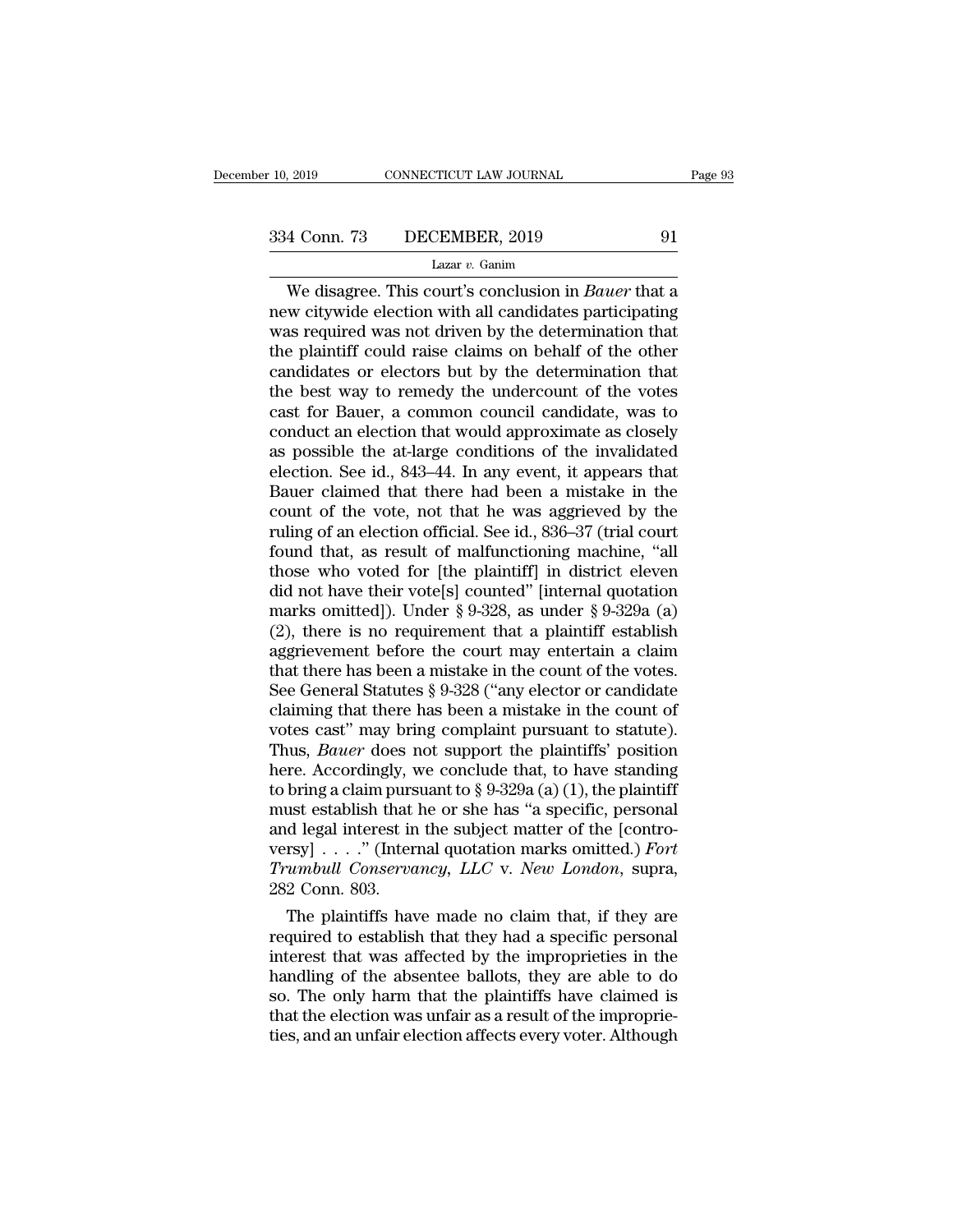# EXECUTE CONNECTICUT LAW JOURNAL December 10, 2019<br>192 DECEMBER, 2019 334 Conn. 73<br>1 Lazar v. Ganim

### Lazar *v.* Ganim

CONNECTICUT LAW JOURNAL December 10, 2019<br>  $\begin{array}{r}\n 92 \quad \text{DECEMBER, 2019} \quad 334 \text{ Conn. } 73 \\
 \hline \text{Lazar } v. \text{ Ganim} \n\end{array}$ We are not unsympathetic to the desire to ensure the fairness of the city's election, particularly given that 92 DECEMBER, 2019 334 Conn. 73<br>
Lazar v. Ganim<br>
we are not unsympathetic to the desire to ensure the<br>
fairness of the city's election, particularly given that<br>
this is not the first time that there have been challenges<br>
t DECEMBER, 2019 334 Conn. 73<br>
Lazar v. Ganim<br>
we are not unsympathetic to the desire to ensure the<br>
fairness of the city's election, particularly given that<br>
this is not the first time that there have been challenges<br>
to t DECEMBER, 2019 334 Conn. 73<br>
Lazar v. Ganim<br>
we are not unsympathetic to the desire to ensure the<br>
fairness of the city's election, particularly given that<br>
this is not the first time that there have been challenges<br>
to t Example, 2018 1922 1932 1934. To<br>
Lazar v. Ganim<br>
we are not unsympathetic to the desire to ensure the<br>
fairness of the city's election, particularly given that<br>
this is not the first time that there have been challenges<br> Lazar v. Ganim<br>we are not unsympathetic to the desire to ensure the<br>fairness of the city's election, particularly given that<br>this is not the first time that there have been challenges<br>to the handling of absentee ballots i we are not unsympathetic to the desire to ensure the<br>fairness of the city's election, particularly given that<br>this is not the first time that there have been challenges<br>to the handling of absentee ballots in the city, it fairness of the city's election, particularly given that<br>this is not the first time that there have been challenges<br>to the handling of absentee ballots in the city, it is well<br>established that a claim of injury to "a gener this is not the first time that there have been challenges<br>to the handling of absentee ballots in the city, it is well<br>established that a claim of injury to "a general interest<br>that all members of the community share" is n to the handling of absentee ballots in the city, it is well<br>established that a claim of injury to "a general interest<br>that all members of the community share" is not suffi-<br>cient to establish standing. (Internal quotation established that a claim of injury to "a general interest<br>that all members of the community share" is not suffi-<br>cient to establish standing. (Internal quotation marks<br>omitted.) Id.; see also *Crist* v. *Commission on Pre* that all members of the community share" is not sufficient to establish standing. (Internal quotation marks<br>omitted.) Id.; see also *Crist v. Commission on Presi-*<br>*dential Debates*, 262 F.3d 193, 195 (2d Cir. 2001) ("a<br>vo cient to establish standing. (Internal quotation marks<br>omitted.) Id.; see also *Crist* v. *Commission on Presi-<br>dential Debates*, 262 F.3d 193, 195 (2d Cir. 2001) ("a<br>voter fails to present an [injury in fact] when the all omitted.) Id.; see also *Crist* v. *Commission on Presidential Debates*, 262 F.3d 193, 195 (2d Cir. 2001) ("a<br>voter fails to present an [injury in fact] when the alleged<br>harm is abstract and widely shared or is only deriva dential Debates, 262 F.3d 193, 195 (2d Cir. 2001) ("a voter fails to present an [injury in fact] when the alleged harm is abstract and widely shared or is only derivative of a harm experienced by a candidate");  $Kauffman$  v. voter fails to present an [injury in fact] when the alleged<br>harm is abstract and widely shared or is only derivative<br>of a harm experienced by a candidate"); Kauffman v.<br>Osser, 441 Pa. 150, 156, 271 A.2d 236 (1970) (elector harm is abstract and widely shared or is only derivative<br>of a harm experienced by a candidate"); Kauffman v.<br>Osser, 441 Pa. 150, 156, 271 A.2d 236 (1970) (electors<br>did not have standing to challenge validity of statutes<br>go of a harm experienced by a candidate");  $Kauffman$  v.<br>  $Osser$ , 441 Pa. 150, 156, 271 A.2d 236 (1970) (electors<br>
did not have standing to challenge validity of statutes<br>
governing absentee ballots on ground that statutes oper-<br> Osser, 441 Pa. 150, 156, 271 A.2d 236 (1970) (electors<br>did not have standing to challenge validity of statutes<br>governing absentee ballots on ground that statutes oper-<br>ated to dilute their votes because "a person whose<br>in did not have standing to challenge validity of statutes<br>governing absentee ballots on ground that statutes oper-<br>ated to dilute their votes because "a person whose<br>interest is common to that of the public generally, in<br>con governing absentee ballots on ground that statutes operated to dilute their votes because "a person whose<br>interest is common to that of the public generally, in<br>contradistinction to an interest peculiar to himself,<br>lacks s ated to dilute their votes because "a person whose<br>interest is common to that of the public generally, in<br>contradistinction to an interest peculiar to himself,<br>lacks standing to attack the validity of a legislative<br>enactme interest is common to that of the public generally, in contradistinction to an interest peculiar to himself, lacks standing to attack the validity of a legislative enactment"). But see *Committee for an Effective Judiciary* contradistinction to an interest peculiar to himself,<br>lacks standing to attack the validity of a legislative<br>enactment"). But see *Committee for an Effective Judi-*<br>ciary v. *State*, 209 Mont. 105, 112, 679 P.2d 1223 (1984 lacks standing to attack the validity of a legislative<br>enactment"). But see *Committee for an Effective Judi-<br>ciary* v. *State*, 209 Mont. 105, 112, 679 P.2d 1223 (1984)<br>(voters had standing to challenge constitutionality enactment"). But see *Committee for an Effective Judi-*<br>ciary v. *State*, 209 Mont. 105, 112, 679 P.2d 1223 (1984)<br>(voters had standing to challenge constitutionality of<br>statutes requiring district court judge or Supreme C ciary v. State, 209 Mont. 105, 112, 679 P.2d 1223 (1984)<br>(voters had standing to challenge constitutionality of<br>statutes requiring district court judge or Supreme Court<br>justice to resign from office before running for anot (voters had standing to challenge constitutionality of<br>statutes requiring district court judge or Supreme Court<br>justice to resign from office before running for another<br>elective judicial office because electorate was inte statutes requiring district court judge or Supreme Court<br>justice to resign from office before running for another<br>elective judicial office because electorate was intended<br>to be beneficiary of state constitutional provisio justice to resign from office before running for another<br>elective judicial office because electorate was intended<br>to be beneficiary of state constitutional provision<br>allowing judge to run for another judicial office witho elective judicial office because electorate was intended<br>to be beneficiary of state constitutional provision<br>allowing judge to run for another judicial office without<br>first resigning). Accordingly, we conclude that the tr to be beneficiary of state constitutional provisi<br>allowing judge to run for another judicial office with<br>first resigning). Accordingly, we conclude that the tr<br>court correctly determined that the plaintiffs lack<br>standing burt correctly determined that the plaintiffs lacked<br>anding to bring a claim pursuant to § 9-329a (a) (1)<br>ecause they had no specific personal interest that was<br>fected by the improprieties complained of.<sup>5</sup><br> $\frac{5 \text{ In light of this conclusion,$ standing to bring a claim pursuant to § 9-329a (a) (1) because they had no specific personal interest that was affected by the improprieties complained of.<sup>5</sup>  $\frac{1}{\frac{5}{2}}$  In light of this conclusion, we need not addres

because they had no specific personal interest that was affected by the improprieties complained of.<sup>5</sup><br> $\frac{5}{10}$  light of this conclusion, we need not address the plaintiffs' contention that the evidence that the trial affected by the improprieties complained of.<sup>5</sup><br>
<sup>5</sup> In light of this conclusion, we need not address the plaintiffs' contention that the evidence that the trial court excluded on the ground that it was relevant only to t The plantiffs do not claim on appeal that the evidence was relevant only to the plaintiffs do not excluded on the ground that it was relevant only to the plaintiffs' claim pursuant to  $\S 9-329a$  (a) (1) supports the concl <sup>5</sup> In light of this conclusion, we need not address the plaintiffs' contention that the evidence that the trial court excluded on the ground that it was relevant only to the plaintiffs' claim pursuant to § 9-329a (a) (1) that the evidence that the trial court excluded  $\epsilon$  relevant only to the plaintiffs' claim pursuant to the conclusion that the primary election result was the plaintiffs do not claim on appeal that this evident claim pur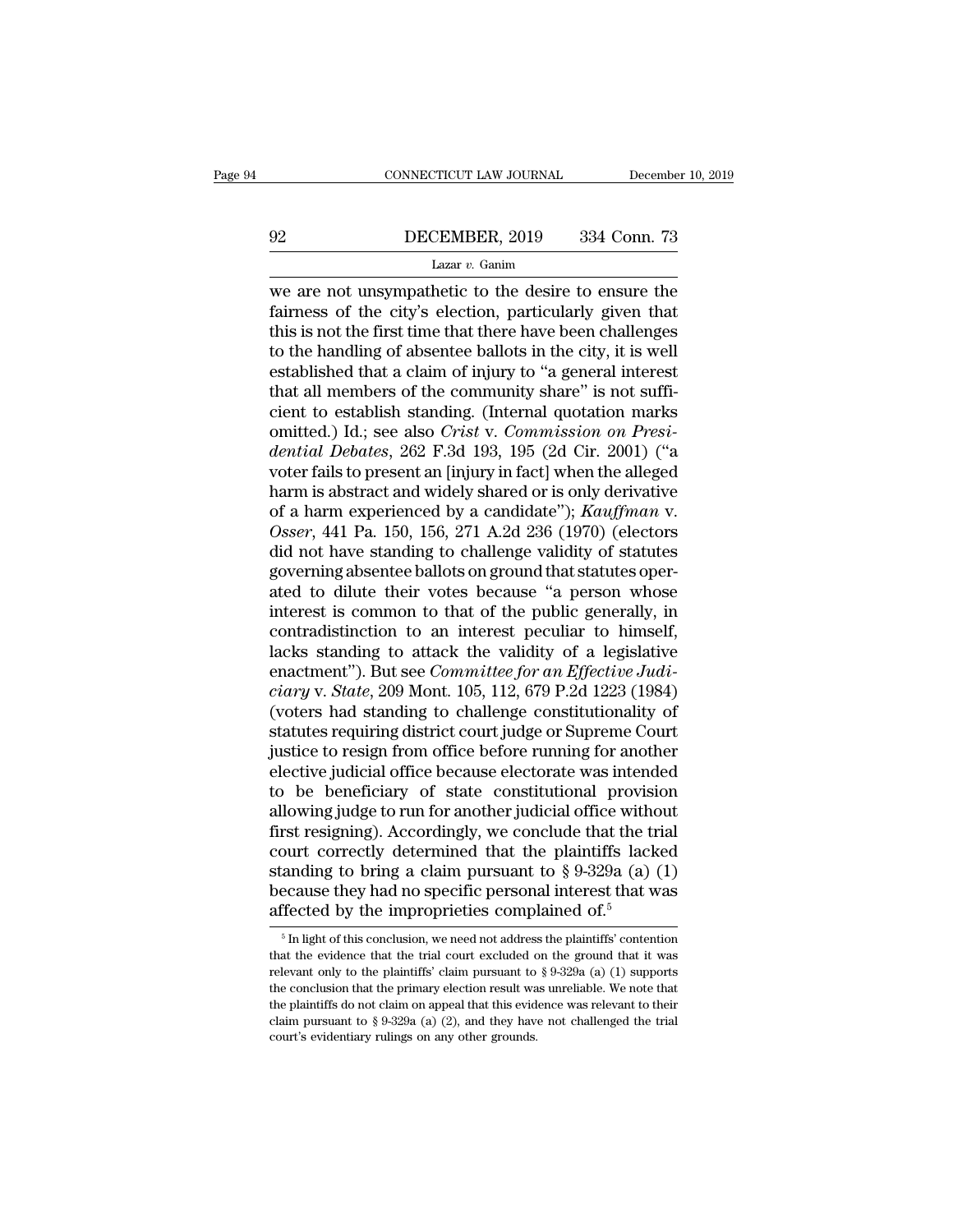| Page 95 |    | CONNECTICUT LAW JOURNAL | er 10, 2019  |
|---------|----|-------------------------|--------------|
|         | 93 | DECEMBER, 2019          | 334 Conn. 73 |
|         |    | Lazar $v$ . Ganim       |              |
|         |    | Ш                       |              |

334 Conn. 73 DECEMBER, 2019 93<br>
Lazar v. Ganim<br>
III<br>
Finally, we address the plaintiffs' contention that the<br>
trial court applied an improper legal standard when it<br>
determined that the plaintiffs had not established that  $\frac{1}{\text{d}zar v. \text{Gainm}}$  and  $\frac{1}{\text{d}zar v. \text{Gainm}}$  and  $\frac{1}{\text{d}zar v. \text{Gainm}}$  and  $\frac{1}{\text{d}zar v. \text{Gainm}}$  and  $\frac{1}{\text{d}zar v. \text{Gainm}}$  and  $\frac{1}{\text{d}zar v. \text{Left}c}$  and  $\frac{1}{\text{d}zar v. \text{Left}c}$  and  $\frac{1}{\text{d}zar v. \text{Left}c}$  and  $\$ Lazar  $v$ . Ganim<br>
III<br>
Finally, we address the plaintiffs' contention that the<br>
trial court applied an improper legal standard when it<br>
determined that the plaintiffs had not established that<br>
a mistake in the count of th III<br>Finally, we address the plaintiffs' contention that the<br>trial court applied an improper legal standard when it<br>determined that the plaintiffs had not established that<br>a mistake in the count of the votes cast in the pri Finally, we address the plaintifiertial court applied an improper leftermined that the plaintiffs has a mistake in the count of the vote election entitled them to an orde mary election. We disagree.<br>We begin with a review al court applied an improper legal standard when it<br>termined that the plaintiffs had not established that<br>mistake in the count of the votes cast in the primary<br>ection entitled them to an order directing a new pri-<br>ary elec determined that the plaintiffs had not established that<br>a mistake in the count of the votes cast in the primary<br>election entitled them to an order directing a new pri-<br>mary election. We disagree.<br>We begin with a review of

a mistake in the count of the votes cast in the primary<br>election entitled them to an order directing a new pri-<br>mary election. We disagree.<br>We begin with a review of the general principles gov-<br>erning our review of electio election entitled them to an order directing a new pri-<br>mary election. We disagree.<br>We begin with a review of the general principles gov-<br>erning our review of election contests. "We previously<br>have recognized that, under o mary election. We disagree.<br>
We begin with a review of the general principles governing our review of election contests. "We previously<br>
have recognized that, under our democratic form of<br>
government, an election is the pa We begin with a review of the general principles governing our review of election contests. "We previously have recognized that, under our democratic form of government, an election is the paradigm of the democratic proce We begin with a review of the general principles governing our review of election contests. "We previously have recognized that, under our democratic form of government, an election is the paradigm of the democratic proce erning our review of election contests. "We previously<br>have recognized that, under our democratic form of<br>government, an election is the paradigm of the demo-<br>cratic process designed to ascertain and implement the<br>will of have recognized that, under our democratic form of government, an election is the paradigm of the democratic process designed to ascertain and implement the will of the people. . . . [E]lection laws . . . generally vest t government, an election is the paradigm of the democratic process designed to ascertain and implement the will of the people. . . . [E]lection laws . . . generally vest the primary responsibility for ascertaining [the] in Il of the people. . . . [E]lection laws . . . generally<br>st the primary responsibility for ascertaining [the]<br>tent and will [of the voters] on the election officials<br>. . . . " (Citation omitted; internal quotation marks<br>ni vest the primary responsibility for ascertaining [the]<br>intent and will [of the voters] on the election officials<br>. . . . . . " (Citation omitted; internal quotation marks<br>omitted.) *Caruso II*, supra, 285 Conn. 637.<br>When

intent and will [of the voters] on the election officials<br>
. . . . . " (Citation omitted; internal quotation marks<br>
omitted.) *Caruso II*, supra, 285 Conn. 637.<br>
When considering whether to order a new election,<br>
the cour  $\therefore$   $\therefore$  '' (Citation omitted; internal quotation marks omitted.) *Caruso II*, supra, 285 Conn. 637.<br>When considering whether to order a new election, the court must engage in a "sensitive balance among three powerful omitted.) *Caruso II*, supra, 285 Conn. 637.<br>When considering whether to order a new election,<br>the court must engage in a "sensitive balance among<br>three powerful interests, all of which are integral to<br>our notion of democ When considering whether to order a new election,<br>the court must engage in a "sensitive balance among<br>three powerful interests, all of which are integral to<br>our notion of democracy, but which in a challenged<br>election may p When considering whether to order a new election,<br>the court must engage in a "sensitive balance among<br>three powerful interests, all of which are integral to<br>our notion of democracy, but which in a challenged<br>election may p the court must engage in a "sensitive balance among<br>three powerful interests, all of which are integral to<br>our notion of democracy, but which in a challenged<br>election may pull in different directions. One such inter-<br>est i three powerful interests, all of which are integral to<br>our notion of democracy, but which in a challenged<br>election may pull in different directions. One such inter-<br>est is that each elector who properly cast his or her<br>vot our notion of democracy, but which in a challenged<br>election may pull in different directions. One such inter-<br>est is that each elector who properly cast his or her<br>vote in the election is entitled to have that vote counted election may pull in different directions. One such inter-<br>est is that each elector who properly cast his or her<br>vote in the election is entitled to have that vote counted.<br>Correspondingly, the candidate for whom that vote est is that each elector who properly cast his or her<br>vote in the election is entitled to have that vote counted.<br>Correspondingly, the candidate for whom that vote<br>properly was cast has a legitimate and powerful interest<br>i vote in the election is entitled to have that vote counted.<br>Correspondingly, the candidate for whom that vote<br>properly was cast has a legitimate and powerful interest<br>in having that vote properly recorded in his or her<br>fav Correspondingly, the candidate for whom that vote<br>properly was cast has a legitimate and powerful interest<br>in having that vote properly recorded in his or her<br>favor. When an election is challenged on the basis that<br>particu properly was cast has a legitimate and powerful interest<br>in having that vote properly recorded in his or her<br>favor. When an election is challenged on the basis that<br>particular electors' votes for a particular candidate wer in having that vote properly recorded in his or her<br>favor. When an election is challenged on the basis that<br>particular electors' votes for a particular candidate were<br>not properly credited to him, these two interests pull<br> favor. When an election is challenged on the basis that<br>particular electors' votes for a particular candidate were<br>not properly credited to him, these two interests pull<br>in the direction of ordering a new election. The thi particular electors' votes for a particular candidate were<br>not properly credited to him, these two interests pull<br>in the direction of ordering a new election. The third<br>such interest, however, is that of the rest of the el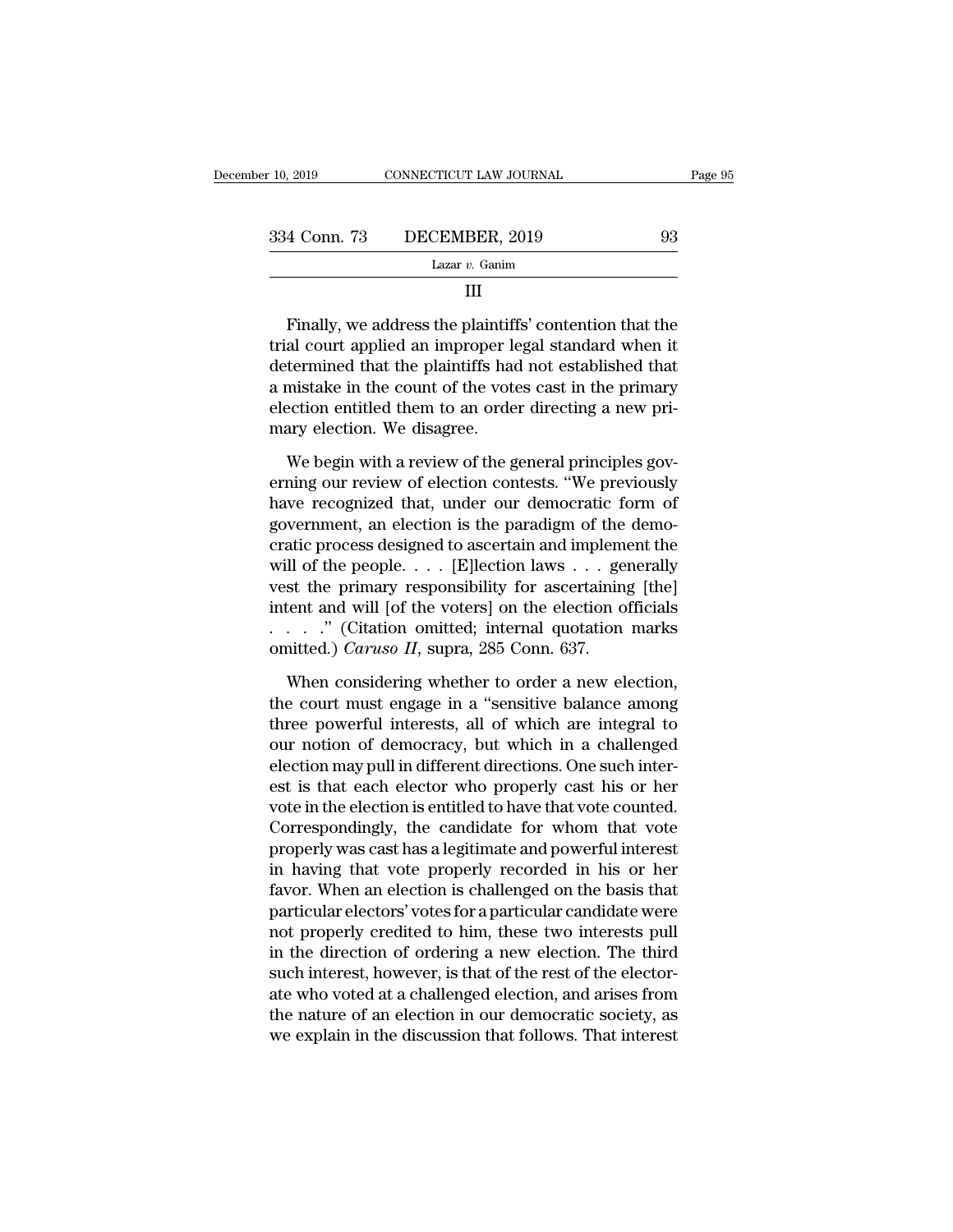# CONNECTICUT LAW JOURNAL December 10, 2019<br>
94 DECEMBER, 2019 334 Conn. 73<br>
Lazar v. Ganim

Lazar *v.* Ganim

CONNECTICUT LAW JOURNAL December 10, 2019<br>
DECEMBER, 2019 334 Conn. 73<br>
Lazar v. Ganim<br>
Cordinarily will pull in the direction of letting the election<br>
results stand. 94<br>
I<br>
ordinarily will pull<br>
results stand.<br>
"An election is e

DECEMBER, 2019 334 Conn. 73<br>
Lazar v. Ganim<br>
dinarily will pull in the direction of letting the election<br>
sults stand.<br>
"An election is essentially—and necessarily—a snap-<br>
ot. It is preceded by a particular election campa 94 DECEMBER, 2019 334 Conn. 73<br>
Lazar v. Ganim<br>
ordinarily will pull in the direction of letting the election<br>
results stand.<br>
"An election is essentially—and necessarily—a snapshot. It is preceded by a particular electio Lazar  $v$ . Ganim<br>
ordinarily will pull in the direction of letting the election<br>
results stand.<br>
"An election is essentially—and necessarily—a snap-<br>
shot. It is preceded by a particular election campaign,<br>
for a particul ordinarily will pull in the direction of letting the election<br>results stand.<br>"An election is essentially—and necessarily—a snap-<br>shot. It is preceded by a particular election campaign,<br>for a particular period of time, whic ordinarity will put it alternate the creation of retains the various results stand.<br>
"An election is essentially—and necessarily—a snapshot. It is preceded by a particular election campaign,<br>
for a particular period of tim "An election is essentially—and necessarily—a snapshot. It is preceded by a particular election campaign,<br>for a particular period of time, which culminates on a<br>particular date, namely, the officially designated elec-<br>tion "An election is essentially—and necessarily—a snapshot. It is preceded by a particular election campaign, for a particular period of time, which culminates on a particular date, namely, the officially designated election d shot. It is preceded by a particular election campaign,<br>for a particular period of time, which culminates on a<br>particular date, namely, the officially designated elec-<br>tion day. In that campaign, the various parties and ca for a particular period of time, which culminates on a<br>particular date, namely, the officially designated elec-<br>tion day. In that campaign, the various parties and candi-<br>dates presumably concentrate their resources—<br>finan particular date, namely, the officially designated election day. In that campaign, the various parties and candidates presumably concentrate their resources—<br>financial, political and personal—on producing a victory on that tion day. In that campaign, the various parties and candi-<br>dates—presumably—concentrate—their—resources—<br>financial, political and personal—on producing a vic-<br>tory on that date. When that date comes, the election<br>records t dates presumably concentrate their resources—<br>financial, political and personal—on producing a vic-<br>tory on that date. When that date comes, the election<br>records the votes of those electors, and only those elec-<br>tors, who financial, political and personal—on producing a victory on that date. When that date comes, the election records the votes of those electors, and only those electors, who were available to and took the opportunity to vote tory on that date. When that date comes, the election<br>records the votes of those electors, and only those elec-<br>tors, who were available to and took the opportunity<br>to vote—whether by machine lever, write-in or absentee<br>ba records the votes of those electors, and only those electors, who were available to and took the opportunity to vote—whether by machine lever, write-in or absentee ballot—on that particular day. Those electors, moreover, o tors, who were available to and took the opportur<br>to vote—whether by machine lever, write-in or absen<br>ballot—on that particular day. Those electors, mo<br>over, ordinarily are motivated by a complex combi<br>tion of personal and The snapshot captures, three forests, more-<br>
The snapshot complex combination of personal and political factors that may result in<br>
rticular combinations of votes for the various candi-<br>
tes who are running for the various bandon of the paracelalar day. Those electors, more<br>over, ordinarily are motivated by a complex combina-<br>tion of personal and political factors that may result in<br>particular combinations of votes for the various candi-<br>dat

by a complex combination of personal and political factors that may result in particular combinations of votes for the various candidates who are running for the various offices.<br>
"The snapshot captures, therefore, only th particular combinations of votes for the various candi-<br>dates who are running for the various offices.<br>"The snapshot captures, therefore, only the results<br>of the election conducted on the officially designated<br>election day paracedar comondations of votes for the various candal<br>dates who are running for the various offices.<br>"The snapshot captures, therefore, only the results<br>of the election conducted on the officially designated<br>election day. "The snapshot captures, therefore, only the results<br>of the election conducted on the officially designated<br>election day. It reflects the will of the people as recorded<br>on that particular day, after that particular campaign "The snapshot captures, therefore, only the results<br>of the election conducted on the officially designated<br>election day. It reflects the will of the people as recorded<br>on that particular day, after that particular campaign of the election conducted on the officially designated<br>election day. It reflects the will of the people as recorded<br>on that particular day, after that particular campaign,<br>and as expressed by the electors who voted on that election day. It reflects the will of the people as recorded<br>on that particular day, after that particular campaign,<br>and as expressed by the electors who voted on that<br>day. Those results, however, although in fact reflecti on that particular day, after that particular campaign,<br>and as expressed by the electors who voted on that<br>day. Those results, however, although in fact reflecting<br>the will of the people as expressed on that day and no<br>oth and as expressed by the electors who voted on that<br>day. Those results, however, although in fact reflecting<br>the will of the people as expressed on that day and no<br>other, under our democratic electoral system operate<br>noneth day. Those results, however, although in fact reflecting<br>the will of the people as expressed on that day and no<br>other, under our democratic electoral system operate<br>nonetheless to vest power in the elected candidates for<br>t the will of the people as expre<br>other, under our democratic<br>nonetheless to vest power in tl<br>the duration of their terms. Th<br>we say that one candidate has<br>defeated. No losing candidate i<br>equivalent of a mulligan.<br>"Moreover, The shortest can be derived and the elected candidates for<br>
e duration of their terms. That is what we mean when<br>
e say that one candidate has been elected and another<br>
feated. No losing candidate is entitled to the electo The duration of their terms. That is what we mean when<br>we say that one candidate has been elected and another<br>defeated. No losing candidate is entitled to the electoral<br>equivalent of a mulligan.<br>"Moreover, that snapshot ca

are diadron of their terms. That is what we field when<br>we say that one candidate has been elected and another<br>defeated. No losing candidate is entitled to the electoral<br>equivalent of a mulligan.<br>"Moreover, that snapshot ca ineversity and one candidate has seen elected and another<br>defeated. No losing candidate is entitled to the electoral<br>equivalent of a mulligan.<br>"Moreover, that snapshot can never be duplicated.<br>The campaign, the resources a equivalent of a mulligan.<br>
"Moreover, that snapshot can never be duplicated.<br>
The campaign, the resources available for it, the totality<br>
of the electors who voted in it, and their motivations,<br>
inevitably will be differen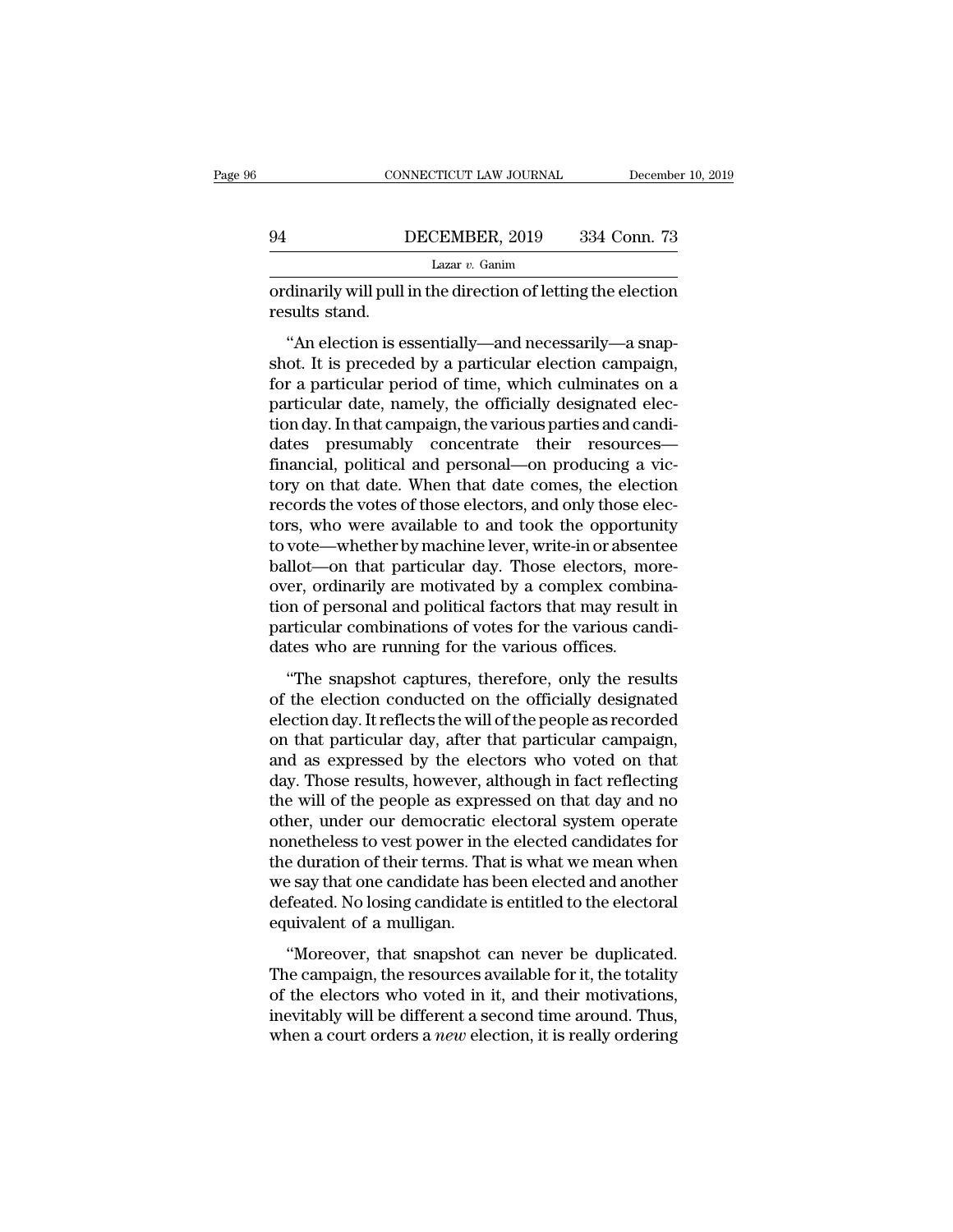10, 2019 CONNECTICUT LAW JOURNAL<br>
334 Conn. 73 DECEMBER, 2019 95<br>
Lazar *v*. Ganim<br>
a *different* election. It is substituting a different snap-<br>
shot of the electoral process from that taken by the<br>
voting electorate on t 334 Conn. 73 DECEMBER, 2019 95<br>
Lazar v. Ganim<br>
a *different* election. It is substituting a different snapshot of the electoral process from that taken by the<br>
voting electorate on the officially designated election<br>
day 334 Conn. 73 DECEMBER, 2019 95<br>
Lazar v. Ganim<br>
a different election. It is substituting a different snapshot of the electoral process from that taken by the<br>
voting electorate on the officially designated election<br>
day." 334 Conn. 73 DECEMBER, 2019 95<br>
Lazar *v*. Ganim<br>
a *different* election. It is substituting a different snapshot of the electoral process from that taken by the<br>
voting electorate on the officially designated election<br>
d Lazar *v.* Ganim Lazar *v.* Ganim Lazar *v.* Ganim and different election. It is substituting a different snapshot of the electoral process from that taken by the voting electorate on the officially designated election day different election. It is substituting a different snap-<br>ot of the electoral process from that taken by the<br>ting electorate on the officially designated election<br>y." (Emphasis in original; footnote omitted; internal<br>otatio shot of the electoral process from that taken by the<br>voting electorate on the officially designated election<br>day." (Emphasis in original; footnote omitted; internal<br>quotation marks omitted.) *Bortner* v. *Woodbridge*,<br>supr

voting electorate on the officially designated election<br>day." (Emphasis in original; footnote omitted; internal<br>quotation marks omitted.) *Bortner* v. *Woodbridge*,<br>supra, 250 Conn. 255–56.<br>With these general principles in day." (Emphasis in original; footnote omitted; internal<br>quotation marks omitted.) *Bortner* v. *Woodbridge*,<br>supra, 250 Conn. 255–56.<br>With these general principles in mind, we turn to the<br>plaintiffs' contention that the t quotation marks omitted.) *Bortner* v. *Woodbridge*,<br>supra, 250 Conn. 255–56.<br>With these general principles in mind, we turn to the<br>plaintiffs' contention that the trial court applied the<br>wrong legal standard when it dete supra, 250 Conn. 255–56.<br>
With these general principles in mind, we turn to the<br>
plaintiffs' contention that the trial court applied the<br>
wrong legal standard when it determined that the plain-<br>
tiffs had not established t With these general principles in mind, we turn to the plaintiffs' contention that the trial court applied the wrong legal standard when it determined that the plaintiffs had not established that they were entitled to an o plaintiffs' contention that the trial court applied the<br>wrong legal standard when it determined that the plain-<br>tiffs had not established that they were entitled to an<br>order directing a new primary election pursuant to th wrong legal standard when it determined that the plain-<br>tiffs had not established that they were entitled to an<br>order directing a new primary election pursuant to the<br>portion of § 9-329a (b) providing that, in a proceedin tiffs had not established that they were entitled to an order directing a new primary election pursuant to the portion of § 9-329a (b) providing that, in a proceeding pursuant to that statute, the trial court judge may "o order directing a new primary election pursuant to the<br>portion of § 9-329a (b) providing that, in a proceeding<br>pursuant to that statute, the trial court judge may "order<br>a new primary if he finds that but for [the]  $\dots$  m portion of § 9-329a (b) providing that, in a proceeding<br>pursuant to that statute, the trial court judge may "order<br>a new primary if he finds that but for [the] . . . mistake<br>in the count of the votes . . . the result of s pursuant to that statute, the trial court judge may "order<br>a new primary if he finds that but for [the]  $\ldots$  mistake<br>in the count of the votes  $\ldots$  the result of such primary<br>might have been different and he is unable t a new primary if he finds that but for [the]  $\ldots$  mistake<br>in the count of the votes  $\ldots$  the result of such primary<br>might have been different and he is unable to determine<br>the result of such primary." Specifically, the in the count of the votes . . . the result of such primary<br>
might have been different and he is unable to determine<br>
the result of such primary." Specifically, the plaintiffs<br>
contend that they were not required to establ might have been different and he is unable to determine<br>the result of such primary." Specifically, the plaintiffs<br>contend that they were not required to establish that<br>a different candidate *would have* prevailed but for the result of such primary." Specifically, the plaintiffs<br>contend that they were not required to establish that<br>a different candidate *would have* prevailed but for the<br>improprieties in the absentee ballot process, but on contend that they were not required to establish that<br>a different candidate *would have* prevailed but for the<br>improprieties in the absentee ballot process, but only<br>that "(1) there were substantial violations of the requi a different candidate *would have* prevailed but for the improprieties in the absentee ballot process, but only that "(1) there were substantial violations of the requirements of [§ 9-329a (a)], such as errors in the ruli improprieties in the absentee ballot process, but only that "(1) there were substantial violations of the requirements of [§ 9-329a (a)], such as errors in the rulings of an election official or officials or mistakes in t that "(1) there were substantial violations of the require-<br>ments of [§ 9-329a (a)], such as errors in the rulings of<br>an election official or officials or mistakes in the counts<br>of the votes]; and (2) as a result of those 840. election official or officials or mistakes in the counts<br>the votes]; and (2) as a result of those [errors or<br>istakes], the reliability of the result of the election is<br>riously in doubt." (Footnote omitted; internal quotaof the votes]; and (2) as a result of those [errors or<br>mistakes], the reliability of the result of the election is<br>seriously in doubt." (Footnote omitted; internal quota-<br>tion marks omitted.) *Bauer* v. *Souto*, supra, 27

mistakes], the reliability of the result of the election is<br>seriously in doubt." (Footnote omitted; internal quota-<br>tion marks omitted.) *Bauer* v. *Souto*, supra, 277 Conn.<br>840.<br>This court previously has had occasion to c tion marks omitted.) *Bauer* v. *Souto*, supra, 277 Conn.<br>840.<br>This court previously has had occasion to construe<br>the phrase "the result of such primary might have been<br>different" as used in § 9-329a (b). In *Penn v. Iriz* S40.<br>
This court previously has had occasion to construe<br>
the phrase "the result of such primary might have been<br>
different" as used in § 9-329a (b). In *Penn v. Irizarry*,<br>
220 Conn. 682, 688, 600 A.2d 1024 (1991), this This court previously has had occasion to construe<br>the phrase "the result of such primary might have been<br>different" as used in § 9-329a (b). In *Penn v. Irizarry*,<br>220 Conn. 682, 688, 600 A.2d 1024 (1991), this court<br>obs the phrase "the result of such primary might have been<br>different" as used in § 9-329a (b). In *Penn v. Irizarry*,<br>220 Conn. 682, 688, 600 A.2d 1024 (1991), this court<br>observed that the word "might," as used in this providifferent" as used in § 9-329a (b). In *Penn v. Irizarry*, 220 Conn. 682, 688, 600 A.2d 1024 (1991), this court observed that the word "might," as used in this provision, was ambiguous because of "the various gradations o 220 Conn. 682, 688, 600 A.2d 1024 (1991), this court<br>observed that the word "might," as used in this provi-<br>sion, was ambiguous because of "the various gradations<br>of meaning that lexicographers attribute to the word,<br>which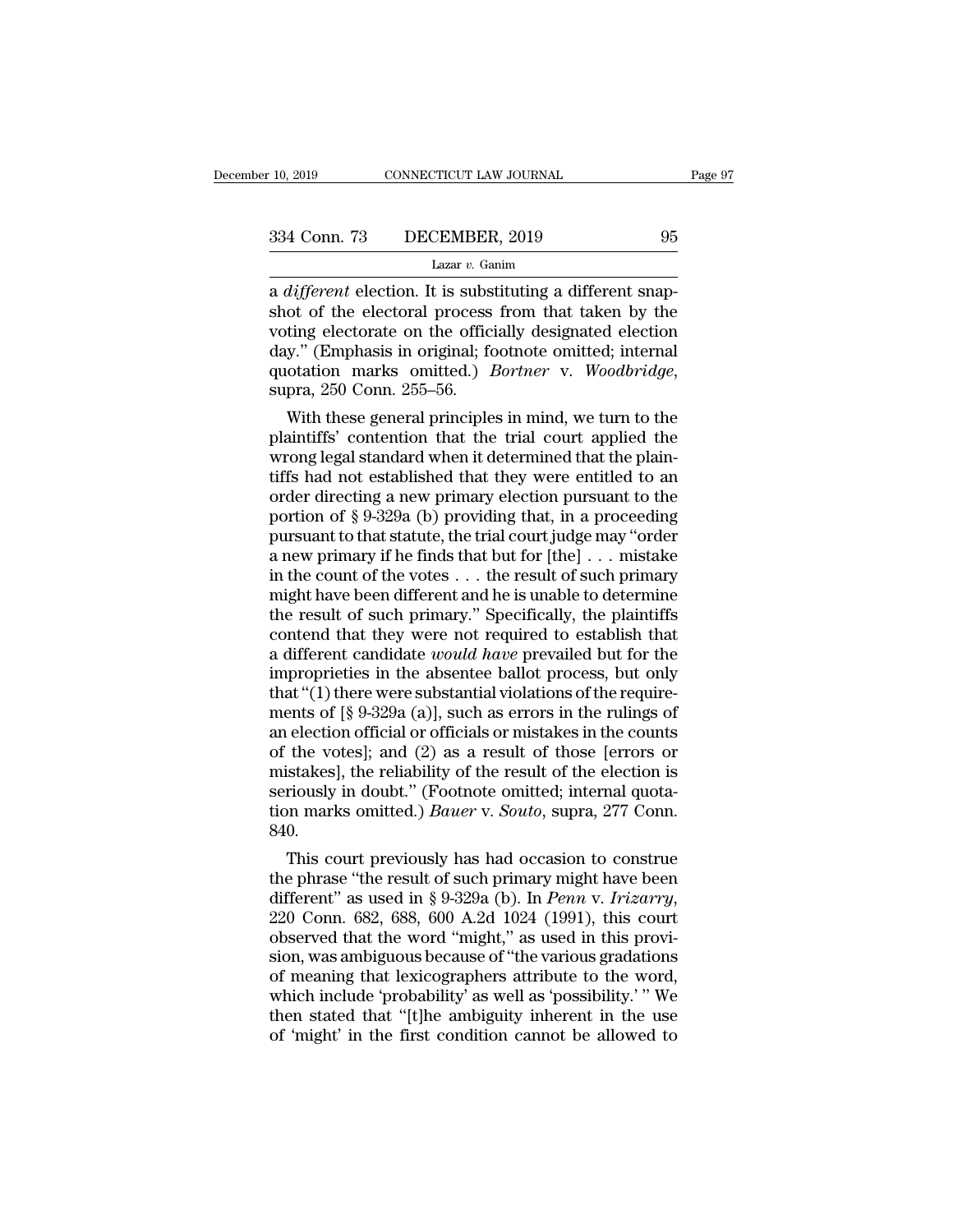# CONNECTICUT LAW JOURNAL December 10, 2019<br>
96 DECEMBER, 2019 334 Conn. 73<br>
Lazar v. Ganim

### Lazar *v.* Ganim

CONNECTICUT LAW JOURNAL December 10, 2<br>  $\frac{96}{2}$  DECEMBER, 2019 334 Conn. 73<br>
Lazar v. Ganim<br>
obfuscate the relative clarity of the second condition,<br>
inability to determine the outcome of a primary elec-<br>
tion, "Id Boc 96 DECEMBER, 2019 334 Conn. 73<br>
Lazar v. Ganim<br>
obfuscate the relative clarity of the second condition,<br>
inability to determine the outcome of a primary elec-<br>
tion." Id. Because the trial court in *Penn* had "concluded<br> DECEMBER, 2019 334 Conn. 73<br>
Lazar v. Ganim<br>
obfuscate the relative clarity of the second condition,<br>
inability to determine the outcome of a primary elec-<br>
tion." Id. Because the trial court in *Penn* had "concluded<br>
tha DECEMBER, 2019 334 Conn. 73<br>
Lazar v. Ganim<br>
obfuscate the relative clarity of the second condition,<br>
inability to determine the outcome of a primary elec-<br>
tion." Id. Because the trial court in *Penn* had "concluded<br>
tha Lazar v. Ganim<br>Lazar v. Ganim<br>obfuscate the relative clarity of the second condition,<br>inability to determine the outcome of a primary elec-<br>tion." Id. Because the trial court in *Penn* had "concluded<br>that [it] was able to Lazar v. Ganim<br>
obfuscate the relative clarity of the second condition,<br>
inability to determine the outcome of a primary elec-<br>
tion." Id. Because the trial court in *Penn* had "concluded<br>
that [it] was able to determine obfuscate the relative clarity of the second condition,<br>inability to determine the outcome of a primary elec-<br>tion." Id. Because the trial court in *Penn* had "concluded<br>that [it] was able to determine the result of the co inability to determine the outcome of a primary election." Id. Because the trial court in *Penn* had "concluded that [it] was able to determine the result of the contested primary, because [it] found that the various irreg tion." Id. Because the trial court in *Penn* had "concluded<br>that [it] was able to determine the result of the contested<br>primary, because [it] found that the various irregulari-<br>ties relied upon had not affected the outcome that [it] was able to determine the result of the contested<br>primary, because [it] found that the various irregulari-<br>ties relied upon had not affected the outcome," and<br>because "[t]he plaintiff [had] not challenged that fa primary, because [it] found<br>ties relied upon had not a<br>because "[t]he plaintiff [had<br>finding except by pointing<br>ent result," this court con<br>correctly determined that to<br>a new primary. Id.<br>In *Caruso II*, supra, 285 is relied upon had not affected the outcome," and<br>
cause "[t]he plaintiff [had] not challenged that factual<br>
inding except by pointing to the possibility of a differ-<br>
t result," this court concluded that the trial court<br> because "[t]ne plantlif [had] not challenged that factual<br>finding except by pointing to the possibility of a differ-<br>ent result," this court concluded that the trial court<br>correctly determined that the plaintiff was not e

finding except by pointing to the possibility of a different result," this court concluded that the trial court<br>correctly determined that the plaintiff was not entitled<br>to a new primary. Id.<br>In *Caruso II*, supra, 285 Con ent result," this court concluded that the trial court<br>correctly determined that the plaintiff was not entitled<br>to a new primary. Id.<br>In *Caruso II*, supra, 285 Conn. 649, the plaintiff con-<br>tended that this court in *Pen* correctly determined that the plaintiff was not entitled<br>to a new primary. Id.<br>In *Caruso II*, supra, 285 Conn. 649, the plaintiff con-<br>tended that this court in *Penn* had "too literally con-<br>strued the language in  $\dots$  to a new primary. Id.<br>
In *Caruso II*, supra, 285 Conn. 649, the plaintiff con-<br>
tended that this court in *Penn* had "too literally con-<br>
strued the language in . . . § 9-329a, so that basically<br>
[the plaintiff's] burden rued the language in  $\ldots$  § 9-329a, so that basically<br>he plaintiff's] burden became showing that but for the<br>regularities there *would have been* a different result<br> $\ldots$ <sup>16</sup> (Emphasis in original; internal quotation mar [the plaintiff's] burden became showing that but for the irregularities there *would have been* a different result . . . . . "<sup>6</sup> (Emphasis in original; internal quotation marks  $\frac{1}{\pi}$  we stated in *Caruso II* that th

irregularities there *would have been* a different result  $\cdots$ ."<sup>6</sup> (Emphasis in original; internal quotation marks  $\sqrt[6]{ }$  We stated in *Caruso II* that this court "did not conclude in *Penn* that a plaintiff cannot pr  $\cdots$ ."<sup>6</sup> (Emphasis in original; internal quotation marks  $\frac{1}{100}$  we stated in *Caruso II* that this court "did not conclude in *Penn* that a plaintiff cannot prevail in an action under § 9-329a if the trial court is **prevail because the trial court in the trial court of the trial court is able to determine the result of an election,** *regardless* **of how unreliable that determination is. We concluded only that the plaintiff in** *Penn* **c** <sup>6</sup> We stated in *Caruso II* that this court "did not conclude in *Penn* that a plaintiff cannot prevail in an action under § 9-329a if the trial court is able to determine the result of an election, *regardless* of how u Fund the result of an action under § 9-329a if the trial court is able<br>to determine the result of an election, *regardless* of how unreliable that<br>determination is. We concluded only that the plaintiff in *Penn* could not<br> to determine the result of an election, *regardless* of how unreliable that determination is. We concluded only that the plaintiff in *Penn* could not prevail because the trial court had found that the official misconduct determination is. We concluded only that the plaintiff in *Penn* could not prevail because the trial court had found that the official misconduct had not affected the outcome and the plaintiff had not challenged that findi prevail because the trial court had found that the official misconduct had *not affected the outcome* and the plaintiff had not challenged that finding." (Emphasis in original.) *Caruso II*, supra, 285 Conn. 649. We acknow *reconcile the outcome* and the plaintiff had not challenged that finding."<br>(Emphasis in original.) *Caruso II*, supra, 285 Conn. 649. We acknowledge<br>that the plaintiff in *Penn* contended on appeal that he was entitled to (Emphasis in original.) *Caruso II*, supra, 285 Conn. 649. We acknowledge that the plaintiff in *Penn* contended on appeal that he was entitled to an order directing a new primary because there was a *possibility* of a di that the plaintiff in *Penn* contended on appeal that he was entitled to an order directing a new primary because there was a *possibility* of a different result. *Penn* v. *Irizarry*, supra, 220 Conn. 687–88. Thus, it is acknowledgement that the ''might have been different'' language in § 9-329a Connected primary, supprae, 220 Conn. 687–88. Thus, it is difficult to reconcile our conclusion in that case that the trial court "was able to de Fresult. *Penn* v. *Irizarry*, supra, 220 Conn. 687–88. Thus, it is difficult to reconcile our conclusion in that case that the trial court "was able to determine the result of the contested primary, because [it] found th The reconcile our conclusion in that case that the trial court "was able to deter-<br>mine the result of the contested primary, because [it] found that the various<br>irregularities relied upon had not affected the outcome"; id if there is a mere possibility of a different result. In other words, if  $\mu$  mine the result of the contested primary, because [it] found that the various irregularities relied upon had not affected the outcome"; id., 68 irregularities relied upon had not affected the outcome"; id., 688; with our acknowledgement that the "might have been different" language in § 9-329a (b) could mean the mere possibility of a different result. In other wo acknowledgement that the "might have been different" language in § 9-329a<br>(b) could mean the mere possibility of a different result. In other words, if<br>"might have been different" means that a new election should be ordere (b) could mean the mere possibility of a different result. In other words, if "might have been different" means that a new election should be ordered if there is a mere possibility of a different result, it is difficult t "might have been different" means that a new election should be ordered if there is a mere possibility of a different result, it is difficult to see how a court could, at the same time, *both* (1) be able to determine the if there is a mere possibility of a different result, it is difficult to see how a court could, at the same time, *both* (1) be able to determine the result of the contested primary so as to obviate the need for a new pri if there is a mere possibility of a different result, it is difficult to see how a court could, at the same time, *both* (1) be able to determine the result of the contested primary so as to obviate the need for a new pri the contested primary so as to obviate the need for a new primary and (2) conclude that there was a possibility of a different result. In any event, it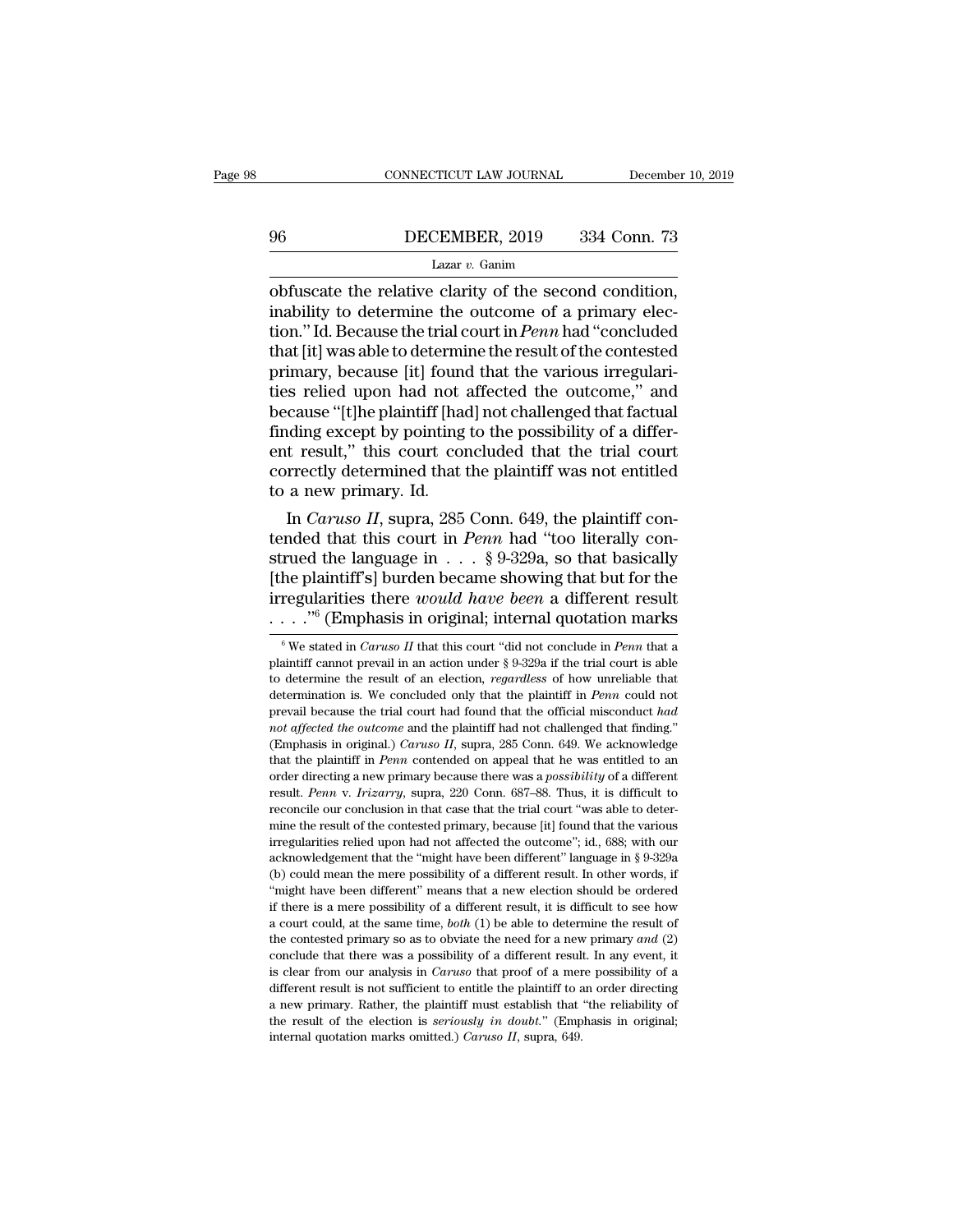omitted.) The plaintiff contended that this court should<br>adopt the standard that the court had applied in *Bortner*<br>Wedderidge supper 250 Conn 241, when constrained values 334 Conn. 73 DECEMBER, 2019 97<br>Lazar v. Ganim<br>
Lazar v. Ganim<br>
comitted.) The plaintiff contended that this court should<br>
adopt the standard that the court had applied in *Bortner*<br>
v. *Woodbridge*, supra, 250 Conn. 241, w 334 Conn. 73 DECEMBER, 2019 97<br>
Lazar v. Ganim<br>
comitted.) The plaintiff contended that this court should<br>
adopt the standard that the court had applied in *Bortner*<br>
v. *Woodbridge*, supra, 250 Conn. 241, when construing 334 Conn. 73 DECEMBER, 2019 97<br>
Lazar v. Ganim<br>
comitted.) The plaintiff contended that this court should<br>
adopt the standard that the court had applied in *Bortner*<br>
v. *Woodbridge*, supra, 250 Conn. 241, when construing Lazar v. Ganim<br>Lazar v. Ganim<br>
Lazar v. Ganim<br>
adopt the standard that the court had applied in *Bortner*<br>
v. *Woodbridge*, supra, 250 Conn. 241, when construing<br>
a similar provision of § 9-328. In *Bortner*, this court<br> Lazar v. Ganm<br>
omitted.) The plaintiff contended that this court should<br>
adopt the standard that the court had applied in *Bortner*<br>
v. *Woodbridge*, supra, 250 Conn. 241, when construing<br>
a similar provision of § 9-328. omitted.) The plaintiff contended that this court should<br>adopt the standard that the court had applied in *Bortner*<br>v. *Woodbridge*, supra, 250 Conn. 241, when construing<br>a similar provision of § 9-328. In *Bortner*, this adopt the standard that the court had applied in *Bortner*<br>v. *Woodbridge*, supra, 250 Conn. 241, when construing<br>a similar provision of § 9-328. In *Bortner*, this court<br>held that, to be entitled to an order for a new el v. *Woodbridge*, supra, 250 Conn. 241, when construing<br>a similar provision of § 9-328. In *Bortner*, this court<br>held that, to be entitled to an order for a new election,<br>the plaintiff was not required to show that he *wou* a similar provision of § 9-328. In *Bortner*, this court<br>held that, to be entitled to an order for a new election,<br>the plaintiff was not required to show that he *would*<br>have prevailed in the election but for the alleged held that, to be entitled to an order for a new election,<br>the plaintiff was not required to show that he *would*<br>*have* prevailed in the election but for the alleged irregu-<br>larities. Id., 258. Rather, the plaintiff must s the plaintiff was not required to show that<br>*have* prevailed in the election but for the alleg<br>larities. Id., 258. Rather, the plaintiff must show<br>there were *substantial* violations of the req<br>of the statute . . . and (2 *We* prevalled in the electron but for the aneged irregu-<br>
itties. Id., 258. Rather, the plaintiff must show that "(1)<br>
ere were *substantial* violations of the requirements<br>
the statute . . . and (2) as a result of those Figures. Id., 250. Italier, the plantificant fluist show that (1)<br>there were *substantial* violations of the requirements<br>of the statute . . . and (2) as a result of those viola-<br>tions, the reliability of the result of th

intere were *substantial* violations of the requirements<br>of the statute . . . and (2) as a result of those viola-<br>tions, the reliability of the result of the election is *seri-*<br>ously in doubt." (Emphasis added.) Id.<br>We ag of the statute  $\therefore$  and (2) as a result of those violations, the reliability of the result of the election is *seriously in doubt.*" (Emphasis added.) Id.<br>We agreed with the plaintiff in *Caruso II* that our interpretati ously in doubt." (Emphasis added.) Id.<br>We agreed with the plaintiff in *Caruso II* that our<br>interpretation of § 9-328 in *Bortner* should guide our<br>interpretation of § 9-329a (b). See *Caruso II*, supra, 285<br>Conn. 649–50 busty *th* dodot. (Emphasis added.) Id.<br>
We agreed with the plaintiff in *Caruso II* that our<br>
interpretation of § 9-328 in *Bortner* should guide our<br>
interpretation of § 9-329a (b). See *Caruso II*, supra, 285<br>
Conn. 64 We agreed with the plaintiff in *Caruso II* that our<br>interpretation of § 9-328 in *Bortner* should guide our<br>interpretation of § 9-329a (b). See *Caruso II*, supra, 285<br>Conn. 649–50 n.25. We then observed that the trial c interpretation of § 9-328 in *Bortner* should guide our interpretation of § 9-329a (b). See *Caruso II*, supra, 285 Conn. 649–50 n.25. We then observed that the trial court in that case repeatedly had stated "that the pla interpretation of § 9-329a (b). See *Caruso II*, supra, 285<br>Conn. 649–50 n.25. We then observed that the trial court<br>in that case repeatedly had stated "that the plaintiff<br>could not prevail unless he established that, but Conn. 649–50 n.25. We then observed that the trial court<br>in that case repeatedly had stated "that the plaintiff<br>could not prevail unless he established that, but for<br>[the conduct complained of], the result of the primary<br>e in that case repeatedly had stated "that the plaintiff<br>could not prevail unless he established that, but for<br>[the conduct complained of], the result of the primary<br>election 'might have been different.' " Id., 650. In addicould not prevail unless he established that, but for<br>[the conduct complained of], the result of the primary<br>election 'might have been different.' " Id., 650. In addi-<br>tion, the trial court had indicated that the plaintif [the conduct complained of], the result of the primary<br>election 'might have been different.' " Id., 650. In addi-<br>tion, the trial court had indicated that the plaintiff must<br>establish that "the result of the election [was election 'might have been different.' " Id., 650. In addition, the trial court had indicated that the plaintiff must establish that "the result of the election [was] seriously in doubt." (Internal quotation marks omitted.) tion, the trial court had indicated that the plaintiff must<br>establish that "the result of the election [was] seriously<br>in doubt." (Internal quotation marks omitted.) Id. We<br>concluded, therefore, that the trial court had a establish that "the result of the election [was] seriously<br>in doubt." (Internal quotation marks omitted.) Id. We<br>concluded, therefore, that the trial court had applied<br>the proper standard. Id. Thus, we clearly held in *Ca* in doubt." (Internal quotation marks omitted.) Id. We concluded, therefore, that the trial court had applied the proper standard. Id. Thus, we clearly held in *Caruso II* that the phrase "the result of [the] primary mig concluded,<br>the proper s<br> $II$  that the<br>have been<br>that the reli<br>doubt due t<br>or  $(2)$ .<br>In the pre E proper standard. Id. Thus, we clearly held in Caraso<br>that the phrase "the result of [the] primary might<br>we been different," as used in § 9-329a (b), means<br>at the reliability of the election result is seriously in<br>ubt du If that the phrase the result of [the] printary hight<br>have been different," as used in § 9-329a (b), means<br>that the reliability of the election result is seriously in<br>doubt due to substantial violations of § 9-329a (a) (1

rave been unferent, as used in  $\frac{1}{8}$  9-329a (b), means<br>that the reliability of the election result is seriously in<br>doubt due to substantial violations of  $\frac{8}{8}$  9-329a (a) (1)<br>or (2).<br>In the present case, the trial diat the Fehability of the efection result is seriously in<br>doubt due to substantial violations of § 9-329a (a) (1)<br>or (2).<br>In the present case, the trial court stated three times<br>in its memorandum of decision that it woul count due to substantial violations of y *s*-525a (a) (1)<br>or (2).<br>In the present case, the trial court stated three times<br>in its memorandum of decision that it would be author-<br>ized to order a new primary if it found that In the present case, the trial court stated three times<br>in its memorandum of decision that it would be author-<br>ized to order a new primary if it found that the result<br>of the first primary "might have been different." The<br> In the present case, the trial court stated three times<br>in its memorandum of decision that it would be author-<br>ized to order a new primary if it found that the result<br>of the first primary "might have been different." The<br>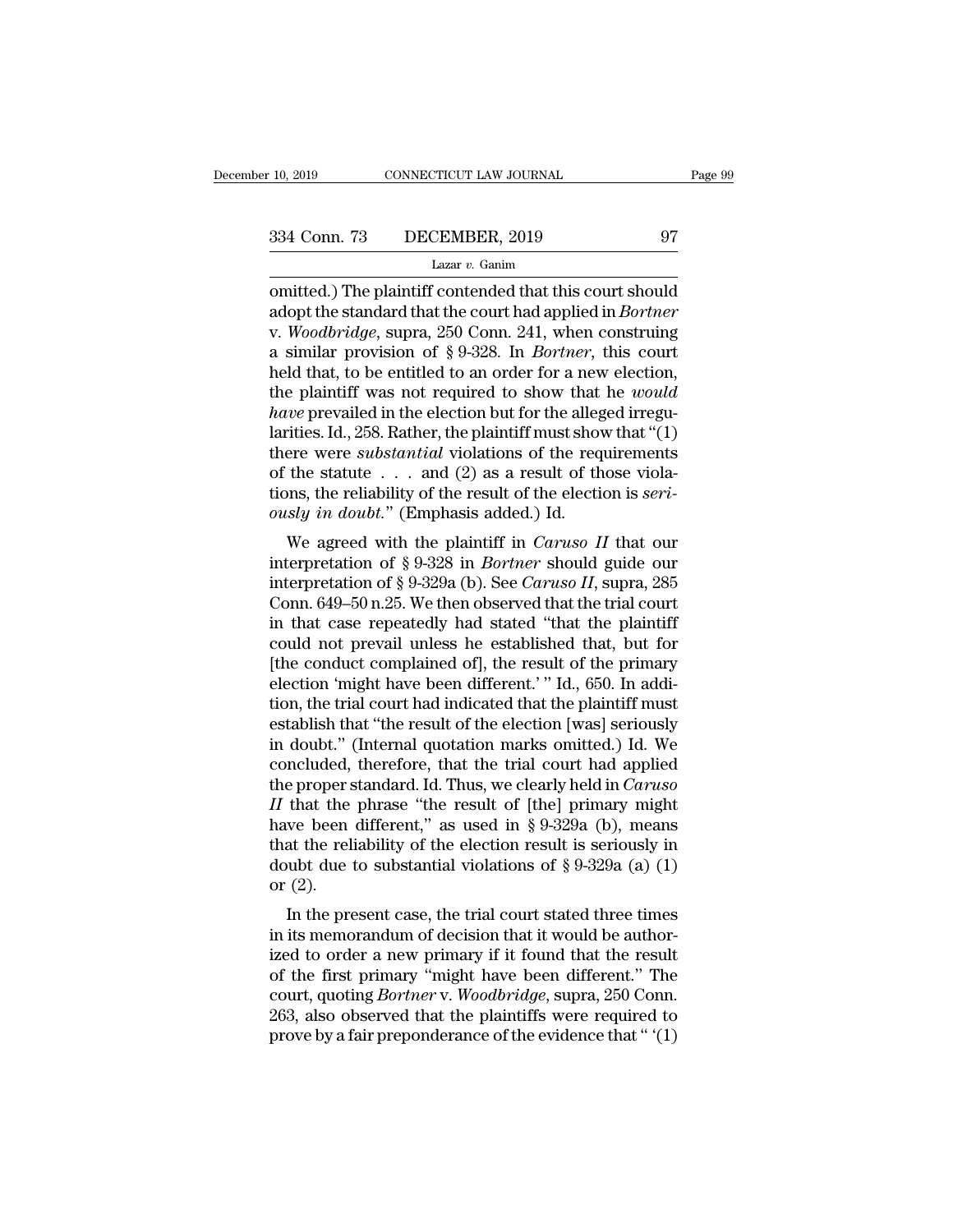# EXECUTE CONNECTICUT LAW JOURNAL December 10, 2019<br>198 DECEMBER, 2019 334 Conn. 73<br>1 Lazar v. Ganim

### Lazar *v.* Ganim

CONNECTICUT LAW JOURNAL December 10, 2019<br>
DECEMBER, 2019 334 Conn. 73<br>
Lazar v. Ganim<br>
there were . . . substantial mistakes in the count of<br>
the votes; and (2) as a result of those errors or mistakes,<br>
the reliability o 98 DECEMBER, 2019 334 Conn. 73<br>
Lazar v. Ganim<br>
there were . . . substantial mistakes in the count of<br>
the votes; and (2) as a result of those errors or mistakes,<br>
the reliability of the result of the election . . . is se 98 DECEMBER, 2019 334 Conn. 73<br>
Lazar *v*. Ganim<br>
there were . . . substantial mistakes in the count of<br>
the votes; and (2) as a result of those errors or mistakes,<br>
the reliability of the result of the election . . . is **EXEMBER, 2019** 334 Conn. 73<br>
Lazar v. Ganim<br>
there were . . . substantial mistakes in the count of<br>
the votes; and (2) as a result of those errors or mistakes,<br>
the reliability of the result of the election . . . is seri Lazar v. Ganim<br>Lazar v. Ganim<br>there were . . . substantial mistakes in the count of<br>the votes; and (2) as a result of those errors or mistakes,<br>the reliability of the result of the election . . . is seri-<br>ously in doubt.' Lazar v. Ganm<br>there were . . . substantial mistakes in the count of<br>the votes; and (2) as a result of those errors or mistakes,<br>the reliability of the result of the election . . . is seri-<br>ously in doubt.' " Thus, althoug there were  $\dots$  substantial mistakes in the count of<br>the votes; and (2) as a result of those errors or mistakes,<br>the reliability of the result of the election  $\dots$  is seri-<br>ously in doubt.'" Thus, although the trial court the votes; and  $(2)$  as a result of those errors or mistakes,<br>the reliability of the result of the election  $\ldots$  is seri-<br>ously in doubt.' " Thus, although the trial court stated<br>at one point in its memorandum of decisio the reliability of the result of the election  $\ldots$  is seri-<br>ously in doubt.' " Thus, although the trial court stated<br>at one point in its memorandum of decision that the<br>plaintiffs had failed to establish that the "the re ously in doubt.' " Thus, although the trial court stated<br>at one point in its memorandum of decision that the<br>plaintiffs had failed to establish that the "the result of<br>the primary would have been different" but for the<br>mis at one point in its memorandum of decision that the plaintiffs had failed to establish that the "the result of the primary would have been different" but for the mistake in the count of the votes, when the memorandum is re plaintiffs had failed to establish that the "the result of<br>the primary would have been different" but for the<br>mistake in the count of the votes, when the memoran-<br>dum is read in its entirety, it is clear that the trial cou the primary would have been different" but for the mistake in the count of the votes, when the memorandum is read in its entirety, it is clear that the trial court properly understood and applied the "might have been diff mistake in the count of the votes, when the memorandum is read in its entirety, it is clear that the trial court<br>properly understood and applied the "might have been<br>different" standard. See *Caruso II*, supra, 285 Conn.<br>6 dum is read in its entirety, it is clear that the trial court<br>properly understood and applied the "might have been<br>different" standard. See *Caruso II*, supra, 285 Conn.<br>650 n.26 (rejecting plaintiff's claim that single re properly understood and applied the "might have been different" standard. See *Caruso II*, supra, 285 Conn. 650 n.26 (rejecting plaintiff's claim that single reference to "would have been different" standard showed that t on the extent that the plaintiff's change is that single reference<br>
"would have been different" standard showed that<br>
al court applied that standard when it repeatedly cited<br>
rrect "might have been different" standard [em regularity (regularity star) of the distribution of the trial court applied that standard when it repeatedly cited<br>correct "might have been different" standard [emphasis<br>omitted; internal quotation marks omitted]).<br>To the

trial court applied that standard more standard showed and<br>trial court applied that standard when it repeatedly cited<br>correct "might have been different" standard [emphasis<br>omitted; internal quotation marks omitted]).<br>To t correct "might have been different" standard [emphasis omitted; internal quotation marks omitted]).<br>To the extent that the plaintiffs contend that the requirement under *Bortner* v. *Woodbridge*, supra, 250 Conn. 263, tha omitted; internal quotation marks omitted]).<br>
To the extent that the plaintiffs contend that the<br>
requirement under *Bortner* v. *Woodbridge*, supra, 250<br>
Conn. 263, that they establish that "the reliability of the<br>
resul To the extent that the plaintiffs contend that the<br>requirement under *Bortner* v. *Woodbridge*, supra, 250<br>Conn. 263, that they establish that "the reliability of the<br>result of the election . . . is seriously in doubt" doe To the extent that the plaintiffs contend that the<br>requirement under *Bortner* v. *Woodbridge*, supra, 250<br>Conn. 263, that they establish that "the reliability of the<br>result of the election  $\dots$  is seriously in doubt" doe requirement under *Bortner* v. *Woodbridge*, supra, 250<br>Conn. 263, that they establish that "the reliability of the<br>result of the election  $\ldots$  is seriously in doubt" does<br>not require them to establish that there is a si Conn. 263, that they establish that "the reliability of the result of the election  $\ldots$  is seriously in doubt" does not require them to establish that there is a significant risk that the *result* would have been differe result of the election  $\ldots$  is seriously in doubt" does<br>not require them to establish that there is a significant<br>risk that the *result* would have been different but for<br>the conduct complained of, but only that there we not require them to establish that there is a significant<br>risk that the *result* would have been different but for<br>the conduct complained of, but only that there were<br>significant improprieties in the election *process*, w risk that the *result* would have been different but for<br>the conduct complained of, but only that there were<br>significant improprieties in the election *process*, we<br>expressly held to the contrary in *Caruso II*, supra, 285 the conduct complained of, but only that there were significant improprieties in the election *process*, we expressly held to the contrary in *Caruso II*, supra, 285 Conn. 618. We stated in that case that, "[a]lthough we significant improprieties in the election *process*, we<br>expressly held to the contrary in *Caruso II*, supra, 285<br>Conn. 618. We stated in that case that, "[a]lthough we<br>are mindful of the difficulties that plaintiffs face expressly held to the contrary in *Caruso II*, supra, 285<br>Conn. 618. We stated in that case that, "[a]lthough we<br>are mindful of the difficulties that plaintiffs face in<br>meeting [the heavy burden of *proving* by a preponder Conn. 618. We stated in that case that, "[a]lthough we<br>are mindful of the difficulties that plaintiffs face in<br>meeting [the heavy burden of *proving* by a preponder-<br>ance of the evidence that any irregularities in the elec are mindful of the difficulties that plaintiffs face in<br>meeting [the heavy burden of *proving* by a preponder-<br>ance of the evidence that any irregularities in the elec-<br>tion process actually, and seriously, undermined the<br> meeting [the heavy burden of *proving* by a preponder-<br>ance of the evidence that any irregularities in the elec-<br>tion process actually, and seriously, undermined the<br>reliability of the election *results*] in light of the s ance of the evidence that any irregularities in the election process actually, and seriously, undermined the reliability of the election *results*] in light of the statutory time constraints on election contests and the ma tion process actually, and seriously, undermined the reliability of the election *results*] in light of the statutory time constraints on election contests and the magnitude and complexity of the election process, our limi reliability of the election *results*] in light of the statutory<br>time constraints on election contests and the magnitude<br>and complexity of the election process, our limited stat-<br>utory role in that process and our need to